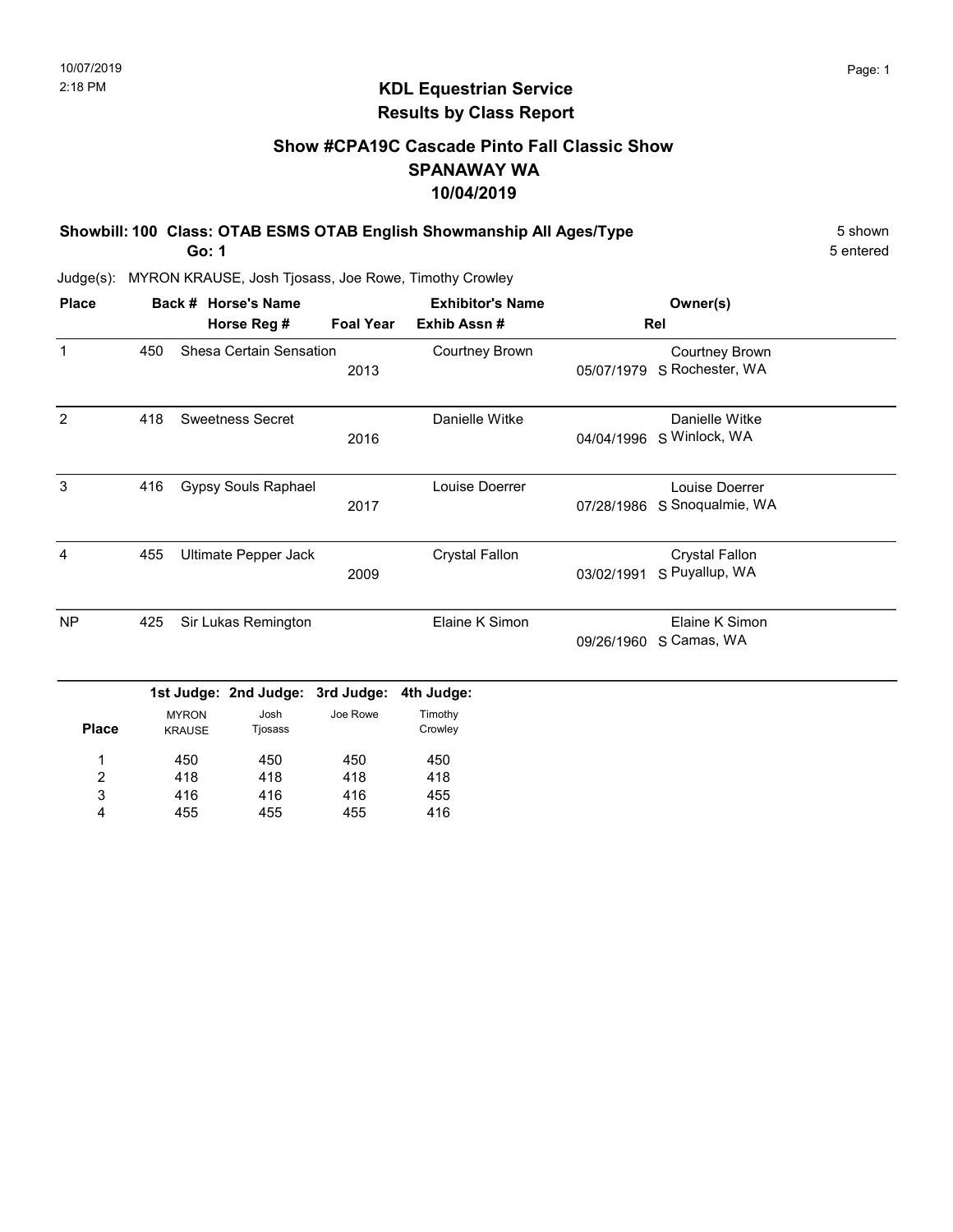# Show #CPA19C Cascade Pinto Fall Classic Show SPANAWAY WA 10/04/2019

# Showbill: 101 Class: PtHA NSH2 Am Nov Showmanship English 2 shown

Go: 1

Judge(s): MYRON KRAUSE, Josh Tjosass, Joe Rowe, Timothy Crowley

| <b>Place</b>  |     |                               | Back # Horse's Name<br>Horse Reg #    | <b>Foal Year</b> | <b>Exhibitor's Name</b><br>Exhib Assn# |            | Owner(s)<br>Rel                                  |  |
|---------------|-----|-------------------------------|---------------------------------------|------------------|----------------------------------------|------------|--------------------------------------------------|--|
|               | 218 |                               | Pining For Chocolate<br>PtHA - 152928 | 2007             | Shannon Prigger<br>PtHA - 22302        | 02/18/1963 | Shannon Prigger<br>S POULSBO, WA<br>PtHA - 22302 |  |
| $\mathcal{P}$ | 425 |                               | Sir Lukas Remington<br>PtHA - 147417  |                  | Elaine K Simon<br>PtHA - 38274         | 09/26/1960 | Elaine K Simon<br>S Camas, WA<br>PtHA - 38274    |  |
|               |     |                               | 1st Judge: 2nd Judge: 3rd Judge:      |                  | 4th Judge:                             |            |                                                  |  |
| <b>Place</b>  |     | <b>MYRON</b><br><b>KRAUSE</b> | Josh<br>Tjosass                       | Joe Rowe         | Timothy<br>Crowley                     |            |                                                  |  |
|               |     | 218                           | 218                                   | 218              | 218                                    |            |                                                  |  |
| 2             |     | 425                           | 425                                   | 425              | 425                                    |            |                                                  |  |

2 entered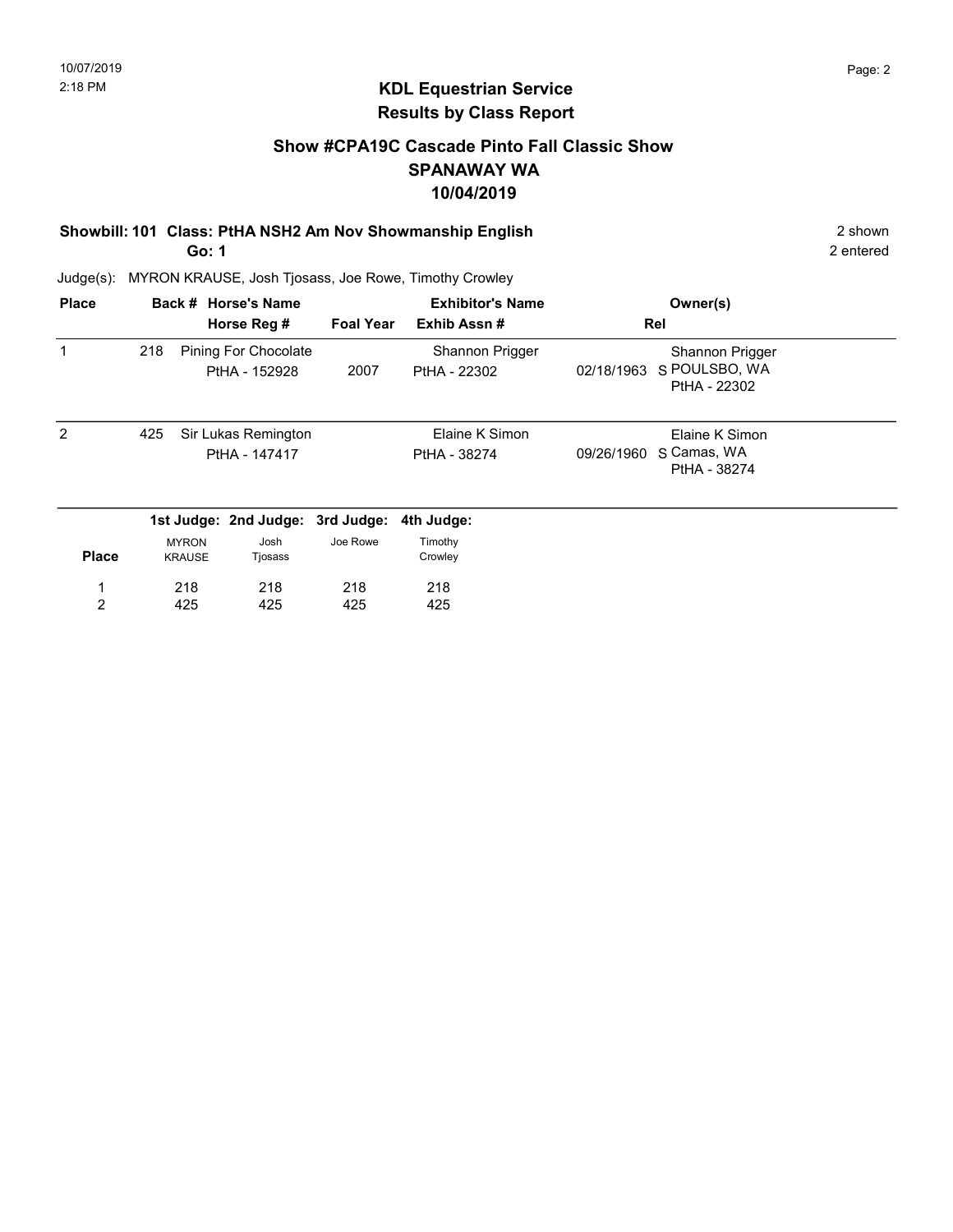# Show #CPA19C Cascade Pinto Fall Classic Show SPANAWAY WA 10/04/2019

Showbill: 103 Class: PtHA ESHA21 AM English Showmanship 19 & Over 7 Shown 7 shown

Go: 1

Judge(s): MYRON KRAUSE, Josh Tjosass, Joe Rowe, Timothy Crowley

| <b>Place</b>          |     |                                | Back # Horse's Name                           |                                | <b>Exhibitor's Name</b>                 |                  | Owner(s)                                                               |
|-----------------------|-----|--------------------------------|-----------------------------------------------|--------------------------------|-----------------------------------------|------------------|------------------------------------------------------------------------|
|                       |     |                                | Horse Reg #                                   | <b>Foal Year</b>               | Exhib Assn#                             | <b>Birthdate</b> | Rel                                                                    |
| $\mathbf{1}$          | 117 |                                | Desires Fancy Legacy<br>PtHA - 128133         | 2006                           | <b>Klair Thomas</b><br>PtHA - 52900     |                  | <b>Klair Thomas</b><br>11/07/1999 S Brush Prairie, WA<br>PtHA - 52900  |
| $\overline{2}$        | 422 |                                | Snow Trooper<br>PtHA - 140788                 | 2007                           | Megan Gehlen<br>PtHA - 93263            |                  | Megan Gehlen<br>10/25/1996 S Mount Lake, WA<br>PtHA - 93263            |
| $\overline{2}$        | 435 |                                | <b>Cinnply Alluring</b><br>PtHA - 145979      | 2012                           | Kristin Tucker<br>PtHA - 81123          |                  | Kristin Tucker<br>01/01/1978 S Fall City, WA<br>PtHA - 81123           |
| 4                     | 63  |                                | Mountain Meadow Bey Keepsake<br>PtHA - 125150 | 2004                           | Cheryl Shaffer<br>PtHA - 25875          |                  | Cheryl Shaffer<br>04/04/1960 S Renton, WA<br>PtHA - 25875              |
| 5                     | 218 |                                | Pining For Chocolate<br>PtHA - 152928         | 2007                           | Shannon Prigger<br>PtHA - 22302         |                  | Shannon Prigger<br>02/18/1963 S POULSBO, WA<br>PtHA - 22302            |
| 6                     | 412 | All To Fancy                   | PtHA - 152754                                 | 2009                           | Shelly Benzion<br>PtHA - 74199          |                  | Shelly Benzion<br>11/28/1962 S Granite Falls, WA<br>PtHA - 74199       |
| NP                    | 411 | Rap N Roll                     | PtHA - 112163                                 |                                | <b>Elizabeth Strait</b><br>PtHA - 63964 |                  | <b>Elizabeth Strait</b><br>12/24/1967 S Pt Angeles, WA<br>PtHA - 63964 |
|                       |     |                                | 1st Judge: 2nd Judge: 3rd Judge:              |                                | 4th Judge:                              |                  |                                                                        |
| <b>Place</b>          |     | <b>MYRON</b><br><b>KRAUSE</b>  | Josh<br>Tjosass                               | Joe Rowe                       | Timothy<br>Crowley                      |                  |                                                                        |
| 1<br>2<br>3<br>4<br>5 |     | 117<br>435<br>422<br>63<br>218 | 117<br>422<br>435<br>63<br>218                | 435<br>422<br>117<br>63<br>218 | 117<br>422<br>435<br>63<br>218          |                  |                                                                        |
| 6                     |     | 412                            | 412                                           | 412                            | 412                                     |                  |                                                                        |

7 entered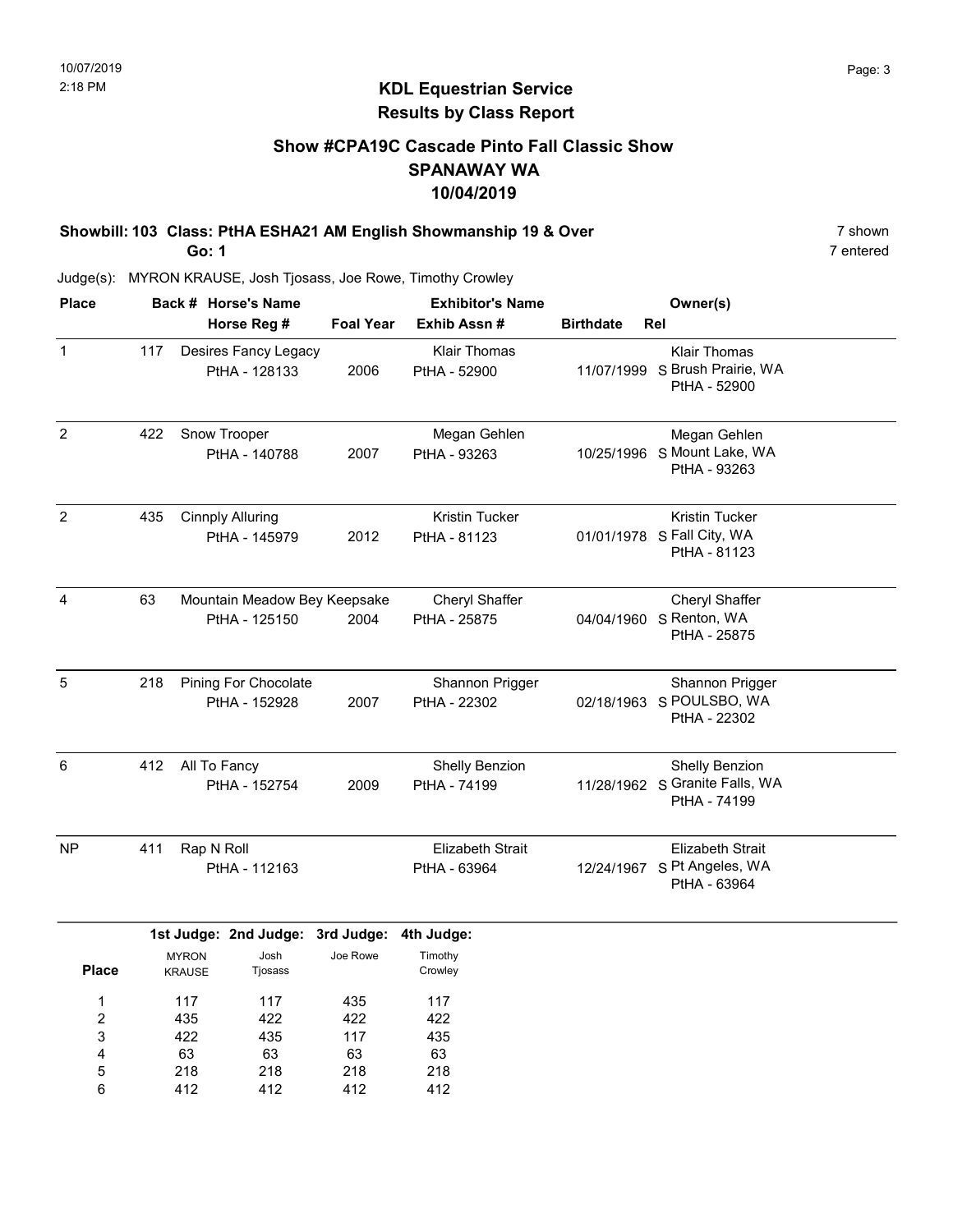# KDL Equestrian Service Results by Class Report

# Show #CPA19C Cascade Pinto Fall Classic Show SPANAWAY WA 10/04/2019

Showbill: 104 Class: PtHA ESHAB AM English Showmanship Solid Reg 19 & Ov 3 shown

Go: 1

| <b>Place</b>            |     |               | Back # Horse's Name              |                  | <b>Exhibitor's Name</b> |            | Owner(s)                     |  |
|-------------------------|-----|---------------|----------------------------------|------------------|-------------------------|------------|------------------------------|--|
|                         |     |               | Horse Reg #                      | <b>Foal Year</b> | Exhib Assn#             |            | Rel                          |  |
| 1                       |     |               | 1117 Exceptionally Gifted        |                  | Teri L Blair            |            | MacKenzie Blair              |  |
|                         |     |               | PtHA - 150282                    |                  | PtHA - 79821            | 07/09/1962 | P Graham, WA<br>PtHA - 80715 |  |
| 2                       | 122 |               | Cool Cruzn Kenny                 |                  | Paula Dandliker         |            | Paula Dandliker              |  |
|                         |     |               | PtHA - 147109                    | 2008             | PtHA - 25636            | 09/15/1949 | S Duvall, WA<br>PtHA - 25636 |  |
| 3                       | 414 |               | Pocos Pine Bar Mccue             |                  | Staci Cawyer            |            | Staci Cawyer                 |  |
|                         |     |               | PtHA - 153396                    | 2007             | PtHA - 93629            | 03/23/1963 | S Sequim, WA<br>PtHA - 93629 |  |
|                         |     |               | 1st Judge: 2nd Judge: 3rd Judge: |                  | 4th Judge:              |            |                              |  |
|                         |     | <b>MYRON</b>  | Josh                             | Joe Rowe         | Timothy                 |            |                              |  |
| <b>Place</b>            |     | <b>KRAUSE</b> | Tjosass                          |                  | Crowley                 |            |                              |  |
| 1                       |     | 1117          | 1117                             | 1117             | 122                     |            |                              |  |
| $\overline{\mathbf{c}}$ |     | 414           | 122                              | 122              | 1117                    |            |                              |  |
| 3                       |     | 122           | 414                              | 414              | 414                     |            |                              |  |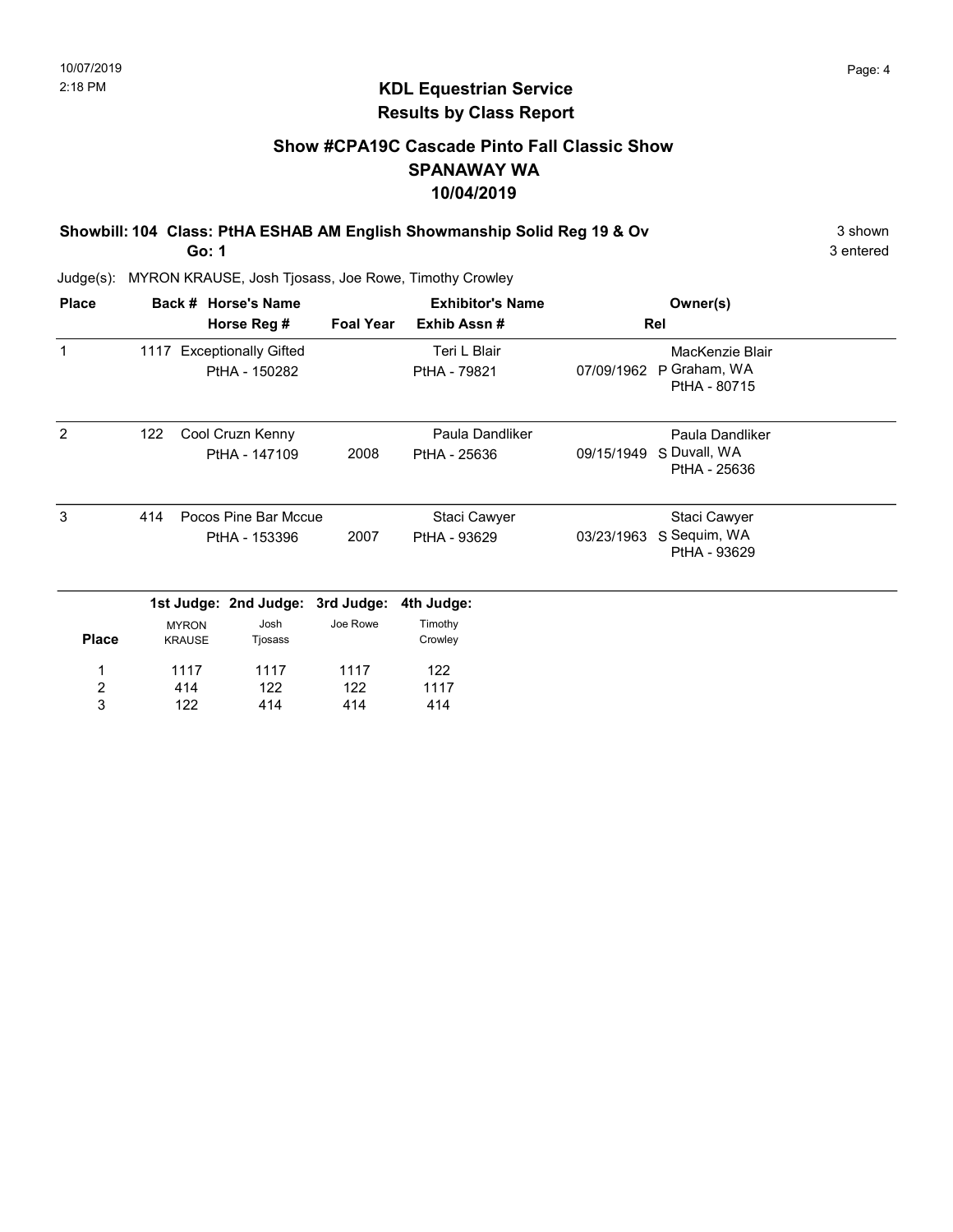# Show #CPA19C Cascade Pinto Fall Classic Show SPANAWAY WA 10/04/2019

Showbill: 106 Class: PtHA NSHY YA Nov Youth English Showmanship 5 Shown 5 shown Go: 1

5 entered

Judge(s): MYRON KRAUSE, Josh Tjosass, Joe Rowe, Timothy Crowley

405

4

405 431 405

431 405

| <b>Place</b>                      |     |                               | Back # Horse's Name                    |                                  | <b>Exhibitor's Name</b>                |              | Owner(s)                                                       |
|-----------------------------------|-----|-------------------------------|----------------------------------------|----------------------------------|----------------------------------------|--------------|----------------------------------------------------------------|
|                                   |     |                               | Horse Reg #                            | <b>Foal Year</b>                 | Exhib Assn#                            |              | Rel                                                            |
| $\mathbf{1}$                      | 452 |                               | Justafiably Fancy<br>PtHA - 129938     | 2006                             | Elyse Morris<br>PtHA - 94571           | 08/08/2005 L | Tracy Chonzena-Olney<br>PtHA - 28473                           |
| 2                                 | 401 |                               | One Fancy Dream<br>PtHA - 137709       | 2009                             | Lexie Scott<br>PtHA - 83633            | 01/01/2006   | Lexie Scott<br>S Seabeck, WA<br>PtHA - 83633                   |
| 3                                 | 424 | Eyed B Stylin                 | PtHA - 123098                          | 2003                             | <b>Brynn Stevenson</b><br>PtHA - 93467 | 05/12/2003   | <b>Brynn Stevenson</b><br>S Kingston, WA<br>PtHA - 93467       |
| 4                                 | 405 |                               | Think Ima Cando Hotty<br>PtHA - 154765 | 2012                             | Lyndsey Mooth<br>PtHA - 94356          | 04/17/2003   | Shannon Prigger<br>POULSBO, WA<br>$\mathbf{L}$<br>PtHA - 22302 |
| 5                                 | 431 | Rap My Assets                 | PtHA - 138876                          | 2007                             | Megan Truman<br>PtHA - 94633           | 03/07/2009   | Megan Truman<br>S Yacolt, WA<br>PtHA - 94633                   |
|                                   |     |                               |                                        | 1st Judge: 2nd Judge: 3rd Judge: | 4th Judge:                             |              |                                                                |
| <b>Place</b>                      |     | <b>MYRON</b><br><b>KRAUSE</b> | Josh<br>Tjosass                        | Joe Rowe                         | Timothy<br>Crowley                     |              |                                                                |
| 1<br>$\overline{\mathbf{c}}$<br>3 |     | 401<br>452<br>424             | 424<br>452<br>401                      | 401<br>452<br>424                | 452<br>424<br>401                      |              |                                                                |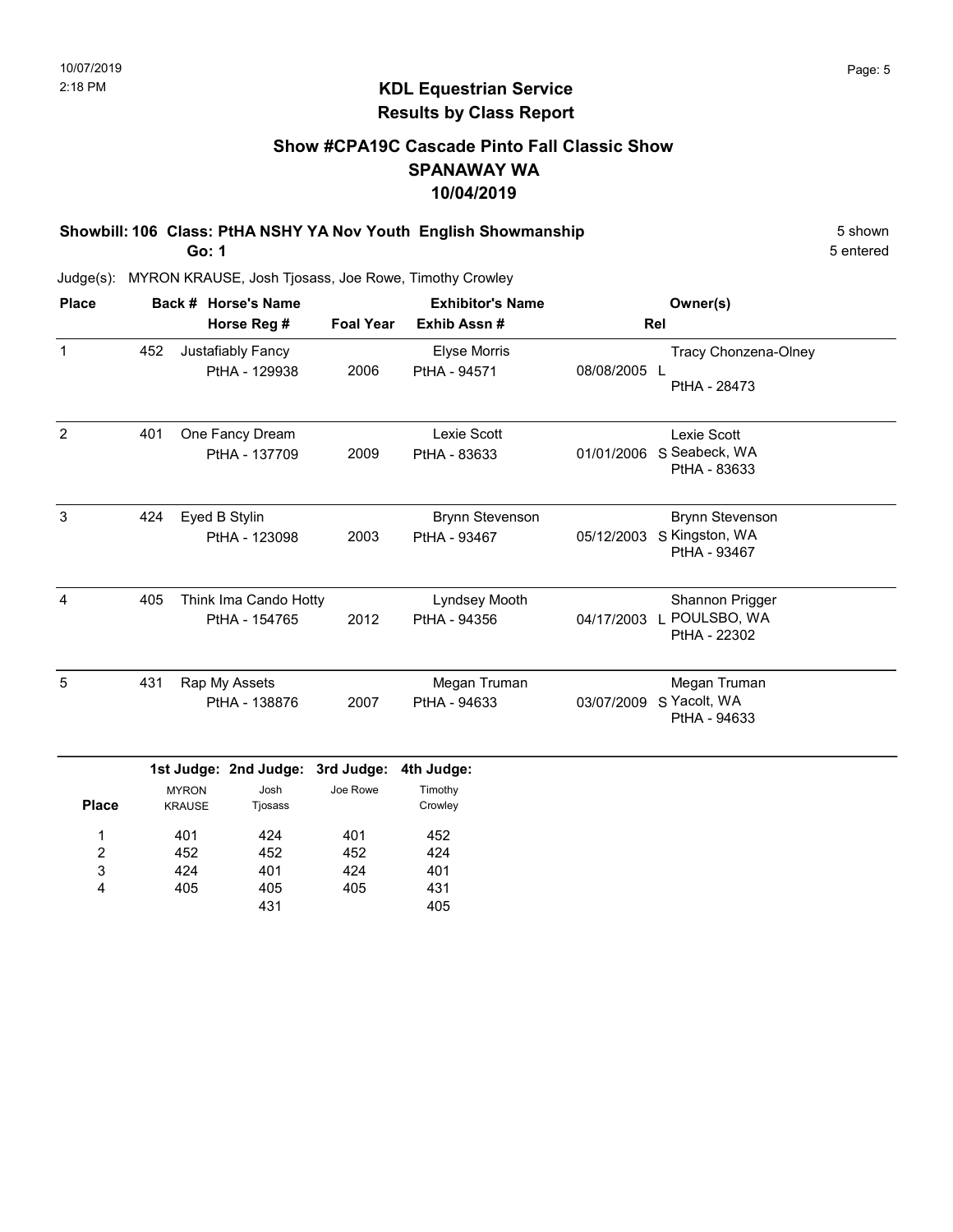# Show #CPA19C Cascade Pinto Fall Classic Show SPANAWAY WA 10/04/2019

Showbill: 107 Class: PtHA ESHY18 YA English Showmanship 18 & UN 8 shown 8 shown

Go: 1

Judge(s): MYRON KRAUSE, Josh Tjosass, Joe Rowe, Timothy Crowley

| <b>Place</b>   |     | Back # Horse's Name                              |                  | <b>Exhibitor's Name</b>                | Owner(s)                                                                |  |  |
|----------------|-----|--------------------------------------------------|------------------|----------------------------------------|-------------------------------------------------------------------------|--|--|
|                |     | Horse Reg #                                      | <b>Foal Year</b> | Exhib Assn #                           | Rel                                                                     |  |  |
| $\mathbf 1$    | 155 | A Lady With Assets<br>PtHA - 137528              | 2008             | Madison Wojcek<br>PtHA - 137528        | Madison Wojcek<br>04/11/2005 S Bremerton, WA<br>PtHA - 137528           |  |  |
| $\overline{2}$ | 424 | Eyed B Stylin<br>PtHA - 123098                   | 2003             | <b>Brynn Stevenson</b><br>PtHA - 93467 | <b>Brynn Stevenson</b><br>S Kingston, WA<br>05/12/2003<br>PtHA - 93467  |  |  |
| $\sqrt{3}$     | 421 | <b>Fancy Cutie</b><br>PtHA - 140236              | 2010             | <b>Allison Kane</b><br>PtHA - 83041    | Allison Kane<br>02/03/2006 S Ridgefield, WA<br>PtHA - 83041             |  |  |
| 4              | 431 | Rap My Assets<br>PtHA - 138876                   | 2007             | Megan Truman<br>PtHA - 94633           | Megan Truman<br>S Yacolt, WA<br>03/07/2009<br>PtHA - 94633              |  |  |
| 5              | 456 | Hes Got The Scotch<br>PtHA - 145803              | 2007             | Payton Land<br>PtHA - 81985            | Katherine Cramer<br>01/25/2007 L<br>PtHA - 77363                        |  |  |
| 6              | 401 | One Fancy Dream<br>PtHA - 137709                 | 2009             | Lexie Scott<br>PtHA - 83633            | Lexie Scott<br>S Seabeck, WA<br>01/01/2006<br>PtHA - 83633              |  |  |
| $\overline{7}$ | 449 | Kenos Golden Diva<br>PtHA - 119404               | 2003             | <b>Riley Michaelis</b><br>PtHA - 93626 | <b>Russelle Graf</b><br>C Pt Angeles, WA<br>10/19/2005<br>PtHA - 119404 |  |  |
| 8              | 405 | Think Ima Cando Hotty<br>PtHA - 154765           | 2012             | Lyndsey Mooth<br>PtHA - 94356          | Shannon Prigger<br>04/17/2003 L POULSBO, WA<br>PtHA - 22302             |  |  |
|                |     | 1st Judge: 2nd Judge: 3rd Judge:                 |                  | 4th Judge:                             |                                                                         |  |  |
| <b>Place</b>   |     | Josh<br><b>MYRON</b><br>Tjosass<br><b>KRAUSE</b> | Joe Rowe         | Timothy<br>Crowley                     |                                                                         |  |  |

8 entered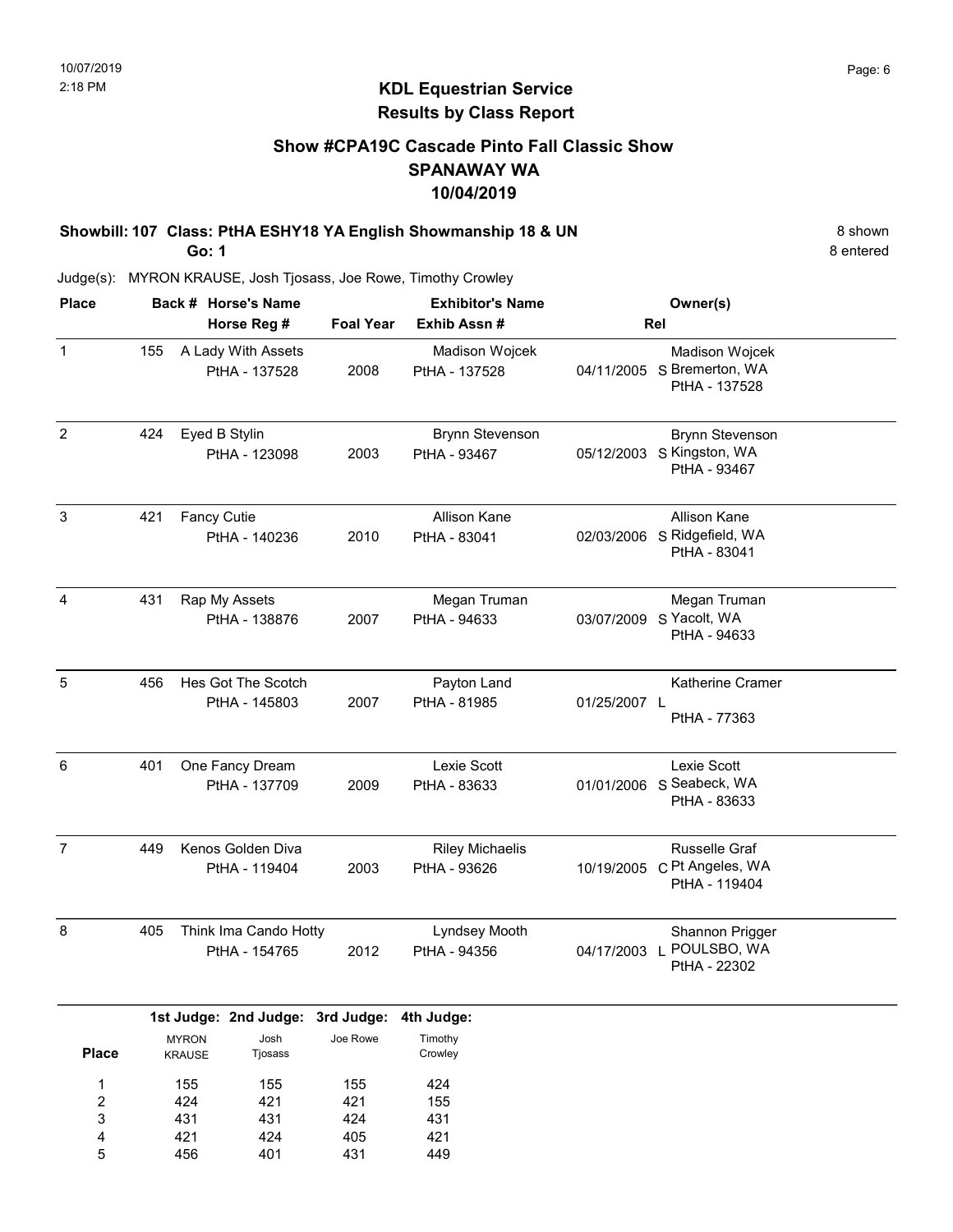# Show #CPA19C Cascade Pinto Fall Classic Show SPANAWAY WA 10/04/2019

| 6 | 449 | 456 | 401 | 456 |
|---|-----|-----|-----|-----|
| 7 | 401 | 449 | 456 | 401 |
| 8 | 405 |     | 449 |     |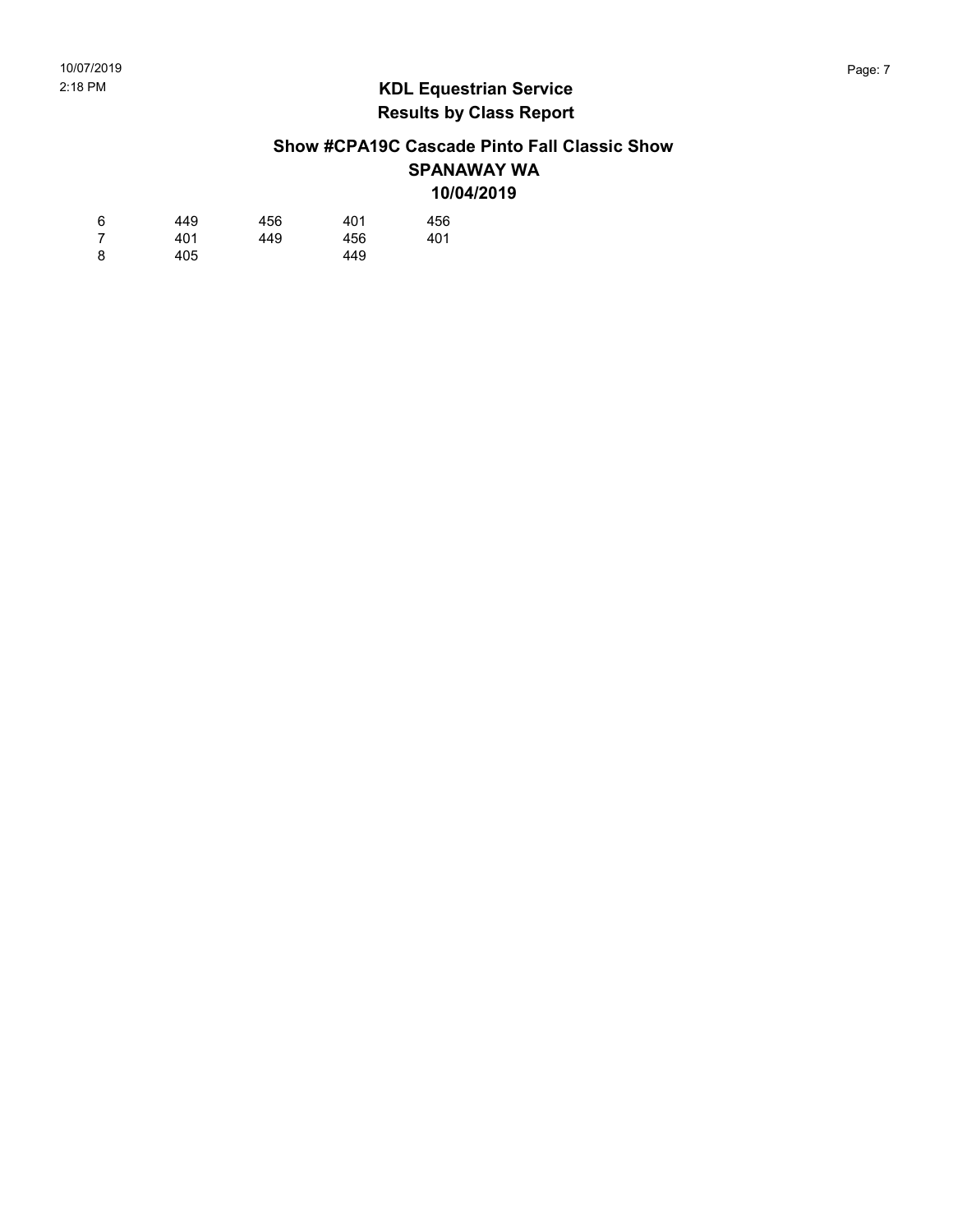# Show #CPA19C Cascade Pinto Fall Classic Show SPANAWAY WA 10/04/2019

| Showbill: 109 Class: OTAB WTES15 OTAB English W/T Showmanship 15 & Over | 1 shown   |
|-------------------------------------------------------------------------|-----------|
| Go: 1                                                                   | 1 entered |

| <b>Place</b> |     | Back # Horse's Name | <b>Exhibitor's Name</b> |                 | Owner(s)                |  |
|--------------|-----|---------------------|-------------------------|-----------------|-------------------------|--|
|              |     | Horse Reg #         | <b>Foal Year</b>        | Exhib Assn #    | Rel                     |  |
|              | 451 | Blazin Begonias     |                         | Andrea Robinson | Andrea Robinson         |  |
|              |     |                     | 2010                    |                 | 05/12/1978 S Duncan, BC |  |
|              |     |                     |                         |                 |                         |  |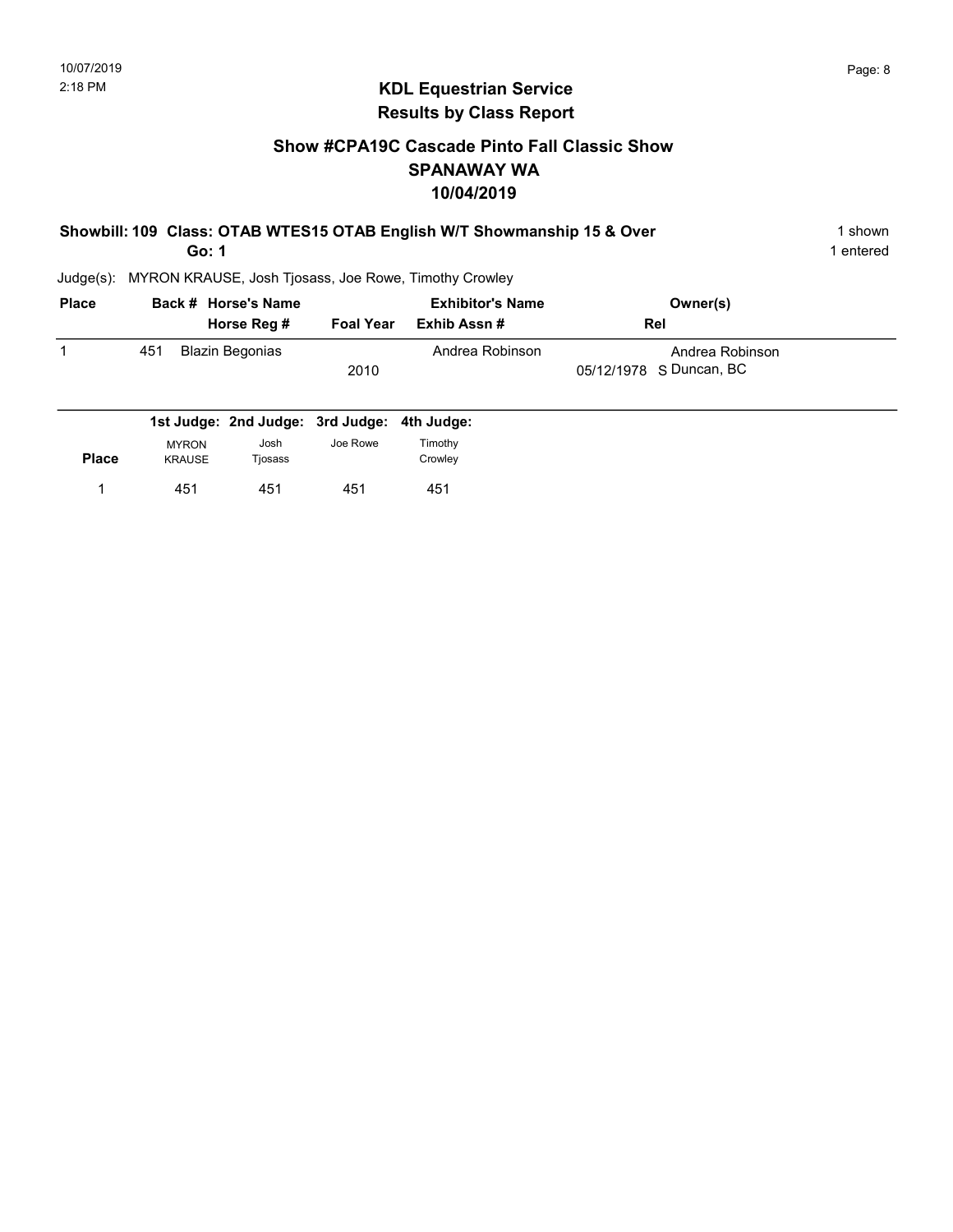# Show #CPA19C Cascade Pinto Fall Classic Show SPANAWAY WA 10/04/2019

Showbill: 110 Class: OTAB WTES14 OTAB W/T English Showmanship 14 & Un 5 Shown Go: 1

5 entered

| <b>Place</b>            |     |                               | Back # Horse's Name   |                  | <b>Exhibitor's Name</b> |              | Owner(s)                                |
|-------------------------|-----|-------------------------------|-----------------------|------------------|-------------------------|--------------|-----------------------------------------|
|                         |     |                               | Horse Reg #           | <b>Foal Year</b> | Exhib Assn#             |              | Rel                                     |
| $\mathbf{1}$            | 452 |                               | Justafiably Fancy     | 2006             | Elyse Morris            | 08/08/2005 L | Tracy Chonzena-Olney                    |
| 2                       | 441 |                               | A Special Asset       | 2012             | Brooklyn Johnson        | 02/02/2008   | Adam & Gabi Johnson<br>C Pt Angeles, WA |
| 3                       | 78  |                               | Hez A Burglar         | 1995             | Leah Kempinski          | 05/22/2010   | Vicki Nielsen<br>L Rainier, WA          |
| $\overline{4}$          | 440 |                               | Sweet Talking Hunter  | 2009             | Naomi Wainwright        | 01/01/2007 S | Lydia Wainwright                        |
| <b>NP</b>               | 442 |                               | Rcr Cash My Pay Chex  |                  | Evelyn Johnson          | 11/17/2009   | Adam & Gabi Johnson<br>C Pt Angeles, WA |
|                         |     |                               | 1st Judge: 2nd Judge: | 3rd Judge:       | 4th Judge:              |              |                                         |
| <b>Place</b>            |     | <b>MYRON</b><br><b>KRAUSE</b> | Josh<br>Tjosass       | Joe Rowe         | Timothy<br>Crowley      |              |                                         |
| 1                       |     | 441                           | 452                   | 452              | 441                     |              |                                         |
| $\overline{\mathbf{c}}$ |     | 78                            | 78                    | 78               | 440                     |              |                                         |
| 3                       |     | 452                           | 440                   | 441              | 452                     |              |                                         |
| 4                       |     | 440                           | 441                   | 440              | 78                      |              |                                         |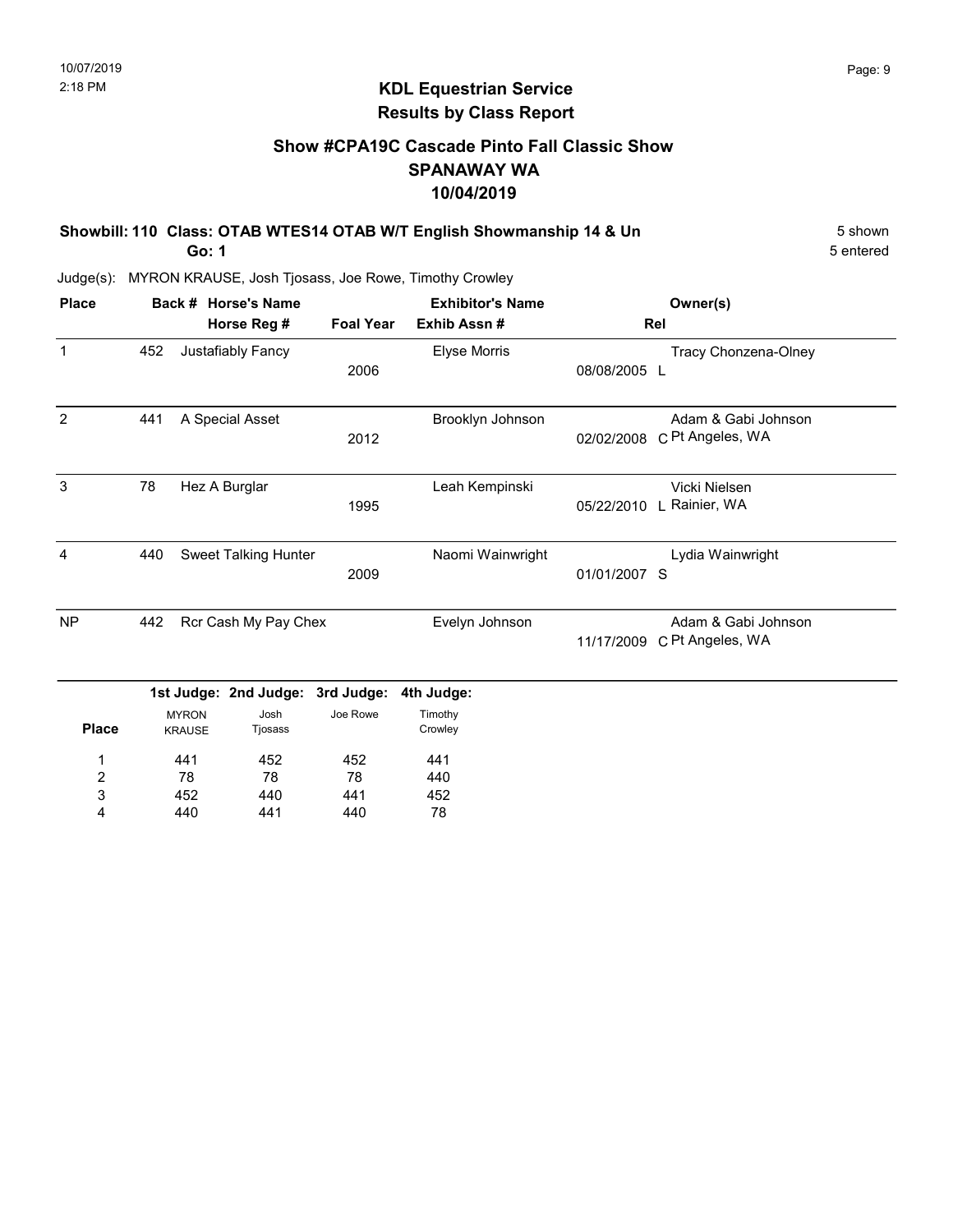# Show #CPA19C Cascade Pinto Fall Classic Show SPANAWAY WA 10/04/2019

# Showbill: 111 Class: PtHA WESAS AM W/T English Showmanship 2 shown

Go: 1

2 entered

| <b>Place</b> |     |                               | Back # Horse's Name                  |                  | <b>Exhibitor's Name</b>        |            | Owner(s)                                             |
|--------------|-----|-------------------------------|--------------------------------------|------------------|--------------------------------|------------|------------------------------------------------------|
|              |     |                               | Horse Reg #                          | <b>Foal Year</b> | Exhib Assn#                    |            | Rel                                                  |
| 1            | 418 |                               | Sweetness Secret<br>PtHA - 155223    | 2016             | Danielle Witke<br>PtHA - 55066 | 04/04/1996 | Danielle Witke<br>S Winlock, WA<br>PtHA - 55066      |
| 2            | 432 |                               | Pv Shes Specialized<br>PtHA - 155466 | 2017             | Kaytee Gibeau<br>PtHA - 67683  | 07/25/1999 | Kaytee Gibeau<br>S Port Townsend, WA<br>PtHA - 67683 |
|              |     |                               | 1st Judge: 2nd Judge:                | 3rd Judge:       | 4th Judge:                     |            |                                                      |
| <b>Place</b> |     | <b>MYRON</b><br><b>KRAUSE</b> | Josh<br>Tjosass                      | Joe Rowe         | Timothy<br>Crowley             |            |                                                      |
| 1            |     | 418                           | 418                                  | 418              | 418                            |            |                                                      |
| 2            |     | 432                           | 432                                  | 432              | 432                            |            |                                                      |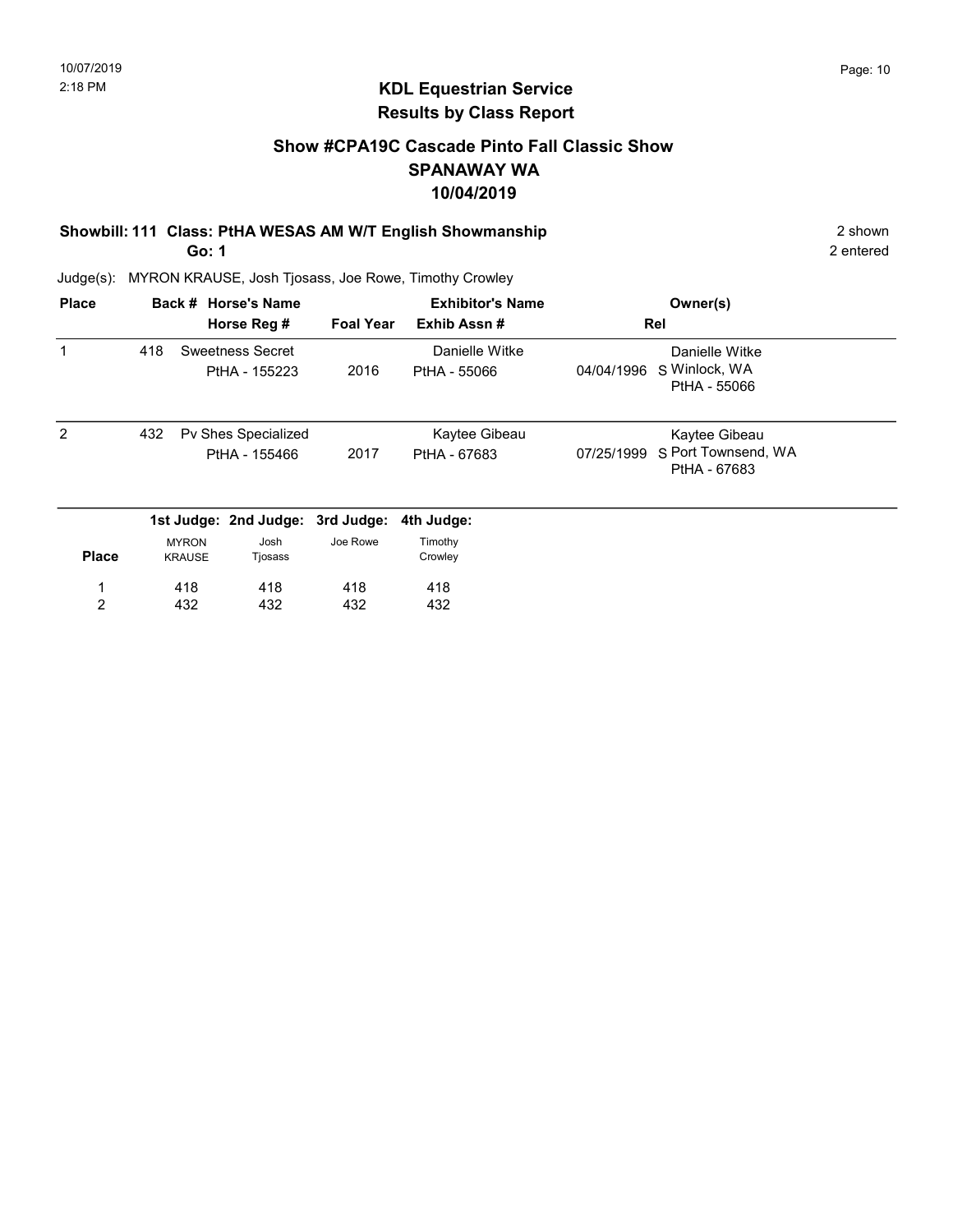# KDL Equestrian Service Results by Class Report

# Show #CPA19C Cascade Pinto Fall Classic Show SPANAWAY WA 10/04/2019

Showbill: 112 Class: PtHA WESYS1 YA W/T English Showmanship 10 & Un 3 shown 3 shown

Go: 1

| <b>Place</b>            |     |                               | Back # Horse's Name<br>Horse Reg #    | <b>Foal Year</b> | <b>Exhibitor's Name</b><br>Exhib Assn# |            | Owner(s)<br>Rel                                           |
|-------------------------|-----|-------------------------------|---------------------------------------|------------------|----------------------------------------|------------|-----------------------------------------------------------|
| 1                       | 442 |                               | Rcr Cash My Pay Chex<br>PtHA - 126435 |                  | Evelyn Johnson<br>PtHA - 92552         | 11/17/2009 | Adam & Gabi Johnson<br>C Pt Angeles, WA<br>PtHA - NEW575A |
| 2                       | 441 |                               | A Special Asset                       |                  | Brooklyn Johnson                       |            | Adam & Gabi Johnson                                       |
|                         |     |                               | PtHA - 145737                         | 2012             | PtHA - 91892                           | 02/02/2008 | C Pt Angeles, WA<br>PtHA - NEW575A                        |
| 3                       | 78  |                               | Hez A Burglar                         |                  | Leah Kempinski                         |            | Vicki Nielsen                                             |
|                         |     |                               | PtHA - 94694                          | 1995             | PtHA - 83293                           | 05/22/2010 | Rainier, WA<br>PtHA - 31011                               |
|                         |     |                               | 1st Judge: 2nd Judge:                 | 3rd Judge:       | 4th Judge:                             |            |                                                           |
| <b>Place</b>            |     | <b>MYRON</b><br><b>KRAUSE</b> | Josh<br>Tjosass                       | Joe Rowe         | Timothy<br>Crowley                     |            |                                                           |
|                         |     | 442                           | 442                                   | 442              | 442                                    |            |                                                           |
| $\overline{\mathbf{c}}$ |     | 441                           | 441                                   | 441              | 441                                    |            |                                                           |
| 3                       |     | 78                            | 78                                    |                  |                                        |            |                                                           |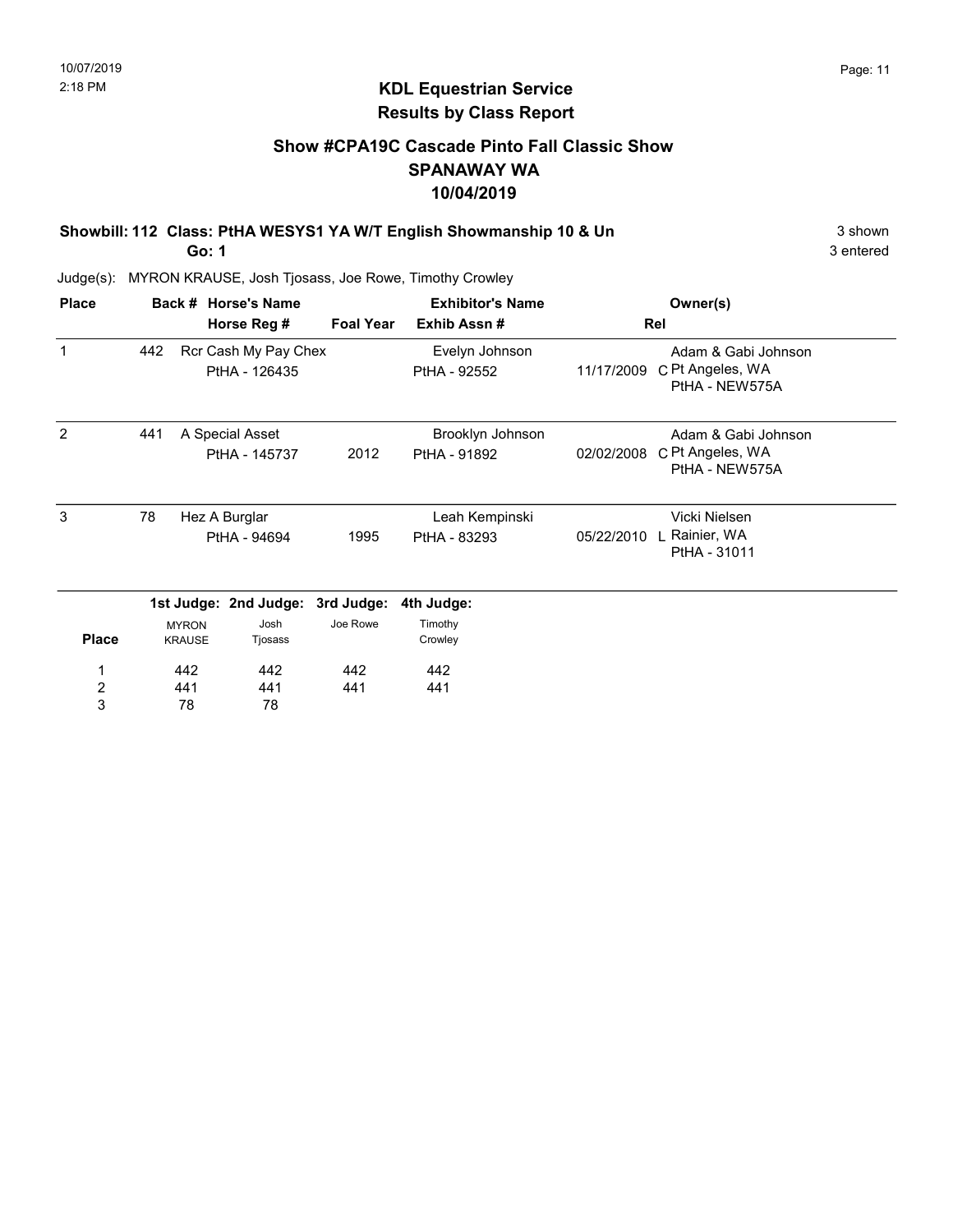# KDL Equestrian Service Results by Class Report

# Show #CPA19C Cascade Pinto Fall Classic Show SPANAWAY WA 10/04/2019

Showbill: 113 Class: PtHA WESYS2 YA W/T English Showmanship 11-18 2 Shown

Go: 1

452

2

Judge(s): MYRON KRAUSE, Josh Tjosass, Joe Rowe, Timothy Crowley

452

452

| <b>Place</b> |                               | Back # Horse's Name                |                  | <b>Exhibitor's Name</b>             | Owner(s)                                                 |
|--------------|-------------------------------|------------------------------------|------------------|-------------------------------------|----------------------------------------------------------|
|              |                               | Horse Reg #                        | <b>Foal Year</b> | Exhib Assn#                         | Rel                                                      |
|              | 448                           | Im Good N Sleepy                   |                  | Lydia Wainwright                    | Lydia Wainwright<br>05/28/2003 S                         |
| 2            | 452                           | Justafiably Fancy<br>PtHA - 129938 | 2006             | <b>Elyse Morris</b><br>PtHA - 94571 | Tracy Chonzena-Olney<br>08/08/2005<br>л.<br>PtHA - 28473 |
|              |                               | 1st Judge: 2nd Judge: 3rd Judge:   |                  | 4th Judge:                          |                                                          |
| <b>Place</b> | <b>MYRON</b><br><b>KRAUSE</b> | Josh<br>Tjosass                    | Joe Rowe         | Timothy<br>Crowley                  |                                                          |
|              | 448                           | 448                                | 448              | 448                                 |                                                          |

452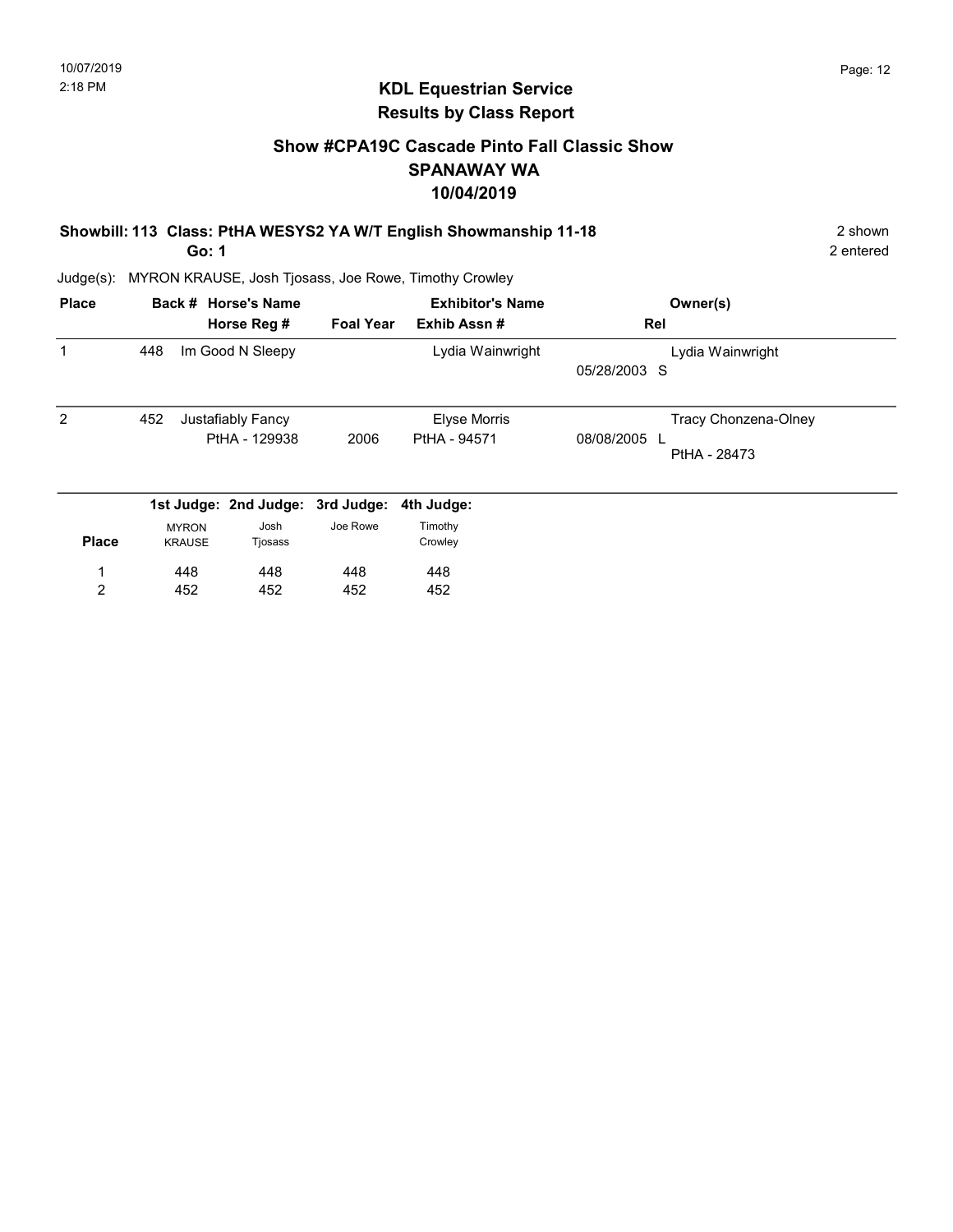# Show #CPA19C Cascade Pinto Fall Classic Show SPANAWAY WA 10/04/2019

#### Showbill: 115 Class: PtHA RODP Roadster Driving Ponies 4 shown

Go: 1

454

4

454

454

454

4 entered

| <b>Place</b>   |     | Back # Horse's Name                              |                               | <b>Exhibitor's Name</b>   |              | Owner(s)                                                   |
|----------------|-----|--------------------------------------------------|-------------------------------|---------------------------|--------------|------------------------------------------------------------|
|                |     | Horse Reg #                                      | <b>Foal Year</b>              | Exhib Assn#               |              | Rel                                                        |
| $\mathbf{1}$   | 27  | In My Darkest Hour<br>PtHA - 135945              | 2004                          | Tina Bell<br>PtHA - 48066 | 01/01/1980   | <b>Terry Strawn</b><br>N Central Point, OR<br>PtHA - 17105 |
| $\overline{2}$ | 19  | Kahluas Cinnamon Spice                           |                               | Sondrea Garcia            |              | Sondrea Garcia                                             |
|                |     | PtHA - 149806                                    | 2008                          | PtHA - 27095              | 05/29/1985 S | PtHA - 27095                                               |
| 3              | 18  |                                                  | Soundviews Summer Cinn-Sation | Jean Garcia               |              | Jean Garcia                                                |
|                |     | PtHA - 148880                                    | 2013                          | PtHA - 27094              | 03/16/1963   | S Orting, WA<br>PtHA - 27094                               |
| 4              | 454 | Mr Mustache Man                                  |                               | Carrie Loffelmacher       |              | Carrie Loffelmacher                                        |
|                |     |                                                  | PtHA - WDWA19-23 2013         | PtHA - WDWA19-23          |              | S<br>PtHA - WDWA19-23                                      |
|                |     | 1st Judge: 2nd Judge: 3rd Judge:                 |                               | 4th Judge:                |              |                                                            |
| <b>Place</b>   |     | Josh<br><b>MYRON</b><br><b>KRAUSE</b><br>Tjosass | Joe Rowe                      | Timothy<br>Crowley        |              |                                                            |
| 1              |     | 27<br>27                                         | 27                            | 27                        |              |                                                            |
| 2              |     | 19<br>19                                         | 19                            | 19                        |              |                                                            |
| 3              |     | 18<br>18                                         | 18                            | 18                        |              |                                                            |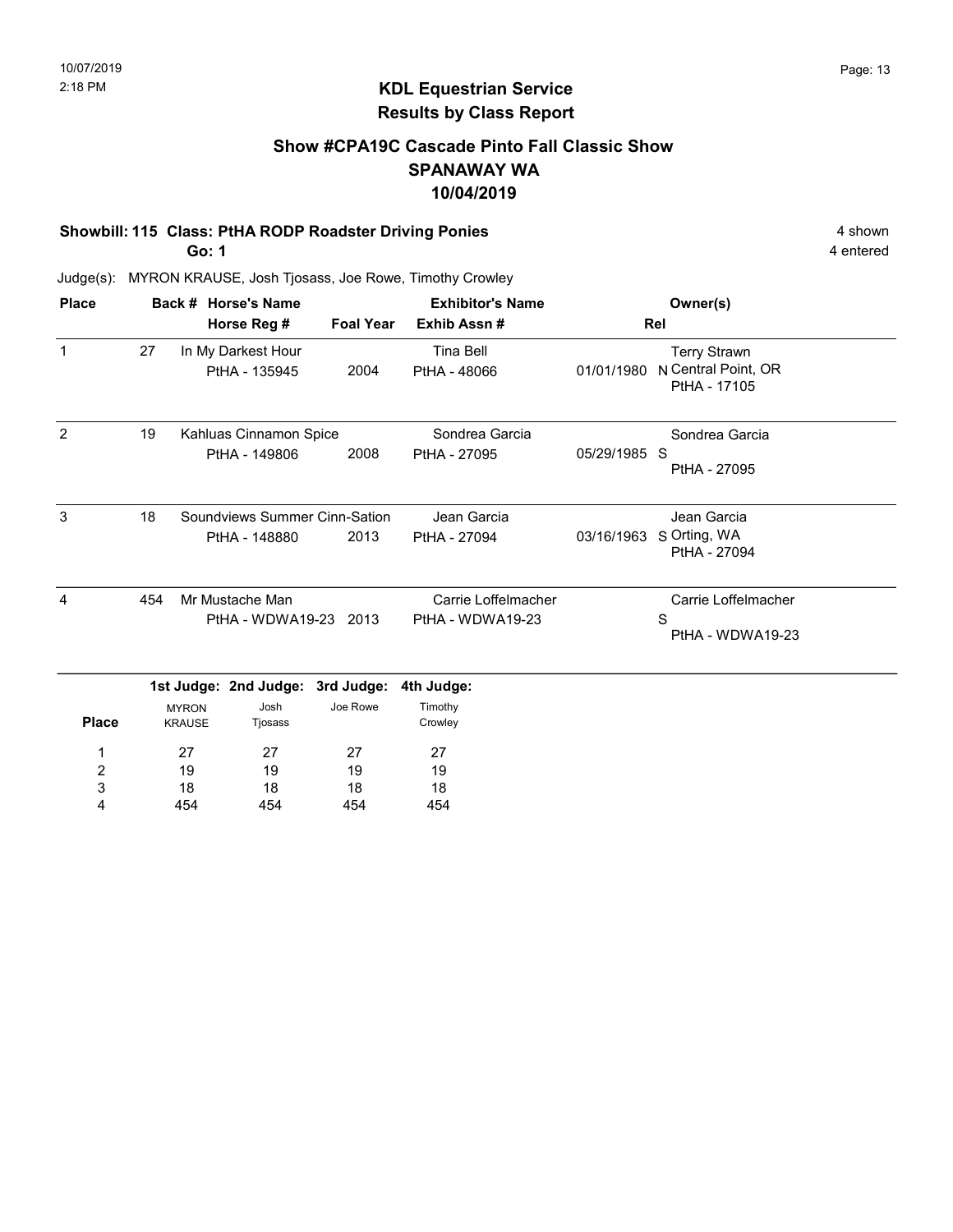# Show #CPA19C Cascade Pinto Fall Classic Show SPANAWAY WA 10/04/2019

#### Showbill: 116 Class: PtHA RODMB Roadster Mini B 4 shown

Go: 1

4 entered

| <b>Place</b> |     |                               | Back # Horse's Name              |                  | <b>Exhibitor's Name</b> |              | Owner(s)                            |
|--------------|-----|-------------------------------|----------------------------------|------------------|-------------------------|--------------|-------------------------------------|
|              |     |                               | Horse Reg #                      | <b>Foal Year</b> | Exhib Assn#             |              | Rel                                 |
| $\mathbf{1}$ | 403 |                               | Expresso Of Whiskey Flat         |                  | Tina Bell               |              | <b>Judy Miollis</b>                 |
|              |     |                               | PtHA - 155209                    | 2016             | PtHA - 48066            | 01/01/1980 N |                                     |
| 2            | 453 |                               | <b>AWF Night Hawk</b>            |                  | Carrie Loffelmacher     |              | Carrie Loffelmacher                 |
|              |     |                               | PtHA - WDWA19-26 2012            |                  | PtHA - WDWA19-23        |              | S<br>PtHA - WDWA19-23               |
| 3            | 136 |                               | Valentinos Splash Of Java        |                  | <b>Klair Thomas</b>     |              | Kathy Thomas                        |
|              |     |                               | PtHA - 147864                    | 2014             | PtHA - 52900            | 11/07/1999   | C Brush Prairie, WA<br>PtHA - 52901 |
| 4            | 135 |                               | Wins A Lot Of Gold               |                  | Kathy Thomas            |              | Kathy Thomas                        |
|              |     |                               | PtHA - 0139260                   | 2010             | PtHA - 52901            | 01/13/1959   | S Brush Prairie, WA<br>PtHA - 52901 |
|              |     |                               | 1st Judge: 2nd Judge: 3rd Judge: |                  | 4th Judge:              |              |                                     |
| <b>Place</b> |     | <b>MYRON</b><br><b>KRAUSE</b> | Josh<br>Tjosass                  | Joe Rowe         | Timothy<br>Crowley      |              |                                     |
| 1            |     | 403                           | 403                              | 403              | 403                     |              |                                     |
| 2            |     | 453                           | 136                              | 453              | 453                     |              |                                     |
| 3            |     | 135                           | 453                              | 135              | 136                     |              |                                     |
| 4            |     | 136                           | 135                              | 136              | 135                     |              |                                     |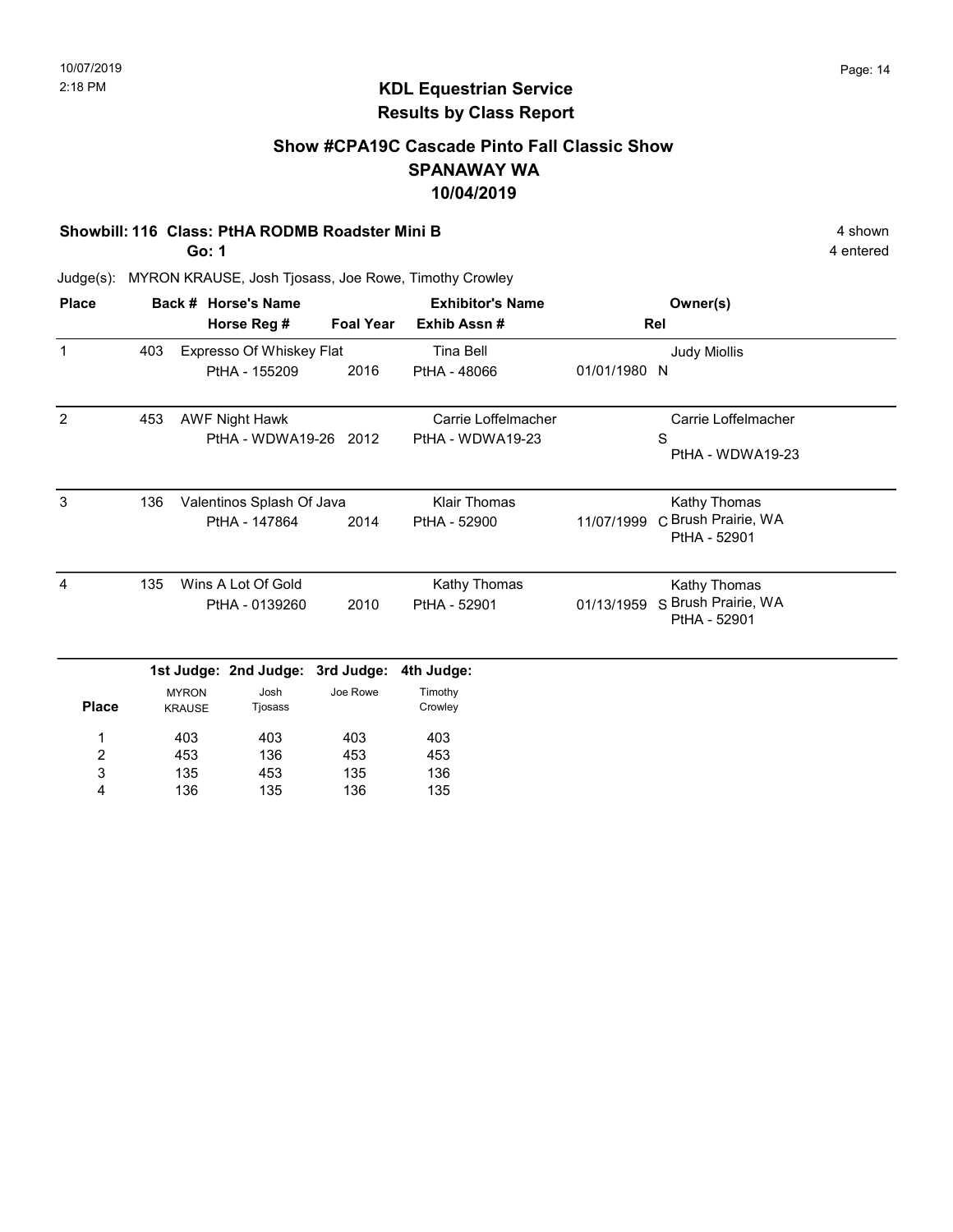# Show #CPA19C Cascade Pinto Fall Classic Show SPANAWAY WA 10/04/2019

Showbill: 118 Class: PtHA HUSSH Hunter Under Saddle Stock/Hunter Type 5 Shown Go: 1

5 entered

Judge(s): MYRON KRAUSE, Josh Tjosass, Joe Rowe, Timothy Crowley

| <b>Place</b>   |     |                               | Back # Horse's Name                      |                        | <b>Exhibitor's Name</b>              |            | Owner(s)                                              |
|----------------|-----|-------------------------------|------------------------------------------|------------------------|--------------------------------------|------------|-------------------------------------------------------|
|                |     |                               | Horse Reg #                              | <b>Foal Year</b>       | Exhib Assn#                          |            | Rel                                                   |
| $\mathbf{1}$   | 56  |                               | R Big Time Rapper<br>PtHA - 152902       | 2015                   | <b>Noel Nelson</b><br>PtHA - 38444   | 12/30/1951 | Nelson / Wiese<br>S West Linn, OR<br>PtHA - 80811     |
| $\overline{2}$ | 737 |                               | Go Bey Bee Go<br>PtHA - 113080           | 2002                   | Tim Wigren<br>PtHA - 29325           |            | Angela Nemjo<br>N La Center, WA<br>PtHA - 52211       |
| 3              | 412 | All To Fancy                  | PtHA - 152754                            | 2009                   | <b>Tamara Whitt</b><br>PtHA - 264300 |            | Shelly Benzion<br>N Granite Falls, WA<br>PtHA - 74199 |
| 4              | 227 |                               | Envy My Moonlite<br>PtHA - 150728        | 2014                   | Jean Garcia<br>PtHA - 27094          | 03/16/1963 | Sharon Hedlund<br>N Auburn, WA<br>PtHA - 78862        |
| 5              | 401 |                               | One Fancy Dream<br>PtHA - 137709         | 2009                   | Lexie Scott<br>PtHA - 83633          | 01/01/2006 | Lexie Scott<br>S Seabeck, WA<br>PtHA - 83633          |
| <b>Place</b>   |     | <b>MYRON</b><br><b>KRAUSE</b> | 1st Judge: 2nd Judge:<br>Josh<br>Tjosass | 3rd Judge:<br>Joe Rowe | 4th Judge:<br>Timothy<br>Crowley     |            |                                                       |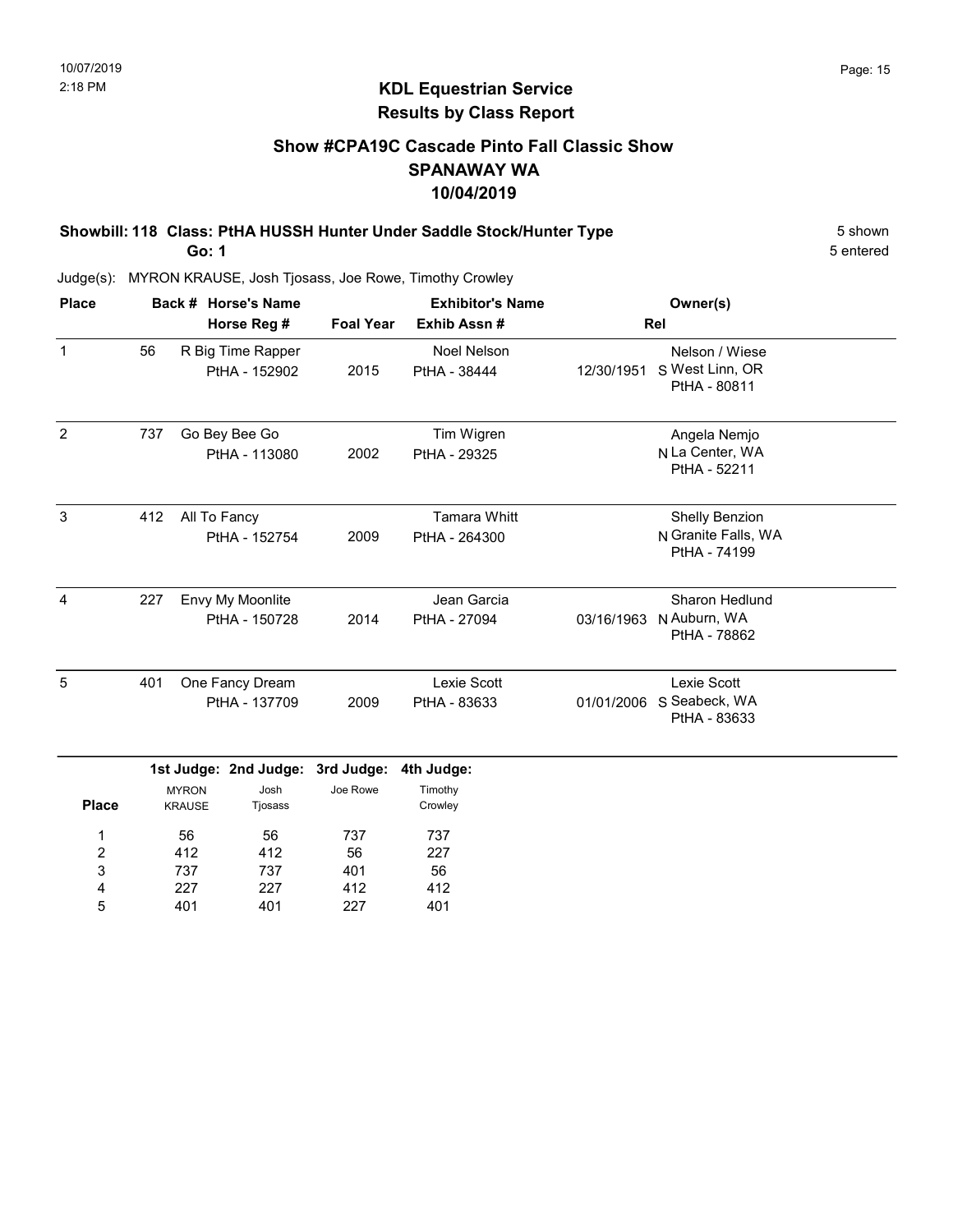# Show #CPA19C Cascade Pinto Fall Classic Show SPANAWAY WA 10/04/2019

### Showbill: 119 Class: PtHA HUSAMB AM HUS SOLID REGISTRY 19 & OVER 3 shown

Go: 1

3 entered

| <b>Place</b>            |     |                               | Back # Horse's Name                        |                  | <b>Exhibitor's Name</b>         |            | Owner(s)                                        |  |
|-------------------------|-----|-------------------------------|--------------------------------------------|------------------|---------------------------------|------------|-------------------------------------------------|--|
|                         |     |                               | Horse Reg #                                | <b>Foal Year</b> | Exhib Assn#                     |            | Rel                                             |  |
| $\mathbf 1$             |     |                               | 1117 Exceptionally Gifted<br>PtHA - 150282 |                  | Teri L Blair<br>PtHA - 79821    | 07/09/1962 | MacKenzie Blair<br>P Graham, WA<br>PtHA - 80715 |  |
| 2                       | 414 |                               | Pocos Pine Bar Mccue<br>PtHA - 153396      | 2007             | Staci Cawyer<br>PtHA - 93629    | 03/23/1963 | Staci Cawyer<br>S Sequim, WA<br>PtHA - 93629    |  |
| 3                       | 122 |                               | Cool Cruzn Kenny<br>PtHA - 147109          | 2008             | Paula Dandliker<br>PtHA - 25636 | 09/15/1949 | Paula Dandliker<br>S Duvall, WA<br>PtHA - 25636 |  |
|                         |     |                               | 1st Judge: 2nd Judge: 3rd Judge:           |                  | 4th Judge:                      |            |                                                 |  |
| <b>Place</b>            |     | <b>MYRON</b><br><b>KRAUSE</b> | Josh<br>Tjosass                            | Joe Rowe         | Timothy<br>Crowley              |            |                                                 |  |
| 1                       |     | 1117                          | 414                                        | 1117             | 1117                            |            |                                                 |  |
| $\overline{\mathbf{c}}$ |     | 122                           | 122                                        | 414              | 414                             |            |                                                 |  |
| 3                       |     | 414                           | 1117                                       | 122              | 122                             |            |                                                 |  |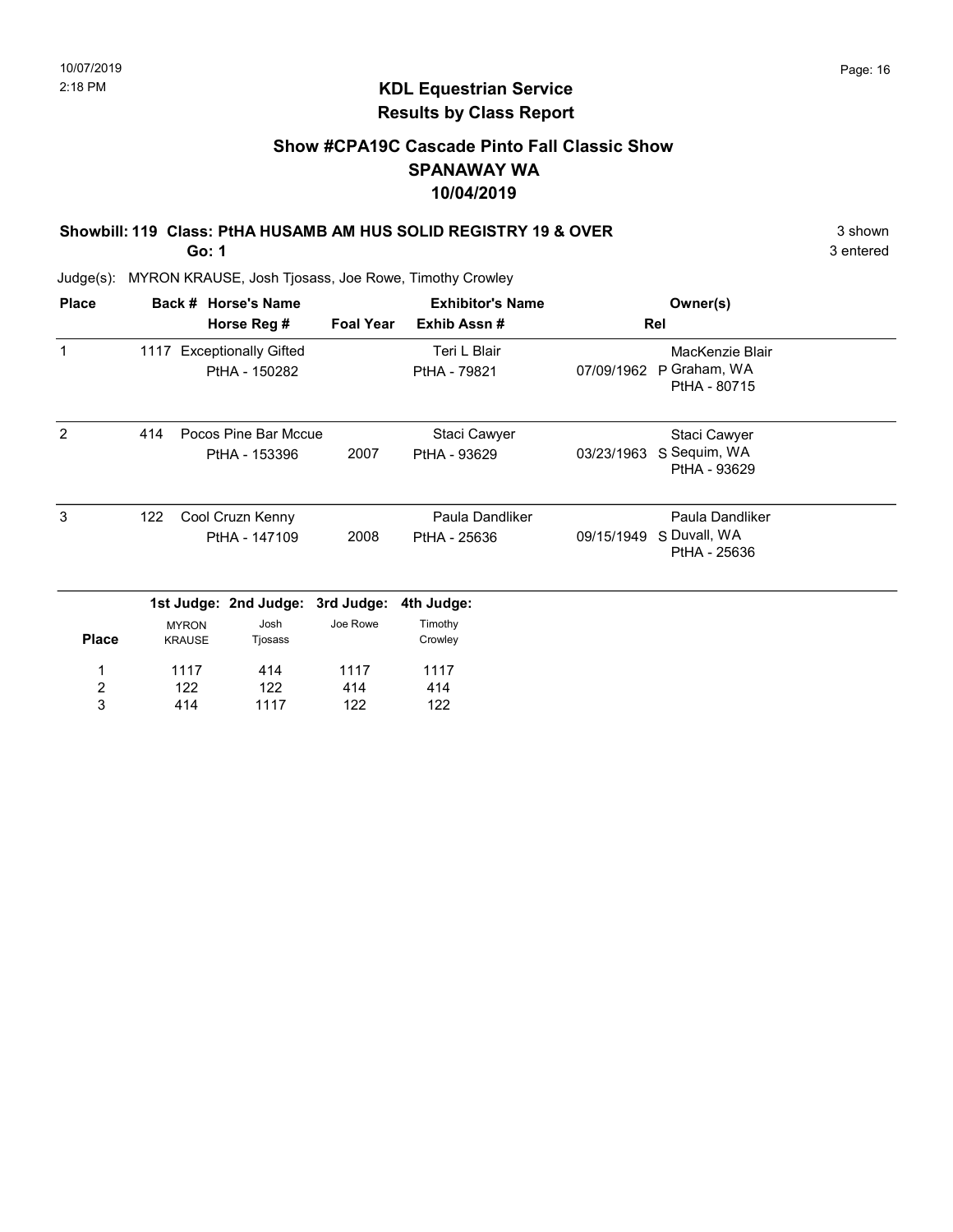# KDL Equestrian Service Results by Class Report

# Show #CPA19C Cascade Pinto Fall Classic Show SPANAWAY WA 10/04/2019

# Showbill: 120 Class: PtHA HUSYA YA HUNTER U/SADDLE 18 & UNDER 7 shown

Go: 1

449

7

449

449

421

| <b>Place</b>                                   |     |                                 | Back # Horse's Name                    |                                 | <b>Exhibitor's Name</b>                |              | Owner(s)                                                            |  |
|------------------------------------------------|-----|---------------------------------|----------------------------------------|---------------------------------|----------------------------------------|--------------|---------------------------------------------------------------------|--|
|                                                |     |                                 | Horse Reg #                            | <b>Foal Year</b>                | Exhib Assn#                            |              | Rel                                                                 |  |
| $\mathbf 1$                                    | 431 |                                 | Rap My Assets<br>PtHA - 138876         | 2007                            | Megan Truman<br>PtHA - 94633           | 03/07/2009   | Megan Truman<br>S Yacolt, WA<br>PtHA - 94633                        |  |
| $\overline{2}$                                 | 155 |                                 | A Lady With Assets<br>PtHA - 137528    | 2008                            | Madison Wojcek<br>PtHA - 137528        |              | Madison Wojcek<br>04/11/2005 S Bremerton, WA<br>PtHA - 137528       |  |
| 3                                              | 401 |                                 | One Fancy Dream<br>PtHA - 137709       | 2009                            | Lexie Scott<br>PtHA - 83633            |              | Lexie Scott<br>01/01/2006 S Seabeck, WA<br>PtHA - 83633             |  |
| 4                                              | 424 | Eyed B Stylin                   | PtHA - 123098                          | 2003                            | <b>Brynn Stevenson</b><br>PtHA - 93467 |              | <b>Brynn Stevenson</b><br>05/12/2003 S Kingston, WA<br>PtHA - 93467 |  |
| 5                                              | 421 | <b>Fancy Cutie</b>              | PtHA - 140236                          | 2010                            | Allison Kane<br>PtHA - 83041           |              | Allison Kane<br>02/03/2006 S Ridgefield, WA<br>PtHA - 83041         |  |
| $\,6\,$                                        | 405 |                                 | Think Ima Cando Hotty<br>PtHA - 154765 | 2012                            | Lyndsey Mooth<br>PtHA - 94356          | 04/17/2003 L | Shannon Prigger<br>POULSBO, WA<br>PtHA - 22302                      |  |
| $\overline{7}$                                 | 449 |                                 | Kenos Golden Diva<br>PtHA - 119404     | 2003                            | <b>Riley Michaelis</b><br>PtHA - 93626 | 10/19/2005   | Russelle Graf<br>C Pt Angeles, WA<br>PtHA - 119404                  |  |
|                                                |     |                                 | 1st Judge: 2nd Judge:                  | 3rd Judge:                      | 4th Judge:                             |              |                                                                     |  |
| <b>Place</b>                                   |     | <b>MYRON</b><br><b>KRAUSE</b>   | Josh<br>Tjosass                        | Joe Rowe                        | Timothy<br>Crowley                     |              |                                                                     |  |
| $\mathbf 1$<br>$\boldsymbol{2}$<br>3<br>4<br>5 |     | 155<br>431<br>421<br>424<br>401 | 155<br>431<br>424<br>401<br>421        | 431<br>155<br>421<br>424<br>405 | 401<br>431<br>405<br>155<br>449        |              |                                                                     |  |
| 6                                              |     | 405                             | 405                                    | 401                             | 424                                    |              |                                                                     |  |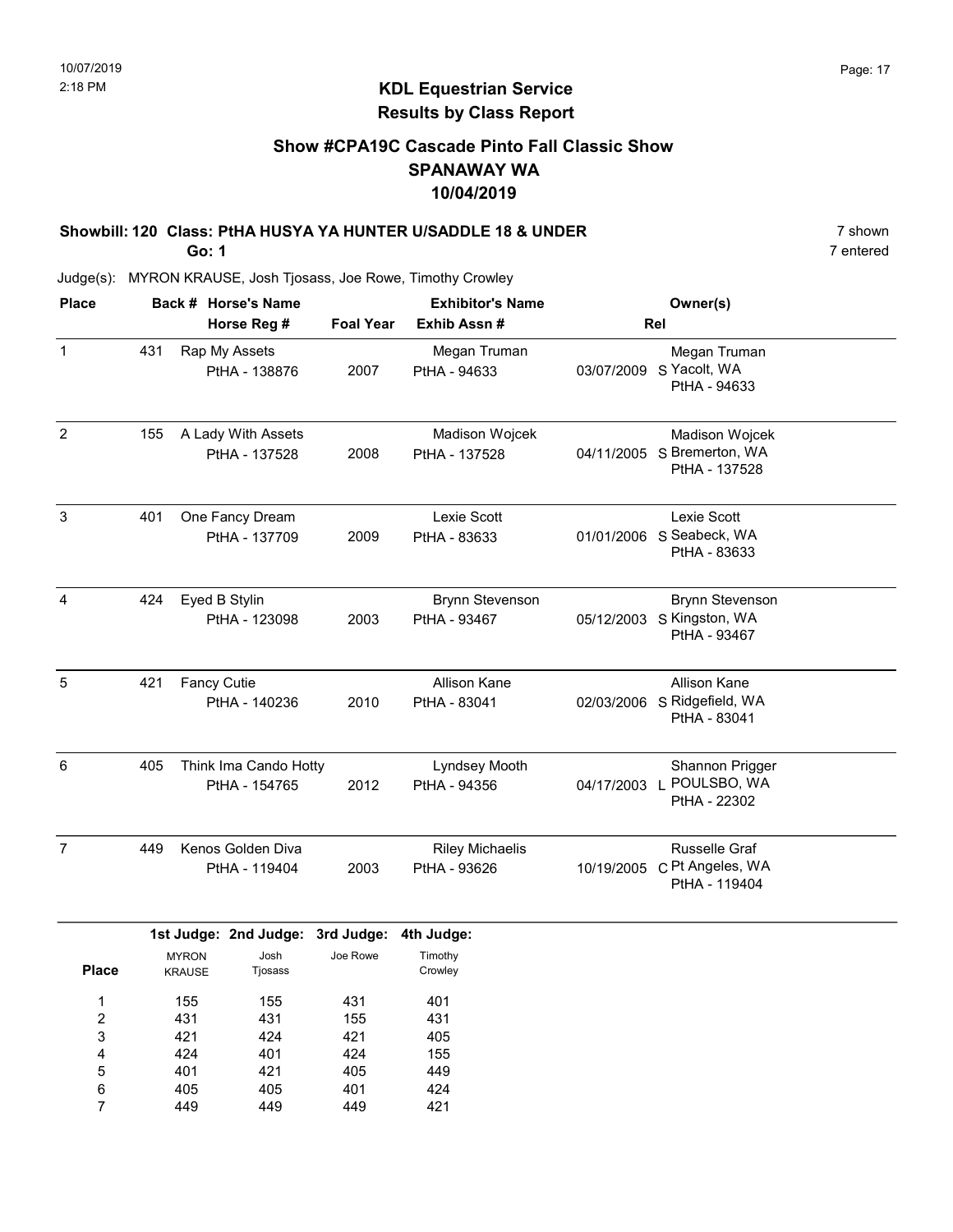# Show #CPA19C Cascade Pinto Fall Classic Show SPANAWAY WA 10/04/2019

#### Showbill: 123 Class: PtHA NHUY YA Novice Hunter Under Saddle 3 shown 3 shown Go: 1

3 entered

| <b>Place</b>            |     |                               | Back # Horse's Name                    |                  | <b>Exhibitor's Name</b>                |            | Owner(s)                                                 |  |
|-------------------------|-----|-------------------------------|----------------------------------------|------------------|----------------------------------------|------------|----------------------------------------------------------|--|
|                         |     |                               | Horse Reg #                            | <b>Foal Year</b> | Exhib Assn#                            |            | Rel                                                      |  |
| 1                       | 424 |                               | Eyed B Stylin<br>PtHA - 123098         | 2003             | <b>Brynn Stevenson</b><br>PtHA - 93467 | 05/12/2003 | <b>Brynn Stevenson</b><br>S Kingston, WA<br>PtHA - 93467 |  |
| 2                       | 405 |                               | Think Ima Cando Hotty<br>PtHA - 154765 | 2012             | Lyndsey Mooth<br>PtHA - 94356          | 04/17/2003 | Shannon Prigger<br>L POULSBO, WA<br>PtHA - 22302         |  |
| 3                       | 401 |                               | One Fancy Dream<br>PtHA - 137709       | 2009             | Lexie Scott<br>PtHA - 83633            | 01/01/2006 | Lexie Scott<br>S Seabeck, WA<br>PtHA - 83633             |  |
|                         |     |                               | 1st Judge: 2nd Judge: 3rd Judge:       |                  | 4th Judge:                             |            |                                                          |  |
| <b>Place</b>            |     | <b>MYRON</b><br><b>KRAUSE</b> | Josh<br>Tjosass                        | Joe Rowe         | Timothy<br>Crowley                     |            |                                                          |  |
| 1                       |     | 424                           | 424                                    | 405              | 424                                    |            |                                                          |  |
| $\overline{\mathbf{c}}$ |     | 405                           | 405                                    | 424              | 405                                    |            |                                                          |  |
| 3                       |     | 401                           | 401                                    | 401              | 401                                    |            |                                                          |  |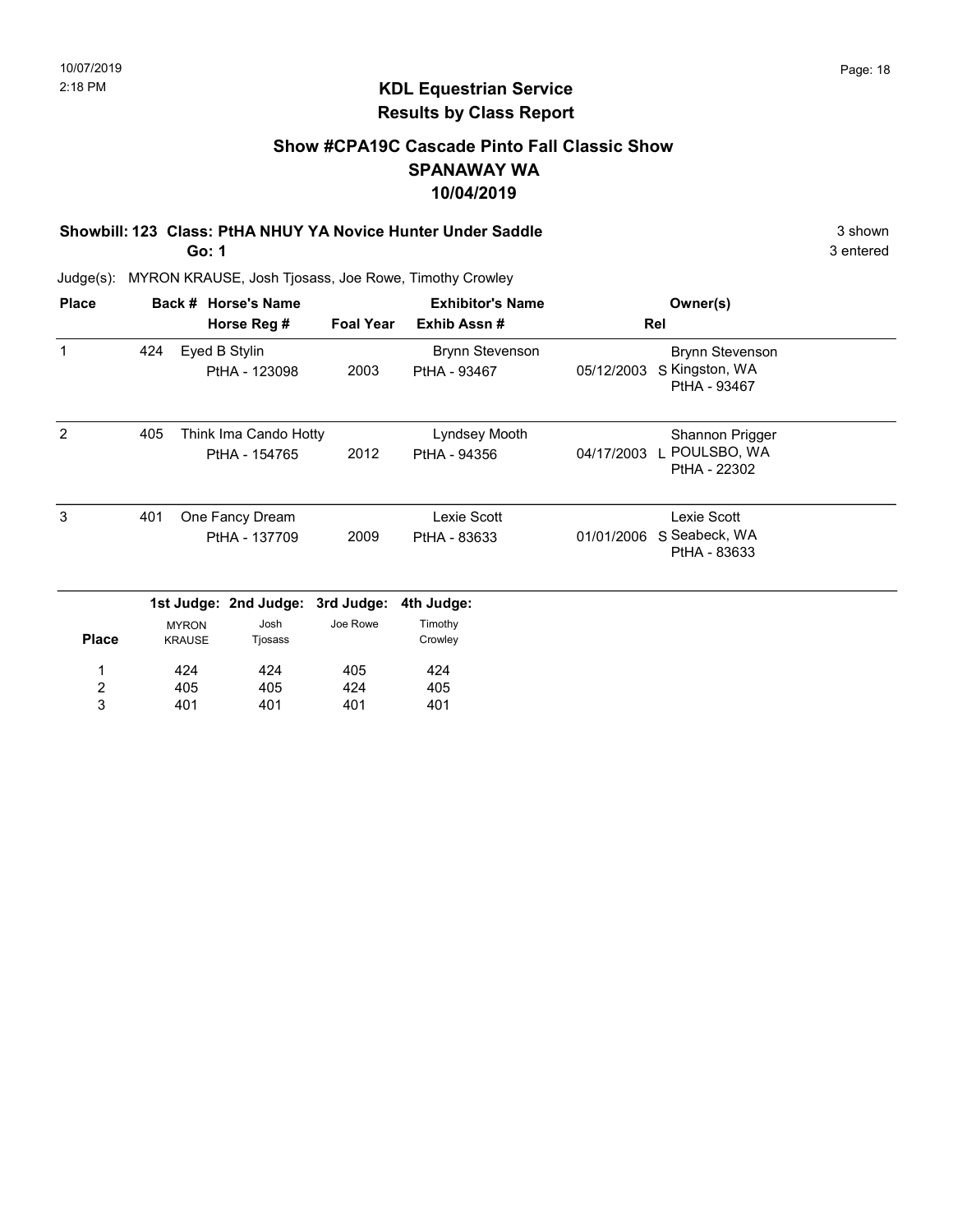# KDL Equestrian Service Results by Class Report

# Show #CPA19C Cascade Pinto Fall Classic Show SPANAWAY WA 10/04/2019

### Showbill: 124 Class: PtHA HUSAM AM HUNTER U/SADDLE 19 & OVER 2 shown

Go: 1

| <b>Place</b>   |     |                               | Back # Horse's Name<br>Horse Reg # | <b>Foal Year</b> | <b>Exhibitor's Name</b><br>Exhib Assn# | Owner(s)<br>Rel                                                           |
|----------------|-----|-------------------------------|------------------------------------|------------------|----------------------------------------|---------------------------------------------------------------------------|
| 1              | 56  |                               | R Big Time Rapper<br>PtHA - 152902 | 2015             | Noel Nelson<br>PtHA - 38444            | Nelson / Wiese<br>S West Linn, OR<br>12/30/1951<br>PtHA - 80811           |
| 2              | 411 | Rap N Roll                    | PtHA - 112163                      |                  | Elizabeth Strait<br>PtHA - 63964       | <b>Elizabeth Strait</b><br>S Pt Angeles, WA<br>12/24/1967<br>PtHA - 63964 |
|                |     |                               | 1st Judge: 2nd Judge: 3rd Judge:   |                  | 4th Judge:                             |                                                                           |
| <b>Place</b>   |     | <b>MYRON</b><br><b>KRAUSE</b> | Josh<br>Tjosass                    | Joe Rowe         | Timothy<br>Crowley                     |                                                                           |
|                |     | 56                            | 56                                 | 56               | 56                                     |                                                                           |
| $\overline{2}$ |     | 411                           | 411                                | 411              | 411                                    |                                                                           |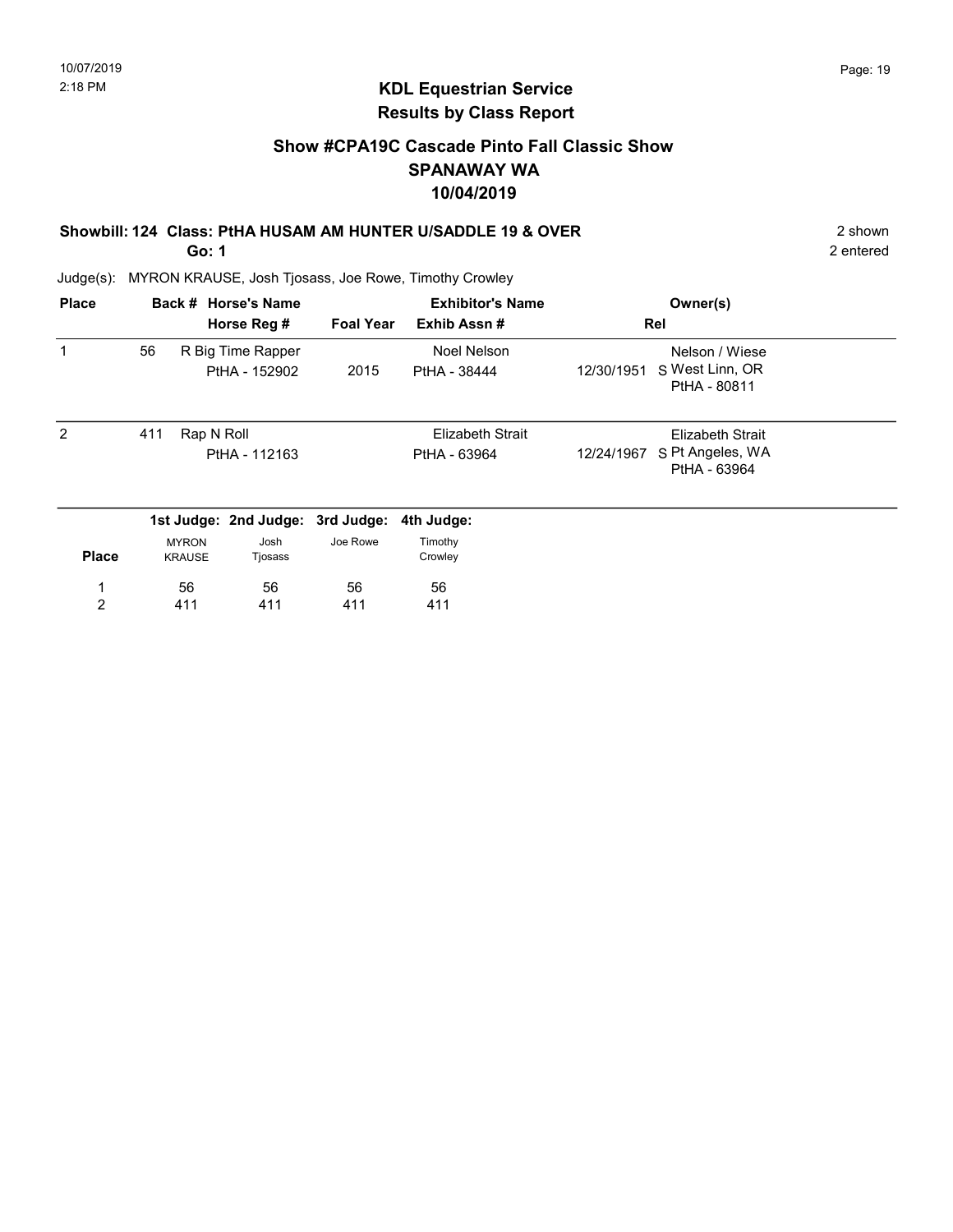# Show #CPA19C Cascade Pinto Fall Classic Show SPANAWAY WA 10/04/2019

Showbill: 125 Class: PtHA NHUA AM Novice Hunter Under Saddle 2 shown 2 shown Go: 1

2 entered

| <b>Place</b>  |     |                               | Back # Horse's Name                   |                  | <b>Exhibitor's Name</b>               |            | Owner(s)                                                     |  |
|---------------|-----|-------------------------------|---------------------------------------|------------------|---------------------------------------|------------|--------------------------------------------------------------|--|
|               |     |                               | Horse Reg #                           | <b>Foal Year</b> | Exhib Assn#                           |            | Rel                                                          |  |
|               | 218 |                               | Pining For Chocolate<br>PtHA - 152928 | 2007             | Shannon Prigger<br>PtHA - 22302       | 02/18/1963 | Shannon Prigger<br>S POULSBO, WA<br>PtHA - 22302             |  |
| $\mathcal{P}$ | 412 | All To Fancy                  | PtHA - 152754                         | 2009             | <b>Shelly Benzion</b><br>PtHA - 74199 | 11/28/1962 | <b>Shelly Benzion</b><br>S Granite Falls, WA<br>PtHA - 74199 |  |
|               |     |                               | 1st Judge: 2nd Judge: 3rd Judge:      |                  | 4th Judge:                            |            |                                                              |  |
| <b>Place</b>  |     | <b>MYRON</b><br><b>KRAUSE</b> | Josh<br>Tjosass                       | Joe Rowe         | Timothy<br>Crowley                    |            |                                                              |  |
|               |     | 412                           | 218                                   | 218              | 218                                   |            |                                                              |  |
| 2             |     | 218                           | 412                                   | 412              | 412                                   |            |                                                              |  |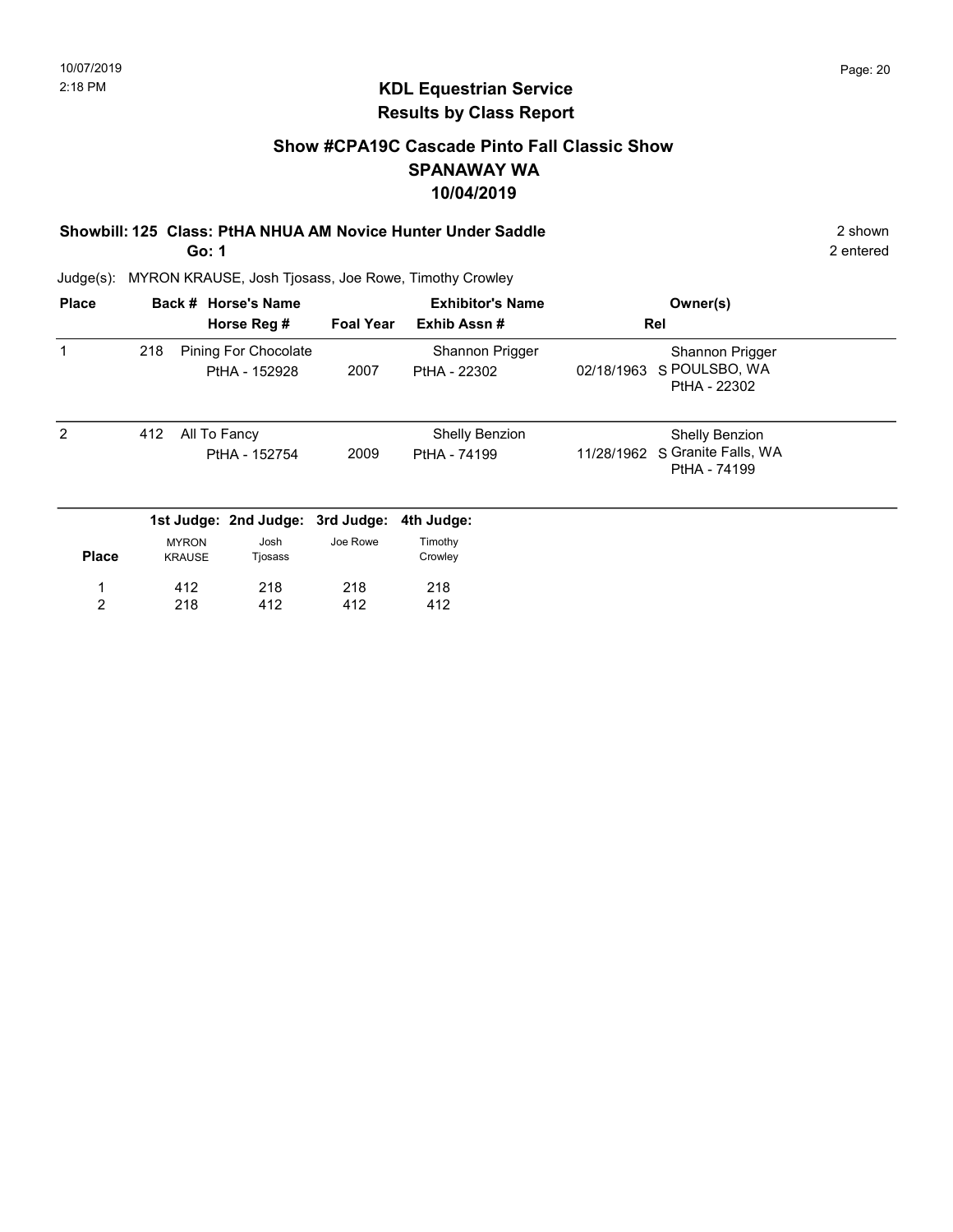# KDL Equestrian Service Results by Class Report

# Show #CPA19C Cascade Pinto Fall Classic Show SPANAWAY WA 10/04/2019

Showbill: 126 Class: OTAB WTEEA OTAB W/T English Eq 15 & Over 6 Shown 6 shown

Go: 1

| <b>Place</b> |     | Back # Horse's Name<br>Horse Reg # | <b>Foal Year</b> | <b>Exhibitor's Name</b><br>Exhib Assn# |            | Owner(s)<br>Rel                       |
|--------------|-----|------------------------------------|------------------|----------------------------------------|------------|---------------------------------------|
| $\mathbf{1}$ | 407 | Whos Cry N Now                     | 2017             | Lucca Merlino                          | 03/26/1989 | Lucca Merlino<br>S Maple Valley, WA   |
| 2            | 408 | AA Inxanaty                        | 2013             | Julie Lemon                            | 05/25/1972 | Julie Lemon<br>S Gig Harbor, WA       |
| 3            | 434 | Dont Doubt Me Too                  |                  | <b>Mallory Dobbs</b>                   | 01/26/1994 | <b>Mallory Dobbs</b><br>S Olympia, WA |
| 4            | 443 | <b>Tuhotmidun Eclipse</b>          | 2001             | Tanya Moore                            | 01/01/1967 | Tim Wigren<br>N Ridgefield, WA        |
| 4            | 457 | <b>Rosie The Riveter</b>           | 2009             | Louise Doerrer                         | 07/28/1986 | Louise Doerrer<br>S Snoqualmie, WA    |
| 6            | 451 | <b>Blazin Begonias</b>             | 2010             | Andrea Robinson                        | 05/12/1978 | Andrea Robinson<br>S Duncan, BC       |

|              |                               | 1st Judge: 2nd Judge: 3rd Judge: 4th Judge: |          |                    |
|--------------|-------------------------------|---------------------------------------------|----------|--------------------|
| <b>Place</b> | <b>MYRON</b><br><b>KRAUSE</b> | Josh<br>Tjosass                             | Joe Rowe | Timothy<br>Crowley |
| ◢            | 407                           | 407                                         | 407      | 407                |
| 2            | 408                           | 408                                         | 408      | 408                |
| 3            | 457                           | 434                                         | 434      | 434                |
| 4            | 434                           | 457                                         | 443      | 443                |
| 5            | 443                           | 443                                         | 451      | 457                |
| 6            | 451                           |                                             | 457      |                    |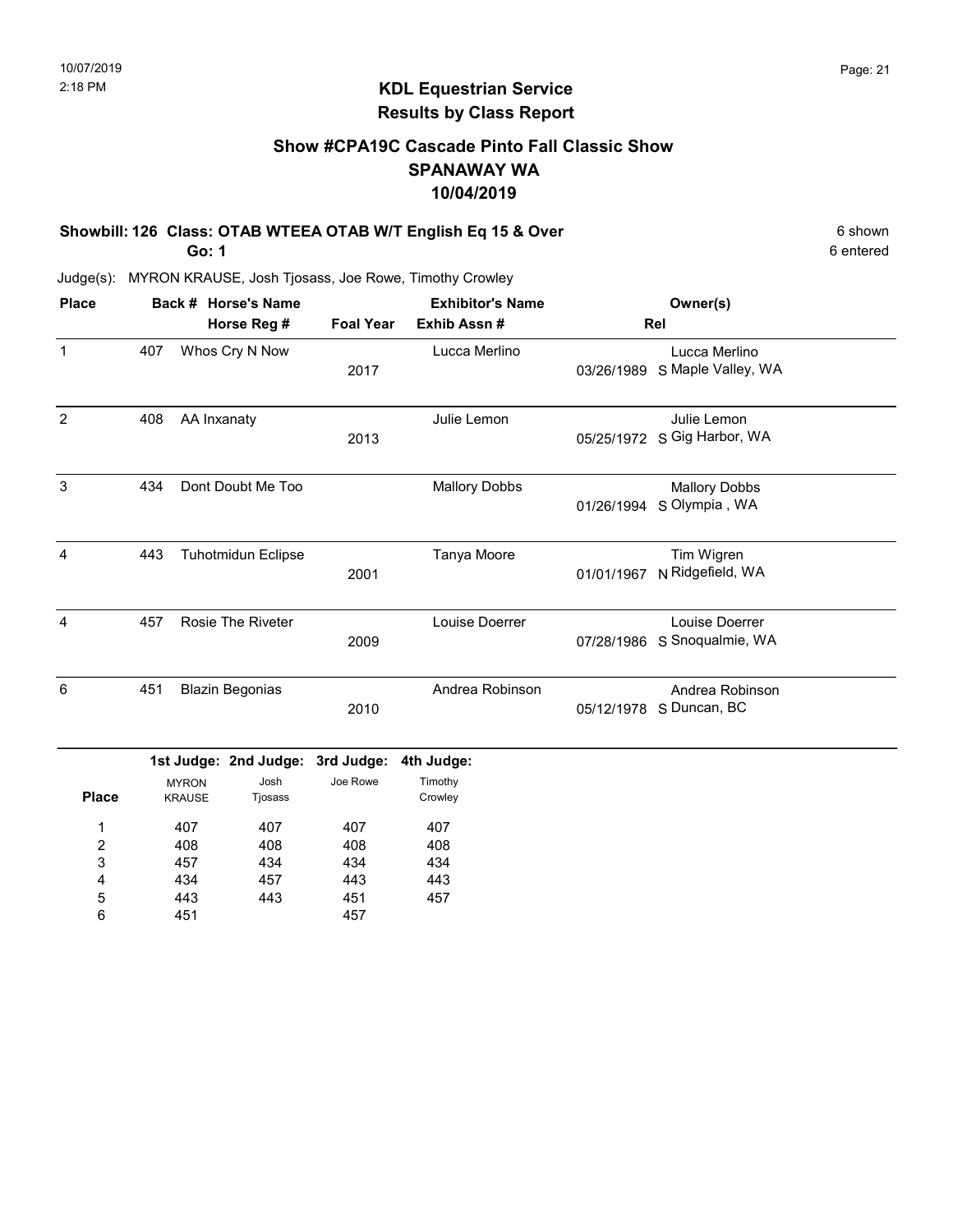### KDL Equestrian Service Results by Class Report

# Show #CPA19C Cascade Pinto Fall Classic Show SPANAWAY WA 10/04/2019

Showbill: 127 Class: OTAB WTEEQ OTAB W/T English Eq 14 & Un 4 shown 4 shown

Go: 1

| <b>Place</b>            |     |               | Back # Horse's Name   |                  | <b>Exhibitor's Name</b> |              | Owner(s)             |
|-------------------------|-----|---------------|-----------------------|------------------|-------------------------|--------------|----------------------|
|                         |     |               | Horse Reg #           | <b>Foal Year</b> | Exhib Assn#             |              | Rel                  |
| 1                       | 448 |               | Im Good N Sleepy      |                  | Lydia Wainwright        |              | Lydia Wainwright     |
|                         |     |               |                       |                  |                         | 05/28/2003   | S                    |
| 2                       | 452 |               | Justafiably Fancy     |                  | <b>Elyse Morris</b>     |              | Tracy Chonzena-Olney |
|                         |     |               |                       | 2006             |                         | 08/08/2005 L |                      |
| 3                       | 441 |               | A Special Asset       |                  | Brooklyn Johnson        |              | Adam & Gabi Johnson  |
|                         |     |               |                       | 2012             |                         | 02/02/2008   | C Pt Angeles, WA     |
| 4                       | 442 |               | Rcr Cash My Pay Chex  |                  | Evelyn Johnson          |              | Adam & Gabi Johnson  |
|                         |     |               |                       |                  |                         | 11/17/2009   | C Pt Angeles, WA     |
|                         |     |               | 1st Judge: 2nd Judge: | 3rd Judge:       | 4th Judge:              |              |                      |
|                         |     | <b>MYRON</b>  | Josh                  | Joe Rowe         | Timothy                 |              |                      |
| <b>Place</b>            |     | <b>KRAUSE</b> | Tjosass               |                  | Crowley                 |              |                      |
| 1                       |     | 448           | 448                   | 448              | 448                     |              |                      |
| $\overline{\mathbf{c}}$ |     | 442           | 441                   | 452              | 452                     |              |                      |
| 3                       |     | 441           | 452                   | 441              | 442                     |              |                      |
| 4                       |     | 452           | 442                   | 442              | 441                     |              |                      |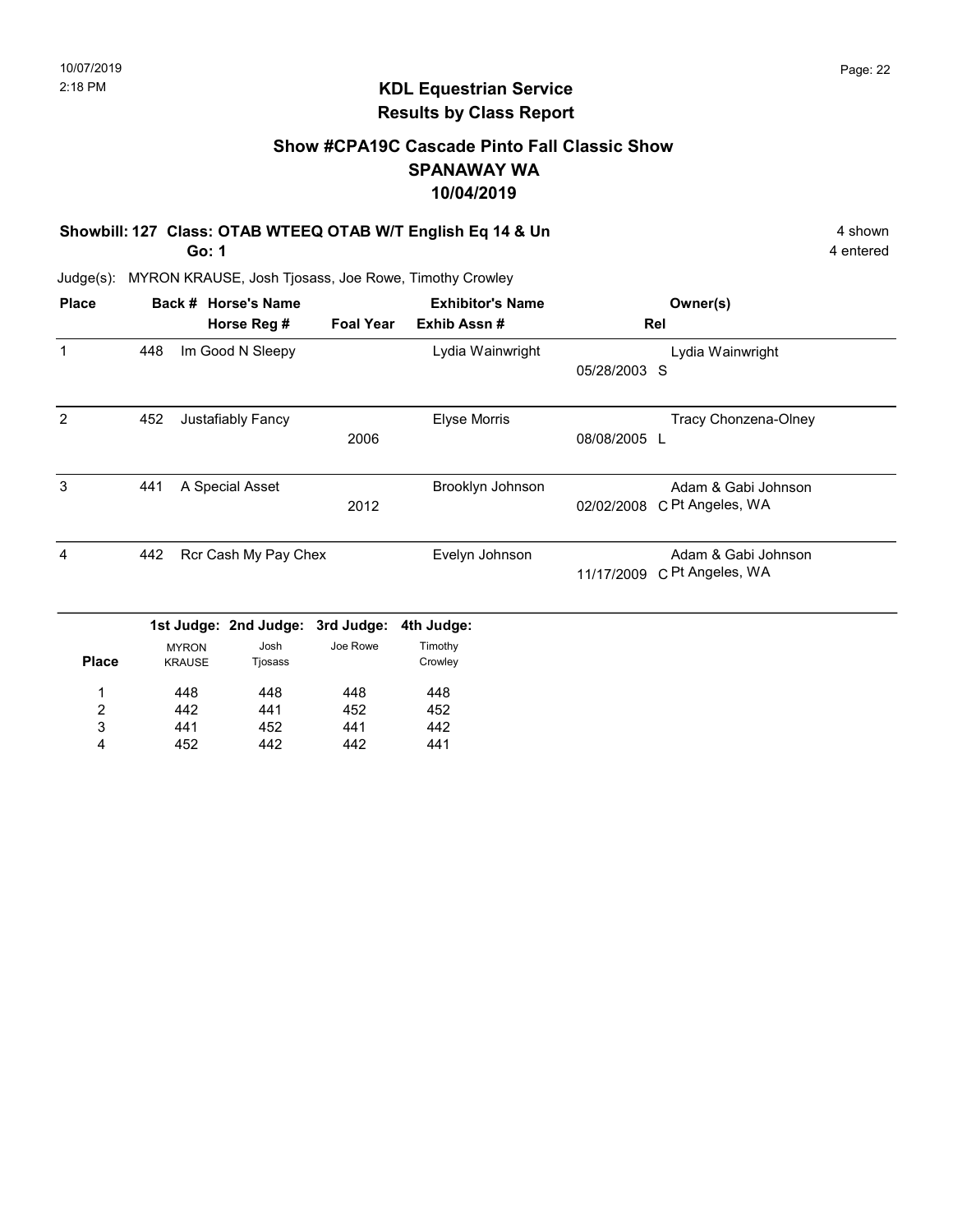# Show #CPA19C Cascade Pinto Fall Classic Show SPANAWAY WA 10/04/2019

# Showbill: 128 Class: PtHA WEEYE YA W/T English Eq 10 & Under 2 Shown 2 shown

Go: 1

2 entered

| <b>Place</b> |     |                               | Back # Horse's Name                   |                  | <b>Exhibitor's Name</b>          |            | Owner(s)                                                  |
|--------------|-----|-------------------------------|---------------------------------------|------------------|----------------------------------|------------|-----------------------------------------------------------|
|              |     |                               | Horse Reg #                           | <b>Foal Year</b> | Exhib Assn#                      |            | Rel                                                       |
|              | 441 |                               | A Special Asset<br>PtHA - 145737      | 2012             | Brooklyn Johnson<br>PtHA - 91892 | 02/02/2008 | Adam & Gabi Johnson<br>C Pt Angeles, WA<br>PtHA - NEW575A |
| 2            | 442 |                               | Rcr Cash My Pay Chex<br>PtHA - 126435 |                  | Evelyn Johnson<br>PtHA - 92552   | 11/17/2009 | Adam & Gabi Johnson<br>C Pt Angeles, WA<br>PtHA - NEW575A |
|              |     |                               | 1st Judge: 2nd Judge: 3rd Judge:      |                  | 4th Judge:                       |            |                                                           |
| <b>Place</b> |     | <b>MYRON</b><br><b>KRAUSE</b> | Josh<br>Tjosass                       | Joe Rowe         | Timothy<br>Crowley               |            |                                                           |
| 1            |     | 441                           | 441                                   | 441              | 441                              |            |                                                           |
| 2            |     | 442                           | 442                                   | 442              | 442                              |            |                                                           |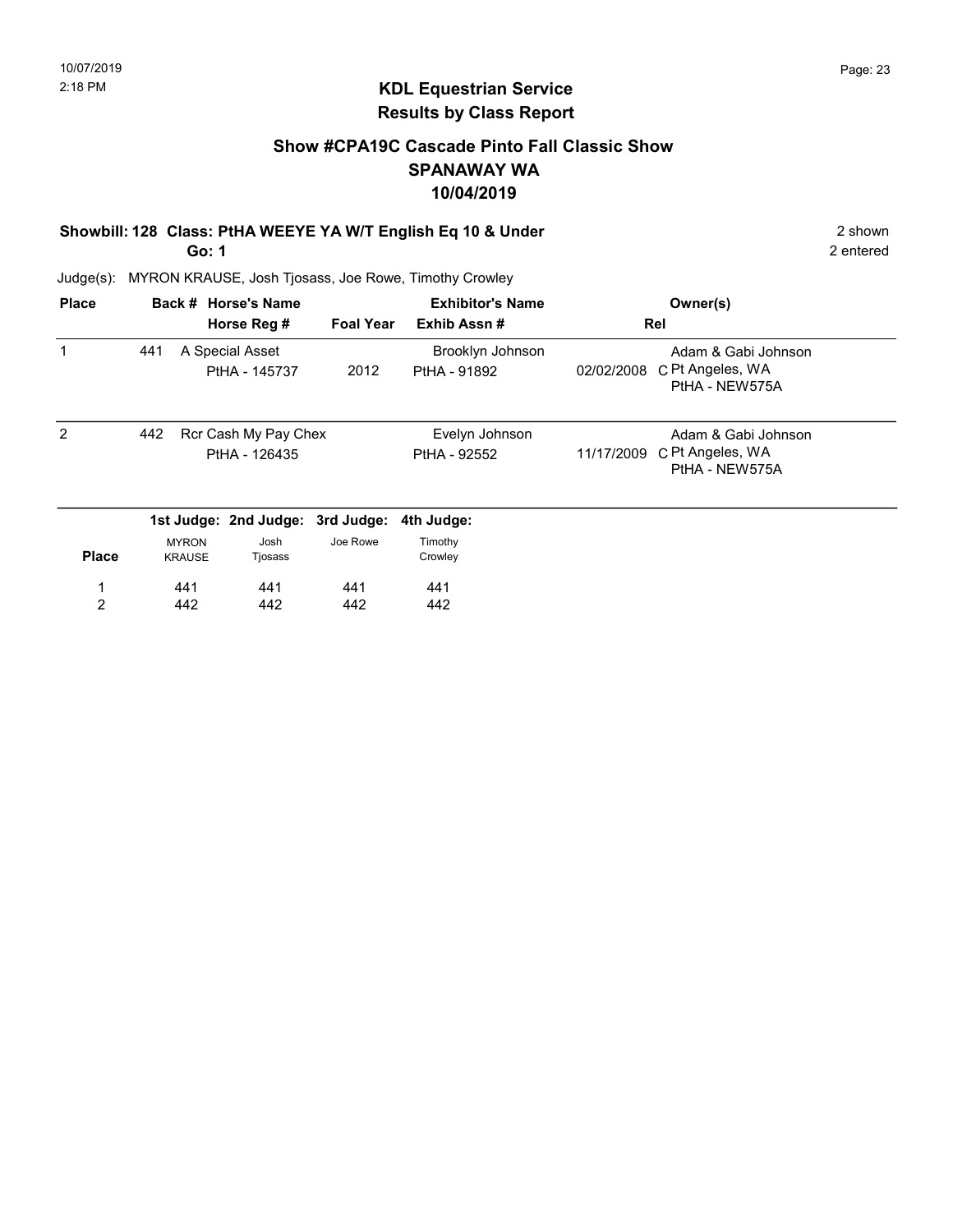# KDL Equestrian Service Results by Class Report

# Show #CPA19C Cascade Pinto Fall Classic Show SPANAWAY WA 10/04/2019

Showbill: 130 Class: PtHA WEEAE AM W/T English Equitation 19 & Ov 5 Shown

Go: 1

432 408 425

2  $\overline{3}$ 4

432 425 408 407 425 432

| <b>Place</b> |     | Back # Horse's Name                  |                                                     |                  | <b>Exhibitor's Name</b>          |            | Owner(s)                                                   |  |
|--------------|-----|--------------------------------------|-----------------------------------------------------|------------------|----------------------------------|------------|------------------------------------------------------------|--|
|              |     |                                      | Horse Reg #                                         | <b>Foal Year</b> | Exhib Assn#                      |            | Rel                                                        |  |
| $\mathbf{1}$ | 407 |                                      | Whos Cry N Now<br>PtHA - 1077984                    | 2017             | Lucca Merlino<br>PtHA - 35599    | 03/26/1989 | Lucca Merlino<br>S Maple Valley, WA<br>PtHA - 35599        |  |
| 2            | 432 |                                      | Pv Shes Specialized<br>PtHA - 155466                | 2017             | Kaytee Gibeau<br>PtHA - 67683    | 07/25/1999 | Kaytee Gibeau<br>S Port Townsend, WA<br>PtHA - 67683       |  |
| 3            | 408 | AA Inxanaty                          | PtHA - 146351                                       | 2013             | Julie Lemon<br>PtHA - 75413      |            | Julie Lemon<br>05/25/1972 S Gig Harbor, WA<br>PtHA - 75413 |  |
| 3            | 425 | Sir Lukas Remington<br>PtHA - 147417 |                                                     |                  | Elaine K Simon<br>PtHA - 38274   | 09/26/1960 | Elaine K Simon<br>S Camas, WA<br>PtHA - 38274              |  |
| 5            | 418 |                                      | <b>Sweetness Secret</b><br>PtHA - 155223            | 2016             | Danielle Witke<br>PtHA - 55066   |            | Danielle Witke<br>04/04/1996 S Winlock, WA<br>PtHA - 55066 |  |
| <b>Place</b> |     | <b>MYRON</b><br><b>KRAUSE</b>        | 1st Judge: 2nd Judge: 3rd Judge:<br>Josh<br>Tjosass | Joe Rowe         | 4th Judge:<br>Timothy<br>Crowley |            |                                                            |  |
| 1            |     | 407                                  | 407                                                 | 407              | 408                              |            |                                                            |  |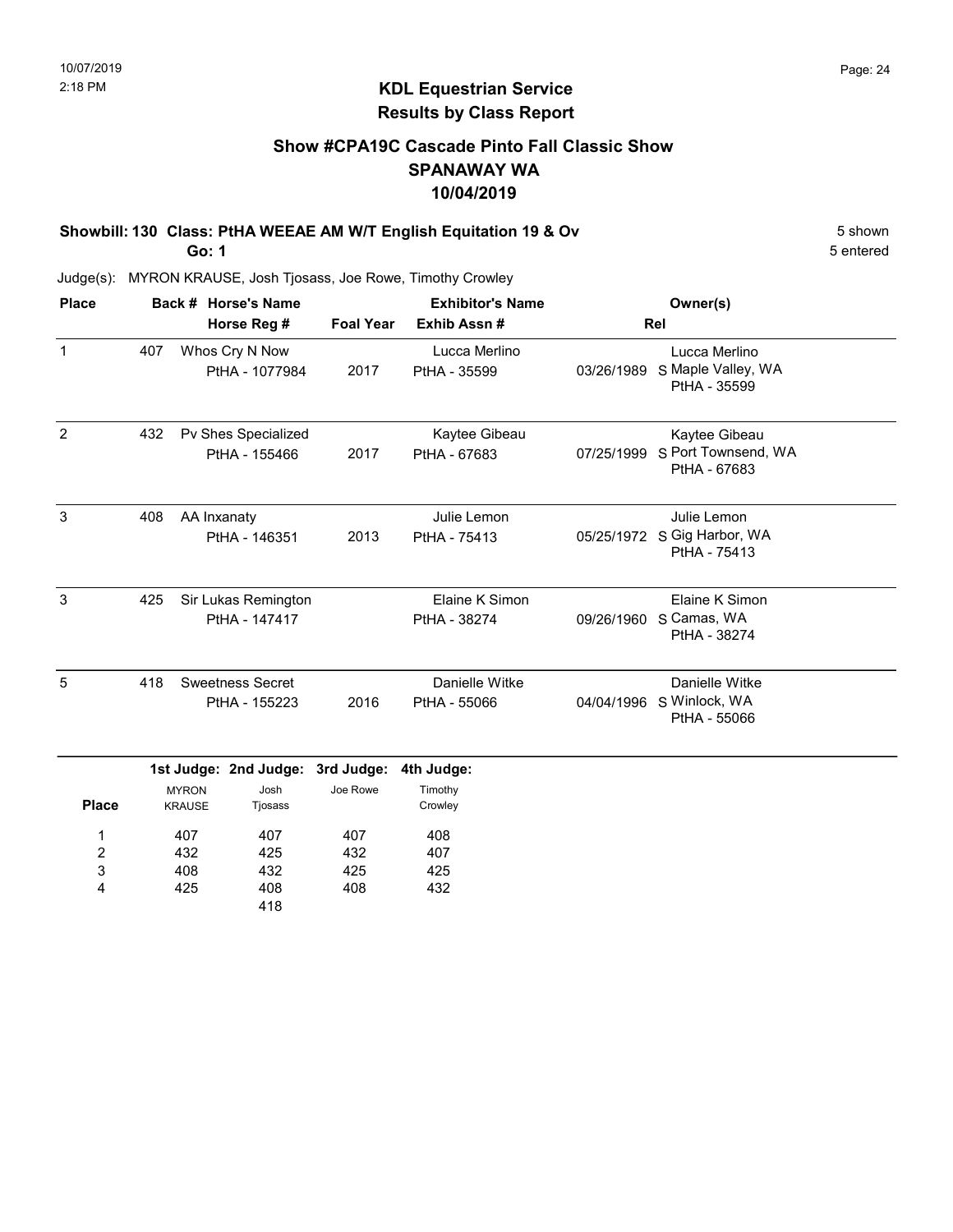# KDL Equestrian Service Results by Class Report

# Show #CPA19C Cascade Pinto Fall Classic Show SPANAWAY WA 10/04/2019

Showbill: 131 Class: OTAB EEQO OTAB English Equitation All Ages/Types 5 Shown

Go: 1

| <b>Place</b>            |     |                               | Back # Horse's Name     |                  | <b>Exhibitor's Name</b> |            | Owner(s)                                 |  |
|-------------------------|-----|-------------------------------|-------------------------|------------------|-------------------------|------------|------------------------------------------|--|
|                         |     |                               | Horse Reg #             | <b>Foal Year</b> | Exhib Assn#             |            | Rel                                      |  |
| $\mathbf{1}$            | 455 |                               | Ultimate Pepper Jack    | 2009             | <b>Crystal Fallon</b>   | 03/02/1991 | <b>Crystal Fallon</b><br>S Puyallup, WA  |  |
| $\overline{2}$          | 421 | <b>Fancy Cutie</b>            |                         | 2010             | Allison Kane            | 02/03/2006 | Allison Kane<br>S Ridgefield, WA         |  |
| 3                       | 450 |                               | Shesa Certain Sensation | 2013             | <b>Courtney Brown</b>   | 05/07/1979 | <b>Courtney Brown</b><br>S Rochester, WA |  |
| $\overline{4}$          | 431 |                               | Rap My Assets           | 2007             | Megan Truman            | 03/07/2009 | Megan Truman<br>S Yacolt, WA             |  |
| 5                       | 443 | <b>Tuhotmidun Eclipse</b>     |                         | 2001             | Tanya Moore             | 01/01/1967 | Tim Wigren<br>N Ridgefield, WA           |  |
|                         |     |                               | 1st Judge: 2nd Judge:   | 3rd Judge:       | 4th Judge:              |            |                                          |  |
| <b>Place</b>            |     | <b>MYRON</b><br><b>KRAUSE</b> | Josh<br>Tjosass         | Joe Rowe         | Timothy<br>Crowley      |            |                                          |  |
| 1                       |     | 421                           | 455                     | 455              | 450                     |            |                                          |  |
| $\overline{\mathbf{c}}$ |     | 455                           | 431                     | 421              | 455                     |            |                                          |  |
| 3                       |     | 431                           | 421                     | 450              | 421                     |            |                                          |  |
| 4                       |     | 450                           | 450                     | 431              | 431                     |            |                                          |  |
| 5                       |     | 443                           | 443                     | 443              | 443                     |            |                                          |  |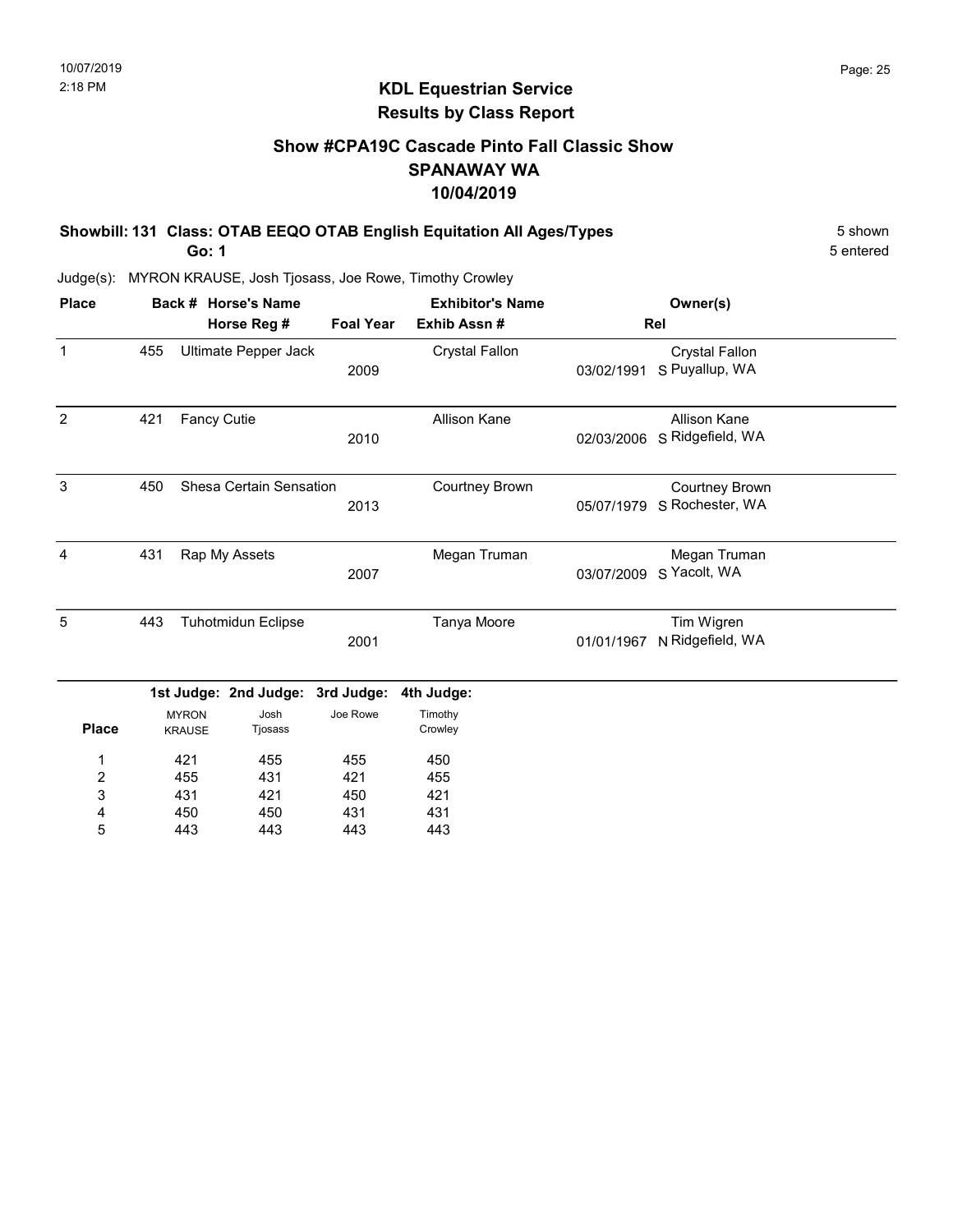# Show #CPA19C Cascade Pinto Fall Classic Show SPANAWAY WA 10/04/2019

Showbill: 132 Class: PtHA NEEY YA Novice Youth English Equitation 4 Shown 4 shown

Go: 1

4 entered

| <b>Place</b>   |     |                               | Back # Horse's Name                    |                  | <b>Exhibitor's Name</b>                |            | Owner(s)                                                  |  |
|----------------|-----|-------------------------------|----------------------------------------|------------------|----------------------------------------|------------|-----------------------------------------------------------|--|
|                |     |                               | Horse Reg #                            | <b>Foal Year</b> | Exhib Assn#                            |            | Rel                                                       |  |
| $\mathbf 1$    | 405 |                               | Think Ima Cando Hotty<br>PtHA - 154765 | 2012             | Lyndsey Mooth<br>PtHA - 94356          | 04/17/2003 | Shannon Prigger<br>L POULSBO, WA<br>PtHA - 22302          |  |
| $\overline{2}$ | 424 |                               | Eyed B Stylin<br>PtHA - 123098         | 2003             | <b>Brynn Stevenson</b><br>PtHA - 93467 | 05/12/2003 | <b>Brynn Stevenson</b><br>S Kingston, WA<br>PtHA - 93467  |  |
| 3              | 449 |                               | Kenos Golden Diva<br>PtHA - 119404     | 2003             | <b>Riley Michaelis</b><br>PtHA - 93626 | 10/19/2005 | <b>Russelle Graf</b><br>C Pt Angeles, WA<br>PtHA - 119404 |  |
| <b>NP</b>      | 401 |                               | One Fancy Dream<br>PtHA - 137709       | 2009             | Lexie Scott<br>PtHA - 83633            | 01/01/2006 | Lexie Scott<br>S Seabeck, WA<br>PtHA - 83633              |  |
|                |     |                               | 1st Judge: 2nd Judge:                  | 3rd Judge:       | 4th Judge:                             |            |                                                           |  |
| <b>Place</b>   |     | <b>MYRON</b><br><b>KRAUSE</b> | Josh<br>Tjosass                        | Joe Rowe         | Timothy<br>Crowley                     |            |                                                           |  |
| 1              |     | 405                           | 405                                    | 405              | 405                                    |            |                                                           |  |
| $\frac{2}{3}$  |     | 424<br>449                    | 424<br>449                             | 424<br>449       | 449<br>424                             |            |                                                           |  |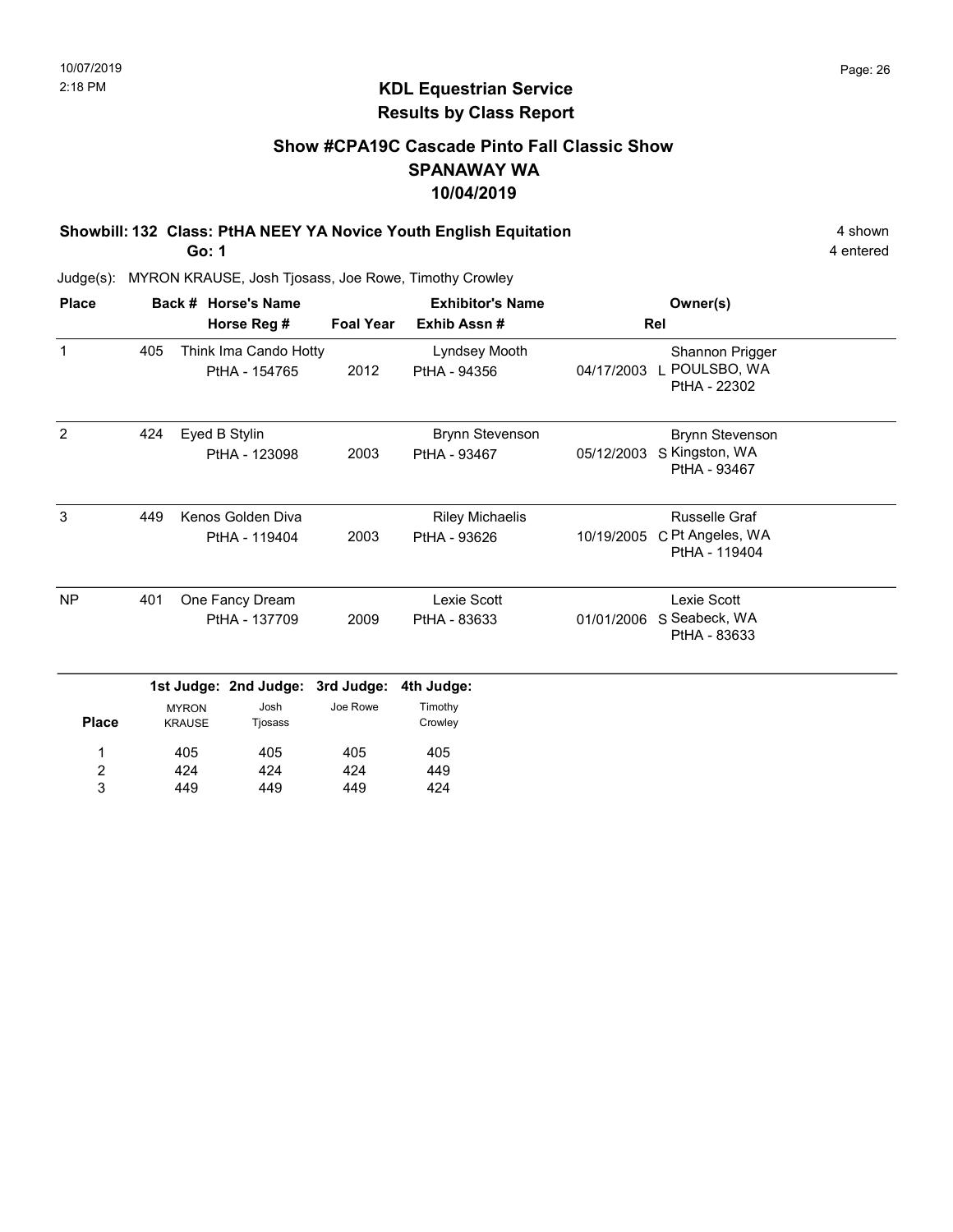# Show #CPA19C Cascade Pinto Fall Classic Show SPANAWAY WA 10/04/2019

Showbill: 133 Class: PtHA EEQ3 YA English Equitation 18 & Under 8 Shown 8 shown Go: 1

8 entered

Judge(s): MYRON KRAUSE, Josh Tjosass, Joe Rowe, Timothy Crowley

| <b>Place</b>   |     |                               | Back # Horse's Name                      |                  | <b>Exhibitor's Name</b>                |              | Owner(s)                                                            |
|----------------|-----|-------------------------------|------------------------------------------|------------------|----------------------------------------|--------------|---------------------------------------------------------------------|
|                |     |                               | Horse Reg #                              | <b>Foal Year</b> | Exhib Assn #                           |              | Rel                                                                 |
| $\mathbf 1$    | 155 |                               | A Lady With Assets<br>PtHA - 137528      | 2008             | Madison Wojcek<br>PtHA - 137528        |              | Madison Wojcek<br>04/11/2005 S Bremerton, WA<br>PtHA - 137528       |
| $\overline{2}$ | 424 |                               | Eyed B Stylin<br>PtHA - 123098           | 2003             | <b>Brynn Stevenson</b><br>PtHA - 93467 |              | <b>Brynn Stevenson</b><br>05/12/2003 S Kingston, WA<br>PtHA - 93467 |
| $\mathsf 3$    | 405 |                               | Think Ima Cando Hotty<br>PtHA - 154765   | 2012             | Lyndsey Mooth<br>PtHA - 94356          |              | Shannon Prigger<br>04/17/2003 L POULSBO, WA<br>PtHA - 22302         |
| $\mathbf{3}$   | 431 |                               | Rap My Assets<br>PtHA - 138876           | 2007             | Megan Truman<br>PtHA - 94633           |              | Megan Truman<br>03/07/2009 S Yacolt, WA<br>PtHA - 94633             |
| 5              | 421 | Fancy Cutie                   | PtHA - 140236                            | 2010             | Allison Kane<br>PtHA - 83041           |              | Allison Kane<br>02/03/2006 S Ridgefield, WA<br>PtHA - 83041         |
| 6              | 449 |                               | Kenos Golden Diva<br>PtHA - 119404       | 2003             | <b>Riley Michaelis</b><br>PtHA - 93626 |              | Russelle Graf<br>10/19/2005 C Pt Angeles, WA<br>PtHA - 119404       |
| NP             | 401 |                               | One Fancy Dream<br>PtHA - 137709         | 2009             | Lexie Scott<br>PtHA - 83633            |              | Lexie Scott<br>01/01/2006 S Seabeck, WA<br>PtHA - 83633             |
| NP             | 456 |                               | Hes Got The Scotch<br>PtHA - 145803      | 2007             | Payton Land<br>PtHA - 81985            | 01/25/2007 L | Katherine Cramer<br>PtHA - 77363                                    |
|                |     |                               | 1st Judge: 2nd Judge: 3rd Judge:<br>Josh | Joe Rowe         | 4th Judge:                             |              |                                                                     |
| <b>Place</b>   |     | <b>MYRON</b><br><b>KRAUSE</b> | Tjosass                                  |                  | Timothy<br>Crowley                     |              |                                                                     |
| $\mathbf{1}$   |     | 155                           | 155                                      | 424              | 155                                    |              |                                                                     |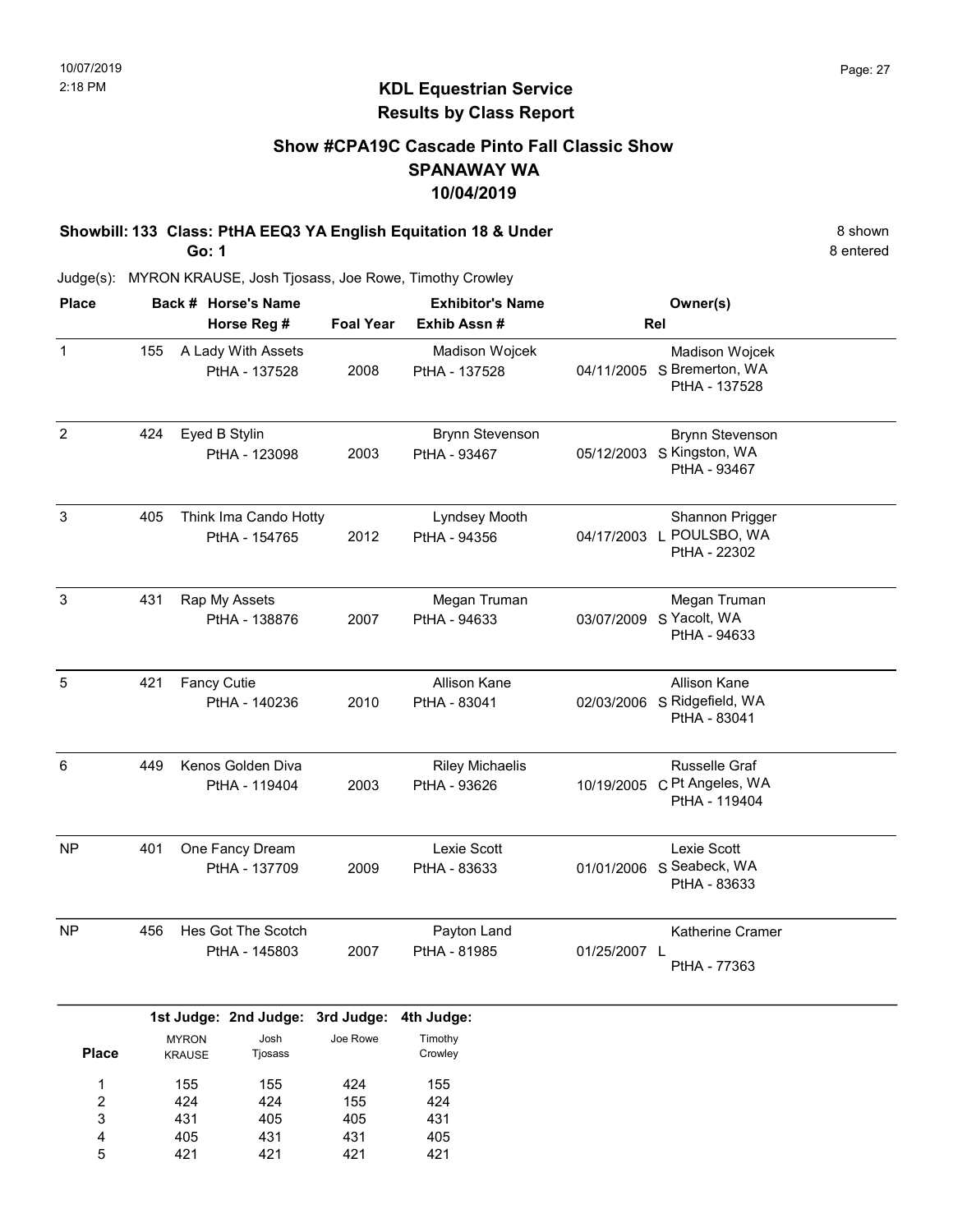#### Show #CPA19C Cascade Pinto Fall Classic Show SPANAWAY WA 10/04/2019

6 449 449 449 449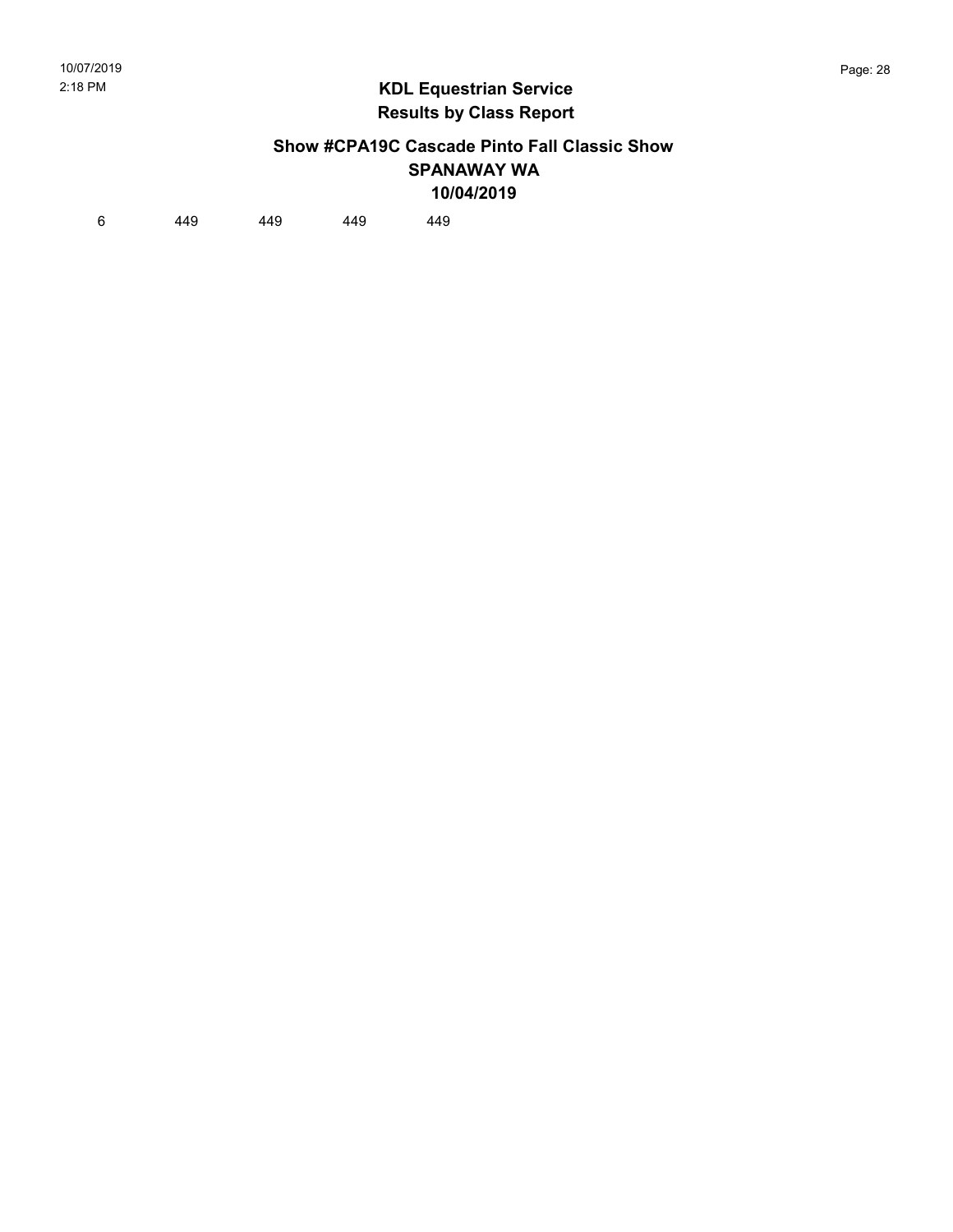# Show #CPA19C Cascade Pinto Fall Classic Show SPANAWAY WA 10/04/2019

## Showbill: 135 Class: PtHA NEE2 AM Nov English Equitation 1 Shown 1 shown

Go: 1

1 entered

| <b>Place</b> |     | Back # Horse's Name           |                  | <b>Exhibitor's Name</b>        | Owner(s)                                                         |
|--------------|-----|-------------------------------|------------------|--------------------------------|------------------------------------------------------------------|
|              |     | Horse Reg #                   | <b>Foal Year</b> | Exhib Assn #                   | Rel                                                              |
|              | 412 | All To Fancy<br>PtHA - 152754 | 2009             | Shelly Benzion<br>PtHA - 74199 | Shelly Benzion<br>11/28/1962 S Granite Falls, WA<br>PtHA - 74199 |

|              |                               |                 | 1st Judge: 2nd Judge: 3rd Judge: 4th Judge: |                    |
|--------------|-------------------------------|-----------------|---------------------------------------------|--------------------|
| <b>Place</b> | <b>MYRON</b><br><b>KRAUSE</b> | Josh<br>Tjosass | Joe Rowe                                    | Timothy<br>Crowley |
|              | 412                           | 412             | 412                                         | 412                |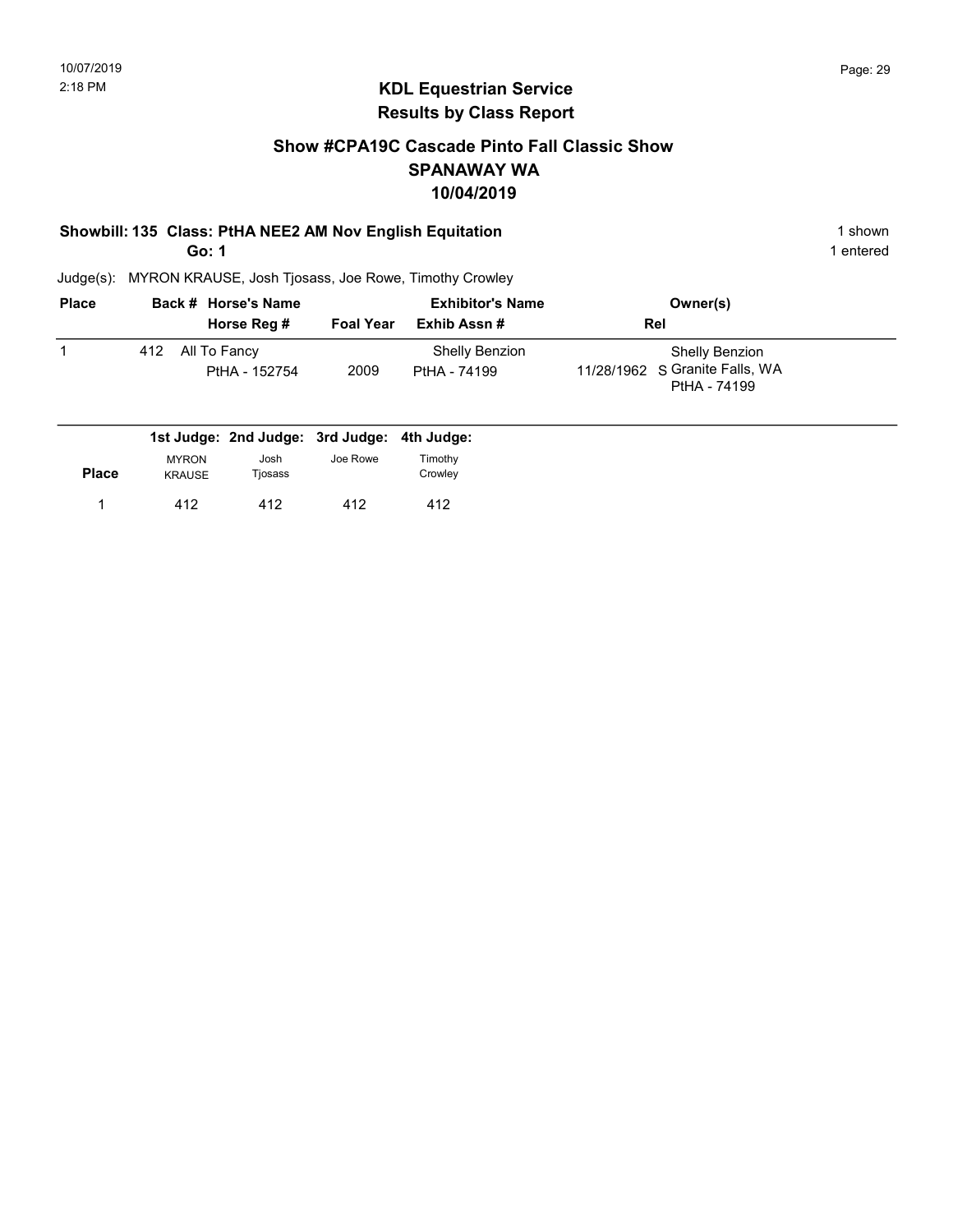# Show #CPA19C Cascade Pinto Fall Classic Show SPANAWAY WA 10/04/2019

#### Showbill: 136 Class: PtHA EEQ4 AM English Equitation 19 & Over 2 Shown 2 shown Go: 1

2 entered

| <b>Place</b>   |     |                               | Back # Horse's Name                   |                  | <b>Exhibitor's Name</b>          |            | Owner(s)                                                    |  |
|----------------|-----|-------------------------------|---------------------------------------|------------------|----------------------------------|------------|-------------------------------------------------------------|--|
|                |     |                               | Horse Reg #                           | <b>Foal Year</b> | Exhib Assn#                      |            | Rel                                                         |  |
|                | 411 | Rap N Roll                    | PtHA - 112163                         |                  | Elizabeth Strait<br>PtHA - 63964 | 12/24/1967 | <b>Elizabeth Strait</b><br>S Pt Angeles, WA<br>PtHA - 63964 |  |
| 2              | 218 |                               | Pining For Chocolate<br>PtHA - 152928 | 2007             | Shannon Prigger<br>PtHA - 22302  | 02/18/1963 | Shannon Prigger<br>S POULSBO, WA<br>PtHA - 22302            |  |
|                |     |                               | 1st Judge: 2nd Judge: 3rd Judge:      |                  | 4th Judge:                       |            |                                                             |  |
| <b>Place</b>   |     | <b>MYRON</b><br><b>KRAUSE</b> | Josh<br>Tjosass                       | Joe Rowe         | Timothy<br>Crowley               |            |                                                             |  |
|                |     | 411                           | 411                                   | 218              | 411                              |            |                                                             |  |
| $\overline{2}$ |     | 218                           | 218                                   | 411              | 218                              |            |                                                             |  |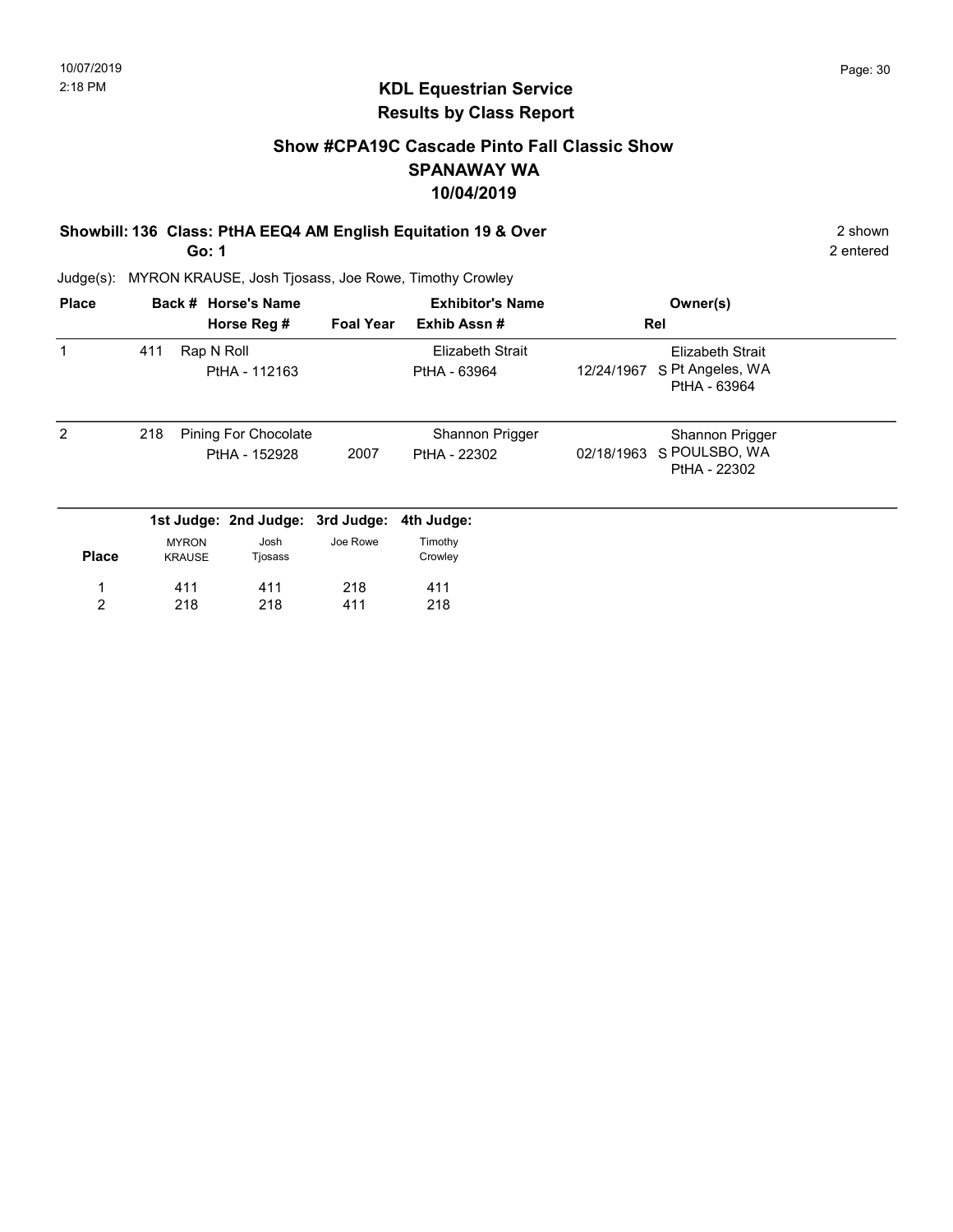# Show #CPA19C Cascade Pinto Fall Classic Show SPANAWAY WA 10/04/2019

Showbill: 137 Class: PtHA EEQAB AM English Eq Solid Registry 19 & Ov 3 shown 3 shown

Go: 1

3 entered

| <b>Place</b>   |     |                               | Back # Horse's Name                        |                  | <b>Exhibitor's Name</b>         |            | Owner(s)                                        |  |
|----------------|-----|-------------------------------|--------------------------------------------|------------------|---------------------------------|------------|-------------------------------------------------|--|
|                |     |                               | Horse Reg #                                | <b>Foal Year</b> | Exhib Assn#                     |            | Rel                                             |  |
| $\mathbf{1}$   |     |                               | 1117 Exceptionally Gifted<br>PtHA - 150282 |                  | Teri L Blair<br>PtHA - 79821    | 07/09/1962 | MacKenzie Blair<br>P Graham, WA<br>PtHA - 80715 |  |
| 2              | 122 |                               | Cool Cruzn Kenny<br>PtHA - 147109          | 2008             | Paula Dandliker<br>PtHA - 25636 | 09/15/1949 | Paula Dandliker<br>S Duvall, WA<br>PtHA - 25636 |  |
| <b>NP</b>      | 414 |                               | Pocos Pine Bar Mccue<br>PtHA - 153396      | 2007             | Staci Cawyer<br>PtHA - 93629    | 03/23/1963 | Staci Cawyer<br>S Sequim, WA<br>PtHA - 93629    |  |
|                |     |                               | 1st Judge: 2nd Judge: 3rd Judge:           |                  | 4th Judge:                      |            |                                                 |  |
| <b>Place</b>   |     | <b>MYRON</b><br><b>KRAUSE</b> | Josh<br>Tjosass                            | Joe Rowe         | Timothy<br>Crowley              |            |                                                 |  |
| 1              |     | 1117                          | 1117                                       | 1117             | 1117                            |            |                                                 |  |
| $\overline{c}$ |     | 122                           | 122                                        | 122              | 122                             |            |                                                 |  |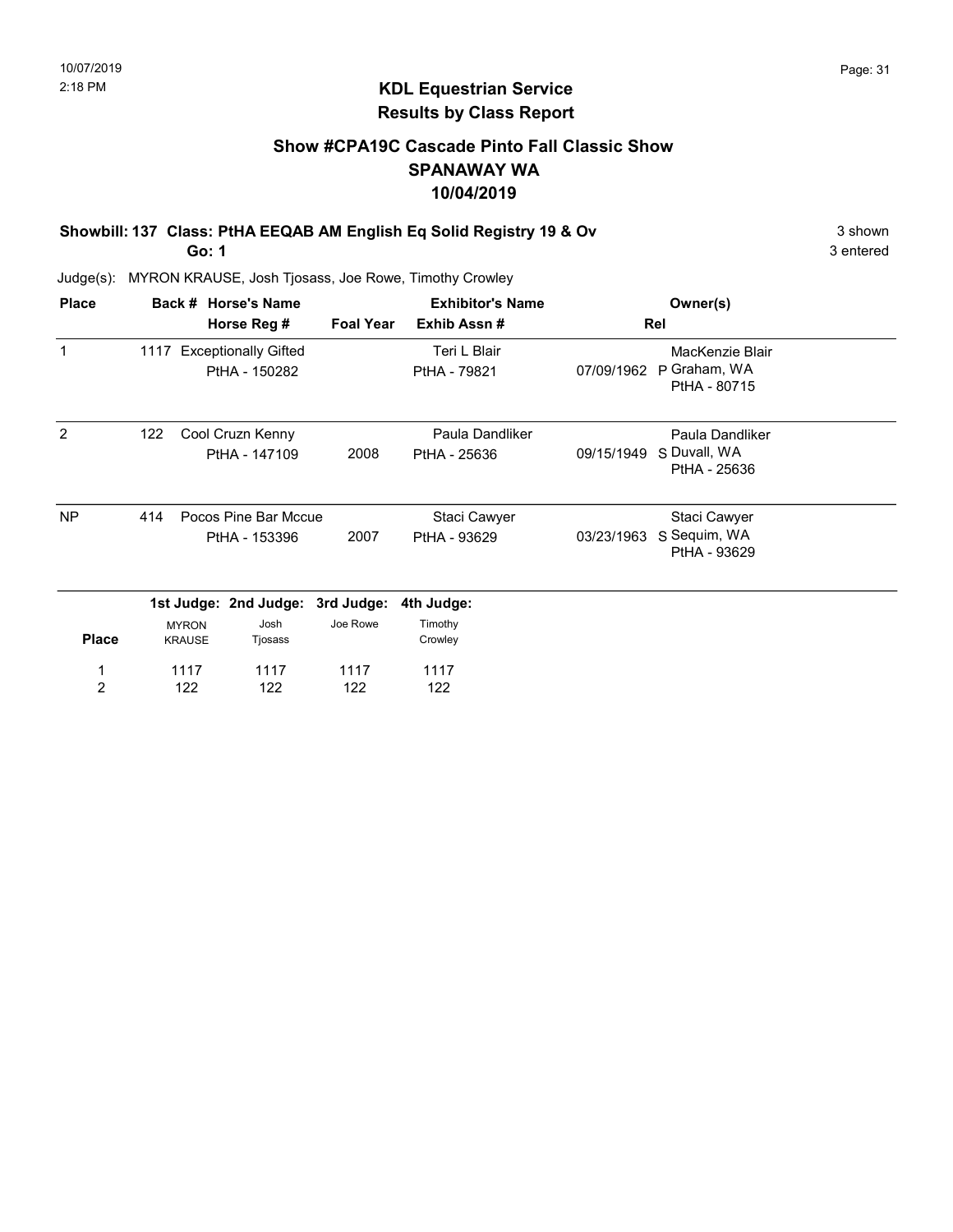# KDL Equestrian Service Results by Class Report

# Show #CPA19C Cascade Pinto Fall Classic Show SPANAWAY WA 10/04/2019

Showbill: 138 Class: OTAB EPO OTAB English Pleasure All Types/Ages 4 shown

Go: 1

434

4

434

434

434

| <b>Place</b>     |     |                               | Back # Horse's Name       |                  | <b>Exhibitor's Name</b> |            | Owner(s)                                 |  |
|------------------|-----|-------------------------------|---------------------------|------------------|-------------------------|------------|------------------------------------------|--|
|                  |     |                               | Horse Reg #               | <b>Foal Year</b> | Exhib Assn#             |            | Rel                                      |  |
| 1                | 455 |                               | Ultimate Pepper Jack      | 2009             | <b>Crystal Fallon</b>   | 03/02/1991 | <b>Crystal Fallon</b><br>S Puyallup, WA  |  |
| 2                | 443 |                               | <b>Tuhotmidun Eclipse</b> | 2001             | Tanya Moore             | 01/01/1967 | Tim Wigren<br>N Ridgefield, WA           |  |
| 3                | 450 |                               | Shesa Certain Sensation   | 2013             | <b>Courtney Brown</b>   | 05/07/1979 | <b>Courtney Brown</b><br>S Rochester, WA |  |
| 4                | 434 |                               | Dont Doubt Me Too         |                  | <b>Mallory Dobbs</b>    | 01/26/1994 | <b>Mallory Dobbs</b><br>S Olympia, WA    |  |
|                  |     |                               | 1st Judge: 2nd Judge:     | 3rd Judge:       | 4th Judge:              |            |                                          |  |
| <b>Place</b>     |     | <b>MYRON</b><br><b>KRAUSE</b> | Josh<br>Tjosass           | Joe Rowe         | Timothy<br>Crowley      |            |                                          |  |
| 1                |     | 455                           | 443                       | 455              | 455                     |            |                                          |  |
| $\boldsymbol{2}$ |     | 450                           | 455                       | 450              | 443                     |            |                                          |  |
| 3                |     | 443                           | 450                       | 443              | 450                     |            |                                          |  |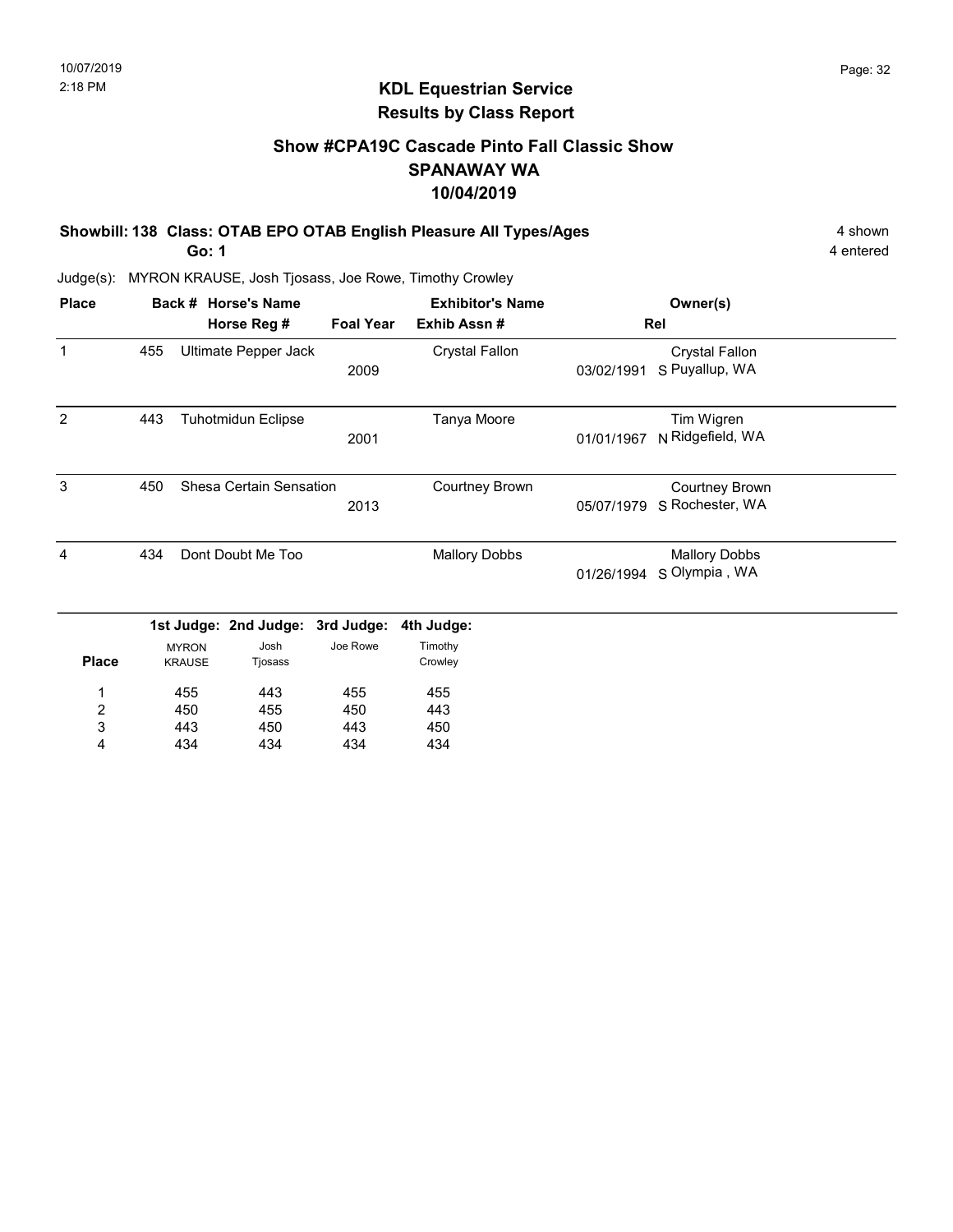# Show #CPA19C Cascade Pinto Fall Classic Show SPANAWAY WA 10/04/2019

Showbill: 139 Class: PtHA EPJR2 English Pleasure Jr Horse All Types 5 Shown Go: 1

5 entered

Judge(s): MYRON KRAUSE, Josh Tjosass, Joe Rowe, Timothy Crowley

400 227 24

3 4 5 227 400 24

56 447 24

400 447 24

| <b>Place</b>        |     |                                                  | Back # Horse's Name                       |                  | <b>Exhibitor's Name</b>            |            | Owner(s)                                                  |  |
|---------------------|-----|--------------------------------------------------|-------------------------------------------|------------------|------------------------------------|------------|-----------------------------------------------------------|--|
|                     |     |                                                  | Horse Reg #                               | <b>Foal Year</b> | Exhib Assn#                        |            | Rel                                                       |  |
| $\mathbf{1}$        | 56  |                                                  | R Big Time Rapper<br>PtHA - 152902        | 2015             | Noel Nelson<br>PtHA - 38444        | 12/30/1951 | Nelson / Wiese<br>S West Linn, OR<br>PtHA - 80811         |  |
| 2                   | 227 |                                                  | Envy My Moonlite<br>PtHA - 150728         | 2014             | Jean Garcia<br>PtHA - 27094        | 03/16/1963 | Sharon Hedlund<br>N Auburn, WA<br>PtHA - 78862            |  |
| 3                   | 447 |                                                  | Dnze N On Fire<br>PtHA - WDWA16-33        |                  | <b>Molly Clark</b><br>PtHA - 13150 | 07/02/1949 | <b>Molly Clark</b><br>S Shelton, WA<br>PtHA - 13150       |  |
| $\overline{4}$      | 400 | Special Impulse<br>PtHA - 151359                 |                                           | 2015             | Elizabeth Wagner<br>PtHA - 91419   |            | Tina Johnson<br>N Sequim, WA<br>PtHA - 48734              |  |
| 5                   | 24  |                                                  | <b>JWR Up For Review</b><br>PtHA - 153323 | 2016             | Vicki Nielsen<br>PtHA - 31011      |            | Vicki Nielsen<br>03/18/1976 S Rainier, WA<br>PtHA - 31011 |  |
|                     |     |                                                  | 1st Judge: 2nd Judge:                     | 3rd Judge:       | 4th Judge:                         |            |                                                           |  |
| <b>Place</b>        |     | Josh<br><b>MYRON</b><br><b>KRAUSE</b><br>Tjosass |                                           | Joe Rowe         | Timothy<br>Crowley                 |            |                                                           |  |
| 1<br>$\overline{2}$ |     | 447<br>56                                        | 56<br>447                                 | 227<br>400       | 227<br>56                          |            |                                                           |  |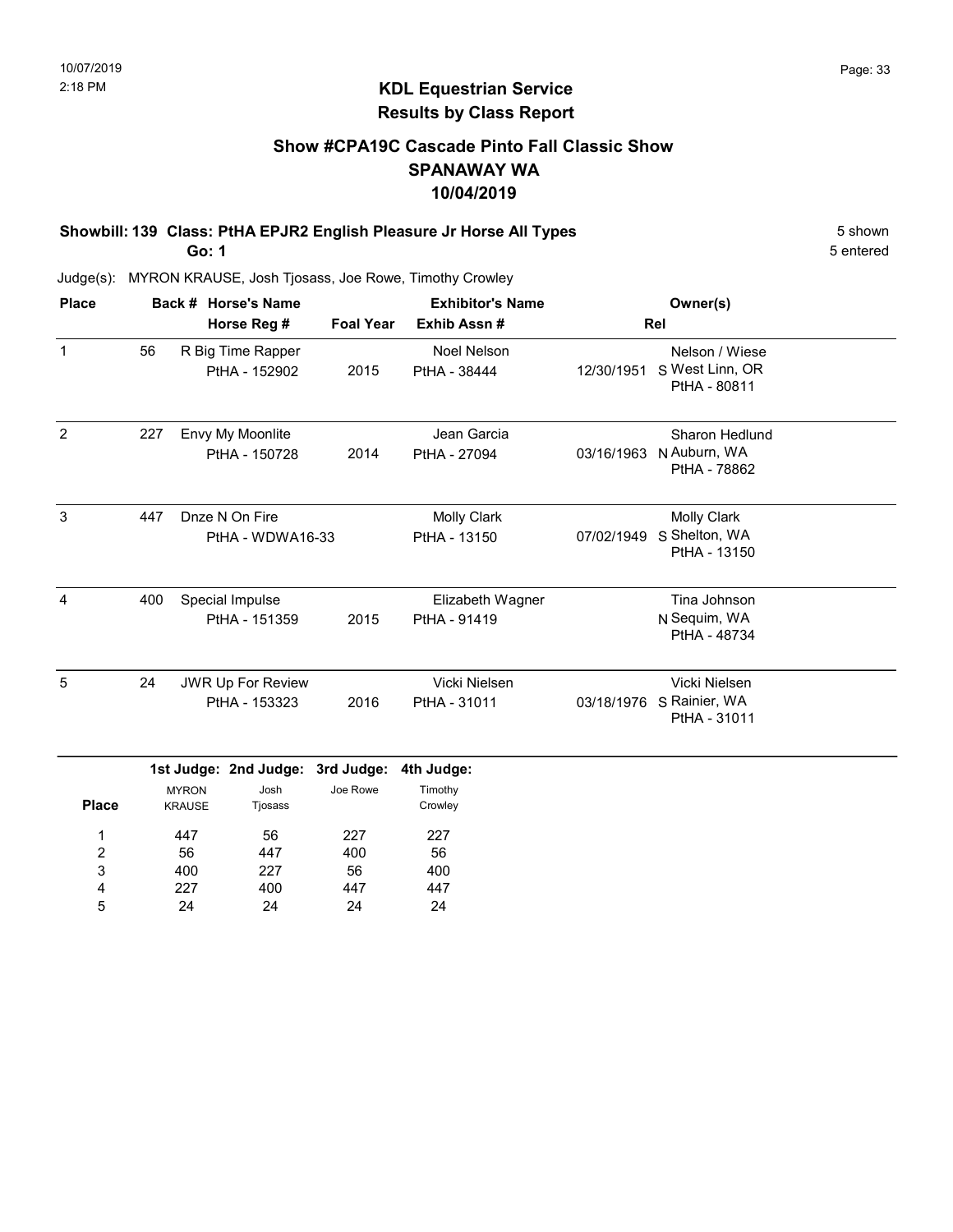# Show #CPA19C Cascade Pinto Fall Classic Show SPANAWAY WA 10/04/2019

Showbill: 141 Class: OTAB WTEPA OTAB W/T English Plsr 15 & Over 7 shown 7 shown Go: 1

Judge(s): MYRON KRAUSE, Josh Tjosass, Joe Rowe, Timothy Crowley

| <b>Place</b>   |     | Back # Horse's Name              |                  | <b>Exhibitor's Name</b><br>Exhib Assn # | Owner(s)<br>Rel |                                                           |  |
|----------------|-----|----------------------------------|------------------|-----------------------------------------|-----------------|-----------------------------------------------------------|--|
|                |     | Horse Reg #                      | <b>Foal Year</b> |                                         |                 |                                                           |  |
| $\mathbf{1}$   | 407 | Whos Cry N Now<br>- 1077984      | 2017             | Lucca Merlino<br>$-35599$               | 03/26/1989      | Lucca Merlino<br>S Maple Valley, WA<br>- 35599            |  |
| $\overline{2}$ | 447 | Dnze N On Fire<br>- WDWA16-33    |                  | <b>Molly Clark</b><br>$-13150$          | 07/02/1949      | <b>Molly Clark</b><br>S Shelton, WA<br>$-13150$           |  |
| 3              | 408 | AA Inxanaty<br>$-146351$         | 2013             | Julie Lemon<br>$-75413$                 |                 | Julie Lemon<br>05/25/1972 S Gig Harbor, WA<br>$-75413$    |  |
| 4              | 425 | Sir Lukas Remington<br>$-147417$ |                  | Elaine K Simon<br>$-38274$              |                 | Elaine K Simon<br>09/26/1960 S Camas, WA<br>$-38274$      |  |
| 5              | 451 | <b>Blazin Begonias</b>           | 2010             | Andrea Robinson<br>$-72097$             |                 | Andrea Robinson<br>05/12/1978 S Duncan, BC<br>$-72097$    |  |
| 6              | 457 | <b>Rosie The Riveter</b>         | 2009             | Louise Doerrer<br>- 93695               |                 | Louise Doerrer<br>07/28/1986 S Snoqualmie, WA<br>$-93695$ |  |
| $\overline{7}$ | 434 | Dont Doubt Me Too                |                  | <b>Mallory Dobbs</b><br>$-56315$        | 01/26/1994      | <b>Mallory Dobbs</b><br>S Olympia, WA<br>$-56315$         |  |

|              |               | 1st Judge: Znd Judge: 3rd Judge: |          | 4th Judge |
|--------------|---------------|----------------------------------|----------|-----------|
|              | <b>MYRON</b>  | Josh                             | Joe Rowe | Timothy   |
| <b>Place</b> | <b>KRAUSE</b> | Tjosass                          |          | Crowley   |
| 1            | 408           | 447                              | 407      | 407       |
| 2            | 447           | 407                              | 451      | 447       |
| 3            | 407           | 425                              | 457      | 425       |
| 4            | 425           | 408                              | 447      | 434       |
| 5            | 451           | 451                              | 408      | 408       |
| 6            | 457           | 457                              | 425      | 457       |
|              | 434           | 434                              | 434      | 451       |

7 entered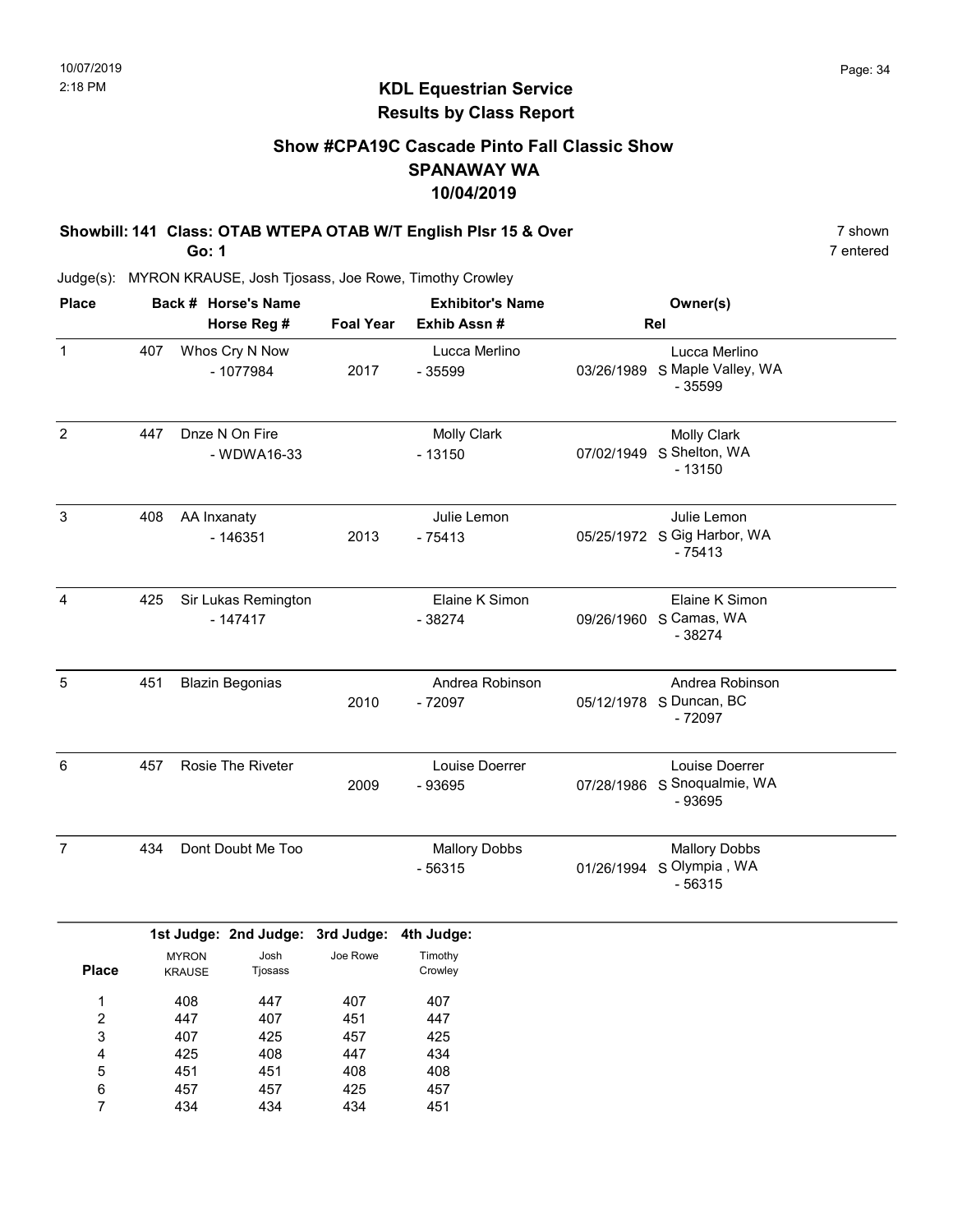# KDL Equestrian Service Results by Class Report

# Show #CPA19C Cascade Pinto Fall Classic Show SPANAWAY WA 10/04/2019

Showbill: 142 Class: OTAB WTEP14 OTAB W/T English Plsr 14 & Un 4 shown 4 shown

Go: 1

78 442

3 4 442 78

78 442 442 78

| <b>Place</b>   |     | Back # Horse's Name |                       |                  | <b>Exhibitor's Name</b> |              | Owner(s)            |
|----------------|-----|---------------------|-----------------------|------------------|-------------------------|--------------|---------------------|
|                |     |                     | Horse Reg #           | <b>Foal Year</b> | Exhib Assn#             |              | Rel                 |
| $\mathbf 1$    | 440 |                     | Sweet Talking Hunter  |                  | Naomi Wainwright        |              | Lydia Wainwright    |
|                |     |                     |                       | 2009             |                         | 01/01/2007 S |                     |
| 2              | 441 |                     | A Special Asset       |                  | Brooklyn Johnson        |              | Adam & Gabi Johnson |
|                |     |                     |                       | 2012             |                         | 02/02/2008   | C Pt Angeles, WA    |
| 3              | 78  |                     | Hez A Burglar         |                  | Leah Kempinski          |              | Vicki Nielsen       |
|                |     |                     |                       | 1995             |                         | 05/22/2010   | L Rainier, WA       |
| 3              | 442 |                     | Rcr Cash My Pay Chex  |                  | Evelyn Johnson          |              | Adam & Gabi Johnson |
|                |     |                     |                       |                  |                         | 11/17/2009   | C Pt Angeles, WA    |
|                |     |                     | 1st Judge: 2nd Judge: | 3rd Judge:       | 4th Judge:              |              |                     |
|                |     | <b>MYRON</b>        | Josh                  | Joe Rowe         | Timothy                 |              |                     |
| <b>Place</b>   |     | <b>KRAUSE</b>       | Tjosass               |                  | Crowley                 |              |                     |
| 1              |     | 440                 | 440                   | 440              | 440                     |              |                     |
| $\overline{2}$ |     | 441                 | 441                   | 441              | 441                     |              |                     |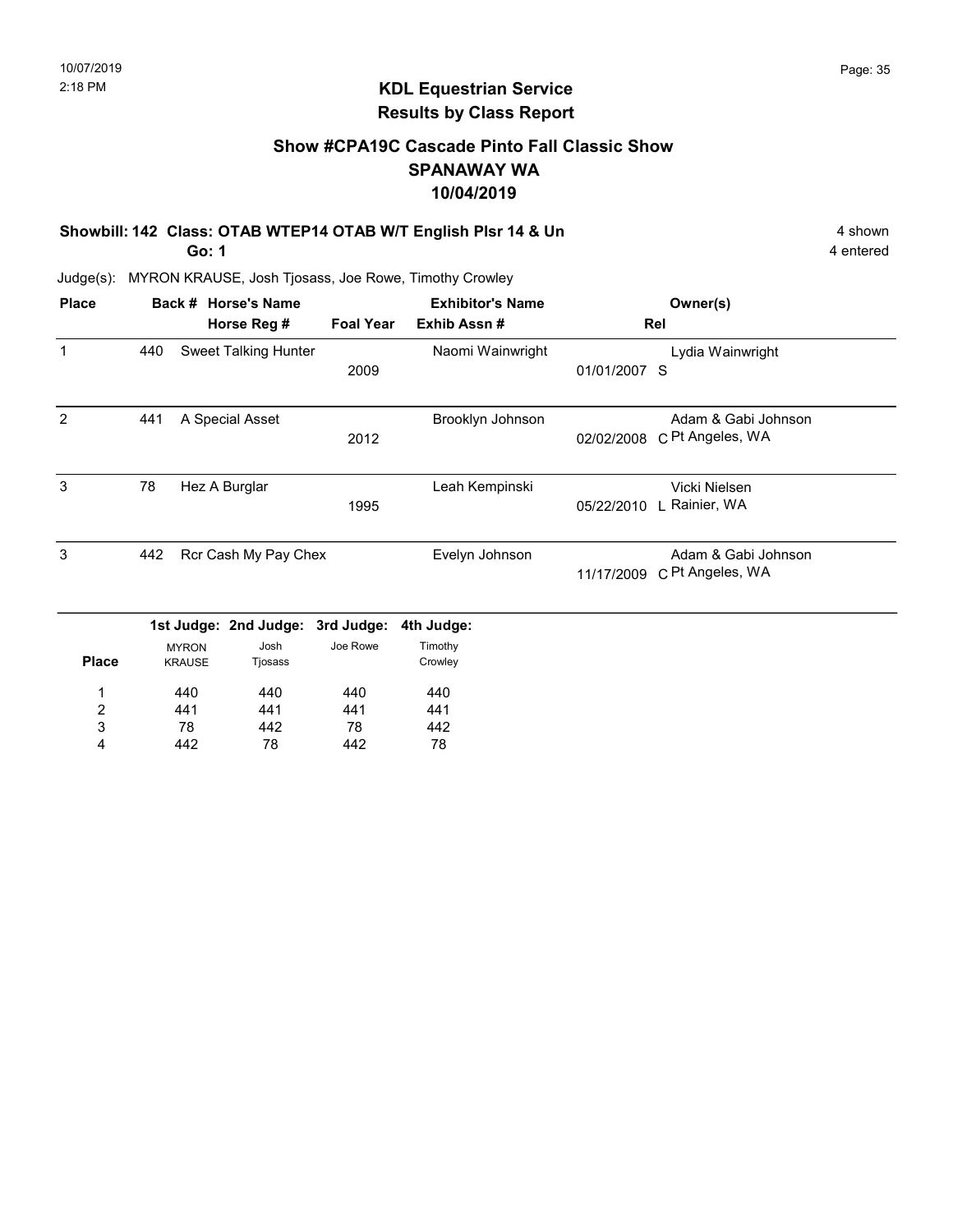# Show #CPA19C Cascade Pinto Fall Classic Show SPANAWAY WA 10/04/2019

### Showbill: 143 Class: PtHA WEPYE1 YA W/T English Pleasure 10 & Un 3 shown 3 shown

Go: 1

3 entered

| <b>Place</b>     |               |                               | Back # Horse's Name              |                  | <b>Exhibitor's Name</b>          | Owner(s)   |                                                           |
|------------------|---------------|-------------------------------|----------------------------------|------------------|----------------------------------|------------|-----------------------------------------------------------|
|                  |               |                               | Horse Reg #                      | <b>Foal Year</b> | Exhib Assn#                      |            | Rel                                                       |
| 1                | 441           |                               | A Special Asset<br>PtHA - 145737 | 2012             | Brooklyn Johnson<br>PtHA - 91892 | 02/02/2008 | Adam & Gabi Johnson<br>C Pt Angeles, WA<br>PtHA - NEW575A |
| 2                | 78            | Hez A Burglar                 |                                  |                  | Leah Kempinski                   |            | Vicki Nielsen                                             |
|                  |               |                               | PtHA - 94694                     | 1995             | PtHA - 83293                     | 05/22/2010 | ∣ Rainier, WA<br>PtHA - 31011                             |
| 2                | 442           | Rcr Cash My Pay Chex          |                                  |                  | Evelyn Johnson                   |            | Adam & Gabi Johnson                                       |
|                  | PtHA - 126435 |                               |                                  |                  | PtHA - 92552                     | 11/17/2009 | C Pt Angeles, WA<br>PtHA - NEW575A                        |
|                  |               |                               | 1st Judge: 2nd Judge:            | 3rd Judge:       | 4th Judge:                       |            |                                                           |
| <b>Place</b>     |               | <b>MYRON</b><br><b>KRAUSE</b> | Josh<br>Tjosass                  | Joe Rowe         | Timothy<br>Crowley               |            |                                                           |
| 1                |               | 441                           | 441                              | 441              | 441                              |            |                                                           |
| $\boldsymbol{2}$ |               | 78                            | 442                              | 78               | 442                              |            |                                                           |
| 3                |               | 442                           | 78                               | 442              | 78                               |            |                                                           |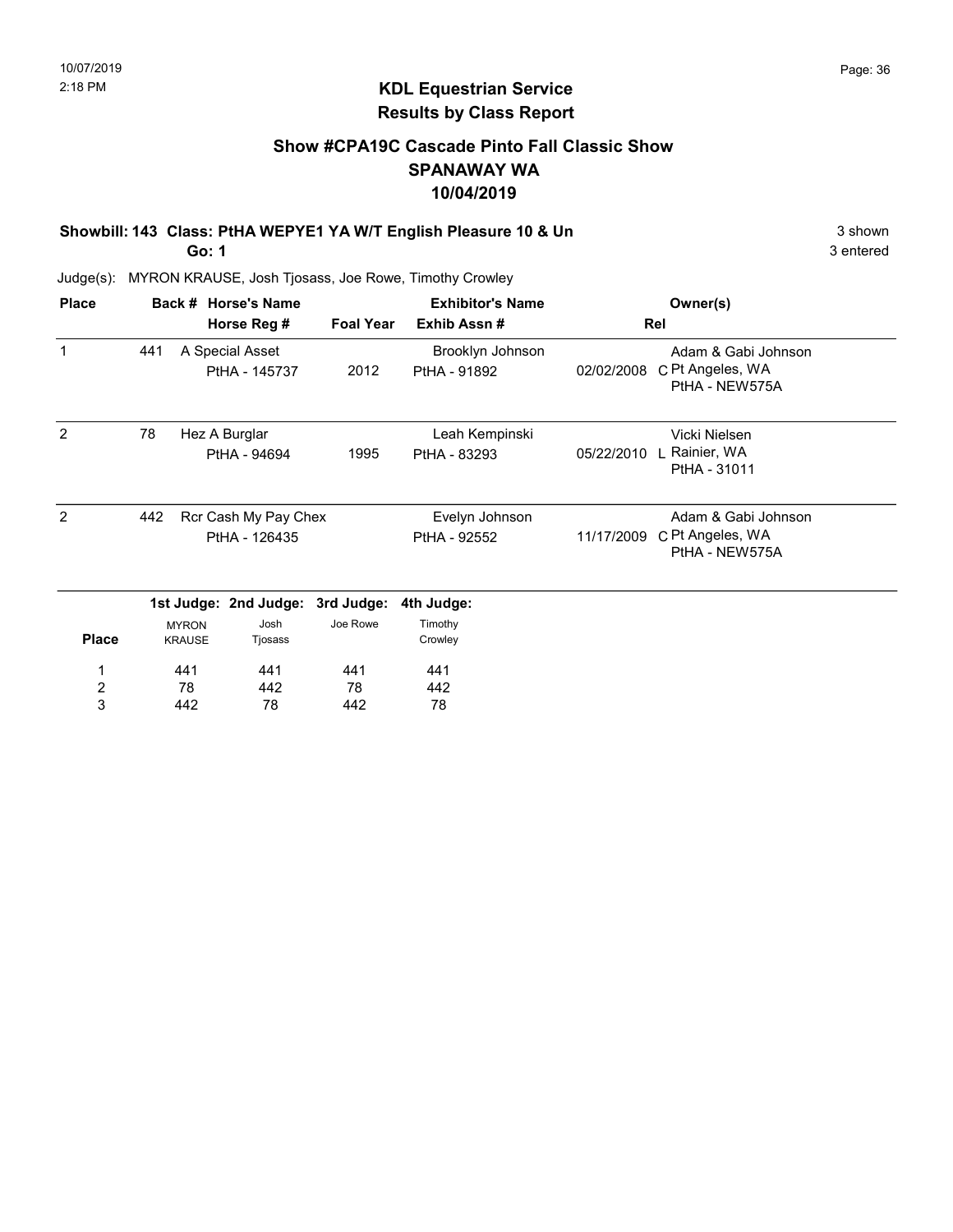#### Show #CPA19C Cascade Pinto Fall Classic Show SPANAWAY WA 10/04/2019

# Showbill: 145 Class: PtHA RHE Ranch Horse English Pleasure 1 Shown 1 shown

Go: 1

1 entered

| <b>Place</b> |     | Back # Horse's Name               |                  | <b>Exhibitor's Name</b>        | Owner(s)                                    |  |
|--------------|-----|-----------------------------------|------------------|--------------------------------|---------------------------------------------|--|
|              |     | Horse Reg #                       | <b>Foal Year</b> | Exhib Assn #                   | Rel                                         |  |
|              | 420 | Socks On Special<br>PtHA - 130159 | 2003             | Rebecca Paulson<br>PtHA - 9595 | Donna Edwards<br>N Yelm, WA<br>PtHA - 39327 |  |

|              |                               | 1st Judge: 2nd Judge: 3rd Judge: 4th Judge: |          |                    |
|--------------|-------------------------------|---------------------------------------------|----------|--------------------|
| <b>Place</b> | <b>MYRON</b><br><b>KRAUSE</b> | Josh<br>Tjosass                             | Joe Rowe | Timothy<br>Crowley |
|              | 420                           | 420                                         | 420      | 420                |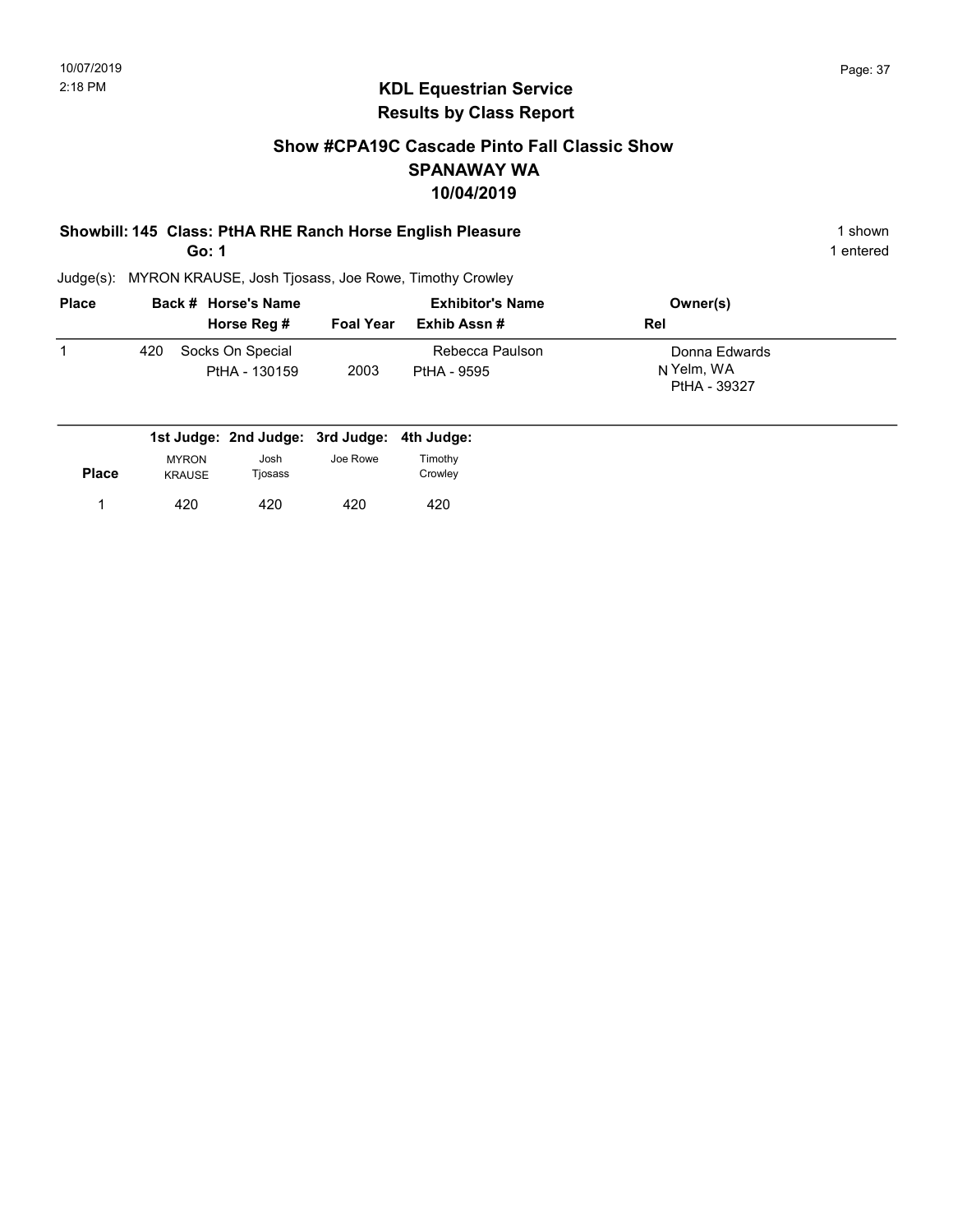#### Show #CPA19C Cascade Pinto Fall Classic Show SPANAWAY WA 10/04/2019

# Showbill: 147 Class: PtHA RHEA AM Ranch Horse English Plsr 1 Shown 1 shown

Go: 1

1 entered

| <b>Place</b> |     | Back # Horse's Name               |                  | <b>Exhibitor's Name</b>       | Owner(s)                                               |  |
|--------------|-----|-----------------------------------|------------------|-------------------------------|--------------------------------------------------------|--|
|              |     | Horse Reg #                       | <b>Foal Year</b> | Exhib Assn #                  | Rel                                                    |  |
|              | 420 | Socks On Special<br>PtHA - 130159 | 2003             | Donna Edwards<br>PtHA - 39327 | Donna Edwards<br>01/01/1957 S Yelm, WA<br>PtHA - 39327 |  |

|              |                               | 1st Judge: 2nd Judge: 3rd Judge: 4th Judge: |          |                    |
|--------------|-------------------------------|---------------------------------------------|----------|--------------------|
| <b>Place</b> | <b>MYRON</b><br><b>KRAUSE</b> | Josh<br>Tjosass                             | Joe Rowe | Timothy<br>Crowley |
|              | 420                           | 420                                         | 420      | 420                |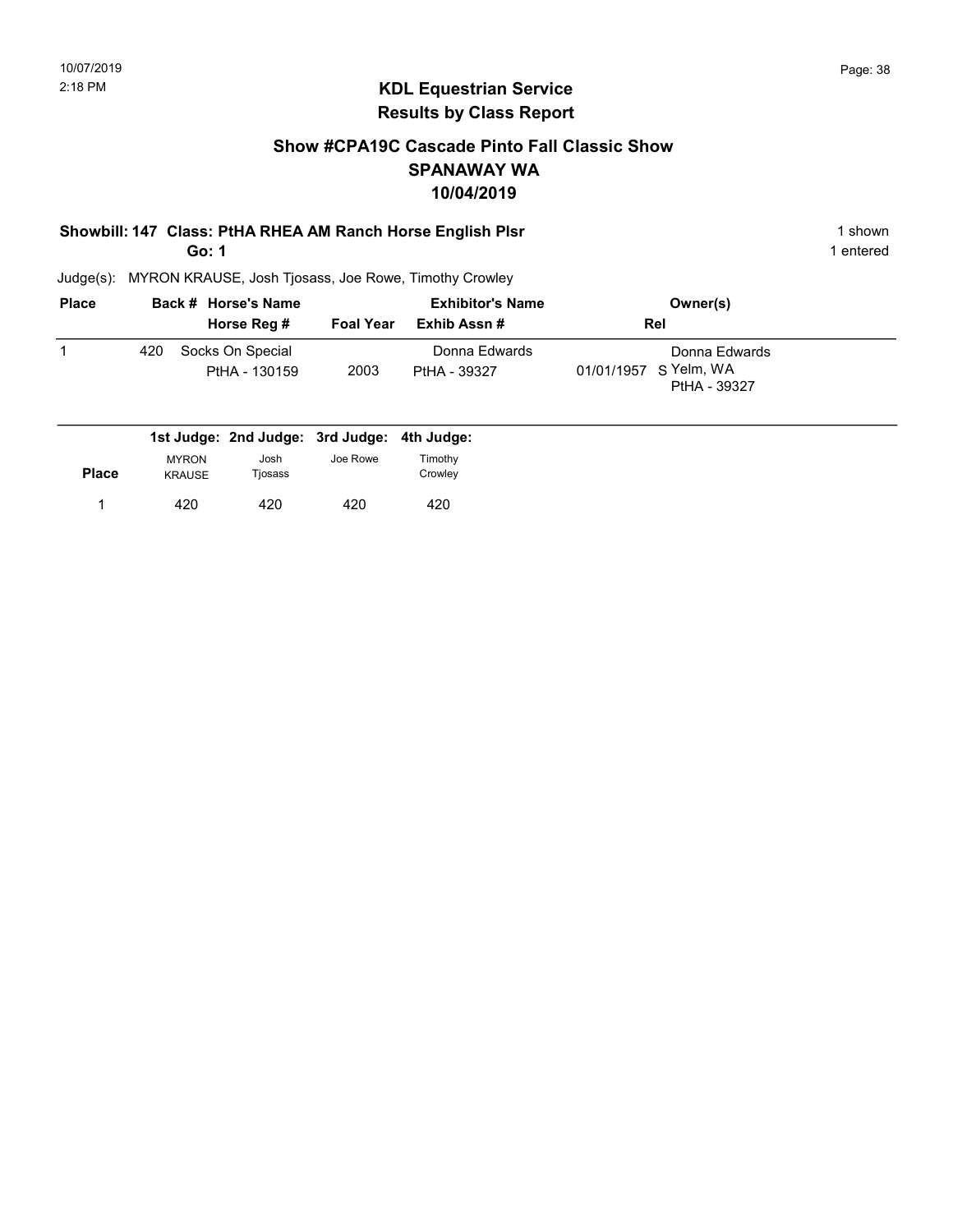#### Show #CPA19C Cascade Pinto Fall Classic Show SPANAWAY WA 10/04/2019

#### Showbill: 149 Class: PtHA WEPAE AM W/T English Pleasure 6 Shown 5 shown

Go: 1

5 entered

| <b>Place</b> |                                                 |                               | Back # Horse's Name                                 |                                | <b>Exhibitor's Name</b>          |                                                            | Owner(s)                                                 |  |
|--------------|-------------------------------------------------|-------------------------------|-----------------------------------------------------|--------------------------------|----------------------------------|------------------------------------------------------------|----------------------------------------------------------|--|
|              |                                                 |                               | Horse Reg #                                         | <b>Foal Year</b>               | Exhib Assn#                      |                                                            | Rel                                                      |  |
| $\mathbf{1}$ | 407                                             |                               | Whos Cry N Now<br>PtHA - 1077984                    | 2017                           | Lucca Merlino<br>PtHA - 35599    | 03/26/1989                                                 | Lucca Merlino<br>S Maple Valley, WA<br>PtHA - 35599      |  |
| $\mathbf 1$  | 425                                             |                               | Sir Lukas Remington<br>PtHA - 147417                |                                | Elaine K Simon<br>PtHA - 38274   |                                                            | Elaine K Simon<br>09/26/1960 S Camas, WA<br>PtHA - 38274 |  |
| 3            | 432                                             |                               | Pv Shes Specialized<br>PtHA - 155466                | 2017                           | Kaytee Gibeau<br>PtHA - 67683    | 07/25/1999                                                 | Kaytee Gibeau<br>S Port Townsend, WA<br>PtHA - 67683     |  |
| 4            | 408                                             | AA Inxanaty<br>PtHA - 146351  |                                                     | 2013                           | Julie Lemon<br>PtHA - 75413      | Julie Lemon<br>05/25/1972 S Gig Harbor, WA<br>PtHA - 75413 |                                                          |  |
| 5            | 418<br><b>Sweetness Secret</b><br>PtHA - 155223 |                               | 2016                                                | Danielle Witke<br>PtHA - 55066 |                                  | Danielle Witke<br>04/04/1996 S Winlock, WA<br>PtHA - 55066 |                                                          |  |
| <b>Place</b> |                                                 | <b>MYRON</b><br><b>KRAUSE</b> | 1st Judge: 2nd Judge: 3rd Judge:<br>Josh<br>Tjosass | Joe Rowe                       | 4th Judge:<br>Timothy<br>Crowley |                                                            |                                                          |  |
| 1            |                                                 | 432                           | 425                                                 | 408                            | 425                              |                                                            |                                                          |  |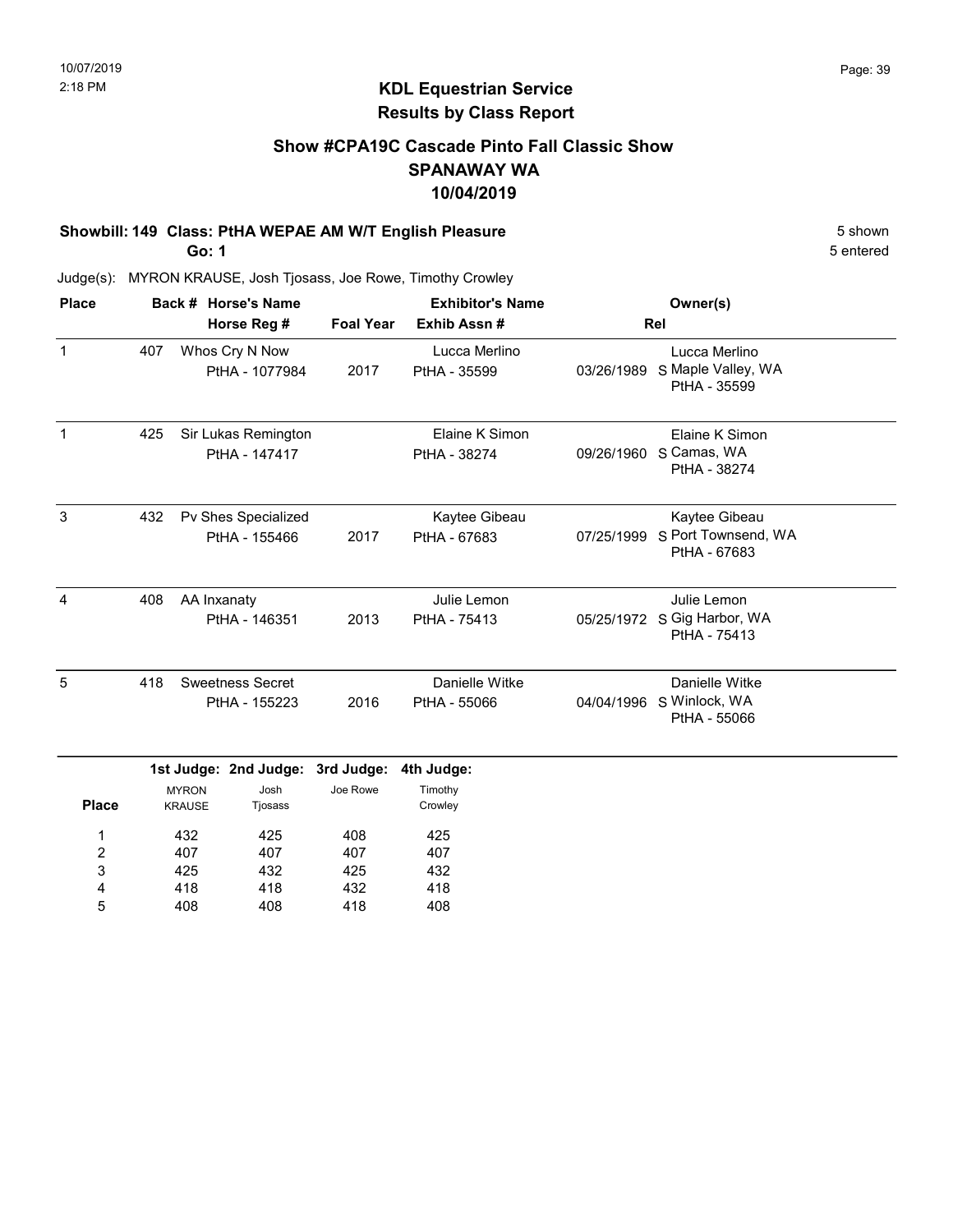#### Show #CPA19C Cascade Pinto Fall Classic Show SPANAWAY WA 10/04/2019

# Showbill: 151 Class: PtHA EPSR1 ENGLISH PLSR SR HORSE ST/HU TYPE 4 Shown

Go: 1

4 entered

| <b>Place</b>   |     |                               | Back # Horse's Name                        |                   | <b>Exhibitor's Name</b>              |            | Owner(s)                                              |  |
|----------------|-----|-------------------------------|--------------------------------------------|-------------------|--------------------------------------|------------|-------------------------------------------------------|--|
|                |     |                               | Horse Reg #                                | <b>Foal Year</b>  | Exhib Assn#                          | Rel        |                                                       |  |
| $\mathbf{1}$   | 406 |                               | Hes Better Than Good<br>PtHA - 143025      | 2011              | <b>Nichole Yates</b><br>PtHA - 33076 | 12/13/1973 | Kelsey Robbins<br>N Tacoma, WA<br>PtHA - 77283        |  |
| $\overline{2}$ | 443 |                               | <b>Tuhotmidun Eclipse</b><br>PtHA - 112336 | 2001              | Tanya Moore<br>PtHA - 83596          | 01/01/1967 | Tim Wigren<br>N Ridgefield, WA<br>PtHA - 29325        |  |
| $\mathbf{3}$   | 737 |                               | Go Bey Bee Go<br>PtHA - 113080             | 2002              | Tim Wigren<br>PtHA - 29325           |            | Angela Nemjo<br>N La Center, WA<br>PtHA - 52211       |  |
| 4              | 412 | All To Fancy<br>PtHA - 152754 |                                            | 2009              | <b>Tamara Whitt</b><br>PtHA - 264300 |            | Shelly Benzion<br>N Granite Falls, WA<br>PtHA - 74199 |  |
|                |     |                               | 1st Judge: 2nd Judge:                      | 3rd Judge:        | 4th Judge:                           |            |                                                       |  |
| <b>Place</b>   |     | <b>MYRON</b><br><b>KRAUSE</b> | Josh<br>Tjosass                            | Joe Rowe          | Timothy<br>Crowley                   |            |                                                       |  |
| 1<br>2<br>3    |     | 406<br>737<br>412             | 443<br>406<br>737                          | 406<br>443<br>737 | 406<br>412<br>443                    |            |                                                       |  |
| 4              |     | 443                           | 412                                        | 412               | 737                                  |            |                                                       |  |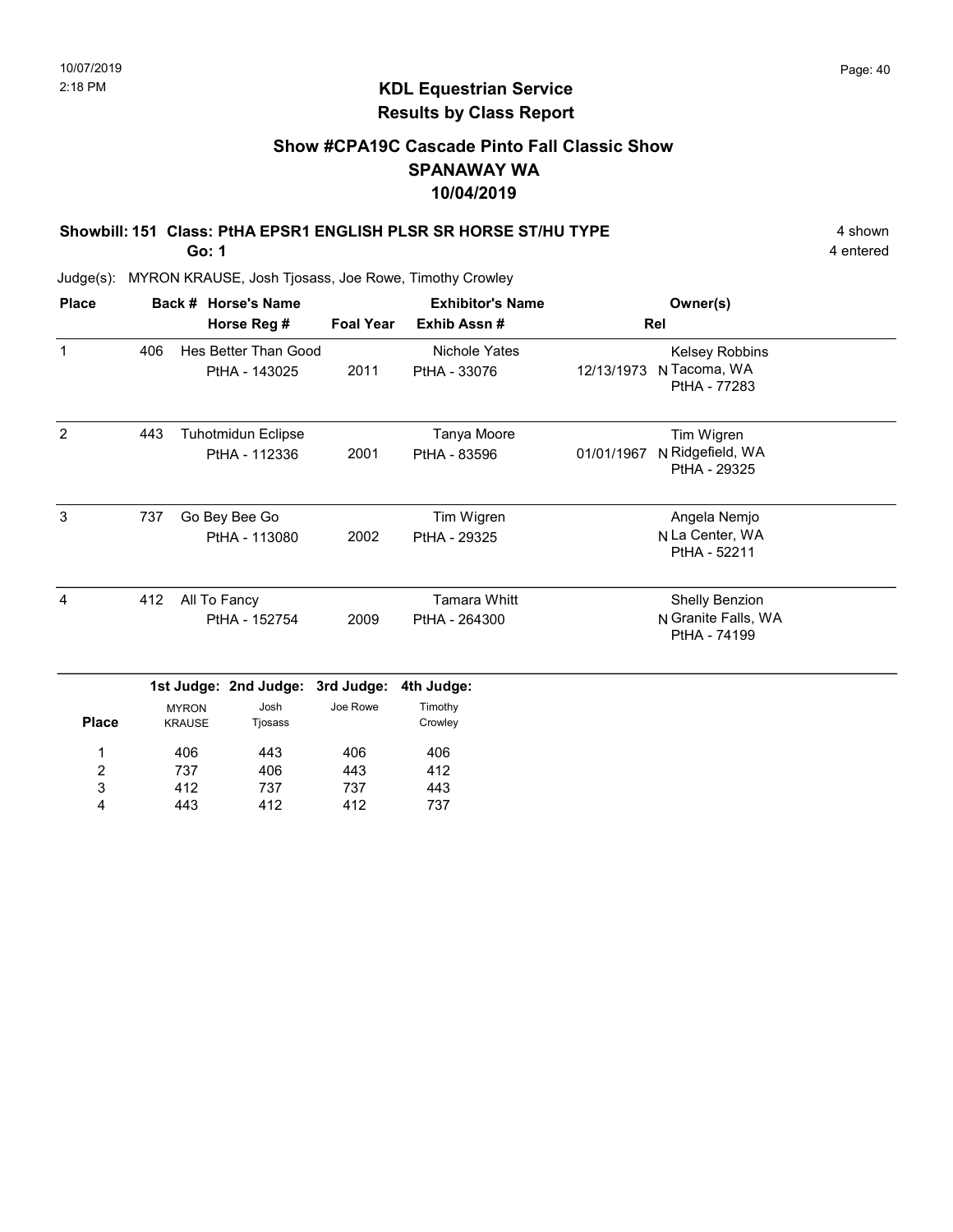#### Show #CPA19C Cascade Pinto Fall Classic Show SPANAWAY WA 10/04/2019

Showbill: 153 Class: PtHA NEPY YA Novice Youth English Pleasure 35 Shown 3 shown

Go: 1

3 entered

| <b>Place</b>        |     |                               | Back # Horse's Name                    |                  | <b>Exhibitor's Name</b>                |            | Owner(s)                                                 |  |  |
|---------------------|-----|-------------------------------|----------------------------------------|------------------|----------------------------------------|------------|----------------------------------------------------------|--|--|
|                     |     |                               | Horse Reg #                            | <b>Foal Year</b> | Exhib Assn#                            |            | Rel                                                      |  |  |
| 1                   | 405 |                               | Think Ima Cando Hotty<br>PtHA - 154765 | 2012             | Lyndsey Mooth<br>PtHA - 94356          | 04/17/2003 | Shannon Prigger<br>I POULSBO, WA<br>PtHA - 22302         |  |  |
| 1                   | 424 |                               | Eyed B Stylin<br>PtHA - 123098         | 2003             | <b>Brynn Stevenson</b><br>PtHA - 93467 | 05/12/2003 | <b>Brynn Stevenson</b><br>S Kingston, WA<br>PtHA - 93467 |  |  |
| 3                   | 401 |                               | One Fancy Dream<br>PtHA - 137709       | 2009             | Lexie Scott<br>PtHA - 83633            | 01/01/2006 | Lexie Scott<br>S Seabeck, WA<br>PtHA - 83633             |  |  |
|                     |     |                               | 1st Judge: 2nd Judge: 3rd Judge:       |                  | 4th Judge:                             |            |                                                          |  |  |
| <b>Place</b>        |     | <b>MYRON</b><br><b>KRAUSE</b> | Josh<br>Tjosass                        | Joe Rowe         | Timothy<br>Crowley                     |            |                                                          |  |  |
| 1                   |     | 424                           | 424                                    | 405              | 405                                    |            |                                                          |  |  |
| $\overline{c}$<br>3 |     | 405<br>401                    | 405<br>401                             | 424<br>401       | 424<br>401                             |            |                                                          |  |  |
|                     |     |                               |                                        |                  |                                        |            |                                                          |  |  |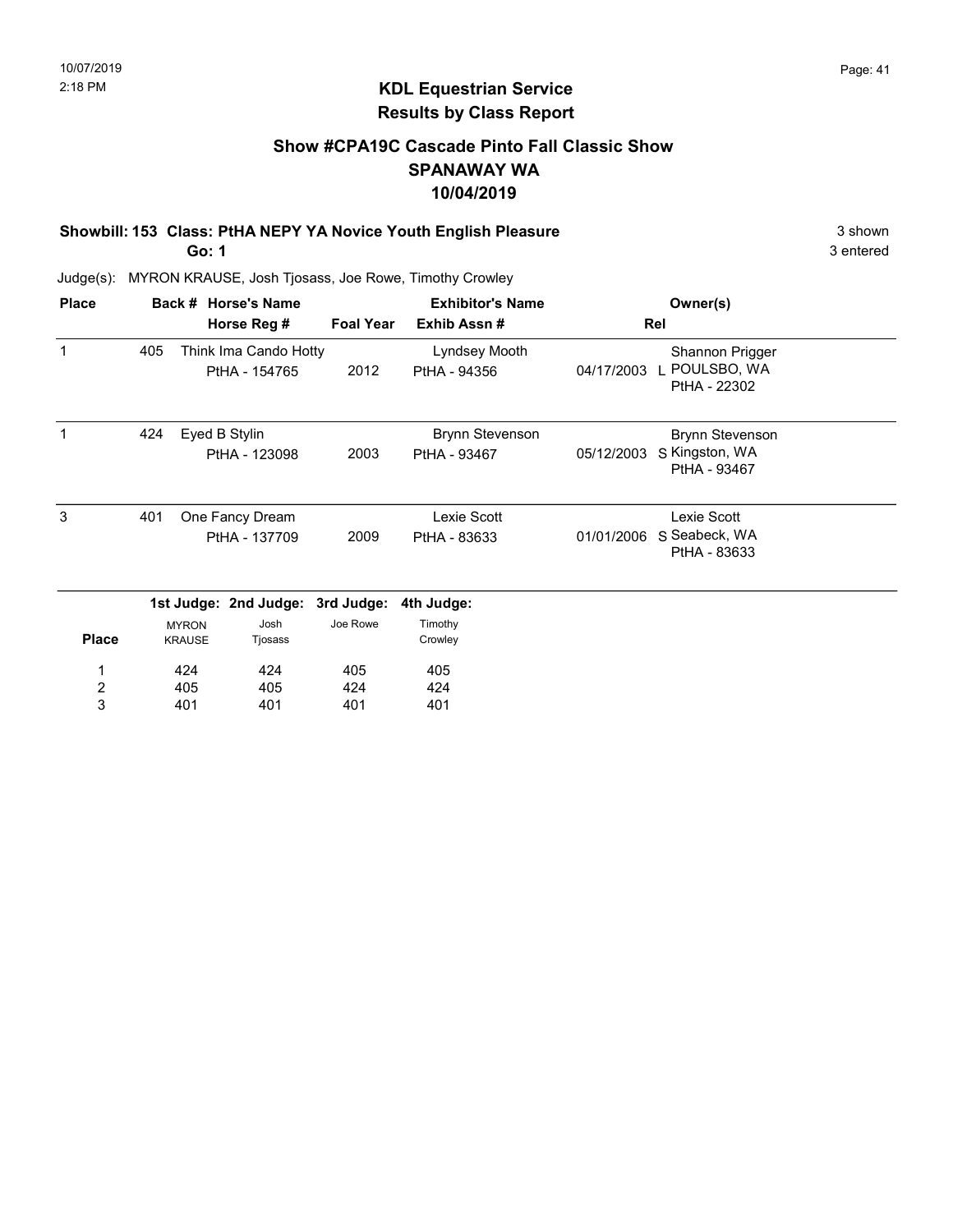#### Show #CPA19C Cascade Pinto Fall Classic Show SPANAWAY WA 10/04/2019

Showbill: 154 Class: PtHA EPY2 YA English Pleasure 18 & Under 8 Shown 8 shown Go: 1

8 entered

Judge(s): MYRON KRAUSE, Josh Tjosass, Joe Rowe, Timothy Crowley

431 424 456

3 4 5

405 431 456

405 424 456 431 421 456

| <b>Place</b>        |     |                                     | Back # Horse's Name                                 |                  | <b>Exhibitor's Name</b>                |              | Owner(s)                                                             |  |
|---------------------|-----|-------------------------------------|-----------------------------------------------------|------------------|----------------------------------------|--------------|----------------------------------------------------------------------|--|
|                     |     |                                     | Horse Reg #                                         | <b>Foal Year</b> | Exhib Assn#                            |              | Rel                                                                  |  |
| $\mathbf{1}$        | 155 |                                     | A Lady With Assets<br>PtHA - 137528                 | 2008             | Madison Wojcek<br>PtHA - 137528        |              | Madison Wojcek<br>04/11/2005 S Bremerton, WA<br>PtHA - 137528        |  |
| $\overline{c}$      | 431 |                                     | Rap My Assets<br>PtHA - 138876                      | 2007             | Megan Truman<br>PtHA - 94633           |              | Megan Truman<br>03/07/2009 S Yacolt, WA<br>PtHA - 94633              |  |
| $\mathbf{3}$        | 405 |                                     | Think Ima Cando Hotty<br>PtHA - 154765              | 2012             | Lyndsey Mooth<br>PtHA - 94356          |              | Shannon Prigger<br>04/17/2003 L POULSBO, WA<br>PtHA - 22302          |  |
| 4                   | 424 |                                     | Eyed B Stylin<br>PtHA - 123098                      | 2003             | <b>Brynn Stevenson</b><br>PtHA - 93467 |              | <b>Brynn Stevenson</b><br>05/12/2003 S Kingston, WA<br>PtHA - 93467  |  |
| 5                   | 421 | <b>Fancy Cutie</b><br>PtHA - 140236 |                                                     | 2010             | Allison Kane<br>PtHA - 83041           |              | Allison Kane<br>02/03/2006 S Ridgefield, WA<br>PtHA - 83041          |  |
| 6                   | 456 | Hes Got The Scotch<br>PtHA - 145803 |                                                     | 2007             | Payton Land<br>PtHA - 81985            | 01/25/2007 L | Katherine Cramer<br>PtHA - 77363                                     |  |
| $\overline{7}$      | 401 | One Fancy Dream<br>PtHA - 137709    |                                                     | 2009             | Lexie Scott<br>PtHA - 83633            |              | Lexie Scott<br>01/01/2006 S Seabeck, WA<br>PtHA - 83633              |  |
| 8                   | 449 | Kenos Golden Diva<br>PtHA - 119404  |                                                     | 2003             | <b>Riley Michaelis</b><br>PtHA - 93626 |              | <b>Russelle Graf</b><br>10/19/2005 C Pt Angeles, WA<br>PtHA - 119404 |  |
| <b>Place</b>        |     | <b>MYRON</b><br><b>KRAUSE</b>       | 1st Judge: 2nd Judge: 3rd Judge:<br>Josh<br>Tjosass | Joe Rowe         | 4th Judge:<br>Timothy<br>Crowley       |              |                                                                      |  |
| 1<br>$\overline{2}$ |     | 155<br>421                          | 155<br>424                                          | 155<br>431       | 405<br>155                             |              |                                                                      |  |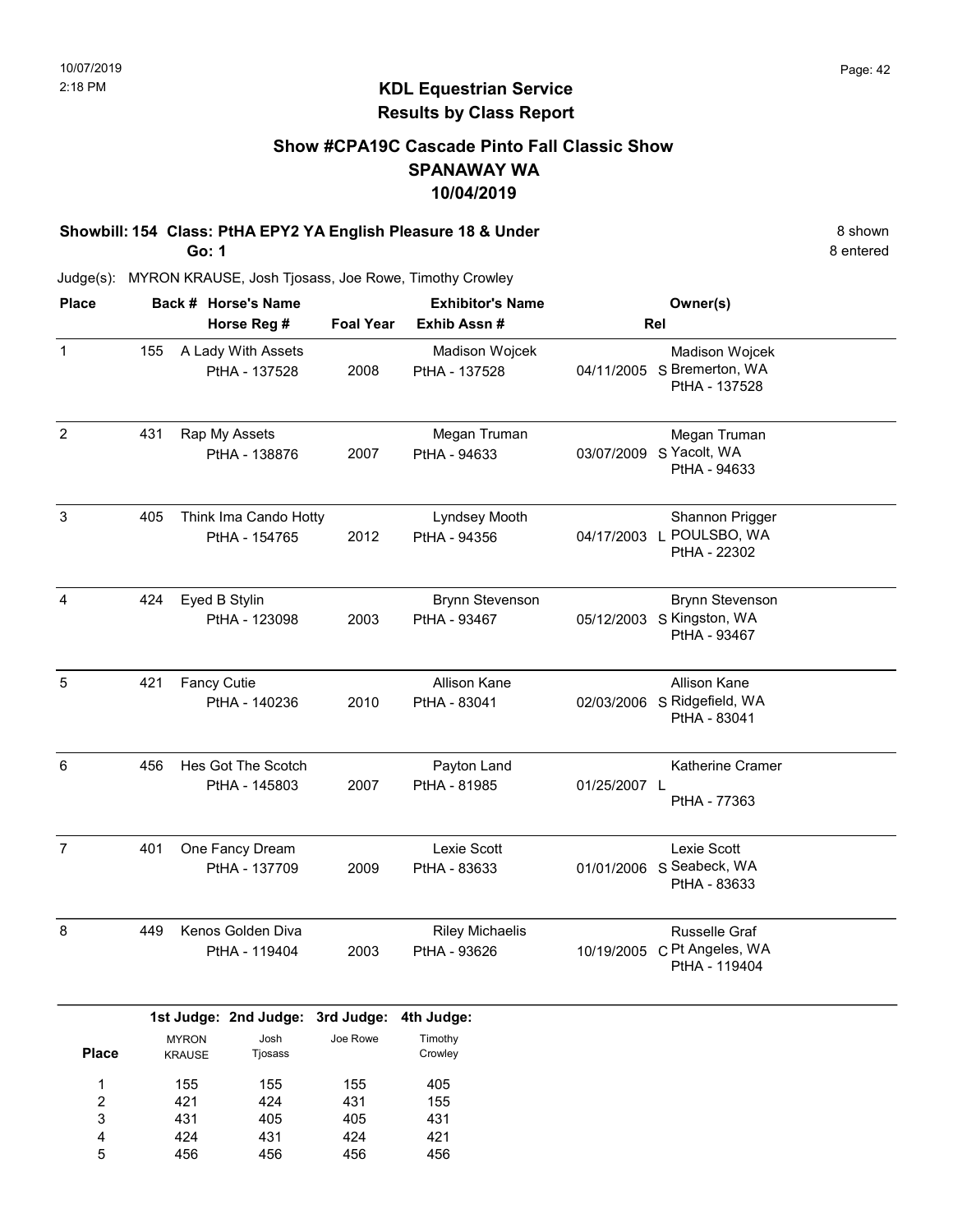#### Show #CPA19C Cascade Pinto Fall Classic Show SPANAWAY WA 10/04/2019

| 6 | 405 | 421 | 421 | 424 |
|---|-----|-----|-----|-----|
| 7 | 401 | 401 | 401 | 401 |
| 8 | 449 |     | 449 |     |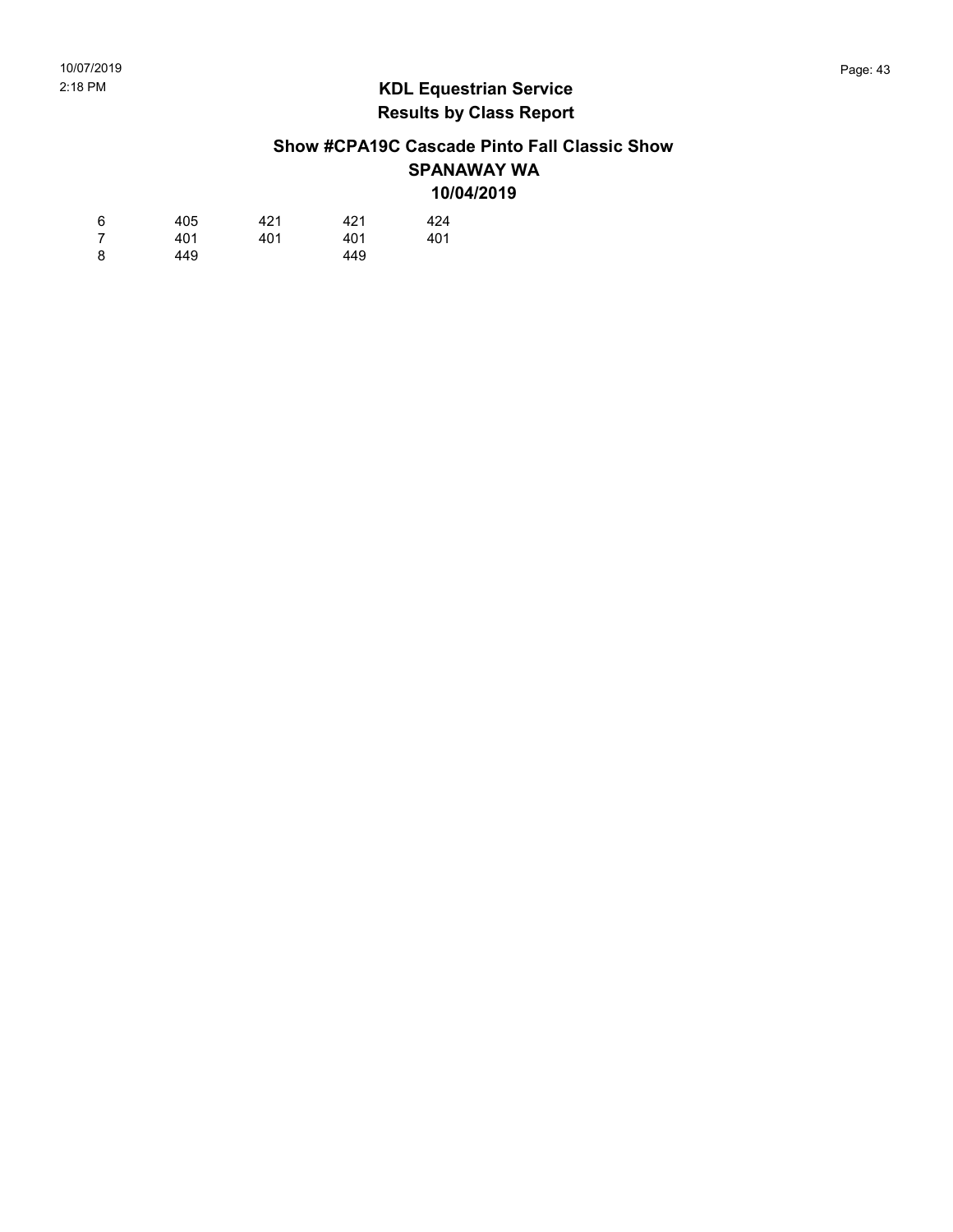2 entered

#### KDL Equestrian Service Results by Class Report

#### Show #CPA19C Cascade Pinto Fall Classic Show SPANAWAY WA 10/04/2019

#### Showbill: 156 Class: PtHA NEP19 NOV AM ENGLISH PLSR 19 & OVER 2 shown

Go: 1

Judge(s): Joe Rowe, MYRON KRAUSE, Josh Tjosass, Timothy Crowley

| <b>Place</b>   |     |                               | Back # Horse's Name                          |                  | <b>Exhibitor's Name</b>               |            | Owner(s)                                                     |  |
|----------------|-----|-------------------------------|----------------------------------------------|------------------|---------------------------------------|------------|--------------------------------------------------------------|--|
|                |     |                               | Horse Reg #                                  | <b>Foal Year</b> | Exhib Assn#                           |            | Rel                                                          |  |
|                | 218 |                               | <b>Pining For Chocolate</b><br>PtHA - 152928 | 2007             | Shannon Prigger<br>PtHA - 22302       | 02/18/1963 | Shannon Prigger<br>S POULSBO, WA<br>PtHA - 22302             |  |
|                | 412 | All To Fancy<br>PtHA - 152754 |                                              | 2009             | <b>Shelly Benzion</b><br>PtHA - 74199 | 11/28/1962 | <b>Shelly Benzion</b><br>S Granite Falls, WA<br>PtHA - 74199 |  |
|                |     |                               | 1st Judge: 2nd Judge: 3rd Judge:             |                  | 4th Judge:                            |            |                                                              |  |
| <b>Place</b>   |     | Joe Rowe                      | <b>MYRON</b><br><b>KRAUSE</b>                | Josh<br>Tjosass  | Timothy<br>Crowley                    |            |                                                              |  |
|                |     | 412                           | 218                                          | 412              | 218                                   |            |                                                              |  |
| $\overline{2}$ |     | 218                           | 412                                          | 218              | 412                                   |            |                                                              |  |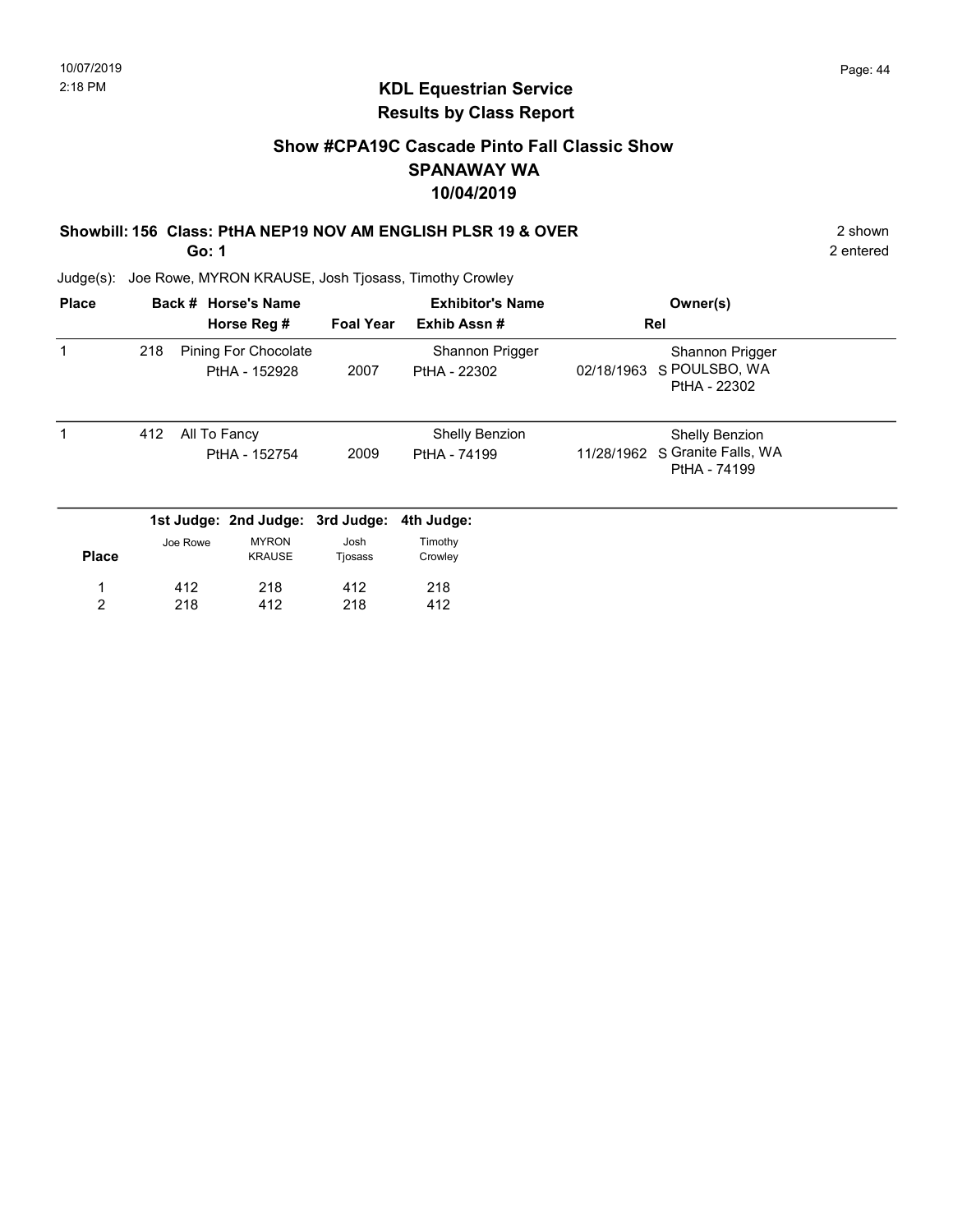#### Show #CPA19C Cascade Pinto Fall Classic Show SPANAWAY WA 10/04/2019

# Showbill: 157 Class: PtHA EPAM2 AM English Pleasure 19 & Over 3 shown 3 shown

Go: 1

3 entered

| <b>Place</b> |     |                               | Back # Horse's Name              |                  | <b>Exhibitor's Name</b> |            | Owner(s)                         |  |
|--------------|-----|-------------------------------|----------------------------------|------------------|-------------------------|------------|----------------------------------|--|
|              |     |                               | Horse Reg #                      | <b>Foal Year</b> | Exhib Assn#             |            | Rel                              |  |
| $\mathbf 1$  | 56  |                               | R Big Time Rapper                |                  | <b>Noel Nelson</b>      |            | Nelson / Wiese                   |  |
|              |     |                               | PtHA - 152902                    | 2015             | PtHA - 38444            | 12/30/1951 | S West Linn, OR<br>PtHA - 80811  |  |
| 2            | 411 | Rap N Roll                    |                                  |                  | <b>Elizabeth Strait</b> |            | <b>Elizabeth Strait</b>          |  |
|              |     |                               | PtHA - 112163                    |                  | PtHA - 63964            | 12/24/1967 | S Pt Angeles, WA<br>PtHA - 63964 |  |
| 3            | 737 |                               | Go Bey Bee Go                    |                  | Angela Nemjo            |            | Angela Nemjo                     |  |
|              |     | PtHA - 113080                 |                                  | 2002             | PtHA - 52211            | 11/27/1970 | S La Center, WA<br>PtHA - 52211  |  |
|              |     |                               | 1st Judge: 2nd Judge: 3rd Judge: |                  | 4th Judge:              |            |                                  |  |
| <b>Place</b> |     | <b>MYRON</b><br><b>KRAUSE</b> | Josh<br>Tjosass                  | Joe Rowe         | Timothy<br>Crowley      |            |                                  |  |
| 1            |     | 56                            | 56                               | 411              | 56                      |            |                                  |  |
| 2            |     | 411                           | 411                              | 56               | 411                     |            |                                  |  |
| 3            |     | 737                           | 737                              | 737              | 737                     |            |                                  |  |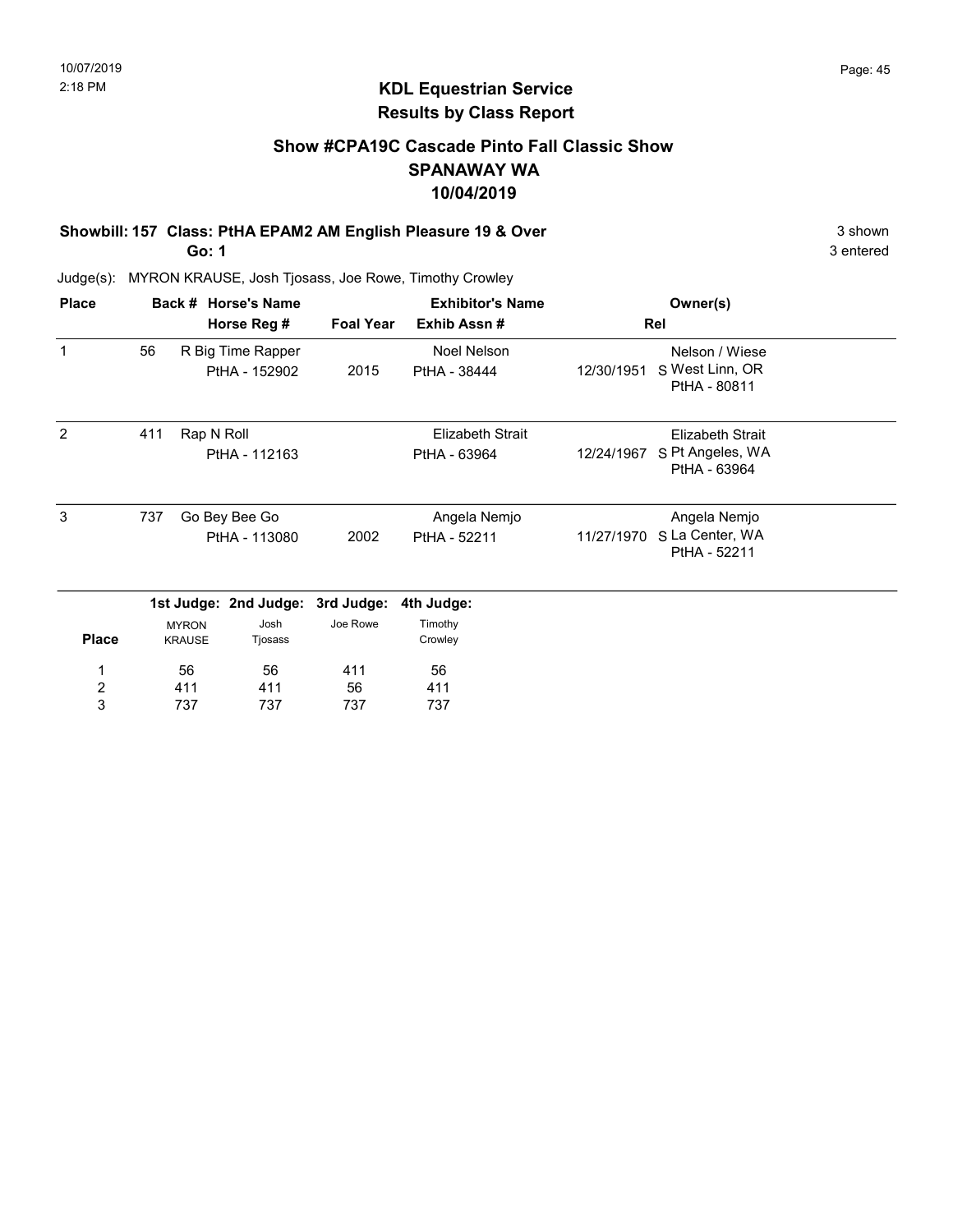3 entered

#### KDL Equestrian Service Results by Class Report

### Show #CPA19C Cascade Pinto Fall Classic Show SPANAWAY WA 10/04/2019

# Showbill: 158 Class: PtHA EPABS AM ENGLISH PLEASURE SOLID REGISTRY 3 Shown

Go: 1

| <b>Place</b>                 |     |                               | Back # Horse's Name                        |                  | <b>Exhibitor's Name</b>         |            | Owner(s)                                        |  |
|------------------------------|-----|-------------------------------|--------------------------------------------|------------------|---------------------------------|------------|-------------------------------------------------|--|
|                              |     |                               | Horse Reg #                                | <b>Foal Year</b> | Exhib Assn#                     |            | Rel                                             |  |
| 1                            | 122 |                               | Cool Cruzn Kenny<br>PtHA - 147109          | 2008             | Paula Dandliker<br>PtHA - 25636 | 09/15/1949 | Paula Dandliker<br>S Duvall, WA<br>PtHA - 25636 |  |
| <b>NP</b>                    |     |                               | 1117 Exceptionally Gifted<br>PtHA - 150282 |                  | Teri L Blair<br>PtHA - 79821    | 07/09/1962 | MacKenzie Blair<br>P Graham, WA<br>PtHA - 80715 |  |
| <b>NP</b>                    | 414 |                               | Pocos Pine Bar Mccue<br>PtHA - 153396      | 2007             | Staci Cawyer<br>PtHA - 93629    | 03/23/1963 | Staci Cawyer<br>S Sequim, WA<br>PtHA - 93629    |  |
|                              |     |                               | 1st Judge: 2nd Judge: 3rd Judge:           |                  | 4th Judge:                      |            |                                                 |  |
| <b>Place</b>                 |     | <b>MYRON</b><br><b>KRAUSE</b> | Josh<br>Tjosass                            | Joe Rowe         | Timothy<br>Crowley              |            |                                                 |  |
| 1                            |     | 122                           | 414                                        | 1117             | 122                             |            |                                                 |  |
| $\overline{\mathbf{c}}$<br>3 |     | 1117<br>414                   | 122<br>1117                                | 414<br>122       | 1117<br>414                     |            |                                                 |  |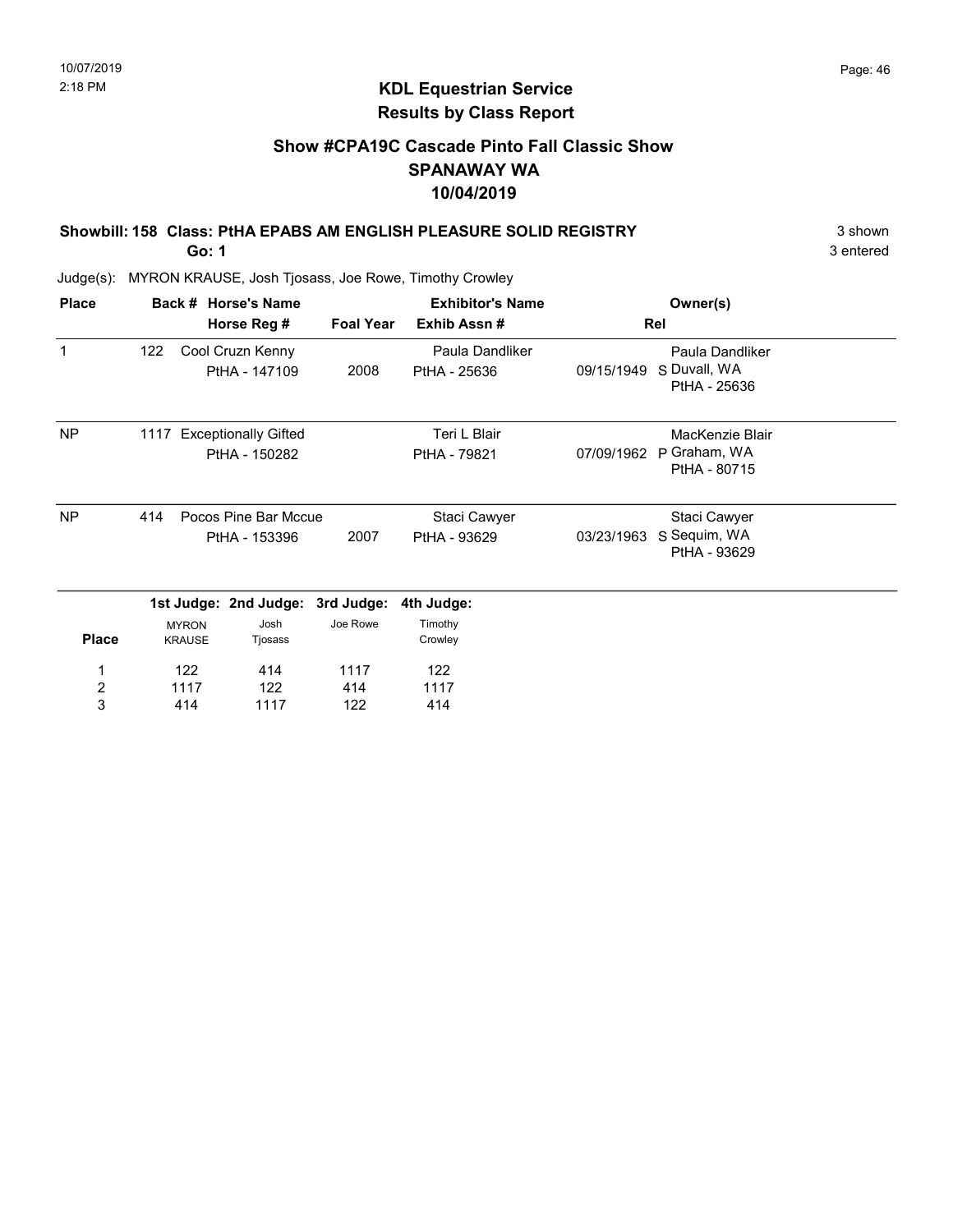#### Show #CPA19C Cascade Pinto Fall Classic Show SPANAWAY WA 10/04/2019

#### Showbill: 159 Class: PtHA EPAU AM Utility English Pleasure 1 Shown 1 shown

Go: 1

1 entered

| <b>Place</b> |     | Back # Horse's Name               |                  | <b>Exhibitor's Name</b>       | Owner(s)                                               |  |
|--------------|-----|-----------------------------------|------------------|-------------------------------|--------------------------------------------------------|--|
|              |     | Horse Reg #                       | <b>Foal Year</b> | Exhib Assn #                  | <b>Rel</b>                                             |  |
|              | 419 | Echo Valley Nash<br>PtHA - 153692 | 2012             | Tanya Robacker<br>PtHA - 9971 | Tanya Robacker<br>06/14/1970 S Yelm, WA<br>PtHA - 9971 |  |

|              |                               | 1st Judge: 2nd Judge: 3rd Judge: 4th Judge: |          |                    |
|--------------|-------------------------------|---------------------------------------------|----------|--------------------|
| <b>Place</b> | <b>MYRON</b><br><b>KRAUSE</b> | Josh<br>Tjosass                             | Joe Rowe | Fimothv<br>Crowley |
|              | 419                           | 419                                         | 419      | 419                |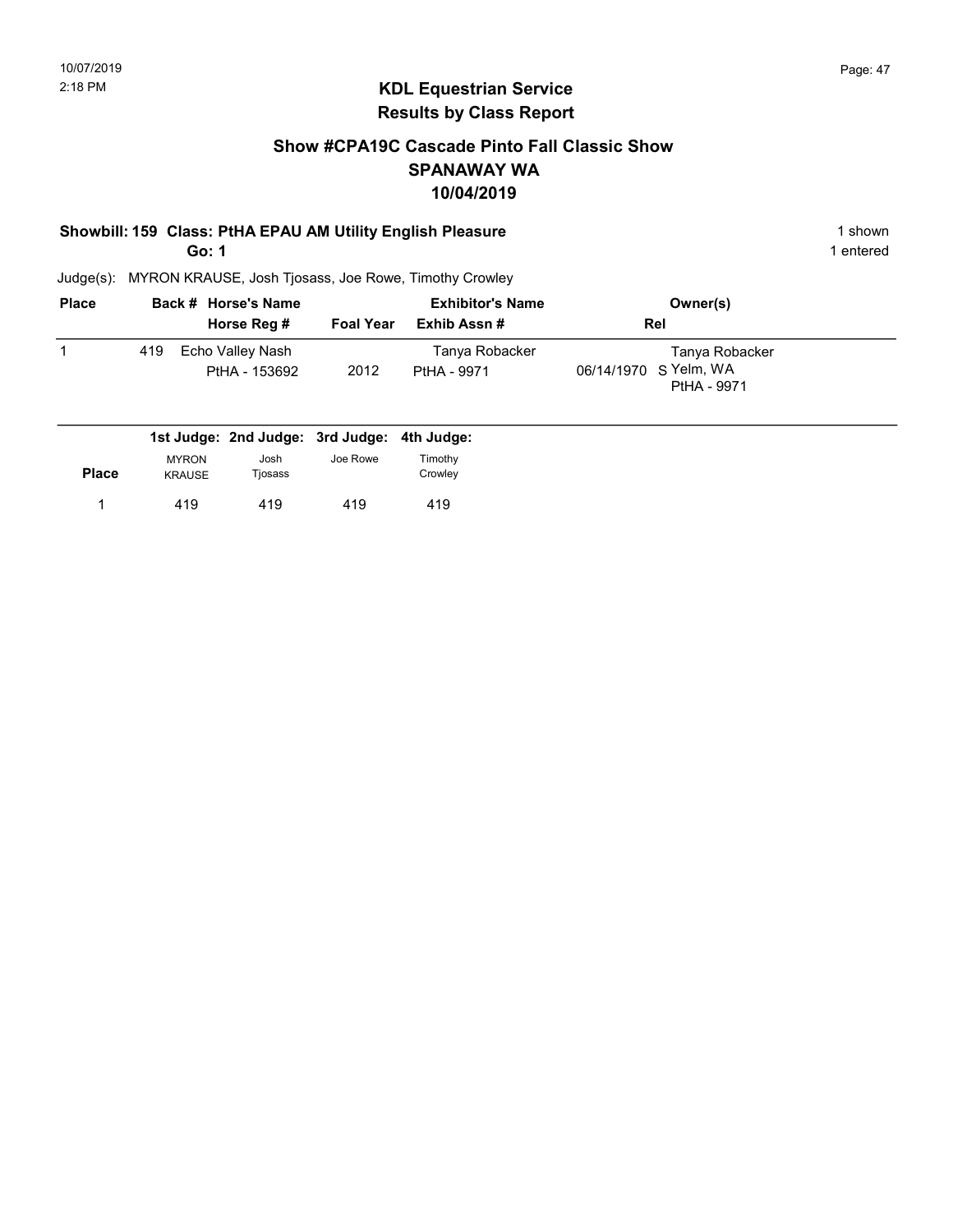5 entered

## KDL Equestrian Service Results by Class Report

#### Show #CPA19C Cascade Pinto Fall Classic Show SPANAWAY WA 10/04/2019

#### Showbill: 161 Class: PtHA PDRP PLEASURE DRIVING PONIES 5 Shown

Go: 1

| <b>Place</b> |     |                               | Back # Horse's Name                                 |                  | <b>Exhibitor's Name</b>                 |              | Owner(s)                                                   |  |  |
|--------------|-----|-------------------------------|-----------------------------------------------------|------------------|-----------------------------------------|--------------|------------------------------------------------------------|--|--|
|              |     |                               | Horse Reg #                                         | <b>Foal Year</b> | Exhib Assn#                             |              | Rel                                                        |  |  |
| $\mathbf{1}$ | 27  |                               | In My Darkest Hour<br>PtHA - 135945                 | 2004             | <b>Tina Bell</b><br>PtHA - 48066        | 01/01/1980   | <b>Terry Strawn</b><br>N Central Point, OR<br>PtHA - 17105 |  |  |
| 2            | 19  |                               | Kahluas Cinnamon Spice<br>PtHA - 149806             | 2008             | Sondrea Garcia<br>PtHA - 27095          | 05/29/1985 S | Sondrea Garcia<br>PtHA - 27095                             |  |  |
| 3            | 18  |                               | Soundviews Summer Cinn-Sation<br>PtHA - 148880      | 2013             | Jean Garcia<br>PtHA - 27094             | 03/16/1963   | Jean Garcia<br>S Orting, WA<br>PtHA - 27094                |  |  |
| 4            | 163 |                               | <b>Equinox Rising Star</b><br>PtHA - 155230         |                  | Cheryl Shaffer<br>PtHA - 25875          | 04/04/1960   | Cheryl Shaffer<br>S Renton, WA<br>PtHA - 25875             |  |  |
| 5            | 454 |                               | Mr Mustache Man<br>PtHA - WDWA19-23 2013            |                  | Carrie Loffelmacher<br>PtHA - WDWA19-23 |              | Carrie Loffelmacher<br>S<br>PtHA - WDWA19-23               |  |  |
| <b>Place</b> |     | <b>MYRON</b><br><b>KRAUSE</b> | 1st Judge: 2nd Judge: 3rd Judge:<br>Josh<br>Tjosass | Joe Rowe         | 4th Judge:<br>Timothy<br>Crowley        |              |                                                            |  |  |
| 1            |     | 27                            | 27                                                  | 27               | 27                                      |              |                                                            |  |  |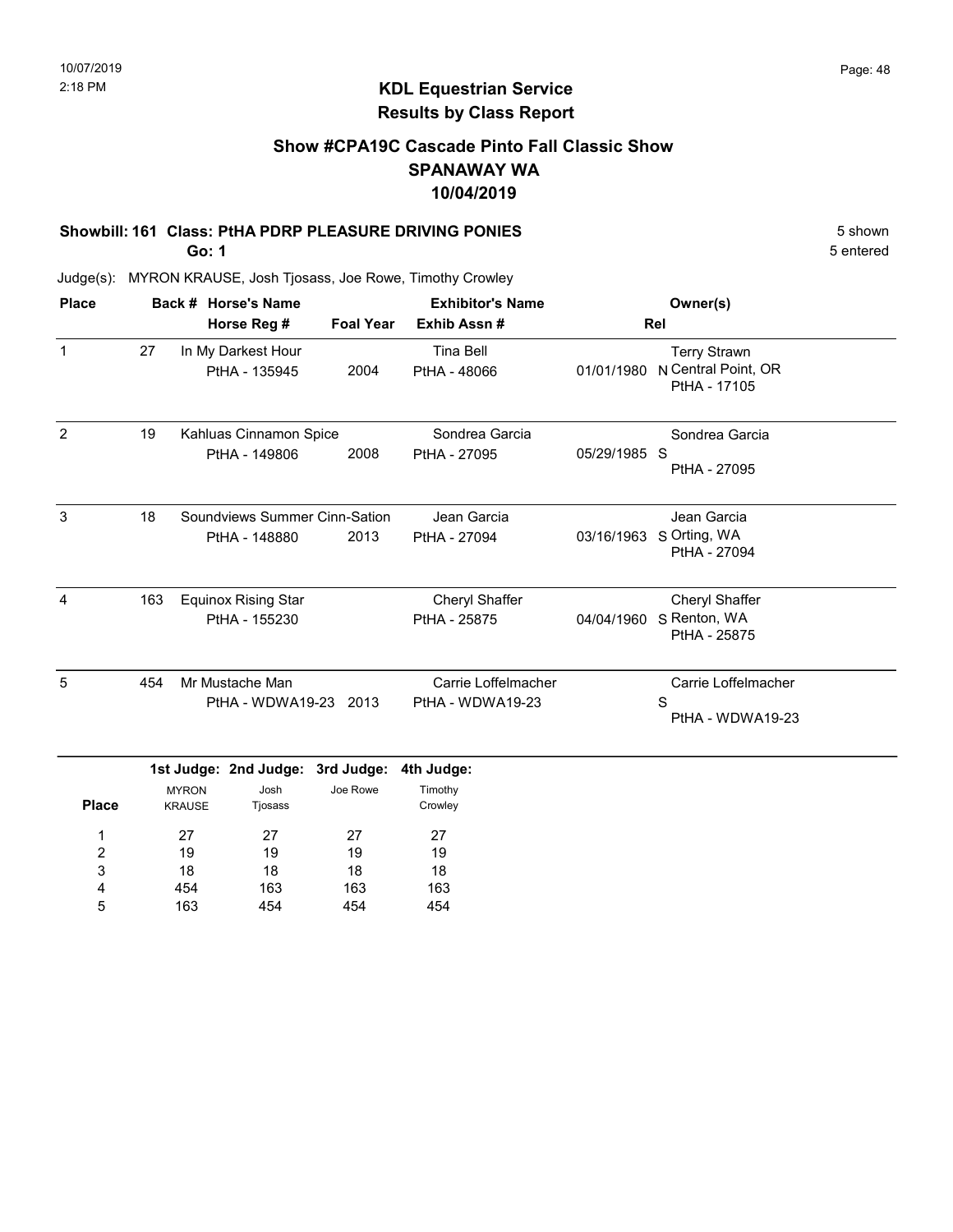#### Show #CPA19C Cascade Pinto Fall Classic Show SPANAWAY WA 10/04/2019

#### Showbill: 162 Class: PtHA PDRMB Mini B Pleasure Driving 8 Shown 8 Shown

Go: 1

8 entered

| <b>Place</b>                                                      |                |                                              | Back # Horse's Name                            |                                               | <b>Exhibitor's Name</b>                       |              | Owner(s)                                                 |  |
|-------------------------------------------------------------------|----------------|----------------------------------------------|------------------------------------------------|-----------------------------------------------|-----------------------------------------------|--------------|----------------------------------------------------------|--|
|                                                                   |                |                                              | Horse Reg #                                    | <b>Foal Year</b>                              | Exhib Assn#                                   |              | Rel                                                      |  |
| $\mathbf{1}$                                                      | $\overline{2}$ |                                              | PF No Worries<br>PtHA - 148859                 | 2015                                          | Tina Wolfe<br>PtHA - 20392                    |              | Tina Wolfe<br>01/01/1980 S Snohomish, WA<br>PtHA - 20392 |  |
| $\overline{2}$                                                    | 422            |                                              | Snow Trooper<br>PtHA - 140788                  | 2007                                          | Megan Gehlen<br>PtHA - 93263                  | 10/25/1996   | Megan Gehlen<br>S Mount Lake, WA<br>PtHA - 93263         |  |
| 3                                                                 | 50             |                                              | Pf Ruby Red Dress<br>PtHA - 149252             | 2015                                          | Samantha Weinmann<br>PtHA - 75198             |              | Lana Weinmann<br>C Monroe, WA<br>PtHA - 75418            |  |
| $\overline{4}$                                                    | 403            |                                              | Expresso Of Whiskey Flat<br>PtHA - 155209      | 2016                                          | <b>Tina Bell</b><br>PtHA - 48066              | 01/01/1980 N | <b>Judy Miollis</b>                                      |  |
| 5                                                                 | 453            |                                              | <b>AWF Night Hawk</b><br>PtHA - WDWA19-26 2012 |                                               | Carrie Loffelmacher<br>PtHA - WDWA19-23       |              | Carrie Loffelmacher<br>S<br>PtHA - WDWA19-23             |  |
| 6                                                                 | 136            |                                              | Valentinos Splash Of Java<br>PtHA - 147864     | 2014                                          | <b>Klair Thomas</b><br>PtHA - 52900           | 11/07/1999   | Kathy Thomas<br>C Brush Prairie, WA<br>PtHA - 52901      |  |
| $\overline{7}$                                                    | 135            |                                              | Wins A Lot Of Gold<br>PtHA - 0139260           | 2010                                          | Kathy Thomas<br>PtHA - 52901                  | 01/13/1959   | Kathy Thomas<br>S Brush Prairie, WA<br>PtHA - 52901      |  |
| 8                                                                 | 423            | <b>Gaelics Grand Splash</b><br>PtHA - 150277 |                                                |                                               | Jane. Mayer<br>PtHA - 52304                   | 07/07/1960   | Jane. Mayer<br>S Port Orchard, WA<br>PtHA - 52304        |  |
|                                                                   |                |                                              | 1st Judge: 2nd Judge: 3rd Judge:               |                                               | 4th Judge:                                    |              |                                                          |  |
| <b>Place</b>                                                      |                | <b>MYRON</b><br>KRAUSE                       | Josh<br>Tjosass                                | Joe Rowe                                      | Timothy<br>Crowley                            |              |                                                          |  |
| 1<br>$\overline{\mathbf{c}}$<br>3<br>$\overline{\mathbf{4}}$<br>5 |                | $\overline{2}$<br>422<br>403<br>50<br>453    | $\overline{c}$<br>50<br>422<br>403<br>453      | $\overline{2}$<br>422<br>403<br>$50\,$<br>453 | $\overline{a}$<br>422<br>$50\,$<br>403<br>453 |              |                                                          |  |
| $\,6$                                                             |                | 136                                          | 136                                            | 136                                           | 136                                           |              |                                                          |  |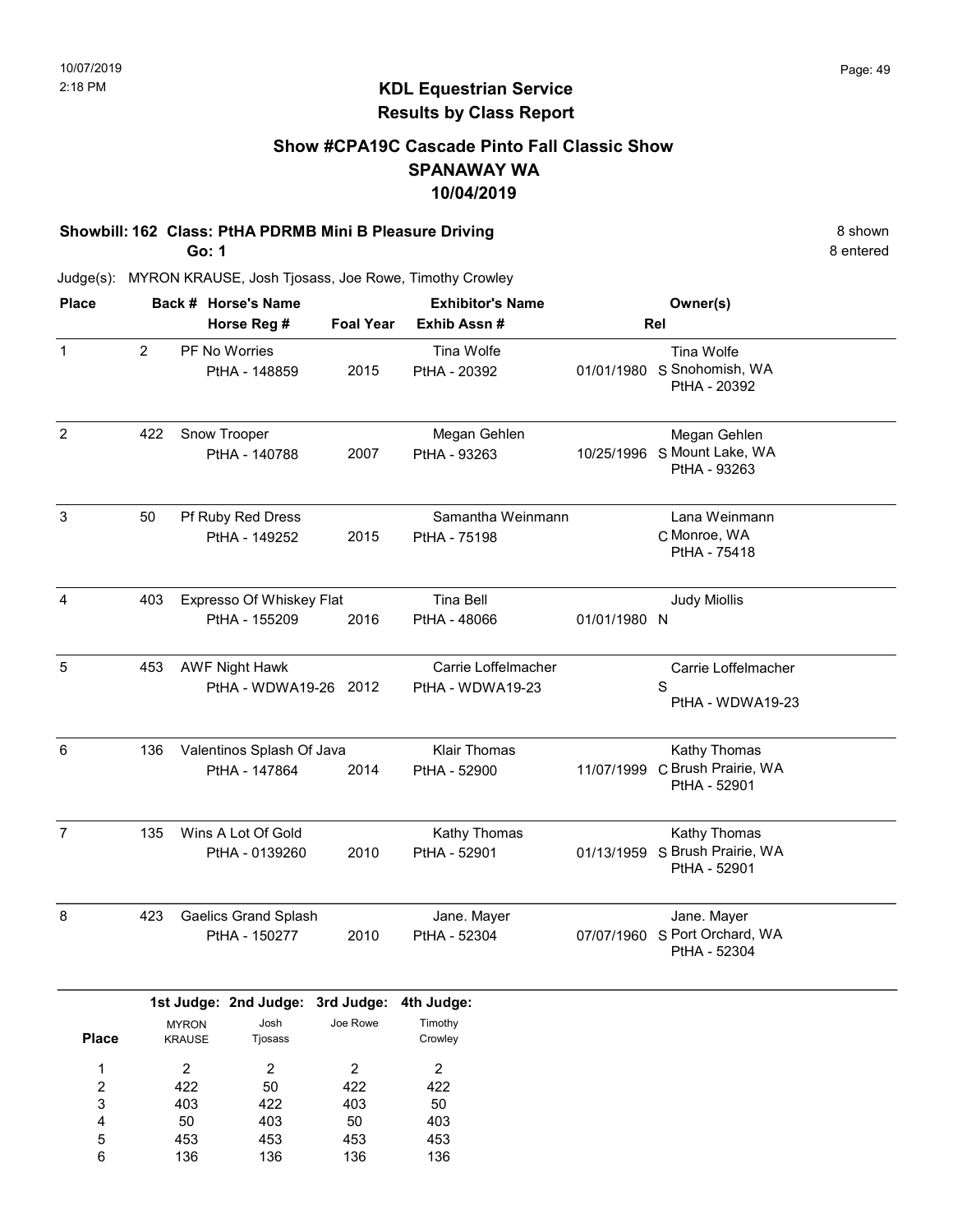#### Show #CPA19C Cascade Pinto Fall Classic Show SPANAWAY WA 10/04/2019

| 7 | 135 | 135 | 423 | 135 |
|---|-----|-----|-----|-----|
| 8 | 423 | 423 | 135 |     |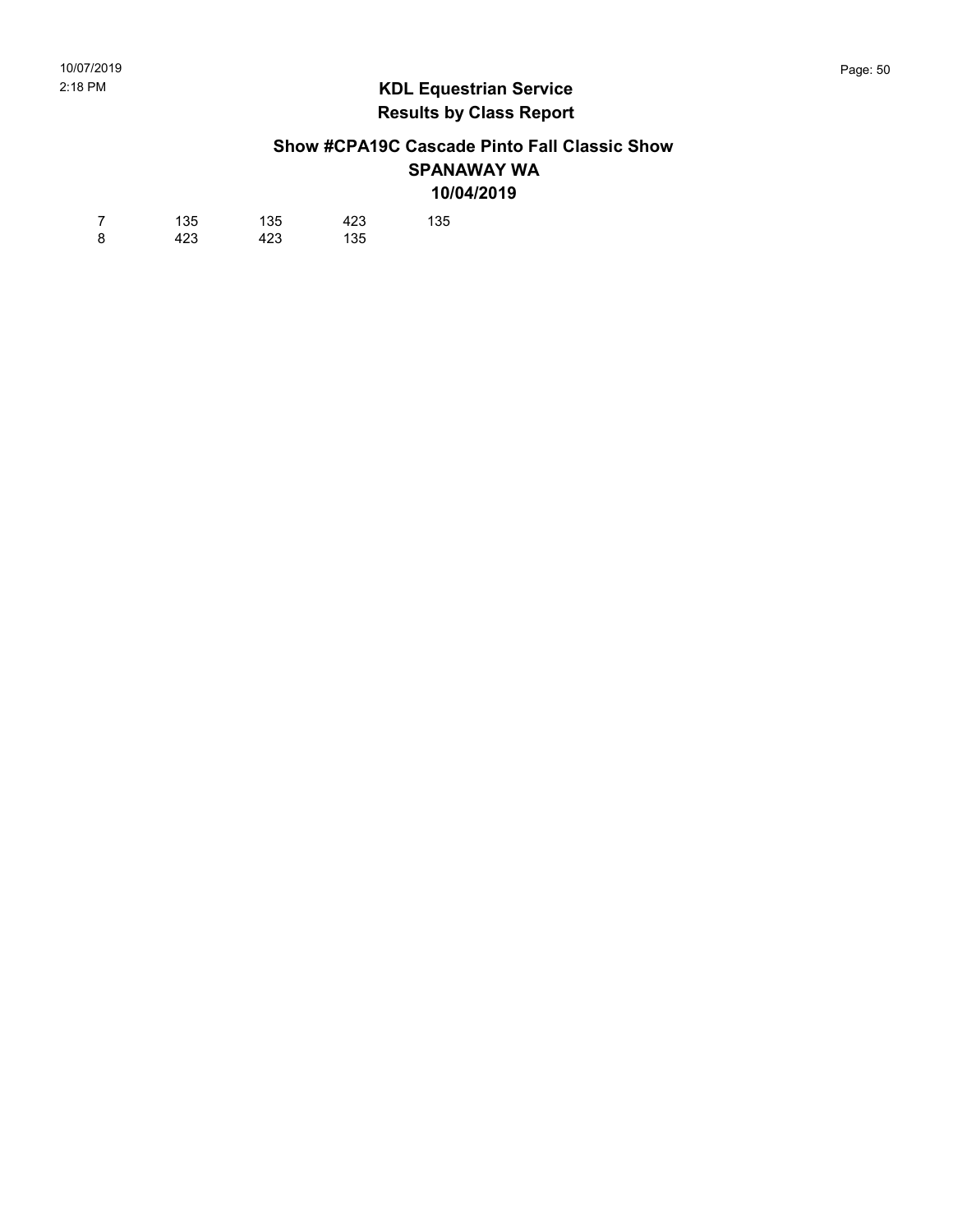5 entered

## KDL Equestrian Service Results by Class Report

#### Show #CPA19C Cascade Pinto Fall Classic Show SPANAWAY WA 10/04/2019

## Showbill: 165 Class: PtHA DRDP PONY DISCIPLINED RAIL DRIVING 5 Shown 5 Shown

Go: 1

| <b>Place</b>   |     |                               | Back # Horse's Name                 |                  | <b>Exhibitor's Name</b>          |              | Owner(s)                                                   |
|----------------|-----|-------------------------------|-------------------------------------|------------------|----------------------------------|--------------|------------------------------------------------------------|
|                |     |                               | Horse Reg #                         | <b>Foal Year</b> | Exhib Assn#                      |              | Rel                                                        |
| $\mathbf{1}$   | 27  |                               | In My Darkest Hour<br>PtHA - 135945 | 2004             | <b>Tina Bell</b><br>PtHA - 48066 | 01/01/1980   | <b>Terry Strawn</b><br>N Central Point, OR<br>PtHA - 17105 |
| 2              | 19  |                               | Kahluas Cinnamon Spice              |                  | Sondrea Garcia                   |              | Sondrea Garcia                                             |
|                |     |                               | PtHA - 149806                       | 2008             | PtHA - 27095                     | 05/29/1985 S | PtHA - 27095                                               |
| 3              | 18  |                               | Soundviews Summer Cinn-Sation       |                  | Jean Garcia                      |              | Jean Garcia                                                |
|                |     |                               | PtHA - 148880                       | 2013             | PtHA - 27094                     | 03/16/1963   | S Orting, WA<br>PtHA - 27094                               |
| $\overline{4}$ | 163 |                               | <b>Equinox Rising Star</b>          |                  | <b>Cheryl Shaffer</b>            |              | <b>Cheryl Shaffer</b>                                      |
|                |     |                               | PtHA - 155230                       |                  | PtHA - 25875                     | 04/04/1960   | S Renton, WA<br>PtHA - 25875                               |
| 5              | 435 |                               | <b>Cinnply Alluring</b>             |                  | Tina Wolfe                       |              | <b>Kristin Tucker</b>                                      |
|                |     |                               | PtHA - 145979                       | 2012             | PtHA - 20392                     | 01/01/1980   | N Fall City, WA<br>PtHA - 81123                            |
|                |     |                               | 1st Judge: 2nd Judge: 3rd Judge:    |                  | 4th Judge:                       |              |                                                            |
| <b>Place</b>   |     | <b>MYRON</b><br><b>KRAUSE</b> | Josh<br>Tjosass                     | Joe Rowe         | Timothy<br>Crowley               |              |                                                            |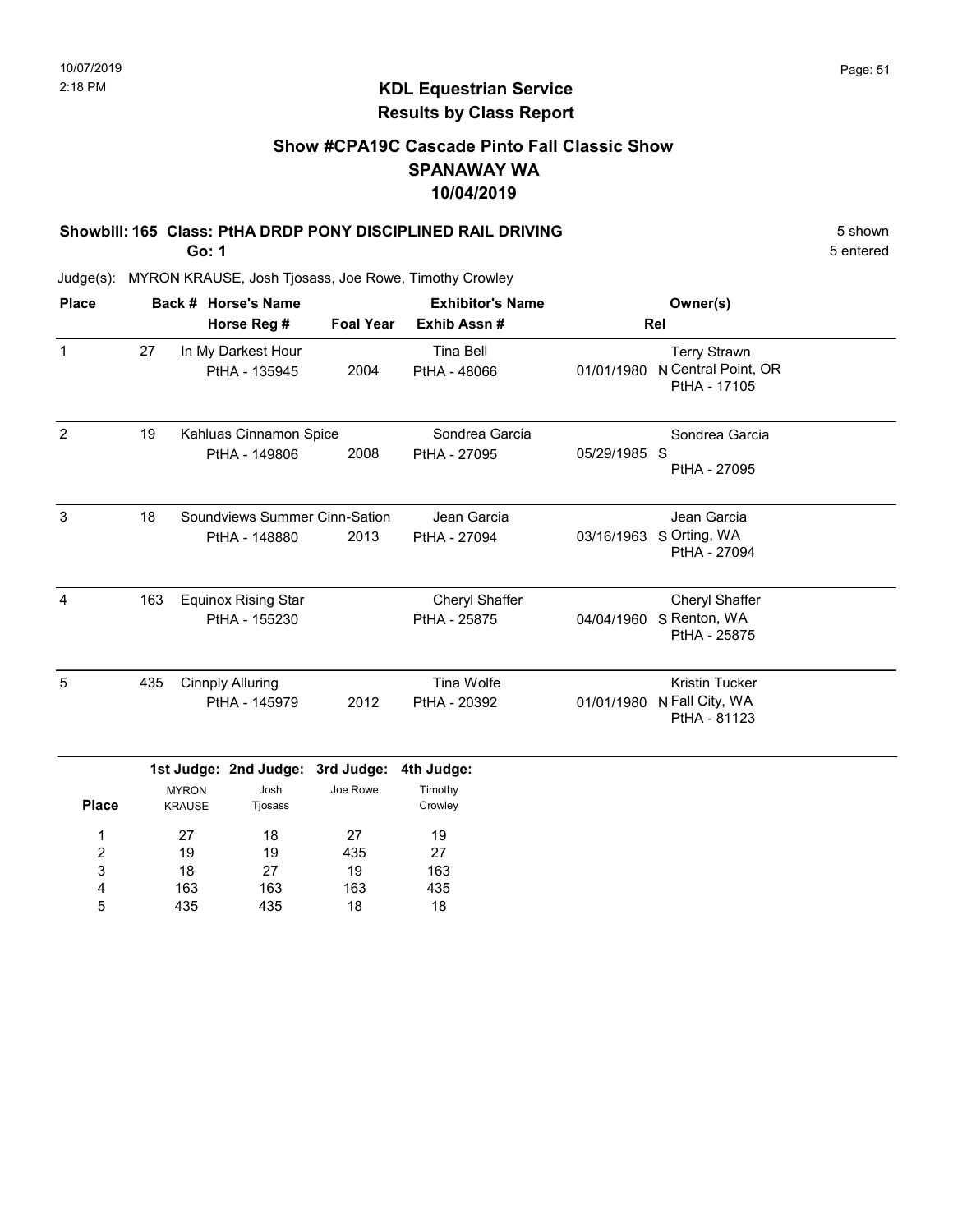#### Show #CPA19C Cascade Pinto Fall Classic Show SPANAWAY WA 10/04/2019

#### Showbill: 166 Class: PtHA DRDMB Mini B Disciplined Rail Driving 6 Shown 6 shown Go: 1

6 entered

| <b>Place</b>   |                | Back # Horse's Name<br>Horse Reg #         |                                           |                        | <b>Exhibitor's Name</b><br><b>Foal Year</b><br>Exhib Assn# |              | Owner(s)<br>Rel                                     |  |  |
|----------------|----------------|--------------------------------------------|-------------------------------------------|------------------------|------------------------------------------------------------|--------------|-----------------------------------------------------|--|--|
| $\mathbf{1}$   | $\overline{2}$ |                                            | PF No Worries<br>PtHA - 148859            | 2015                   | Tina Wolfe<br>PtHA - 20392                                 | 01/01/1980   | Tina Wolfe<br>S Snohomish, WA<br>PtHA - 20392       |  |  |
| $\overline{2}$ | 403            |                                            | Expresso Of Whiskey Flat<br>PtHA - 155209 | 2016                   | <b>Tina Bell</b><br>PtHA - 48066                           | 01/01/1980 N | <b>Judy Miollis</b>                                 |  |  |
| $\mathbf{3}$   | 50             |                                            | Pf Ruby Red Dress<br>PtHA - 149252        | 2015                   | Samantha Weinmann<br>PtHA - 75198                          |              | Lana Weinmann<br>C Monroe, WA<br>PtHA - 75418       |  |  |
| 4              | 135            |                                            | Wins A Lot Of Gold<br>PtHA - 0139260      | 2010                   | Kathy Thomas<br>PtHA - 52901                               | 01/13/1959   | Kathy Thomas<br>S Brush Prairie, WA<br>PtHA - 52901 |  |  |
| 5              | 136            | Valentinos Splash Of Java<br>PtHA - 147864 |                                           | 2014                   | <b>Klair Thomas</b><br>PtHA - 52900                        | 11/07/1999   | Kathy Thomas<br>C Brush Prairie, WA<br>PtHA - 52901 |  |  |
| 6              | 423            |                                            | Gaelics Grand Splash<br>PtHA - 150277     | 2010                   | Jane. Mayer<br>PtHA - 52304                                | 07/07/1960   | Jane. Mayer<br>S Port Orchard, WA<br>PtHA - 52304   |  |  |
| <b>Place</b>   |                | <b>MYRON</b><br><b>KRAUSE</b>              | 1st Judge: 2nd Judge:<br>Josh<br>Tjosass  | 3rd Judge:<br>Joe Rowe | 4th Judge:<br>Timothy<br>Crowley                           |              |                                                     |  |  |

| <b>Place</b> | <b>KRAUSE</b> | Tjosass |     | Crowley |
|--------------|---------------|---------|-----|---------|
| 1            | 2             | 403     | 2   | 2       |
| 2            | 403           | 2       | 403 | 403     |
| 3            | 50            | 50      | 50  | 50      |
| 4            | 135           | 135     | 136 | 136     |
| 5            | 136           | 423     | 135 | 135     |
| 6            | 423           | 136     | 423 | 423     |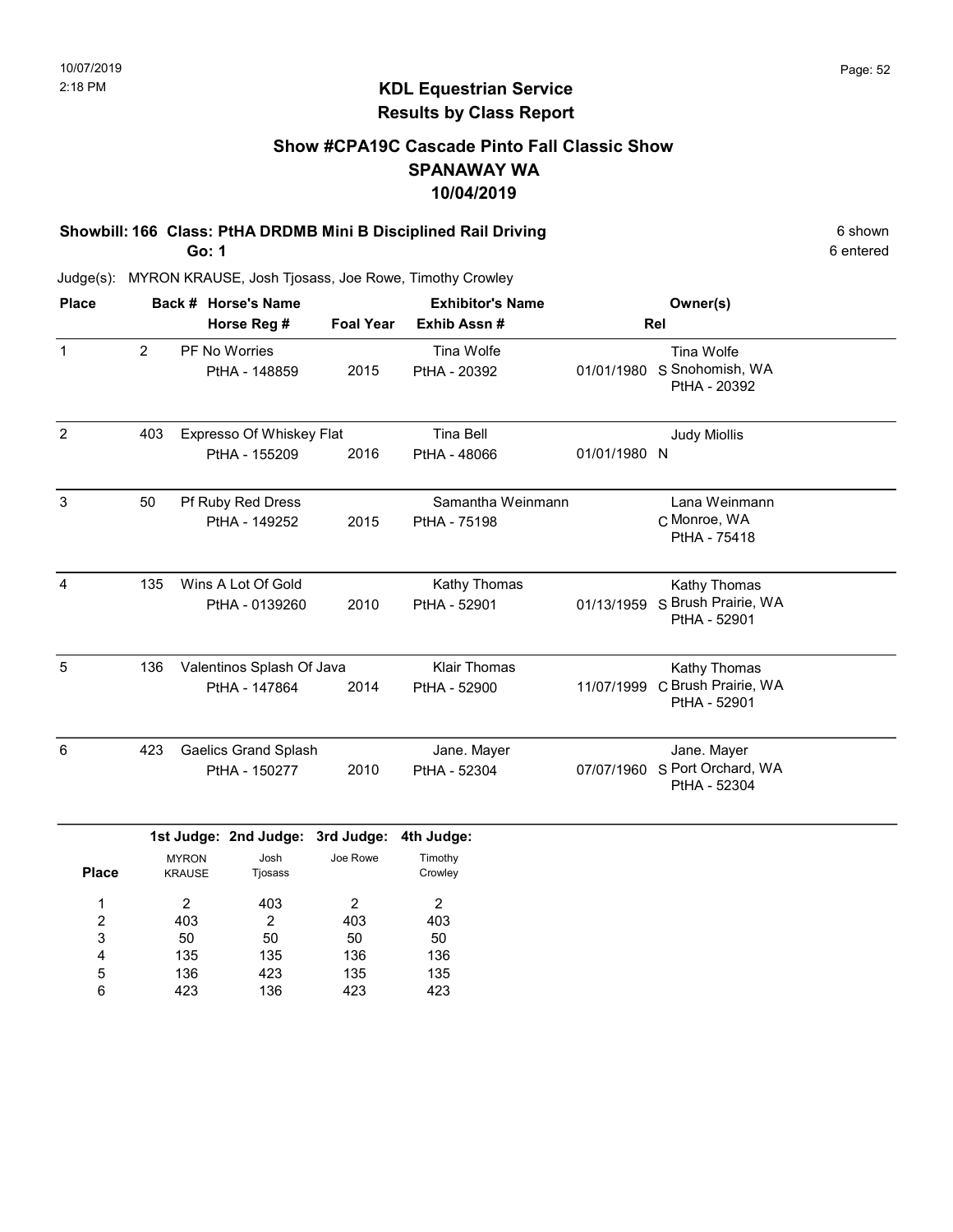#### Show #CPA19C Cascade Pinto Fall Classic Show SPANAWAY WA 10/04/2019

#### Showbill: 170 Class: PtHA IDRP Ideal Pinto Driving Pony 5 Shown 5 Shown

Go: 1

18 163 454

3 4 5

19 163 454 163 19 454

18 163 454 5 entered

| <b>Place</b>        |                                                    |                               | Back # Horse's Name                            |                  | <b>Exhibitor's Name</b>                 |              | Owner(s)                                                   |
|---------------------|----------------------------------------------------|-------------------------------|------------------------------------------------|------------------|-----------------------------------------|--------------|------------------------------------------------------------|
|                     |                                                    |                               | Horse Reg #                                    | <b>Foal Year</b> | Exhib Assn#                             |              | Rel                                                        |
| $\mathbf{1}$        | 27                                                 |                               | In My Darkest Hour<br>PtHA - 135945            | 2004             | <b>Tina Bell</b><br>PtHA - 48066        | 01/01/1980   | <b>Terry Strawn</b><br>N Central Point, OR<br>PtHA - 17105 |
| $\overline{2}$      | 18                                                 |                               | Soundviews Summer Cinn-Sation<br>PtHA - 148880 | 2013             | Jean Garcia<br>PtHA - 27094             | 03/16/1963   | Jean Garcia<br>S Orting, WA<br>PtHA - 27094                |
| 3                   | 19                                                 |                               | Kahluas Cinnamon Spice<br>PtHA - 149806        | 2008             | Sondrea Garcia<br>PtHA - 27095          | 05/29/1985 S | Sondrea Garcia<br>PtHA - 27095                             |
| $\overline{4}$      | 163<br><b>Equinox Rising Star</b><br>PtHA - 155230 |                               |                                                |                  | Cheryl Shaffer<br>PtHA - 25875          | 04/04/1960   | Cheryl Shaffer<br>S Renton, WA<br>PtHA - 25875             |
| 5                   | 454                                                |                               | Mr Mustache Man<br>PtHA - WDWA19-23 2013       |                  | Carrie Loffelmacher<br>PtHA - WDWA19-23 |              | Carrie Loffelmacher<br>S<br>PtHA - WDWA19-23               |
|                     |                                                    |                               | 1st Judge: 2nd Judge:                          | 3rd Judge:       | 4th Judge:                              |              |                                                            |
| <b>Place</b>        |                                                    | <b>MYRON</b><br><b>KRAUSE</b> | Josh<br>Tjosass                                | Joe Rowe         | Timothy<br>Crowley                      |              |                                                            |
| 1<br>$\overline{c}$ | 27<br>19                                           |                               | 18<br>27                                       | 18<br>27         | 27<br>19                                |              |                                                            |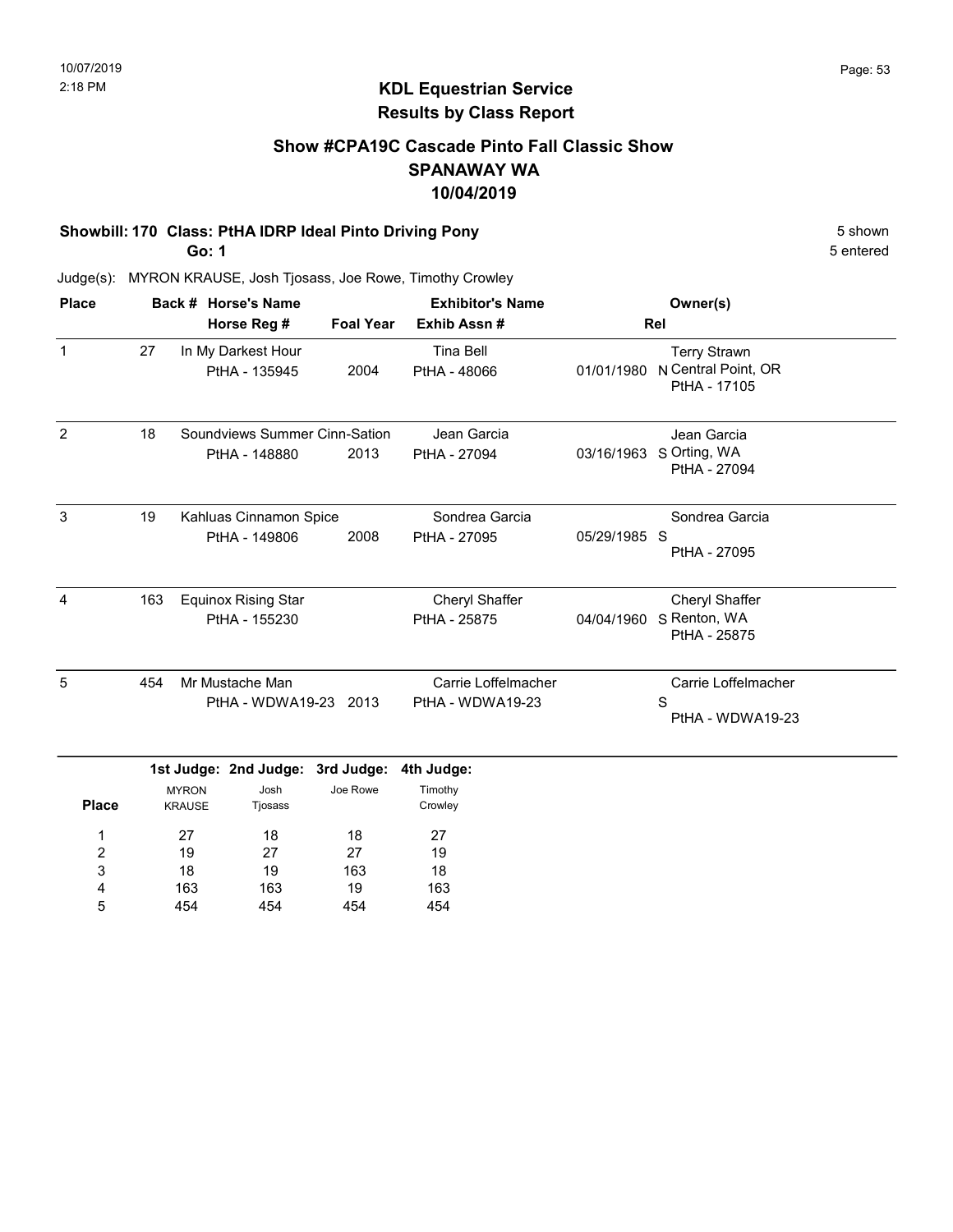3 entered

## KDL Equestrian Service Results by Class Report

#### Show #CPA19C Cascade Pinto Fall Classic Show SPANAWAY WA 10/04/2019

### Showbill: 171 Class: PtHA IDRMB Mini B Ideal Pinto Driving 3 Shown 3 shown

Go: 1

| <b>Place</b>            |     |                               | Back # Horse's Name                            |                  | <b>Exhibitor's Name</b>                 |              | Owner(s)                                     |
|-------------------------|-----|-------------------------------|------------------------------------------------|------------------|-----------------------------------------|--------------|----------------------------------------------|
|                         |     |                               | Horse Reg #                                    | <b>Foal Year</b> | Exhib Assn#                             |              | Rel                                          |
| 1                       | 403 |                               | Expresso Of Whiskey Flat                       |                  | Tina Bell                               |              | <b>Judy Miollis</b>                          |
|                         |     |                               | PtHA - 155209                                  | 2016             | PtHA - 48066                            | 01/01/1980 N |                                              |
| 2                       | 50  |                               | Pf Ruby Red Dress                              |                  | Samantha Weinmann                       |              | Lana Weinmann                                |
|                         |     |                               | PtHA - 149252                                  | 2015             | PtHA - 75198                            |              | C Monroe, WA<br>PtHA - 75418                 |
| 3                       | 453 |                               | <b>AWF Night Hawk</b><br>PtHA - WDWA19-26 2012 |                  | Carrie Loffelmacher<br>PtHA - WDWA19-23 |              | Carrie Loffelmacher<br>S<br>PtHA - WDWA19-23 |
|                         |     |                               | 1st Judge: 2nd Judge: 3rd Judge:               |                  | 4th Judge:                              |              |                                              |
| <b>Place</b>            |     | <b>MYRON</b><br><b>KRAUSE</b> | Josh<br>Tjosass                                | Joe Rowe         | Timothy<br>Crowley                      |              |                                              |
| 1                       |     | 403                           | 403                                            | 403              | 403                                     |              |                                              |
| $\overline{\mathbf{c}}$ |     | 50                            | 50                                             | 50               | 50                                      |              |                                              |
| 3                       |     | 453                           | 453                                            | 453              | 453                                     |              |                                              |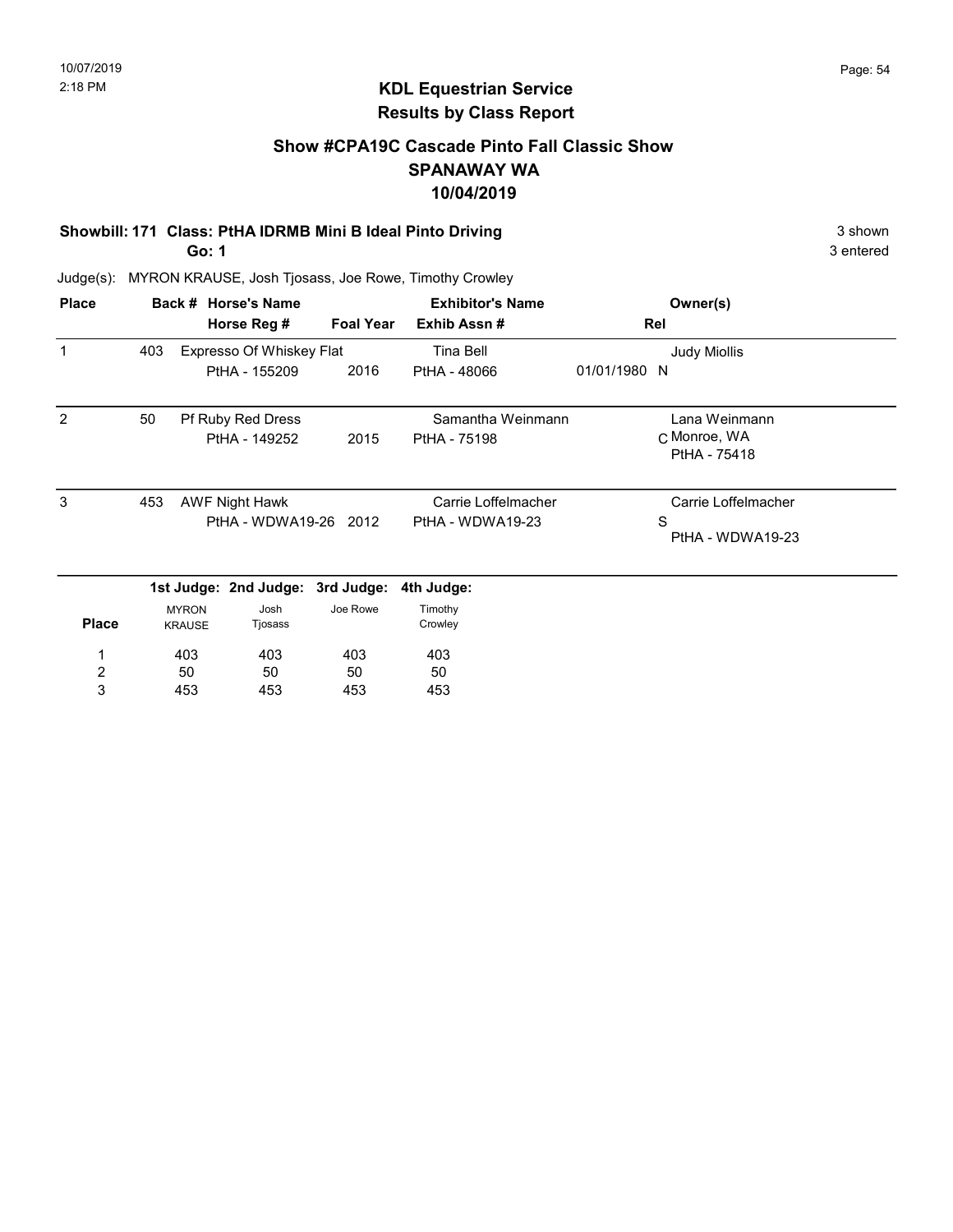### Show #CPA19C Cascade Pinto Fall Classic Show SPANAWAY WA 10/04/2019

#### Showbill: 174 Class: PtHA DRE2 ENGLISH DISCIPLINED RAIL ST/HU TYPES 5 Shown Go: 1

5 entered

Judge(s): MYRON KRAUSE, Josh Tjosass, Joe Rowe, Timothy Crowley

| <b>Place</b> |     |                                                                                                                                  | Back # Horse's Name                       |                  | <b>Exhibitor's Name</b>            |            | Owner(s)                                                   |  |
|--------------|-----|----------------------------------------------------------------------------------------------------------------------------------|-------------------------------------------|------------------|------------------------------------|------------|------------------------------------------------------------|--|
|              |     |                                                                                                                                  | Horse Reg #                               | <b>Foal Year</b> | Exhib Assn#                        | Rel        |                                                            |  |
| $\mathbf{1}$ | 56  |                                                                                                                                  | R Big Time Rapper<br>PtHA - 152902        | 2015             | <b>Noel Nelson</b><br>PtHA - 38444 | 12/30/1951 | Nelson / Wiese<br>S West Linn, OR<br>PtHA - 80811          |  |
| 2            | 737 |                                                                                                                                  | Go Bey Bee Go<br>PtHA - 113080            | 2002             | Tim Wigren<br>PtHA - 29325         |            | Angela Nemjo<br>N La Center, WA<br>PtHA - 52211            |  |
| 3            | 227 |                                                                                                                                  | Envy My Moonlite<br>PtHA - 150728         | 2014             | Jean Garcia<br>PtHA - 27094        | 03/16/1963 | Sharon Hedlund<br>N Auburn, WA<br>PtHA - 78862             |  |
| 4            | 24  |                                                                                                                                  | <b>JWR Up For Review</b><br>PtHA - 153323 | 2016             | Vicki Nielsen<br>PtHA - 31011      | 03/18/1976 | Vicki Nielsen<br>S Rainier, WA<br>PtHA - 31011             |  |
| 5            | 31  | <b>Rhumchata Rhocks</b><br>PtHA - 147783<br>1st Judge: 2nd Judge: 3rd Judge:<br>Josh<br><b>MYRON</b><br><b>KRAUSE</b><br>Tjosass |                                           | 2014             | Rennya Weber<br>PtHA - 37516       |            | Rennya Weber<br>11/22/1968 S Arlington, WA<br>PtHA - 37516 |  |
| <b>Place</b> |     |                                                                                                                                  |                                           | Joe Rowe         | 4th Judge:<br>Timothy<br>Crowley   |            |                                                            |  |
| 1            |     | 56                                                                                                                               | 56                                        | 56               | 56                                 |            |                                                            |  |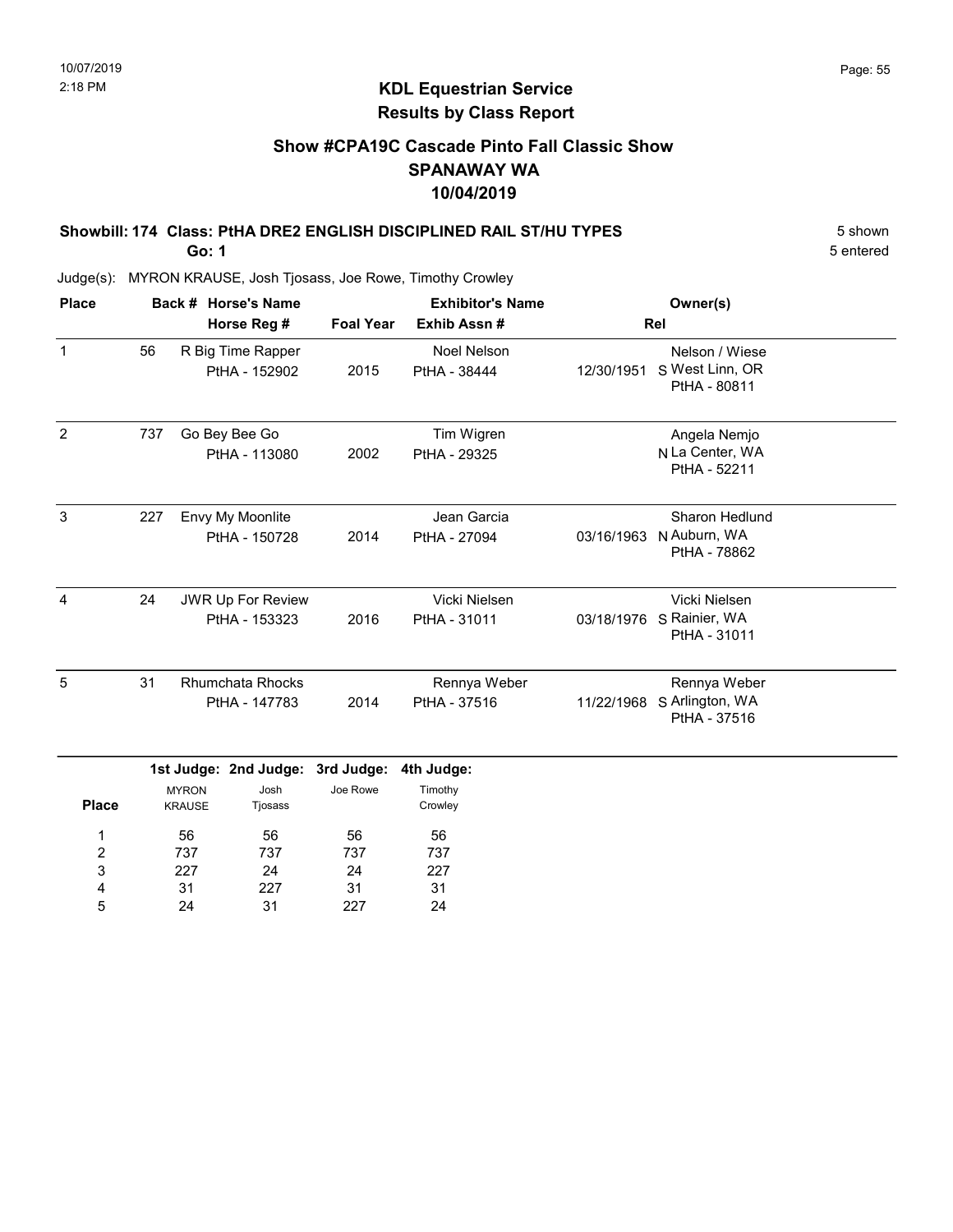3 entered

### KDL Equestrian Service Results by Class Report

#### Show #CPA19C Cascade Pinto Fall Classic Show SPANAWAY WA 10/04/2019

Showbill: 176 Class: PtHA NDRYE YA Novice Disciplined Rail English 3 shown 3 shown

Go: 1

| <b>Place</b>          |                                         |                               | Back # Horse's Name                    |                             | <b>Exhibitor's Name</b>                |                                              | Owner(s)                                                    |  |
|-----------------------|-----------------------------------------|-------------------------------|----------------------------------------|-----------------------------|----------------------------------------|----------------------------------------------|-------------------------------------------------------------|--|
|                       |                                         |                               | Horse Reg #                            | <b>Foal Year</b>            | Exhib Assn#                            |                                              | Rel                                                         |  |
| 1                     | 405                                     |                               | Think Ima Cando Hotty<br>PtHA - 154765 | 2012                        | Lyndsey Mooth<br>PtHA - 94356          |                                              | Shannon Prigger<br>04/17/2003 L POULSBO, WA<br>PtHA - 22302 |  |
| 1                     | 424                                     |                               | Eyed B Stylin<br>PtHA - 123098         | 2003                        | <b>Brynn Stevenson</b><br>PtHA - 93467 | 05/12/2003                                   | <b>Brynn Stevenson</b><br>S Kingston, WA<br>PtHA - 93467    |  |
| 3                     | 401<br>One Fancy Dream<br>PtHA - 137709 |                               | 2009                                   | Lexie Scott<br>PtHA - 83633 | 01/01/2006                             | Lexie Scott<br>S Seabeck, WA<br>PtHA - 83633 |                                                             |  |
|                       |                                         |                               | 1st Judge: 2nd Judge:                  | 3rd Judge:                  | 4th Judge:                             |                                              |                                                             |  |
| <b>Place</b>          |                                         | <b>MYRON</b><br><b>KRAUSE</b> | Josh<br>Tjosass                        | Joe Rowe                    | Timothy<br>Crowley                     |                                              |                                                             |  |
| 1                     |                                         | 424                           | 424                                    | 405                         | 405                                    |                                              |                                                             |  |
| $\boldsymbol{2}$<br>3 |                                         | 405<br>401                    | 405<br>401                             | 424<br>401                  | 424<br>401                             |                                              |                                                             |  |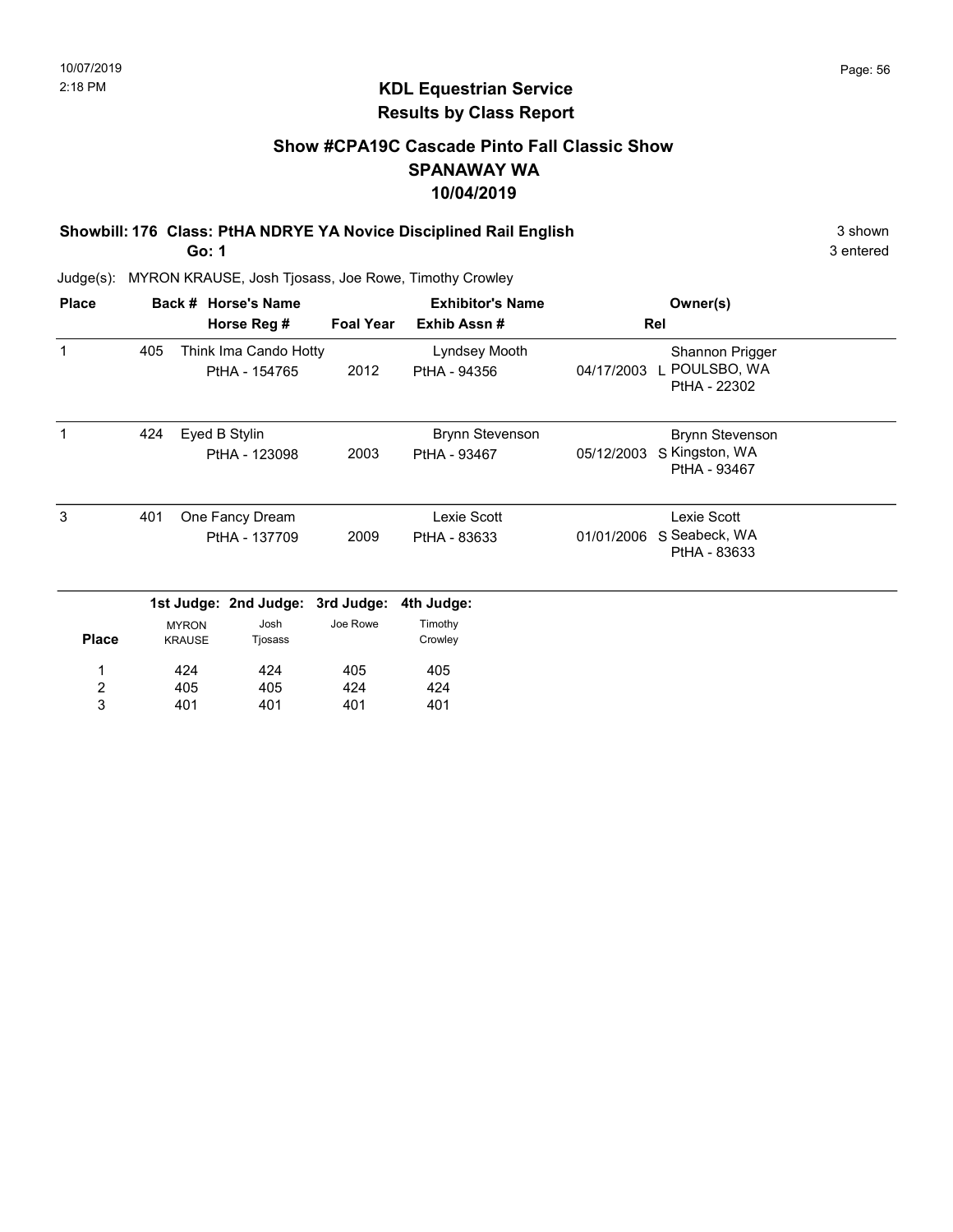#### Show #CPA19C Cascade Pinto Fall Classic Show SPANAWAY WA 10/04/2019

Showbill: 177 Class: PtHA DRE3 YA Disciplined Rail English, 18 & Under 8 Shown Go: 1

Judge(s): MYRON KRAUSE, Josh Tjosass, Joe Rowe, Timothy Crowley

| <b>Place</b>   |     | Back # Horse's Name<br>Horse Reg #          | <b>Foal Year</b> | <b>Exhibitor's Name</b><br>Exhib Assn # |              | Owner(s)<br>Rel                                                    |
|----------------|-----|---------------------------------------------|------------------|-----------------------------------------|--------------|--------------------------------------------------------------------|
| $\mathbf{1}$   | 155 | A Lady With Assets<br>PtHA - 137528         | 2008             | Madison Wojcek<br>PtHA - 137528         |              | Madison Wojcek<br>04/11/2005 S Bremerton, WA<br>PtHA - 137528      |
| $\overline{2}$ | 405 | Think Ima Cando Hotty<br>PtHA - 154765      | 2012             | Lyndsey Mooth<br>PtHA - 94356           |              | Shannon Prigger<br>04/17/2003 L POULSBO, WA<br>PtHA - 22302        |
| $\mathbf{3}$   | 424 | Eyed B Stylin<br>PtHA - 123098              | 2003             | <b>Brynn Stevenson</b><br>PtHA - 93467  | 05/12/2003   | <b>Brynn Stevenson</b><br>S Kingston, WA<br>PtHA - 93467           |
| $\overline{4}$ | 421 | <b>Fancy Cutie</b><br>PtHA - 140236         | 2010             | <b>Allison Kane</b><br>PtHA - 83041     |              | <b>Allison Kane</b><br>02/03/2006 S Ridgefield, WA<br>PtHA - 83041 |
| $\overline{5}$ | 431 | Rap My Assets<br>PtHA - 138876              | 2007             | Megan Truman<br>PtHA - 94633            | 03/07/2009   | Megan Truman<br>S Yacolt, WA<br>PtHA - 94633                       |
| 6              | 401 | One Fancy Dream<br>PtHA - 137709            | 2009             | Lexie Scott<br>PtHA - 83633             |              | Lexie Scott<br>01/01/2006 S Seabeck, WA<br>PtHA - 83633            |
| $\overline{7}$ | 456 | Hes Got The Scotch<br>PtHA - 145803         | 2007             | Payton Land<br>PtHA - 81985             | 01/25/2007 L | Katherine Cramer<br>PtHA - 77363                                   |
| $\bf 8$        | 449 | Kenos Golden Diva<br>PtHA - 119404          | 2003             | <b>Riley Michaelis</b><br>PtHA - 93626  |              | Russelle Graf<br>10/19/2005 C Pt Angeles, WA<br>PtHA - 119404      |
|                |     | 1st Judge: 2nd Judge: 3rd Judge: 4th Judge: |                  |                                         |              |                                                                    |

|              |               | ist Judge. Zhu Judge. Jiu Judge. Hin Judge. |          |         |
|--------------|---------------|---------------------------------------------|----------|---------|
|              | <b>MYRON</b>  | Josh                                        | Joe Rowe | Timothy |
| <b>Place</b> | <b>KRAUSE</b> | Tjosass                                     |          | Crowley |
|              |               |                                             |          |         |
| 1            | 155           | 155                                         | 155      | 155     |
| 2            | 421           | 424                                         | 405      | 421     |
| 3            | 424           | 401                                         | 431      | 405     |
| 4            | 405           | 405                                         | 424      | 431     |
| 5            | 401           | 431                                         | 449      | 424     |

8 entered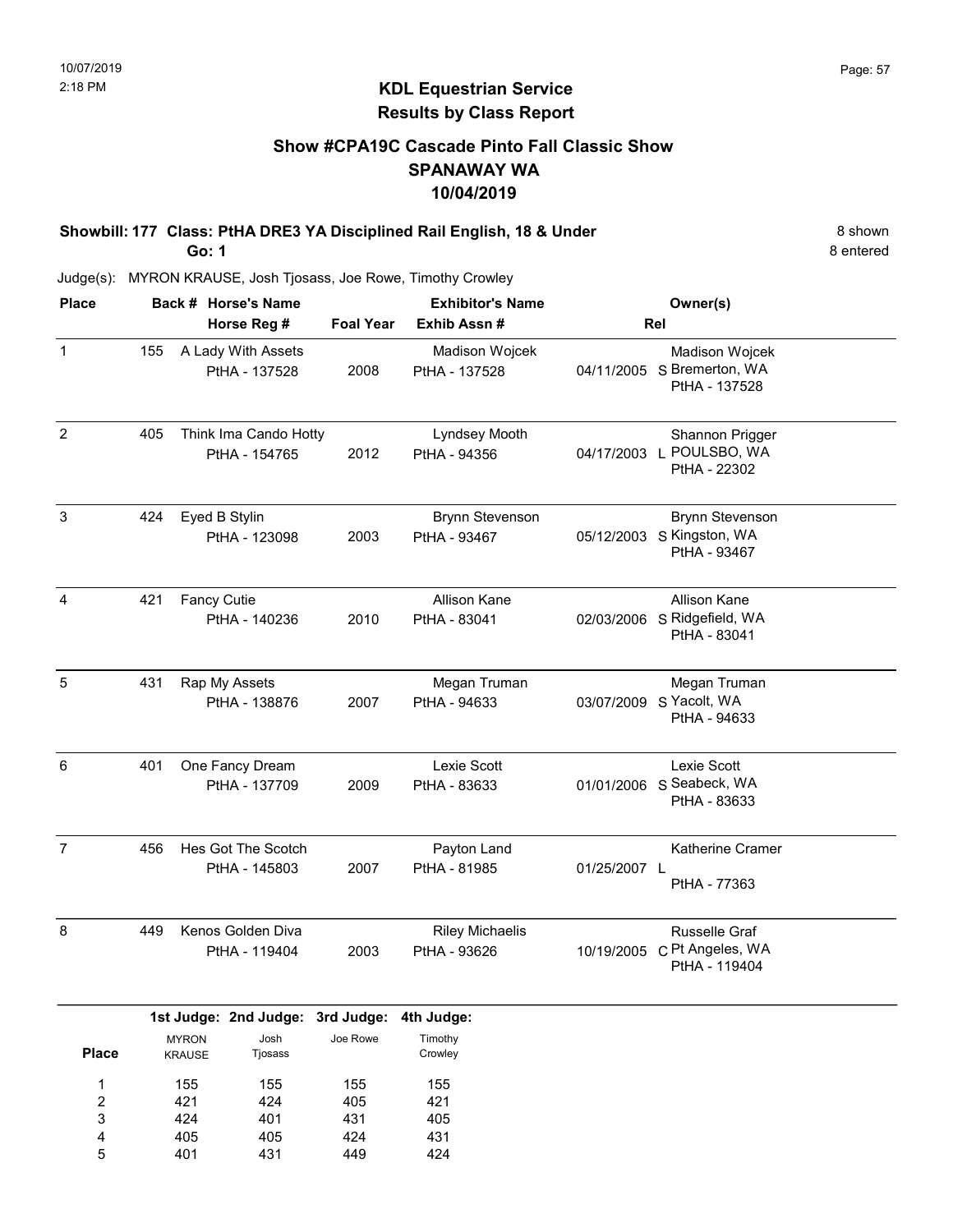#### Show #CPA19C Cascade Pinto Fall Classic Show SPANAWAY WA 10/04/2019

| 6 | 449 | 421 | 456 | 456 |
|---|-----|-----|-----|-----|
| 7 | 456 | 456 | 421 | 401 |
| 8 | 431 |     | 401 | 449 |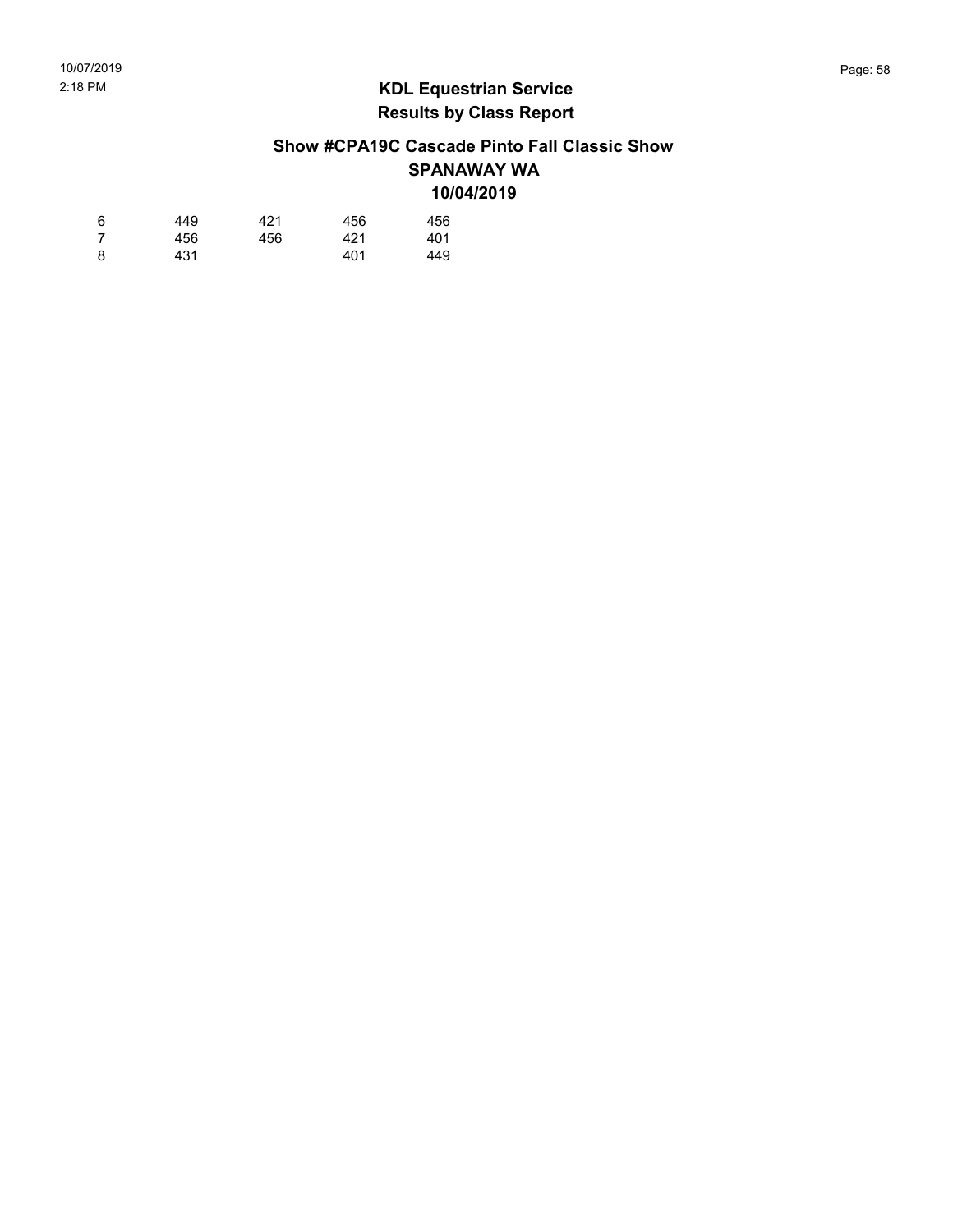#### Show #CPA19C Cascade Pinto Fall Classic Show SPANAWAY WA 10/04/2019

Showbill: 179 Class: PtHA NDRA AM Novice Disciplined Rail English 1 Shown 1 shown

Go: 1

Judge(s): MYRON KRAUSE, Josh Tjosass, Joe Rowe, Timothy Crowley

| <b>Place</b> | Back # Horse's Name<br>Horse Reg #           | <b>Foal Year</b> | <b>Exhibitor's Name</b><br>Exhib Assn# | Owner(s)<br><b>Rel</b>                                      |  |
|--------------|----------------------------------------------|------------------|----------------------------------------|-------------------------------------------------------------|--|
|              | Pining For Chocolate<br>218<br>PtHA - 152928 | 2007             | Shannon Prigger<br>PtHA - 22302        | Shannon Prigger<br>02/18/1963 S POULSBO, WA<br>PtHA - 22302 |  |
|              | 1st Judge: 2nd Judge: 3rd Judge: 4th Judge:  |                  |                                        |                                                             |  |

| <b>Place</b> | <b>MYRON</b><br><b>KRAUSE</b> | Josh<br>Tjosass | Joe Rowe | Timothy<br>Crowley |
|--------------|-------------------------------|-----------------|----------|--------------------|
|              | 218                           | 218             | 218      | 218                |

1 entered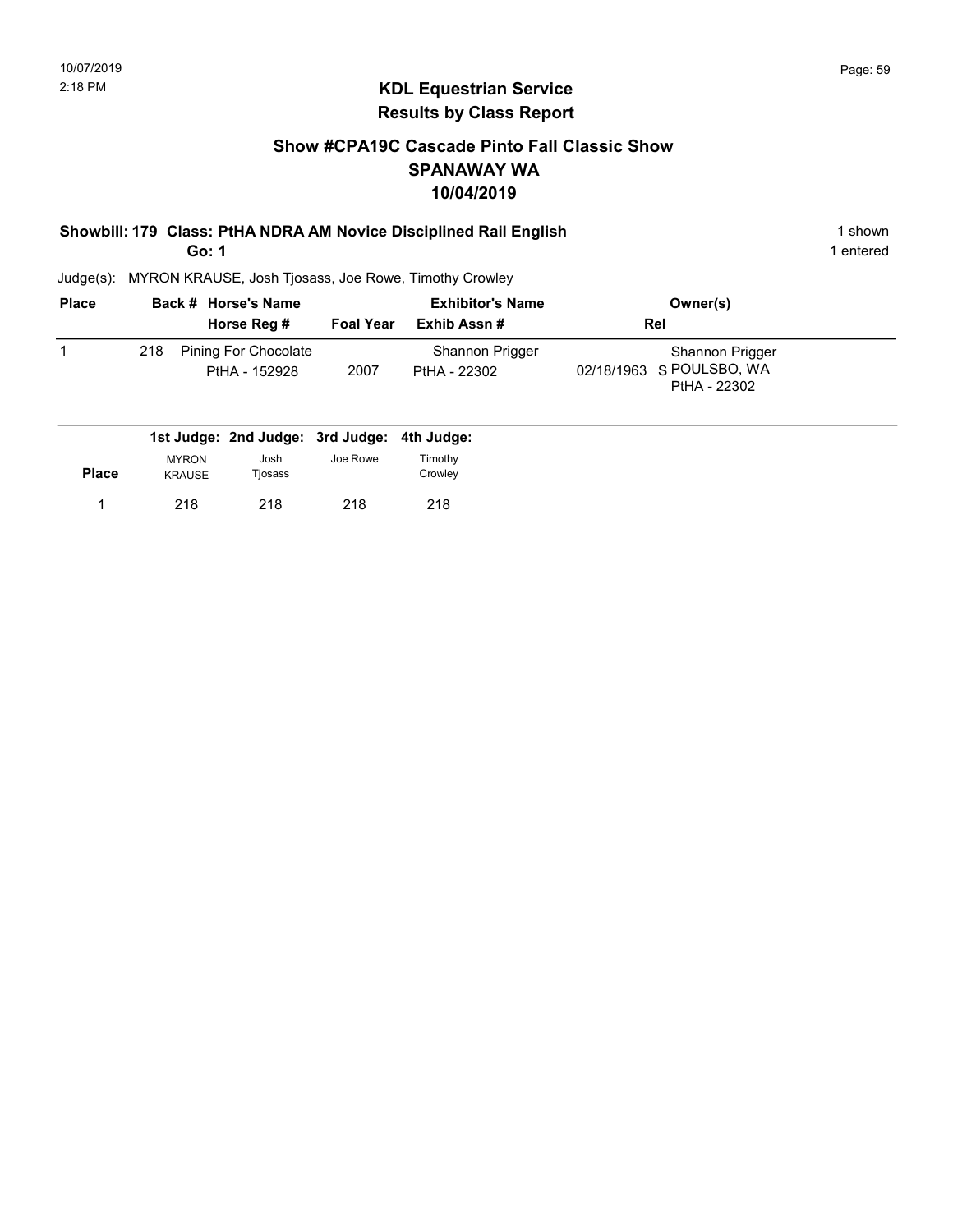#### Show #CPA19C Cascade Pinto Fall Classic Show SPANAWAY WA 10/04/2019

# Showbill: 180 Class: PtHA DRE4 AM Disciplined Rail English 2 Shown 2 shown

Go: 1

2 entered

| <b>Place</b>   |     |                               | Back # Horse's Name<br>Horse Reg # | <b>Foal Year</b> | <b>Exhibitor's Name</b><br>Exhib Assn#  |            | Owner(s)<br>Rel                                             |  |
|----------------|-----|-------------------------------|------------------------------------|------------------|-----------------------------------------|------------|-------------------------------------------------------------|--|
|                | 411 | Rap N Roll                    | PtHA - 112163                      |                  | <b>Elizabeth Strait</b><br>PtHA - 63964 | 12/24/1967 | <b>Elizabeth Strait</b><br>S Pt Angeles, WA<br>PtHA - 63964 |  |
| $\mathcal{P}$  | 56  |                               | R Big Time Rapper<br>PtHA - 152902 | 2015             | Noel Nelson<br>PtHA - 38444             | 12/30/1951 | Nelson / Wiese<br>S West Linn, OR<br>PtHA - 80811           |  |
|                |     |                               | 1st Judge: 2nd Judge: 3rd Judge:   |                  | 4th Judge:                              |            |                                                             |  |
| <b>Place</b>   |     | <b>MYRON</b><br><b>KRAUSE</b> | Josh<br>Tjosass                    | Joe Rowe         | Timothy<br>Crowley                      |            |                                                             |  |
| 1              |     | 411                           | 411                                | 411              | 411                                     |            |                                                             |  |
| $\overline{2}$ |     | 56                            | 56                                 | 56               | 56                                      |            |                                                             |  |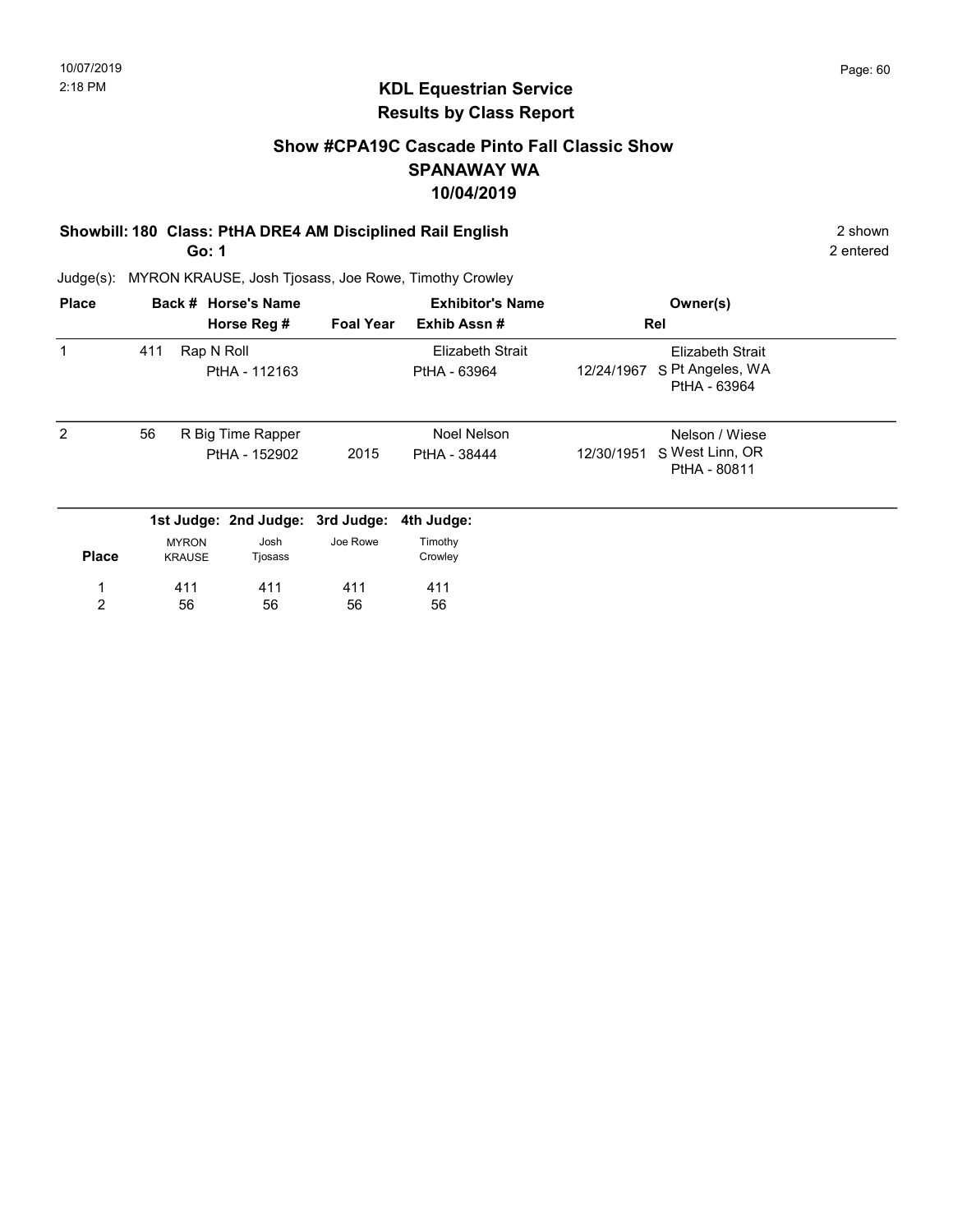#### Show #CPA19C Cascade Pinto Fall Classic Show SPANAWAY WA 10/04/2019

Showbill: 181 Class: PtHA DREABS AM ENG DISC RAIL SOLID REGISTRY 19&OV 3 shown Go: 1

3 entered

| <b>Place</b>          |     |                               | Back # Horse's Name                        |                  | <b>Exhibitor's Name</b>         |            | Owner(s)                                        |  |
|-----------------------|-----|-------------------------------|--------------------------------------------|------------------|---------------------------------|------------|-------------------------------------------------|--|
|                       |     |                               | Horse Reg #                                | <b>Foal Year</b> | Exhib Assn#                     |            | Rel                                             |  |
| 1                     | 122 |                               | Cool Cruzn Kenny<br>PtHA - 147109          | 2008             | Paula Dandliker<br>PtHA - 25636 | 09/15/1949 | Paula Dandliker<br>S Duvall, WA<br>PtHA - 25636 |  |
| 2                     |     |                               | 1117 Exceptionally Gifted<br>PtHA - 150282 |                  | Teri L Blair<br>PtHA - 79821    | 07/09/1962 | MacKenzie Blair<br>P Graham, WA<br>PtHA - 80715 |  |
| 3                     | 414 |                               | Pocos Pine Bar Mccue<br>PtHA - 153396      | 2007             | Staci Cawyer<br>PtHA - 93629    | 03/23/1963 | Staci Cawyer<br>S Sequim, WA<br>PtHA - 93629    |  |
|                       |     |                               | 1st Judge: 2nd Judge: 3rd Judge:           |                  | 4th Judge:                      |            |                                                 |  |
| <b>Place</b>          |     | <b>MYRON</b><br><b>KRAUSE</b> | Josh<br>Tjosass                            | Joe Rowe         | Timothy<br>Crowley              |            |                                                 |  |
| 1<br>$\boldsymbol{2}$ |     | 122<br>1117                   | 122<br>1117                                | 122<br>1117      | 1117<br>122                     |            |                                                 |  |
| 3                     |     | 414                           | 414                                        | 414              | 414                             |            |                                                 |  |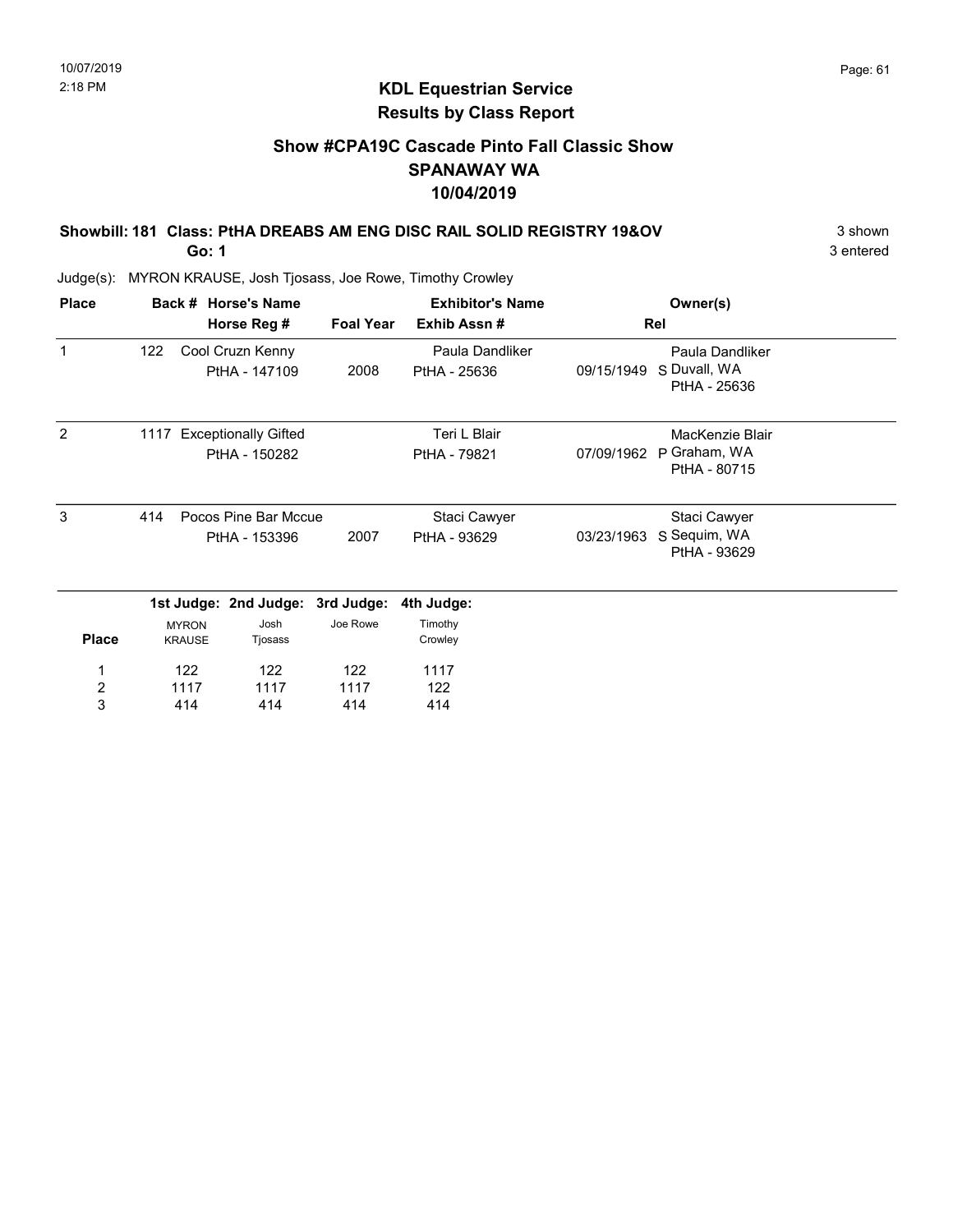#### Show #CPA19C Cascade Pinto Fall Classic Show SPANAWAY WA 10/04/2019

#### Showbill: 182 Class: PtHA IRHE Pinto Ideal English Ranch Horse 1 Shown 1 shown Go: 1

1 entered

| <b>Place</b> |     | Back # Horse's Name               |                  | <b>Exhibitor's Name</b>        | Owner(s)                                    |  |
|--------------|-----|-----------------------------------|------------------|--------------------------------|---------------------------------------------|--|
|              |     | Horse Reg #                       | <b>Foal Year</b> | Exhib Assn #                   | Rel                                         |  |
|              | 420 | Socks On Special<br>PtHA - 130159 | 2003             | Rebecca Paulson<br>PtHA - 9595 | Donna Edwards<br>N Yelm, WA<br>PtHA - 39327 |  |

|              |                               | 1st Judge: 2nd Judge: 3rd Judge: 4th Judge: |          |                    |
|--------------|-------------------------------|---------------------------------------------|----------|--------------------|
| <b>Place</b> | <b>MYRON</b><br><b>KRAUSE</b> | Josh<br>Tjosass                             | Joe Rowe | Timothv<br>Crowley |
|              | 420                           | 420                                         | 420      | 420                |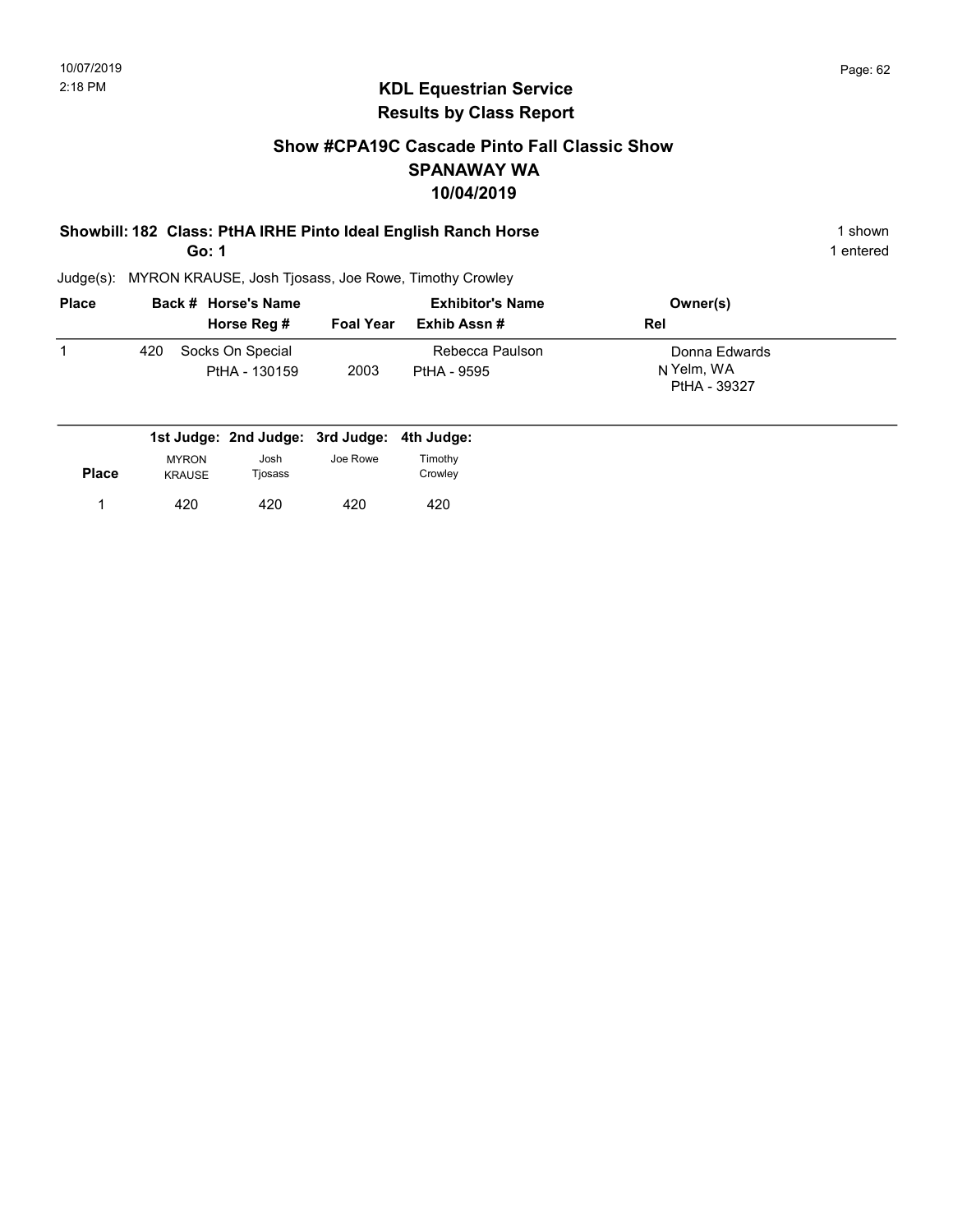#### Show #CPA19C Cascade Pinto Fall Classic Show SPANAWAY WA 10/04/2019

| Showbill: 184 Class: PtHA irhea AM Ideal Pinto English Ranch Horse | shown     |
|--------------------------------------------------------------------|-----------|
| Go: 1                                                              | 1 entered |

| <b>Place</b> |     | Back # Horse's Name               |                  | <b>Exhibitor's Name</b>       | Owner(s)                                               |  |
|--------------|-----|-----------------------------------|------------------|-------------------------------|--------------------------------------------------------|--|
|              |     | Horse Reg #                       | <b>Foal Year</b> | Exhib Assn #                  | Rel                                                    |  |
|              | 420 | Socks On Special<br>PtHA - 130159 | 2003             | Donna Edwards<br>PtHA - 39327 | Donna Edwards<br>01/01/1957 S Yelm, WA<br>PtHA - 39327 |  |

|              |                               | 1st Judge: 2nd Judge: 3rd Judge: 4th Judge: |          |                    |
|--------------|-------------------------------|---------------------------------------------|----------|--------------------|
| <b>Place</b> | <b>MYRON</b><br><b>KRAUSE</b> | Josh<br>Tjosass                             | Joe Rowe | Timothy<br>Crowley |
|              | 420                           | 420                                         | 420      | 420                |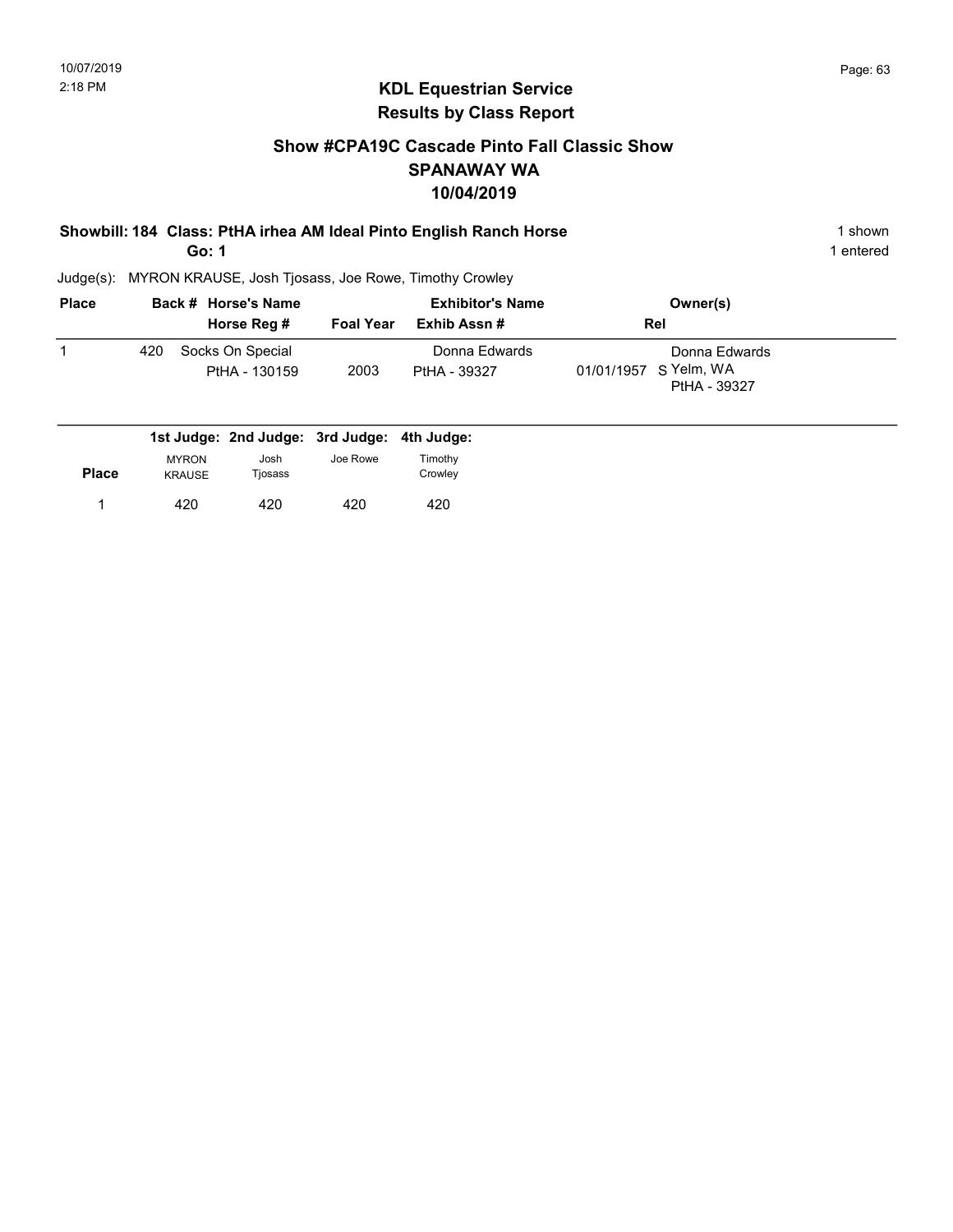### Show #CPA19C Cascade Pinto Fall Classic Show SPANAWAY WA 10/04/2019

## Showbill: 188 Class: PtHA IPE1 IDEAL PINTO ENGLISH ST/HU TYPE 5 Shown

Go: 1

400 24 31

3 4 5 400 31 24

400 24 31

400 31 24

5 entered

| <b>Place</b>        |     |                                           | Back # Horse's Name                      | <b>Exhibitor's Name</b> |                                    |            | Owner(s)                                                  |  |
|---------------------|-----|-------------------------------------------|------------------------------------------|-------------------------|------------------------------------|------------|-----------------------------------------------------------|--|
|                     |     |                                           | Horse Reg #                              | <b>Foal Year</b>        | Exhib Assn#                        |            | Rel                                                       |  |
| $\mathbf{1}$        | 56  |                                           | R Big Time Rapper<br>PtHA - 152902       | 2015                    | <b>Noel Nelson</b><br>PtHA - 38444 | 12/30/1951 | Nelson / Wiese<br>S West Linn, OR<br>PtHA - 80811         |  |
| $\mathbf{1}$        | 227 |                                           | Envy My Moonlite<br>PtHA - 150728        | 2014                    | Jean Garcia<br>PtHA - 27094        | 03/16/1963 | Sharon Hedlund<br>N Auburn, WA<br>PtHA - 78862            |  |
| $\mathbf{3}$        | 400 |                                           | Special Impulse<br>PtHA - 151359         | 2015                    | Elizabeth Wagner<br>PtHA - 91419   |            | Tina Johnson<br>N Sequim, WA<br>PtHA - 48734              |  |
| $\overline{4}$      | 24  | <b>JWR Up For Review</b><br>PtHA - 153323 |                                          | 2016                    | Vicki Nielsen<br>PtHA - 31011      |            | Vicki Nielsen<br>03/18/1976 S Rainier, WA<br>PtHA - 31011 |  |
| 4                   | 31  |                                           | <b>Rhumchata Rhocks</b><br>PtHA - 147783 | 2014                    | Rennya Weber<br>PtHA - 37516       | 11/22/1968 | Rennya Weber<br>S Arlington, WA<br>PtHA - 37516           |  |
|                     |     |                                           | 1st Judge: 2nd Judge: 3rd Judge:         |                         | 4th Judge:                         |            |                                                           |  |
| <b>Place</b>        |     | <b>MYRON</b><br><b>KRAUSE</b>             | Josh<br>Tjosass                          | Joe Rowe                | Timothy<br>Crowley                 |            |                                                           |  |
| 1<br>$\overline{2}$ |     | 56<br>227                                 | 56<br>227                                | 227<br>56               | 227<br>56                          |            |                                                           |  |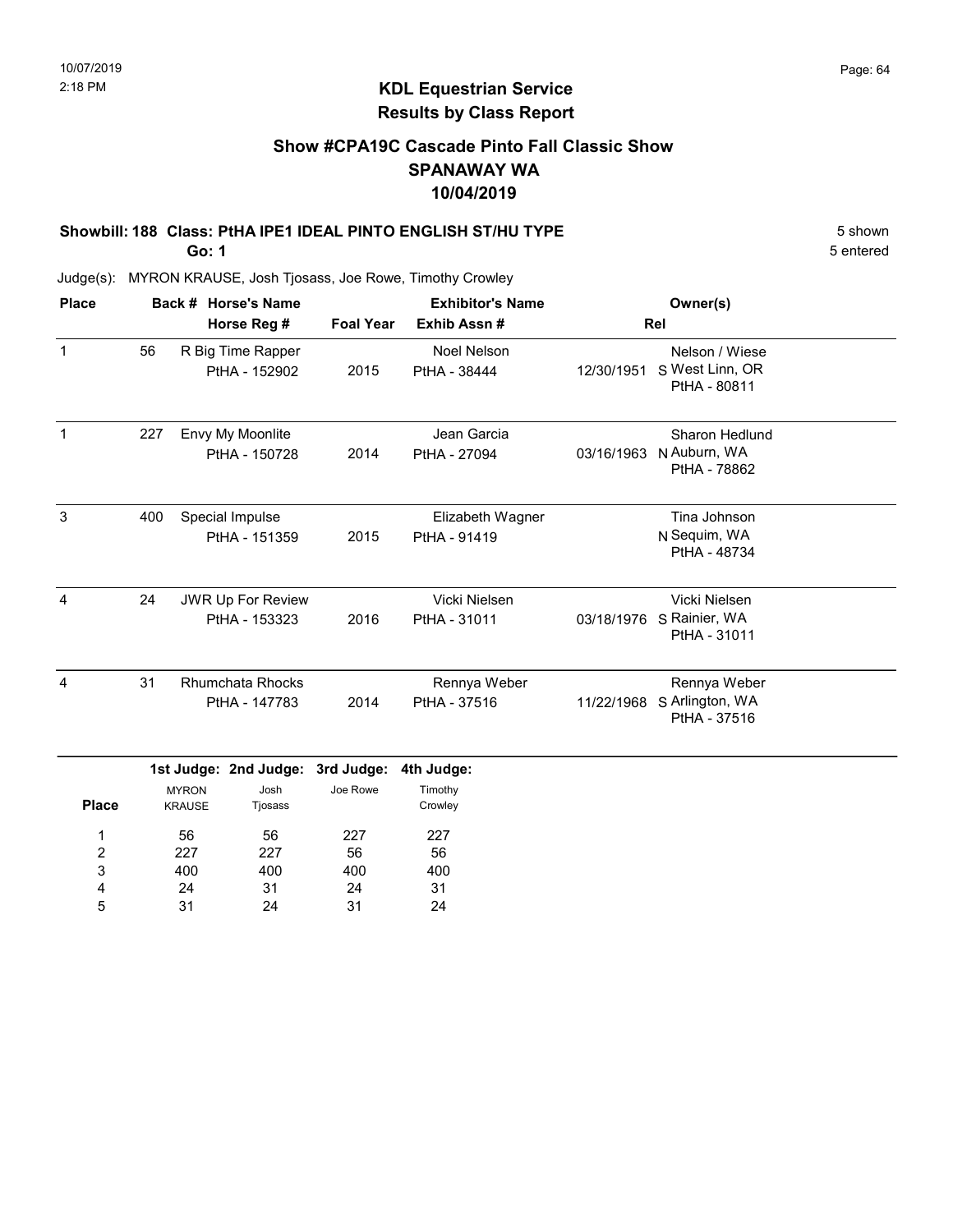#### Show #CPA19C Cascade Pinto Fall Classic Show SPANAWAY WA 10/04/2019

Showbill: 190 Class: PtHA IPEY5 YA Ideal Pinto English 18 & Under 4 shown 4 shown

Go: 1

4 entered

| <b>Place</b>   |     |                                                  | Back # Horse's Name                 |                   | <b>Exhibitor's Name</b>                | Owner(s)   |                                                    |  |
|----------------|-----|--------------------------------------------------|-------------------------------------|-------------------|----------------------------------------|------------|----------------------------------------------------|--|
|                |     |                                                  | Horse Reg #                         | <b>Foal Year</b>  | Exhib Assn#                            |            | Rel                                                |  |
| $\mathbf{1}$   | 155 |                                                  | A Lady With Assets<br>PtHA - 137528 | 2008              | Madison Wojcek<br>PtHA - 137528        | 04/11/2005 | Madison Wojcek<br>S Bremerton, WA<br>PtHA - 137528 |  |
| 2              | 421 | Fancy Cutie                                      | PtHA - 140236                       | 2010              | Allison Kane<br>PtHA - 83041           | 02/03/2006 | Allison Kane<br>S Ridgefield, WA<br>PtHA - 83041   |  |
| 3              | 431 |                                                  | Rap My Assets<br>PtHA - 138876      | 2007              | Megan Truman<br>PtHA - 94633           | 03/07/2009 | Megan Truman<br>S Yacolt, WA<br>PtHA - 94633       |  |
| $\overline{4}$ | 449 | Kenos Golden Diva<br>PtHA - 119404               |                                     | 2003              | <b>Riley Michaelis</b><br>PtHA - 93626 | 10/19/2005 | Russelle Graf<br>C Pt Angeles, WA<br>PtHA - 119404 |  |
|                |     |                                                  | 1st Judge: 2nd Judge:               | 3rd Judge:        | 4th Judge:                             |            |                                                    |  |
| <b>Place</b>   |     | Josh<br><b>MYRON</b><br><b>KRAUSE</b><br>Tjosass |                                     | Joe Rowe          | Timothy<br>Crowley                     |            |                                                    |  |
| 1<br>2<br>3    |     | 155<br>155<br>421<br>421<br>431<br>431           |                                     | 155<br>431<br>421 | 155<br>421<br>431                      |            |                                                    |  |
| 4              |     | 449                                              | 449                                 | 449               | 449                                    |            |                                                    |  |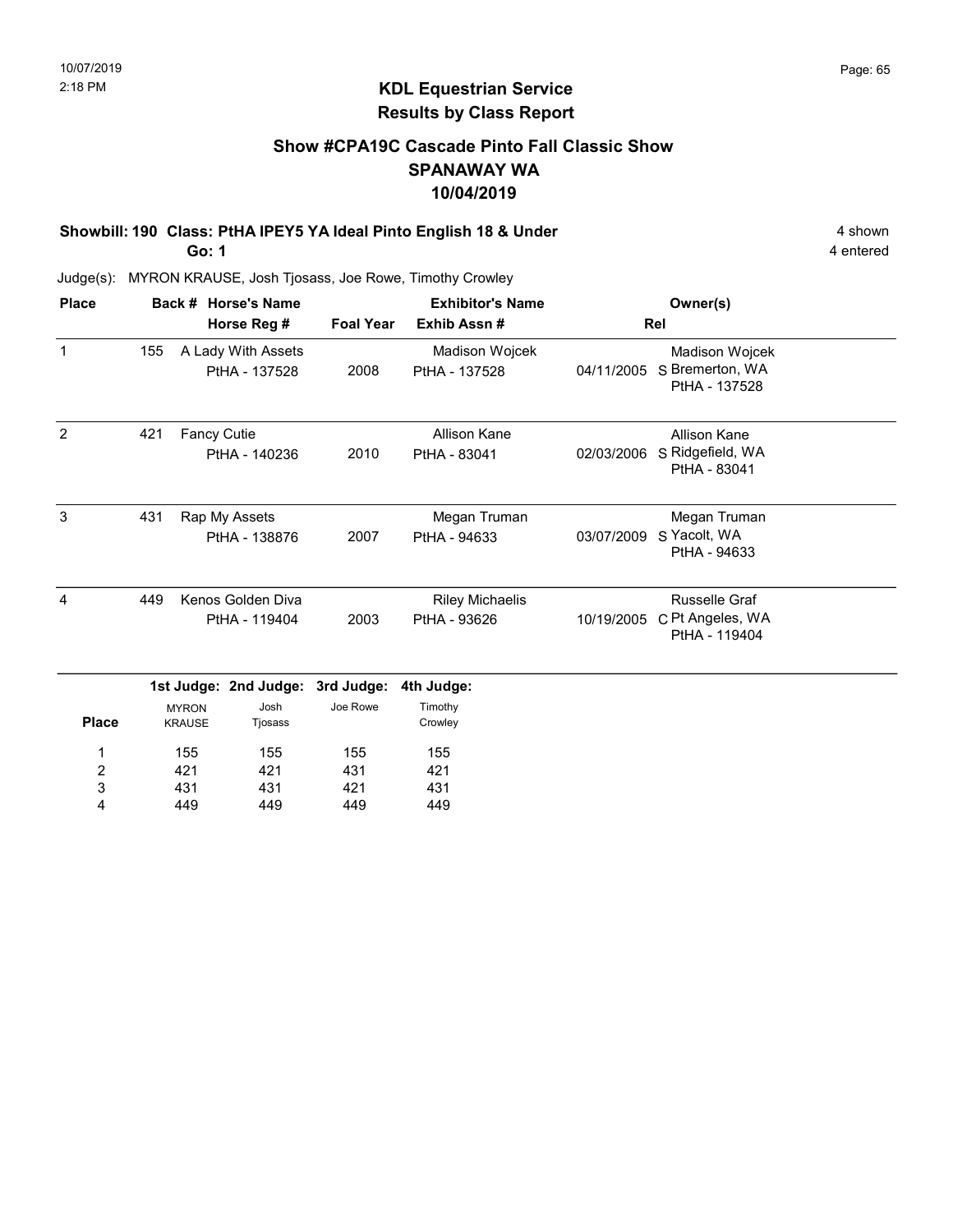#### Show #CPA19C Cascade Pinto Fall Classic Show SPANAWAY WA 10/04/2019

# Showbill: 191 Class: PtHA NIPYI YA Novice Ideal Pinto English 3 shown 3 shown

Go: 1

3 entered

| <b>Place</b>            |     |                               | Back # Horse's Name                    |                  | <b>Exhibitor's Name</b>       |            | Owner(s)                                       |  |
|-------------------------|-----|-------------------------------|----------------------------------------|------------------|-------------------------------|------------|------------------------------------------------|--|
|                         |     |                               | Horse Reg #                            | <b>Foal Year</b> | Exhib Assn#                   |            | Rel                                            |  |
| 1                       | 405 |                               | Think Ima Cando Hotty<br>PtHA - 154765 | 2012             | Lyndsey Mooth<br>PtHA - 94356 | 04/17/2003 | Shannon Prigger<br>POULSBO, WA<br>PtHA - 22302 |  |
| 2                       | 424 |                               | Eyed B Stylin                          |                  | <b>Brynn Stevenson</b>        |            | <b>Brynn Stevenson</b>                         |  |
|                         |     |                               | PtHA - 123098                          | 2003             | PtHA - 93467                  | 05/12/2003 | S Kingston, WA<br>PtHA - 93467                 |  |
| 3                       | 401 |                               | One Fancy Dream                        |                  | Lexie Scott                   |            | Lexie Scott                                    |  |
|                         |     |                               | PtHA - 137709                          | 2009             | PtHA - 83633                  | 01/01/2006 | S Seabeck, WA<br>PtHA - 83633                  |  |
|                         |     |                               | 1st Judge: 2nd Judge: 3rd Judge:       |                  | 4th Judge:                    |            |                                                |  |
| <b>Place</b>            |     | <b>MYRON</b><br><b>KRAUSE</b> | Josh<br>Tjosass                        | Joe Rowe         | Timothy<br>Crowley            |            |                                                |  |
| 1                       |     | 424                           | 405                                    | 405              | 405                           |            |                                                |  |
| $\overline{\mathbf{c}}$ |     | 405                           | 424                                    | 424              | 424                           |            |                                                |  |
| 3                       |     | 401                           | 401                                    | 401              | 401                           |            |                                                |  |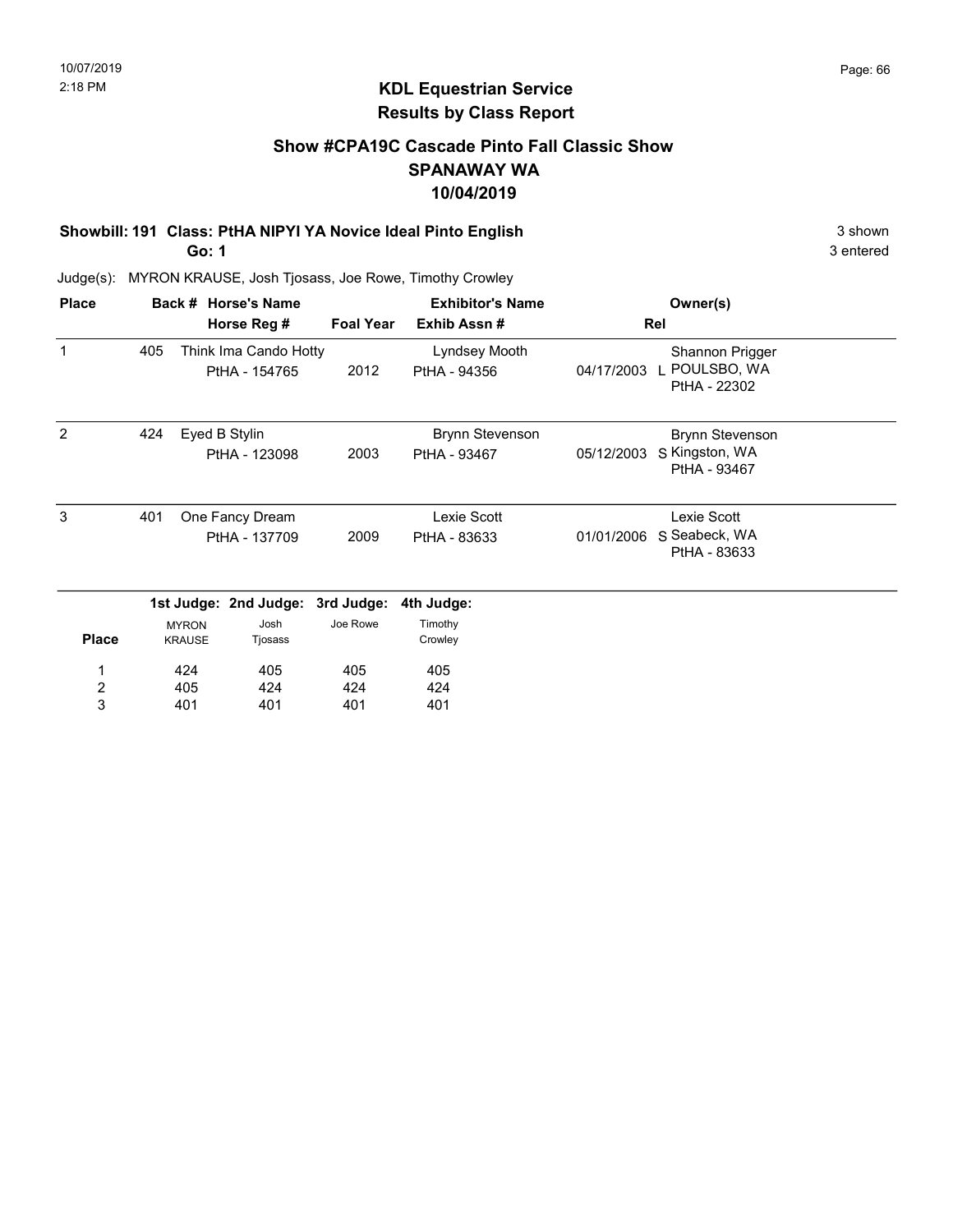#### Show #CPA19C Cascade Pinto Fall Classic Show SPANAWAY WA 10/04/2019

#### Showbill: 192 Class: PtHA IPEBA AM Solid Ideal Pinto English 3 shown 3 shown

Go: 1

3 entered

| <b>Place</b>            |     |                               | Back # Horse's Name       |                  | <b>Exhibitor's Name</b> |            | Owner(s)                     |  |
|-------------------------|-----|-------------------------------|---------------------------|------------------|-------------------------|------------|------------------------------|--|
|                         |     |                               | Horse Reg #               | <b>Foal Year</b> | Exhib Assn#             |            | Rel                          |  |
| $\mathbf{1}$            |     |                               | 1117 Exceptionally Gifted |                  | Teri L Blair            |            | MacKenzie Blair              |  |
|                         |     |                               | PtHA - 150282             |                  | PtHA - 79821            | 07/09/1962 | P Graham, WA<br>PtHA - 80715 |  |
| 2                       | 122 |                               | Cool Cruzn Kenny          |                  | Paula Dandliker         |            | Paula Dandliker              |  |
|                         |     |                               | PtHA - 147109             | 2008             | PtHA - 25636            | 09/15/1949 | S Duvall, WA<br>PtHA - 25636 |  |
| 3                       | 414 |                               | Pocos Pine Bar Mccue      |                  | Staci Cawyer            |            | Staci Cawyer                 |  |
|                         |     |                               | PtHA - 153396             | 2007             | PtHA - 93629            | 03/23/1963 | S Sequim, WA<br>PtHA - 93629 |  |
|                         |     |                               | 1st Judge: 2nd Judge:     | 3rd Judge:       | 4th Judge:              |            |                              |  |
| <b>Place</b>            |     | <b>MYRON</b><br><b>KRAUSE</b> | Josh<br>Tjosass           | Joe Rowe         | Timothy<br>Crowley      |            |                              |  |
| 1                       |     | 122                           | 414                       | 1117             | 1117                    |            |                              |  |
| $\overline{\mathbf{c}}$ |     | 1117                          | 1117                      | 122              | 122                     |            |                              |  |
| 3                       |     | 414                           | 122                       | 414              | 414                     |            |                              |  |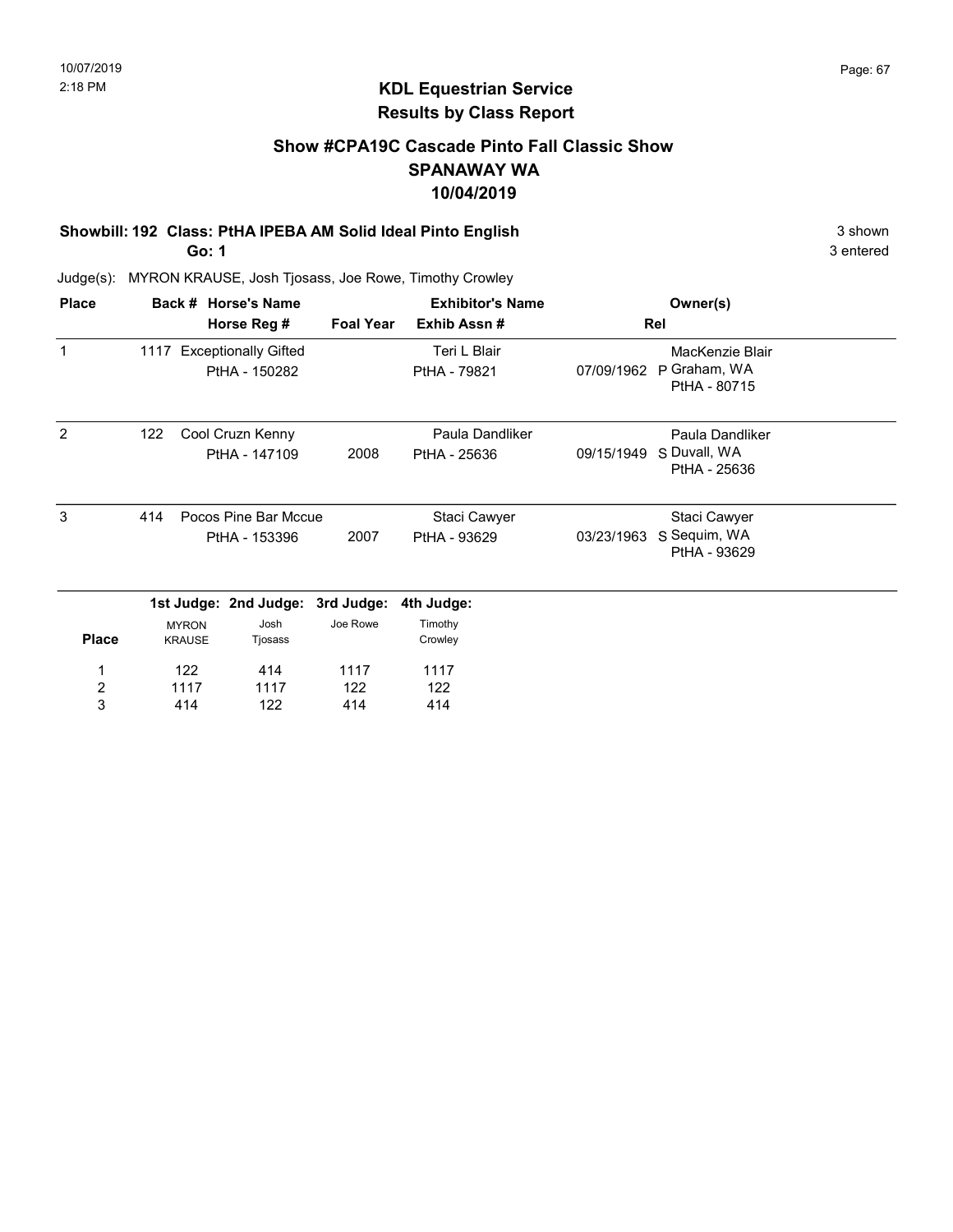#### Show #CPA19C Cascade Pinto Fall Classic Show SPANAWAY WA 10/04/2019

# Showbill: 193 Class: PtHA NIPAI AM Novice Ideal Pinto English 1 Shown 1 shown

Go: 1

1 entered

| <b>Place</b> | Back # Horse's Name<br>Horse Reg # |                                              | <b>Foal Year</b> | <b>Exhibitor's Name</b><br>Exhib Assn# | Owner(s)<br><b>Rel</b>                                      |  |  |
|--------------|------------------------------------|----------------------------------------------|------------------|----------------------------------------|-------------------------------------------------------------|--|--|
|              | 218                                | <b>Pining For Chocolate</b><br>PtHA - 152928 | 2007             | Shannon Prigger<br>PtHA - 22302        | Shannon Prigger<br>02/18/1963 S POULSBO, WA<br>PtHA - 22302 |  |  |

|              |                               | 1st Judge: 2nd Judge: 3rd Judge: 4th Judge: |          |                    |
|--------------|-------------------------------|---------------------------------------------|----------|--------------------|
| <b>Place</b> | <b>MYRON</b><br><b>KRAUSE</b> | Josh<br>Tiosass                             | Joe Rowe | Timothy<br>Crowlev |
|              | 218                           | 218                                         | 218      | 218                |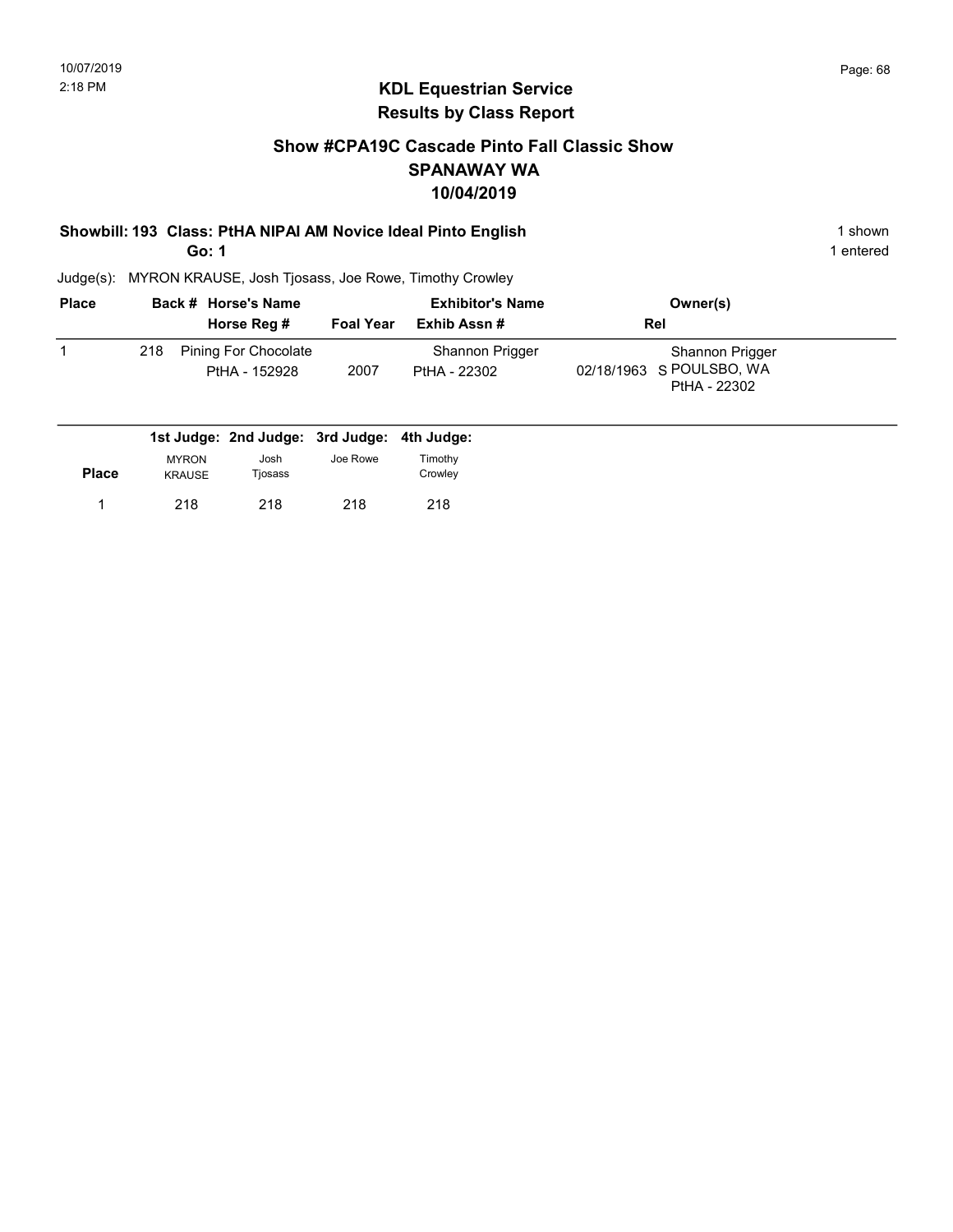#### Show #CPA19C Cascade Pinto Fall Classic Show SPANAWAY WA 10/04/2019

#### Showbill: 195 Class: PtHA WIPAI AM W/T Ideal Pinto English 1 Shown 1 shown

Go: 1

1 entered

| <b>Place</b> |     | Back # Horse's Name               |                  | <b>Exhibitor's Name</b>        | Owner(s)                                                   |  |
|--------------|-----|-----------------------------------|------------------|--------------------------------|------------------------------------------------------------|--|
|              |     | Horse Reg #                       | <b>Foal Year</b> | Exhib Assn #                   | Rel                                                        |  |
|              | 418 | Sweetness Secret<br>PtHA - 155223 | 2016             | Danielle Witke<br>PtHA - 55066 | Danielle Witke<br>04/04/1996 S Winlock, WA<br>PtHA - 55066 |  |

|              |                               | 1st Judge: 2nd Judge: 3rd Judge: 4th Judge: |          |                    |
|--------------|-------------------------------|---------------------------------------------|----------|--------------------|
| <b>Place</b> | <b>MYRON</b><br><b>KRAUSE</b> | Josh<br>Tjosass                             | Joe Rowe | Timothy<br>Crowley |
|              | 418                           | 418                                         | 418      | 418                |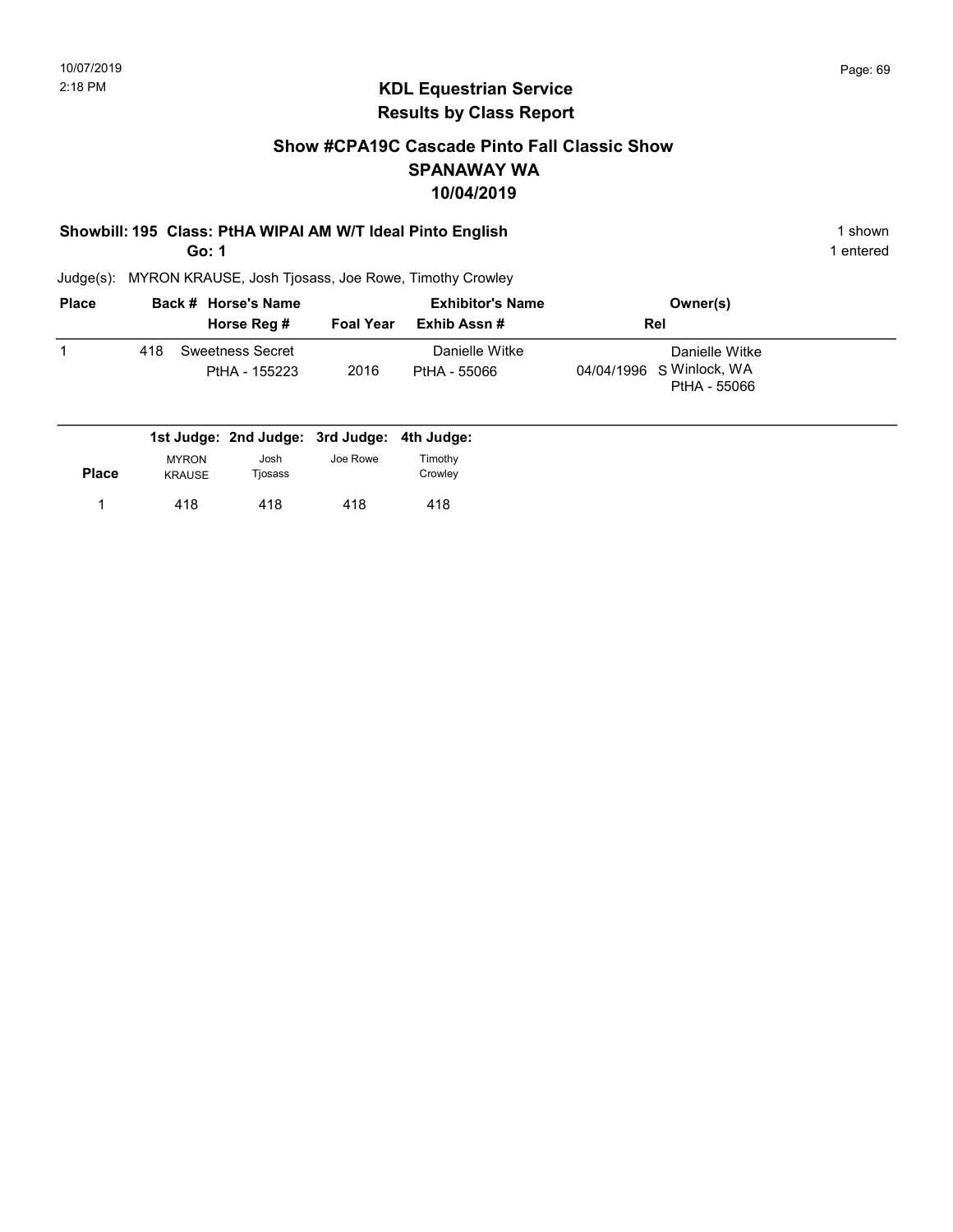#### KDL Equestrian Service Results by Class Report

#### Show #CPA19C Cascade Pinto Fall Classic Show SPANAWAY WA 10/04/2019

Showbill: 200 Class: OTAB SMSW1 OTAB Western Showmanship All Ages/Types 10 Shown Go: 1 Judge(s): MYRON KRAUSE, Josh Tjosass, Joe Rowe, Timothy Crowley 10 entered Back # Horse's Name Place Owner(s) Horse Reg # Exhib Assn # Foal Year Rel Exhibitor's Name 1 2012 **2012 CONVERTED MALL CONTENT OB** 03/19/2000 S La Center, WA Tiarie West Looking For Alaska Tiarie West 427 2 S Jennifer Warboys 2017 433 Bringing My Best **Grayting Community** Jennifer Warboys 3 2016 **March 2016** Company 194/04/1996 S Winlock, WA Danielle Witke Sweetness Secret **Danielle Witke** 418 3 2009 **Puyallup, WA** 03/02/1991 S Puyallup, WA Crystal Fallon Ultimate Pepper Jack Crystal Fallon 455 5 2013 **CONFERGATE: CONTENT CONTENTS OF S** Rochester, WA Courtney Brown Shesa Certain Sensation **Courtney Brown** 450 6 S 2018 Winlock, WA 04/04/1996 Sami Witke Srw Paint Me Panda Sami Witke 417 7 09/26/1960 S Camas, WA Elaine K Simon Sir Lukas Remington **Elaine K** Simon 425 8 S 2017 Snoqualmie, WA 07/28/1986 Louise Doerrer Gypsy Souls Raphael **Louise Doerrer** 416 8 S Battle Ground, WA Amy Vesneske 460 MFF Amazing Grace Amy Vesneske 10 10 Amy Vesneske and Your Madelyn Molynuex and Madelyn Molynuex Amy Vesneske Battle Ground, WA 1st Judge: 2nd Judge: 3rd Judge: 4th Judge: Place MYRON KRAUSE Josh Tjosass Joe Rowe Timothy Crowley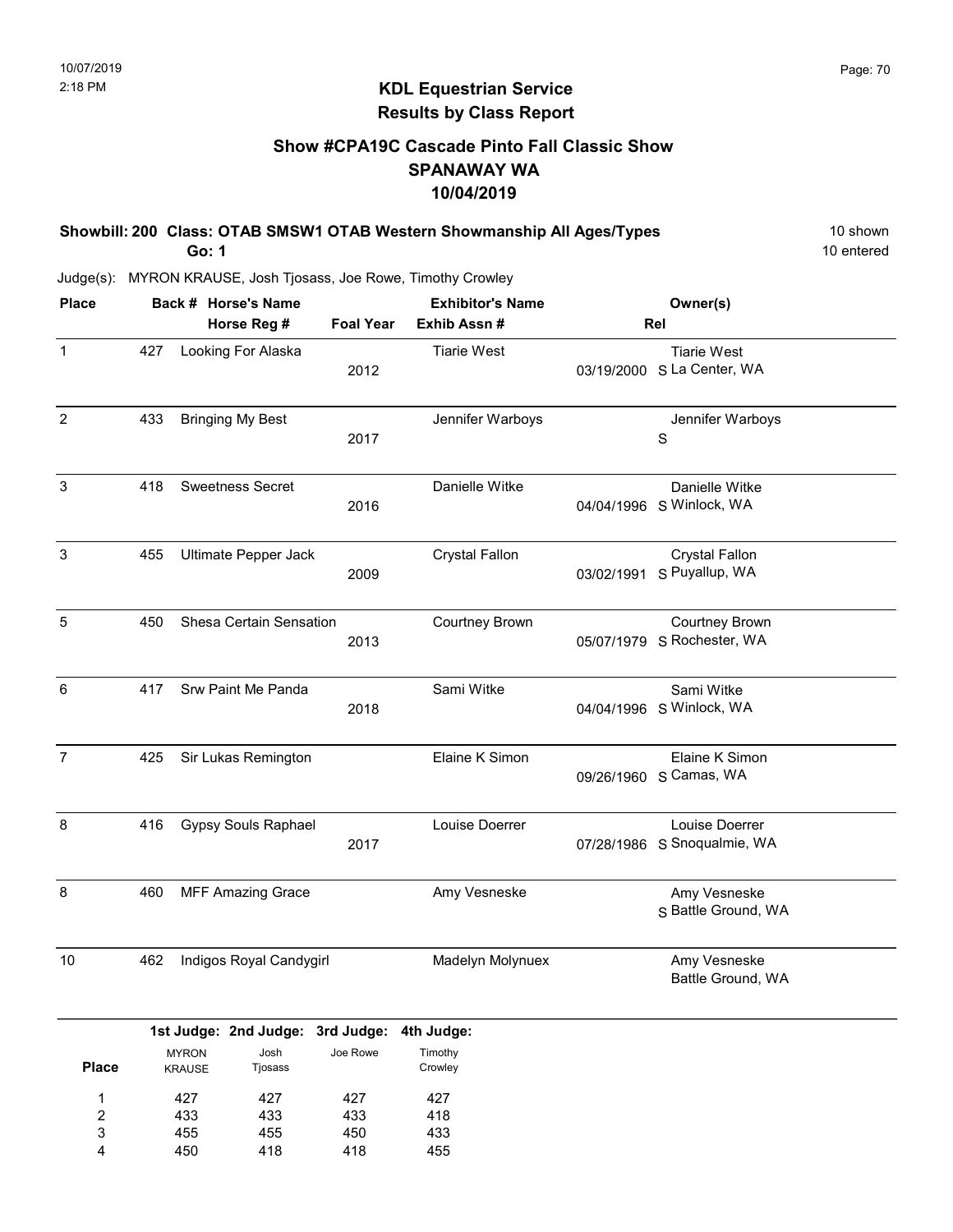#### Show #CPA19C Cascade Pinto Fall Classic Show SPANAWAY WA 10/04/2019

| 5  | 418 | 450 | 455 | 450 |
|----|-----|-----|-----|-----|
| 6  | 416 | 417 | 425 | 417 |
| 7  | 460 | 425 | 417 | 460 |
| 8  | 425 | 462 | 416 | 462 |
| 9  | 417 |     |     |     |
| 10 | 462 |     |     |     |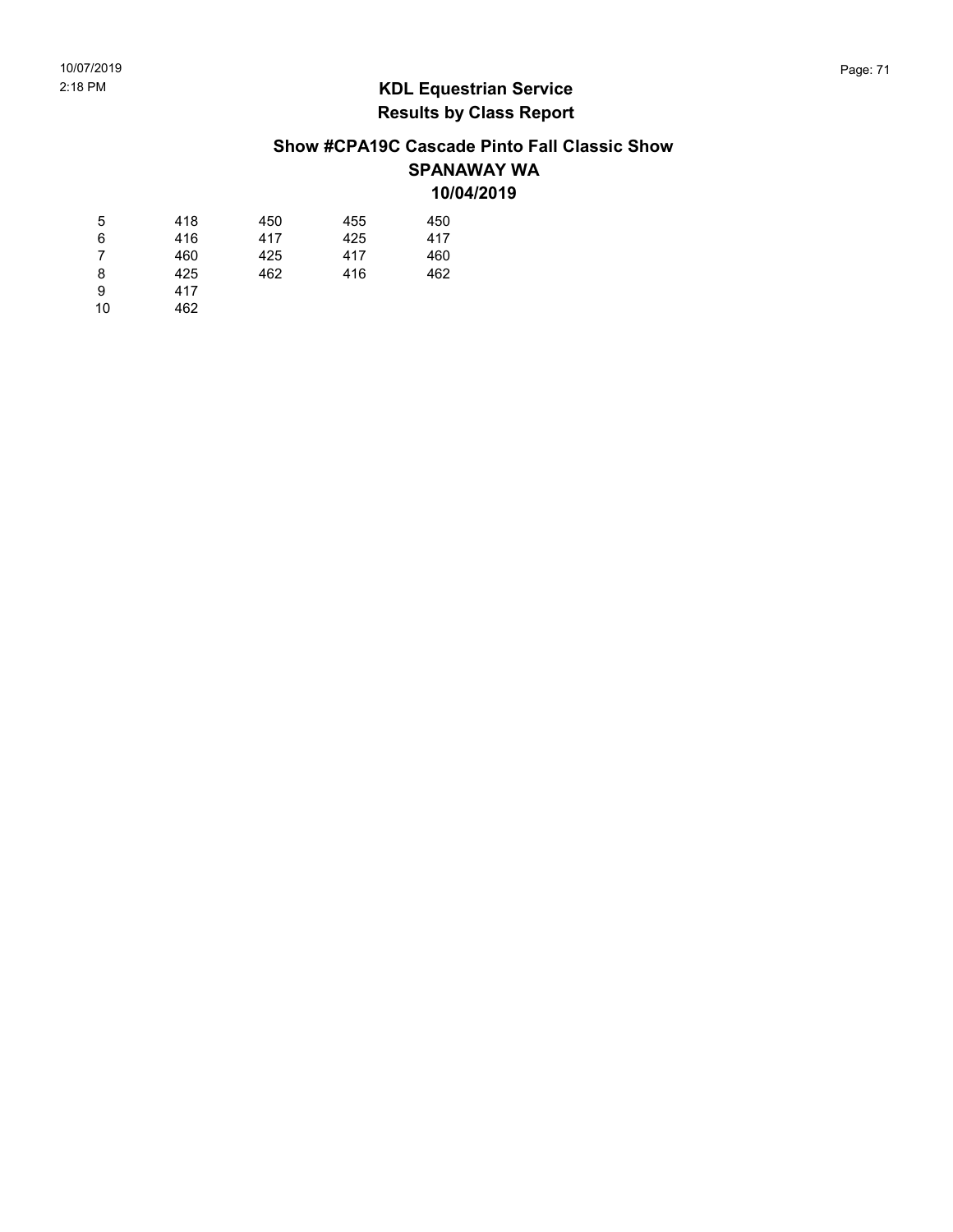#### Show #CPA19C Cascade Pinto Fall Classic Show SPANAWAY WA 10/04/2019

Showbill: 202 Class: PtHA WSHAM AM WEST SHOWMANSHIP MINI/PONY 4 shown

Go: 1

4 entered

| <b>Place</b>                      |     |                                                  | Back # Horse's Name                           |                  | <b>Exhibitor's Name</b>               |            | Owner(s)                                                   |  |
|-----------------------------------|-----|--------------------------------------------------|-----------------------------------------------|------------------|---------------------------------------|------------|------------------------------------------------------------|--|
|                                   |     |                                                  | Horse Reg #                                   | <b>Foal Year</b> | Exhib Assn#                           |            | Rel                                                        |  |
| $\mathbf{1}$                      | 422 |                                                  | Snow Trooper<br>PtHA - 140788                 | 2007             | Megan Gehlen<br>PtHA - 93263          | 10/25/1996 | Megan Gehlen<br>S Mount Lake, WA<br>PtHA - 93263           |  |
| $\overline{2}$                    | 117 |                                                  | Desires Fancy Legacy<br>PtHA - 128133         | 2006             | <b>Klair Thomas</b><br>PtHA - 52900   | 11/07/1999 | <b>Klair Thomas</b><br>S Brush Prairie, WA<br>PtHA - 52900 |  |
| 3                                 | 63  |                                                  | Mountain Meadow Bey Keepsake<br>PtHA - 125150 | 2004             | Cheryl Shaffer<br>PtHA - 25875        | 04/04/1960 | Cheryl Shaffer<br>S Renton, WA<br>PtHA - 25875             |  |
| 4                                 | 435 | <b>Cinnply Alluring</b><br>PtHA - 145979         |                                               | 2012             | <b>Kristin Tucker</b><br>PtHA - 81123 | 01/01/1978 | <b>Kristin Tucker</b><br>S Fall City, WA<br>PtHA - 81123   |  |
|                                   |     |                                                  | 1st Judge: 2nd Judge:                         | 3rd Judge:       | 4th Judge:                            |            |                                                            |  |
| <b>Place</b>                      |     | Josh<br><b>MYRON</b><br><b>KRAUSE</b><br>Tjosass |                                               | Joe Rowe         | Timothy<br>Crowley                    |            |                                                            |  |
| 1<br>$\overline{\mathbf{c}}$<br>3 |     | 422<br>422<br>117<br>117<br>63<br>63             |                                               | 422<br>117<br>63 | 117<br>422<br>63                      |            |                                                            |  |
| 4                                 |     | 435                                              | 435                                           | 435              | 435                                   |            |                                                            |  |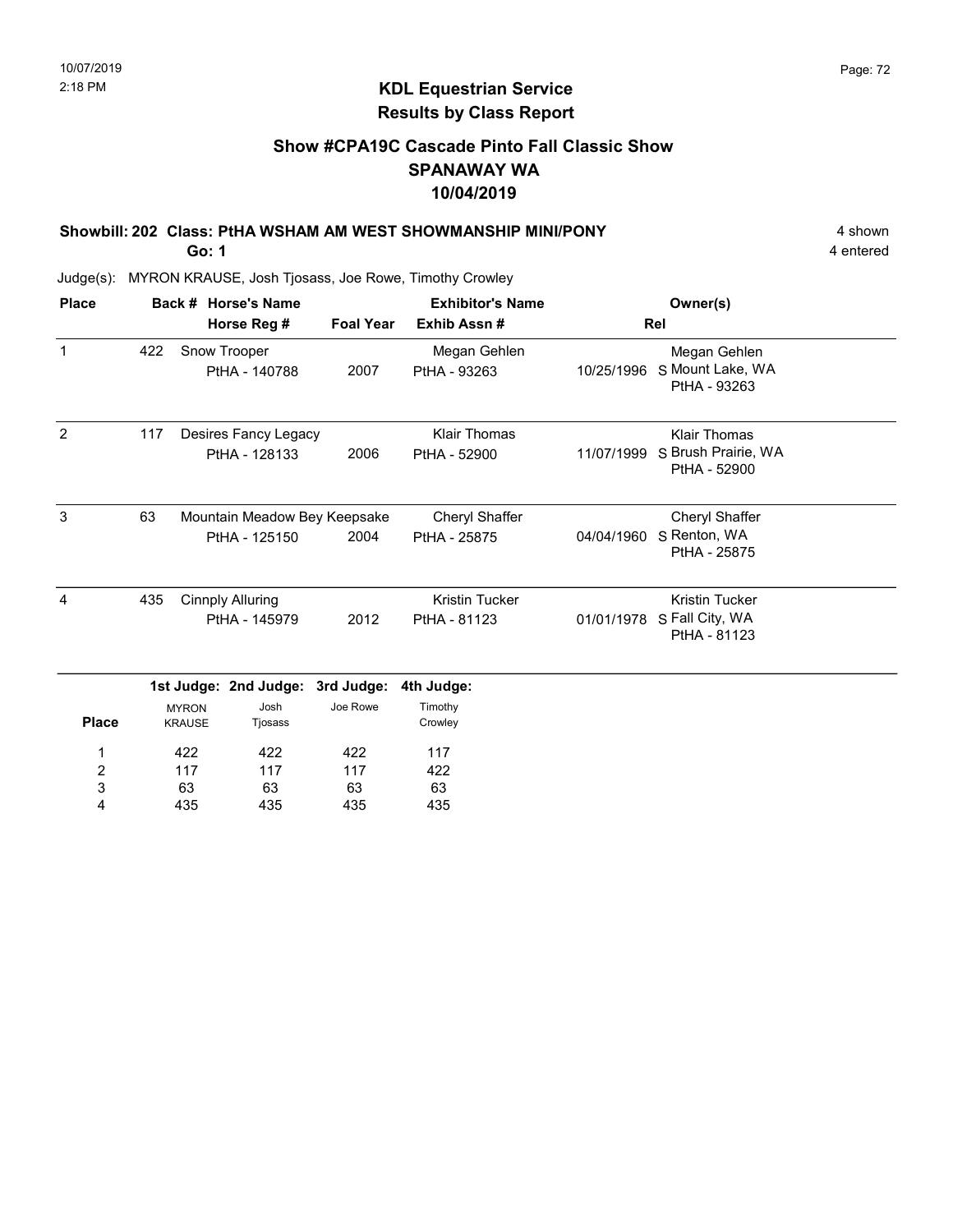### KDL Equestrian Service Results by Class Report

### Show #CPA19C Cascade Pinto Fall Classic Show SPANAWAY WA 10/04/2019

Showbill: 203 Class: PtHA WSHA19 AM Western Showmanship 6 Shown 6 shown

Go: 1

218 400 412

2 3 4

218 400 412

218 400 412 218 400 412

| <b>Place</b>   |     |                               | Back # Horse's Name                          |                  | <b>Exhibitor's Name</b>                 | Owner(s)   |                                                                  |  |
|----------------|-----|-------------------------------|----------------------------------------------|------------------|-----------------------------------------|------------|------------------------------------------------------------------|--|
|                |     |                               | Horse Reg #                                  | <b>Foal Year</b> | Exhib Assn#                             |            | Rel                                                              |  |
| $\mathbf{1}$   | 438 |                               | My Assets On Porsche<br>PtHA - 44192         | 2011             | Debbie Chapin<br>PtHA - 68501           | 03/16/1961 | Debbie Chapin<br>S Graham, WA<br>PtHA - 68501                    |  |
| $\overline{2}$ | 218 |                               | <b>Pining For Chocolate</b><br>PtHA - 152928 | 2007             | Shannon Prigger<br>PtHA - 22302         | 02/18/1963 | Shannon Prigger<br>S POULSBO, WA<br>PtHA - 22302                 |  |
| $\mathbf{3}$   | 400 |                               | Special Impulse<br>PtHA - 151359             | 2015             | Tina Johnson<br>PtHA - 48734            | 03/09/1960 | Tina Johnson<br>S Sequim, WA<br>PtHA - 48734                     |  |
| $\overline{4}$ | 412 | All To Fancy                  | PtHA - 152754                                | 2009             | Shelly Benzion<br>PtHA - 74199          |            | Shelly Benzion<br>11/28/1962 S Granite Falls, WA<br>PtHA - 74199 |  |
| <b>NP</b>      | 65  |                               | Four Socks In Time<br>PtHA - 153698          |                  | Sharon Hedlund<br>PtHA - 78862          | 03/24/1961 | Kalah Hedlund<br>P Auburn, WA<br>PtHA - 79463                    |  |
| <b>NP</b>      | 411 | Rap N Roll                    | PtHA - 112163                                |                  | <b>Elizabeth Strait</b><br>PtHA - 63964 | 12/24/1967 | <b>Elizabeth Strait</b><br>S Pt Angeles, WA<br>PtHA - 63964      |  |
|                |     |                               | 1st Judge: 2nd Judge: 3rd Judge:             |                  | 4th Judge:                              |            |                                                                  |  |
| <b>Place</b>   |     | <b>MYRON</b><br><b>KRAUSE</b> | Josh<br>Tjosass                              | Joe Rowe         | Timothy<br>Crowley                      |            |                                                                  |  |
| 1              |     | 438                           | 438                                          | 438              | 438                                     |            |                                                                  |  |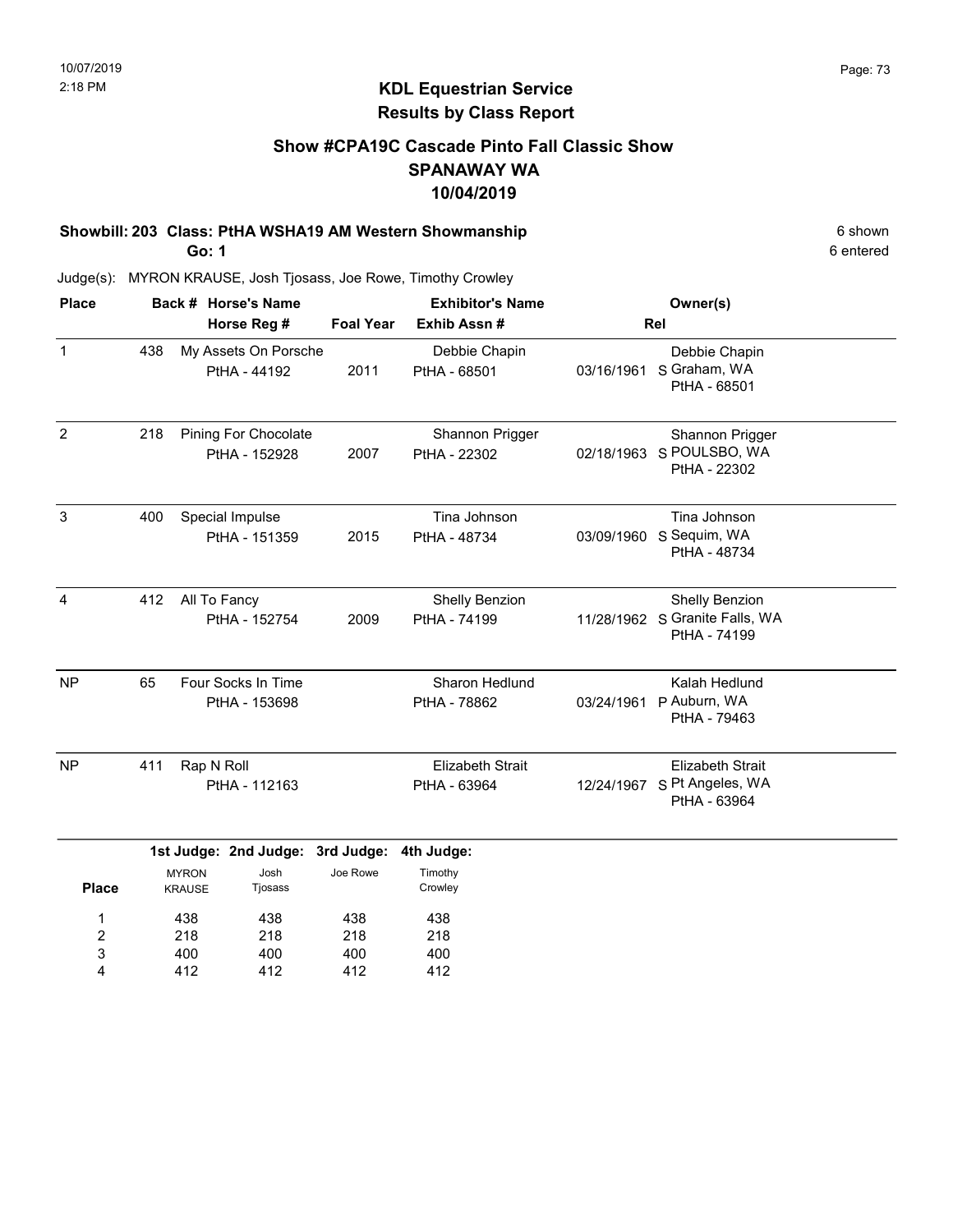### Show #CPA19C Cascade Pinto Fall Classic Show SPANAWAY WA 10/04/2019

Showbill: 204 Class: PtHA WSHB19 AM Western SMS Solid Reg 19 & Ov 6 shown 6 shown Go: 1

6 entered

Judge(s): MYRON KRAUSE, Josh Tjosass, Joe Rowe, Timothy Crowley

| <b>Place</b>   | Back # Horse's Name |                               |                                               |                  | <b>Exhibitor's Name</b>         | Owner(s)   |                                                            |  |
|----------------|---------------------|-------------------------------|-----------------------------------------------|------------------|---------------------------------|------------|------------------------------------------------------------|--|
|                |                     |                               | Horse Reg #                                   | <b>Foal Year</b> | Exhib Assn #                    |            | Rel                                                        |  |
| $\mathbf{1}$   | 414                 |                               | Pocos Pine Bar Mccue<br>PtHA - 153396         | 2007             | Staci Cawyer<br>PtHA - 93629    |            | Staci Cawyer<br>03/23/1963 S Sequim, WA<br>PtHA - 93629    |  |
| $\overline{2}$ |                     |                               | 1117 Exceptionally Gifted<br>PtHA - 150282    |                  | Teri L Blair<br>PtHA - 79821    |            | MacKenzie Blair<br>07/09/1962 P Graham, WA<br>PtHA - 80715 |  |
| 3              | 122                 |                               | Cool Cruzn Kenny<br>PtHA - 147109             | 2008             | Paula Dandliker<br>PtHA - 25636 | 09/15/1949 | Paula Dandliker<br>S Duvall, WA<br>PtHA - 25636            |  |
| $\overline{4}$ | 68                  |                               | Sinfully Gifted<br>PtHA - 148882              | 2008             | Shelby Taylor<br>PtHA - 92566   |            | Jean Garcia<br>05/11/1992 L Orting, WA<br>PtHA - 27094     |  |
| 5              | 446                 |                               | <b>Tivios Check Yes Orno</b><br>PtHA - 148201 | 2014             | Rachel Wigren<br>PtHA - 29079   |            | Rachel Wigren<br>S<br>PtHA - 29079                         |  |
| 6              | 417                 |                               | Srw Paint Me Panda<br>PtHA - 155228           | 2018             | Sami Witke<br>PtHA - 94529      |            | Sami Witke<br>04/04/1996 S Winlock, WA<br>PtHA - 94529     |  |
|                |                     |                               | 1st Judge: 2nd Judge: 3rd Judge:              |                  | 4th Judge:                      |            |                                                            |  |
| <b>Place</b>   |                     | <b>MYRON</b><br><b>KRAUSE</b> | Josh<br>Tjosass                               | Joe Rowe         | Timothy<br>Crowley              |            |                                                            |  |
| 1              |                     | 414                           | 1117                                          | 414              | 1117                            |            |                                                            |  |
| $\overline{2}$ |                     | 122                           | 414                                           | 1117             | 414                             |            |                                                            |  |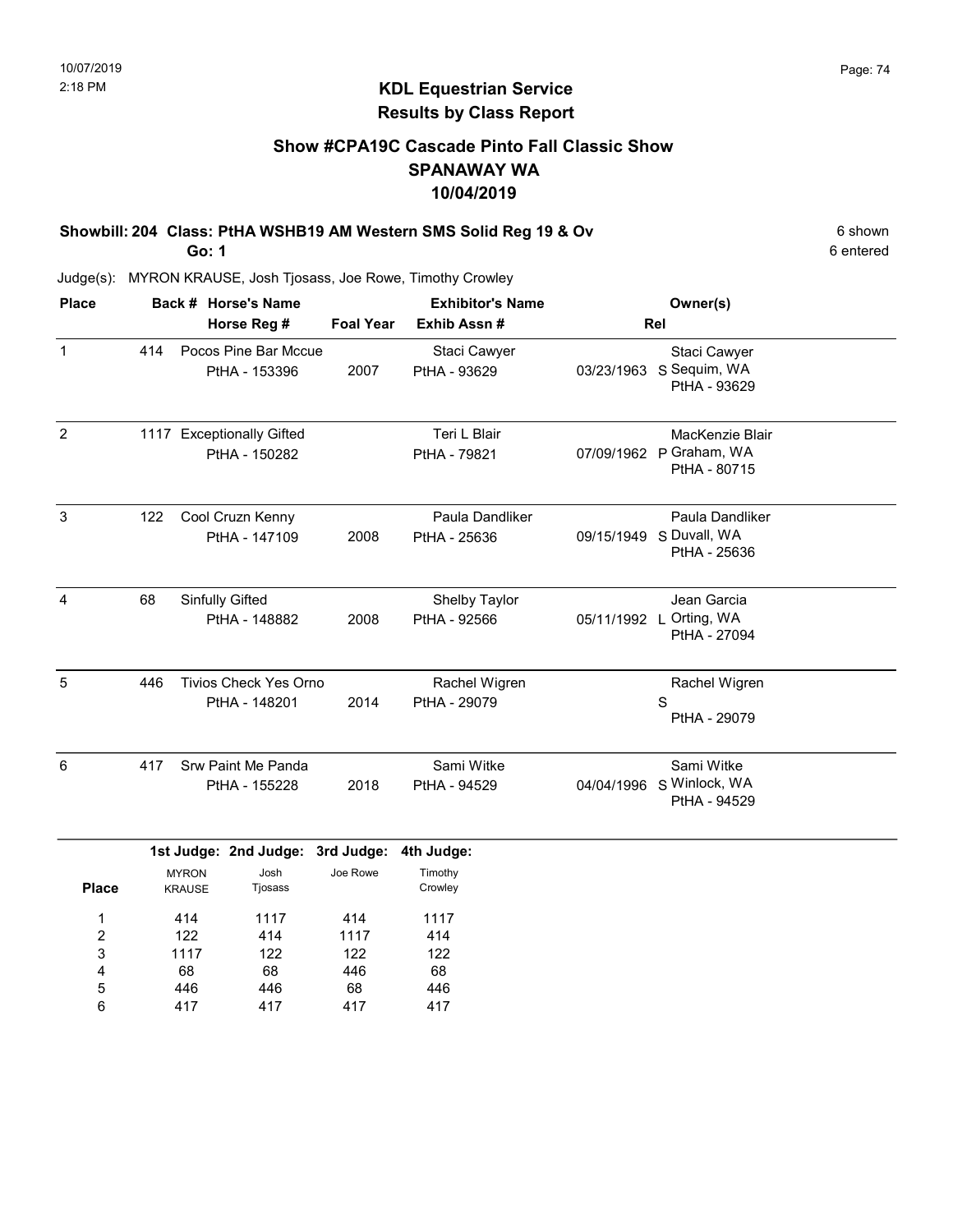### Show #CPA19C Cascade Pinto Fall Classic Show SPANAWAY WA 10/04/2019

Showbill: 205 Class: PtHA WSHAU AM Utility Western Showmanship 2 shown 2 shown

Go: 1

2 entered

| <b>Place</b> |     |                               | Back # Horse's Name<br>Horse Reg #   | <b>Foal Year</b> | <b>Exhibitor's Name</b><br>Exhib Assn# |            | Owner(s)<br>Rel                                    |  |
|--------------|-----|-------------------------------|--------------------------------------|------------------|----------------------------------------|------------|----------------------------------------------------|--|
| $\mathbf 1$  | 419 |                               | Echo Valley Nash<br>PtHA - 153692    | 2012             | Tanya Robacker<br>PtHA - 9971          | 06/14/1970 | Tanya Robacker<br>S Yelm, WA<br>PtHA - 9971        |  |
| 2            | 416 |                               | Gypsy Souls Raphael<br>PtHA - 154657 | 2017             | Louise Doerrer<br>PtHA - 93695         | 07/28/1986 | Louise Doerrer<br>S Snoqualmie, WA<br>PtHA - 93695 |  |
|              |     |                               | 1st Judge: 2nd Judge:                | 3rd Judge:       | 4th Judge:                             |            |                                                    |  |
| <b>Place</b> |     | <b>MYRON</b><br><b>KRAUSE</b> | Josh<br>Tjosass                      | Joe Rowe         | Timothy<br>Crowley                     |            |                                                    |  |
|              |     | 419                           | 419                                  | 419<br>416       | 419                                    |            |                                                    |  |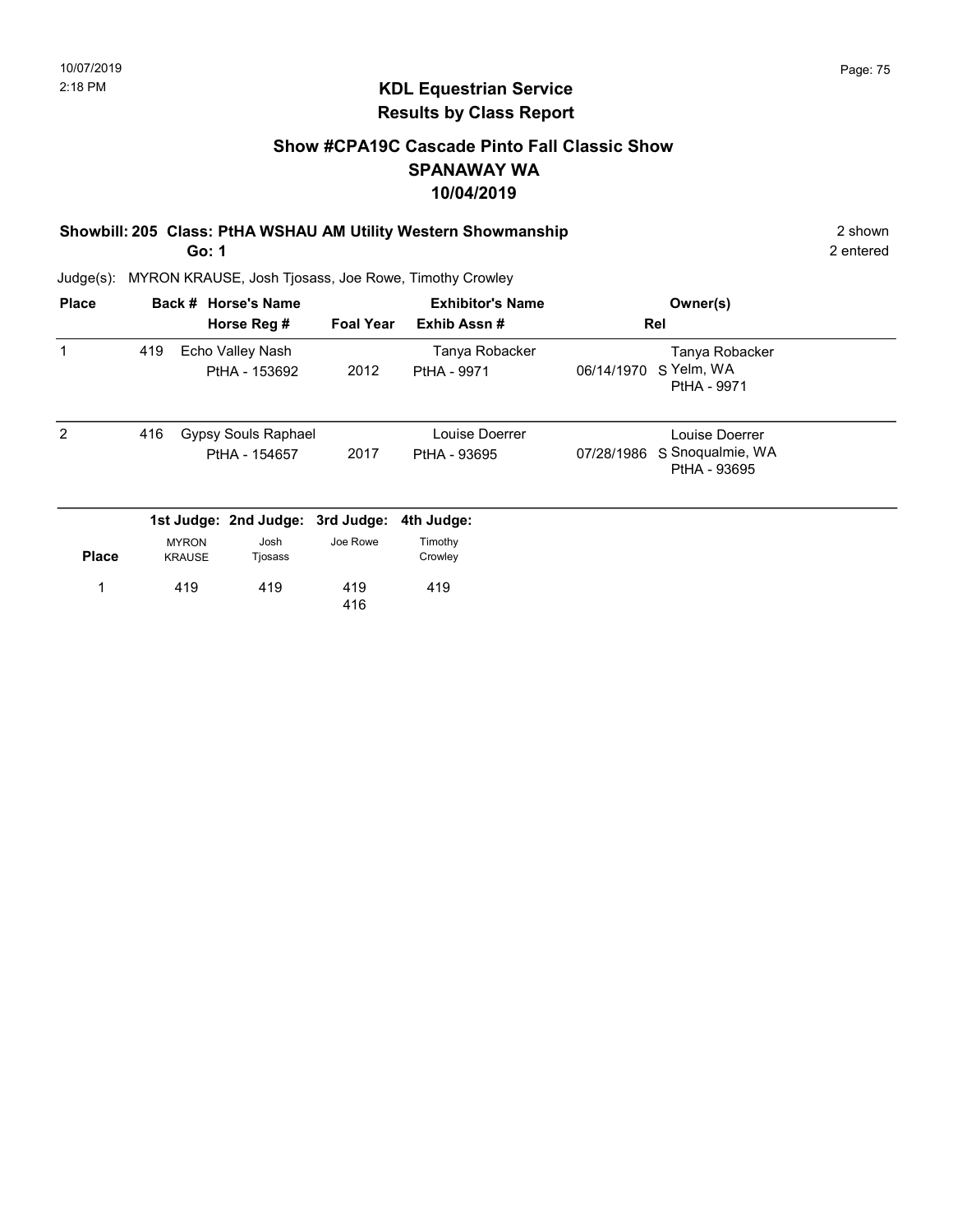## KDL Equestrian Service Results by Class Report

### Show #CPA19C Cascade Pinto Fall Classic Show SPANAWAY WA 10/04/2019

Showbill: 206 Class: PtHA NSHYW YA Youth Novice Western Showmanship 6 Shown 6 shown Go: 1

| <b>Place</b> |     | Back # Horse's Name<br>Horse Reg #          | <b>Foal Year</b> | <b>Exhibitor's Name</b><br>Exhib Assn# |              | Owner(s)<br>Rel                                          |  |
|--------------|-----|---------------------------------------------|------------------|----------------------------------------|--------------|----------------------------------------------------------|--|
| $\mathbf{1}$ | 427 | Looking For Alaska<br>PtHA - 154668         | 2012             | <b>Tiarie West</b><br>PtHA - 94168     | 03/19/2000   | <b>Tiarie West</b><br>S La Center, WA<br>PtHA - 94168    |  |
| 2            | 431 | Rap My Assets<br>PtHA - 138876              | 2007             | Megan Truman<br>PtHA - 94633           | 03/07/2009   | Megan Truman<br>S Yacolt, WA<br>PtHA - 94633             |  |
| 3            | 401 | One Fancy Dream<br>PtHA - 137709            | 2009             | Lexie Scott<br>PtHA - 83633            | 01/01/2006   | Lexie Scott<br>S Seabeck, WA<br>PtHA - 83633             |  |
| 4            | 424 | Eyed B Stylin<br>PtHA - 123098              | 2003             | <b>Brynn Stevenson</b><br>PtHA - 93467 | 05/12/2003   | <b>Brynn Stevenson</b><br>S Kingston, WA<br>PtHA - 93467 |  |
| 5            | 452 | Justafiably Fancy<br>PtHA - 129938          | 2006             | <b>Elyse Morris</b><br>PtHA - 94571    | 08/08/2005 L | Tracy Chonzena-Olney<br>PtHA - 28473                     |  |
| 6            | 405 | Think Ima Cando Hotty<br>PtHA - 154765      | 2012             | Lyndsey Mooth<br>PtHA - 94356          | 04/17/2003   | Shannon Prigger<br>POULSBO, WA<br>PtHA - 22302           |  |
|              |     | 1st Judge: 2nd Judge: 3rd Judge: 4th Judge: |                  |                                        |              |                                                          |  |

|              | <b>MYRON</b>  | Josh    | Joe Rowe | Timothy |
|--------------|---------------|---------|----------|---------|
| <b>Place</b> | <b>KRAUSE</b> | Tjosass |          | Crowley |
| 1            | 427           | 427     | 427      | 427     |
| 2            | 431           | 424     | 401      | 431     |
| 3            | 401           | 431     | 452      | 452     |
| 4            | 424           | 401     | 431      | 424     |
| 5            | 405           | 452     | 405      | 401     |
| 6            | 452           | 405     | 424      | 405     |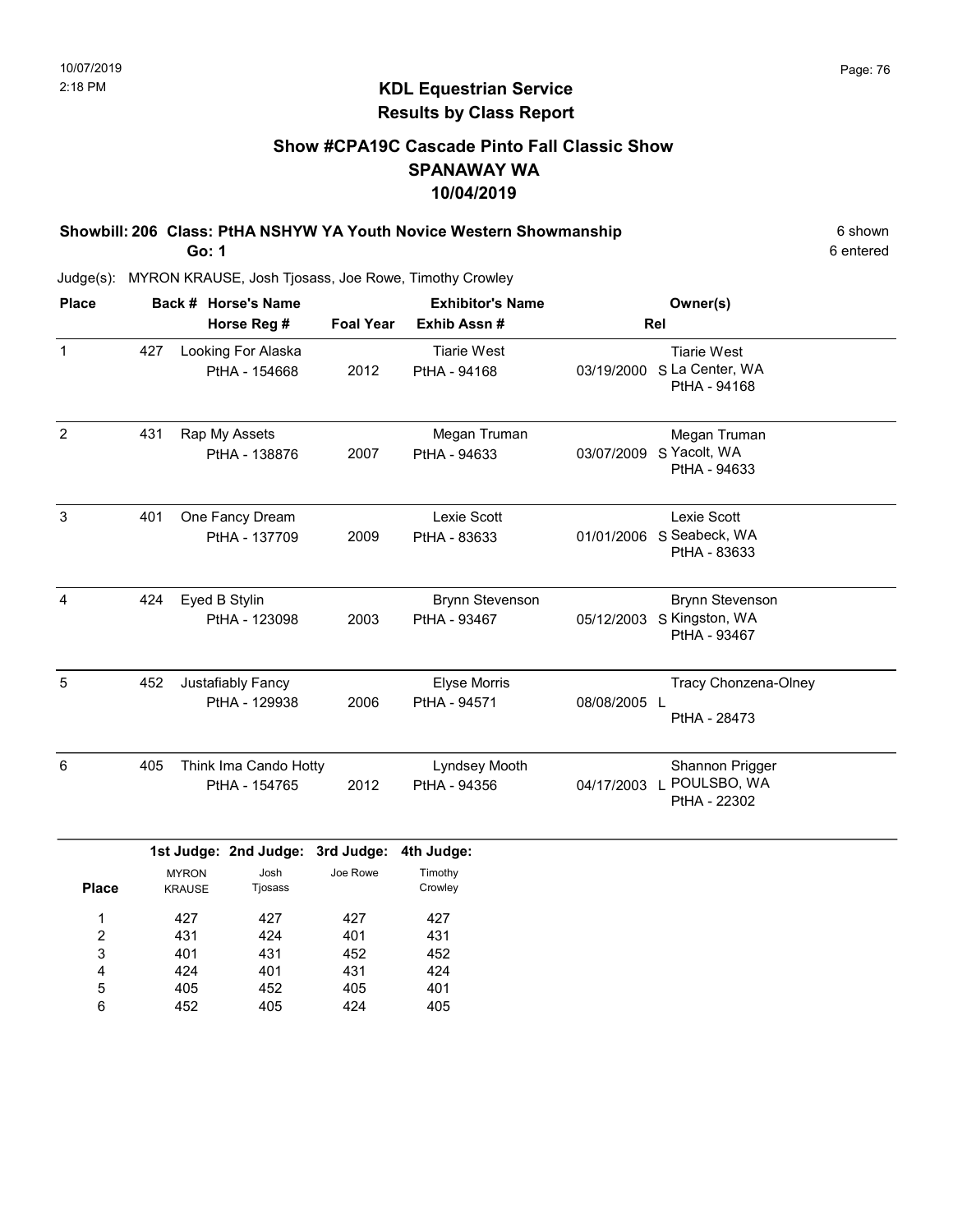### Show #CPA19C Cascade Pinto Fall Classic Show SPANAWAY WA 10/04/2019

# Showbill: 207 Class: PtHA WSHY18 YA WESTERN SHOWMANSHIP 9 Shown

Go: 1

9 entered

| <b>Place</b>   |     | Back # Horse's Name                    |                  | <b>Exhibitor's Name</b>                | Owner(s)                                                             |                        |
|----------------|-----|----------------------------------------|------------------|----------------------------------------|----------------------------------------------------------------------|------------------------|
|                |     | Horse Reg #                            | <b>Foal Year</b> | Exhib Assn#                            | Rel                                                                  |                        |
| $\mathbf{1}$   | 427 | Looking For Alaska<br>PtHA - 154668    | 2012             | <b>Tiarie West</b><br>PtHA - 94168     | <b>Tiarie West</b><br>03/19/2000 S La Center, WA<br>PtHA - 94168     |                        |
| $\overline{2}$ | 421 | <b>Fancy Cutie</b><br>PtHA - 140236    | 2010             | Allison Kane<br>PtHA - 83041           | Allison Kane<br>02/03/2006 S Ridgefield, WA<br>PtHA - 83041          |                        |
| 3              | 405 | Think Ima Cando Hotty<br>PtHA - 154765 | 2012             | Lyndsey Mooth<br>PtHA - 94356          | 04/17/2003 L POULSBO, WA<br>PtHA - 22302                             | Shannon Prigger        |
| 4              | 155 | A Lady With Assets<br>PtHA - 137528    | 2008             | Madison Wojcek<br>PtHA - 137528        | 04/11/2005 S Bremerton, WA<br>PtHA - 137528                          | Madison Wojcek         |
| 5              | 401 | One Fancy Dream<br>PtHA - 137709       | 2009             | Lexie Scott<br>PtHA - 83633            | Lexie Scott<br>01/01/2006 S Seabeck, WA<br>PtHA - 83633              |                        |
| 6              | 456 | Hes Got The Scotch<br>PtHA - 145803    | 2007             | Payton Land<br>PtHA - 81985            | 01/25/2007 L<br>PtHA - 77363                                         | Katherine Cramer       |
| $\overline{7}$ | 449 | Kenos Golden Diva<br>PtHA - 119404     | 2003             | <b>Riley Michaelis</b><br>PtHA - 93626 | <b>Russelle Graf</b><br>10/19/2005 C Pt Angeles, WA<br>PtHA - 119404 |                        |
| 8              | 424 | Eyed B Stylin<br>PtHA - 123098         | 2003             | <b>Brynn Stevenson</b><br>PtHA - 93467 | 05/12/2003 S Kingston, WA<br>PtHA - 93467                            | <b>Brynn Stevenson</b> |
| 9              | 431 | Rap My Assets<br>PtHA - 138876         | 2007             | Megan Truman<br>PtHA - 94633           | Megan Truman<br>S Yacolt, WA<br>03/07/2009<br>PtHA - 94633           |                        |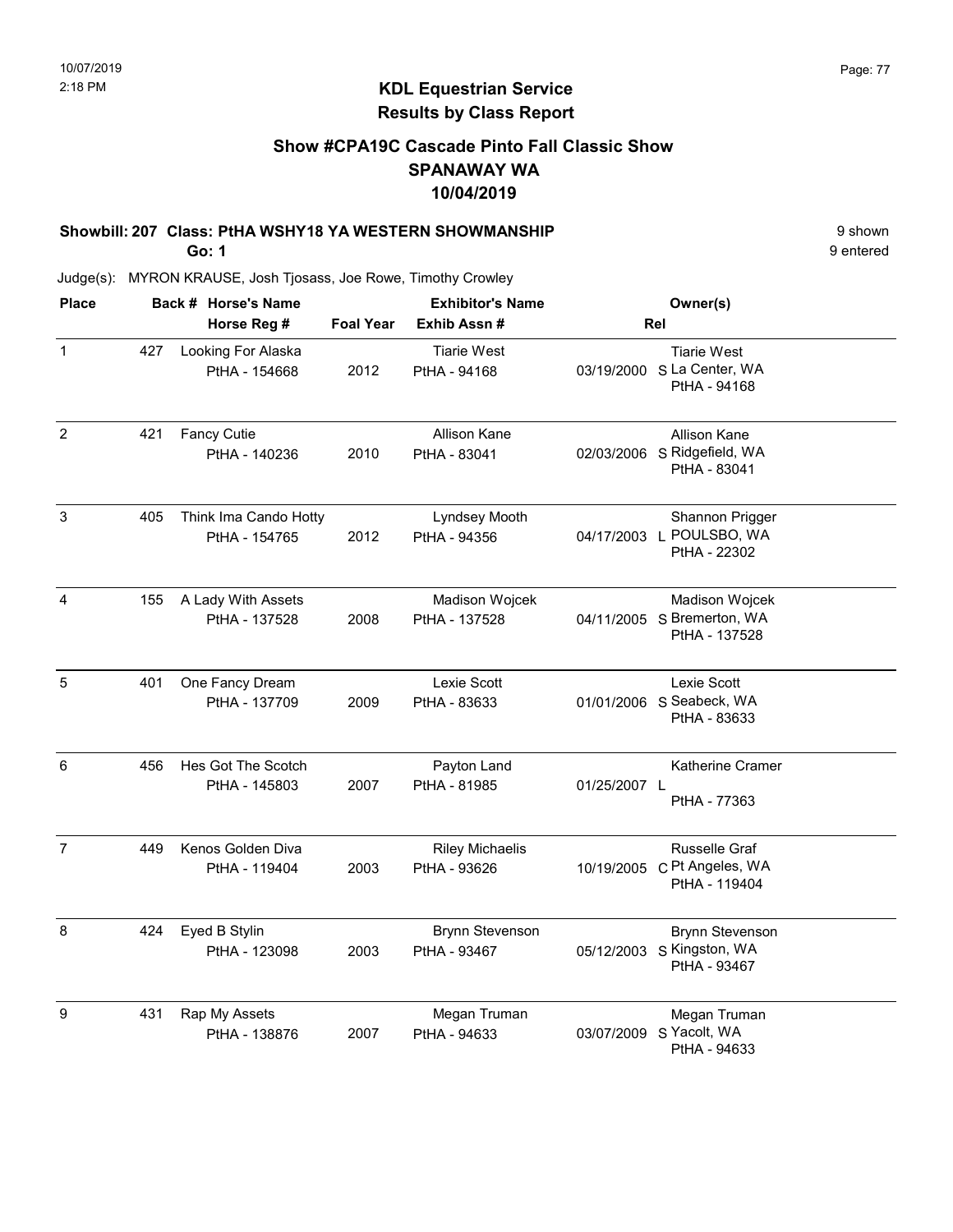### Show #CPA19C Cascade Pinto Fall Classic Show SPANAWAY WA 10/04/2019

|              |               | 1st Judge: 2nd Judge: 3rd Judge: 4th Judge: |          |         |  |
|--------------|---------------|---------------------------------------------|----------|---------|--|
|              | <b>MYRON</b>  | Josh                                        | Joe Rowe | Timothy |  |
| <b>Place</b> | <b>KRAUSE</b> | Tjosass                                     |          | Crowley |  |
| 1            | 421           | 427                                         | 427      | 427     |  |
| 2            | 427           | 421                                         | 405      | 421     |  |
| 3            | 155           | 155                                         | 401      | 405     |  |
| 4            | 401           | 456                                         | 155      | 449     |  |
| 5            | 405           | 401                                         | 421      | 456     |  |
| 6            | 431           | 405                                         | 449      | 401     |  |
| 7            | 456           | 449                                         | 456      | 155     |  |
| 8            | 449           | 424                                         | 424      | 424     |  |
| 9            | 424           |                                             | 431      | 431     |  |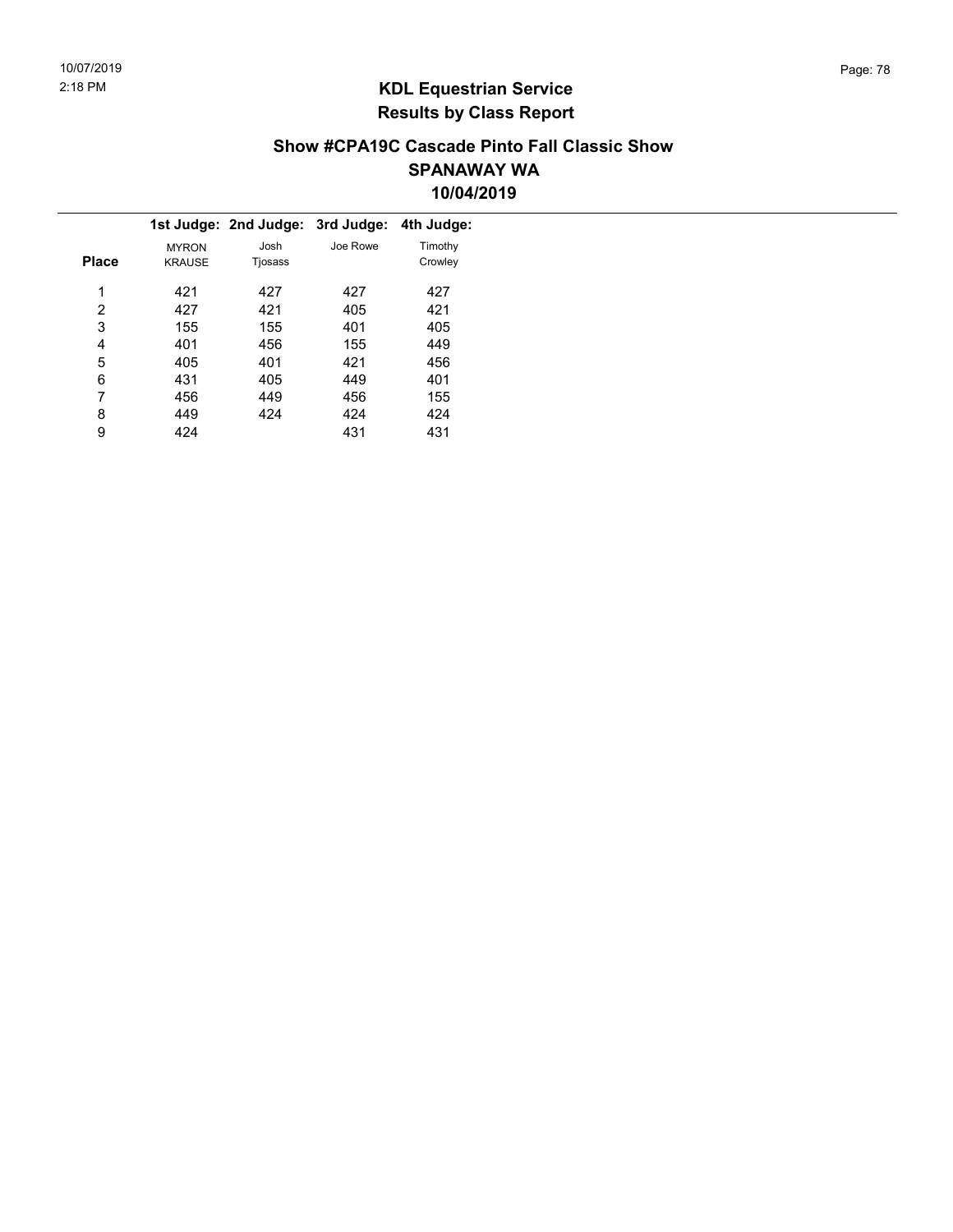### Show #CPA19C Cascade Pinto Fall Classic Show SPANAWAY WA 10/04/2019

| Showbill: 209 Class: OTAB WTSM15 OTAB W/T Western SMS 15 & Over |           |  |  |  |  |
|-----------------------------------------------------------------|-----------|--|--|--|--|
| Go: 1                                                           | 5 entered |  |  |  |  |

| <b>Place</b>     |     |                               | Back # Horse's Name              |                  | <b>Exhibitor's Name</b> |              | Owner(s)                                   |  |  |
|------------------|-----|-------------------------------|----------------------------------|------------------|-------------------------|--------------|--------------------------------------------|--|--|
|                  |     |                               | Horse Reg #                      | <b>Foal Year</b> | Exhib Assn#             |              | Rel                                        |  |  |
| $\mathbf{1}$     | 427 |                               | Looking For Alaska               | 2012             | <b>Tiarie West</b>      | 03/19/2000   | <b>Tiarie West</b><br>S La Center, WA      |  |  |
| $\overline{2}$   | 448 |                               | Im Good N Sleepy                 |                  | Lydia Wainwright        | 05/28/2003 S | Lydia Wainwright                           |  |  |
| $\mathbf{3}$     | 460 |                               | <b>MFF Amazing Grace</b>         |                  | Amy Vesneske            |              | Amy Vesneske<br>S Battle Ground, WA        |  |  |
| 4                | 425 |                               | Sir Lukas Remington              |                  | Elaine K Simon          | 09/26/1960   | Elaine K Simon<br>S Camas, WA              |  |  |
| 5                | 451 |                               | <b>Blazin Begonias</b>           | 2010             | Andrea Robinson         |              | Andrea Robinson<br>05/12/1978 S Duncan, BC |  |  |
|                  |     |                               | 1st Judge: 2nd Judge: 3rd Judge: |                  | 4th Judge:              |              |                                            |  |  |
| <b>Place</b>     |     | <b>MYRON</b><br><b>KRAUSE</b> | Josh<br>Tjosass                  | Joe Rowe         | Timothy<br>Crowley      |              |                                            |  |  |
| 1                |     | 427                           | 427                              | 427              | 427                     |              |                                            |  |  |
| $\boldsymbol{2}$ |     | 448                           | 448                              | 448              | 448                     |              |                                            |  |  |
| 3                |     | 460                           | 460                              | 460              | 460                     |              |                                            |  |  |
| 4                |     | 425                           | 425                              | 425              | 425                     |              |                                            |  |  |
| 5                |     | 451                           | 451                              | 451              | 451                     |              |                                            |  |  |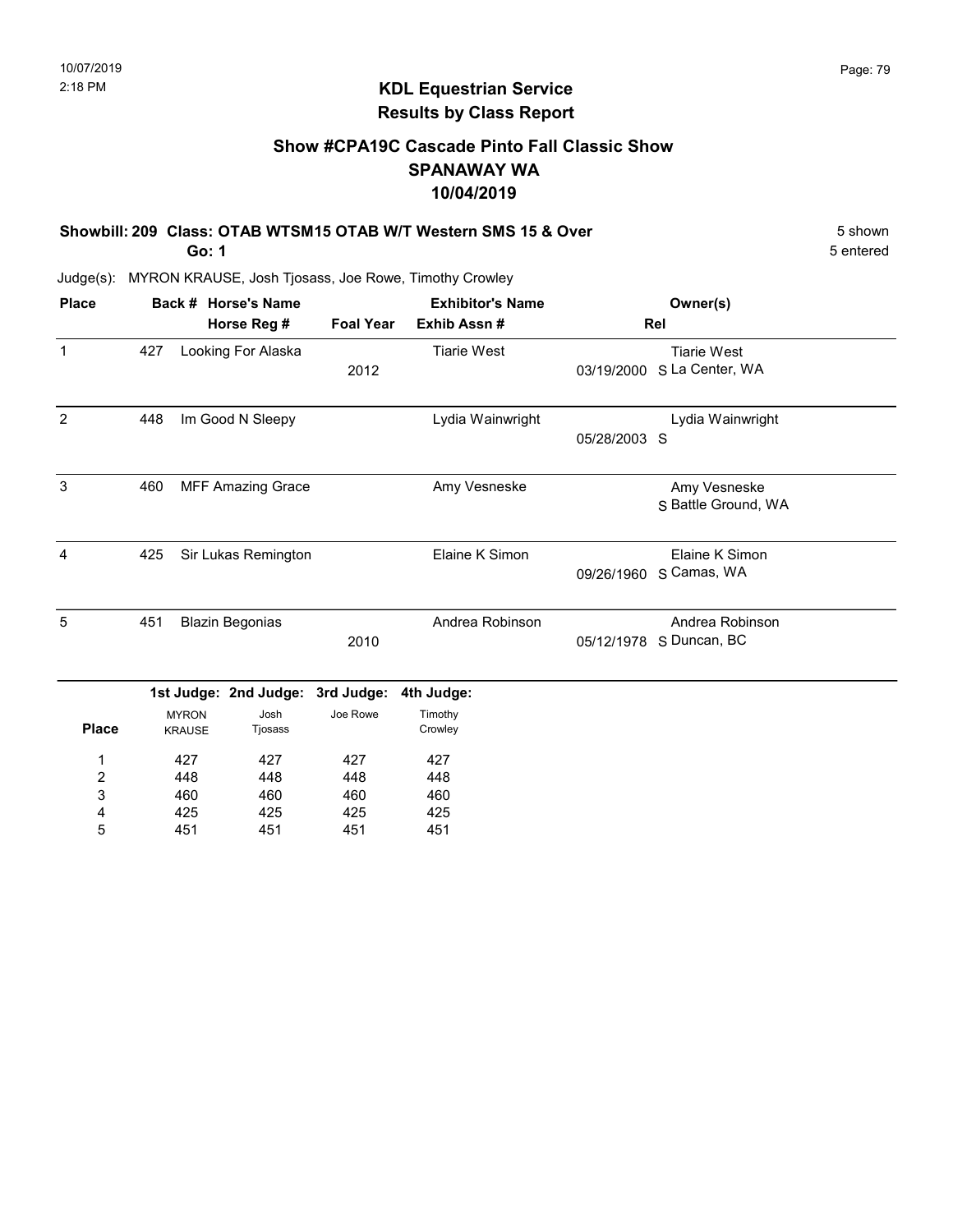### KDL Equestrian Service Results by Class Report

### Show #CPA19C Cascade Pinto Fall Classic Show SPANAWAY WA 10/04/2019

| Showbill: 210 Class: OTAB WTSM14 OTAB W/T Western SMS 14 & Un |           |  |  |  |  |
|---------------------------------------------------------------|-----------|--|--|--|--|
| Go: 1                                                         | 7 entered |  |  |  |  |

Judge(s): MYRON KRAUSE, Josh Tjosass, Joe Rowe, Timothy Crowley

24 462

6 7

24 462

24 462

| <b>Place</b>              |     |               | Back # Horse's Name<br>Horse Reg # | <b>Foal Year</b> | <b>Exhibitor's Name</b><br>Exhib Assn # |              | Owner(s)<br>Rel                                    |
|---------------------------|-----|---------------|------------------------------------|------------------|-----------------------------------------|--------------|----------------------------------------------------|
|                           |     |               |                                    |                  |                                         |              |                                                    |
| $\mathbf{1}$              | 442 |               | Rcr Cash My Pay Chex               |                  | Evelyn Johnson                          |              | Adam & Gabi Johnson<br>11/17/2009 C Pt Angeles, WA |
| $\overline{2}$            | 452 |               | Justafiably Fancy                  | 2006             | Elyse Morris                            | 08/08/2005 L | Tracy Chonzena-Olney                               |
| 3                         | 440 |               | <b>Sweet Talking Hunter</b>        | 2009             | Naomi Wainwright                        | 01/01/2007 S | Lydia Wainwright                                   |
| 3                         | 441 |               | A Special Asset                    | 2012             | Brooklyn Johnson                        | 02/02/2008   | Adam & Gabi Johnson<br>C Pt Angeles, WA            |
| 5                         | 78  |               | Hez A Burglar                      | 1995             | Leah Kempinski                          |              | Vicki Nielsen<br>05/22/2010 L Rainier, WA          |
| $\,6\,$                   | 24  |               | <b>JWR Up For Review</b>           | 2016             | Madison Wolfe                           | 01/01/2009   | Vicki Nielsen<br>N Rainier, WA                     |
| $\overline{7}$            | 462 |               | Indigos Royal Candygirl            |                  | Madelyn Molynuex                        |              | Amy Vesneske<br>Battle Ground, WA                  |
|                           |     |               | 1st Judge: 2nd Judge: 3rd Judge:   |                  | 4th Judge:                              |              |                                                    |
|                           |     | <b>MYRON</b>  | Josh                               | Joe Rowe         | Timothy                                 |              |                                                    |
| <b>Place</b>              |     | <b>KRAUSE</b> | Tjosass                            |                  | Crowley                                 |              |                                                    |
| 1                         |     | 442           | 442                                | 452              | 452                                     |              |                                                    |
| $\overline{c}$            |     | 440           | 452                                | 442              | 441                                     |              |                                                    |
| $\ensuremath{\mathsf{3}}$ |     | 441           | 441                                | 440              | 442                                     |              |                                                    |
| 4                         |     | 452           | 440                                | 78               | 440                                     |              |                                                    |
| 5                         |     | 78            | 78                                 | 441              | 78                                      |              |                                                    |

24 462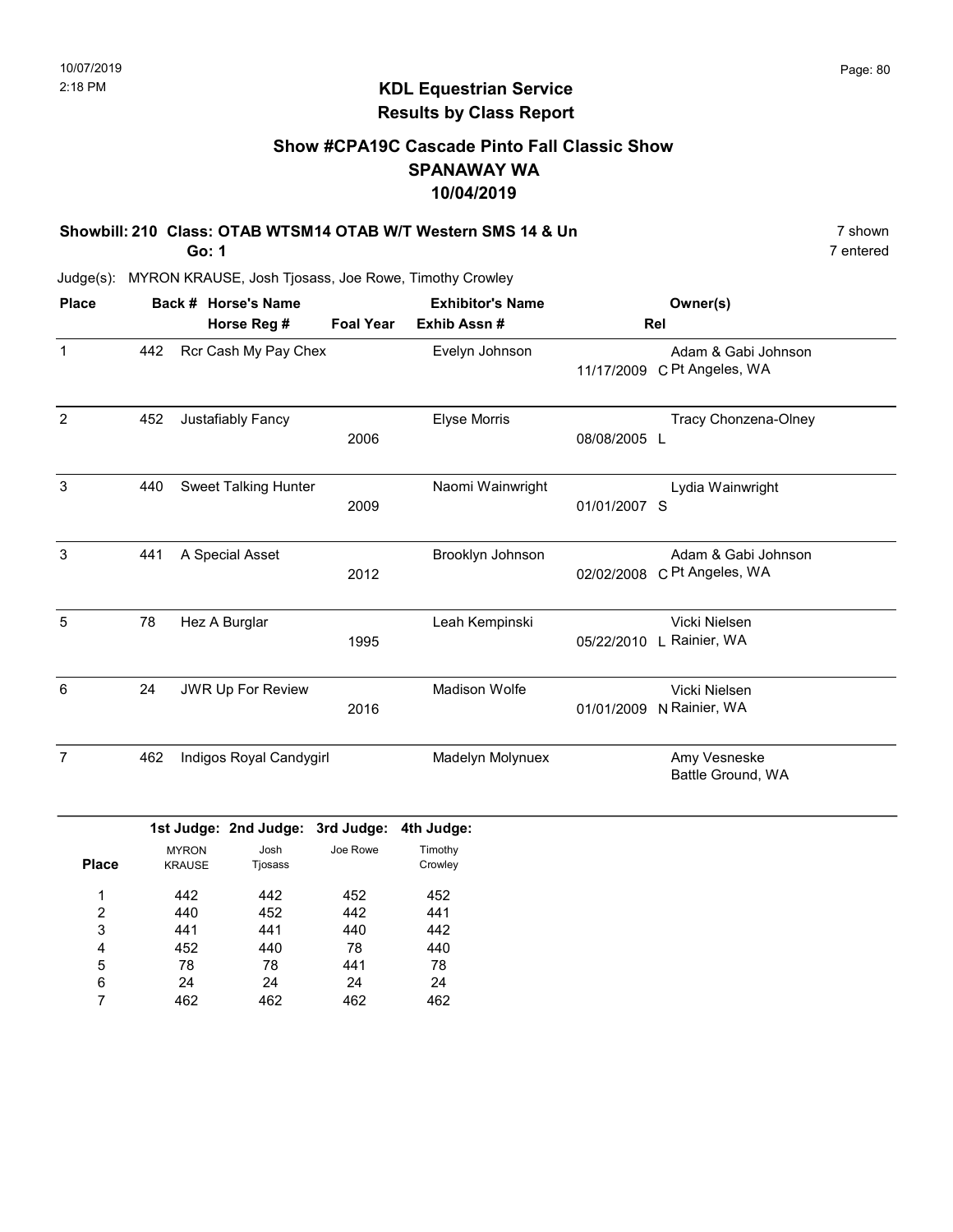### Show #CPA19C Cascade Pinto Fall Classic Show SPANAWAY WA 10/04/2019

Showbill: 211 Class: PtHA WWSYWS YA W/T Youth Western SMS 10 & Un 3 Shown 3 shown

Go: 1

3 entered

| <b>Place</b>            |     |                               | Back # Horse's Name                   |                  | <b>Exhibitor's Name</b>        | Owner(s)   |                                                           |  |
|-------------------------|-----|-------------------------------|---------------------------------------|------------------|--------------------------------|------------|-----------------------------------------------------------|--|
|                         |     |                               | Horse Reg #                           | <b>Foal Year</b> | Exhib Assn#                    |            | Rel                                                       |  |
| $\mathbf 1$             | 442 |                               | Rcr Cash My Pay Chex<br>PtHA - 126435 |                  | Evelyn Johnson<br>PtHA - 92552 | 11/17/2009 | Adam & Gabi Johnson<br>C Pt Angeles, WA<br>PtHA - NEW575A |  |
| 2                       | 441 | A Special Asset               |                                       |                  | Brooklyn Johnson               |            | Adam & Gabi Johnson                                       |  |
|                         |     |                               | PtHA - 145737                         | 2012             | PtHA - 91892                   | 02/02/2008 | C Pt Angeles, WA<br>PtHA - NEW575A                        |  |
| 3                       | 78  |                               | Hez A Burglar                         |                  | Leah Kempinski                 |            | Vicki Nielsen                                             |  |
|                         |     |                               | PtHA - 94694                          | 1995             | PtHA - 83293                   | 05/22/2010 | Rainier, WA<br>PtHA - 31011                               |  |
|                         |     |                               | 1st Judge: 2nd Judge: 3rd Judge:      |                  | 4th Judge:                     |            |                                                           |  |
| <b>Place</b>            |     | <b>MYRON</b><br><b>KRAUSE</b> | Josh<br>Tjosass                       | Joe Rowe         | Timothy<br>Crowley             |            |                                                           |  |
| 1                       |     | 442                           | 442                                   | 442              | 442                            |            |                                                           |  |
| $\overline{\mathbf{c}}$ |     | 441                           | 441                                   | 78               | 441                            |            |                                                           |  |
| $\mathbf{3}$            |     | 78                            | 78                                    | 441              | 78                             |            |                                                           |  |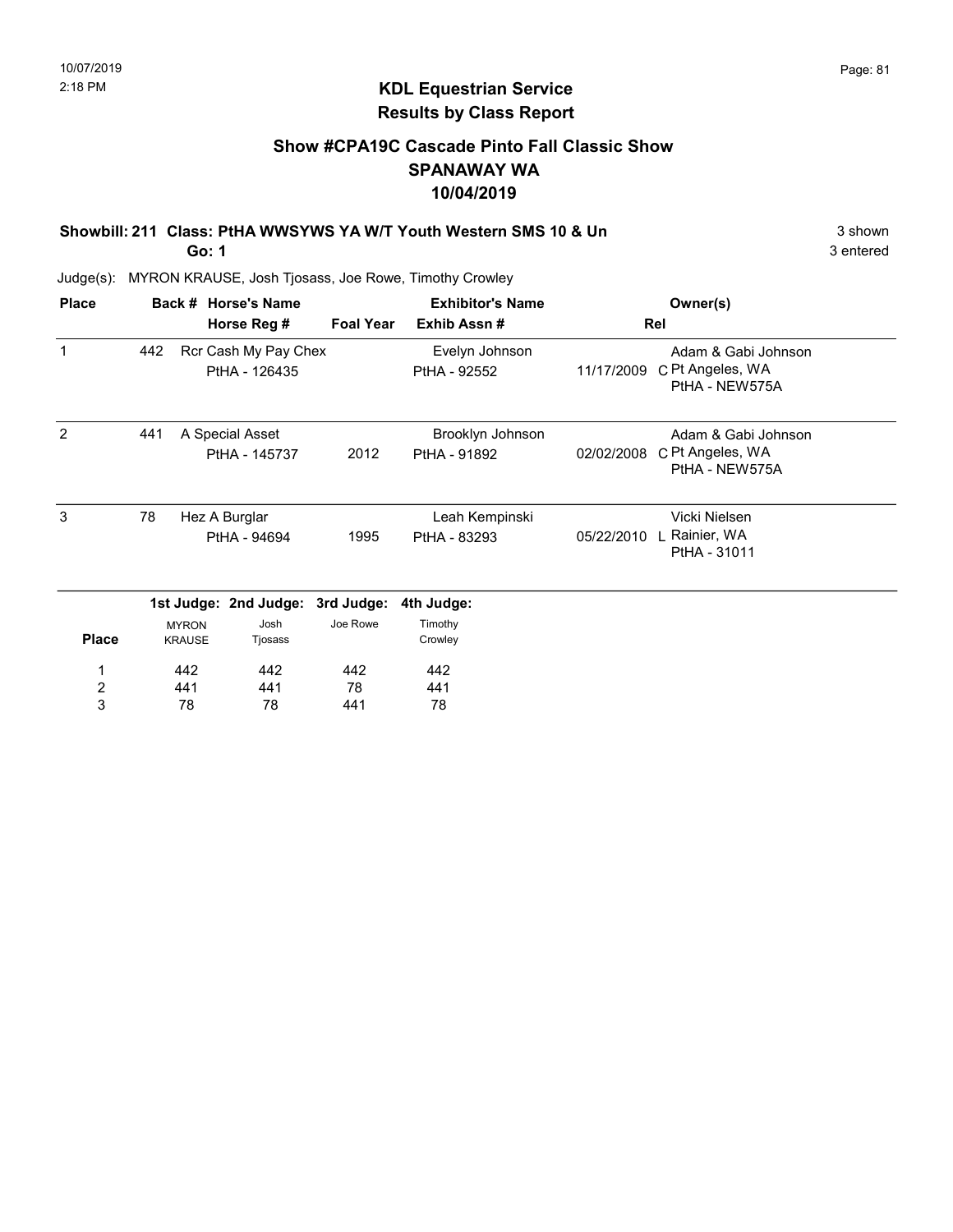### KDL Equestrian Service Results by Class Report

### Show #CPA19C Cascade Pinto Fall Classic Show SPANAWAY WA 10/04/2019

Showbill: 212 Class: PtHA WWSYW1 YA W/T Youth West Showmanship 11-18 3 Shown

Go: 1

| <b>Place</b>            |     |                               | Back # Horse's Name              |                  | <b>Exhibitor's Name</b> | Owner(s)                                      |
|-------------------------|-----|-------------------------------|----------------------------------|------------------|-------------------------|-----------------------------------------------|
|                         |     |                               | Horse Reg #                      | <b>Foal Year</b> | Exhib Assn#             | Rel                                           |
| 1                       | 427 |                               | Looking For Alaska               |                  | <b>Tiarie West</b>      | <b>Tiarie West</b>                            |
|                         |     |                               | PtHA - 154668                    | 2012             | PtHA - 94168            | S La Center, WA<br>03/19/2000<br>PtHA - 94168 |
| 2                       | 452 |                               | Justafiably Fancy                |                  | <b>Elyse Morris</b>     | Tracy Chonzena-Olney                          |
|                         |     |                               | PtHA - 129938                    | 2006             | PtHA - 94571            | 08/08/2005 L<br>PtHA - 28473                  |
| 3                       | 448 |                               | Im Good N Sleepy                 |                  | Lydia Wainwright        | Lydia Wainwright                              |
|                         |     |                               |                                  |                  |                         | 05/28/2003 S                                  |
|                         |     |                               | 1st Judge: 2nd Judge: 3rd Judge: |                  | 4th Judge:              |                                               |
| <b>Place</b>            |     | <b>MYRON</b><br><b>KRAUSE</b> | Josh<br>Tjosass                  | Joe Rowe         | Timothy<br>Crowley      |                                               |
|                         |     | 427                           | 427                              | 427              | 427                     |                                               |
| $\overline{\mathbf{c}}$ |     | 452                           | 452                              | 452              | 452                     |                                               |
| 3                       |     | 448                           | 448                              | 448              | 448                     |                                               |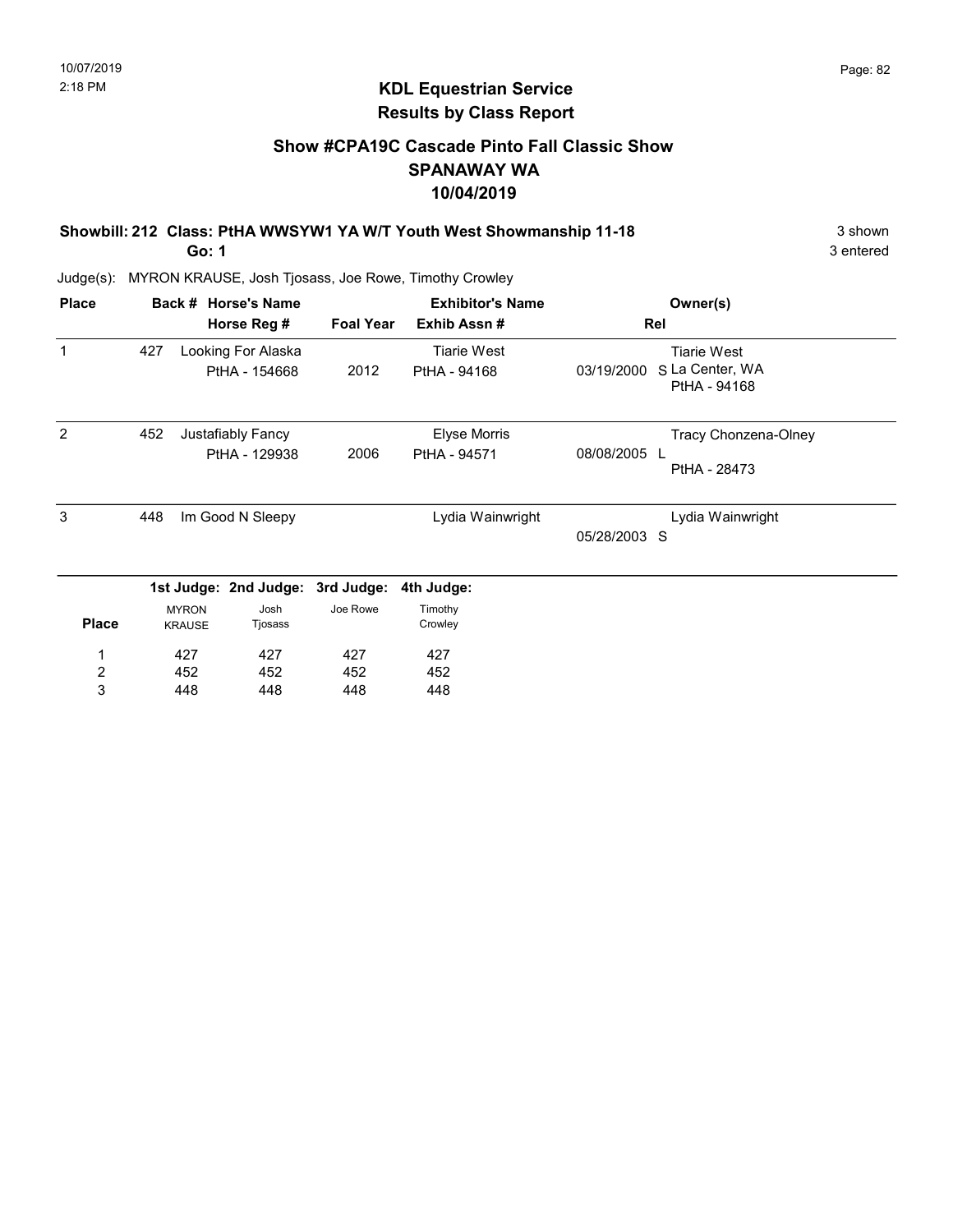### KDL Equestrian Service Results by Class Report

### Show #CPA19C Cascade Pinto Fall Classic Show SPANAWAY WA 10/04/2019

Showbill: 213 Class: PtHA WWSaws AM W/T Western Showmanship 3 shown 3 shown

Go: 1

| <b>Place</b>            |     |                               | Back # Horse's Name              |                  | <b>Exhibitor's Name</b> |            | Owner(s)                            |
|-------------------------|-----|-------------------------------|----------------------------------|------------------|-------------------------|------------|-------------------------------------|
|                         |     |                               | Horse Reg #                      | <b>Foal Year</b> | Exhib Assn#             |            | Rel                                 |
| $\mathbf 1$             | 418 |                               | Sweetness Secret                 |                  | Danielle Witke          |            | Danielle Witke                      |
|                         |     |                               | PtHA - 155223                    | 2016             | PtHA - 55066            | 04/04/1996 | S Winlock, WA<br>PtHA - 55066       |
|                         | 432 |                               | Pv Shes Specialized              |                  | Kaytee Gibeau           |            | Kaytee Gibeau                       |
|                         |     |                               | PtHA - 155466                    | 2017             | PtHA - 67683            | 07/25/1999 | S Port Townsend, WA<br>PtHA - 67683 |
| 3                       | 425 |                               | Sir Lukas Remington              |                  | Elaine K Simon          |            | Elaine K Simon                      |
|                         |     |                               | PtHA - 147417                    |                  | PtHA - 38274            | 09/26/1960 | S Camas, WA<br>PtHA - 38274         |
|                         |     |                               | 1st Judge: 2nd Judge: 3rd Judge: |                  | 4th Judge:              |            |                                     |
| <b>Place</b>            |     | <b>MYRON</b><br><b>KRAUSE</b> | Josh<br>Tjosass                  | Joe Rowe         | Timothy<br>Crowley      |            |                                     |
| 1                       |     | 432                           | 432                              | 418              | 418                     |            |                                     |
| $\overline{\mathbf{c}}$ |     | 418                           | 418                              | 432              | 432                     |            |                                     |
| 3                       |     | 425                           | 425                              | 425              | 425                     |            |                                     |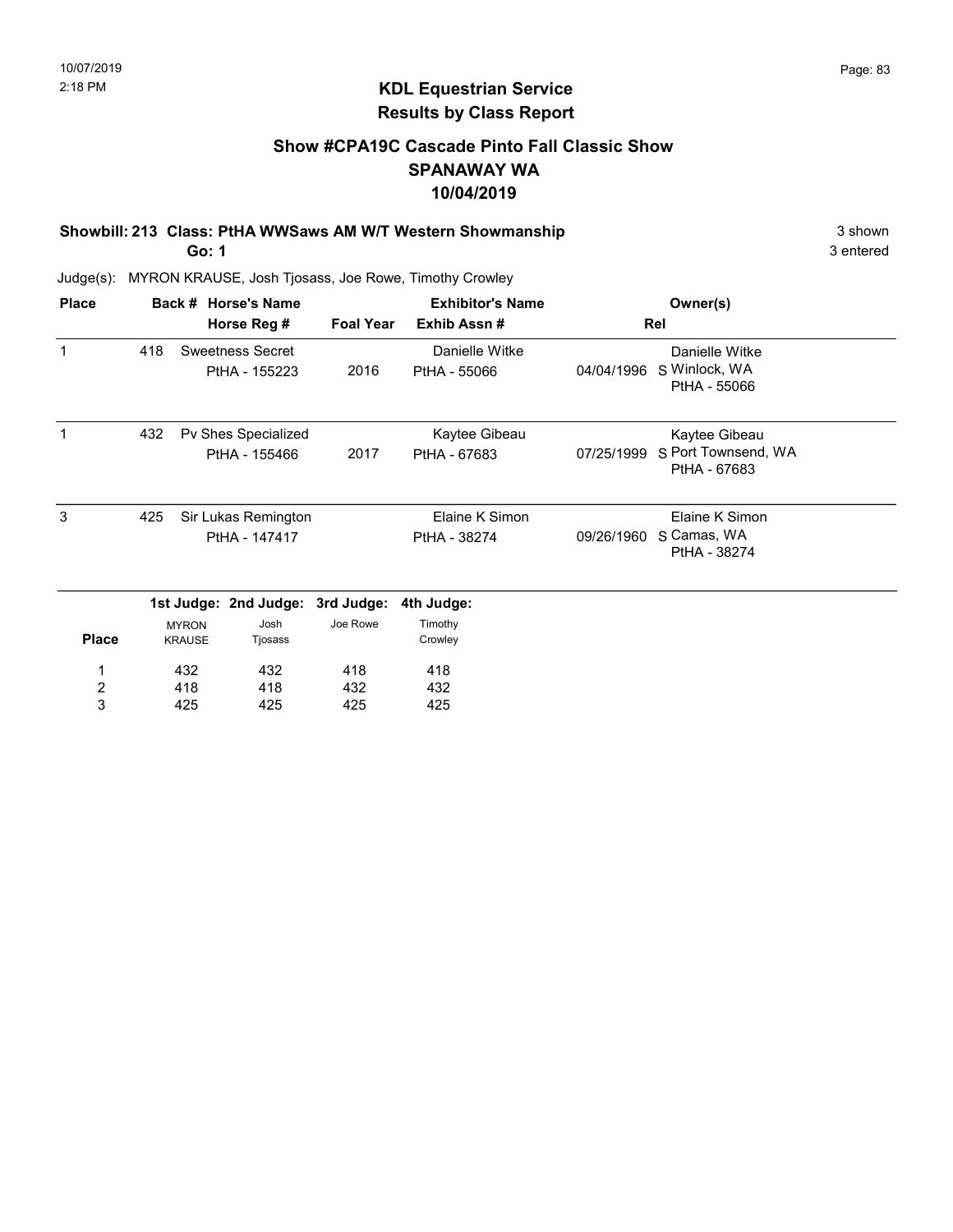### Show #CPA19C Cascade Pinto Fall Classic Show SPANAWAY WA 10/04/2019

### Showbill: 214 Class: OTAB HALMP OTAB Halter Mini.Pony 1 shown 1 shown

Go: 1

1 entered

| <b>Place</b> | Back # Horse's Name |                  | <b>Exhibitor's Name</b> | Owner(s)                |  |
|--------------|---------------------|------------------|-------------------------|-------------------------|--|
|              | Horse Reg #         | <b>Foal Year</b> | Exhib Assn #            | Rel                     |  |
|              | 141<br>Mango        |                  | Jessica Davidson        | Jessica Davidson        |  |
|              |                     |                  |                         | 05/14/1996 S Monroe, WA |  |
|              |                     |                  |                         |                         |  |

|              |               | 1st Judge: 2nd Judge: 3rd Judge: 4th Judge: |          |         |
|--------------|---------------|---------------------------------------------|----------|---------|
|              | <b>MYRON</b>  | Josh                                        | Joe Rowe | Timothy |
| <b>Place</b> | <b>KRAUSE</b> | Tjosass                                     |          | Crowley |
|              | 141           | 141                                         | 141      | 141     |
|              |               |                                             |          |         |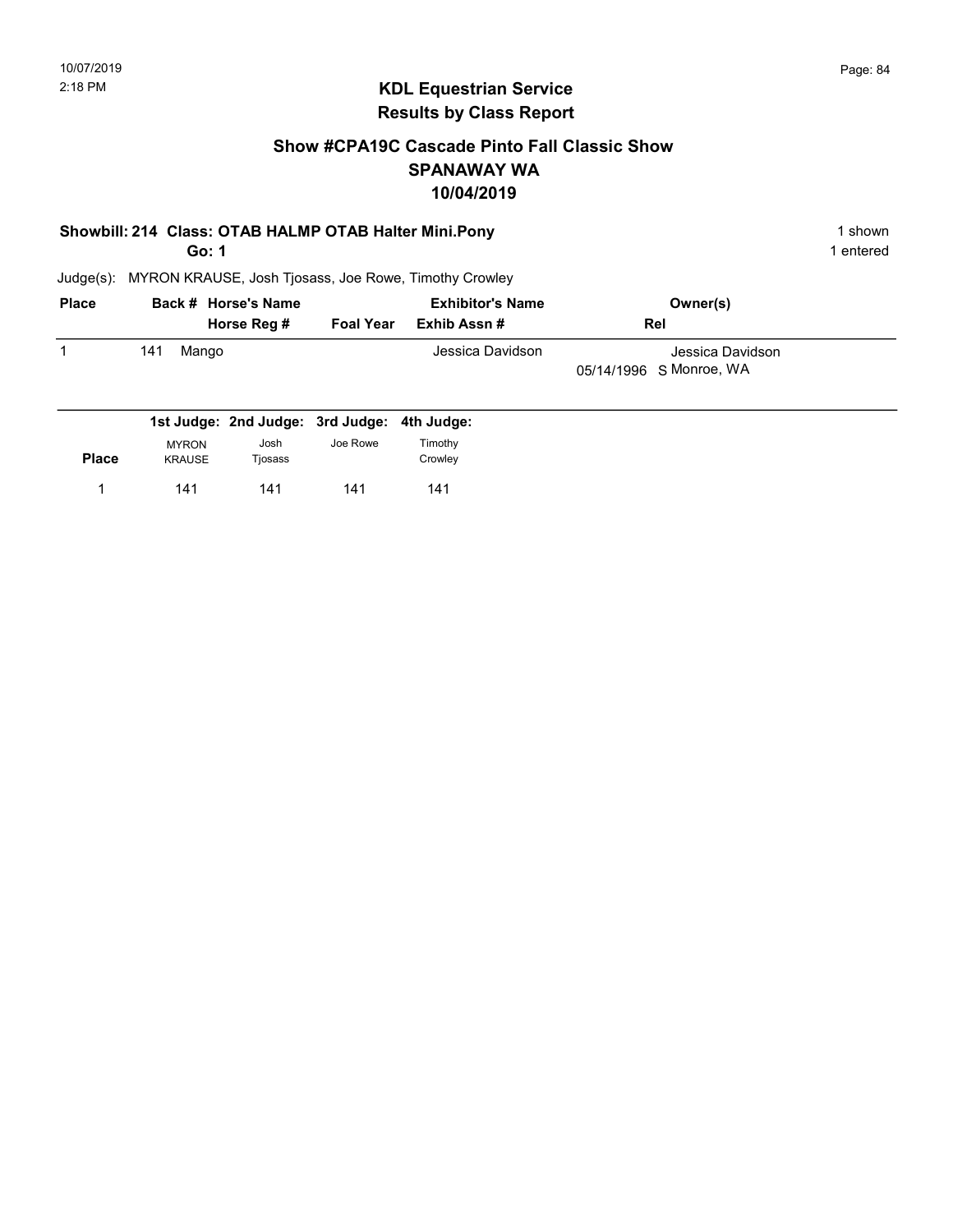### Show #CPA19C Cascade Pinto Fall Classic Show SPANAWAY WA 10/04/2019

Showbill: 215 Class: OTAB HALH OTAB Halter Horse All Ages/Sexes 12 Shown 12 shown Go: 1

12 entered

| <b>Place</b>   |     | Back # Horse's Name         | <b>Exhibitor's Name</b> |                         |              | Owner(s)                                               |  |
|----------------|-----|-----------------------------|-------------------------|-------------------------|--------------|--------------------------------------------------------|--|
|                |     | Horse Reg #                 | <b>Foal Year</b>        | Exhib Assn#             |              | Rel                                                    |  |
| $\mathbf{1}$   | 444 | My Scarlet Cameo            | 2018                    | Lanay Hambrook          |              | Lanay Hambrook<br>12/21/1944 S Kennewick, WA           |  |
| $\overline{c}$ | 437 | Ice Te Jamaicanstyle        | 2018                    | Margaret Morton         | 05/25/1955   | Margaret Morton<br>S Kennewick, WA                     |  |
| 3              | 418 | <b>Sweetness Secret</b>     | 2016                    | Danielle Witke          |              | Danielle Witke<br>04/04/1996 S Winlock, WA             |  |
| 4              | 433 | <b>Bringing My Best</b>     | 2017                    | Jennifer Warboys        |              | Jennifer Warboys<br>S                                  |  |
| 5              | 545 | A Southern Heaven           | 2018                    | <b>Suzanne Heistand</b> |              | <b>Suzanne Heistand</b><br>02/19/1994 S Pt Angeles, WA |  |
| 6              | 425 | Sir Lukas Remington         |                         | Elaine K Simon          |              | Elaine K Simon<br>09/26/1960 S Camas, WA               |  |
| $\overline{7}$ | 440 | <b>Sweet Talking Hunter</b> | 2009                    | Naomi Wainwright        | 01/01/2007 S | Lydia Wainwright                                       |  |
| 8              | 434 | Dont Doubt Me Too           |                         | <b>Mallory Dobbs</b>    | 01/26/1994   | <b>Mallory Dobbs</b><br>S Olympia, WA                  |  |
| 9              | 24  | JWR Up For Review           | 2016                    | Madison Wolfe           |              | Vicki Nielsen<br>01/01/2009 N Rainier, WA              |  |
| 10             | 417 | Srw Paint Me Panda          | 2018                    | Sami Witke              |              | Sami Witke<br>04/04/1996 S Winlock, WA                 |  |
| 11             | 416 | <b>Gypsy Souls Raphael</b>  | 2017                    | Louise Doerrer          |              | Louise Doerrer<br>07/28/1986 S Snoqualmie, WA          |  |
| <b>NP</b>      | 451 | <b>Blazin Begonias</b>      | 2010                    | Andrea Robinson         | 05/12/1978   | Andrea Robinson<br>S Duncan, BC                        |  |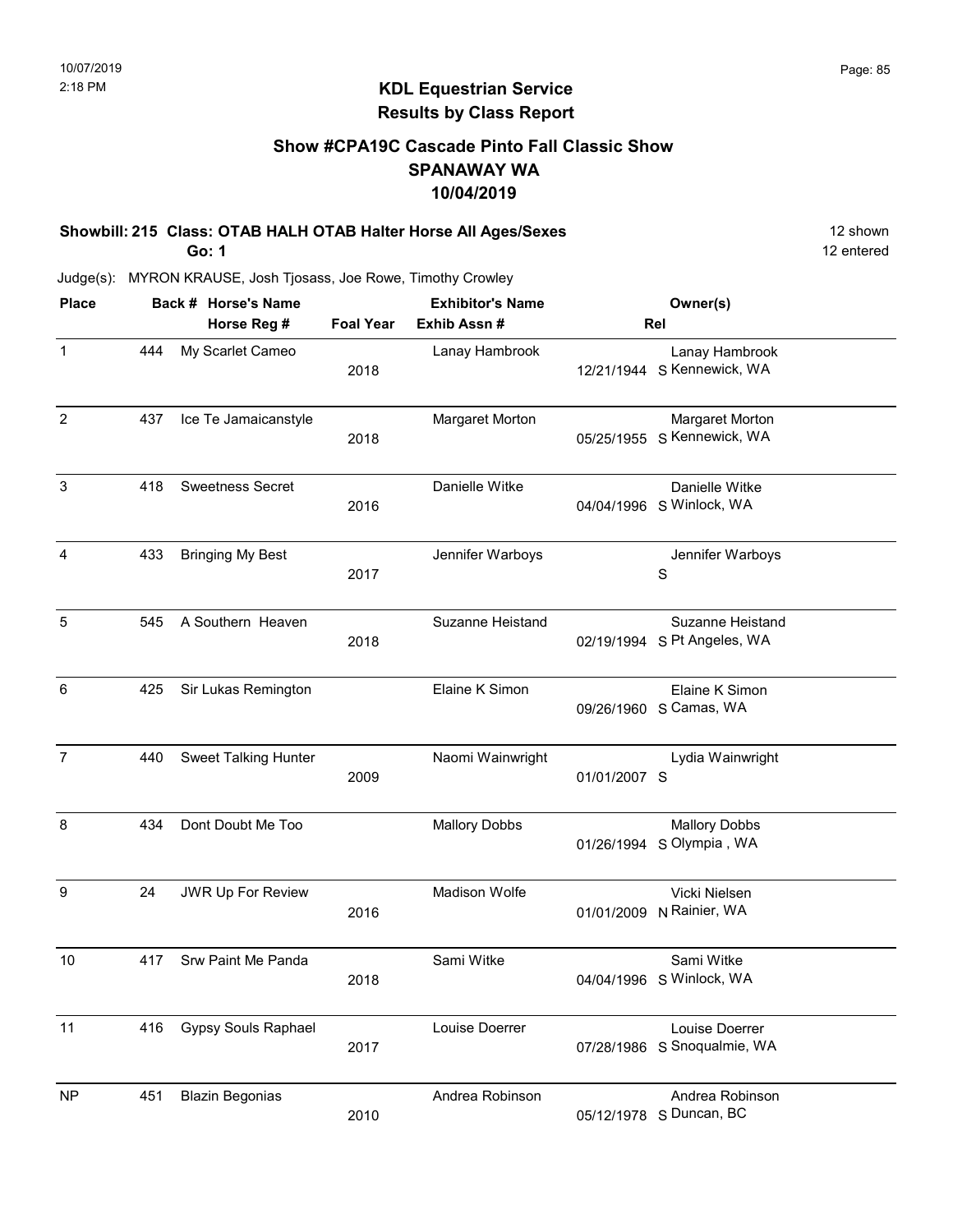### Show #CPA19C Cascade Pinto Fall Classic Show SPANAWAY WA 10/04/2019

|              |               | 1st Judge: 2nd Judge: 3rd Judge: |          | 4th Judge: |  |
|--------------|---------------|----------------------------------|----------|------------|--|
|              | <b>MYRON</b>  | Josh                             | Joe Rowe | Timothy    |  |
| <b>Place</b> | <b>KRAUSE</b> | Tjosass                          |          | Crowley    |  |
| 1            | 444           | 444                              | 444      | 444        |  |
| 2            | 437           | 425                              | 437      | 437        |  |
| 3            | 418           | 418                              | 434      | 418        |  |
| 4            | 433           | 433                              | 433      | 433        |  |
| 5            | 545           | 545                              | 418      | 440        |  |
| 6            | 417           | 416                              | 545      | 434        |  |
| 7            | 425           | 437                              | 24       | 417        |  |
| 8            | 440           | 440                              | 425      | 24         |  |
| 9            | 416           |                                  |          |            |  |
| 10           | 24            |                                  |          |            |  |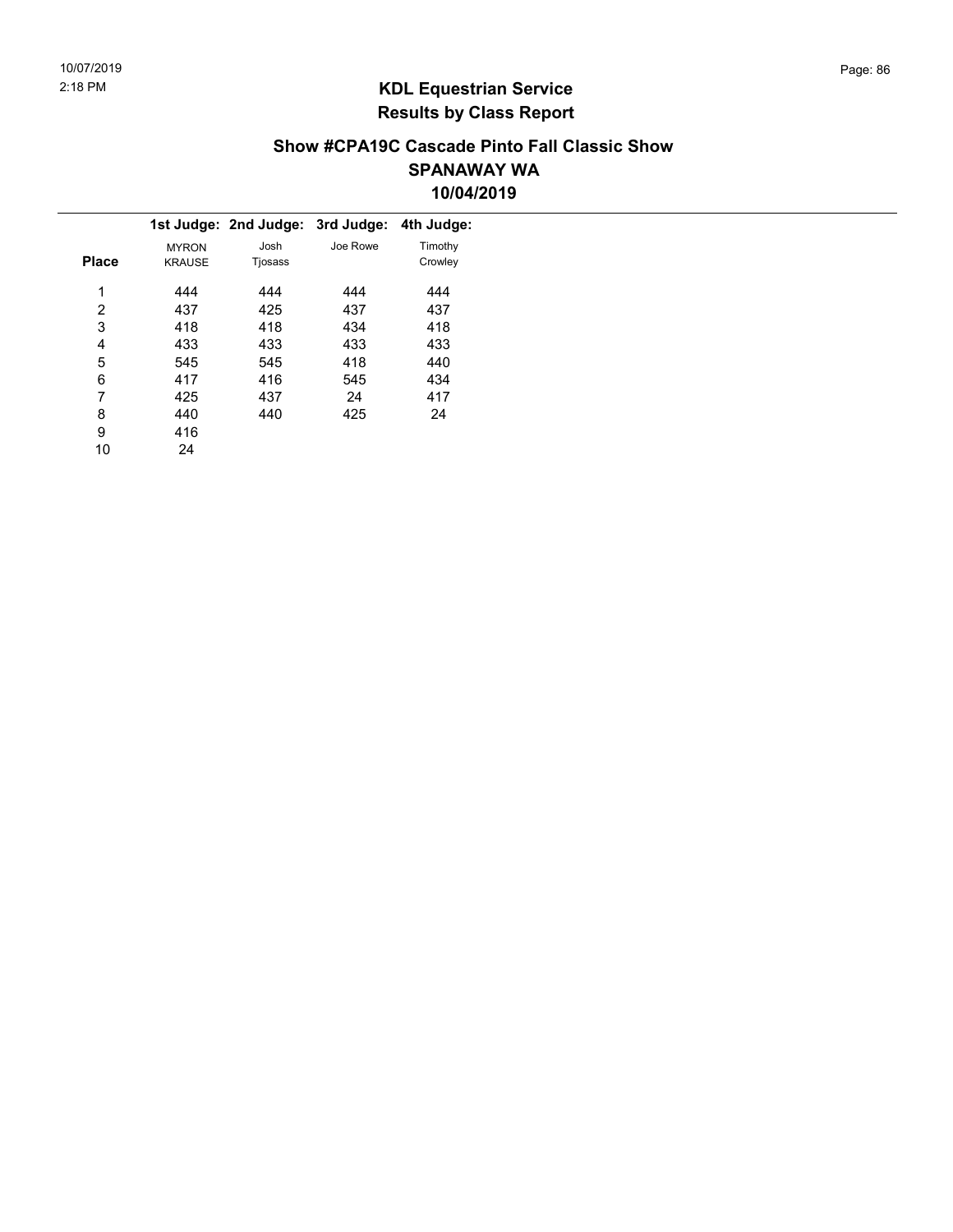### KDL Equestrian Service Results by Class Report

### Show #CPA19C Cascade Pinto Fall Classic Show SPANAWAY WA 10/04/2019

| Showbill: 216 Class: OTAB HALWT YA Halter Leadline 11 & Under | 2 shown                                                                                                                           |
|---------------------------------------------------------------|-----------------------------------------------------------------------------------------------------------------------------------|
| $\sim$ $\sim$ $\sim$                                          | $\bigcap$ $\bigcap$ $\bigcap$ $\bigcap$ $\bigcap$ $\bigcap$ $\bigcap$ $\bigcap$ $\bigcap$ $\bigcap$ $\bigcap$ $\bigcap$ $\bigcap$ |

Go: 1

| <b>Tina Trussell</b><br>C Roy, WA |
|-----------------------------------|
| Kalah Hedlund<br>N Auburn, WA     |
|                                   |
|                                   |
|                                   |
|                                   |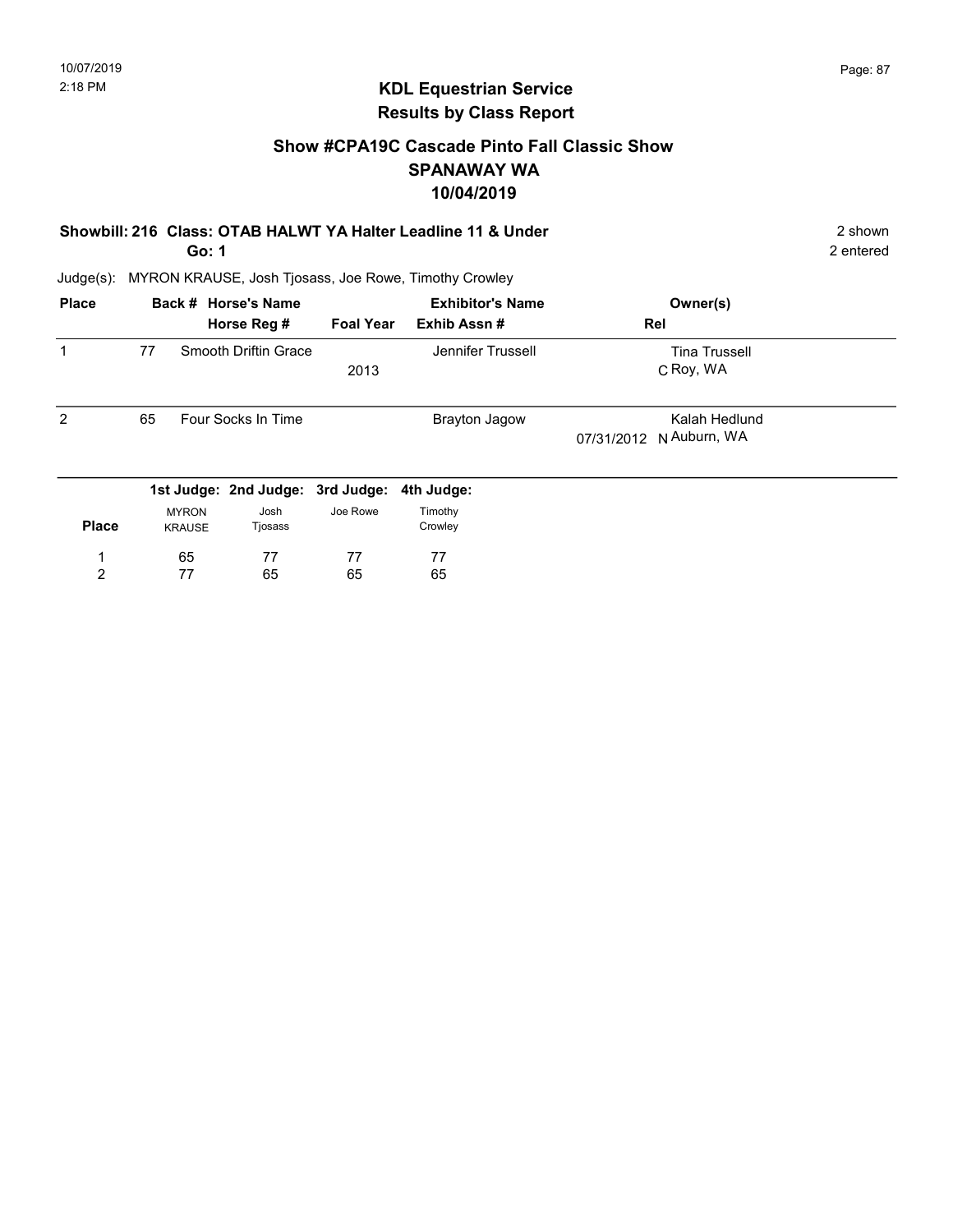### Show #CPA19C Cascade Pinto Fall Classic Show SPANAWAY WA 10/04/2019

# Showbill: 217 Class: PtHA HALPA Halter Pony All Ages/Types 5 Shown

Go: 1

18 19 454

3 4 5

163 19 454

163 19 454

19 18 454 5 entered

| <b>Place</b>        |             | Back # Horse's Name           |                                                |                  | <b>Exhibitor's Name</b>                 |              | Owner(s)                                                   |
|---------------------|-------------|-------------------------------|------------------------------------------------|------------------|-----------------------------------------|--------------|------------------------------------------------------------|
|                     | Horse Reg # |                               |                                                | <b>Foal Year</b> | Exhib Assn#                             |              | Rel                                                        |
| $\mathbf{1}$        | 27          |                               | In My Darkest Hour<br>PtHA - 135945            | 2004             | <b>Terry Strawn</b><br>PtHA - 17105     | 10/30/1951   | <b>Terry Strawn</b><br>S Central Point, OR<br>PtHA - 17105 |
| 2                   | 163         |                               | <b>Equinox Rising Star</b><br>PtHA - 155230    |                  | Cheryl Shaffer<br>PtHA - 25875          | 04/04/1960   | Cheryl Shaffer<br>S Renton, WA<br>PtHA - 25875             |
| 3                   | 18          |                               | Soundviews Summer Cinn-Sation<br>PtHA - 148880 | 2013             | Jean Garcia<br>PtHA - 27094             | 03/16/1963   | Jean Garcia<br>S Orting, WA<br>PtHA - 27094                |
| 4                   | 19          |                               | Kahluas Cinnamon Spice<br>PtHA - 149806        | 2008             | Sondrea Garcia<br>PtHA - 27095          | 05/29/1985 S | Sondrea Garcia<br>PtHA - 27095                             |
| 5                   | 454         |                               | Mr Mustache Man<br>PtHA - WDWA19-23 2013       |                  | Carrie Loffelmacher<br>PtHA - WDWA19-23 |              | Carrie Loffelmacher<br>S<br>PtHA - WDWA19-23               |
|                     |             |                               | 1st Judge: 2nd Judge: 3rd Judge:               |                  | 4th Judge:                              |              |                                                            |
| <b>Place</b>        |             | <b>MYRON</b><br><b>KRAUSE</b> | Josh<br>Tjosass                                | Joe Rowe         | Timothy<br>Crowley                      |              |                                                            |
| 1<br>$\overline{2}$ |             | 27<br>163                     | 27<br>18                                       | 27<br>18         | 27<br>163                               |              |                                                            |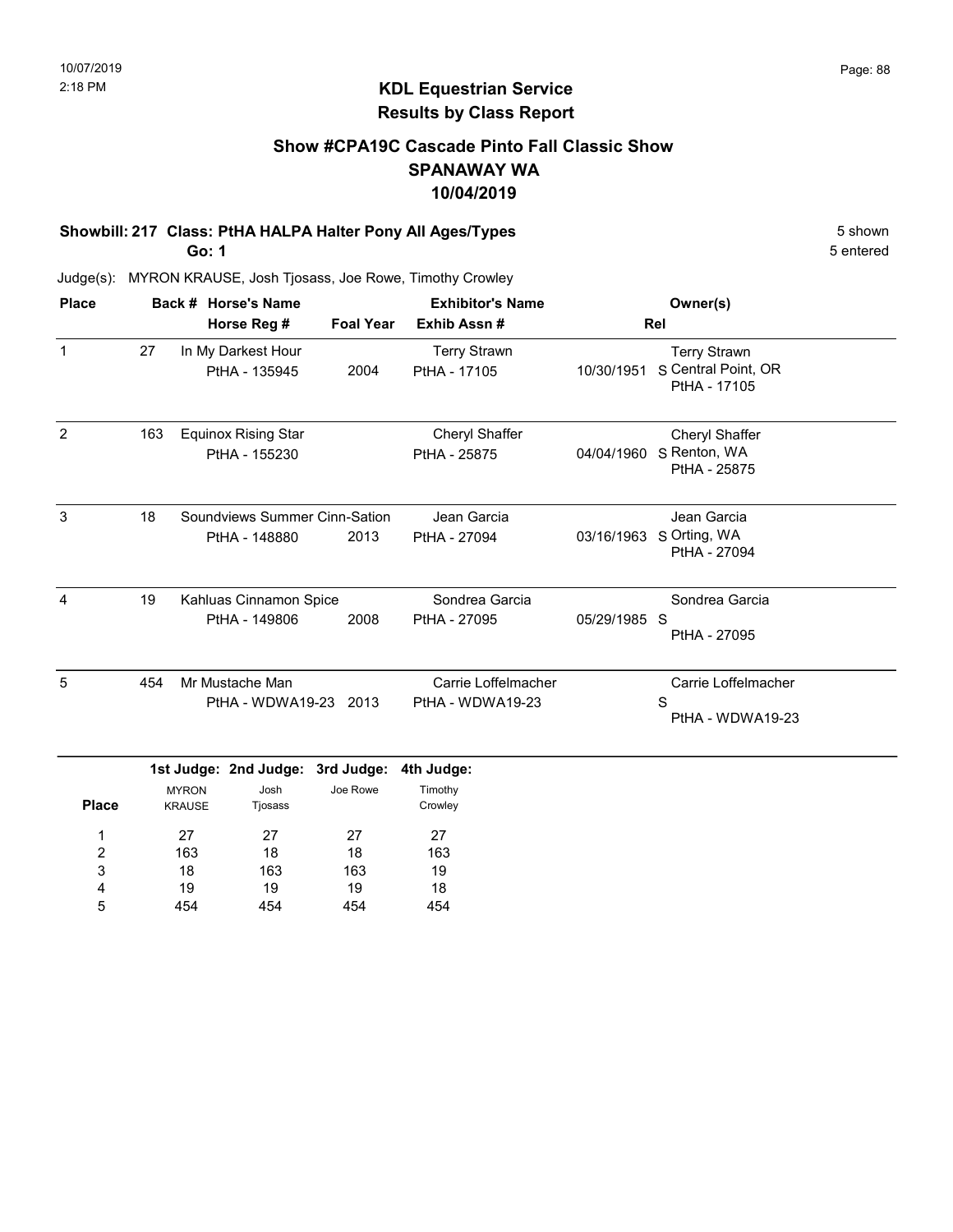### Show #CPA19C Cascade Pinto Fall Classic Show SPANAWAY WA 10/04/2019

### Showbill: 218 Class: PtHA HALPB Gr & Res Halter Pony 3 shown 3 shown

Go: 1

3 entered

| <b>Place</b>   |     |                               | Back # Horse's Name              |                  | <b>Exhibitor's Name</b> |            | Owner(s)                            |  |
|----------------|-----|-------------------------------|----------------------------------|------------------|-------------------------|------------|-------------------------------------|--|
|                |     |                               | Horse Reg #                      | <b>Foal Year</b> | Exhib Assn#             |            | Rel                                 |  |
| $\mathbf 1$    | 27  |                               | In My Darkest Hour               |                  | <b>Terry Strawn</b>     |            | <b>Terry Strawn</b>                 |  |
|                |     |                               | PtHA - 135945                    | 2004             | PtHA - 17105            | 10/30/1951 | S Central Point, OR<br>PtHA - 17105 |  |
| 2              | 18  |                               | Soundviews Summer Cinn-Sation    |                  | Jean Garcia             |            | Jean Garcia                         |  |
|                |     |                               | PtHA - 148880                    | 2013             | PtHA - 27094            | 03/16/1963 | S Orting, WA<br>PtHA - 27094        |  |
| 2              | 163 |                               | <b>Equinox Rising Star</b>       |                  | Cheryl Shaffer          |            | Cheryl Shaffer                      |  |
|                |     |                               | PtHA - 155230                    |                  | PtHA - 25875            | 04/04/1960 | S Renton, WA                        |  |
|                |     |                               |                                  |                  |                         |            | PtHA - 25875                        |  |
|                |     |                               | 1st Judge: 2nd Judge: 3rd Judge: |                  | 4th Judge:              |            |                                     |  |
| <b>Place</b>   |     | <b>MYRON</b><br><b>KRAUSE</b> | Josh<br>Tjosass                  | Joe Rowe         | Timothy<br>Crowley      |            |                                     |  |
| 1              |     | 27                            | 27                               | 27               | 27                      |            |                                     |  |
| $\overline{2}$ |     | 163                           | 18                               | 18               | 163                     |            |                                     |  |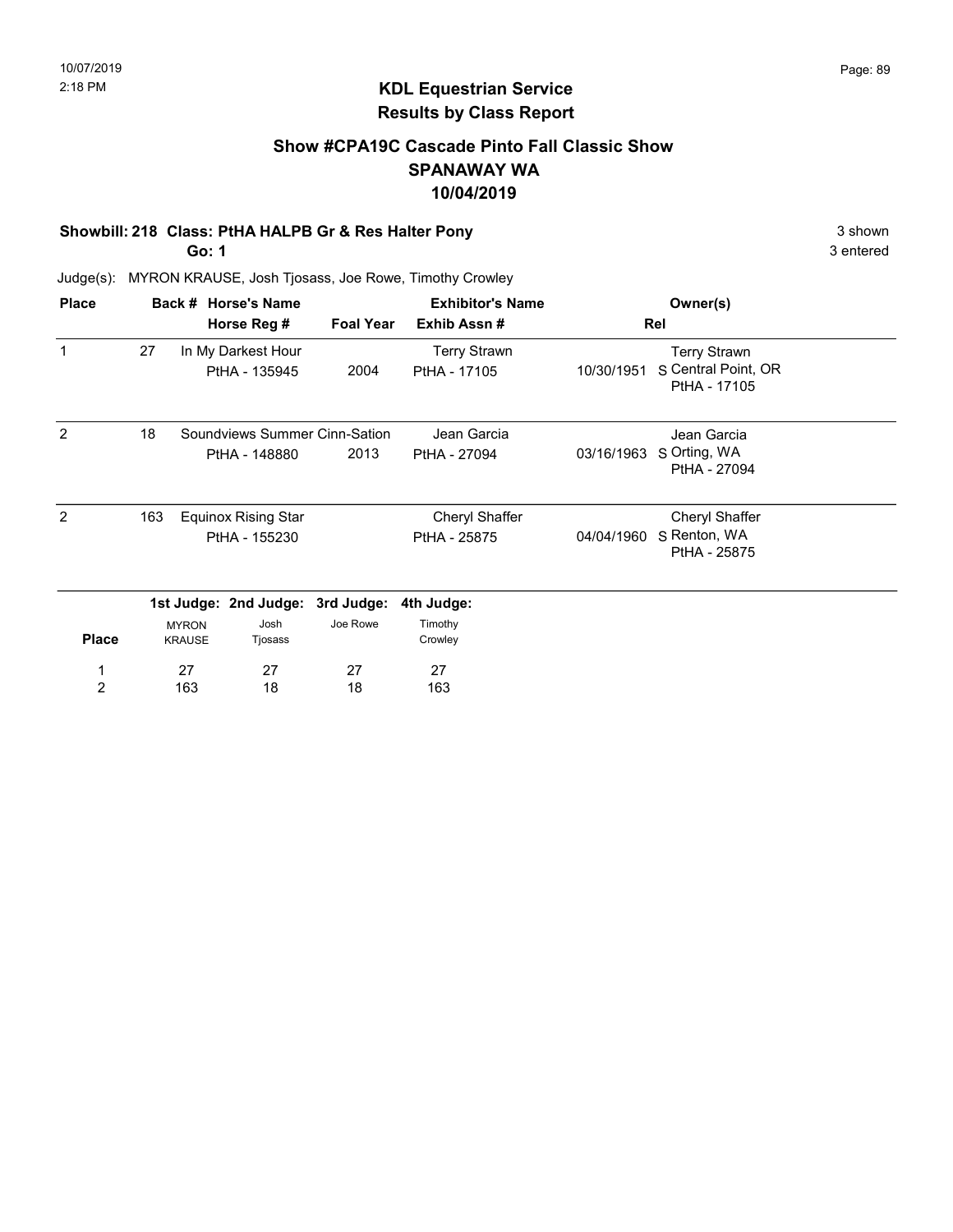### Show #CPA19C Cascade Pinto Fall Classic Show SPANAWAY WA 10/04/2019

# Showbill: 219 Class: PtHA COLP Pony Color Overo/Tobiano 5 shown

Go: 1

5 entered

| <b>Place</b> | Back # Horse's Name |                               |                                                     |          | <b>Exhibitor's Name</b>                 |              | Owner(s)                                                 |
|--------------|---------------------|-------------------------------|-----------------------------------------------------|----------|-----------------------------------------|--------------|----------------------------------------------------------|
|              |                     |                               | <b>Foal Year</b><br>Horse Reg #                     |          | Exhib Assn#                             |              | Rel                                                      |
| 1            | 435                 |                               | <b>Cinnply Alluring</b><br>PtHA - 145979            | 2012     | <b>Kristin Tucker</b><br>PtHA - 81123   | 01/01/1978   | <b>Kristin Tucker</b><br>S Fall City, WA<br>PtHA - 81123 |
| 2            | 18                  |                               | Soundviews Summer Cinn-Sation<br>PtHA - 148880      | 2013     | Jean Garcia<br>PtHA - 27094             | 03/16/1963   | Jean Garcia<br>S Orting, WA<br>PtHA - 27094              |
| 3            | 163                 |                               | <b>Equinox Rising Star</b><br>PtHA - 155230         |          | Cheryl Shaffer<br>PtHA - 25875          | 04/04/1960   | Cheryl Shaffer<br>S Renton, WA<br>PtHA - 25875           |
| 4            | 454                 |                               | Mr Mustache Man<br>PtHA - WDWA19-23 2013            |          | Carrie Loffelmacher<br>PtHA - WDWA19-23 |              | Carrie Loffelmacher<br>S<br>PtHA - WDWA19-23             |
| 5            | 19                  |                               | Kahluas Cinnamon Spice<br>PtHA - 149806             | 2008     | Sondrea Garcia<br>PtHA - 27095          | 05/29/1985 S | Sondrea Garcia<br>PtHA - 27095                           |
| <b>Place</b> |                     | <b>MYRON</b><br><b>KRAUSE</b> | 1st Judge: 2nd Judge: 3rd Judge:<br>Josh<br>Tjosass | Joe Rowe | 4th Judge:<br>Timothy<br>Crowley        |              |                                                          |
| 1            |                     | 435                           | 435                                                 | 18       | 163                                     |              |                                                          |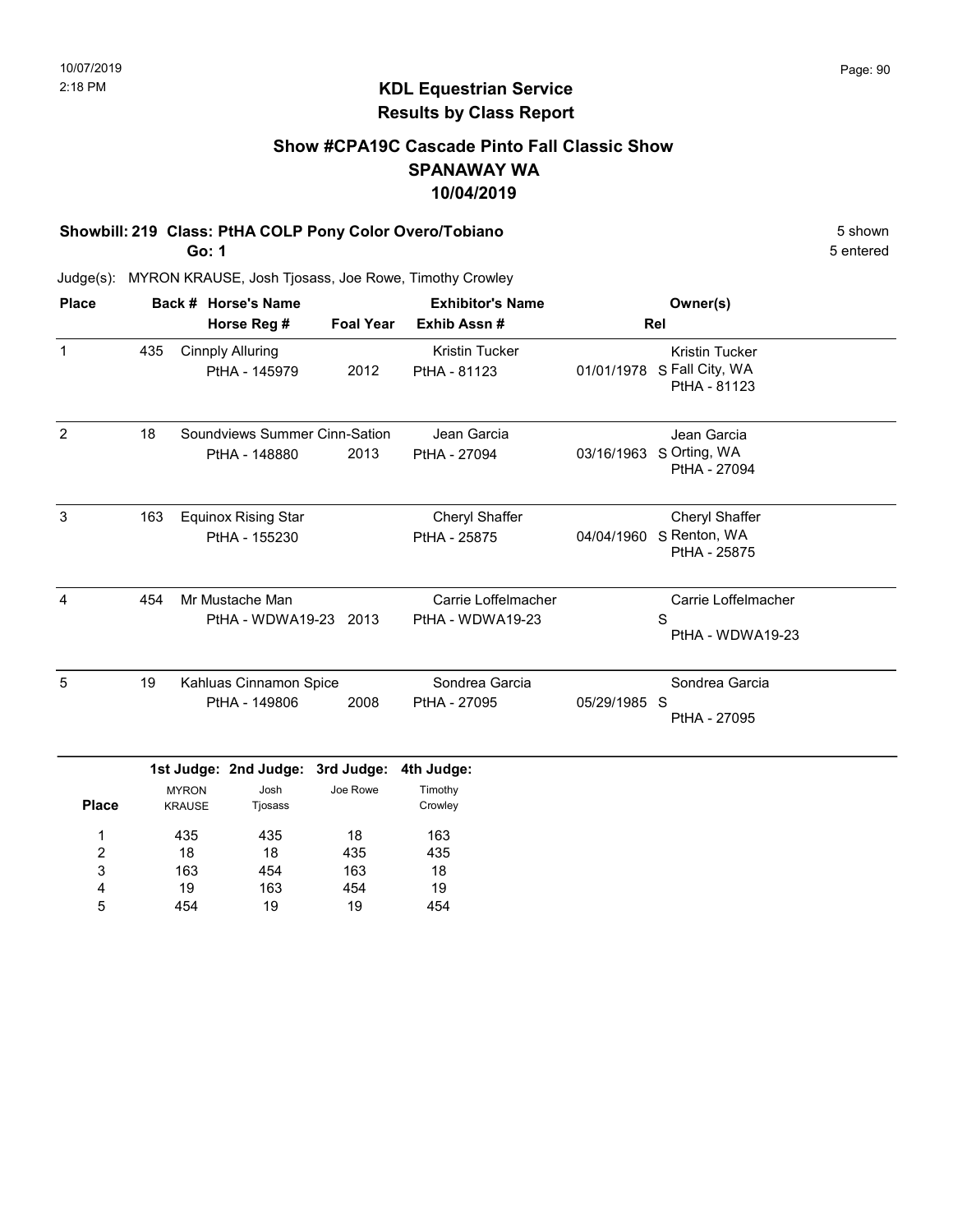### Show #CPA19C Cascade Pinto Fall Classic Show SPANAWAY WA 10/04/2019

## Showbill: 222 Class: PtHA HALMB Halter B Mini 7 shown

Go: 1

7 entered

| <b>Place</b>   |                |                               | Back # Horse's Name                            |                  | <b>Exhibitor's Name</b>                 |              | Owner(s)                                                 |
|----------------|----------------|-------------------------------|------------------------------------------------|------------------|-----------------------------------------|--------------|----------------------------------------------------------|
|                |                |                               | Horse Reg #                                    | <b>Foal Year</b> | Exhib Assn #                            |              | Rel                                                      |
| $\mathbf{1}$   | $\overline{2}$ |                               | PF No Worries<br>PtHA - 148859                 | 2015             | Tina Wolfe<br>PtHA - 20392              |              | Tina Wolfe<br>01/01/1980 S Snohomish, WA<br>PtHA - 20392 |
| $\overline{2}$ | 403            |                               | Expresso Of Whiskey Flat<br>PtHA - 155209      | 2016             | <b>Tina Bell</b><br>PtHA - 48066        | 01/01/1980 N | <b>Judy Miollis</b>                                      |
| $\mathbf{3}$   | 136            |                               | Valentinos Splash Of Java<br>PtHA - 147864     | 2014             | <b>Klair Thomas</b><br>PtHA - 52900     | 11/07/1999   | Kathy Thomas<br>C Brush Prairie, WA<br>PtHA - 52901      |
| $\overline{4}$ | 436            |                               | Pf Poppy<br>PtHA - TBOR19-04                   | 2019             | <b>Terry Strawn</b><br>PtHA - 17105     | 10/30/1951   | Mary Alice Pletcher<br>N Estacada, OR<br>PtHA - 3821     |
| 5              | 135            |                               | Wins A Lot Of Gold<br>PtHA - 0139260           | 2010             | Kathy Thomas<br>PtHA - 52901            | 01/13/1959   | Kathy Thomas<br>S Brush Prairie, WA<br>PtHA - 52901      |
| 6              | 453            |                               | <b>AWF Night Hawk</b><br>PtHA - WDWA19-26 2012 |                  | Carrie Loffelmacher<br>PtHA - WDWA19-23 |              | Carrie Loffelmacher<br>S<br>PtHA - WDWA19-23             |
| $\overline{7}$ | 423            |                               | <b>Gaelics Grand Splash</b><br>PtHA - 150277   | 2010             | Jane. Mayer<br>PtHA - 52304             | 07/07/1960   | Jane. Mayer<br>S Port Orchard, WA<br>PtHA - 52304        |
|                |                |                               | 1st Judge: 2nd Judge: 3rd Judge:               |                  | 4th Judge:                              |              |                                                          |
| <b>Place</b>   |                | <b>MYRON</b><br><b>KRAUSE</b> | Josh<br>Tjosass                                | Joe Rowe         | Timothy<br>Crowley                      |              |                                                          |
| 1              |                | 2                             | 2                                              | 2                | 2                                       |              |                                                          |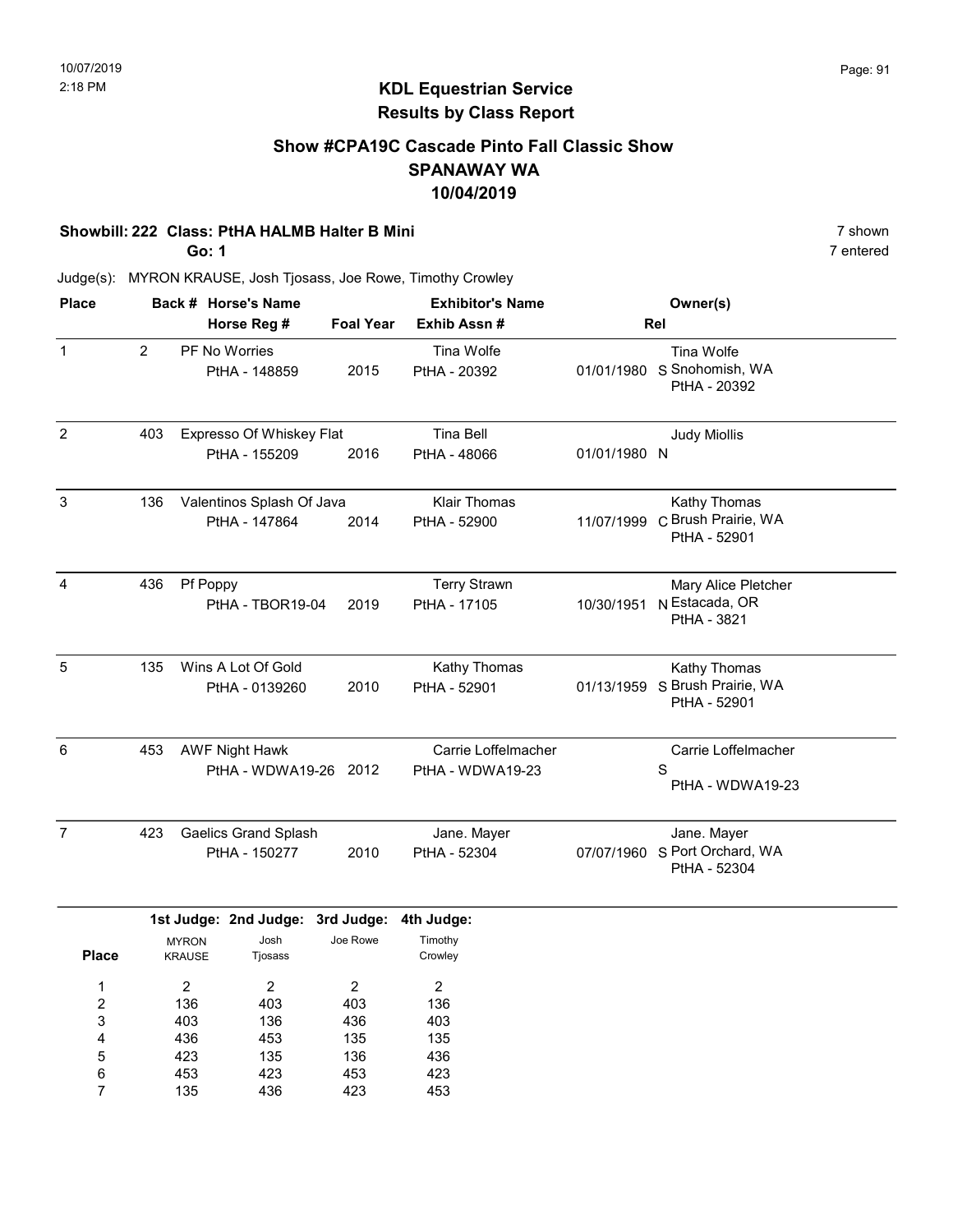### Show #CPA19C Cascade Pinto Fall Classic Show SPANAWAY WA 10/04/2019

#### Showbill: 223 Class: PtHA HALMB1 Grand & Reserve Halter Mini B 3 shown 3 shown Go: 1

3 entered

| <b>Place</b>   |                |                               | Back # Horse's Name              |                  | <b>Exhibitor's Name</b> |              | Owner(s)                            |  |
|----------------|----------------|-------------------------------|----------------------------------|------------------|-------------------------|--------------|-------------------------------------|--|
|                |                |                               | Horse Reg #                      | <b>Foal Year</b> | Exhib Assn#             |              | Rel                                 |  |
| 1              | $\overline{2}$ |                               | <b>PF No Worries</b>             |                  | Tina Wolfe              |              | Tina Wolfe                          |  |
|                |                |                               | PtHA - 148859                    | 2015             | PtHA - 20392            | 01/01/1980   | S Snohomish, WA<br>PtHA - 20392     |  |
| 2              | 136            |                               | Valentinos Splash Of Java        |                  | <b>Klair Thomas</b>     |              | Kathy Thomas                        |  |
|                |                |                               | PtHA - 147864                    | 2014             | PtHA - 52900            | 11/07/1999   | C Brush Prairie, WA<br>PtHA - 52901 |  |
| $\mathcal{P}$  | 403            | Expresso Of Whiskey Flat      |                                  |                  | Tina Bell               |              | <b>Judy Miollis</b>                 |  |
|                |                | PtHA - 155209                 |                                  | 2016             | PtHA - 48066            | 01/01/1980 N |                                     |  |
|                |                |                               | 1st Judge: 2nd Judge: 3rd Judge: |                  | 4th Judge:              |              |                                     |  |
| <b>Place</b>   |                | <b>MYRON</b><br><b>KRAUSE</b> | Josh<br>Tjosass                  | Joe Rowe         | Timothy<br>Crowley      |              |                                     |  |
|                |                | 2                             | 2                                | 2                | 2                       |              |                                     |  |
| $\overline{2}$ |                | 136                           | 403                              | 403              | 136                     |              |                                     |  |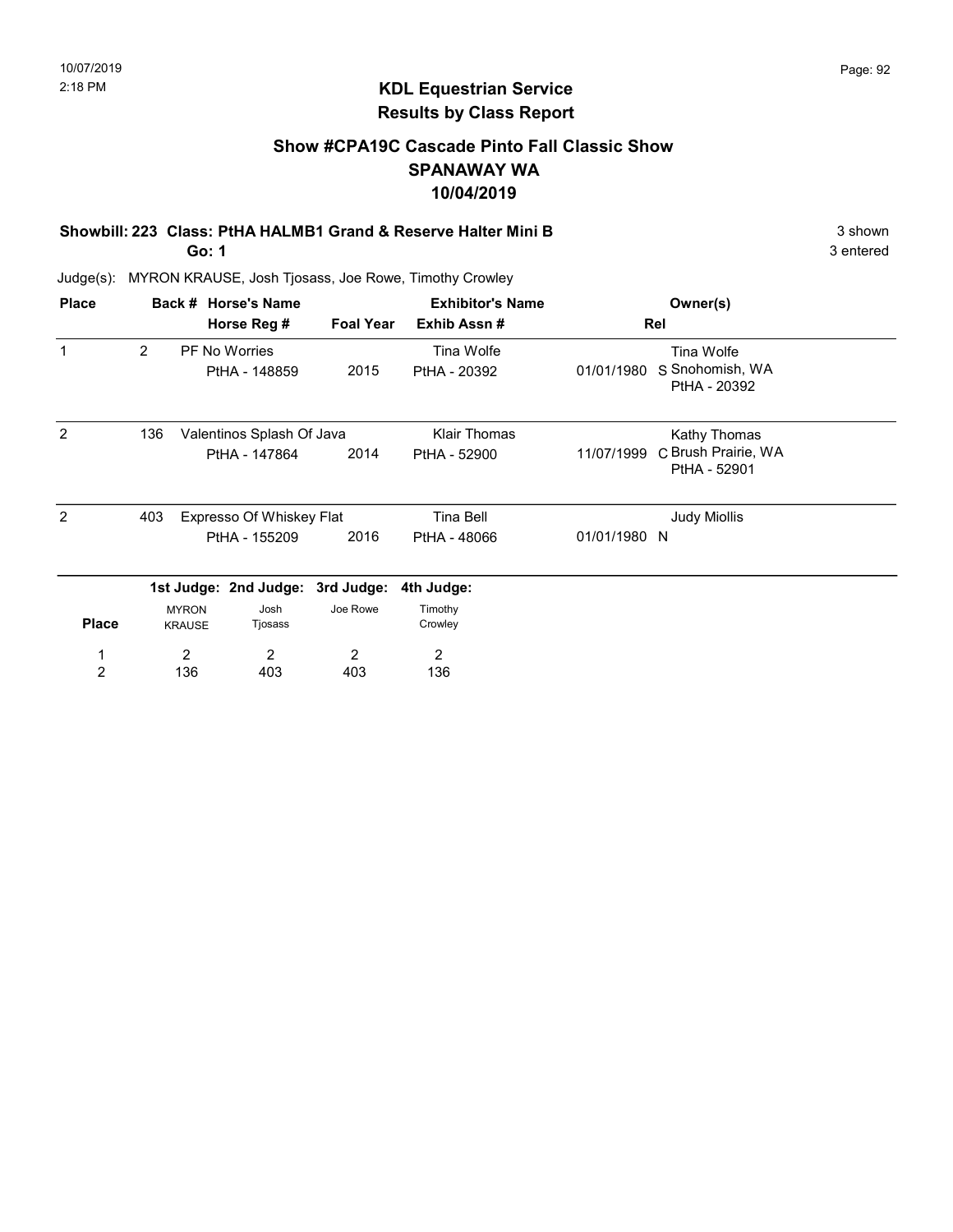### KDL Equestrian Service Results by Class Report

### Show #CPA19C Cascade Pinto Fall Classic Show SPANAWAY WA 10/04/2019

Showbill: 224 Class: PtHA COLMAB Minin A/B Color Overo/Tobiano 2 Shown 2 shown

Go: 1

| <b>Place</b> |     |                               | Back # Horse's Name                            |                  | <b>Exhibitor's Name</b>                 |            | Owner(s)                                          |
|--------------|-----|-------------------------------|------------------------------------------------|------------------|-----------------------------------------|------------|---------------------------------------------------|
|              |     |                               | Horse Reg #                                    | <b>Foal Year</b> | Exhib Assn#                             |            | Rel                                               |
|              | 423 |                               | <b>Gaelics Grand Splash</b><br>PtHA - 150277   | 2010             | Jane. Mayer<br>PtHA - 52304             | 07/07/1960 | Jane. Mayer<br>S Port Orchard, WA<br>PtHA - 52304 |
|              | 453 |                               | <b>AWF Night Hawk</b><br>PtHA - WDWA19-26 2012 |                  | Carrie Loffelmacher<br>PtHA - WDWA19-23 |            | Carrie Loffelmacher<br>S<br>PtHA - WDWA19-23      |
|              |     |                               | 1st Judge: 2nd Judge: 3rd Judge:               |                  | 4th Judge:                              |            |                                                   |
| <b>Place</b> |     | <b>MYRON</b><br><b>KRAUSE</b> | Josh<br>Tjosass                                | Joe Rowe         | Timothy<br>Crowley                      |            |                                                   |
| 1            |     | 453                           | 423                                            | 423              | 453                                     |            |                                                   |
| 2            |     | 423                           | 453                                            | 453              | 423                                     |            |                                                   |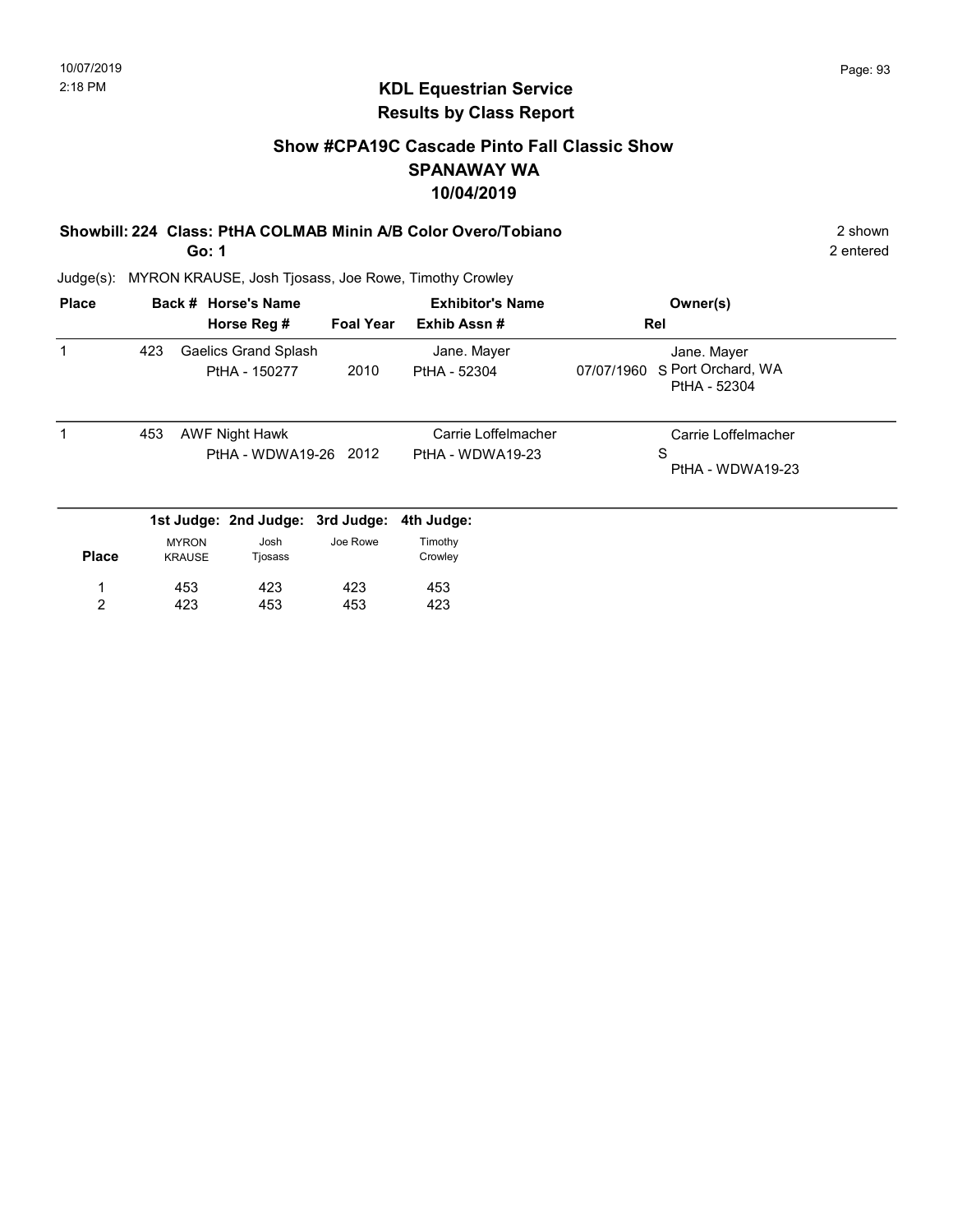### KDL Equestrian Service Results by Class Report

### Show #CPA19C Cascade Pinto Fall Classic Show SPANAWAY WA 10/04/2019

Showbill: 225 Class: PtHA HALAMI Amateur Mini A & B Halter 4 shown 4 shown Go: 1

| <b>Place</b>     |     |                               | Back # Horse's Name                            |                  | <b>Exhibitor's Name</b>                 |            | Owner(s)                                            |
|------------------|-----|-------------------------------|------------------------------------------------|------------------|-----------------------------------------|------------|-----------------------------------------------------|
|                  |     |                               | Horse Reg #                                    | <b>Foal Year</b> | Exhib Assn#                             |            | Rel                                                 |
| $\mathbf{1}$     | 63  |                               | Mountain Meadow Bey Keepsake<br>PtHA - 125150  | 2004             | Cheryl Shaffer<br>PtHA - 25875          | 04/04/1960 | Cheryl Shaffer<br>S Renton, WA<br>PtHA - 25875      |
| $\overline{2}$   | 135 |                               | Wins A Lot Of Gold<br>PtHA - 0139260           | 2010             | Kathy Thomas<br>PtHA - 52901            | 01/13/1959 | Kathy Thomas<br>S Brush Prairie, WA<br>PtHA - 52901 |
| 3                | 453 |                               | <b>AWF Night Hawk</b><br>PtHA - WDWA19-26 2012 |                  | Carrie Loffelmacher<br>PtHA - WDWA19-23 |            | Carrie Loffelmacher<br>S<br>PtHA - WDWA19-23        |
| 4                | 423 |                               | <b>Gaelics Grand Splash</b>                    |                  | Jane. Mayer                             |            | Jane. Mayer                                         |
|                  |     | PtHA - 150277<br>2010         |                                                |                  | PtHA - 52304                            | 07/07/1960 | S Port Orchard, WA<br>PtHA - 52304                  |
|                  |     |                               | 1st Judge: 2nd Judge:                          | 3rd Judge:       | 4th Judge:                              |            |                                                     |
| <b>Place</b>     |     | <b>MYRON</b><br><b>KRAUSE</b> | Josh<br>Tjosass                                | Joe Rowe         | Timothy<br>Crowley                      |            |                                                     |
| 1                |     | 63                            | 453                                            | 63               | 63                                      |            |                                                     |
| $\boldsymbol{2}$ |     | 453                           | 135                                            | 135              | 135                                     |            |                                                     |
| 3                |     | 135                           | 423                                            | 453              | 423                                     |            |                                                     |
| 4                |     | 423                           | 63                                             | 423              | 453                                     |            |                                                     |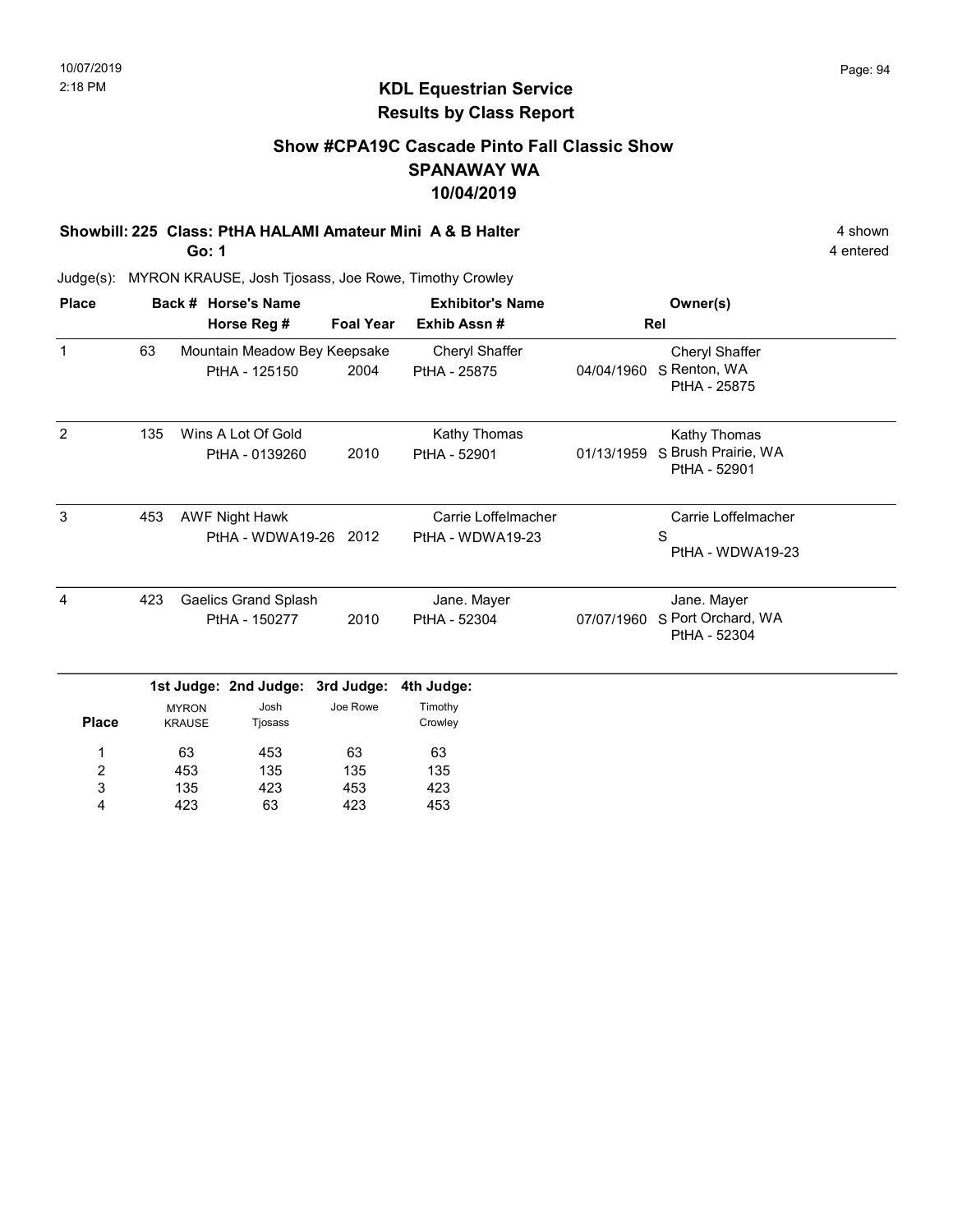### Show #CPA19C Cascade Pinto Fall Classic Show SPANAWAY WA 10/04/2019

### Showbill: 226 Class: PtHA HALAP2 AM Halter Pony 3 shown 3 shown

Go: 1

3 entered

| <b>Place</b>                 |     |                               | Back # Horse's Name                      |                  | <b>Exhibitor's Name</b>                 |            | Owner(s)                                                   |
|------------------------------|-----|-------------------------------|------------------------------------------|------------------|-----------------------------------------|------------|------------------------------------------------------------|
|                              |     |                               | Horse Reg #                              | <b>Foal Year</b> | Exhib Assn#                             |            | Rel                                                        |
| $\mathbf{1}$                 | 27  |                               | In My Darkest Hour<br>PtHA - 135945      | 2004             | Jackie Strawn<br>PtHA - 40499           | 10/30/1951 | <b>Terry Strawn</b><br>O Central Point, OR<br>PtHA - 17105 |
| $\overline{2}$               | 435 |                               | <b>Cinnply Alluring</b><br>PtHA - 145979 | 2012             | Kristin Tucker<br>PtHA - 81123          | 01/01/1978 | <b>Kristin Tucker</b><br>S Fall City, WA<br>PtHA - 81123   |
| 3                            | 454 |                               | Mr Mustache Man<br>PtHA - WDWA19-23 2013 |                  | Carrie Loffelmacher<br>PtHA - WDWA19-23 |            | Carrie Loffelmacher<br>S<br>PtHA - WDWA19-23               |
|                              |     |                               | 1st Judge: 2nd Judge: 3rd Judge:         |                  | 4th Judge:                              |            |                                                            |
| <b>Place</b>                 |     | <b>MYRON</b><br><b>KRAUSE</b> | Josh<br>Tjosass                          | Joe Rowe         | Timothy<br>Crowley                      |            |                                                            |
| 1                            |     | 27                            | 27                                       | 27               | 27                                      |            |                                                            |
| $\overline{\mathbf{c}}$<br>3 |     | 435<br>454                    | 435<br>454                               | 435<br>454       | 435<br>454                              |            |                                                            |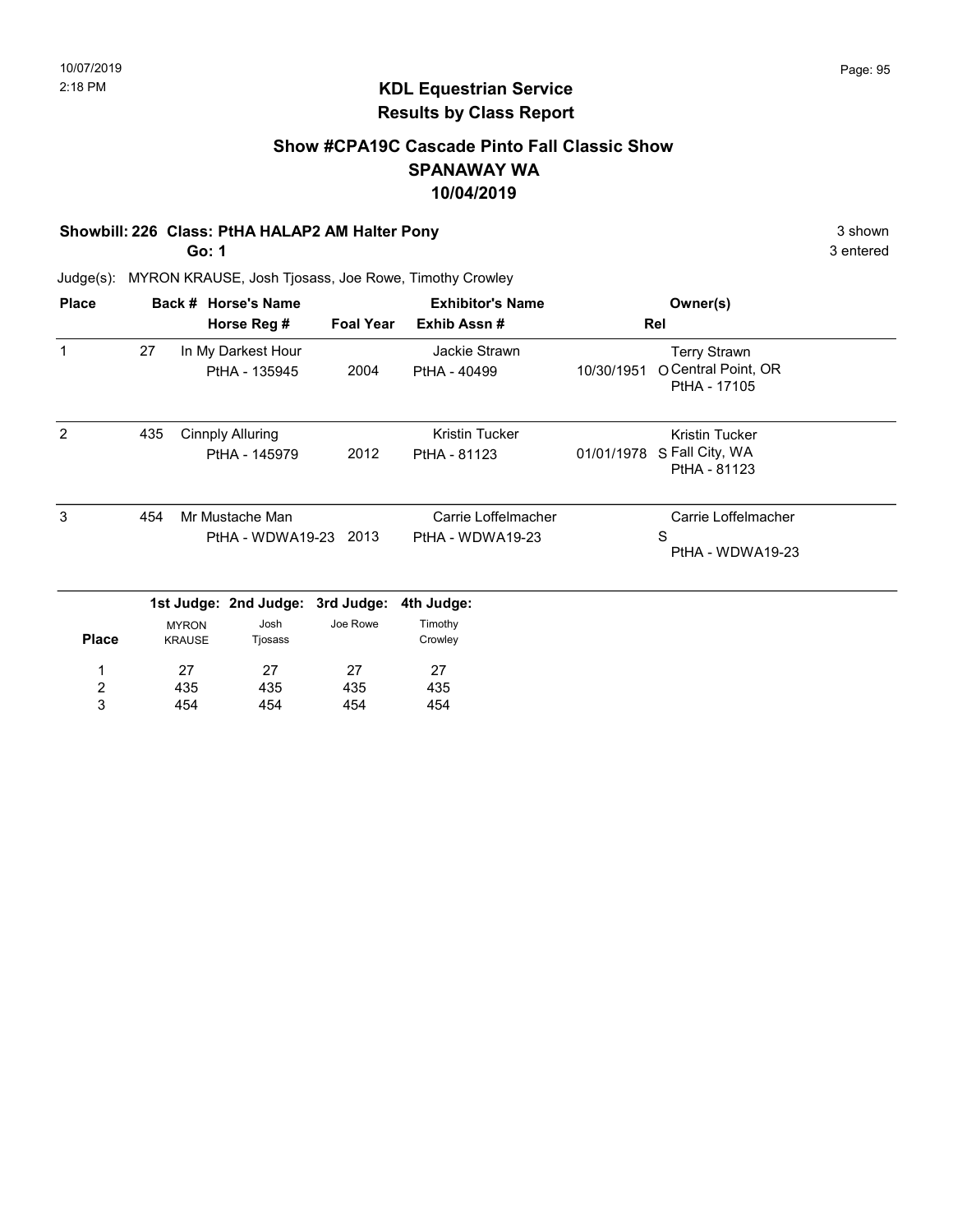### Show #CPA19C Cascade Pinto Fall Classic Show SPANAWAY WA 10/04/2019

Showbill: 227 Class: PtHA COLA2 AM Color Mini/Pony Tobiano/Overo 4 Shown 4 shown

Go: 1

4 entered

| <b>Place</b>   |     |                               | Back # Horse's Name                            |                  | <b>Exhibitor's Name</b>                 |            | Owner(s)                                                 |  |
|----------------|-----|-------------------------------|------------------------------------------------|------------------|-----------------------------------------|------------|----------------------------------------------------------|--|
|                |     |                               | Horse Reg #                                    | <b>Foal Year</b> | Exhib Assn#                             |            | Rel                                                      |  |
| $\mathbf{1}$   | 435 |                               | <b>Cinnply Alluring</b><br>PtHA - 145979       | 2012             | <b>Kristin Tucker</b><br>PtHA - 81123   | 01/01/1978 | <b>Kristin Tucker</b><br>S Fall City, WA<br>PtHA - 81123 |  |
| $\overline{2}$ | 453 |                               | <b>AWF Night Hawk</b><br>PtHA - WDWA19-26 2012 |                  | Carrie Loffelmacher<br>PtHA - WDWA19-23 |            | Carrie Loffelmacher<br>S<br>PtHA - WDWA19-23             |  |
| 3              | 423 |                               | <b>Gaelics Grand Splash</b><br>PtHA - 150277   | 2010             | Jane. Mayer<br>PtHA - 52304             | 07/07/1960 | Jane. Mayer<br>S Port Orchard, WA<br>PtHA - 52304        |  |
| 4              | 63  |                               | Mountain Meadow Bey Keepsake<br>PtHA - 125150  | 2004             | Cheryl Shaffer<br>PtHA - 25875          | 04/04/1960 | Cheryl Shaffer<br>S Renton, WA                           |  |
|                |     |                               |                                                |                  | PtHA - 25875                            |            |                                                          |  |
|                |     |                               | 1st Judge: 2nd Judge:                          | 3rd Judge:       | 4th Judge:                              |            |                                                          |  |
| <b>Place</b>   |     | <b>MYRON</b><br><b>KRAUSE</b> | Josh<br>Tjosass                                | Joe Rowe         | Timothy<br>Crowley                      |            |                                                          |  |
| 1              |     | 435                           | 435                                            | 435              | 435                                     |            |                                                          |  |
| 2              |     | 453                           | 423                                            | 453              | 453                                     |            |                                                          |  |
| 3              |     | 63                            | 453                                            | 423              | 63                                      |            |                                                          |  |
| 4              |     | 423                           | 63                                             | 63               | 423                                     |            |                                                          |  |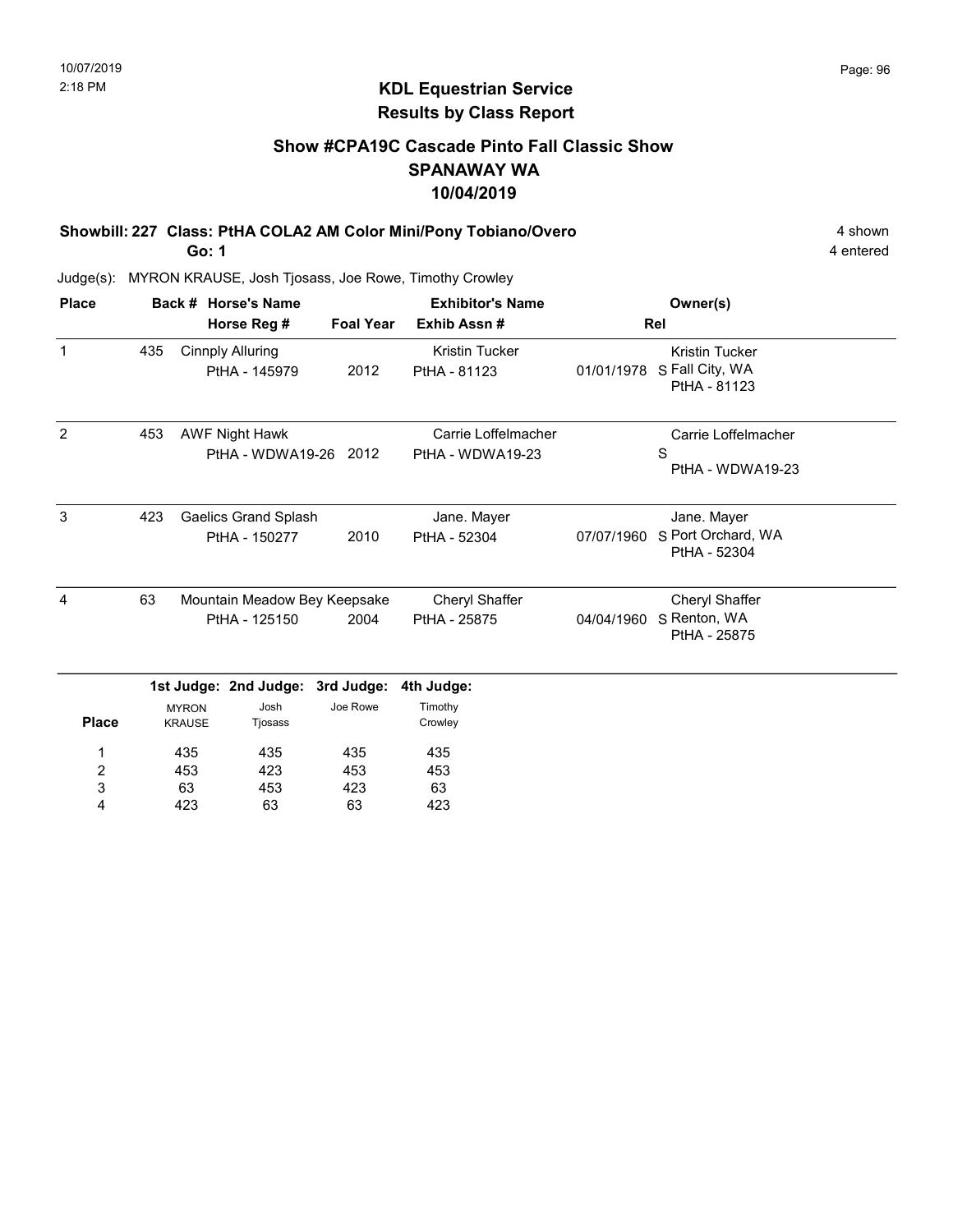### Show #CPA19C Cascade Pinto Fall Classic Show SPANAWAY WA 10/04/2019

Showbill: 230 Class: PtHA HALY7 YA Halter All Types All Ages 18& Under 11 Shown Go: 1

11 entered

| <b>Place</b>     |     | Back # Horse's Name                    |                  | <b>Exhibitor's Name</b>                |              | Owner(s)                                                      |
|------------------|-----|----------------------------------------|------------------|----------------------------------------|--------------|---------------------------------------------------------------|
|                  |     | Horse Reg #                            | <b>Foal Year</b> | Exhib Assn #                           |              | Rel                                                           |
| $\mathbf{1}$     | 448 | Im Good N Sleepy                       |                  | Lydia Wainwright                       | 05/28/2003 S | Lydia Wainwright                                              |
| $\overline{2}$   | 421 | <b>Fancy Cutie</b><br>PtHA - 140236    | 2010             | Allison Kane<br>PtHA - 83041           | 02/03/2006   | Allison Kane<br>S Ridgefield, WA<br>PtHA - 83041              |
| $\mathfrak{S}$   | 155 | A Lady With Assets<br>PtHA - 137528    | 2008             | Madison Wojcek<br>PtHA - 137528        |              | Madison Wojcek<br>04/11/2005 S Bremerton, WA<br>PtHA - 137528 |
| 4                | 456 | Hes Got The Scotch<br>PtHA - 145803    | 2007             | Payton Land<br>PtHA - 81985            | 01/25/2007 L | Katherine Cramer<br>PtHA - 77363                              |
| 5                | 449 | Kenos Golden Diva<br>PtHA - 119404     | 2003             | <b>Riley Michaelis</b><br>PtHA - 93626 | 10/19/2005   | Russelle Graf<br>C Pt Angeles, WA<br>PtHA - 119404            |
| 5                | 452 | Justafiably Fancy<br>PtHA - 129938     | 2006             | <b>Elyse Morris</b><br>PtHA - 94571    | 08/08/2005 L | Tracy Chonzena-Olney<br>PtHA - 28473                          |
| $\overline{7}$   | 405 | Think Ima Cando Hotty<br>PtHA - 154765 | 2012             | Lyndsey Mooth<br>PtHA - 94356          |              | Shannon Prigger<br>04/17/2003 L POULSBO, WA<br>PtHA - 22302   |
| 8                | 401 | One Fancy Dream<br>PtHA - 137709       | 2009             | Lexie Scott<br>PtHA - 83633            |              | Lexie Scott<br>01/01/2006 S Seabeck, WA<br>PtHA - 83633       |
| $\boldsymbol{9}$ | 431 | Rap My Assets<br>PtHA - 138876         | 2007             | Megan Truman<br>PtHA - 94633           | 03/07/2009   | Megan Truman<br>S Yacolt, WA<br>PtHA - 94633                  |
| 10               | 424 | Eyed B Stylin<br>PtHA - 123098         | 2003             | <b>Brynn Stevenson</b><br>PtHA - 93467 | 05/12/2003   | <b>Brynn Stevenson</b><br>S Kingston, WA<br>PtHA - 93467      |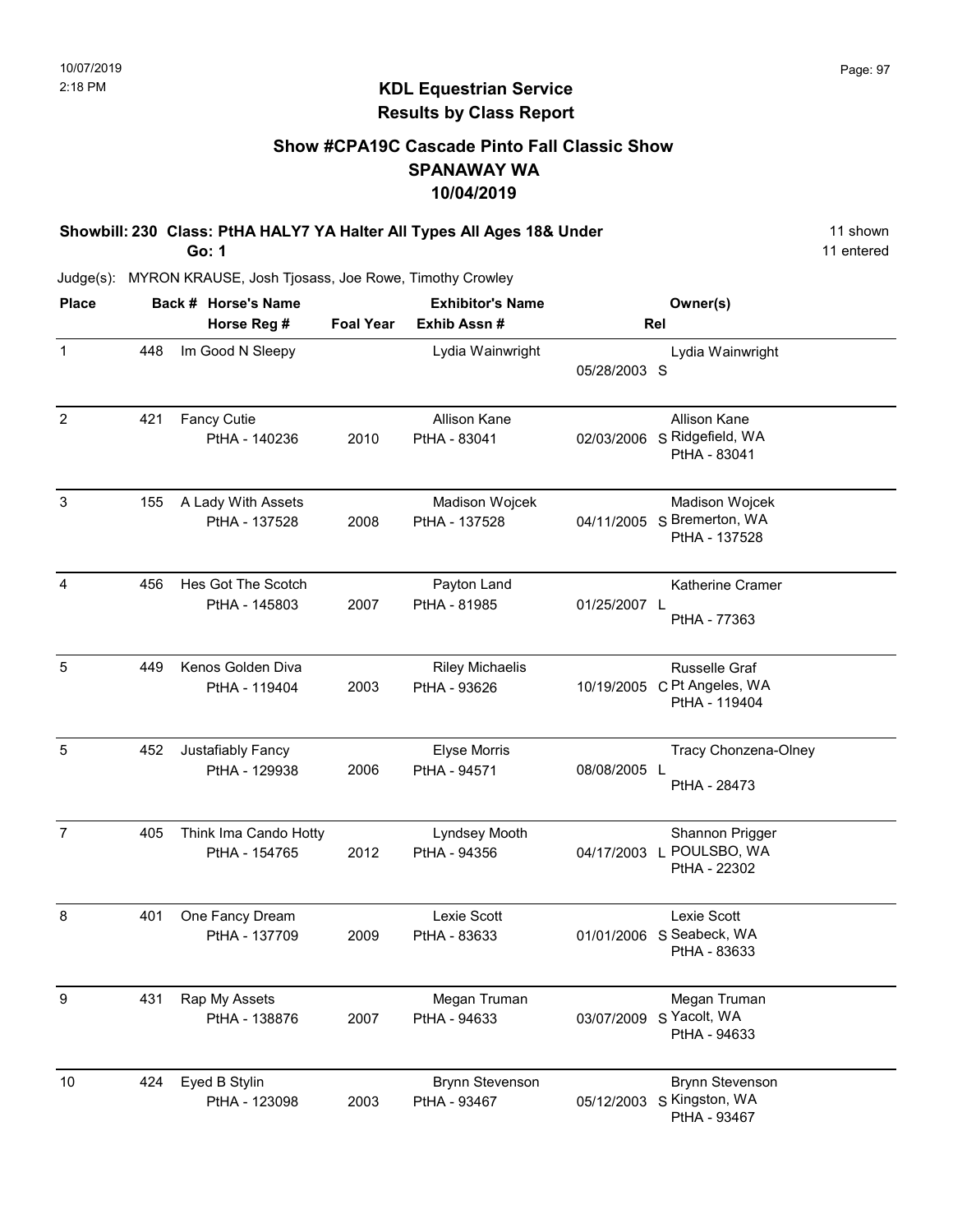### Show #CPA19C Cascade Pinto Fall Classic Show SPANAWAY WA 10/04/2019

| <b>NP</b>    | 78                            | Hez A Burglar                    |          | Leah Kempinski     | Vicki Nielsen                               |
|--------------|-------------------------------|----------------------------------|----------|--------------------|---------------------------------------------|
|              | PtHA - 94694                  |                                  | 1995     | PtHA - 83293       | L Rainier, WA<br>05/22/2010<br>PtHA - 31011 |
|              |                               | 1st Judge: 2nd Judge: 3rd Judge: |          | 4th Judge:         |                                             |
| <b>Place</b> | <b>MYRON</b><br><b>KRAUSE</b> | Josh<br>Tjosass                  | Joe Rowe | Timothy<br>Crowley |                                             |
| 1            | 448                           | 448                              | 448      | 448                |                                             |
| 2            | 421                           | 155                              | 452      | 155                |                                             |
| 3            | 155                           | 431                              | 421      | 456                |                                             |
| 4            | 452                           | 421                              | 405      | 405                |                                             |
| 5            | 456                           | 401                              | 456      | 449                |                                             |
| 6            | 449                           | 449                              | 401      | 452                |                                             |
| 7            | 401                           | 456                              | 449      | 421                |                                             |
| 8            | 405                           | 424                              |          | 424                |                                             |
| 9            | 431                           |                                  |          |                    |                                             |
| 10           | 424                           |                                  |          |                    |                                             |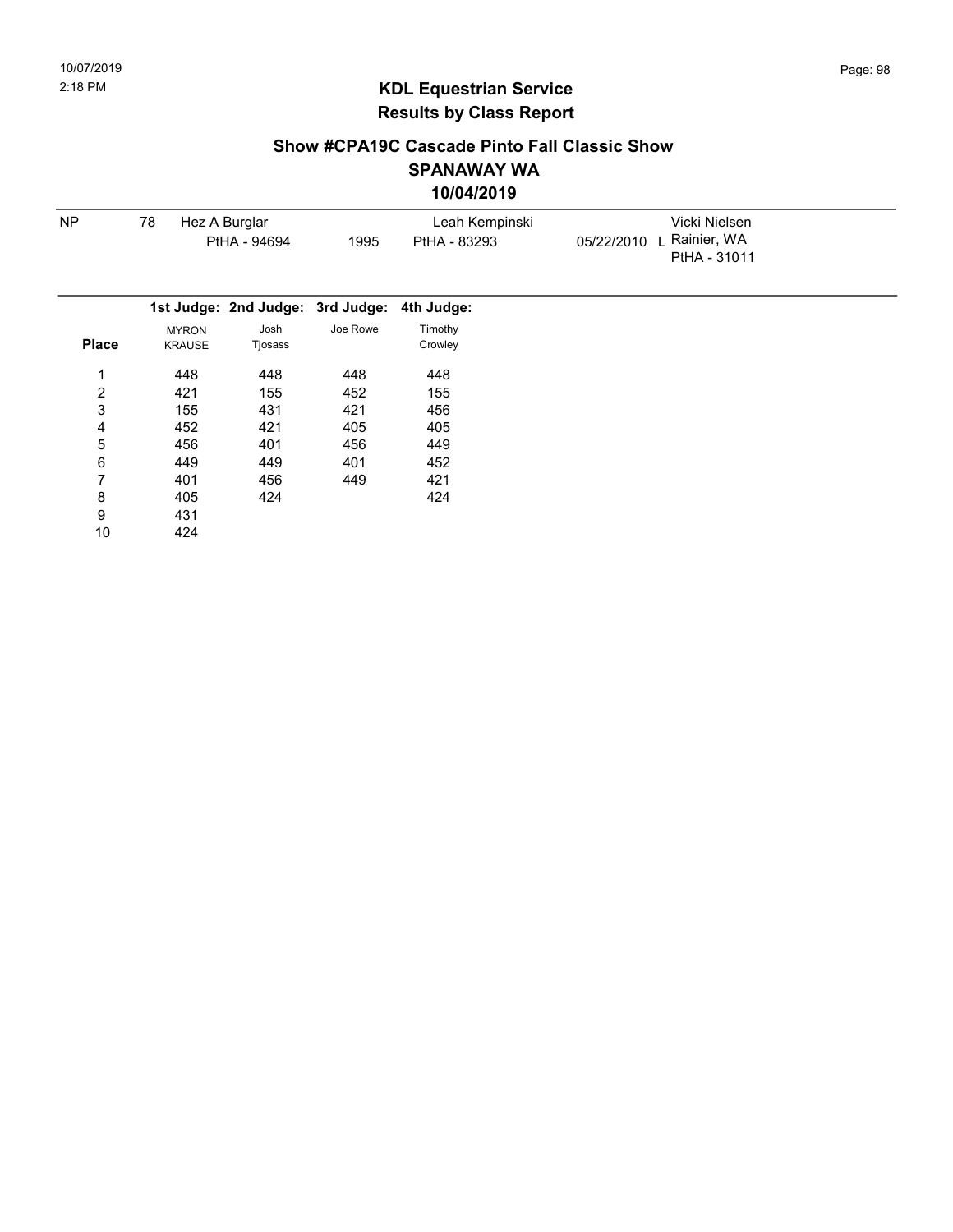### Show #CPA19C Cascade Pinto Fall Classic Show SPANAWAY WA 10/04/2019

### Showbill: 232 Class: PtHA OVY YA Youth Overo Color 8 shown

Go: 1

401

6

401

401

401

8 entered

| <b>Place</b>                                |     | Back # Horse's Name             |                                        |                                 | <b>Exhibitor's Name</b>                |              | Owner(s)                                                    |
|---------------------------------------------|-----|---------------------------------|----------------------------------------|---------------------------------|----------------------------------------|--------------|-------------------------------------------------------------|
|                                             |     |                                 | Horse Reg #                            | <b>Foal Year</b>                | Exhib Assn#                            |              | Rel                                                         |
| $\mathbf{1}$                                | 421 | <b>Fancy Cutie</b>              | PtHA - 140236                          | 2010                            | Allison Kane<br>PtHA - 83041           |              | Allison Kane<br>02/03/2006 S Ridgefield, WA<br>PtHA - 83041 |
| $\overline{2}$                              | 448 |                                 | Im Good N Sleepy                       |                                 | Lydia Wainwright                       | 05/28/2003 S | Lydia Wainwright                                            |
| 3                                           | 405 |                                 | Think Ima Cando Hotty<br>PtHA - 154765 | 2012                            | Lyndsey Mooth<br>PtHA - 94356          |              | Shannon Prigger<br>04/17/2003 L POULSBO, WA<br>PtHA - 22302 |
| $\overline{4}$                              | 452 |                                 | Justafiably Fancy<br>PtHA - 129938     | 2006                            | Elyse Morris<br>PtHA - 94571           | 08/08/2005 L | Tracy Chonzena-Olney<br>PtHA - 28473                        |
| 5                                           | 449 |                                 | Kenos Golden Diva<br>PtHA - 119404     | 2003                            | <b>Riley Michaelis</b><br>PtHA - 93626 | 10/19/2005   | <b>Russelle Graf</b><br>C Pt Angeles, WA<br>PtHA - 119404   |
| 6                                           | 401 |                                 | One Fancy Dream<br>PtHA - 137709       | 2009                            | Lexie Scott<br>PtHA - 83633            |              | Lexie Scott<br>01/01/2006 S Seabeck, WA<br>PtHA - 83633     |
| $\overline{7}$                              | 78  |                                 | Hez A Burglar<br>PtHA - 94694          | 1995                            | Leah Kempinski<br>PtHA - 83293         |              | Vicki Nielsen<br>05/22/2010 L Rainier, WA<br>PtHA - 31011   |
| 8                                           | 431 |                                 | Rap My Assets<br>PtHA - 138876         | 2007                            | Megan Truman<br>PtHA - 94633           | 03/07/2009   | Megan Truman<br>S Yacolt, WA<br>PtHA - 94633                |
|                                             |     |                                 | 1st Judge: 2nd Judge: 3rd Judge:       |                                 | 4th Judge:                             |              |                                                             |
| <b>Place</b>                                |     | <b>MYRON</b><br><b>KRAUSE</b>   | Josh<br>Tjosass                        | Joe Rowe                        | Timothy<br>Crowley                     |              |                                                             |
| 1<br>$\overline{\mathbf{c}}$<br>3<br>4<br>5 |     | 421<br>448<br>405<br>452<br>449 | 448<br>421<br>405<br>449<br>452        | 448<br>421<br>405<br>452<br>449 | 421<br>452<br>448<br>449<br>405        |              |                                                             |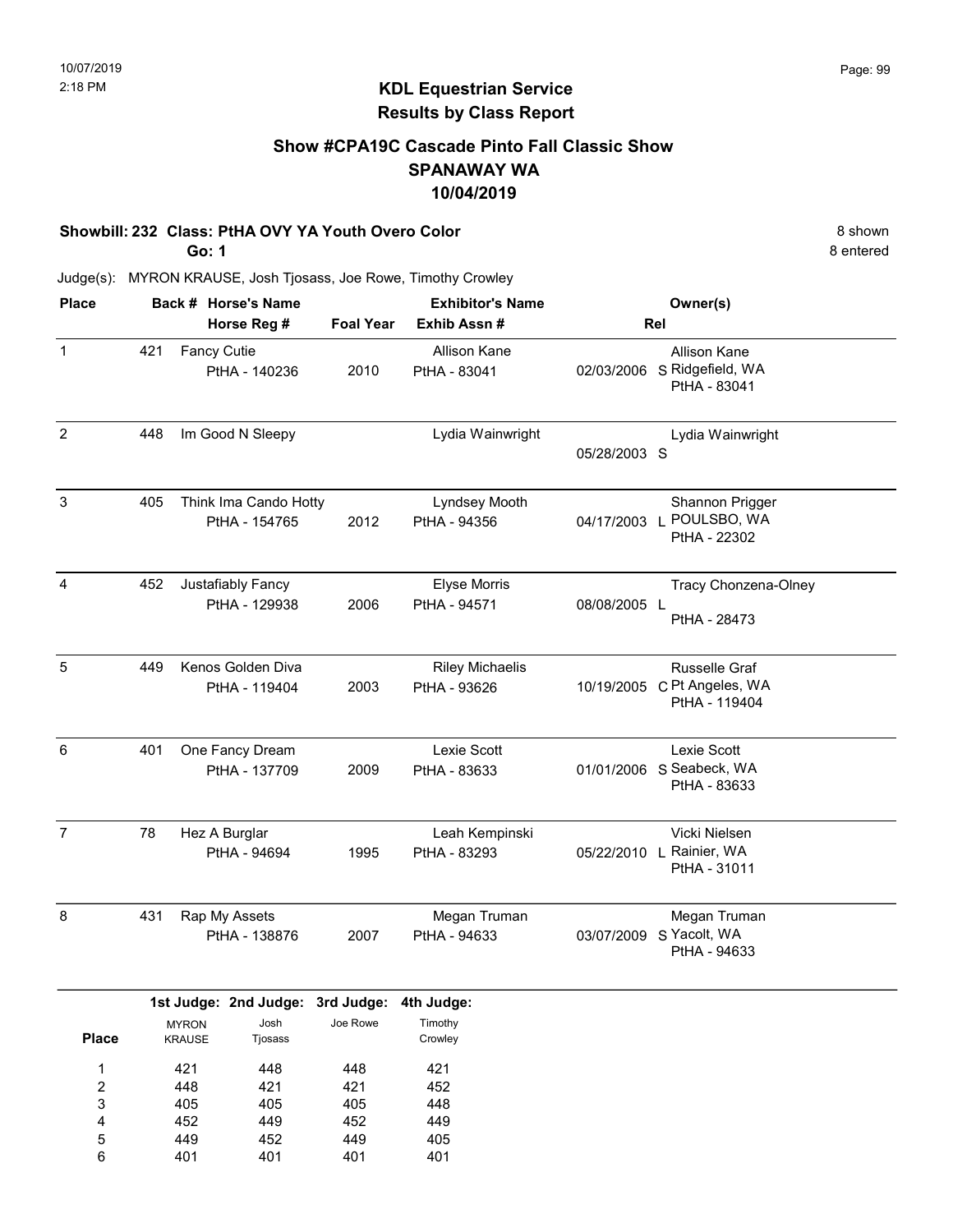### Show #CPA19C Cascade Pinto Fall Classic Show SPANAWAY WA 10/04/2019

| 7 | 78  | 78  | 78  | 78  |
|---|-----|-----|-----|-----|
| 8 | 431 | 431 | 431 | 431 |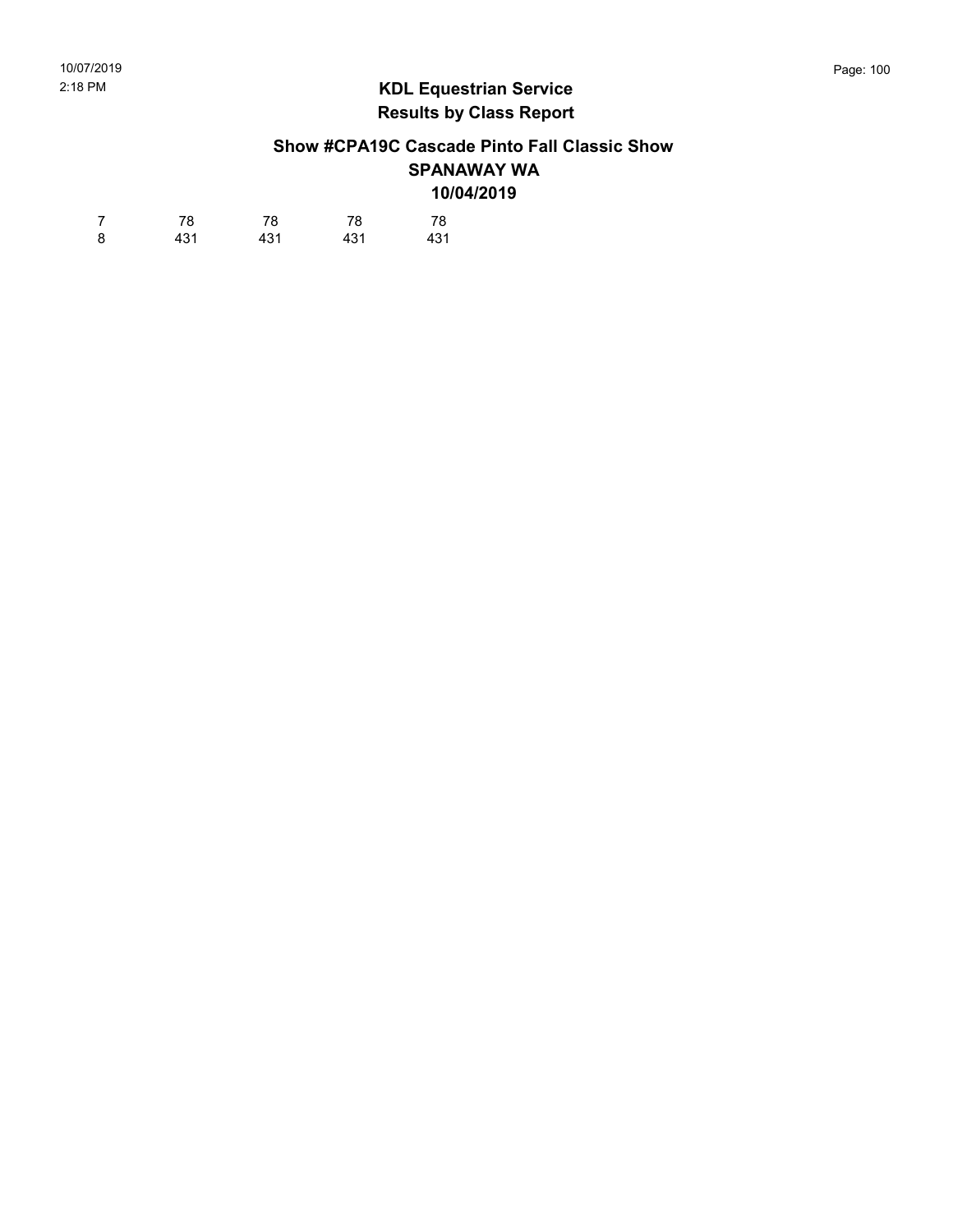### Show #CPA19C Cascade Pinto Fall Classic Show SPANAWAY WA 10/04/2019

Showbill: 233 Class: PtHA HALUA Halter Utility Horse All Ages/Sexes 5 shown Go: 1

Judge(s): MYRON KRAUSE, Josh Tjosass, Joe Rowe, Timothy Crowley

| <b>Place</b> |     | Back # Horse's Name                                   | <b>Exhibitor's Name</b> |                                           |                                                       | Owner(s)                                              |  |
|--------------|-----|-------------------------------------------------------|-------------------------|-------------------------------------------|-------------------------------------------------------|-------------------------------------------------------|--|
|              |     | Horse Reg #                                           | <b>Foal Year</b>        | Exhib Assn#                               |                                                       | Rel                                                   |  |
| 1            | 419 | Echo Valley Nash<br>PtHA - 153692                     | 2012                    | Tanya Robacker<br>PtHA - 9971             | 06/14/1970                                            | Tanya Robacker<br>S Yelm, WA<br>PtHA - 9971           |  |
| 2            | 416 | <b>Gypsy Souls Raphael</b><br>PtHA - 154657           | 2017                    | Louise Doerrer<br>PtHA - 93695            | 07/28/1986                                            | Louise Doerrer<br>S Snoqualmie, WA<br>PtHA - 93695    |  |
| 3            | 462 | Indigos Royal Candygirl<br>PtHA - FRWDWA19<br>$-29$   |                         | Madelyn Molynuex<br><b>PtHA - NEW4620</b> |                                                       | Amy Vesneske<br>Battle Ground, WA<br>PtHA - NEW 462   |  |
| 4            | 460 | <b>MFF Amazing Grace</b><br>PtHA - FRWDWA19<br>-30    |                         | Amy Vesneske<br>PtHA - NEW 462            | Amy Vesneske<br>S Battle Ground, WA<br>PtHA - NEW 462 |                                                       |  |
| 5            | 461 | MFF Echo Of The War Horse<br>PtHA - FRWDWA19<br>$-31$ |                         | Ethan Wilcox<br>PtHA - NEW261             | 02/11/2008                                            | Amy Vesneske<br>C Battle Ground, WA<br>PtHA - NEW 462 |  |

|              |               | 1st Judge: 2nd Judge: 3rd Judge: 4th Judge: |          |         |  |
|--------------|---------------|---------------------------------------------|----------|---------|--|
|              | <b>MYRON</b>  | Josh                                        | Joe Rowe | Timothy |  |
| <b>Place</b> | <b>KRAUSE</b> | Tjosass                                     |          | Crowley |  |
| 1            | 419           | 419                                         | 419      | 419     |  |
| 2            | 460           | 416                                         | 462      | 416     |  |
| 3            | 416           | 462                                         | 416      | 462     |  |
| 4            | 461           | 461                                         | 460      | 461     |  |
| 5            | 462           | 460                                         | 461      | 460     |  |

5 entered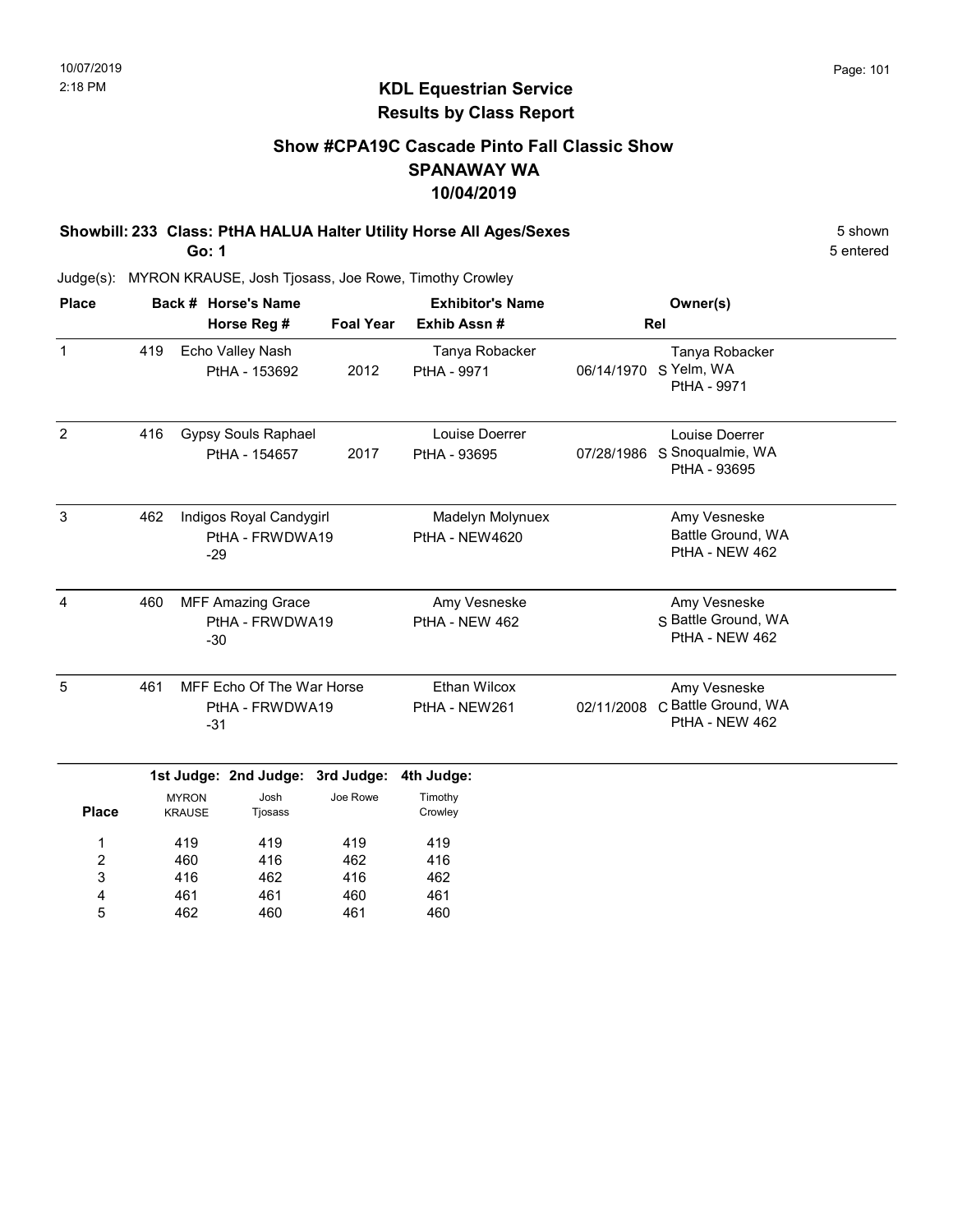### Show #CPA19C Cascade Pinto Fall Classic Show SPANAWAY WA 10/04/2019

### Showbill: 234 Class: PtHA HALUA1 Gr & Res Utility Halter 4 shown 4 shown

Go: 1

4 entered

| <b>Place</b> |     |                                                      | Back # Horse's Name                        |                  | <b>Exhibitor's Name</b>                   |            | Owner(s)                                              |  |
|--------------|-----|------------------------------------------------------|--------------------------------------------|------------------|-------------------------------------------|------------|-------------------------------------------------------|--|
|              |     |                                                      | Horse Reg #                                | <b>Foal Year</b> | Exhib Assn#                               |            | Rel                                                   |  |
| $\mathbf{1}$ | 419 |                                                      | Echo Valley Nash<br>PtHA - 153692          | 2012             | Tanya Robacker<br>PtHA - 9971             | 06/14/1970 | Tanya Robacker<br>S Yelm, WA<br>PtHA - 9971           |  |
| 2            | 416 |                                                      | Gypsy Souls Raphael<br>PtHA - 154657       | 2017             | Louise Doerrer<br>PtHA - 93695            | 07/28/1986 | Louise Doerrer<br>S Snoqualmie, WA<br>PtHA - 93695    |  |
| $\mathbf{3}$ | 460 | <b>MFF Amazing Grace</b><br>PtHA - FRWDWA19<br>$-30$ |                                            |                  | Amy Vesneske<br>PtHA - NEW 462            |            | Amy Vesneske<br>S Battle Ground, WA<br>PtHA - NEW 462 |  |
| 3            | 462 | $-29$                                                | Indigos Royal Candygirl<br>PtHA - FRWDWA19 |                  | Madelyn Molynuex<br><b>PtHA - NEW4620</b> |            | Amy Vesneske<br>Battle Ground, WA<br>PtHA - NEW 462   |  |
|              |     |                                                      | 1st Judge: 2nd Judge:                      | 3rd Judge:       | 4th Judge:                                |            |                                                       |  |
| <b>Place</b> |     | Josh<br><b>MYRON</b><br><b>KRAUSE</b><br>Tjosass     |                                            | Joe Rowe         | Timothy<br>Crowley                        |            |                                                       |  |
|              |     | 419<br>419                                           |                                            | 419              | 419                                       |            |                                                       |  |
| 2            |     | 460                                                  | 416                                        | 462              | 416                                       |            |                                                       |  |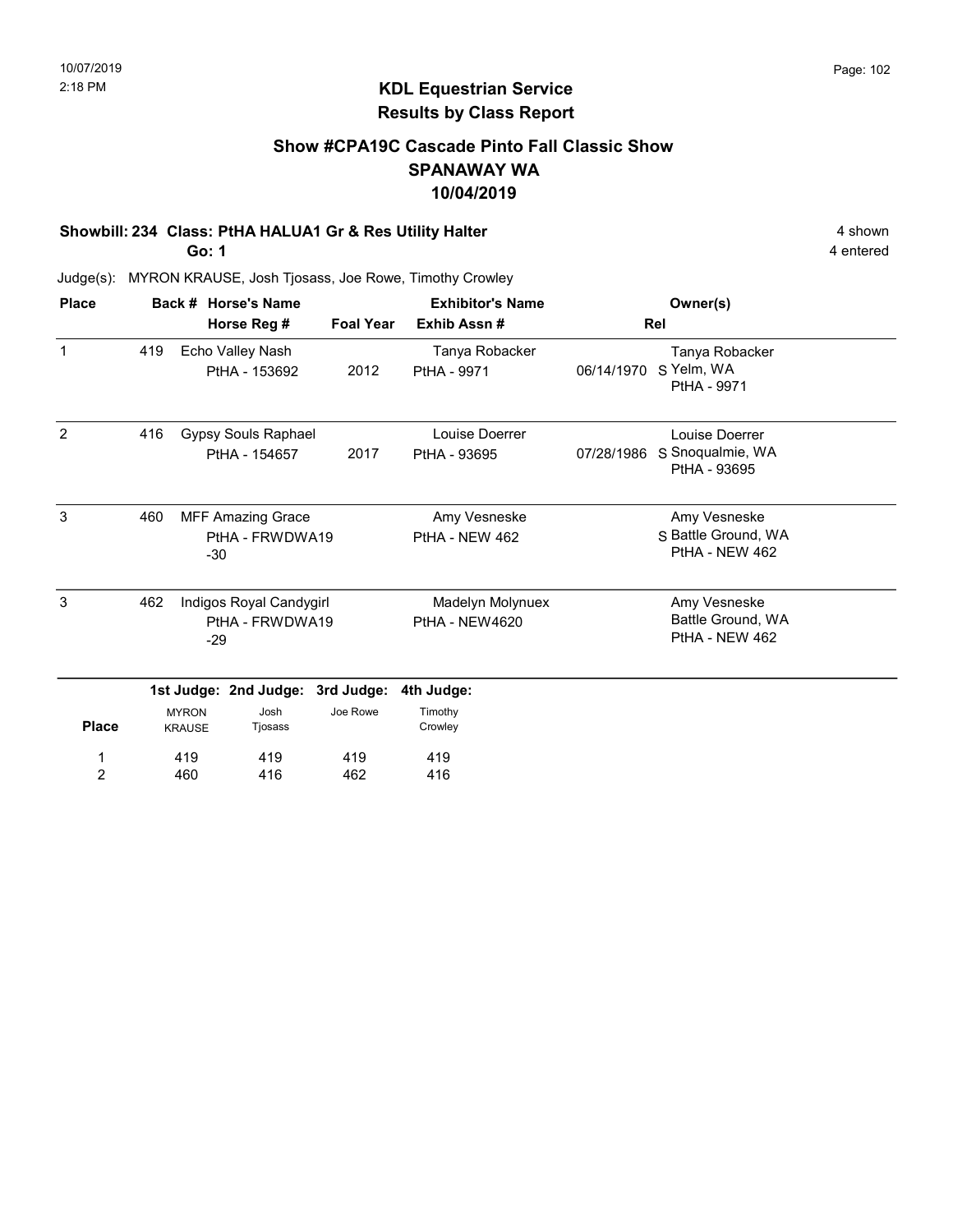### Show #CPA19C Cascade Pinto Fall Classic Show SPANAWAY WA 10/04/2019

### Showbill: 235 Class: PtHA COLU Utility Horse, Color 3 shown 3 shown

Go: 1

3 entered

| <b>Place</b>            |     |               | Back # Horse's Name                        |                  | <b>Exhibitor's Name</b>            |            | Owner(s)                                            |  |
|-------------------------|-----|---------------|--------------------------------------------|------------------|------------------------------------|------------|-----------------------------------------------------|--|
|                         |     |               | Horse Reg #                                | <b>Foal Year</b> | Exhib Assn#                        |            | Rel                                                 |  |
| 1                       | 462 | $-29$         | Indigos Royal Candygirl<br>PtHA - FRWDWA19 |                  | Madelyn Molynuex<br>PtHA - NEW4620 |            | Amy Vesneske<br>Battle Ground, WA<br>PtHA - NEW 462 |  |
| 2                       | 416 |               | Gypsy Souls Raphael                        |                  | Louise Doerrer                     |            | Louise Doerrer                                      |  |
|                         |     |               | PtHA - 154657                              | 2017             | PtHA - 93695                       | 07/28/1986 | S Snoqualmie, WA<br>PtHA - 93695                    |  |
| 3                       | 419 |               | Echo Valley Nash                           |                  | Tanya Robacker                     |            | Tanya Robacker                                      |  |
|                         |     |               | PtHA - 153692                              | 2012             | PtHA - 9971                        | 06/14/1970 | S Yelm, WA<br>PtHA - 9971                           |  |
|                         |     |               | 1st Judge: 2nd Judge: 3rd Judge:           |                  | 4th Judge:                         |            |                                                     |  |
|                         |     | <b>MYRON</b>  | Josh                                       | Joe Rowe         | Timothy                            |            |                                                     |  |
| <b>Place</b>            |     | <b>KRAUSE</b> | Tjosass                                    |                  | Crowley                            |            |                                                     |  |
| 1                       |     | 416           | 462                                        | 419              | 462                                |            |                                                     |  |
| $\overline{\mathbf{c}}$ |     | 462           | 416                                        | 462              | 416                                |            |                                                     |  |
| 3                       |     | 419           | 419                                        | 416              | 419                                |            |                                                     |  |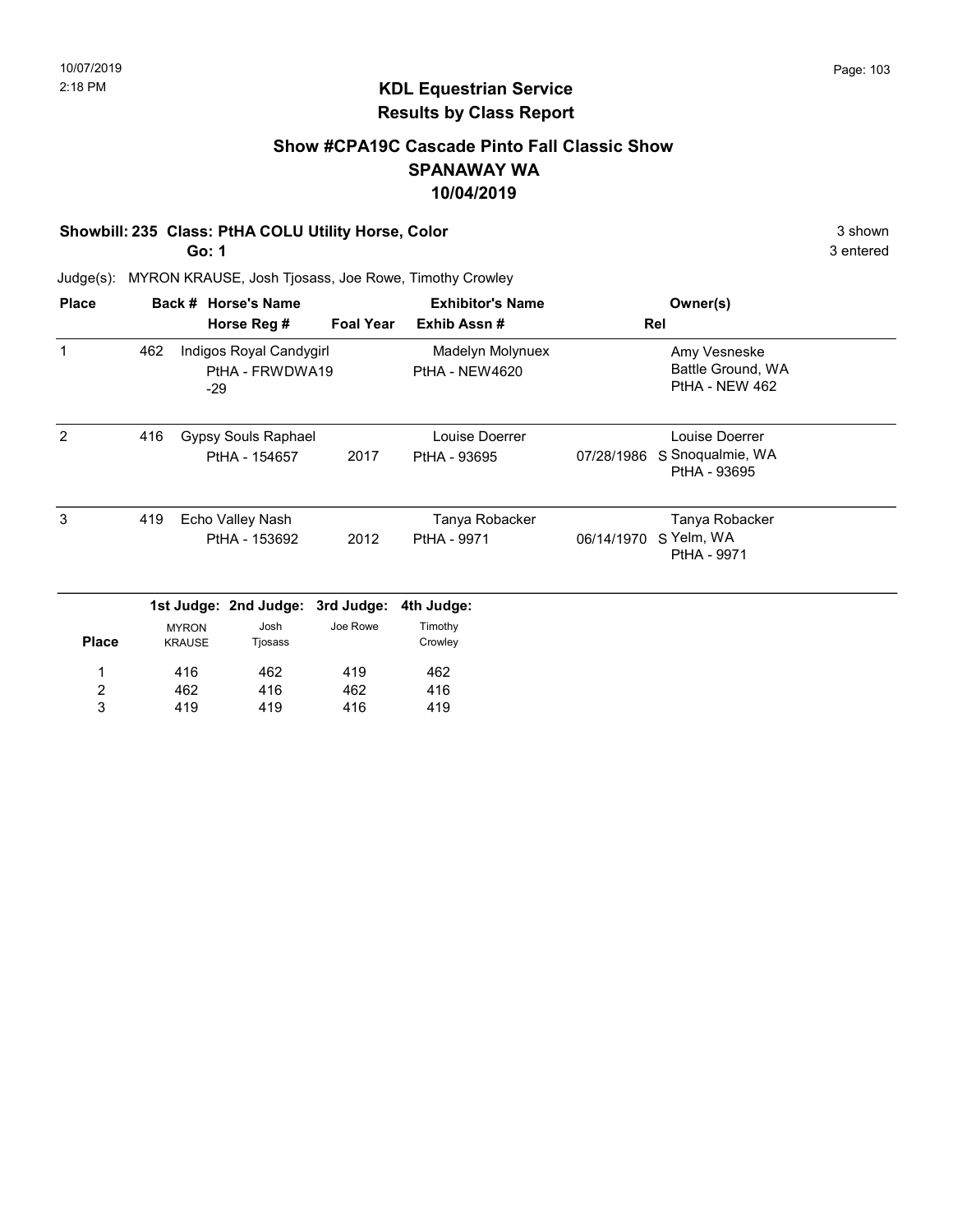### Show #CPA19C Cascade Pinto Fall Classic Show SPANAWAY WA 10/04/2019

Showbill: 236 Class: PtHA HALSP Halter Saddle/Pleasure Type All Ages 7 shown 7 shown Go: 1

7 entered

| <b>Place</b>            |     |                               | Back # Horse's Name                      |                  | <b>Exhibitor's Name</b>            |            | Owner(s)                                                   |  |
|-------------------------|-----|-------------------------------|------------------------------------------|------------------|------------------------------------|------------|------------------------------------------------------------|--|
|                         |     |                               | Horse Reg #                              | <b>Foal Year</b> | Exhib Assn#                        |            | Rel                                                        |  |
| $\mathbf{1}$            | 447 |                               | Dnze N On Fire<br>PtHA - WDWA16-33       |                  | <b>Molly Clark</b><br>PtHA - 13150 | 07/02/1949 | <b>Molly Clark</b><br>S Shelton, WA<br>PtHA - 13150        |  |
| $\overline{c}$          | 737 |                               | Go Bey Bee Go<br>PtHA - 113080           | 2002             | Tim Wigren<br>PtHA - 29325         |            | Angela Nemjo<br>N La Center, WA<br>PtHA - 52211            |  |
| 3                       | 415 |                               | Royal Excitment<br>PtHA - 150145         | 2014             | Marianne Warland<br>PtHA - 5223    |            | Marianne Warland<br>05/14/1973 S Decta, BC<br>PtHA - 5223  |  |
| $\overline{4}$          | 31  |                               | <b>Rhumchata Rhocks</b><br>PtHA - 147783 | 2014             | Rennya Weber<br>PtHA - 37516       |            | Rennya Weber<br>11/22/1968 S Arlington, WA<br>PtHA - 37516 |  |
| 4                       | 425 |                               | Sir Lukas Remington<br>PtHA - 147417     |                  | Elaine K Simon<br>PtHA - 38274     | 09/26/1960 | Elaine K Simon<br>S Camas, WA<br>PtHA - 38274              |  |
| 6                       | 408 | AA Inxanaty                   | PtHA - 146351                            | 2013             | Julie Lemon<br>PtHA - 75413        |            | Julie Lemon<br>05/25/1972 S Gig Harbor, WA<br>PtHA - 75413 |  |
| $\overline{7}$          | 109 |                               | FDF Color Me Awesome<br>PtHA - 128768    | 2006             | Rennya Weber<br>PtHA - 37516       | 11/22/1968 | Rennya Weber<br>S Arlington, WA<br>PtHA - 37516            |  |
|                         |     |                               | 1st Judge: 2nd Judge: 3rd Judge:         |                  | 4th Judge:                         |            |                                                            |  |
| <b>Place</b>            |     | <b>MYRON</b><br><b>KRAUSE</b> | Josh<br>Tjosass                          | Joe Rowe         | Timothy<br>Crowley                 |            |                                                            |  |
| $\mathbf{1}$            |     | 737                           | 425                                      | 447              | 447                                |            |                                                            |  |
| $\overline{\mathbf{c}}$ |     | 447                           | 447                                      | 109              | 415                                |            |                                                            |  |
| 3                       |     | 415                           | 31                                       | 415              | 737                                |            |                                                            |  |
| $\overline{\mathbf{r}}$ |     | 31                            | 408                                      | 737              | 425                                |            |                                                            |  |
| 5                       |     | 109                           | 737                                      | 408              | 408                                |            |                                                            |  |
| 6                       |     | 408                           | 415                                      | 31               | 31                                 |            |                                                            |  |
| $\overline{7}$          |     | 425                           | 109                                      | 425              | 109                                |            |                                                            |  |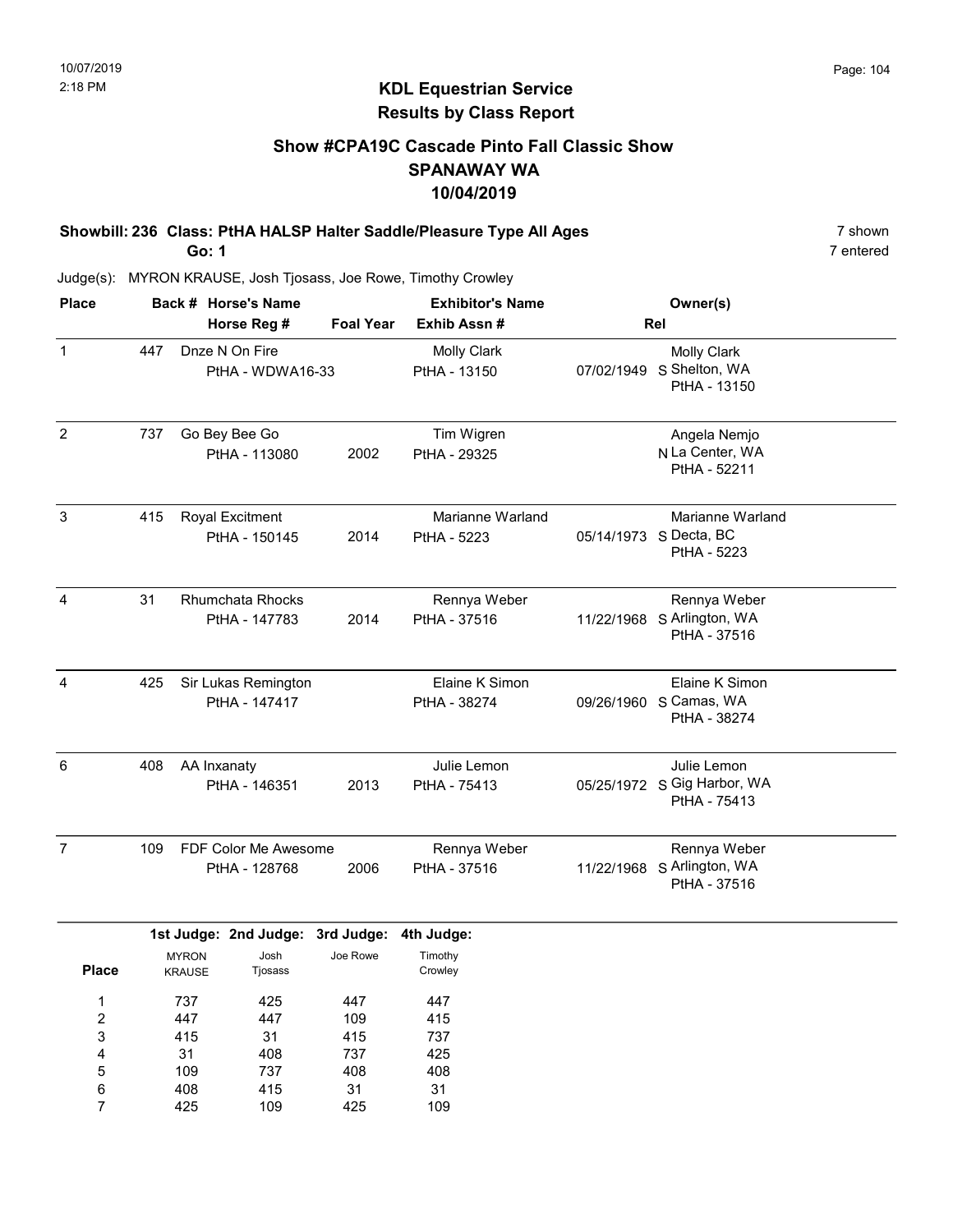### Show #CPA19C Cascade Pinto Fall Classic Show SPANAWAY WA 10/04/2019

Showbill: 237 Class: PtHA HALSPG Grand & Res Halter SA/PL Type 5 Shown 5 shown

Go: 1

5 entered

| <b>Place</b>        |     |                               | Back # Horse's Name                   |                  | <b>Exhibitor's Name</b>            |            | Owner(s)                                                  |  |
|---------------------|-----|-------------------------------|---------------------------------------|------------------|------------------------------------|------------|-----------------------------------------------------------|--|
|                     |     |                               | Horse Reg #                           | <b>Foal Year</b> | Exhib Assn#                        |            | Rel                                                       |  |
| $\mathbf{1}$        | 447 |                               | Dnze N On Fire<br>PtHA - WDWA16-33    |                  | <b>Molly Clark</b><br>PtHA - 13150 | 07/02/1949 | <b>Molly Clark</b><br>S Shelton, WA<br>PtHA - 13150       |  |
| $\overline{2}$      | 425 |                               | Sir Lukas Remington<br>PtHA - 147417  |                  | Elaine K Simon<br>PtHA - 38274     | 09/26/1960 | Elaine K Simon<br>S Camas, WA<br>PtHA - 38274             |  |
| 2                   | 737 |                               | Go Bey Bee Go<br>PtHA - 113080        | 2002             | Tim Wigren<br>PtHA - 29325         |            | Angela Nemjo<br>N La Center, WA<br>PtHA - 52211           |  |
| $\overline{4}$      | 109 |                               | FDF Color Me Awesome<br>PtHA - 128768 | 2006             | Rennya Weber<br>PtHA - 37516       | 11/22/1968 | Rennya Weber<br>S Arlington, WA<br>PtHA - 37516           |  |
| 4                   | 415 |                               | Royal Excitment<br>PtHA - 150145      | 2014             | Marianne Warland<br>PtHA - 5223    |            | Marianne Warland<br>05/14/1973 S Decta, BC<br>PtHA - 5223 |  |
|                     |     |                               | 1st Judge: 2nd Judge:                 | 3rd Judge:       | 4th Judge:                         |            |                                                           |  |
| <b>Place</b>        |     | <b>MYRON</b><br><b>KRAUSE</b> | Josh<br>Tjosass                       | Joe Rowe         | Timothy<br>Crowley                 |            |                                                           |  |
| 1<br>$\overline{c}$ |     | 737<br>447                    | 425<br>447                            | 447<br>109       | 447<br>415                         |            |                                                           |  |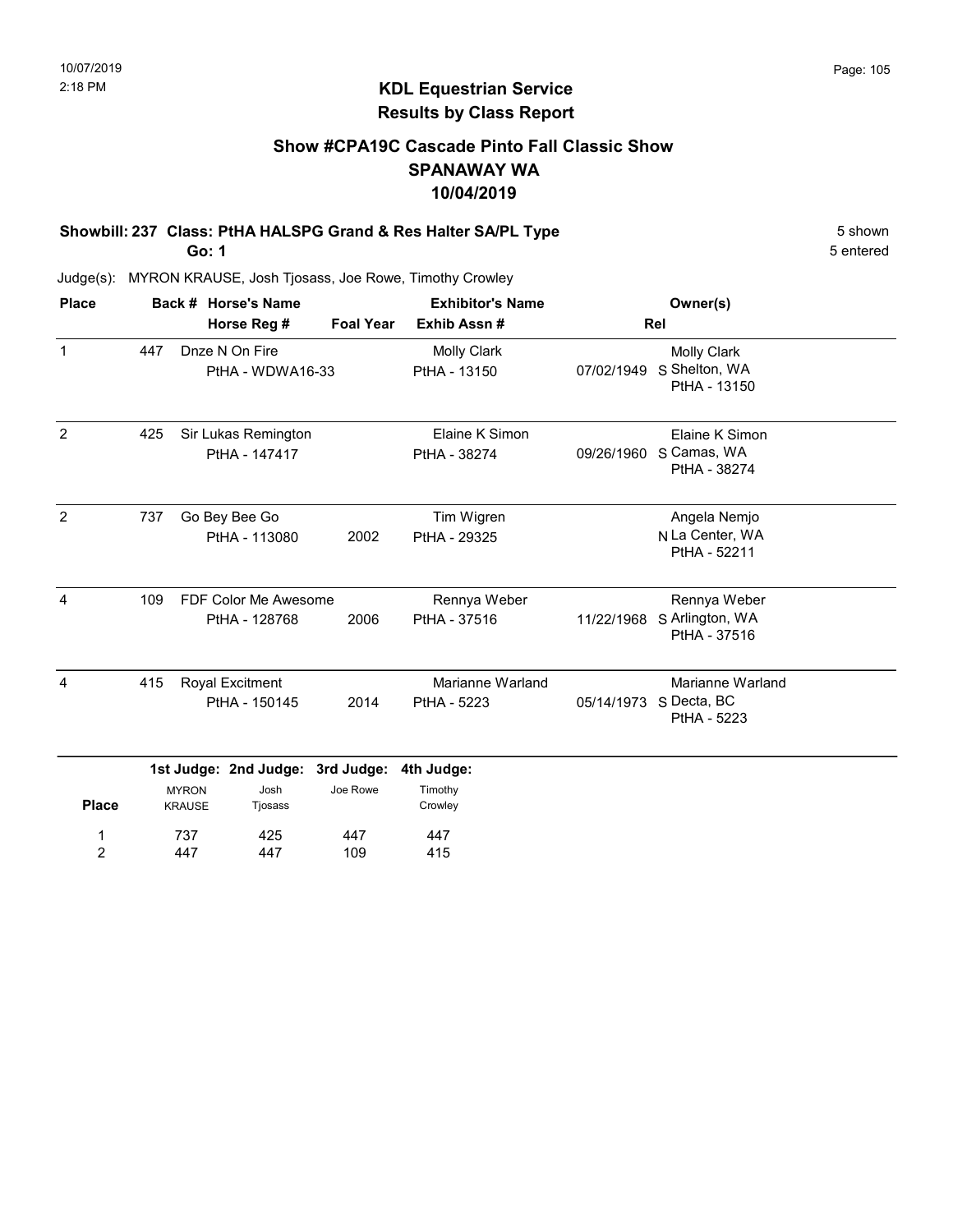### KDL Equestrian Service Results by Class Report

### Show #CPA19C Cascade Pinto Fall Classic Show SPANAWAY WA 10/04/2019

# Showbill: 238 Class: PtHA HALSTM Halter Stock Type Mares 9 Shown 9 shown

Go: 1

| <b>Place</b>   |     |                               | Back # Horse's Name                     |                  | <b>Exhibitor's Name</b>           |              | Owner(s)                                                        |
|----------------|-----|-------------------------------|-----------------------------------------|------------------|-----------------------------------|--------------|-----------------------------------------------------------------|
|                |     |                               | Horse Reg #                             | <b>Foal Year</b> | Exhib Assn#                       |              | Rel                                                             |
| 1              | 444 |                               | My Scarlet Cameo<br>PtHA - 153859       | 2018             | Lanay Hambrook<br>PtHA - 22450    |              | Lanay Hambrook<br>12/21/1944 S Kennewick, WA<br>PtHA - 22450    |
| $\overline{2}$ | 438 |                               | My Assets On Porsche<br>PtHA - 44192    | 2011             | Debbie Chapin<br>PtHA - 68501     | 03/16/1961   | Debbie Chapin<br>S Graham, WA<br>PtHA - 68501                   |
| $\sqrt{3}$     | 448 |                               | Im Good N Sleepy                        |                  | Lydia Wainwright                  | 05/28/2003 S | Lydia Wainwright                                                |
| 4              | 155 |                               | A Lady With Assets<br>PtHA - 137528     | 2008             | Madison Wojcek<br>PtHA - 137528   |              | Madison Wojcek<br>04/11/2005 S Bremerton, WA<br>PtHA - 137528   |
| 5              | 227 |                               | Envy My Moonlite<br>PtHA - 150728       | 2014             | Kalah Hedlund<br>PtHA - 79463     | 03/01/1997   | Sharon Hedlund<br>C Auburn, WA<br>PtHA - 78862                  |
| 6              | 218 |                               | Pining For Chocolate<br>PtHA - 152928   | 2007             | Shannon Prigger<br>PtHA - 22302   | 02/18/1963   | Shannon Prigger<br>S POULSBO, WA<br>PtHA - 22302                |
| 6              | 458 | $-27$                         | Like Totally Awesome<br>PtHA - FRWDWA19 | 2019             | <b>Tara Mead</b><br>PtHA - NEW565 |              | Ken & Shelley Bridges<br>N                                      |
| 8              | 637 |                               | Invite After Dark<br>PtHA - 155217      | 2017             | Shelby Taylor<br>PtHA - 92566     |              | Sharon Hedlund<br>05/11/1992 C Auburn, WA<br>PtHA - 78862       |
| 9              | 545 |                               | A Southern Heaven<br>PtHA - 154491      | 2018             | Suzanne Heistand<br>PtHA - 68405  |              | Suzanne Heistand<br>02/19/1994 S Pt Angeles, WA<br>PtHA - 68405 |
|                |     |                               | 1st Judge: 2nd Judge: 3rd Judge:        |                  | 4th Judge:                        |              |                                                                 |
| <b>Place</b>   |     | <b>MYRON</b><br><b>KRAUSE</b> | Josh<br>Tjosass                         | Joe Rowe         | Timothy<br>Crowley                |              |                                                                 |
| 1              |     | 444                           | 444                                     | 444              | 438                               |              |                                                                 |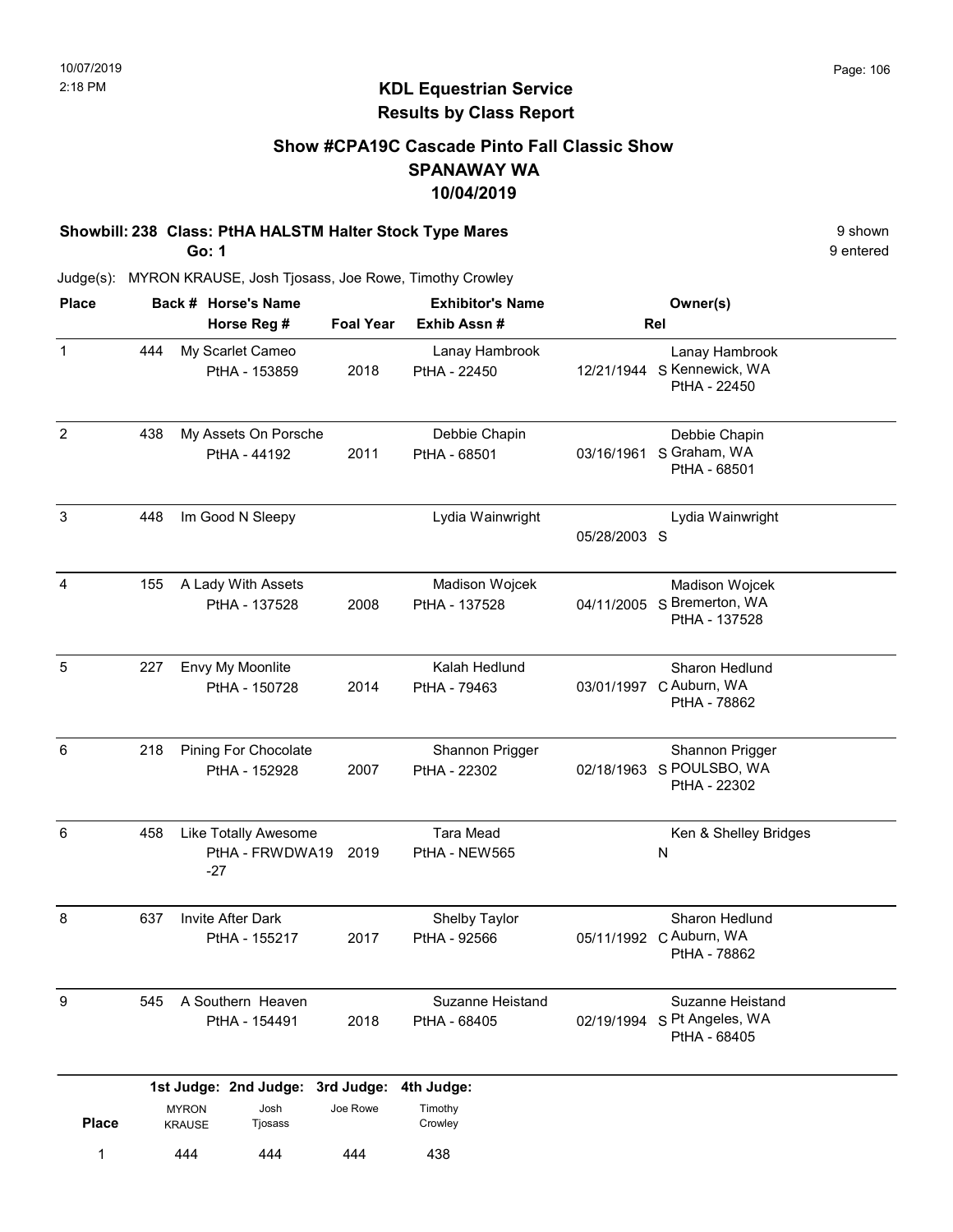### Show #CPA19C Cascade Pinto Fall Classic Show SPANAWAY WA 10/04/2019

| 2 | 438 | 438 | 448 | 444 |
|---|-----|-----|-----|-----|
| 3 | 458 | 155 | 637 | 448 |
| 4 | 448 | 448 | 227 | 155 |
| 5 | 155 | 227 | 438 | 218 |
| 6 | 218 | 218 | 155 | 227 |
| 7 | 545 | 458 | 458 | 637 |
| 8 | 227 | 545 | 218 | 458 |
| 9 | 637 |     | 545 | 545 |
|   |     |     |     |     |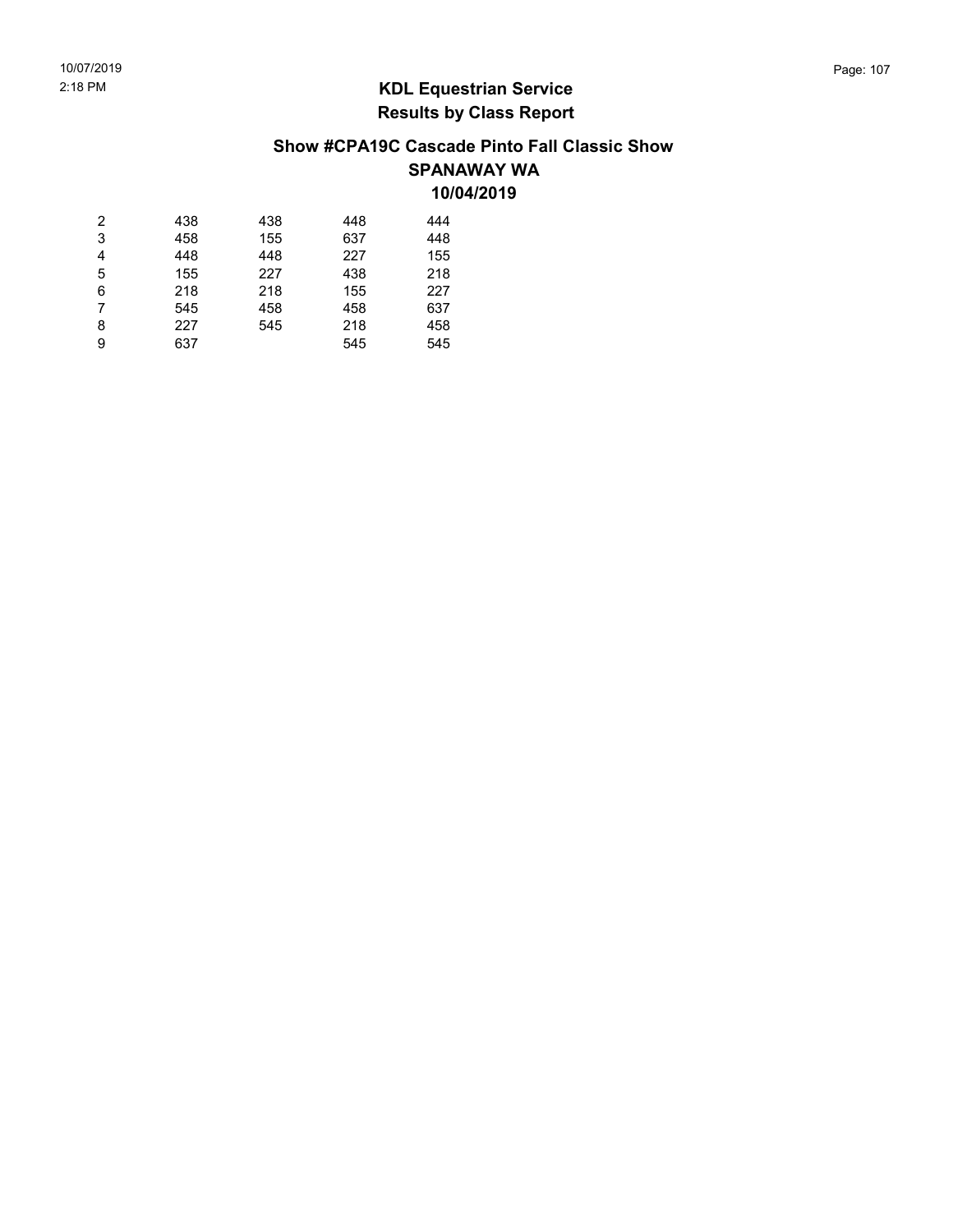### Show #CPA19C Cascade Pinto Fall Classic Show SPANAWAY WA 10/04/2019

Showbill: 239 Class: PtHA HALSTG Halter Stock Type Geldings/Stallions 5 Shown 5 shown Go: 1

5 entered

| <b>Place</b> |     | Back # Horse's Name                             |                  | <b>Exhibitor's Name</b>                 |            | Owner(s)                                                    |
|--------------|-----|-------------------------------------------------|------------------|-----------------------------------------|------------|-------------------------------------------------------------|
|              |     | Horse Reg #                                     | <b>Foal Year</b> | Exhib Assn#                             |            | Rel                                                         |
| $\mathbf 1$  | 410 | Now Thats A Cowboy<br>PtHA - 150999             | 2016             | Liisa Tischer<br>PtHA - 91490           | 03/15/1976 | Liisa Tischer<br>S Astoria, OR<br>PtHA - 91490              |
| 2            | 400 | Special Impulse<br>PtHA - 151359                | 2015             | Tina Johnson<br>PtHA - 48734            | 03/09/1960 | Tina Johnson<br>S Sequim, WA<br>PtHA - 48734                |
| 3            | 13  | American Whiz Kid<br>PtHA - 145320              | 2005             | Kelleen Rossman<br>PtHA - 78269         |            | Kelleen Rossman<br>S Tacoma, WA<br>PtHA - 78269             |
| 4            | 411 | Rap N Roll<br>PtHA - 112163                     |                  | <b>Elizabeth Strait</b><br>PtHA - 63964 | 12/24/1967 | <b>Elizabeth Strait</b><br>S Pt Angeles, WA<br>PtHA - 63964 |
| 5            | 429 | A Cowboy Invitation<br>PtHA - FRWDWA19<br>$-25$ | 2018             | <b>Tara Mead</b><br>PtHA - NEW565       |            | Kimberly Ferguson<br>N                                      |
|              |     | 1st Judge: 2nd Judge: 3rd Judge:                |                  | 4th Judge:                              |            |                                                             |

|              | . <b>. .</b> .                | . .             | . <u>.</u> . | $\sim$             |
|--------------|-------------------------------|-----------------|--------------|--------------------|
| <b>Place</b> | <b>MYRON</b><br><b>KRAUSE</b> | Josh<br>Tjosass | Joe Rowe     | Timothy<br>Crowley |
|              | 429                           | 400             | 410          | 410                |
| 2            | 13                            | 410             | 411          | 400                |
| 3            | 410                           | 13              | 400          | 411                |
| 4            | 400                           | 411             | 13           | 13                 |
| 5            | 411                           | 429             | 429          | 429                |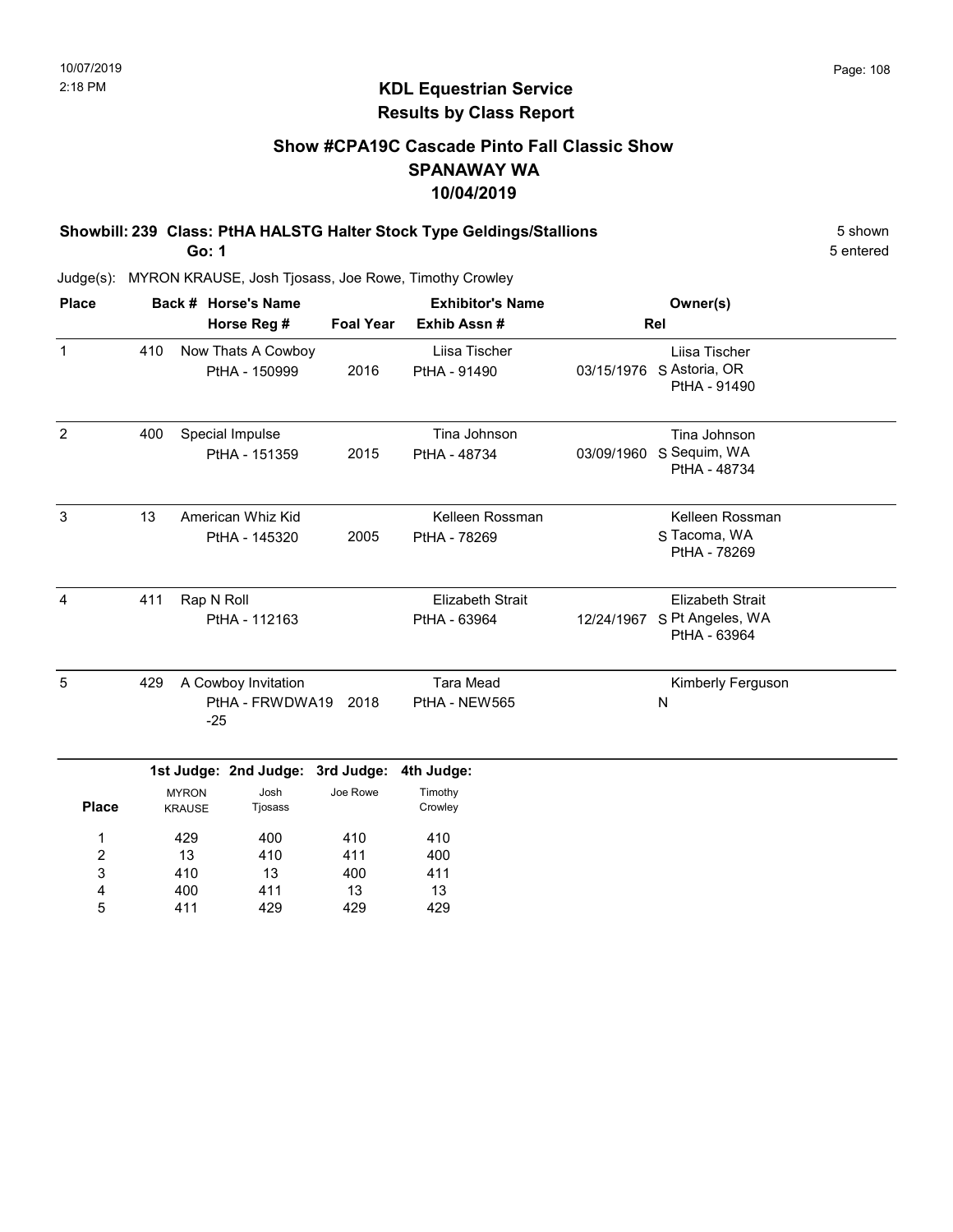# Show #CPA19C Cascade Pinto Fall Classic Show SPANAWAY WA 10/04/2019

Showbill: 240 Class: PtHA HALSGR Grand & Res Halter Stock Type 8 shown 8 shown Go: 1

8 entered

| <b>Place</b>        |     |                               | Back # Horse's Name                    |                  | <b>Exhibitor's Name</b>                 |              | Owner(s)                                                               |
|---------------------|-----|-------------------------------|----------------------------------------|------------------|-----------------------------------------|--------------|------------------------------------------------------------------------|
|                     |     |                               | Horse Reg #                            | <b>Foal Year</b> | Exhib Assn#                             |              | Rel                                                                    |
| $\mathbf 1$         | 444 |                               | My Scarlet Cameo<br>PtHA - 153859      | 2018             | Lanay Hambrook<br>PtHA - 22450          |              | Lanay Hambrook<br>12/21/1944 S Kennewick, WA<br>PtHA - 22450           |
| $\overline{2}$      | 438 |                               | My Assets On Porsche<br>PtHA - 44192   | 2011             | Debbie Chapin<br>PtHA - 68501           | 03/16/1961   | Debbie Chapin<br>S Graham, WA<br>PtHA - 68501                          |
| $\mathfrak{S}$      | 410 |                               | Now Thats A Cowboy<br>PtHA - 150999    | 2016             | Liisa Tischer<br>PtHA - 91490           |              | Liisa Tischer<br>03/15/1976 S Astoria, OR<br>PtHA - 91490              |
| $\overline{4}$      | 400 |                               | Special Impulse<br>PtHA - 151359       | 2015             | Tina Johnson<br>PtHA - 48734            |              | Tina Johnson<br>03/09/1960 S Sequim, WA<br>PtHA - 48734                |
| 4                   | 448 |                               | Im Good N Sleepy                       |                  | Lydia Wainwright                        | 05/28/2003 S | Lydia Wainwright                                                       |
| <b>NP</b>           | 13  |                               | American Whiz Kid<br>PtHA - 145320     | 2005             | Kelleen Rossman<br>PtHA - 78269         |              | Kelleen Rossman<br>S Tacoma, WA<br>PtHA - 78269                        |
| <b>NP</b>           | 411 | Rap N Roll                    | PtHA - 112163                          |                  | <b>Elizabeth Strait</b><br>PtHA - 63964 |              | <b>Elizabeth Strait</b><br>12/24/1967 S Pt Angeles, WA<br>PtHA - 63964 |
| <b>NP</b>           | 429 | $-25$                         | A Cowboy Invitation<br>PtHA - FRWDWA19 | 2018             | <b>Tara Mead</b><br>PtHA - NEW565       |              | Kimberly Ferguson<br>N                                                 |
|                     |     |                               | 1st Judge: 2nd Judge: 3rd Judge:       |                  | 4th Judge:                              |              |                                                                        |
| <b>Place</b>        |     | <b>MYRON</b><br><b>KRAUSE</b> | Josh<br>Tjosass                        | Joe Rowe         | Timothy<br>Crowley                      |              |                                                                        |
| 1<br>$\overline{2}$ |     | 444<br>438                    | 444<br>438                             | 444<br>448       | 410<br>400                              |              |                                                                        |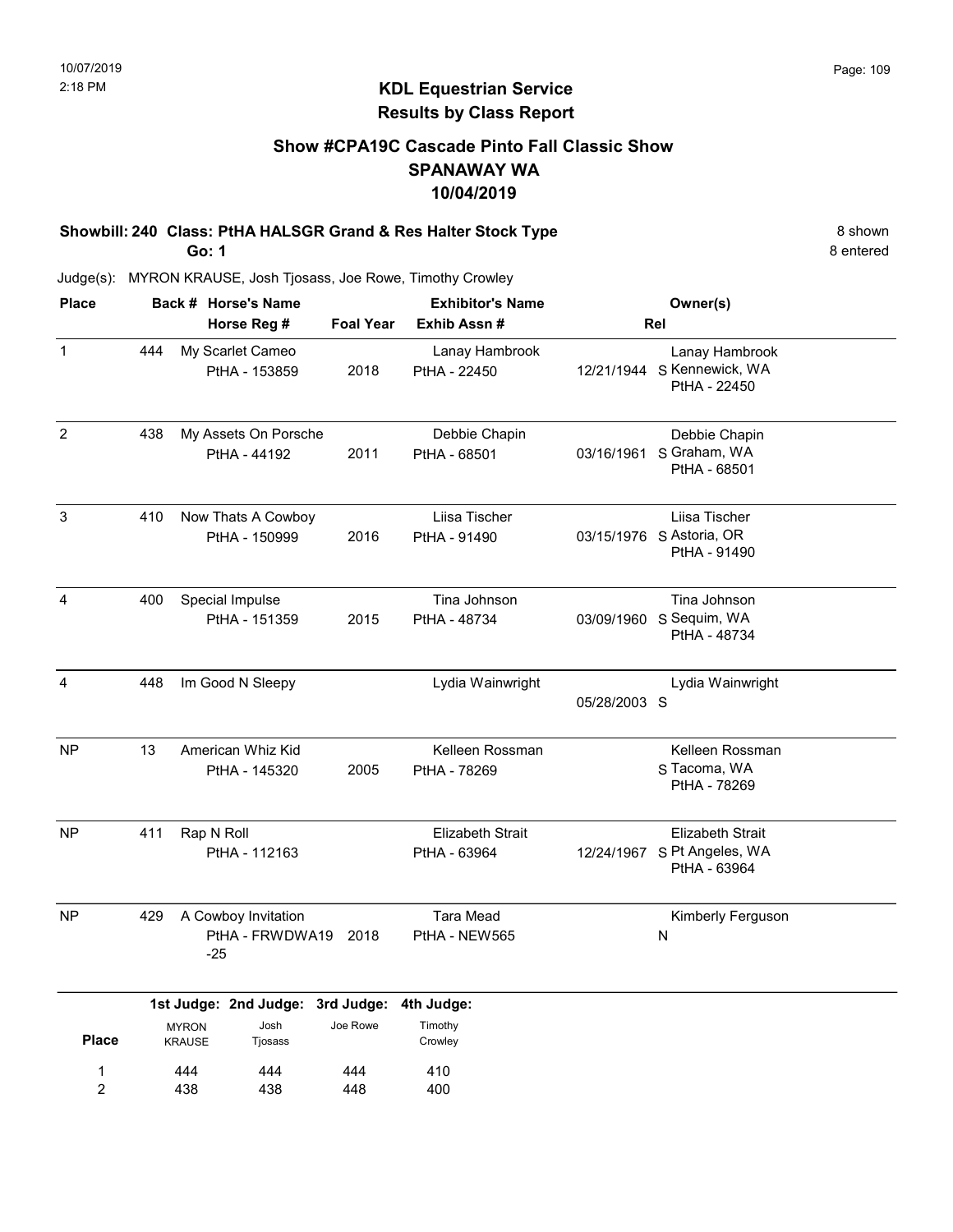### Show #CPA19C Cascade Pinto Fall Classic Show SPANAWAY WA 10/04/2019

#### Showbill: 241 Class: PtHA HALHC Halter Hunter Type 7 shown

Go: 1

24

7

24

401

56

7 entered

| <b>Place</b>                       |     |                                | Back # Horse's Name                         |                                | <b>Exhibitor's Name</b>                |            | Owner(s)                                                            |  |
|------------------------------------|-----|--------------------------------|---------------------------------------------|--------------------------------|----------------------------------------|------------|---------------------------------------------------------------------|--|
|                                    |     |                                | Horse Reg #                                 | <b>Foal Year</b>               | Exhib Assn #                           |            | Rel                                                                 |  |
| $\mathbf{1}$                       | 418 |                                | <b>Sweetness Secret</b><br>PtHA - 155223    | 2016                           | Danielle Witke<br>PtHA - 55066         |            | Danielle Witke<br>04/04/1996 S Winlock, WA<br>PtHA - 55066          |  |
| $\overline{2}$                     | 430 |                                | <b>EPR Simply Fabulous</b><br>PtHA - 152938 | 2017                           | Jean Garcia<br>PtHA - 27094            |            | Jean Garcia<br>03/16/1963 S Orting, WA<br>PtHA - 27094              |  |
| 3                                  | 56  |                                | R Big Time Rapper<br>PtHA - 152902          | 2015                           | Noel Nelson<br>PtHA - 38444            | 12/30/1951 | Nelson / Wiese<br>S West Linn, OR<br>PtHA - 80811                   |  |
| $\overline{4}$                     | 402 |                                | Spot My Credentials<br>PtHA - 123546        | 2005                           | Ellen Berg<br>PtHA - 13212             |            | Ellen Berg<br>07/12/1941 S Olympia, WA<br>PtHA - 13212              |  |
| $\sqrt{5}$                         | 401 |                                | One Fancy Dream<br>PtHA - 137709            | 2009                           | Lexie Scott<br>PtHA - 83633            |            | Lexie Scott<br>01/01/2006 S Seabeck, WA<br>PtHA - 83633             |  |
| 6                                  | 424 | Eyed B Stylin                  | PtHA - 123098                               | 2003                           | <b>Brynn Stevenson</b><br>PtHA - 93467 |            | <b>Brynn Stevenson</b><br>05/12/2003 S Kingston, WA<br>PtHA - 93467 |  |
| $\overline{7}$                     | 24  |                                | JWR Up For Review<br>PtHA - 153323          | 2016                           | Vicki Nielsen<br>PtHA - 31011          |            | Vicki Nielsen<br>03/18/1976 S Rainier, WA<br>PtHA - 31011           |  |
|                                    |     |                                | 1st Judge: 2nd Judge: 3rd Judge:            |                                | 4th Judge:                             |            |                                                                     |  |
| <b>Place</b>                       |     | <b>MYRON</b><br><b>KRAUSE</b>  | Josh<br>Tjosass                             | Joe Rowe                       | Timothy<br>Crowley                     |            |                                                                     |  |
| 1<br>$\overline{c}$<br>3<br>4<br>5 |     | 418<br>56<br>430<br>402<br>401 | 418<br>56<br>401<br>424<br>402              | 418<br>430<br>402<br>56<br>424 | 418<br>430<br>401<br>424<br>402        |            |                                                                     |  |
| 6                                  |     | 424                            | 430                                         | 24                             | 24                                     |            |                                                                     |  |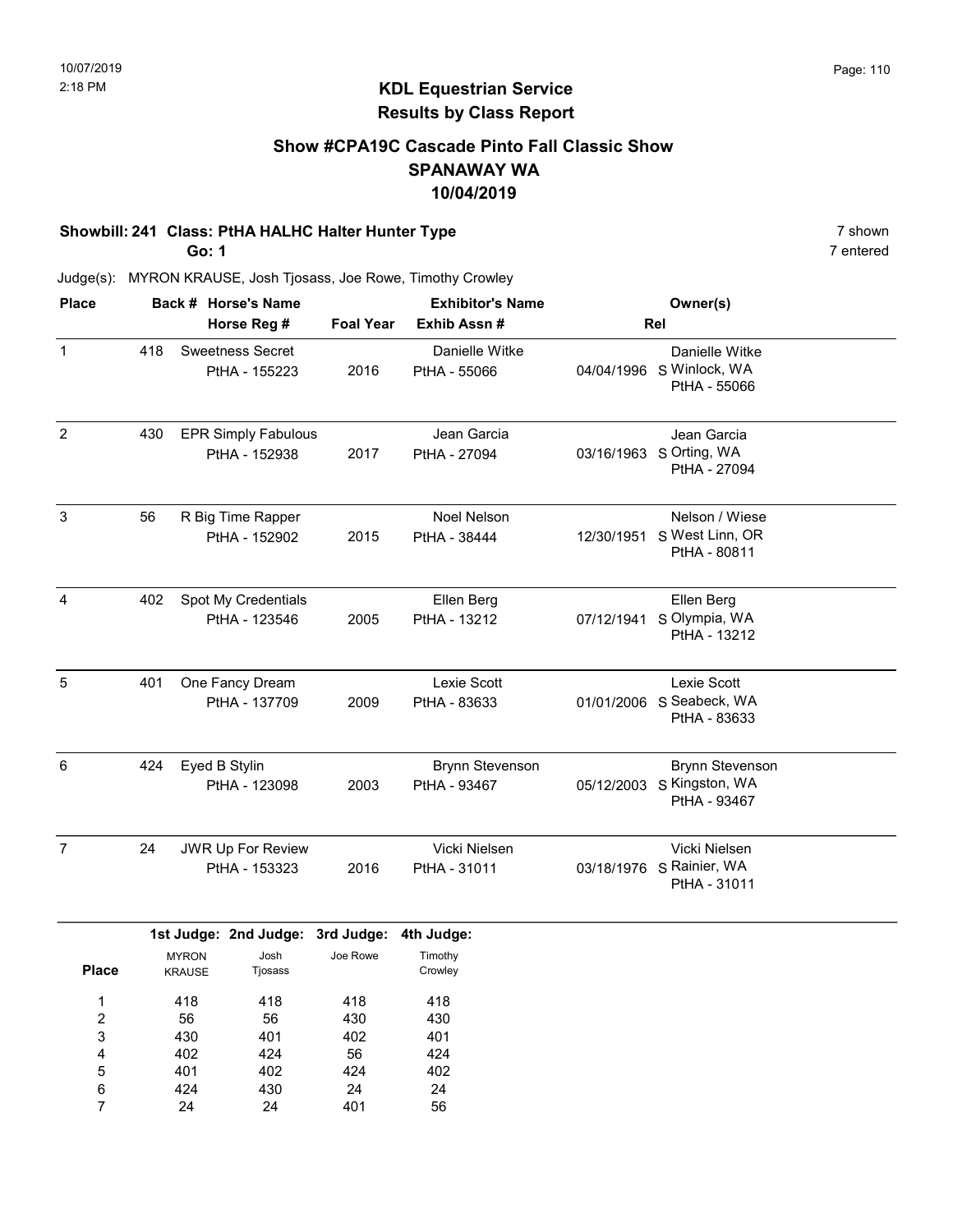# Show #CPA19C Cascade Pinto Fall Classic Show SPANAWAY WA 10/04/2019

Showbill: 242 Class: PtHA HALHGR Grand & Res Hunter Type Halter 3 Shown 3 shown

Go: 1

3 entered

| <b>Place</b>        |     |               | Back # Horse's Name                         |                        | <b>Exhibitor's Name</b>        |            | Owner(s)                                          |  |
|---------------------|-----|---------------|---------------------------------------------|------------------------|--------------------------------|------------|---------------------------------------------------|--|
|                     |     |               | Horse Reg #                                 | <b>Foal Year</b>       | Exhib Assn#                    |            | Rel                                               |  |
| 1                   | 418 |               | <b>Sweetness Secret</b><br>PtHA - 155223    | 2016                   | Danielle Witke<br>PtHA - 55066 | 04/04/1996 | Danielle Witke<br>S Winlock, WA<br>PtHA - 55066   |  |
| 2                   | 56  |               | R Big Time Rapper<br>PtHA - 152902          | 2015                   | Noel Nelson<br>PtHA - 38444    | 12/30/1951 | Nelson / Wiese<br>S West Linn, OR<br>PtHA - 80811 |  |
| 2                   | 430 |               | <b>EPR Simply Fabulous</b><br>PtHA - 152938 | 2017                   | Jean Garcia<br>PtHA - 27094    | 03/16/1963 | Jean Garcia<br>S Orting, WA<br>PtHA - 27094       |  |
|                     |     | <b>MYRON</b>  | 1st Judge: 2nd Judge:<br>Josh               | 3rd Judge:<br>Joe Rowe | 4th Judge:<br>Timothy          |            |                                                   |  |
| <b>Place</b>        |     | <b>KRAUSE</b> | Tjosass                                     |                        | Crowley                        |            |                                                   |  |
| 1<br>$\overline{2}$ |     | 418<br>56     | 418<br>56                                   | 418<br>430             | 418<br>430                     |            |                                                   |  |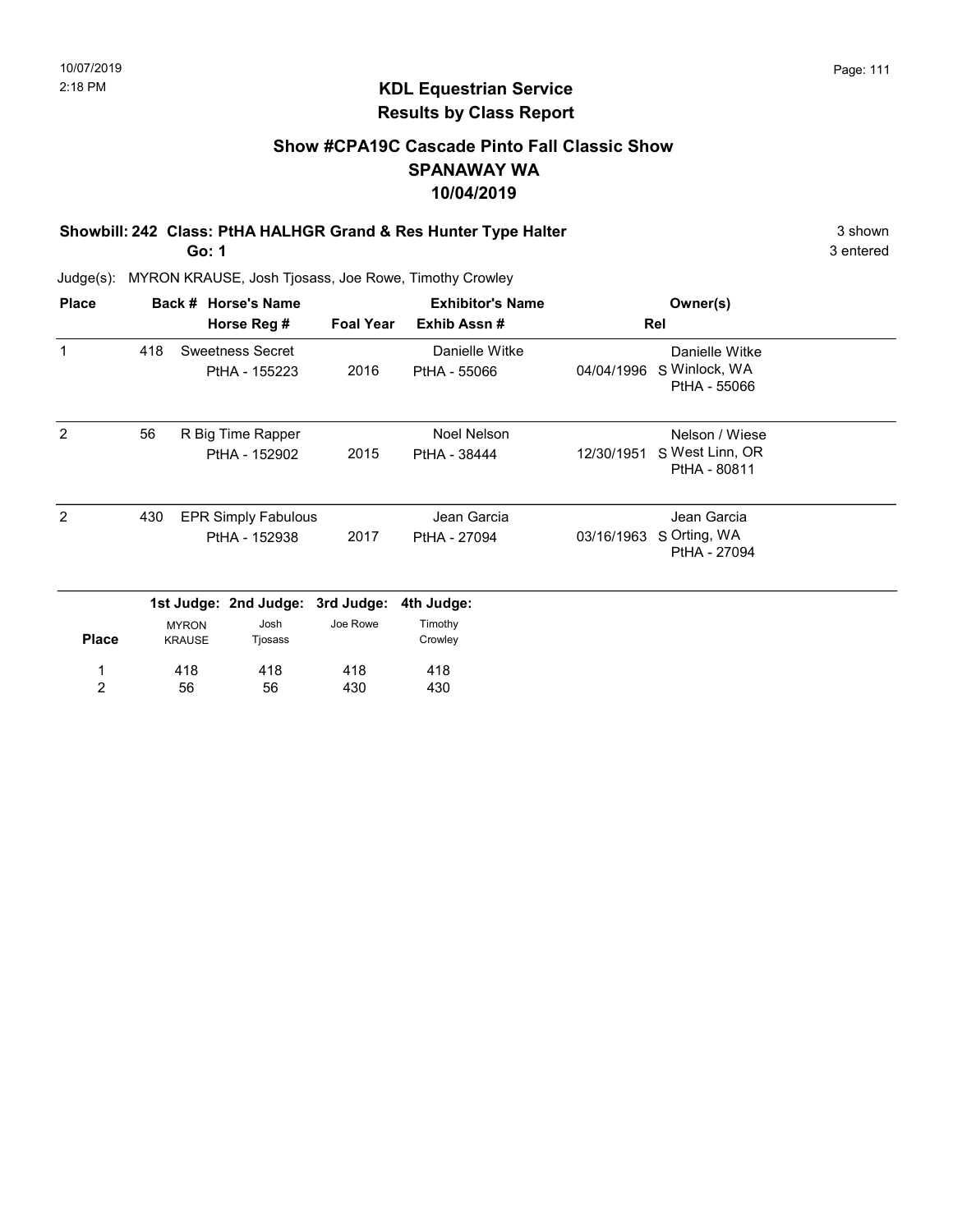### Show #CPA19C Cascade Pinto Fall Classic Show SPANAWAY WA 10/04/2019

#### Showbill: 243 Class: PtHA TOB3 Tobiano Color All Types 9 shown

Go: 1

9 entered

| <b>Place</b>   |     | Back # Horse's Name                         |                  | <b>Exhibitor's Name</b>            |            | Owner(s)                                                       |
|----------------|-----|---------------------------------------------|------------------|------------------------------------|------------|----------------------------------------------------------------|
|                |     | Horse Reg #                                 | <b>Foal Year</b> | Exhib Assn #                       |            | Rel                                                            |
| 1              | 430 | <b>EPR Simply Fabulous</b><br>PtHA - 152938 | 2017             | Jean Garcia<br>PtHA - 27094        |            | Jean Garcia<br>03/16/1963 S Orting, WA<br>PtHA - 27094         |
| $\overline{2}$ | 415 | Royal Excitment<br>PtHA - 150145            | 2014             | Marianne Warland<br>PtHA - 5223    |            | Marianne Warland<br>05/14/1973 S Decta, BC<br>PtHA - 5223      |
| 3              | 425 | Sir Lukas Remington<br>PtHA - 147417        |                  | Elaine K Simon<br>PtHA - 38274     |            | Elaine K Simon<br>09/26/1960 S Camas, WA<br>PtHA - 38274       |
| 3              | 737 | Go Bey Bee Go<br>PtHA - 113080              | 2002             | Tim Wigren<br>PtHA - 29325         |            | Angela Nemjo<br>N La Center, WA<br>PtHA - 52211                |
| 5              | 447 | Dnze N On Fire<br>PtHA - WDWA16-33          |                  | <b>Molly Clark</b><br>PtHA - 13150 |            | <b>Molly Clark</b><br>07/02/1949 S Shelton, WA<br>PtHA - 13150 |
| 6              | 637 | <b>Invite After Dark</b><br>PtHA - 155217   | 2017             | Shelby Taylor<br>PtHA - 92566      |            | Sharon Hedlund<br>05/11/1992 C Auburn, WA<br>PtHA - 78862      |
| $\overline{7}$ | 400 | Special Impulse<br>PtHA - 151359            | 2015             | Tina Johnson<br>PtHA - 48734       |            | Tina Johnson<br>03/09/1960 S Sequim, WA<br>PtHA - 48734        |
| 8              | 402 | Spot My Credentials<br>PtHA - 123546        | 2005             | Ellen Berg<br>PtHA - 13212         |            | Ellen Berg<br>07/12/1941 S Olympia, WA<br>PtHA - 13212         |
| 9              | 56  | R Big Time Rapper<br>PtHA - 152902          | 2015             | <b>Noel Nelson</b><br>PtHA - 38444 | 12/30/1951 | Nelson / Wiese<br>S West Linn, OR<br>PtHA - 80811              |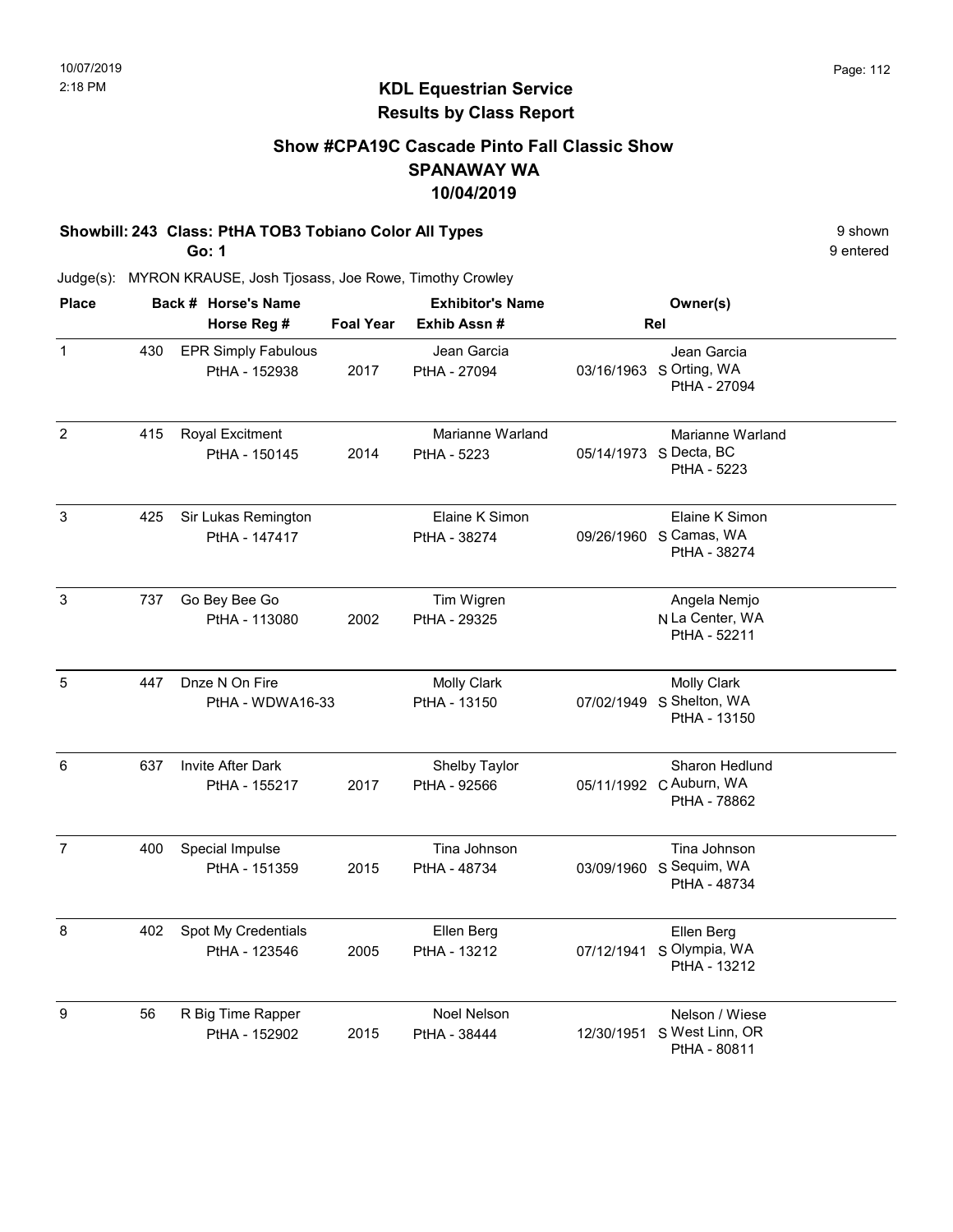#### Show #CPA19C Cascade Pinto Fall Classic Show SPANAWAY WA 10/04/2019

|              |               | 1st Judge: 2nd Judge: 3rd Judge: |          | 4th Judge: |
|--------------|---------------|----------------------------------|----------|------------|
|              | <b>MYRON</b>  | Josh                             | Joe Rowe | Timothy    |
| <b>Place</b> | <b>KRAUSE</b> | Tjosass                          |          | Crowley    |
| 1            | 415           | 415                              | 430      | 430        |
| 2            | 737           | 430                              | 425      | 737        |
| 3            | 447           | 425                              | 415      | 447        |
| 4            | 430           | 402                              | 400      | 637        |
| 5            | 425           | 637                              | 447      | 400        |
| 6            | 637           | 737                              | 402      | 415        |
| 7            | 400           | 447                              | 737      | 425        |
| 8            | 402           | 400                              | 637      | 402        |
| 9            | 56            |                                  | 56       | 56         |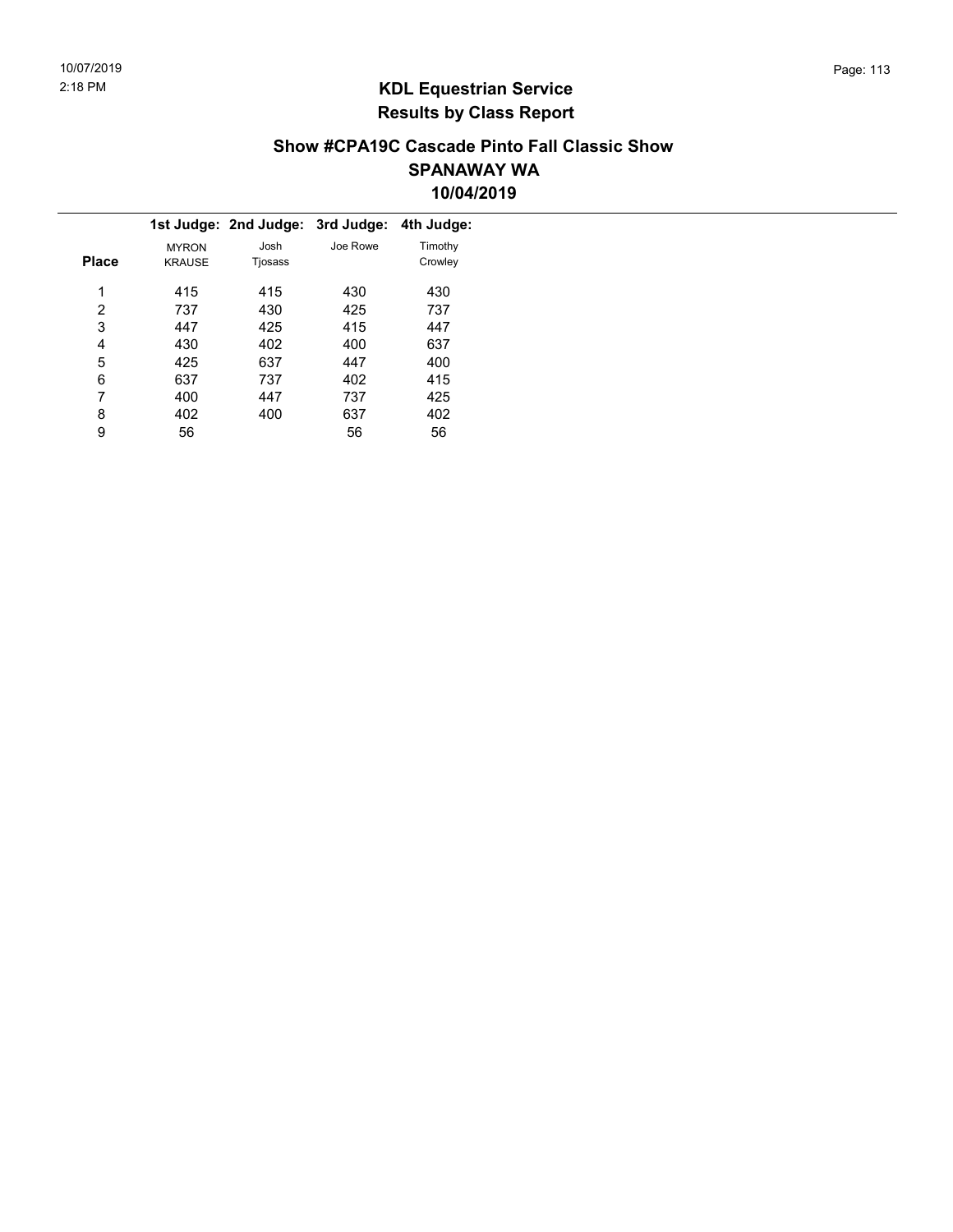## Show #CPA19C Cascade Pinto Fall Classic Show SPANAWAY WA 10/04/2019

#### Showbill: 244 Class: PtHA OV1 OVERO COLOR- ALL TYPES 3 shown

Go: 1

Judge(s): MYRON KRAUSE, Josh Tjosass, Joe Rowe, Timothy Crowley

| <b>Place</b>   |     |               | Back # Horse's Name   |                  | <b>Exhibitor's Name</b> |              | Owner(s)                      |
|----------------|-----|---------------|-----------------------|------------------|-------------------------|--------------|-------------------------------|
|                |     |               | Horse Reg #           | <b>Foal Year</b> | Exhib Assn#             |              | Rel                           |
| 1              | 218 |               | Pining For Chocolate  |                  | Shannon Prigger         |              | Shannon Prigger               |
|                |     |               | PtHA - 152928         | 2007             | PtHA - 22302            | 02/18/1963   | S POULSBO, WA<br>PtHA - 22302 |
|                | 448 |               | Im Good N Sleepy      |                  | Lydia Wainwright        |              | Lydia Wainwright              |
|                |     |               |                       |                  |                         | 05/28/2003 S |                               |
| 3              | 429 |               | A Cowboy Invitation   |                  | <b>Tara Mead</b>        |              | Kimberly Ferguson             |
|                |     | $-25$         | PtHA - FRWDWA19       | 2018             | PtHA - NEW565           |              | N                             |
|                |     |               | 1st Judge: 2nd Judge: | 3rd Judge:       | 4th Judge:              |              |                               |
|                |     | <b>MYRON</b>  | Josh                  | Joe Rowe         | Timothy                 |              |                               |
| <b>Place</b>   |     | <b>KRAUSE</b> | Tjosass               |                  | Crowley                 |              |                               |
|                |     | 218           | 448                   | 448              | 218                     |              |                               |
| $\overline{2}$ |     | 448           | 218                   | 218              | 448                     |              |                               |
| 3              |     | 429           | 429                   | 429              | 429                     |              |                               |

3 entered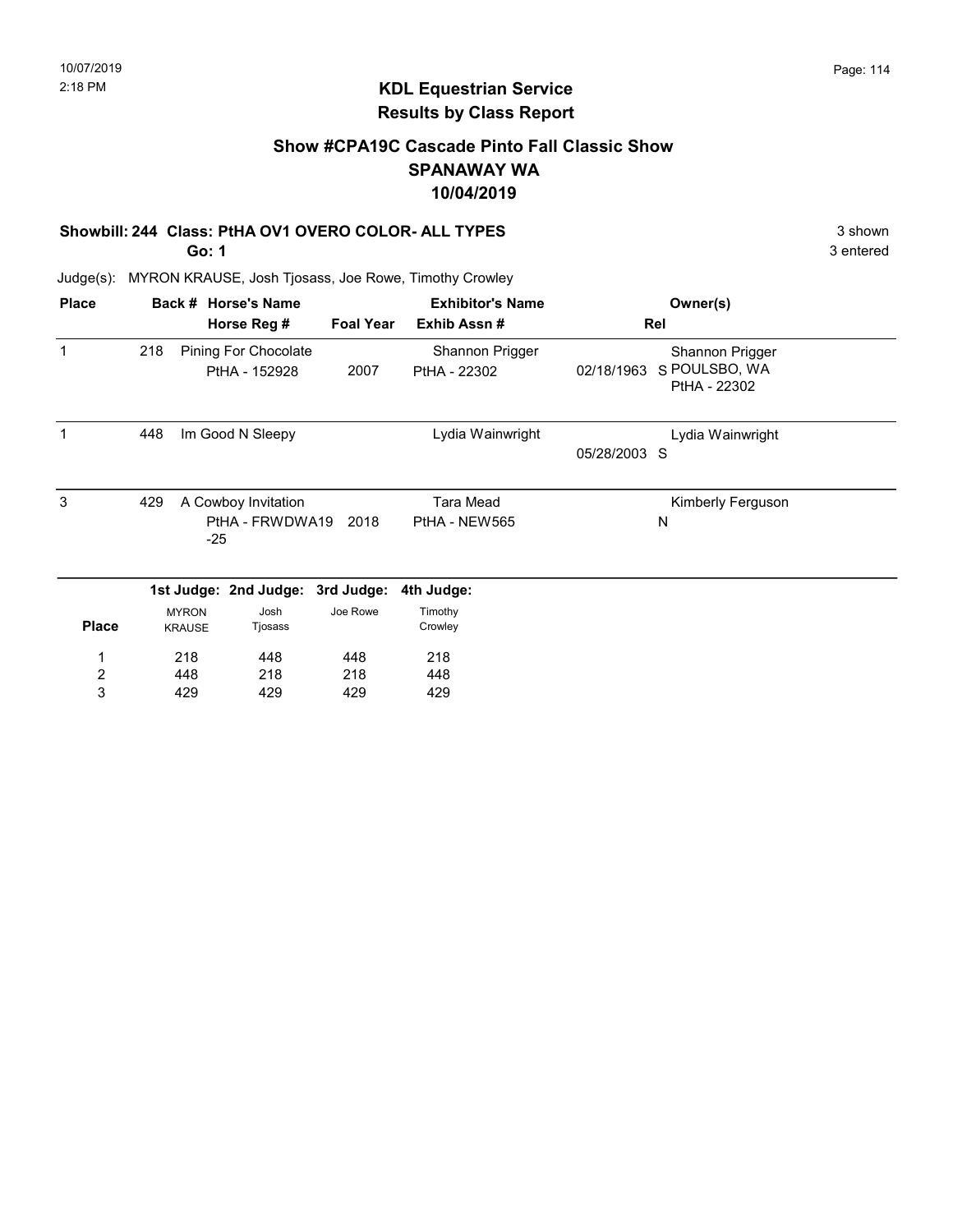### Show #CPA19C Cascade Pinto Fall Classic Show SPANAWAY WA 10/04/2019

#### Showbill: 245 Class: PtHA HALA4 AM Halter 13 shown

Go: 1

13 entered

| <b>Place</b>   |     |                                       | Back # Horse's Name |                  | <b>Exhibitor's Name</b>                 |            | Owner(s)                                                               |  |
|----------------|-----|---------------------------------------|---------------------|------------------|-----------------------------------------|------------|------------------------------------------------------------------------|--|
|                |     | Horse Reg #                           |                     | <b>Foal Year</b> | Exhib Assn#                             |            | Rel                                                                    |  |
| $\mathbf{1}$   | 444 | My Scarlet Cameo<br>PtHA - 153859     |                     | 2018             | Lanay Hambrook<br>PtHA - 22450          |            | Lanay Hambrook<br>12/21/1944 S Kennewick, WA<br>PtHA - 22450           |  |
| $\overline{2}$ | 438 | My Assets On Porsche<br>PtHA - 44192  |                     | 2011             | Debbie Chapin<br>PtHA - 68501           | 03/16/1961 | Debbie Chapin<br>S Graham, WA<br>PtHA - 68501                          |  |
| 3              | 400 | Special Impulse<br>PtHA - 151359      |                     | 2015             | Tina Johnson<br>PtHA - 48734            |            | Tina Johnson<br>03/09/1960 S Sequim, WA<br>PtHA - 48734                |  |
| 4              | 410 | Now Thats A Cowboy<br>PtHA - 150999   |                     | 2016             | Liisa Tischer<br>PtHA - 91490           |            | Liisa Tischer<br>03/15/1976 S Astoria, OR<br>PtHA - 91490              |  |
| 5              | 415 | Royal Excitment<br>PtHA - 150145      |                     | 2014             | Marianne Warland<br>PtHA - 5223         |            | <b>Marianne Warland</b><br>05/14/1973 S Decta, BC<br>PtHA - 5223       |  |
| 6              | 227 | Envy My Moonlite<br>PtHA - 150728     |                     | 2014             | Kalah Hedlund<br>PtHA - 79463           |            | Sharon Hedlund<br>03/01/1997 C Auburn, WA<br>PtHA - 78862              |  |
| $\overline{7}$ | 56  | R Big Time Rapper<br>PtHA - 152902    |                     | 2015             | Noel Nelson<br>PtHA - 38444             | 12/30/1951 | Nelson / Wiese<br>S West Linn, OR<br>PtHA - 80811                      |  |
| 8              | 411 | Rap N Roll<br>PtHA - 112163           |                     |                  | <b>Elizabeth Strait</b><br>PtHA - 63964 |            | <b>Elizabeth Strait</b><br>12/24/1967 S Pt Angeles, WA<br>PtHA - 63964 |  |
| 9              | 637 | Invite After Dark<br>PtHA - 155217    |                     | 2017             | Shelby Taylor<br>PtHA - 92566           |            | Sharon Hedlund<br>05/11/1992 C Auburn, WA<br>PtHA - 78862              |  |
| 10             | 218 | Pining For Chocolate<br>PtHA - 152928 |                     | 2007             | Shannon Prigger<br>PtHA - 22302         | 02/18/1963 | Shannon Prigger<br>S POULSBO, WA<br>PtHA - 22302                       |  |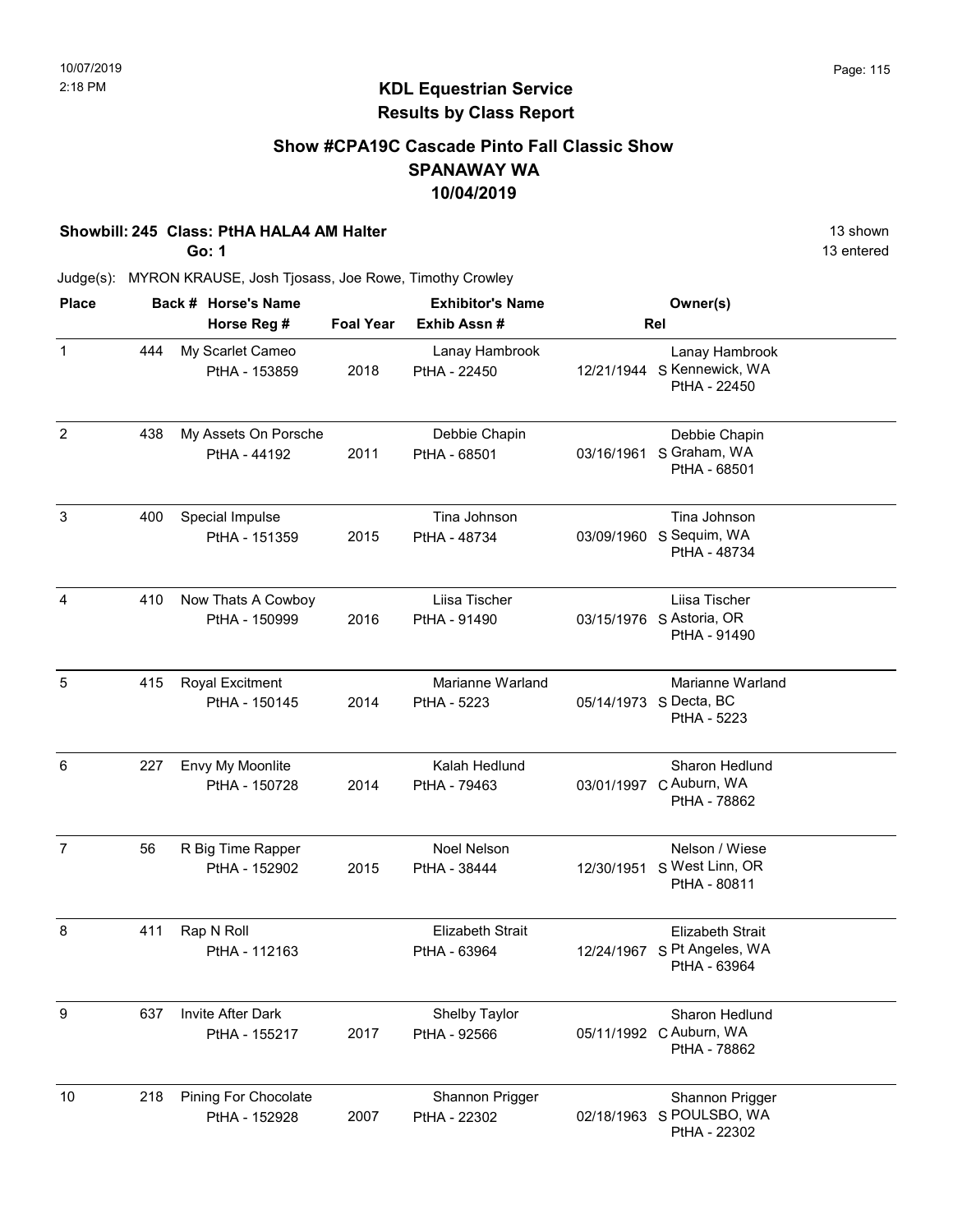#### Show #CPA19C Cascade Pinto Fall Classic Show SPANAWAY WA

#### 10/04/2019

| 11               | 13  |                               | American Whiz Kid<br>PtHA - 145320   | 2005     | Kelleen Rossman<br>PtHA - 78269      |            | Kelleen Rossman<br>S Tacoma, WA<br>PtHA - 78269    |  |
|------------------|-----|-------------------------------|--------------------------------------|----------|--------------------------------------|------------|----------------------------------------------------|--|
| 12               | 425 |                               | Sir Lukas Remington<br>PtHA - 147417 |          | Elaine K Simon<br>PtHA - 38274       | 09/26/1960 | Elaine K Simon<br>S Camas, WA<br>PtHA - 38274      |  |
| 13               | 439 | Invite Kathy                  | PtHA - 140354                        |          | <b>Julie Daniels</b><br>PtHA - 59299 | 02/24/1971 | <b>Julie Daniels</b><br>S Kent, WA<br>PtHA - 59299 |  |
|                  |     |                               | 1st Judge: 2nd Judge: 3rd Judge:     |          | 4th Judge:                           |            |                                                    |  |
| <b>Place</b>     |     | <b>MYRON</b><br><b>KRAUSE</b> | Josh<br>Tjosass                      | Joe Rowe | Timothy<br>Crowley                   |            |                                                    |  |
| 1                |     | 444                           | 444                                  | 444      | 410                                  |            |                                                    |  |
| $\boldsymbol{2}$ |     | 438                           | 438                                  | 438      | 400                                  |            |                                                    |  |
| 3                |     | 415                           | 425                                  | 637      | 438                                  |            |                                                    |  |
| 4                |     | 13                            | 400                                  | 411      | 444                                  |            |                                                    |  |
| 5                |     | 218                           | 410                                  | 415      | 227                                  |            |                                                    |  |
| 6                |     | 410                           | 439                                  | 227      | 218                                  |            |                                                    |  |
| 7                |     | 56                            | 56                                   | 400      | 637                                  |            |                                                    |  |
| 8                |     | 400                           | 13                                   | 56       | 415                                  |            |                                                    |  |
| 9                |     | 227                           |                                      |          | 411                                  |            |                                                    |  |
| 10               |     | 411                           |                                      |          |                                      |            |                                                    |  |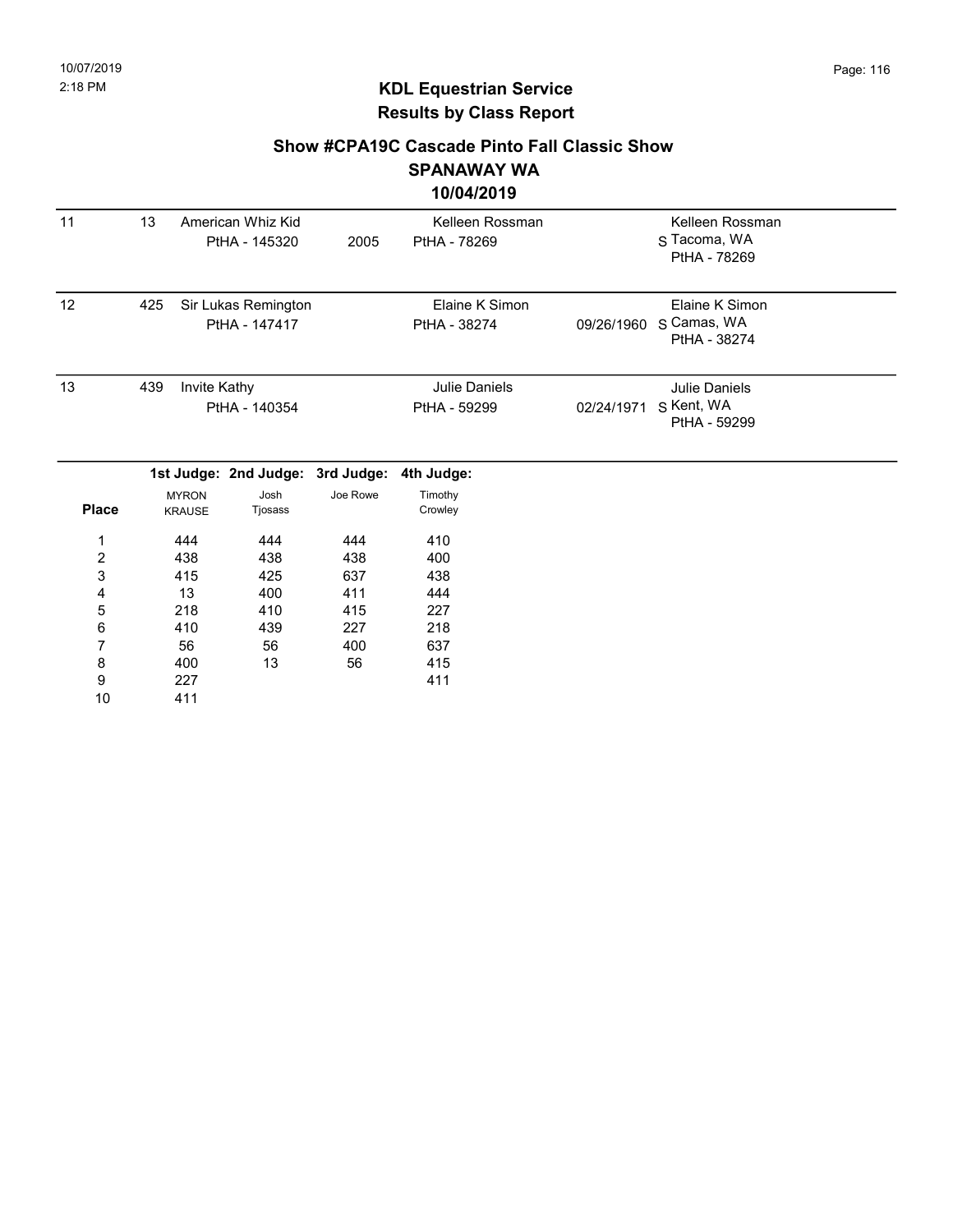### Show #CPA19C Cascade Pinto Fall Classic Show SPANAWAY WA 10/04/2019

#### Showbill: 246 Class: PtHA TOBA Am Tobiano Color 6 shown 6 shown 6 shown

Go: 1

6 entered

| <b>Place</b> |     | Back # Horse's Name                       |                  | <b>Exhibitor's Name</b>            |            | Owner(s)                                                         |  |
|--------------|-----|-------------------------------------------|------------------|------------------------------------|------------|------------------------------------------------------------------|--|
|              |     | Horse Reg #                               | <b>Foal Year</b> | Exhib Assn#                        |            | Rel                                                              |  |
| $\mathbf{1}$ | 415 | <b>Royal Excitment</b><br>PtHA - 150145   | 2014             | Marianne Warland<br>PtHA - 5223    |            | Marianne Warland<br>05/14/1973 S Decta, BC<br>PtHA - 5223        |  |
| 2            | 439 | Invite Kathy<br>PtHA - 140354             |                  | Julie Daniels<br>PtHA - 59299      | 02/24/1971 | <b>Julie Daniels</b><br>S Kent, WA<br>PtHA - 59299               |  |
| 3            | 637 | <b>Invite After Dark</b><br>PtHA - 155217 | 2017             | Shelby Taylor<br>PtHA - 92566      |            | <b>Sharon Hedlund</b><br>05/11/1992 C Auburn, WA<br>PtHA - 78862 |  |
| 4            | 425 | Sir Lukas Remington<br>PtHA - 147417      |                  | Elaine K Simon<br>PtHA - 38274     |            | Elaine K Simon<br>09/26/1960 S Camas, WA<br>PtHA - 38274         |  |
| 5            | 400 | Special Impulse<br>PtHA - 151359          | 2015             | Tina Johnson<br>PtHA - 48734       | 03/09/1960 | Tina Johnson<br>S Sequim, WA<br>PtHA - 48734                     |  |
| 6            | 56  | R Big Time Rapper<br>PtHA - 152902        | 2015             | <b>Noel Nelson</b><br>PtHA - 38444 | 12/30/1951 | Nelson / Wiese<br>S West Linn, OR<br>PtHA - 80811                |  |
|              |     | 1st Judge: 2nd Judge: 3rd Judge:          |                  | 4th Judge:                         |            |                                                                  |  |

|              |               | 1st Judge: 2nd Judge: 3rd Judge: 4th Judge |          |         |
|--------------|---------------|--------------------------------------------|----------|---------|
|              | <b>MYRON</b>  | Josh                                       | Joe Rowe | Timothy |
| <b>Place</b> | <b>KRAUSE</b> | Tjosass                                    |          | Crowley |
| 1            | 415           | 415                                        | 439      | 637     |
| 2            | 637           | 439                                        | 415      | 439     |
| 3            | 439           | 425                                        | 425      | 415     |
| 4            | 425           | 637                                        | 637      | 425     |
| 5            | 400           | 400                                        | 400      | 400     |
| 6            | 56            | 56                                         | 56       | 56      |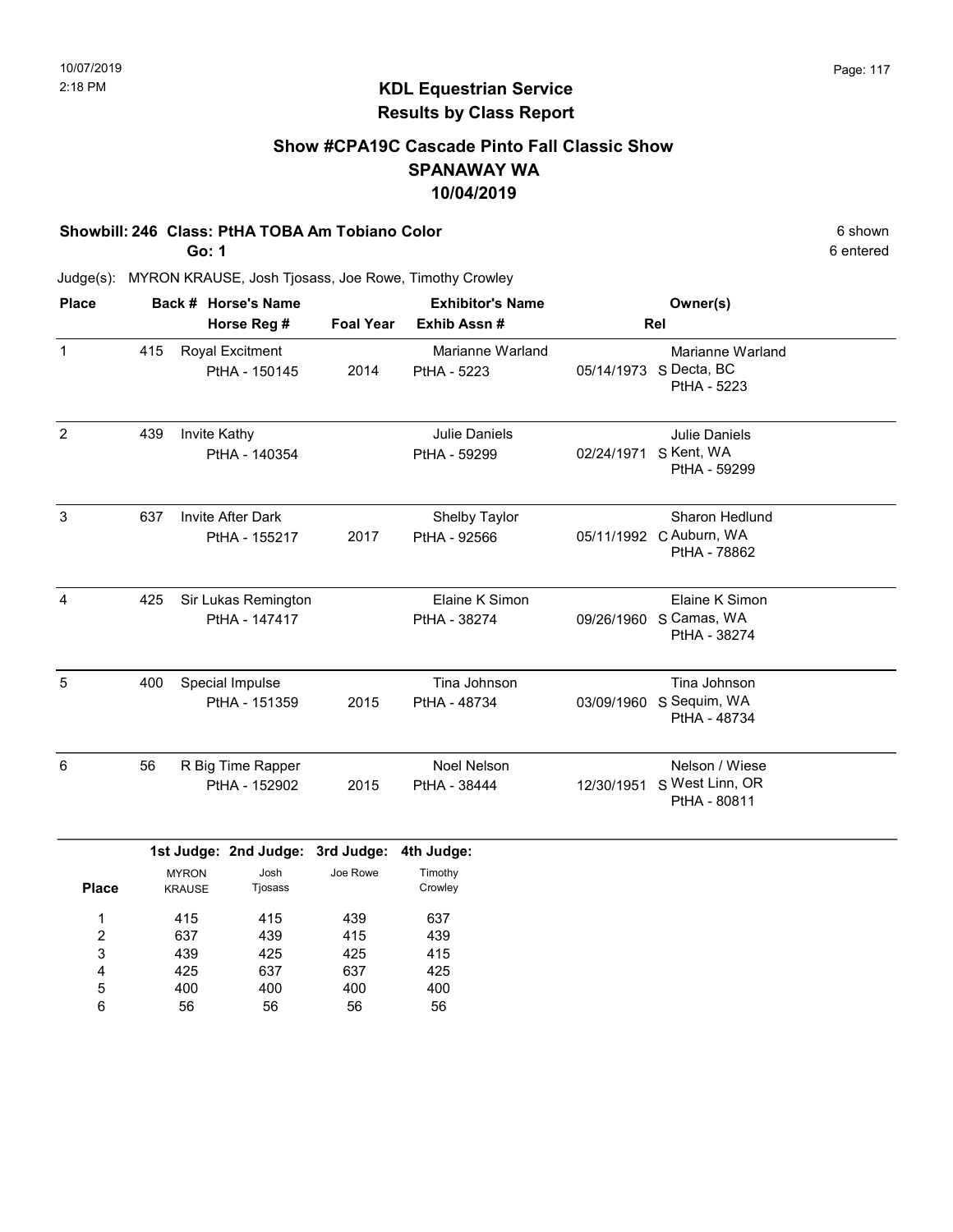### Show #CPA19C Cascade Pinto Fall Classic Show SPANAWAY WA 10/04/2019

#### Showbill: 247 Class: PtHA OV AM Overo Color 1 shown

Go: 1

1 entered

| <b>Place</b> |     | Back # Horse's Name<br>Horse Reg #          | <b>Foal Year</b> | <b>Exhibitor's Name</b><br>Exhib Assn# | Owner(s)<br>Rel                                             |  |
|--------------|-----|---------------------------------------------|------------------|----------------------------------------|-------------------------------------------------------------|--|
|              | 218 | Pining For Chocolate<br>PtHA - 152928       | 2007             | Shannon Prigger<br>PtHA - 22302        | Shannon Prigger<br>02/18/1963 S POULSBO, WA<br>PtHA - 22302 |  |
|              |     | 1st Judge: 2nd Judge: 3rd Judge: 4th Judge: |                  |                                        |                                                             |  |

|       |                               | $19199991$ and $999991$ and $999991$ |          | .                  |  |
|-------|-------------------------------|--------------------------------------|----------|--------------------|--|
| Place | <b>MYRON</b><br><b>KRAUSE</b> | Josh<br>Tjosass                      | Joe Rowe | Timothy<br>Crowley |  |
|       | 218                           | 218                                  | 218      | 218                |  |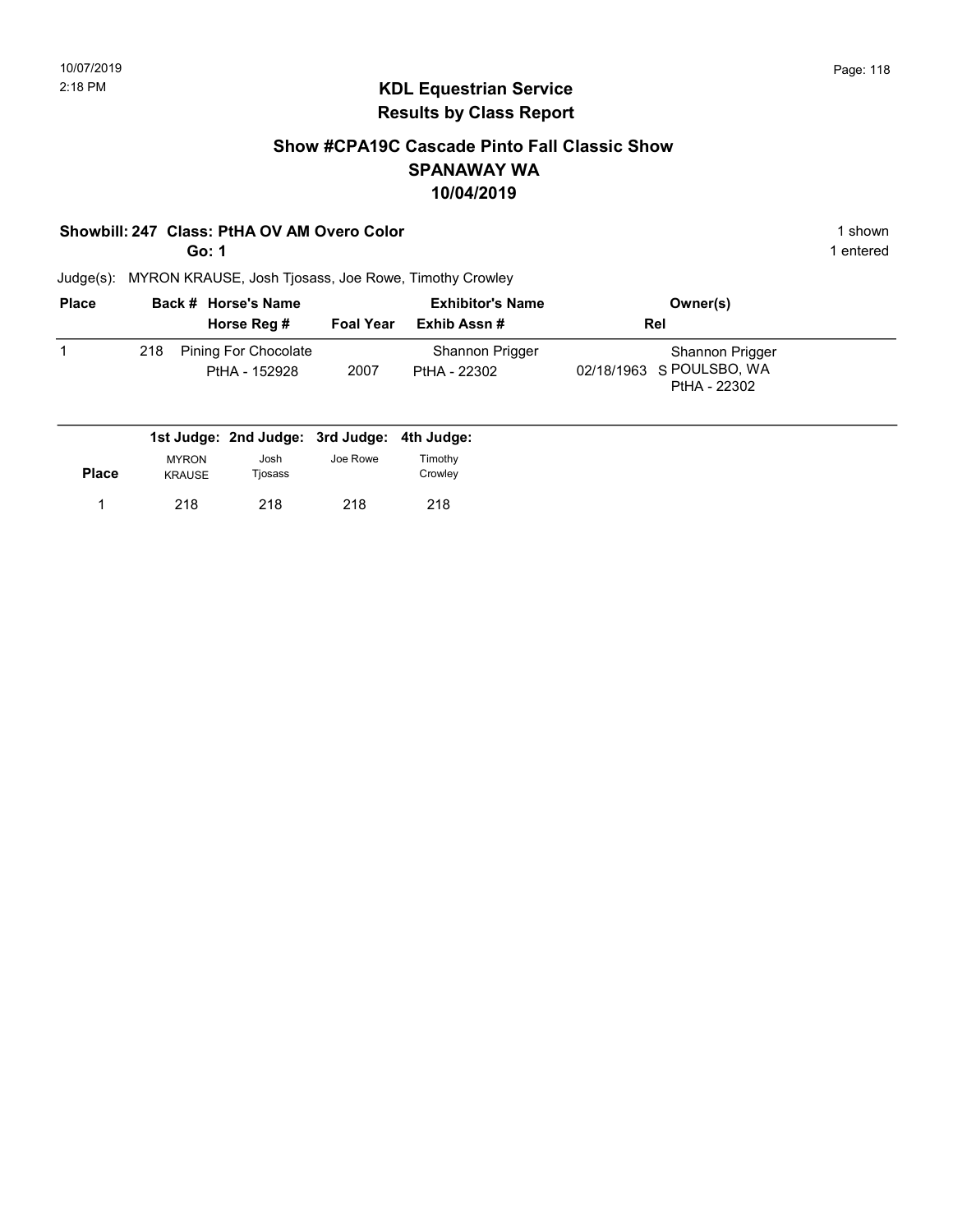### Show #CPA19C Cascade Pinto Fall Classic Show SPANAWAY WA 10/04/2019

#### Showbill: 248 Class: PtHA HALAU AM Utility Halter 2 Shown 2 shown

Go: 1

2 entered

| <b>Place</b>   |     |                                   | Back # Horse's Name              |                  | <b>Exhibitor's Name</b>       |            | Owner(s)                         |  |
|----------------|-----|-----------------------------------|----------------------------------|------------------|-------------------------------|------------|----------------------------------|--|
|                |     |                                   | Horse Reg #                      | <b>Foal Year</b> | Exhib Assn#                   |            | Rel                              |  |
|                | 419 | Echo Valley Nash<br>PtHA - 153692 |                                  | 2012             | Tanya Robacker<br>PtHA - 9971 | 06/14/1970 | Tanya Robacker<br>S Yelm, WA     |  |
|                |     |                                   |                                  |                  |                               |            | PtHA - 9971                      |  |
| 2              | 416 |                                   | Gypsy Souls Raphael              |                  | Louise Doerrer                |            | Louise Doerrer                   |  |
|                |     |                                   | PtHA - 154657                    | 2017             | PtHA - 93695                  | 07/28/1986 | S Snoqualmie, WA<br>PtHA - 93695 |  |
|                |     |                                   | 1st Judge: 2nd Judge: 3rd Judge: |                  | 4th Judge:                    |            |                                  |  |
|                |     | <b>MYRON</b>                      | Josh                             | Joe Rowe         | Timothy                       |            |                                  |  |
| <b>Place</b>   |     | <b>KRAUSE</b>                     | Tjosass                          |                  | Crowley                       |            |                                  |  |
| 1              |     | 419                               | 419                              | 419              | 419                           |            |                                  |  |
| $\overline{2}$ |     | 416                               | 416                              | 416              | 416                           |            |                                  |  |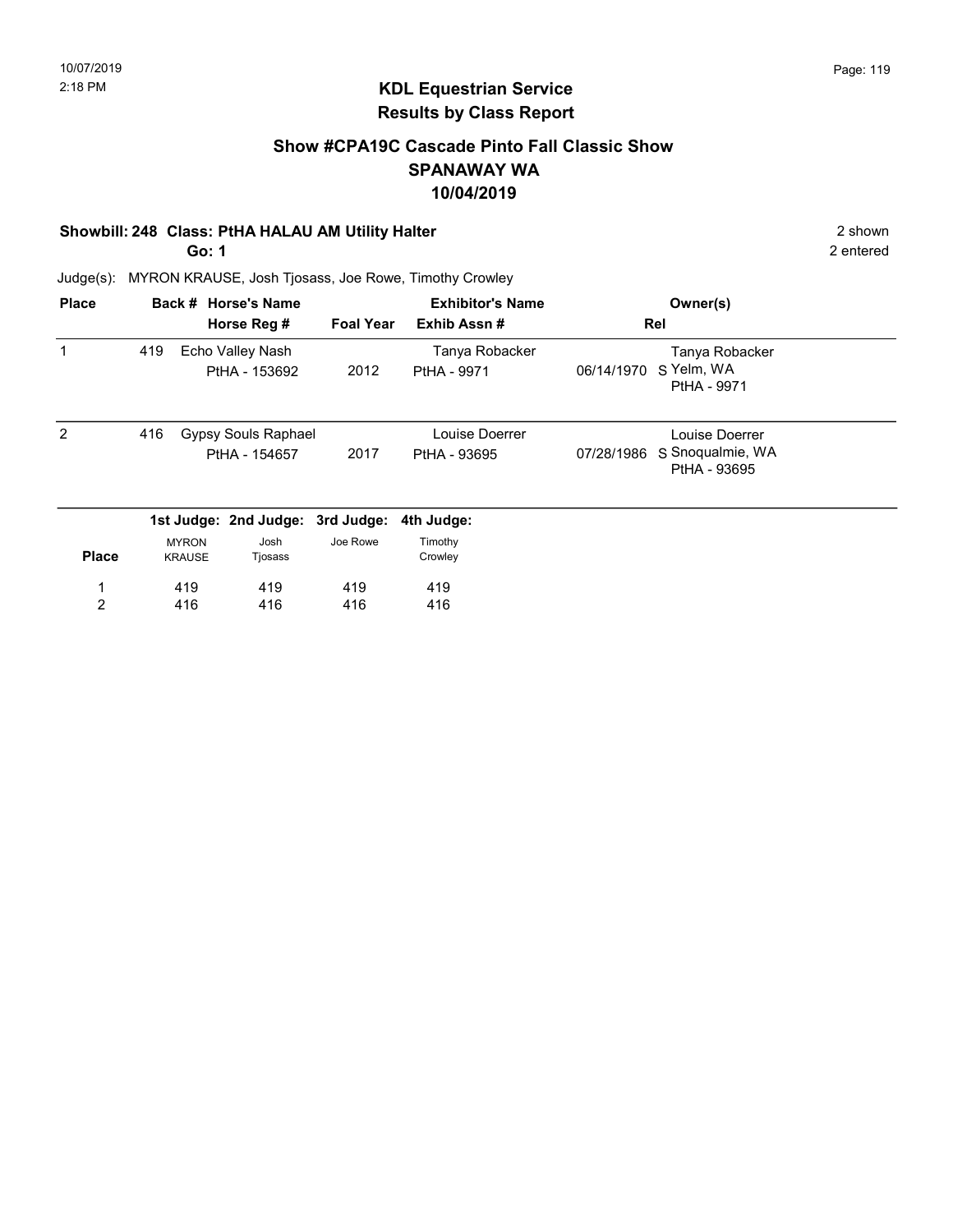### Show #CPA19C Cascade Pinto Fall Classic Show SPANAWAY WA 10/04/2019

#### Showbill: 249 Class: PtHA COLAU AM Utility Color 2 Shown 2 shown

Go: 1

2 entered

| <b>Place</b>   |     |                               | Back # Horse's Name              |                  | <b>Exhibitor's Name</b> |            | Owner(s)                         |  |
|----------------|-----|-------------------------------|----------------------------------|------------------|-------------------------|------------|----------------------------------|--|
|                |     |                               | Horse Reg #                      | <b>Foal Year</b> | Exhib Assn#             |            | Rel                              |  |
| 1              | 416 |                               | Gypsy Souls Raphael              |                  | Louise Doerrer          |            | Louise Doerrer                   |  |
|                |     |                               | PtHA - 154657                    | 2017             | PtHA - 93695            | 07/28/1986 | S Snoqualmie, WA<br>PtHA - 93695 |  |
| 2              | 419 | Echo Valley Nash              |                                  |                  | Tanya Robacker          |            | Tanya Robacker                   |  |
|                |     |                               | PtHA - 153692                    | 2012             | PtHA - 9971             | 06/14/1970 | S Yelm, WA<br>PtHA - 9971        |  |
|                |     |                               | 1st Judge: 2nd Judge: 3rd Judge: |                  | 4th Judge:              |            |                                  |  |
| <b>Place</b>   |     | <b>MYRON</b><br><b>KRAUSE</b> | Josh<br>Tjosass                  | Joe Rowe         | Timothy<br>Crowley      |            |                                  |  |
|                |     | 416                           | 416                              | 416              | 416                     |            |                                  |  |
| $\overline{2}$ |     | 419                           | 419                              | 419              | 419                     |            |                                  |  |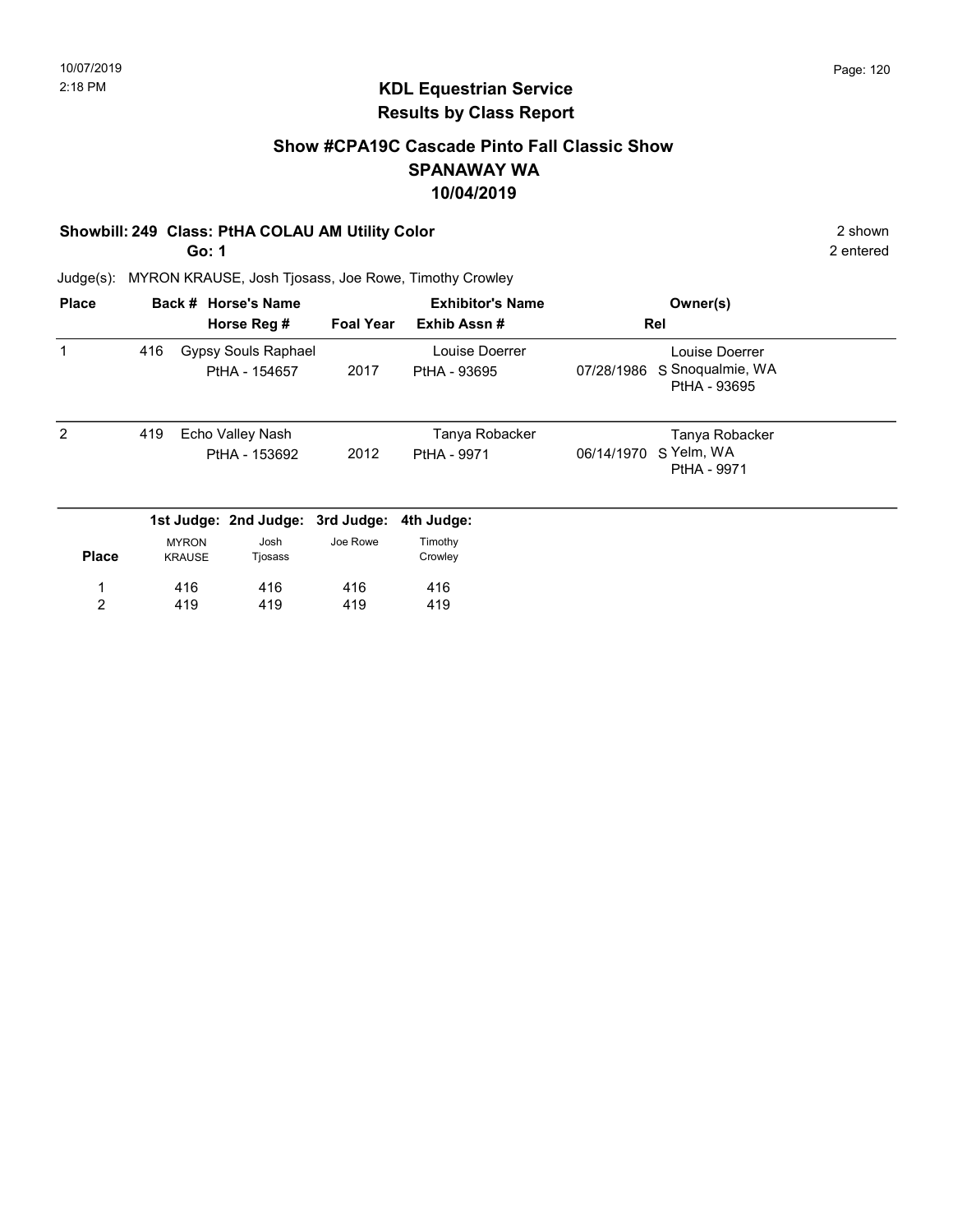# Show #CPA19C Cascade Pinto Fall Classic Show SPANAWAY WA 10/04/2019

Showbill: 250 Class: PtHA HALBS Halter Solid Registry All Types 8 shown Go: 1

8 entered

Judge(s): MYRON KRAUSE, Josh Tjosass, Joe Rowe, Timothy Crowley

414

5

409

77

77

| <b>Place</b>                           | Back # Horse's Name |                               |                                               |                           | <b>Exhibitor's Name</b>              |                      | Owner(s)                                                    |  |  |
|----------------------------------------|---------------------|-------------------------------|-----------------------------------------------|---------------------------|--------------------------------------|----------------------|-------------------------------------------------------------|--|--|
|                                        |                     |                               | Horse Reg #                                   | <b>Foal Year</b>          | Exhib Assn#                          |                      | Rel                                                         |  |  |
| $\mathbf 1$                            | 437                 |                               | Ice Te Jamaicanstyle<br>PtHA - 155236         | 2018                      | Margaret Morton<br>PtHA - 614        |                      | Margaret Morton<br>05/25/1955 S Kennewick, WA<br>PtHA - 614 |  |  |
| $\overline{2}$                         | 446                 |                               | <b>Tivios Check Yes Orno</b><br>PtHA - 148201 | 2014                      | Tim Wigren<br>PtHA - 29325           |                      | Rachel Wigren<br>O<br>PtHA - 29079                          |  |  |
| $\sqrt{3}$                             | 414                 |                               | Pocos Pine Bar Mccue<br>PtHA - 153396         | 2007                      | Staci Cawyer<br>PtHA - 93629         | 03/23/1963           | Staci Cawyer<br>S Sequim, WA<br>PtHA - 93629                |  |  |
| $\overline{4}$                         |                     |                               | 1117 Exceptionally Gifted<br>PtHA - 150282    |                           | Teri L Blair<br>PtHA - 79821         |                      | MacKenzie Blair<br>07/09/1962 P Graham, WA<br>PtHA - 80715  |  |  |
| 5                                      | 409                 |                               | <b>AOK Mis Sassy</b>                          | 2014                      | Nancy Johnson<br>PtHA - 93170        | 01/01/1953           | Nancy Johnson<br>S Pt Orchard, WA<br>PtHA - 93170           |  |  |
| 6                                      | 77                  |                               | Smooth Driftin Grace<br>PtHA - 153868         | 2013                      | <b>Tina Trussell</b><br>PtHA - 83175 | 05/17/1979 S Roy, WA | <b>Tina Trussell</b><br>PtHA - 83175                        |  |  |
| $\overline{7}$                         | 68                  |                               | Sinfully Gifted<br>PtHA - 148882              | 2008                      | Sondrea Garcia<br>PtHA - 27095       | 05/29/1985           | Jean Garcia<br>C Orting, WA<br>PtHA - 27094                 |  |  |
| 8                                      | 417                 |                               | Srw Paint Me Panda<br>PtHA - 155228           | 2018                      | Sami Witke<br>PtHA - 94529           |                      | Sami Witke<br>04/04/1996 S Winlock, WA<br>PtHA - 94529      |  |  |
|                                        |                     |                               | 1st Judge: 2nd Judge: 3rd Judge:              |                           | 4th Judge:                           |                      |                                                             |  |  |
| <b>Place</b>                           |                     | <b>MYRON</b><br><b>KRAUSE</b> | Josh<br>Tjosass                               | Joe Rowe                  | Timothy<br>Crowley                   |                      |                                                             |  |  |
| 1<br>$\overline{\mathbf{c}}$<br>3<br>4 |                     | 437<br>409<br>446<br>1117     | 446<br>414<br>437<br>1117                     | 437<br>1117<br>446<br>414 | 446<br>437<br>409<br>414             |                      |                                                             |  |  |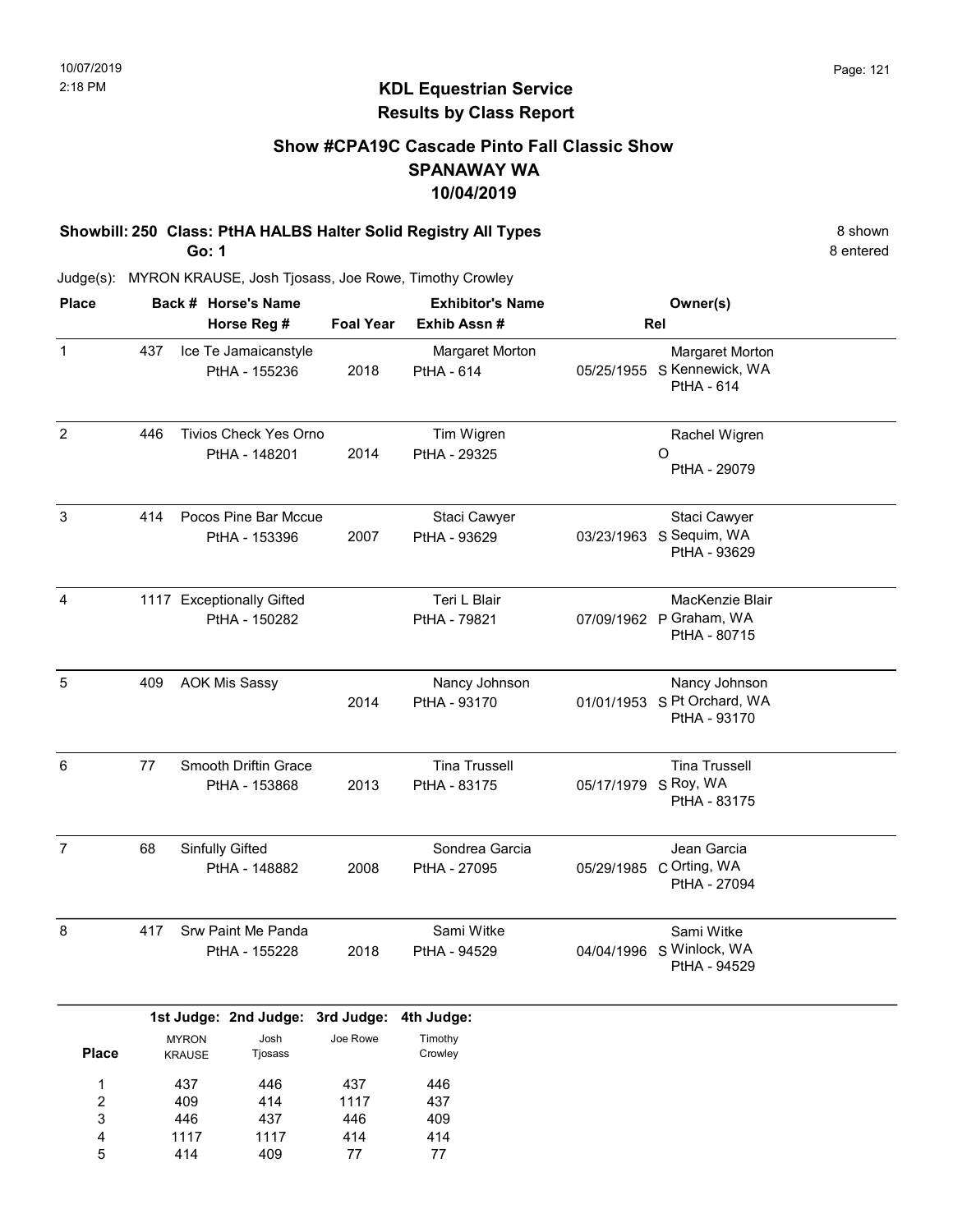### Show #CPA19C Cascade Pinto Fall Classic Show SPANAWAY WA 10/04/2019

| 6  | 68 | 77  | 68  | 1117 |
|----|----|-----|-----|------|
| -7 | 77 | 68  | 409 | 68   |
|    |    | 417 | 417 | 417  |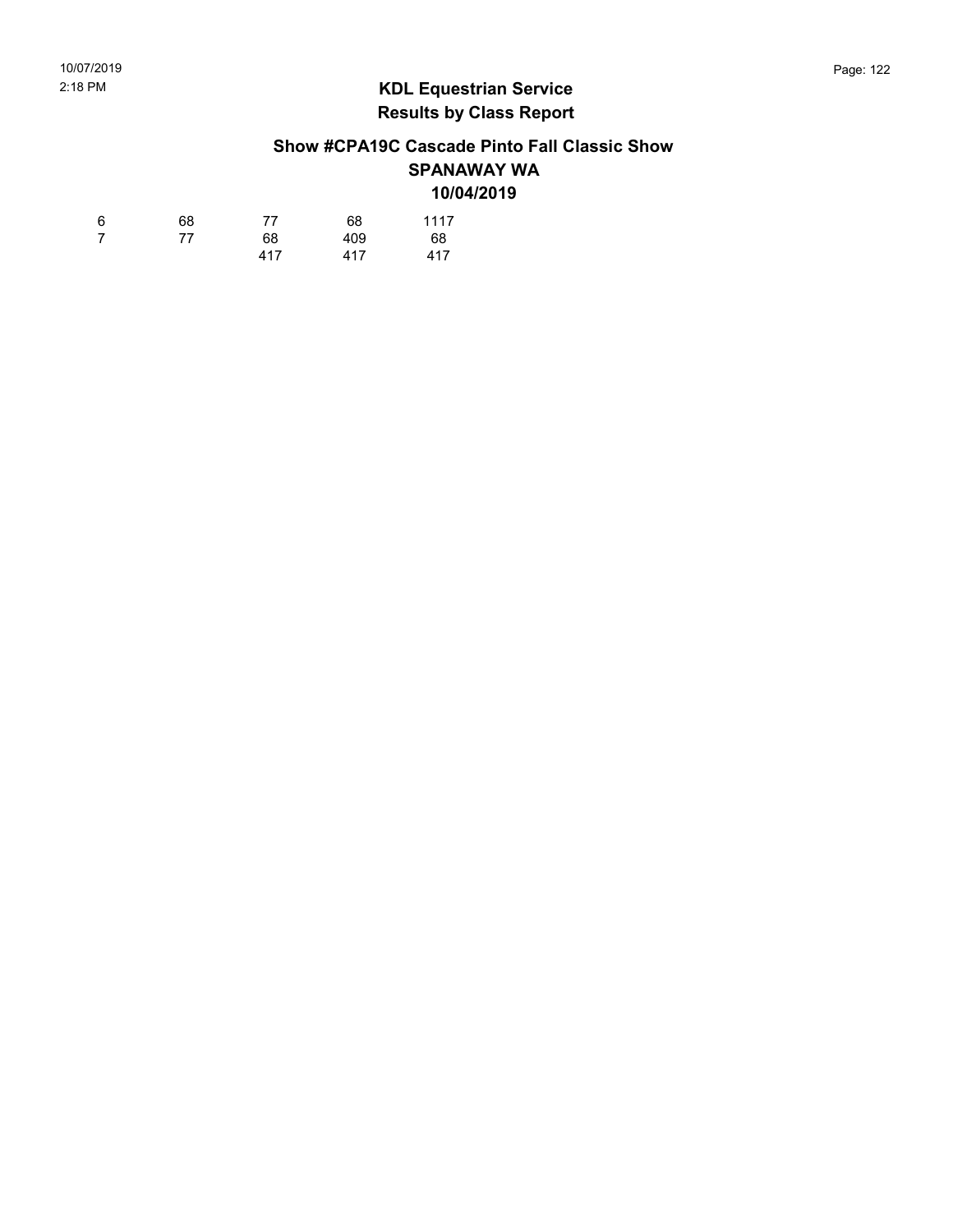# Show #CPA19C Cascade Pinto Fall Classic Show SPANAWAY WA 10/04/2019

Showbill: 251 Class: PtHA HALBC1 Gr & Res Halter Solid Registry 5 Shown 5 shown Go: 1

5 entered

Judge(s): MYRON KRAUSE, Josh Tjosass, Joe Rowe, Timothy Crowley

409

2

414

1117

437

| <b>Place</b>   | Back # Horse's Name<br>Horse Reg # |                               |                                               |                        | <b>Exhibitor's Name</b>              |            | Owner(s)                                                |  |
|----------------|------------------------------------|-------------------------------|-----------------------------------------------|------------------------|--------------------------------------|------------|---------------------------------------------------------|--|
|                |                                    |                               |                                               | <b>Foal Year</b>       | Exhib Assn#                          |            | Rel                                                     |  |
| $\mathbf{1}$   | 437                                |                               | Ice Te Jamaicanstyle<br>PtHA - 155236         | 2018                   | Margaret Morton<br><b>PtHA - 614</b> | 05/25/1955 | Margaret Morton<br>S Kennewick, WA<br><b>PtHA - 614</b> |  |
| $\overline{2}$ | 446                                |                               | <b>Tivios Check Yes Orno</b><br>PtHA - 148201 | 2014                   | Tim Wigren<br>PtHA - 29325           |            | Rachel Wigren<br>O<br>PtHA - 29079                      |  |
| 3              | 409                                |                               | <b>AOK Mis Sassy</b>                          | 2014                   | Nancy Johnson<br>PtHA - 93170        | 01/01/1953 | Nancy Johnson<br>S Pt Orchard, WA<br>PtHA - 93170       |  |
| 3              | 414                                |                               | Pocos Pine Bar Mccue<br>PtHA - 153396         | 2007                   | Staci Cawyer<br>PtHA - 93629         | 03/23/1963 | Staci Cawyer<br>S Sequim, WA<br>PtHA - 93629            |  |
| 3              |                                    |                               | 1117 Exceptionally Gifted<br>PtHA - 150282    |                        | Teri L Blair<br>PtHA - 79821         | 07/09/1962 | MacKenzie Blair<br>P Graham, WA<br>PtHA - 80715         |  |
| <b>Place</b>   |                                    | <b>MYRON</b><br><b>KRAUSE</b> | 1st Judge: 2nd Judge:<br>Josh<br>Tjosass      | 3rd Judge:<br>Joe Rowe | 4th Judge:<br>Timothy<br>Crowley     |            |                                                         |  |
| 1              |                                    | 437                           | 446                                           | 437                    | 446                                  |            |                                                         |  |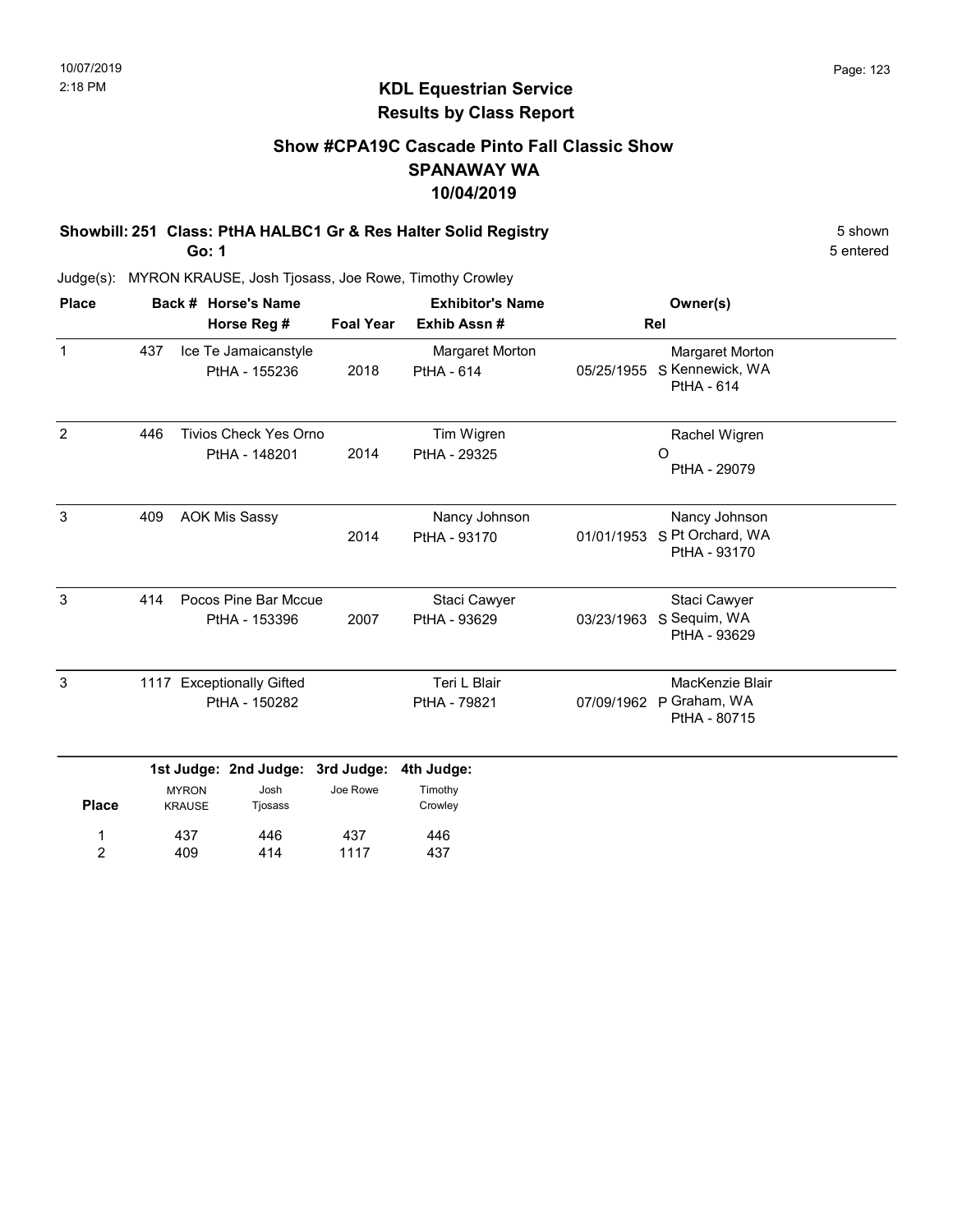## Show #CPA19C Cascade Pinto Fall Classic Show SPANAWAY WA 10/04/2019

# Showbill: 253 Class: PtHA HALAM1 AM Solid Registry Halter **9 Shown** 9 shown

Go: 1

9 entered

| <b>Place</b>   |     | Back # Horse's Name                           |                  | <b>Exhibitor's Name</b>              | Owner(s)                                                     |  |
|----------------|-----|-----------------------------------------------|------------------|--------------------------------------|--------------------------------------------------------------|--|
|                |     | Horse Reg #                                   | <b>Foal Year</b> | Exhib Assn #                         | Rel                                                          |  |
| 1              | 437 | Ice Te Jamaicanstyle<br>PtHA - 155236         | 2018             | Margaret Morton<br><b>PtHA - 614</b> | Margaret Morton<br>05/25/1955 S Kennewick, WA<br>PtHA - 614  |  |
| $\overline{2}$ | 446 | <b>Tivios Check Yes Orno</b><br>PtHA - 148201 | 2014             | Rachel Wigren<br>PtHA - 29079        | Rachel Wigren<br>S<br>PtHA - 29079                           |  |
| $\mathbf{3}$   | 414 | Pocos Pine Bar Mccue<br>PtHA - 153396         | 2007             | Staci Cawyer<br>PtHA - 93629         | Staci Cawyer<br>03/23/1963 S Sequim, WA<br>PtHA - 93629      |  |
| $\overline{4}$ |     | 1117 Exceptionally Gifted<br>PtHA - 150282    |                  | Teri L Blair<br>PtHA - 79821         | MacKenzie Blair<br>07/09/1962 P Graham, WA<br>PtHA - 80715   |  |
| 5              | 409 | <b>AOK Mis Sassy</b>                          | 2014             | Nancy Johnson<br>PtHA - 93170        | Nancy Johnson<br>01/01/1953 S Pt Orchard, WA<br>PtHA - 93170 |  |
| 6              | 77  | <b>Smooth Driftin Grace</b><br>PtHA - 153868  | 2013             | <b>Tina Trussell</b><br>PtHA - 83175 | <b>Tina Trussell</b><br>05/17/1979 S Roy, WA<br>PtHA - 83175 |  |
| $\overline{7}$ | 68  | Sinfully Gifted<br>PtHA - 148882              | 2008             | Shelby Taylor<br>PtHA - 92566        | Jean Garcia<br>05/11/1992 L Orting, WA<br>PtHA - 27094       |  |
| 8              | 122 | Cool Cruzn Kenny<br>PtHA - 147109             | 2008             | Paula Dandliker<br>PtHA - 25636      | Paula Dandliker<br>09/15/1949 S Duvall, WA<br>PtHA - 25636   |  |
| 9              | 417 | Srw Paint Me Panda<br>PtHA - 155228           | 2018             | Sami Witke<br>PtHA - 94529           | Sami Witke<br>04/04/1996 S Winlock, WA<br>PtHA - 94529       |  |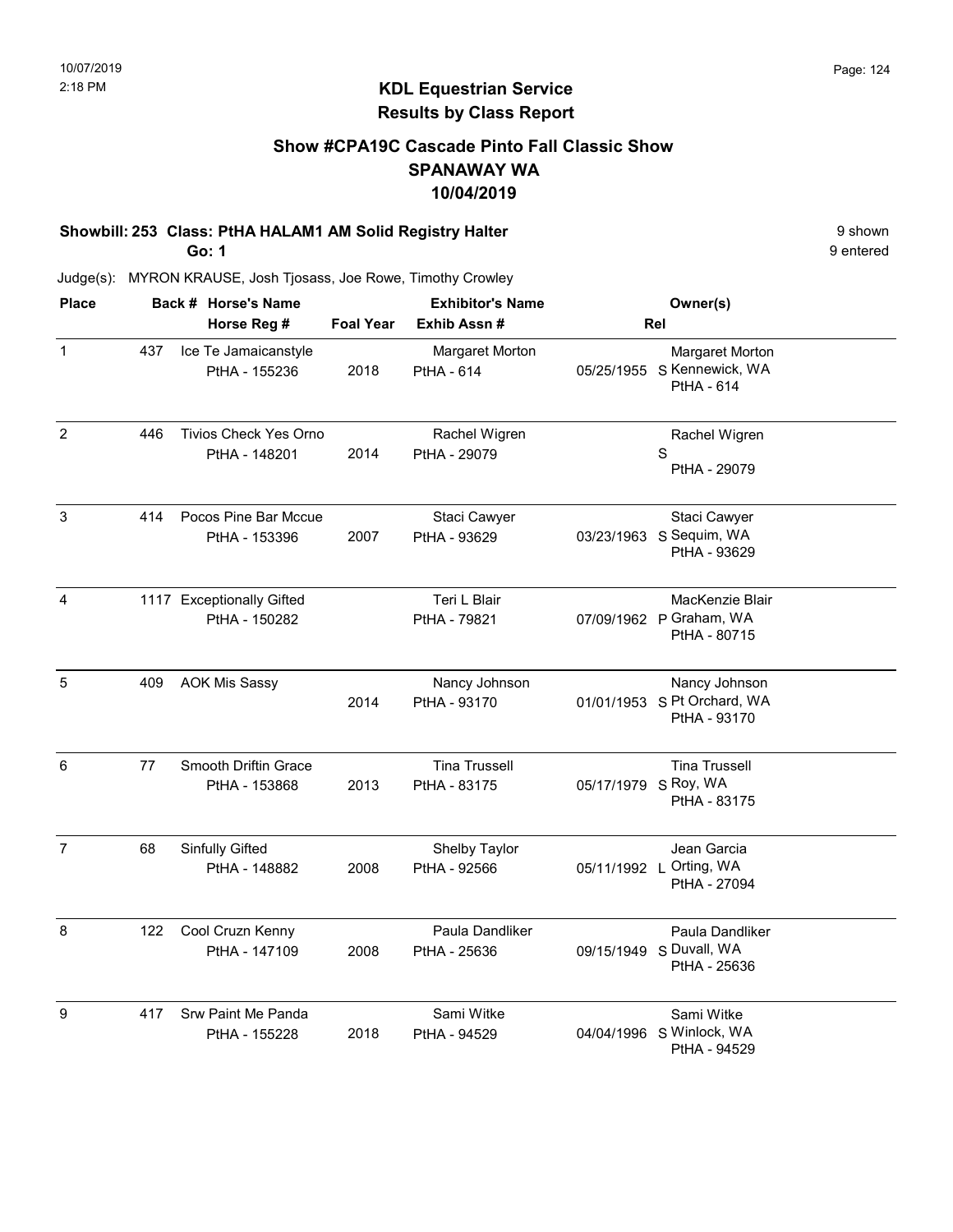#### Show #CPA19C Cascade Pinto Fall Classic Show SPANAWAY WA 10/04/2019

|              |               | 1st Judge: 2nd Judge: 3rd Judge: 4th Judge: |          |         |
|--------------|---------------|---------------------------------------------|----------|---------|
|              | <b>MYRON</b>  | Josh                                        | Joe Rowe | Timothy |
| <b>Place</b> | <b>KRAUSE</b> | Tjosass                                     |          | Crowley |
| 1            | 437           | 446                                         | 437      | 437     |
| 2            | 409           | 414                                         | 1117     | 446     |
| 3            | 446           | 437                                         | 446      | 409     |
| 4            | 414           | 1117                                        | 122      | 414     |
| 5            | 1117          | 409                                         | 414      | 77      |
| 6            | 68            | 77                                          | 77       | 1117    |
| 7            | 417           | 68                                          | 68       | 68      |
| 8            | 122           | 122                                         | 409      | 122     |
| 9            | 77            |                                             | 417      | 417     |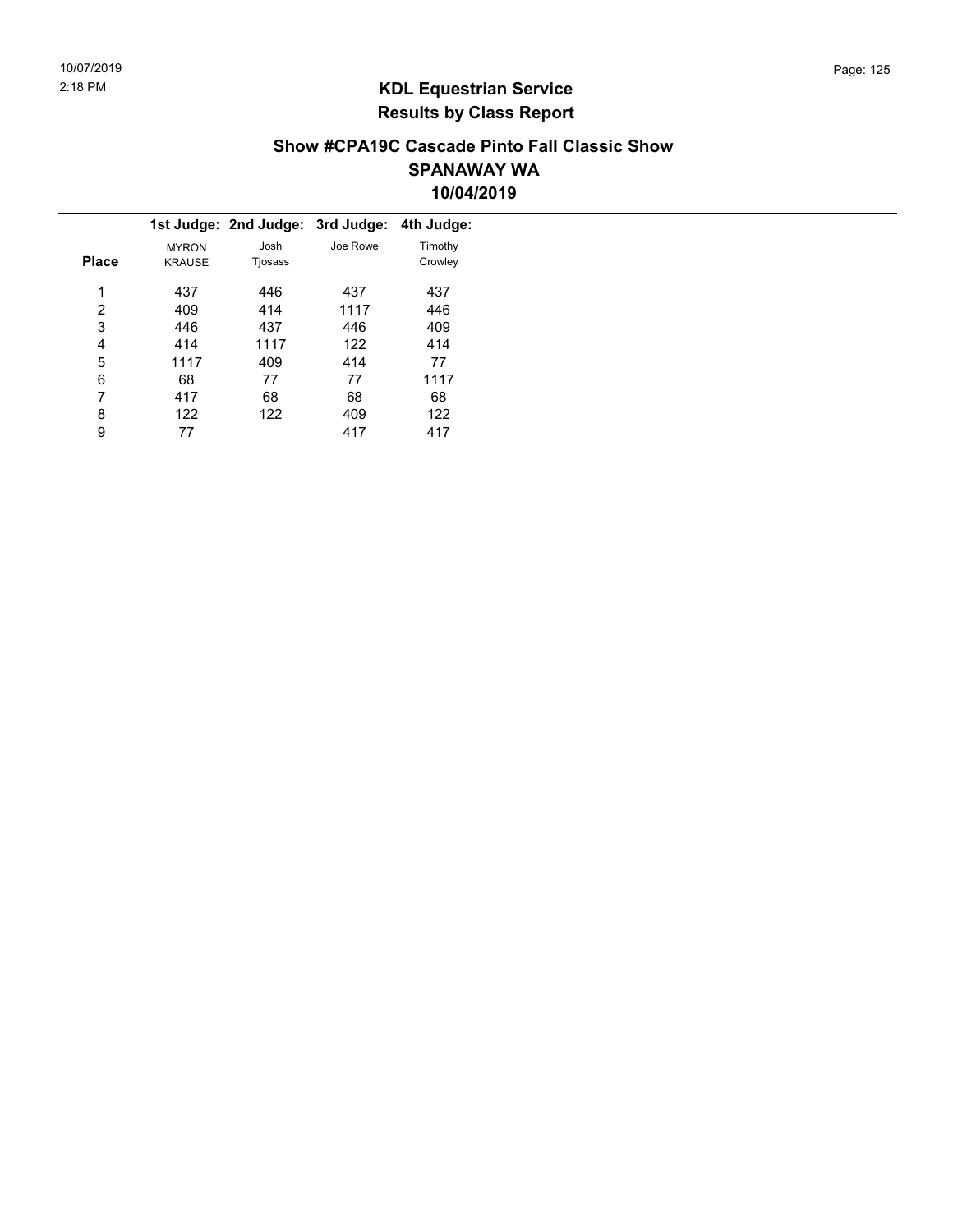### Show #CPA19C Cascade Pinto Fall Classic Show SPANAWAY WA 10/04/2019

#### Showbill: 254 Class: OTAB TIH OTAB Trail In Hand 12 Shown 12 shown

Go: 1

12 entered

| <b>Place</b>   |     | Back # Horse's Name        |                  | <b>Exhibitor's Name</b> |            | Owner(s)                                         |
|----------------|-----|----------------------------|------------------|-------------------------|------------|--------------------------------------------------|
|                |     | Horse Reg #                | <b>Foal Year</b> | Exhib Assn#             |            | Rel                                              |
| $\mathbf 1$    | 418 | <b>Sweetness Secret</b>    | 2016             | Danielle Witke          |            | Danielle Witke<br>04/04/1996 S Winlock, WA       |
| $\overline{c}$ | 407 | Whos Cry N Now             | 2017             | Rebecca Paulson         |            | Lucca Merlino<br>N Maple Valley, WA              |
| 3              | 427 | Looking For Alaska         | 2012             | <b>Tiarie West</b>      |            | <b>Tiarie West</b><br>03/19/2000 S La Center, WA |
| 4              | 141 | Mango                      |                  | Jessica Davidson        |            | Jessica Davidson<br>05/14/1996 S Monroe, WA      |
| 5              | 460 | <b>MFF Amazing Grace</b>   |                  | Amy Vesneske            |            | Amy Vesneske<br>S Battle Ground, WA              |
| 6              | 416 | <b>Gypsy Souls Raphael</b> | 2017             | Louise Doerrer          |            | Louise Doerrer<br>07/28/1986 S Snoqualmie, WA    |
| $\overline{7}$ | 50  | Pf Ruby Red Dress          | 2015             | Samantha Weinmann       |            | Lana Weinmann<br>C Monroe, WA                    |
| 8              | 417 | Srw Paint Me Panda         | 2018             | Sami Witke              | 04/04/1996 | Sami Witke<br>S Winlock, WA                      |
| 9              | 433 | <b>Bringing My Best</b>    | 2017             | Jennifer Warboys        |            | Jennifer Warboys<br>S                            |
| 10             | 545 | A Southern Heaven          | 2018             | Suzanne Heistand        |            | Suzanne Heistand<br>02/19/1994 S Pt Angeles, WA  |
| <b>NP</b>      | 461 | MFF Echo Of The War Horse  |                  | Ethan Wilcox            |            | Amy Vesneske<br>02/11/2008 C Battle Ground, WA   |
| <b>NP</b>      | 462 | Indigos Royal Candygirl    |                  | Madelyn Molynuex        |            | Amy Vesneske<br>Battle Ground, WA                |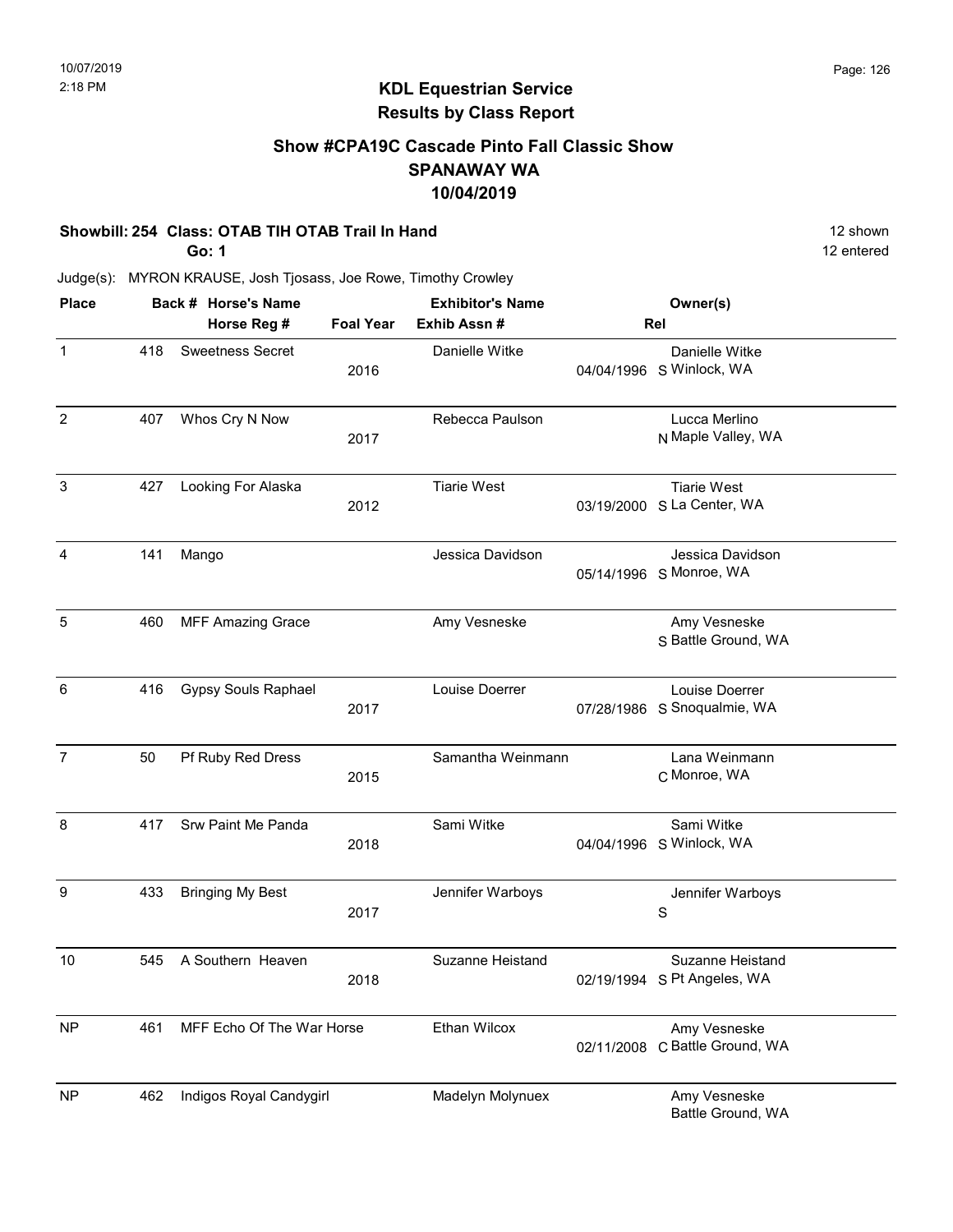#### Show #CPA19C Cascade Pinto Fall Classic Show SPANAWAY WA 10/04/2019

|              |               | 1st Judge: 2nd Judge: 3rd Judge: |          | 4th Judge: |  |
|--------------|---------------|----------------------------------|----------|------------|--|
|              | <b>MYRON</b>  | Josh                             | Joe Rowe | Timothy    |  |
| <b>Place</b> | <b>KRAUSE</b> | Tjosass                          |          | Crowley    |  |
| 1            | 418           | 418                              | 418      | 50         |  |
| 2            | 427           | 407                              | 50       | 407        |  |
| 3            | 407           | 427                              | 427      | 418        |  |
| 4            | 460           | 141                              | 407      | 141        |  |
| 5            | 141           | 416                              | 141      | 427        |  |
| 6            | 417           | 460                              | 433      | 417        |  |
| 7            | 416           | 417                              | 416      | 460        |  |
| 8            | 545           | 433                              | 460      | 416        |  |
| 9            | 433           |                                  | 545      | 545        |  |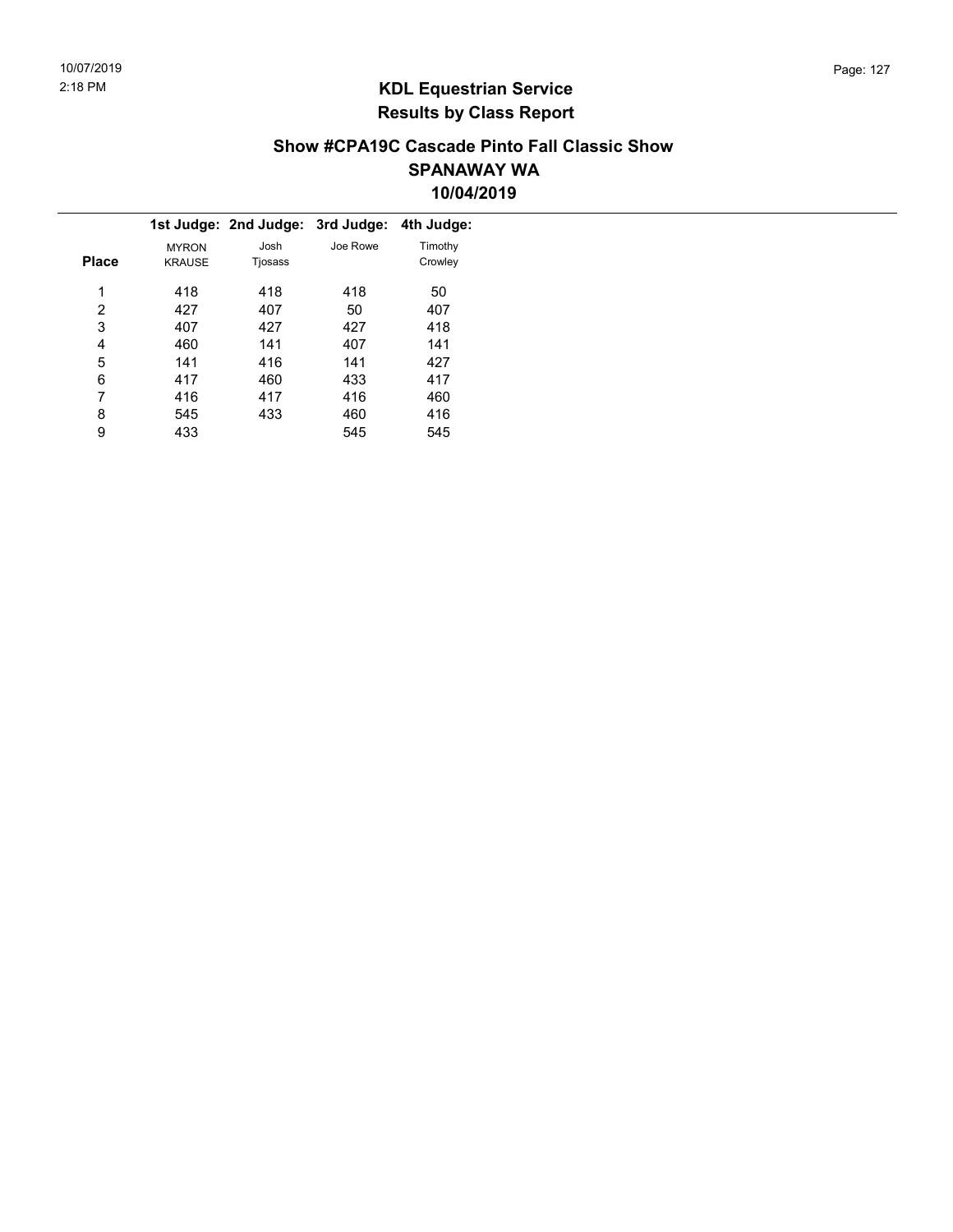## Show #CPA19C Cascade Pinto Fall Classic Show SPANAWAY WA 10/04/2019

# Showbill: 255 Class: PtHA TIHYL Yearling Trail In Hand All Types 1 shown 1 shown

Go: 1

1 entered

| <b>Place</b> |     | Back # Horse's Name                |                  | <b>Exhibitor's Name</b>          | Owner(s)                                                        |  |
|--------------|-----|------------------------------------|------------------|----------------------------------|-----------------------------------------------------------------|--|
|              |     | Horse Reg #                        | <b>Foal Year</b> | Exhib Assn #                     | <b>Rel</b>                                                      |  |
|              | 545 | A Southern Heaven<br>PtHA - 154491 | 2018             | Suzanne Heistand<br>PtHA - 68405 | Suzanne Heistand<br>02/19/1994 S Pt Angeles, WA<br>PtHA - 68405 |  |

|              |               | 1st Judge: 2nd Judge: 3rd Judge: 4th Judge: |          |         |
|--------------|---------------|---------------------------------------------|----------|---------|
|              | <b>MYRON</b>  | Josh                                        | Joe Rowe | Timothy |
| <b>Place</b> | <b>KRAUSE</b> | Tjosass                                     |          | Crowley |
|              | 545           | 545                                         | 545      | 545     |
|              |               |                                             |          |         |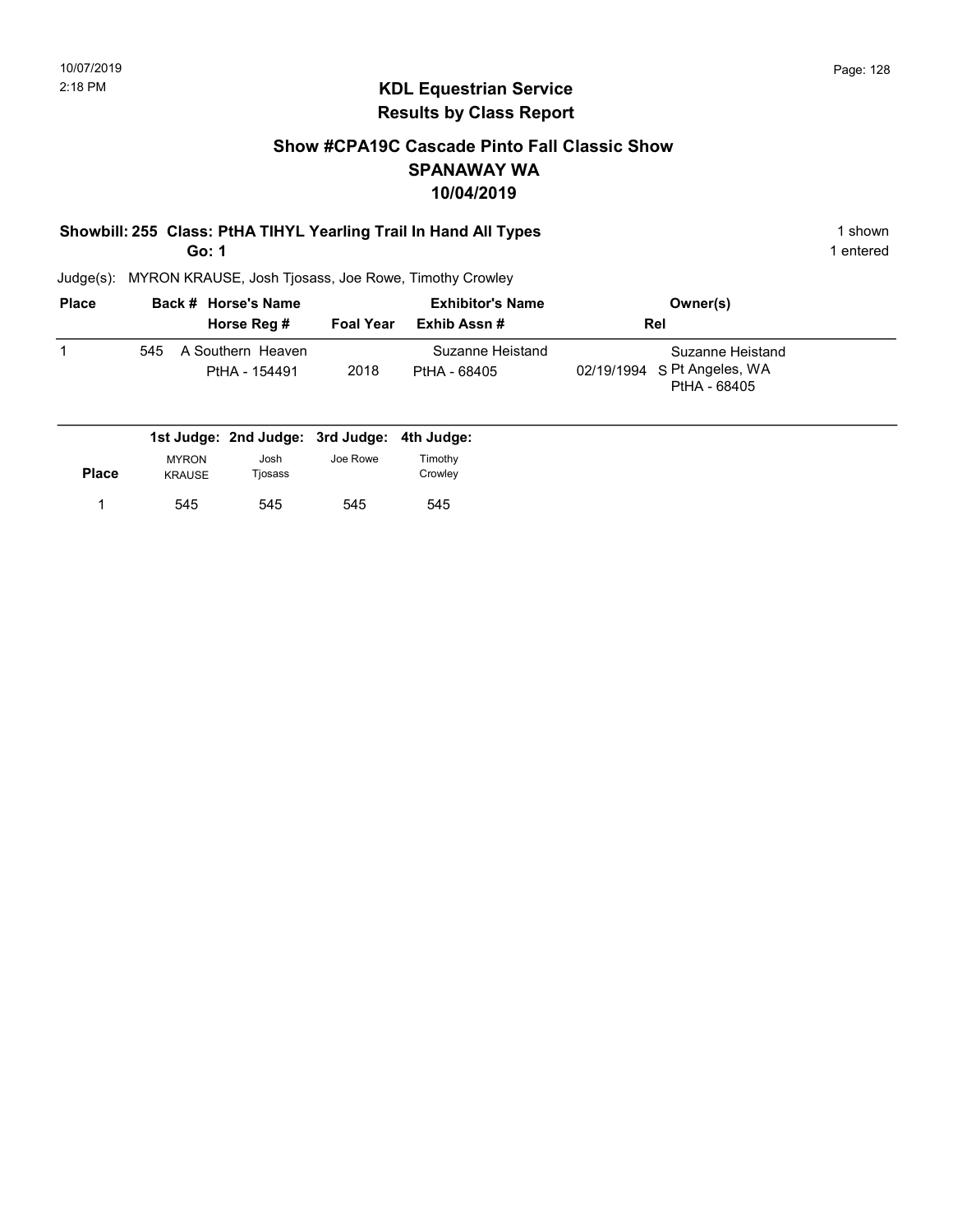### Show #CPA19C Cascade Pinto Fall Classic Show SPANAWAY WA 10/04/2019

#### Showbill: 257 Class: PtHA TIHMB Mini B Trail In Hand 5 Shown 5 shown

Go: 1

5 entered

| <b>Place</b>   |                  | Back # Horse's Name              |     |                          |                  | <b>Exhibitor's Name</b> |              | Owner(s)                            |  |
|----------------|------------------|----------------------------------|-----|--------------------------|------------------|-------------------------|--------------|-------------------------------------|--|
|                |                  |                                  |     | Horse Reg #              | <b>Foal Year</b> | Exhib Assn #            |              | Rel                                 |  |
| $\mathbf{1}$   |                  | 2                                |     | PF No Worries            |                  | Tina Wolfe              |              | Tina Wolfe                          |  |
|                |                  |                                  |     | PtHA - 148859            | 2015             | PtHA - 20392            | 01/01/1980   | S Snohomish, WA<br>PtHA - 20392     |  |
| $\overline{2}$ |                  | 135                              |     | Wins A Lot Of Gold       |                  | Kathy Thomas            |              | Kathy Thomas                        |  |
|                |                  |                                  |     | PtHA - 0139260           | 2010             | PtHA - 52901            | 01/13/1959   | S Brush Prairie, WA<br>PtHA - 52901 |  |
| 3              |                  | 50                               |     | Pf Ruby Red Dress        |                  | Samantha Weinmann       |              | Lana Weinmann                       |  |
|                |                  |                                  |     | PtHA - 149252            | 2015             | PtHA - 75198            |              | C Monroe, WA                        |  |
|                |                  |                                  |     |                          |                  |                         | PtHA - 75418 |                                     |  |
| 4              |                  | 136<br>Valentinos Splash Of Java |     |                          |                  | <b>Klair Thomas</b>     |              | Kathy Thomas                        |  |
|                |                  |                                  |     | PtHA - 147864            | 2014             | PtHA - 52900            | 11/07/1999   | C Brush Prairie, WA<br>PtHA - 52901 |  |
| 5              |                  | 403                              |     | Expresso Of Whiskey Flat |                  | <b>Tina Bell</b>        |              | <b>Judy Miollis</b>                 |  |
|                |                  |                                  |     | PtHA - 155209            | 2016             | PtHA - 48066            | 01/01/1980 N |                                     |  |
|                |                  |                                  |     | 1st Judge: 2nd Judge:    | 3rd Judge:       | 4th Judge:              |              |                                     |  |
|                | <b>Place</b>     | <b>MYRON</b><br><b>KRAUSE</b>    |     | Josh<br>Tjosass          | Joe Rowe         | Timothy<br>Crowley      |              |                                     |  |
|                | 1                |                                  | 2   | 2                        | 2                | 2                       |              |                                     |  |
|                | $\boldsymbol{2}$ |                                  | 50  | 135                      | 135              | 135                     |              |                                     |  |
|                | 3                |                                  | 135 | 50                       | 50               | 136                     |              |                                     |  |
|                | 4                |                                  | 136 | 136                      | 403              | 50                      |              |                                     |  |
|                | 5                |                                  | 403 | 403                      | 136              | 403                     |              |                                     |  |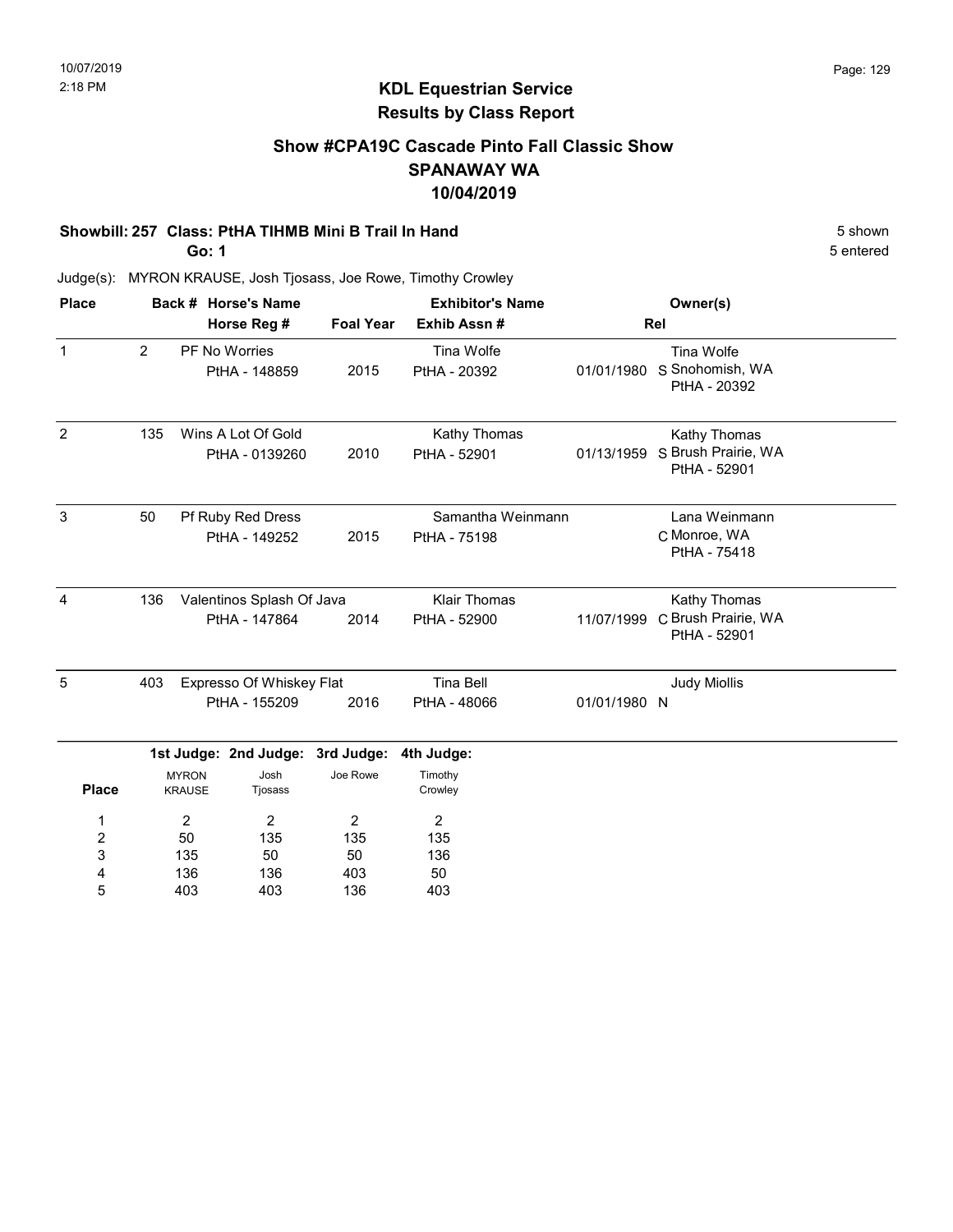# Show #CPA19C Cascade Pinto Fall Classic Show SPANAWAY WA 10/04/2019

#### Showbill: 258 Class: PtHA TIHP PONY TRAIL IN HAND 4 shown 4 shown

Go: 1

4 entered

| <b>Place</b>   |               |                               | Back # Horse's Name                         |                  | <b>Exhibitor's Name</b>                              |                              | Owner(s)                                                   |  |
|----------------|---------------|-------------------------------|---------------------------------------------|------------------|------------------------------------------------------|------------------------------|------------------------------------------------------------|--|
|                |               |                               | Horse Reg #                                 | <b>Foal Year</b> | Exhib Assn#<br><b>Kristin Tucker</b><br>PtHA - 81123 |                              | Rel                                                        |  |
| $\mathbf{1}$   | 435           |                               | <b>Cinnply Alluring</b><br>PtHA - 145979    | 2012             |                                                      | 01/01/1978                   | <b>Kristin Tucker</b><br>S Fall City, WA<br>PtHA - 81123   |  |
| $\overline{2}$ | 27            |                               | In My Darkest Hour<br>PtHA - 135945         | 2004             | <b>Tina Bell</b><br>PtHA - 48066                     | 01/01/1980                   | <b>Terry Strawn</b><br>N Central Point, OR<br>PtHA - 17105 |  |
| 3              | 163           |                               | <b>Equinox Rising Star</b><br>PtHA - 155230 |                  | Cheryl Shaffer<br>PtHA - 25875                       | 04/04/1960                   | Cheryl Shaffer<br>S Renton, WA<br>PtHA - 25875             |  |
| 4              | 18            |                               | Soundviews Summer Cinn-Sation               |                  | Jean Garcia                                          |                              | Jean Garcia                                                |  |
|                | PtHA - 148880 |                               | 2013                                        | PtHA - 27094     | 03/16/1963                                           | S Orting, WA<br>PtHA - 27094 |                                                            |  |
|                |               |                               | 1st Judge: 2nd Judge:                       | 3rd Judge:       | 4th Judge:                                           |                              |                                                            |  |
| <b>Place</b>   |               | <b>MYRON</b><br><b>KRAUSE</b> | Josh<br>Tjosass                             | Joe Rowe         | Timothy<br>Crowley                                   |                              |                                                            |  |
| 1              |               | 27                            | 435                                         | 435              | 435                                                  |                              |                                                            |  |
| 2              |               | 435                           | 27                                          | 27               | 27                                                   |                              |                                                            |  |
| 3              |               | 163                           | 163                                         | 163              | 163                                                  |                              |                                                            |  |
| 4              |               | 18                            | 18                                          | 18               | 18                                                   |                              |                                                            |  |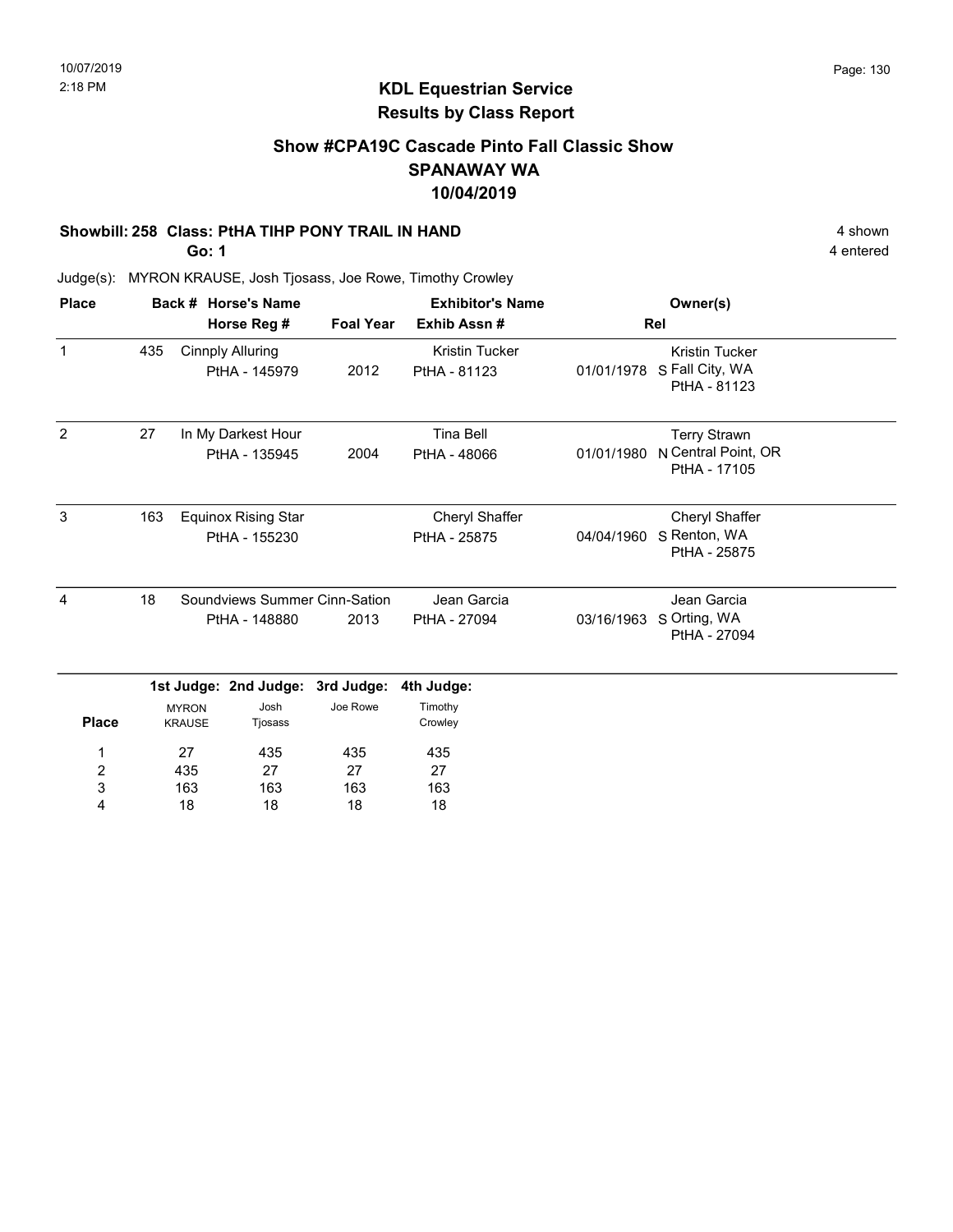# Show #CPA19C Cascade Pinto Fall Classic Show SPANAWAY WA 10/04/2019

# Showbill: 260 Class: PtHA TIHAM AM TRAIL IN HAND-MINI / PONY 4 shown 4 shown

Go: 1

4 entered

| <b>Place</b>       |               |                               | Back # Horse's Name                      |                                      | <b>Exhibitor's Name</b>               |                                                  | Owner(s)                                                 |  |
|--------------------|---------------|-------------------------------|------------------------------------------|--------------------------------------|---------------------------------------|--------------------------------------------------|----------------------------------------------------------|--|
|                    |               |                               | Horse Reg #                              | <b>Foal Year</b>                     | Exhib Assn#                           |                                                  | Rel                                                      |  |
| $\mathbf{1}$       | 422           |                               | Snow Trooper<br>PtHA - 140788            | Megan Gehlen<br>2007<br>PtHA - 93263 | 10/25/1996                            | Megan Gehlen<br>S Mount Lake, WA<br>PtHA - 93263 |                                                          |  |
| 2                  | 435           |                               | <b>Cinnply Alluring</b><br>PtHA - 145979 | 2012                                 | <b>Kristin Tucker</b><br>PtHA - 81123 | 01/01/1978                                       | <b>Kristin Tucker</b><br>S Fall City, WA<br>PtHA - 81123 |  |
| $\mathbf{3}$<br>63 |               | Mountain Meadow Bey Keepsake  |                                          |                                      | Cheryl Shaffer                        |                                                  | Cheryl Shaffer                                           |  |
|                    |               |                               | PtHA - 125150                            | 2004                                 | PtHA - 25875                          | 04/04/1960                                       | S Renton, WA<br>PtHA - 25875                             |  |
| 4                  | 423           |                               | <b>Gaelics Grand Splash</b>              |                                      | Jane. Mayer                           |                                                  | Jane. Mayer                                              |  |
|                    | PtHA - 150277 |                               | 2010                                     | PtHA - 52304                         | 07/07/1960                            | S Port Orchard, WA<br>PtHA - 52304               |                                                          |  |
|                    |               |                               | 1st Judge: 2nd Judge:                    | 3rd Judge:                           | 4th Judge:                            |                                                  |                                                          |  |
| <b>Place</b>       |               | <b>MYRON</b><br><b>KRAUSE</b> | Josh<br>Tjosass                          | Joe Rowe                             | Timothy<br>Crowley                    |                                                  |                                                          |  |
| 1                  |               | 422                           | 435                                      | 435                                  | 422                                   |                                                  |                                                          |  |
| 2                  |               | 63                            | 422                                      | 422                                  | 435                                   |                                                  |                                                          |  |
| 3                  |               | 435                           | 63                                       | 63                                   | 63                                    |                                                  |                                                          |  |
| 4                  |               | 423                           | 423                                      | 423                                  | 423                                   |                                                  |                                                          |  |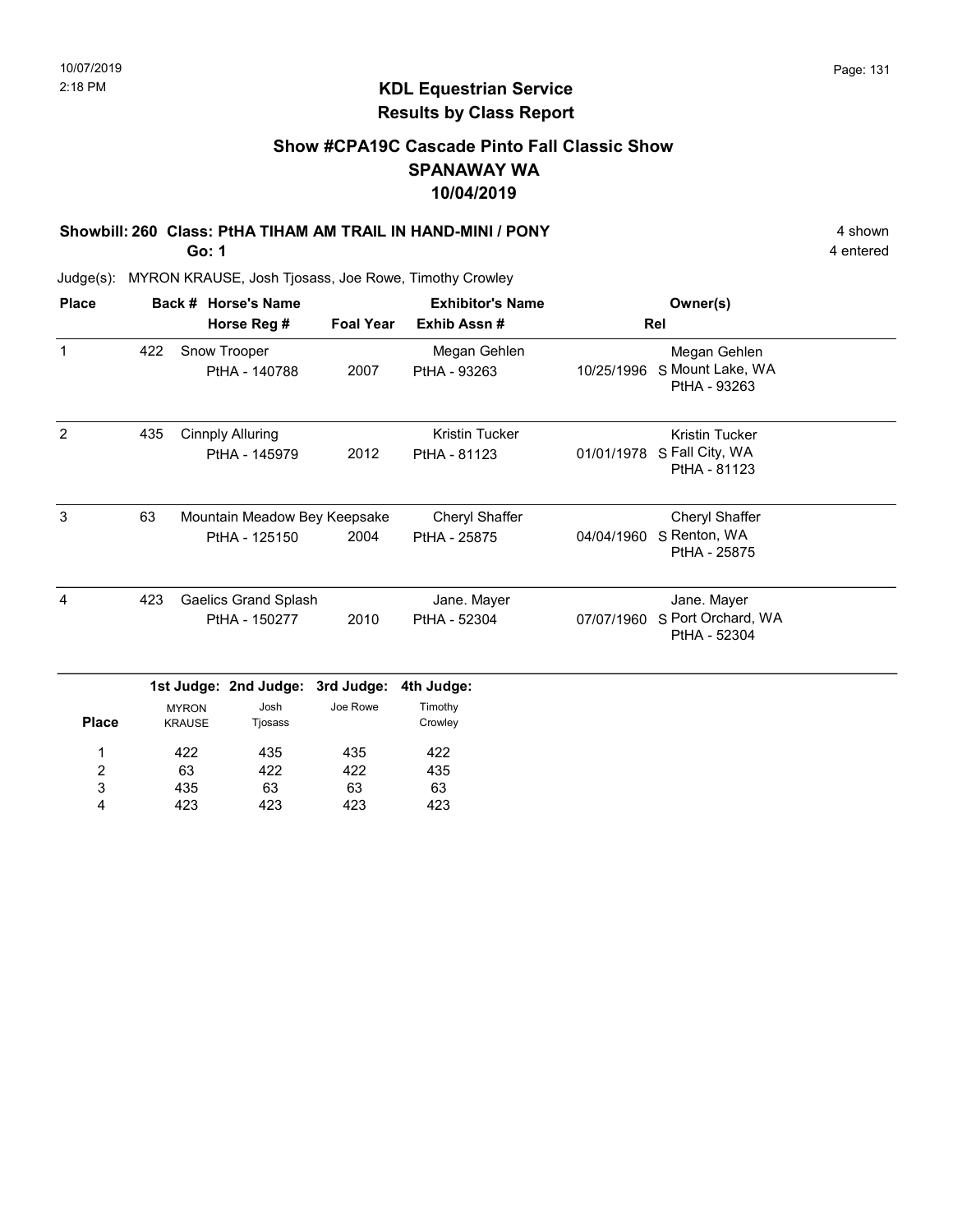### Show #CPA19C Cascade Pinto Fall Classic Show SPANAWAY WA 10/04/2019

#### Showbill: 261 Class: OTAB LLT OTAB Leadline Trail 1 shown 1 shown

Go: 1

1 entered

| <b>Place</b> |    | Back # Horse's Name  | <b>Exhibitor's Name</b> |                   | Owner(s)             |  |
|--------------|----|----------------------|-------------------------|-------------------|----------------------|--|
|              |    | Horse Reg #          | <b>Foal Year</b>        | Exhib Assn #      | Rel                  |  |
|              | 77 | Smooth Driftin Grace |                         | Jennifer Trussell | <b>Tina Trussell</b> |  |
|              |    |                      | 2013                    |                   | C Roy, WA            |  |
|              |    |                      |                         |                   |                      |  |

|              |                        | 1st Judge: 2nd Judge: 3rd Judge: 4th Judge: |          |                    |
|--------------|------------------------|---------------------------------------------|----------|--------------------|
| <b>Place</b> | <b>MYRON</b><br>KRAUSE | Josh<br>Tiosass                             | Joe Rowe | Timothy<br>Crowlev |
|              | 77                     | 77                                          | 77       | 77                 |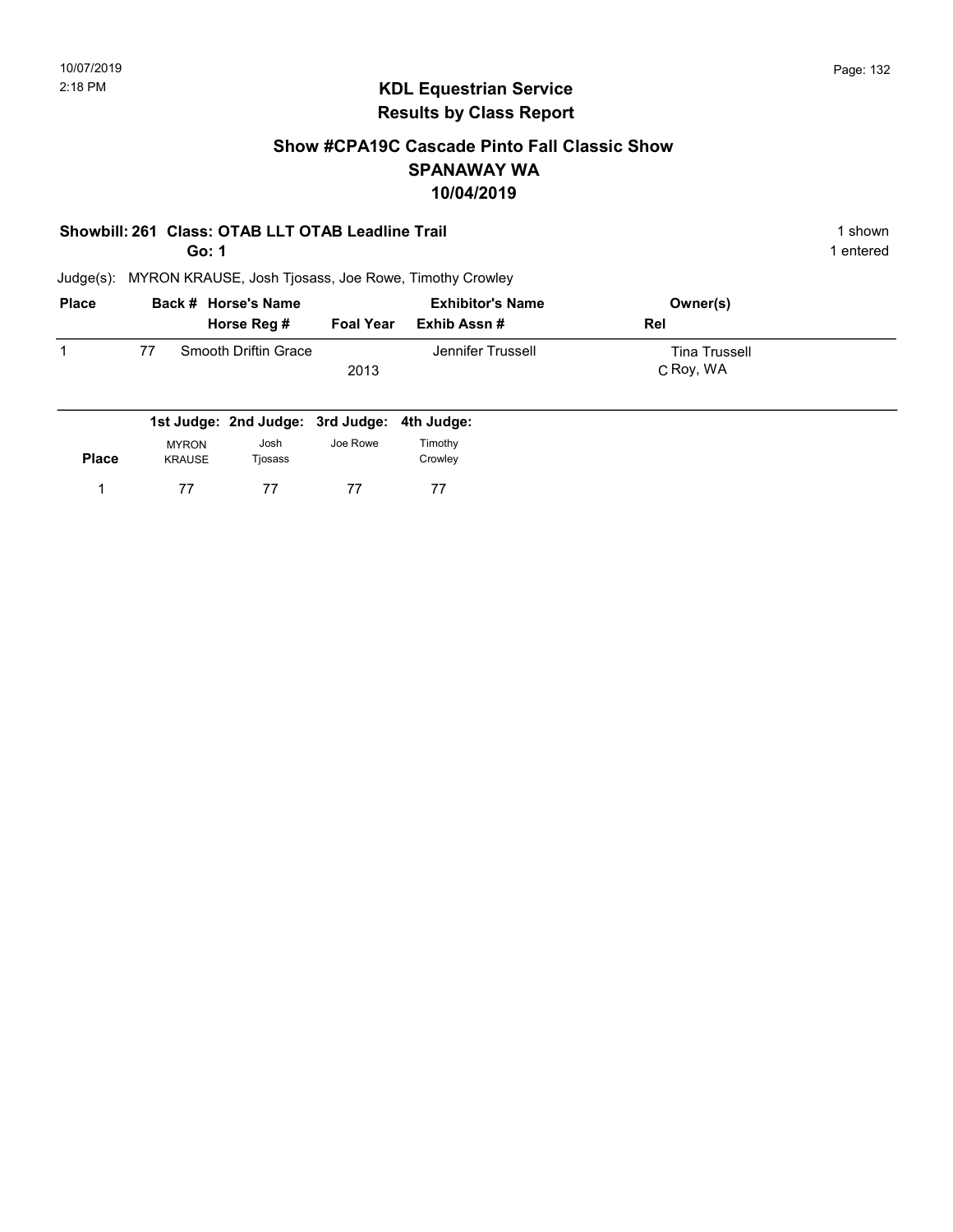8 entered

# KDL Equestrian Service Results by Class Report

# Show #CPA19C Cascade Pinto Fall Classic Show SPANAWAY WA 10/04/2019

Showbill: 262 Class: OTAB WTTA OTAB W/T Trail All Ages, All Types 8 Shown 8 shown Go: 1

Judge(s): MYRON KRAUSE, Josh Tjosass, Joe Rowe, Timothy Crowley

462 425

| <b>Place</b>     |     | Back # Horse's Name<br>Horse Reg # |                                  |                          | <b>Exhibitor's Name</b><br>Exhib Assn #<br><b>Foal Year</b> |                                   | Owner(s)<br>Rel                                  |
|------------------|-----|------------------------------------|----------------------------------|--------------------------|-------------------------------------------------------------|-----------------------------------|--------------------------------------------------|
| $\mathbf{1}$     | 409 |                                    | <b>AOK Mis Sassy</b>             | 2014                     | Nancy Johnson                                               |                                   | Nancy Johnson<br>01/01/1953 S Pt Orchard, WA     |
| $\overline{2}$   | 448 |                                    | Im Good N Sleepy                 |                          | Lydia Wainwright                                            | 05/28/2003 S                      | Lydia Wainwright                                 |
| $\sqrt{3}$       | 413 | Kiss My Dynamic Asset              |                                  |                          | Kory Kumar                                                  |                                   | Kory Kumar<br>02/11/1979 S Tumwater, WA          |
| $\overline{4}$   | 434 |                                    | Dont Doubt Me Too                |                          | <b>Mallory Dobbs</b>                                        |                                   | <b>Mallory Dobbs</b><br>01/26/1994 S Olympia, WA |
| 5                | 460 |                                    | <b>MFF Amazing Grace</b>         |                          | Amy Vesneske                                                |                                   | Amy Vesneske<br>S Battle Ground, WA              |
| 6                | 440 |                                    | <b>Sweet Talking Hunter</b>      | 2009                     | Naomi Wainwright                                            | 01/01/2007 S                      | Lydia Wainwright                                 |
| $\overline{7}$   | 462 | Indigos Royal Candygirl            |                                  | Madelyn Molynuex         |                                                             | Amy Vesneske<br>Battle Ground, WA |                                                  |
| $\bf 8$          | 425 |                                    | Sir Lukas Remington              |                          | Elaine K Simon                                              | 09/26/1960                        | Elaine K Simon<br>S Camas, WA                    |
|                  |     |                                    | 1st Judge: 2nd Judge: 3rd Judge: |                          | 4th Judge:                                                  |                                   |                                                  |
| <b>Place</b>     |     | <b>MYRON</b><br><b>KRAUSE</b>      | Josh<br>Tjosass                  | Joe Rowe                 | Timothy<br>Crowley                                          |                                   |                                                  |
| 1<br>2<br>3<br>4 |     | 409<br>448<br>413<br>434           | 448<br>409<br>413<br>434<br>460  | 409<br>448<br>434<br>413 | 409<br>413<br>448<br>434                                    |                                   |                                                  |
|                  |     |                                    | 440                              |                          |                                                             |                                   |                                                  |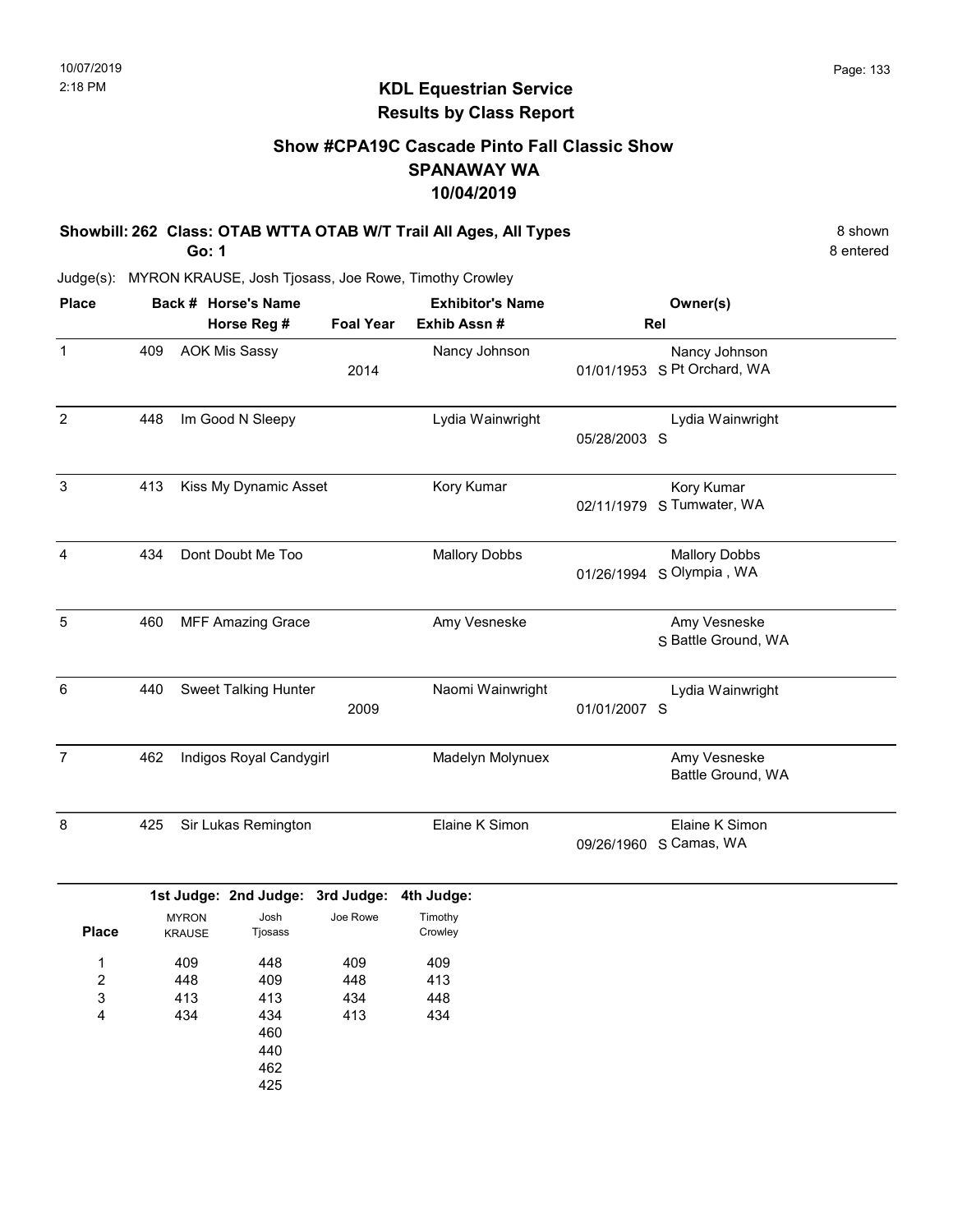### Show #CPA19C Cascade Pinto Fall Classic Show SPANAWAY WA 10/04/2019

#### Showbill: 263 Class: PtHA WTHY1 YA W/T Youth Trail 10 & Un 1 Shown 1 shown

Go: 1

1 entered

| <b>Place</b> | Back # Horse's Name                         | <b>Exhibitor's Name</b> |                                   | Owner(s)                                                   |  |
|--------------|---------------------------------------------|-------------------------|-----------------------------------|------------------------------------------------------------|--|
|              | Horse Reg #                                 | <b>Foal Year</b>        | Exhib Assn#                       | Rel                                                        |  |
|              | Helix<br>426                                | 2012                    | Kristen Cockrell<br>PtHA - NEW426 | Kristen Cockrell<br>05/26/2011 S Yelm, WA<br>PtHA - NEW426 |  |
|              | 1st Judge: 2nd Judge: 3rd Judge: 4th Judge: |                         |                                   |                                                            |  |

| <b>Place</b> | <b>MYRON</b><br><b>KRAUSE</b> | Josh<br>Tjosass | Joe Rowe | Timothy<br>Crowley |
|--------------|-------------------------------|-----------------|----------|--------------------|
|              | 426                           | 426             | 426      | 426                |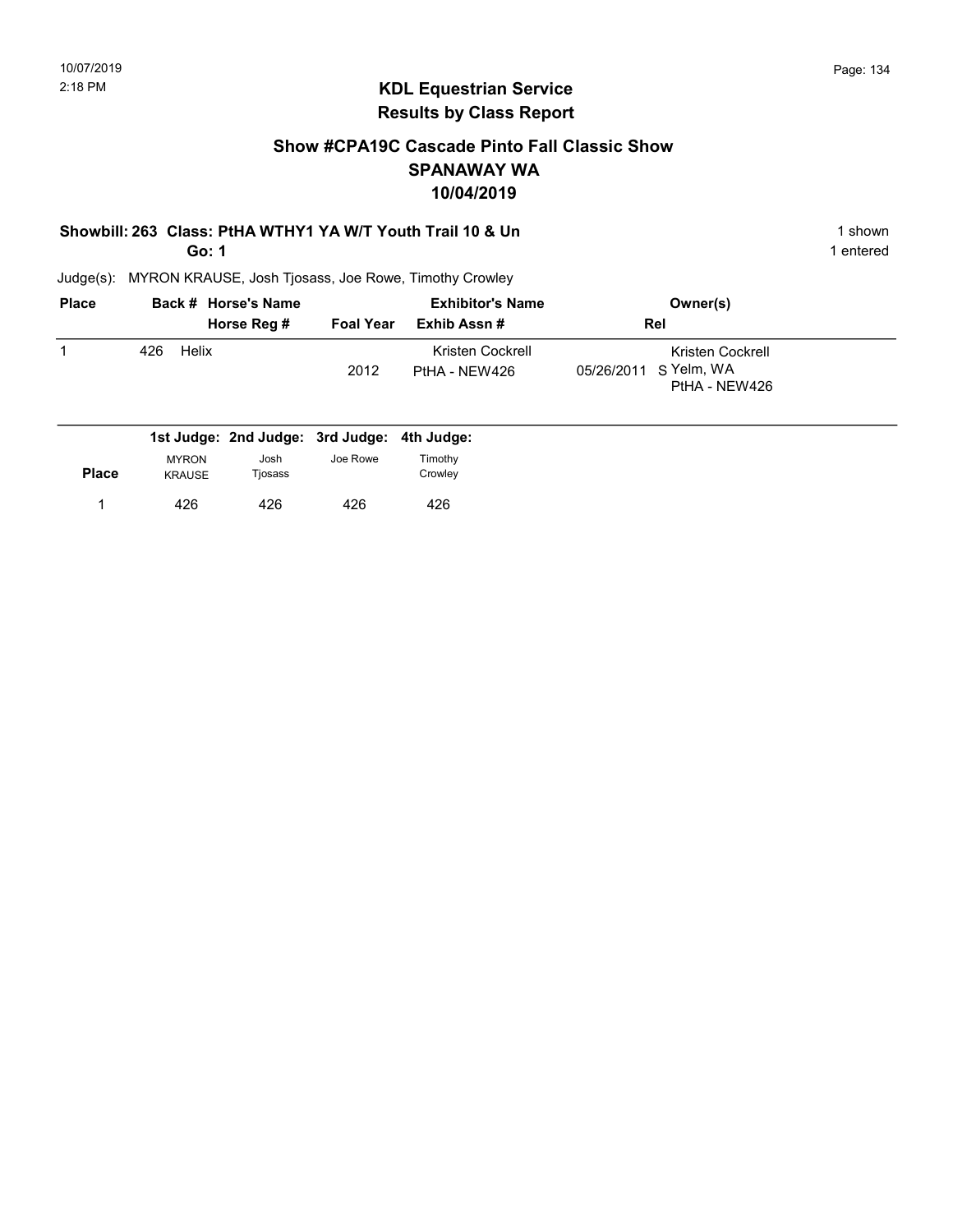## Show #CPA19C Cascade Pinto Fall Classic Show SPANAWAY WA 10/04/2019

#### Showbill: 264 Class: PtHA WTHY YA W/T Youth Trail 11-18 1 Shown 1 shown

Go: 1

Judge(s): MYRON KRAUSE, Josh Tjosass, Joe Rowe, Timothy Crowley

| <b>Place</b> | Back # Horse's Name                         |                  | <b>Exhibitor's Name</b>                   | Owner(s)                                                      |  |
|--------------|---------------------------------------------|------------------|-------------------------------------------|---------------------------------------------------------------|--|
|              | Horse Reg #                                 | <b>Foal Year</b> | Exhib Assn#                               | Rel                                                           |  |
|              | Helix<br>426                                | 2012             | <b>Coleton Cockrell</b><br>PtHA - NEW4261 | Kristen Cockrell<br>C Yelm, WA<br>11/06/2007<br>PtHA - NEW426 |  |
|              | 1st Judge: 2nd Judge: 3rd Judge: 4th Judge: |                  |                                           |                                                               |  |

| <b>Place</b> | <b>MYRON</b><br><b>KRAUSE</b> | Josh<br>Tjosass | Joe Rowe | Timothy<br>Crowley |
|--------------|-------------------------------|-----------------|----------|--------------------|
|              | 426                           | 426             | 426      | 426                |

1 entered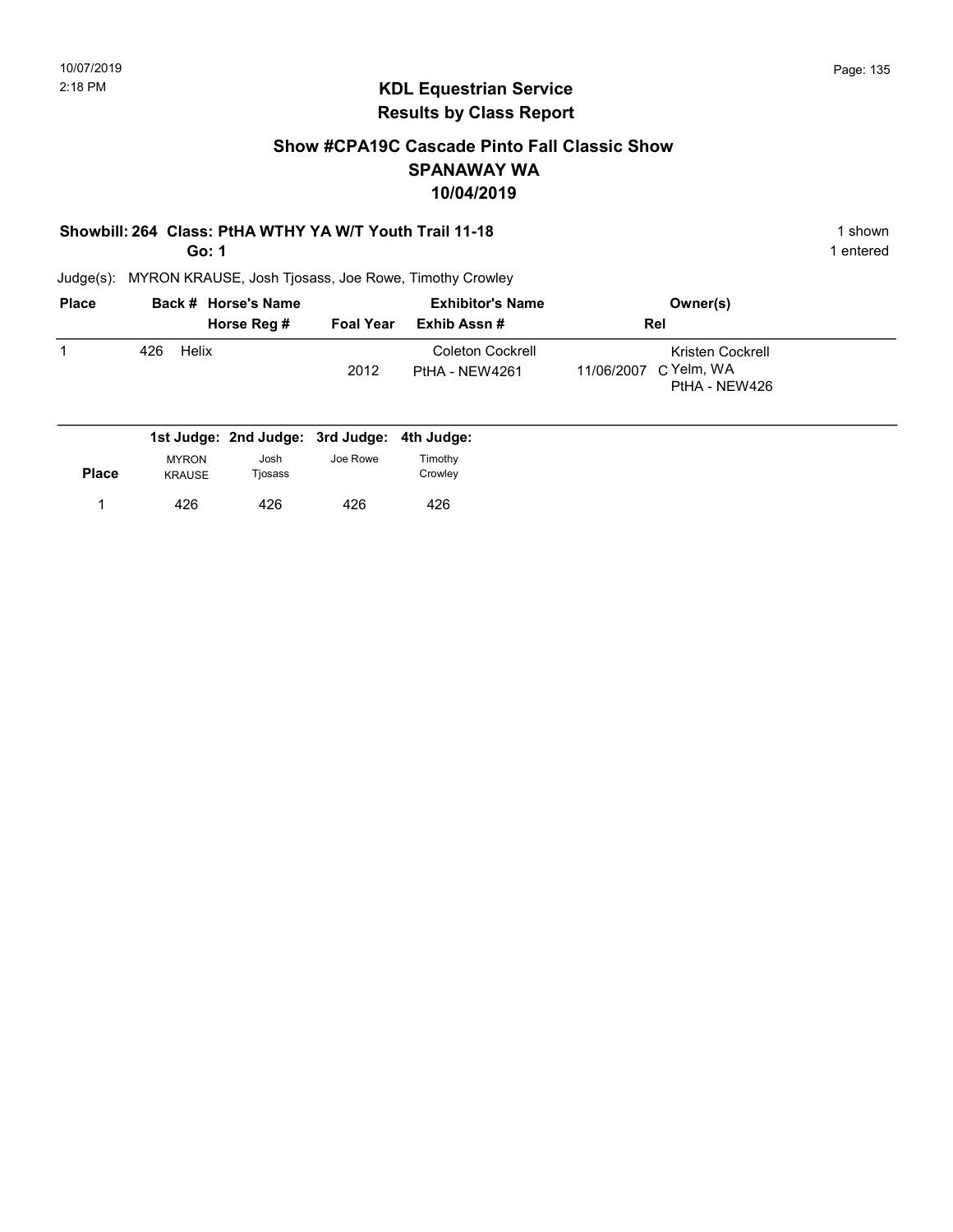### Show #CPA19C Cascade Pinto Fall Classic Show SPANAWAY WA 10/04/2019

#### Showbill: 265 Class: PtHA WTHA AM W/T Amateur Trail 3 shown 3 shown

Go: 1

3 entered

| <b>Place</b> |     |                                        | Back # Horse's Name                  |                  | <b>Exhibitor's Name</b>        |            | Owner(s)                                             |  |
|--------------|-----|----------------------------------------|--------------------------------------|------------------|--------------------------------|------------|------------------------------------------------------|--|
|              |     |                                        | Horse Reg #                          | <b>Foal Year</b> | Exhib Assn#                    | Rel        |                                                      |  |
| 1            | 432 |                                        | Pv Shes Specialized<br>PtHA - 155466 | 2017             | Kaytee Gibeau<br>PtHA - 67683  | 07/25/1999 | Kaytee Gibeau<br>S Port Townsend, WA<br>PtHA - 67683 |  |
| 2            | 413 | Kiss My Dynamic Asset<br>PtHA - 137463 |                                      |                  | Kory Kumar<br>PtHA - 54899     | 02/11/1979 | Kory Kumar<br>S Tumwater, WA<br>PtHA - 54899         |  |
| 3            | 425 |                                        | Sir Lukas Remington<br>PtHA - 147417 |                  | Elaine K Simon<br>PtHA - 38274 | 09/26/1960 | Elaine K Simon<br>S Camas, WA<br>PtHA - 38274        |  |
|              |     |                                        | 1st Judge: 2nd Judge:                | 3rd Judge:       | 4th Judge:                     |            |                                                      |  |
| <b>Place</b> |     | <b>MYRON</b><br><b>KRAUSE</b>          | Josh<br>Tjosass                      | Joe Rowe         | Timothy<br>Crowley             |            |                                                      |  |
| 1            |     | 432                                    | 432<br>413<br>425                    | 432              | 432                            |            |                                                      |  |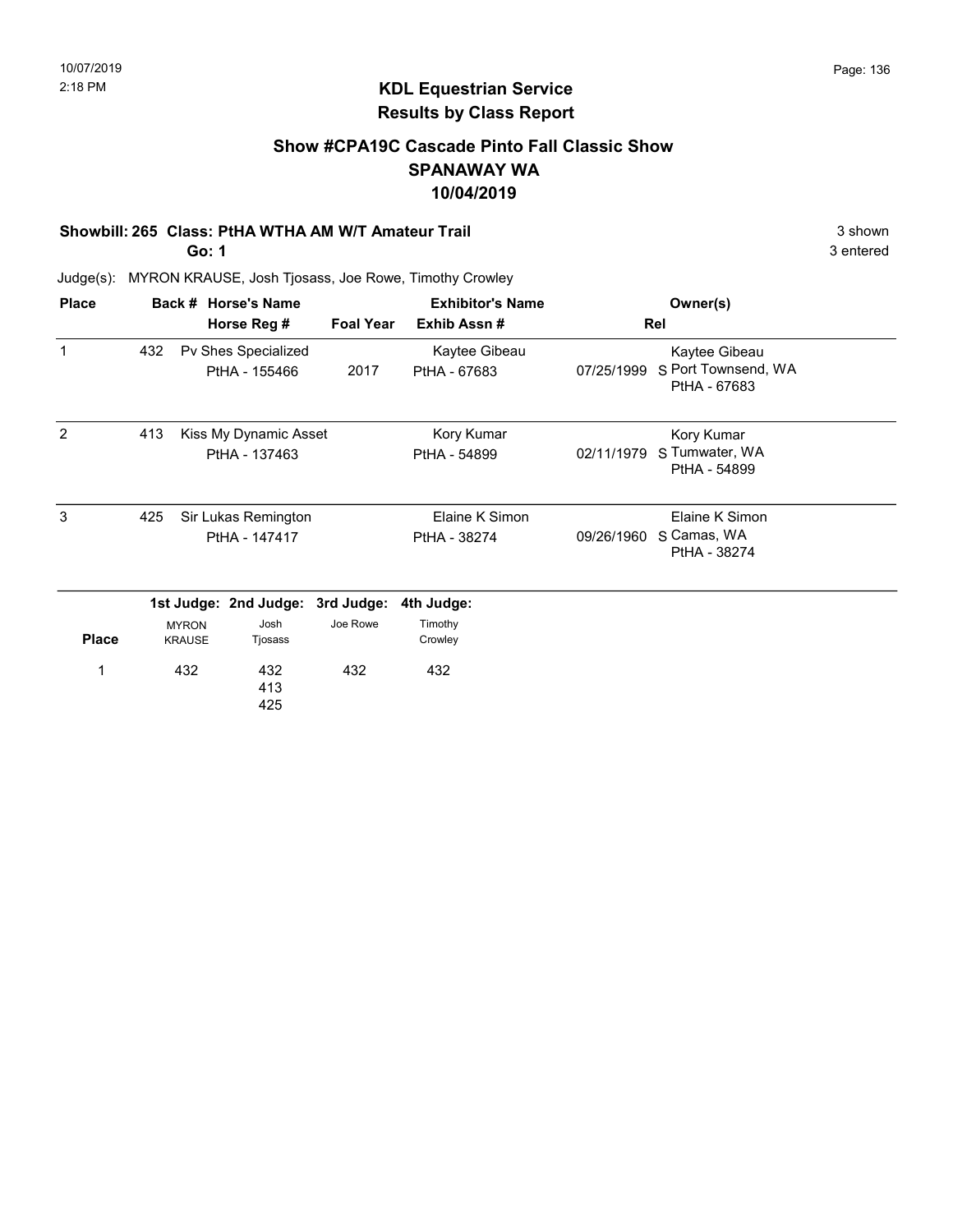## Show #CPA19C Cascade Pinto Fall Classic Show SPANAWAY WA 10/04/2019

#### Showbill: 266 Class: OTAB TRO OTAB Trail English/Western 4 shown 4 shown

Go: 1

4 entered

| <b>Place</b>     |     |                               | Back # Horse's Name              |                  | <b>Exhibitor's Name</b> |            | Owner(s)                                |  |  |
|------------------|-----|-------------------------------|----------------------------------|------------------|-------------------------|------------|-----------------------------------------|--|--|
|                  |     |                               | Horse Reg #                      | <b>Foal Year</b> | Exhib Assn #            |            | Rel                                     |  |  |
| 1                | 413 |                               | Kiss My Dynamic Asset            |                  | Kory Kumar              | 02/11/1979 | Kory Kumar<br>S Tumwater, WA            |  |  |
| 2                | 421 | <b>Fancy Cutie</b>            |                                  | 2010             | <b>Allison Kane</b>     | 02/03/2006 | Allison Kane<br>S Ridgefield, WA        |  |  |
| 3                | 455 |                               | Ultimate Pepper Jack             | 2009             | <b>Crystal Fallon</b>   | 03/02/1991 | <b>Crystal Fallon</b><br>S Puyallup, WA |  |  |
| 4                | 400 |                               | Special Impulse                  | 2015             | Tina Johnson            | 03/09/1960 | Tina Johnson<br>S Sequim, WA            |  |  |
|                  |     |                               | 1st Judge: 2nd Judge: 3rd Judge: |                  | 4th Judge:              |            |                                         |  |  |
| <b>Place</b>     |     | <b>MYRON</b><br><b>KRAUSE</b> | Josh<br>Tjosass                  | Joe Rowe         | Timothy<br>Crowley      |            |                                         |  |  |
| 1                |     | 413                           | 413                              | 413              | 421                     |            |                                         |  |  |
| $\boldsymbol{2}$ |     | 455                           | 421                              | 421              | 413                     |            |                                         |  |  |
| 3                |     | 400                           | 455                              | 455              | 455                     |            |                                         |  |  |
| 4                |     | 421                           | 400                              | 400              | 400                     |            |                                         |  |  |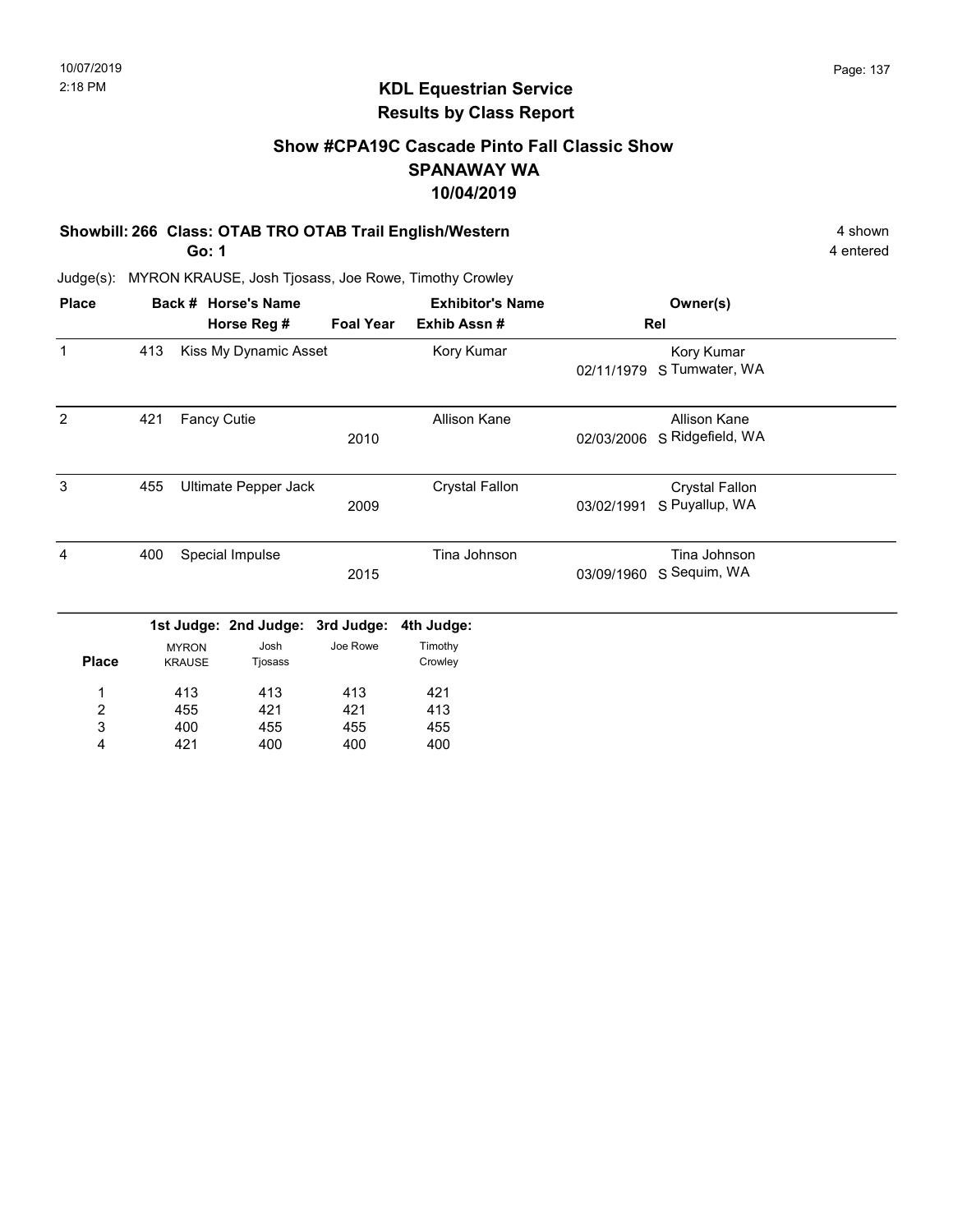## Show #CPA19C Cascade Pinto Fall Classic Show SPANAWAY WA 10/04/2019

#### Showbill: 267 Class: PtHA THO Trail Open All Types 7 shown

Go: 1

7 entered

| <b>Place</b>                           |     |                               | Back # Horse's Name                          |                          | <b>Exhibitor's Name</b>         |            | Owner(s)                                                      |
|----------------------------------------|-----|-------------------------------|----------------------------------------------|--------------------------|---------------------------------|------------|---------------------------------------------------------------|
|                                        |     |                               | Horse Reg #                                  | <b>Foal Year</b>         | Exhib Assn #                    |            | Rel                                                           |
| $\mathbf 1$                            | 218 |                               | <b>Pining For Chocolate</b><br>PtHA - 152928 | 2007                     | Shannon Prigger<br>PtHA - 22302 |            | Shannon Prigger<br>02/18/1963 S POULSBO, WA<br>PtHA - 22302   |
| $\mathbf{1}$                           | 438 |                               | My Assets On Porsche<br>PtHA - 44192         | 2011                     | Debbie Chapin<br>PtHA - 68501   | 03/16/1961 | Debbie Chapin<br>S Graham, WA<br>PtHA - 68501                 |
| $\mathbf{3}$                           | 155 |                               | A Lady With Assets<br>PtHA - 137528          | 2008                     | Madison Wojcek<br>PtHA - 137528 |            | Madison Wojcek<br>04/11/2005 S Bremerton, WA<br>PtHA - 137528 |
| $\ensuremath{\mathsf{3}}$              | 737 |                               | Go Bey Bee Go<br>PtHA - 113080               | 2002                     | Tim Wigren<br>PtHA - 29325      |            | Angela Nemjo<br>N La Center, WA<br>PtHA - 52211               |
| 5                                      | 400 |                               | Special Impulse<br>PtHA - 151359             | 2015                     | Tina Johnson<br>PtHA - 48734    | 03/09/1960 | Tina Johnson<br>S Sequim, WA<br>PtHA - 48734                  |
| <b>NP</b>                              | 410 |                               | Now Thats A Cowboy<br>PtHA - 150999          | 2016                     | Liisa Tischer<br>PtHA - 91490   |            | Liisa Tischer<br>03/15/1976 S Astoria, OR<br>PtHA - 91490     |
| <b>NP</b>                              | 413 |                               | Kiss My Dynamic Asset<br>PtHA - 137463       |                          | Tammie Whitt<br>PtHA - 26430    | 05/18/1969 | Kory Kumar<br>N Tumwater, WA<br>PtHA - 54899                  |
|                                        |     |                               | 1st Judge: 2nd Judge: 3rd Judge:             |                          | 4th Judge:                      |            |                                                               |
| <b>Place</b>                           |     | <b>MYRON</b><br><b>KRAUSE</b> | Josh<br>Tjosass                              | Joe Rowe                 | Timothy<br>Crowley              |            |                                                               |
| 1<br>$\overline{\mathbf{c}}$<br>3<br>4 |     | 218<br>438<br>737<br>155      | 438<br>218<br>737<br>155                     | 218<br>438<br>155<br>737 | 438<br>218<br>155<br>737        |            |                                                               |
| 5                                      |     | 400                           | 400                                          | 400                      | 400                             |            |                                                               |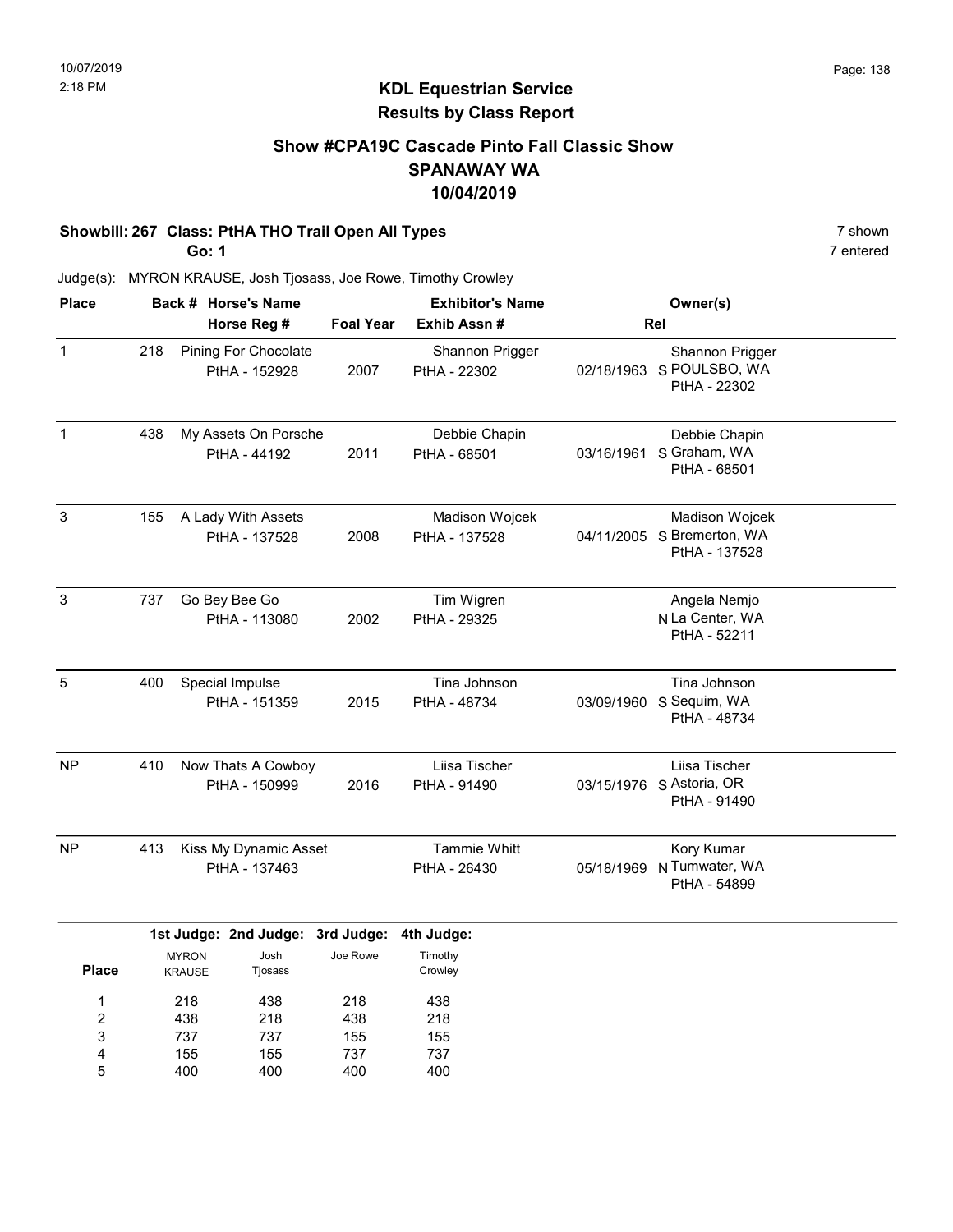# Show #CPA19C Cascade Pinto Fall Classic Show SPANAWAY WA 10/04/2019

#### Showbill: 268 Class: PtHA NTHY YA Novice Youth Trail 3 shown 3 shown

Go: 1

3 entered

| <b>Place</b>   |     |                               | Back # Horse's Name                    |                  | <b>Exhibitor's Name</b>       |            | Owner(s)                                         |  |
|----------------|-----|-------------------------------|----------------------------------------|------------------|-------------------------------|------------|--------------------------------------------------|--|
|                |     |                               | Horse Reg #                            | <b>Foal Year</b> | Exhib Assn#                   |            | Rel                                              |  |
| 1              | 405 |                               | Think Ima Cando Hotty<br>PtHA - 154765 | 2012             | Lyndsey Mooth<br>PtHA - 94356 | 04/17/2003 | Shannon Prigger<br>L POULSBO, WA<br>PtHA - 22302 |  |
| 2              | 424 | Eyed B Stylin                 |                                        |                  | <b>Brynn Stevenson</b>        |            | <b>Brynn Stevenson</b>                           |  |
|                |     |                               | PtHA - 123098                          | 2003             | PtHA - 93467                  | 05/12/2003 | S Kingston, WA<br>PtHA - 93467                   |  |
| DQ.            | 401 |                               | One Fancy Dream                        |                  | Lexie Scott                   |            | Lexie Scott                                      |  |
|                |     | PtHA - 137709                 |                                        | 2009             | PtHA - 83633                  | 01/01/2006 | S Seabeck, WA<br>PtHA - 83633                    |  |
|                |     |                               | 1st Judge: 2nd Judge: 3rd Judge:       |                  | 4th Judge:                    |            |                                                  |  |
| <b>Place</b>   |     | <b>MYRON</b><br><b>KRAUSE</b> | Josh<br>Tjosass                        | Joe Rowe         | Timothy<br>Crowley            |            |                                                  |  |
| 1              |     | 405                           | 405                                    | 405              | 405                           |            |                                                  |  |
| $\overline{2}$ |     | 424                           | 424<br>401                             | 424              | 424                           |            |                                                  |  |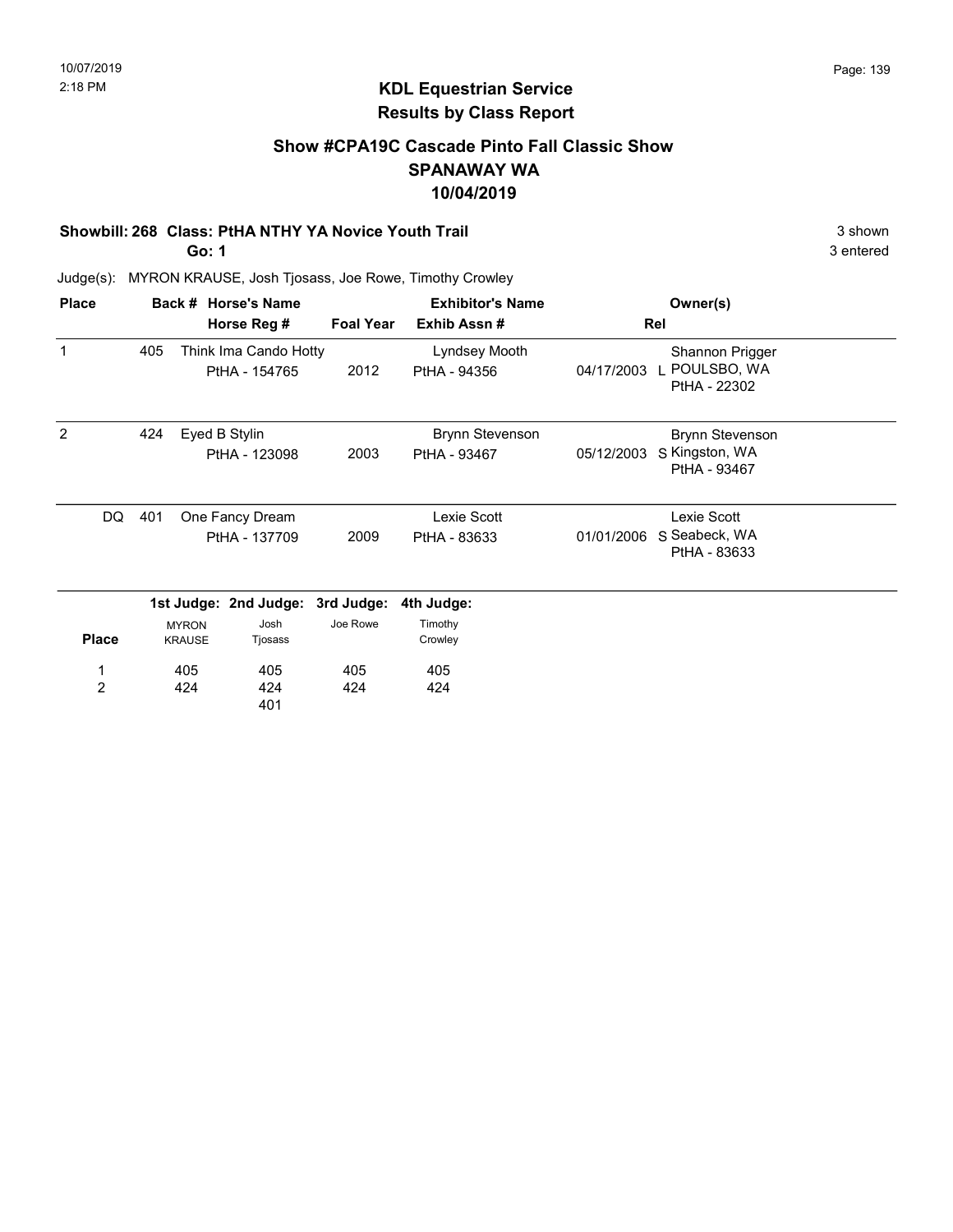### Show #CPA19C Cascade Pinto Fall Classic Show SPANAWAY WA 10/04/2019

#### Showbill: 270 Class: PtHA THYA YA Trail 18 & Under 7 Shown 7 shown

Go: 1

7 entered

| <b>Place</b>            |     |                               | Back # Horse's Name                    |                  | <b>Exhibitor's Name</b>                |              | Owner(s)                                                      |  |  |
|-------------------------|-----|-------------------------------|----------------------------------------|------------------|----------------------------------------|--------------|---------------------------------------------------------------|--|--|
|                         |     |                               | Horse Reg #                            | <b>Foal Year</b> | Exhib Assn #                           | Rel          |                                                               |  |  |
| $\mathbf 1$             | 155 |                               | A Lady With Assets<br>PtHA - 137528    | 2008             | Madison Wojcek<br>PtHA - 137528        |              | Madison Wojcek<br>04/11/2005 S Bremerton, WA<br>PtHA - 137528 |  |  |
| $\overline{c}$          | 421 | Fancy Cutie                   | PtHA - 140236                          | 2010             | <b>Allison Kane</b><br>PtHA - 83041    | 02/03/2006   | Allison Kane<br>S Ridgefield, WA<br>PtHA - 83041              |  |  |
| $\overline{2}$          | 431 | Rap My Assets                 | PtHA - 138876                          | 2007             | Megan Truman<br>PtHA - 94633           | 03/07/2009   | Megan Truman<br>S Yacolt, WA<br>PtHA - 94633                  |  |  |
| 4                       | 449 |                               | Kenos Golden Diva<br>PtHA - 119404     | 2003             | <b>Riley Michaelis</b><br>PtHA - 93626 |              | Russelle Graf<br>10/19/2005 C Pt Angeles, WA<br>PtHA - 119404 |  |  |
| 5                       | 405 |                               | Think Ima Cando Hotty<br>PtHA - 154765 | 2012             | Lyndsey Mooth<br>PtHA - 94356          | 04/17/2003 L | Shannon Prigger<br>POULSBO, WA<br>PtHA - 22302                |  |  |
| 6                       | 424 | Eyed B Stylin                 | PtHA - 123098                          | 2003             | <b>Brynn Stevenson</b><br>PtHA - 93467 | 05/12/2003   | <b>Brynn Stevenson</b><br>S Kingston, WA<br>PtHA - 93467      |  |  |
| $\overline{7}$          | 401 |                               | One Fancy Dream<br>PtHA - 137709       | 2009             | Lexie Scott<br>PtHA - 83633            |              | Lexie Scott<br>01/01/2006 S Seabeck, WA<br>PtHA - 83633       |  |  |
|                         |     |                               | 1st Judge: 2nd Judge: 3rd Judge:       |                  | 4th Judge:                             |              |                                                               |  |  |
| <b>Place</b>            |     | <b>MYRON</b><br><b>KRAUSE</b> | Josh<br>Tjosass                        | Joe Rowe         | Timothy<br>Crowley                     |              |                                                               |  |  |
| $\mathbf{1}$            |     | 155                           | 155                                    | 155              | 155                                    |              |                                                               |  |  |
| $\overline{\mathbf{c}}$ |     | 449                           | 431                                    | 421              | 421                                    |              |                                                               |  |  |
| 3                       |     | 405                           | 421                                    | 431              | 431                                    |              |                                                               |  |  |
| 4                       |     | 431                           | 449                                    | 449              | 405                                    |              |                                                               |  |  |
| 5                       |     | 421                           | 405                                    | 405              | 449                                    |              |                                                               |  |  |
| 6                       |     | 424                           | 424                                    | 424              | 424                                    |              |                                                               |  |  |
| $\overline{7}$          |     | 401                           | 401                                    | 401              | 401                                    |              |                                                               |  |  |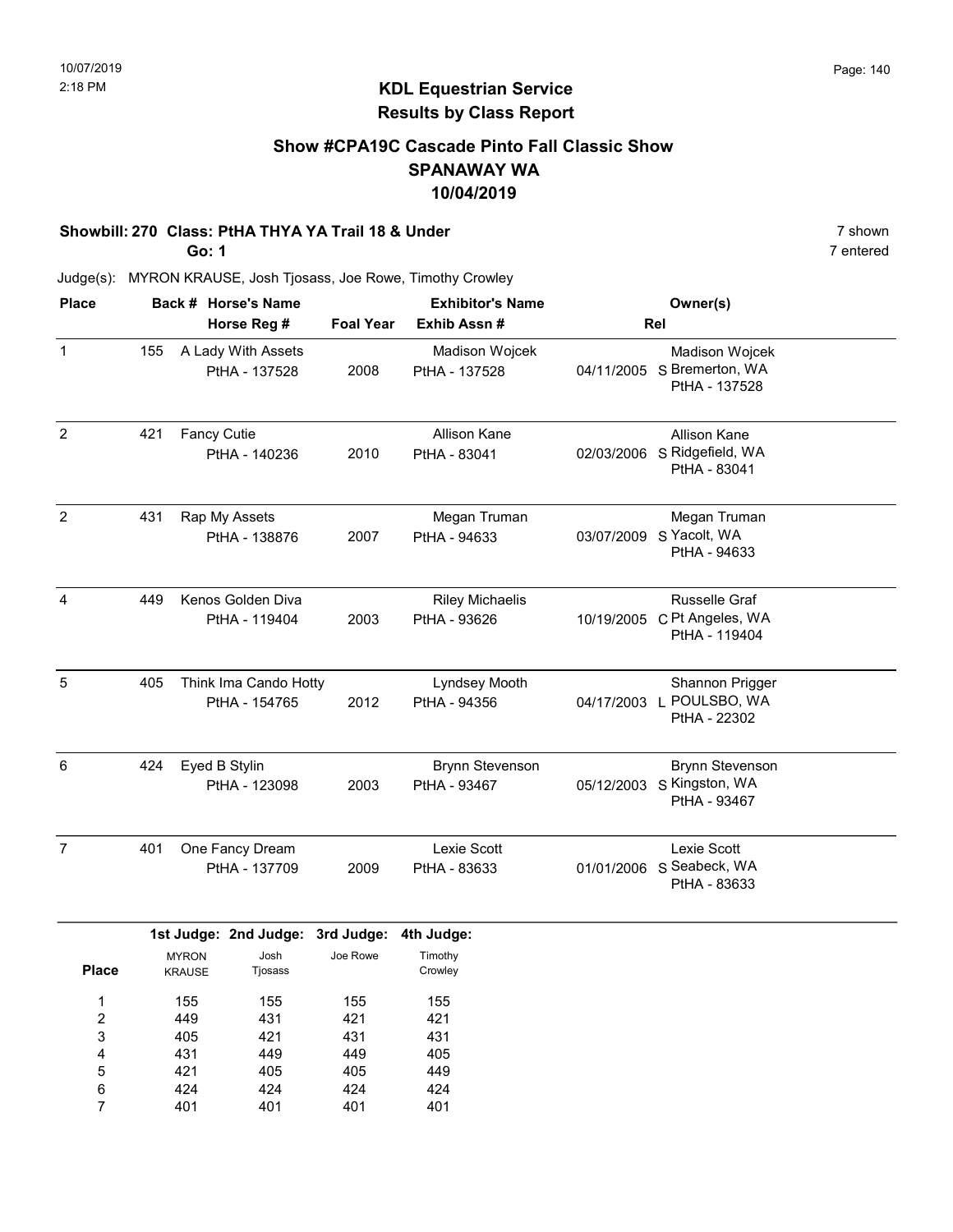## Show #CPA19C Cascade Pinto Fall Classic Show SPANAWAY WA 10/04/2019

#### Showbill: 271 Class: PtHA THA AM Trail 3 shown

Go: 1

3 entered

| <b>Place</b>            |     |                               | Back # Horse's Name                   |                  | <b>Exhibitor's Name</b>         |            | Owner(s)                                         |  |
|-------------------------|-----|-------------------------------|---------------------------------------|------------------|---------------------------------|------------|--------------------------------------------------|--|
|                         |     |                               | Horse Reg #                           | <b>Foal Year</b> | Exhib Assn#                     |            | Rel                                              |  |
| 1                       | 438 |                               | My Assets On Porsche<br>PtHA - 44192  | 2011             | Debbie Chapin<br>PtHA - 68501   | 03/16/1961 | Debbie Chapin<br>S Graham, WA<br>PtHA - 68501    |  |
| 2                       | 218 |                               | Pining For Chocolate<br>PtHA - 152928 | 2007             | Shannon Prigger<br>PtHA - 22302 | 02/18/1963 | Shannon Prigger<br>S POULSBO, WA<br>PtHA - 22302 |  |
| 3                       | 439 |                               | Invite Kathy<br>PtHA - 140354         |                  | Julie Daniels<br>PtHA - 59299   | 02/24/1971 | Julie Daniels<br>S Kent, WA<br>PtHA - 59299      |  |
|                         |     |                               | 1st Judge: 2nd Judge: 3rd Judge:      |                  | 4th Judge:                      |            |                                                  |  |
| <b>Place</b>            |     | <b>MYRON</b><br><b>KRAUSE</b> | Josh<br>Tjosass                       | Joe Rowe         | Timothy<br>Crowley              |            |                                                  |  |
|                         |     | 438                           | 438                                   | 438              | 438                             |            |                                                  |  |
| $\overline{\mathbf{c}}$ |     | 218                           | 439                                   | 218              | 218                             |            |                                                  |  |
| 3                       |     | 439                           | 218                                   | 439              | 439                             |            |                                                  |  |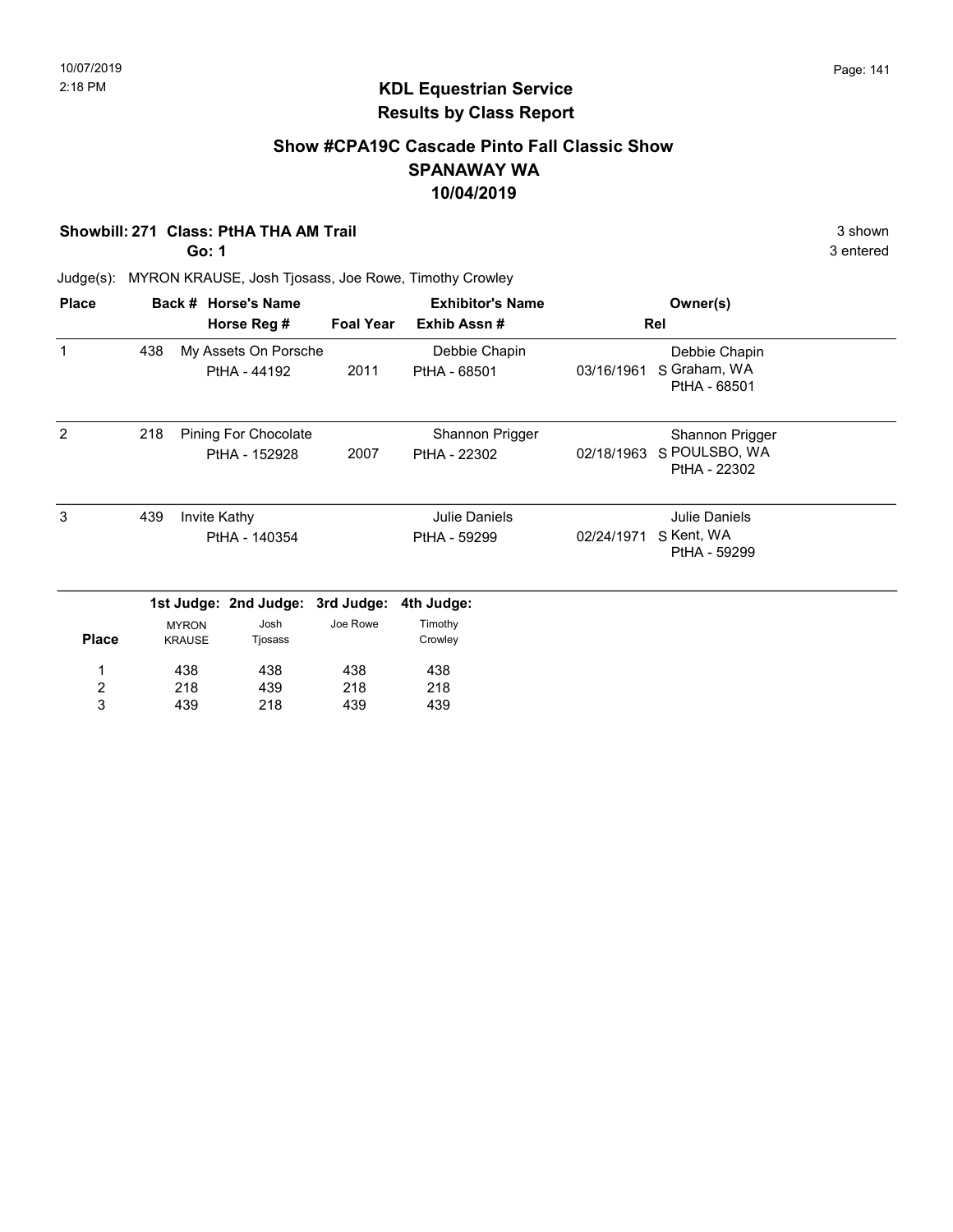## Show #CPA19C Cascade Pinto Fall Classic Show SPANAWAY WA 10/04/2019

Showbill: 272 Class: PtHA THAB AM Solid Registry Trail 19 & Over 2 Shown 2 shown Go: 1

2 entered

| <b>Place</b> |                               | Back # Horse's Name                          |                  | <b>Exhibitor's Name</b>      |            | Owner(s)                                        |  |
|--------------|-------------------------------|----------------------------------------------|------------------|------------------------------|------------|-------------------------------------------------|--|
|              |                               | Horse Reg #                                  | <b>Foal Year</b> | Exhib Assn#                  | Rel        |                                                 |  |
| 1            | 1117                          | <b>Exceptionally Gifted</b><br>PtHA - 150282 |                  | Teri L Blair<br>PtHA - 79821 | 07/09/1962 | MacKenzie Blair<br>P Graham, WA<br>PtHA - 80715 |  |
| <b>NP</b>    | 414                           | Pocos Pine Bar Mccue<br>PtHA - 153396        | 2007             | Staci Cawyer<br>PtHA - 93629 | 03/23/1963 | Staci Cawyer<br>S Sequim, WA<br>PtHA - 93629    |  |
|              |                               | 1st Judge: 2nd Judge: 3rd Judge:             |                  | 4th Judge:                   |            |                                                 |  |
| <b>Place</b> | <b>MYRON</b><br><b>KRAUSE</b> | Josh<br>Tjosass                              | Joe Rowe         | Timothy<br>Crowley           |            |                                                 |  |
|              | 1117                          | 1117                                         | 1117             | 1117                         |            |                                                 |  |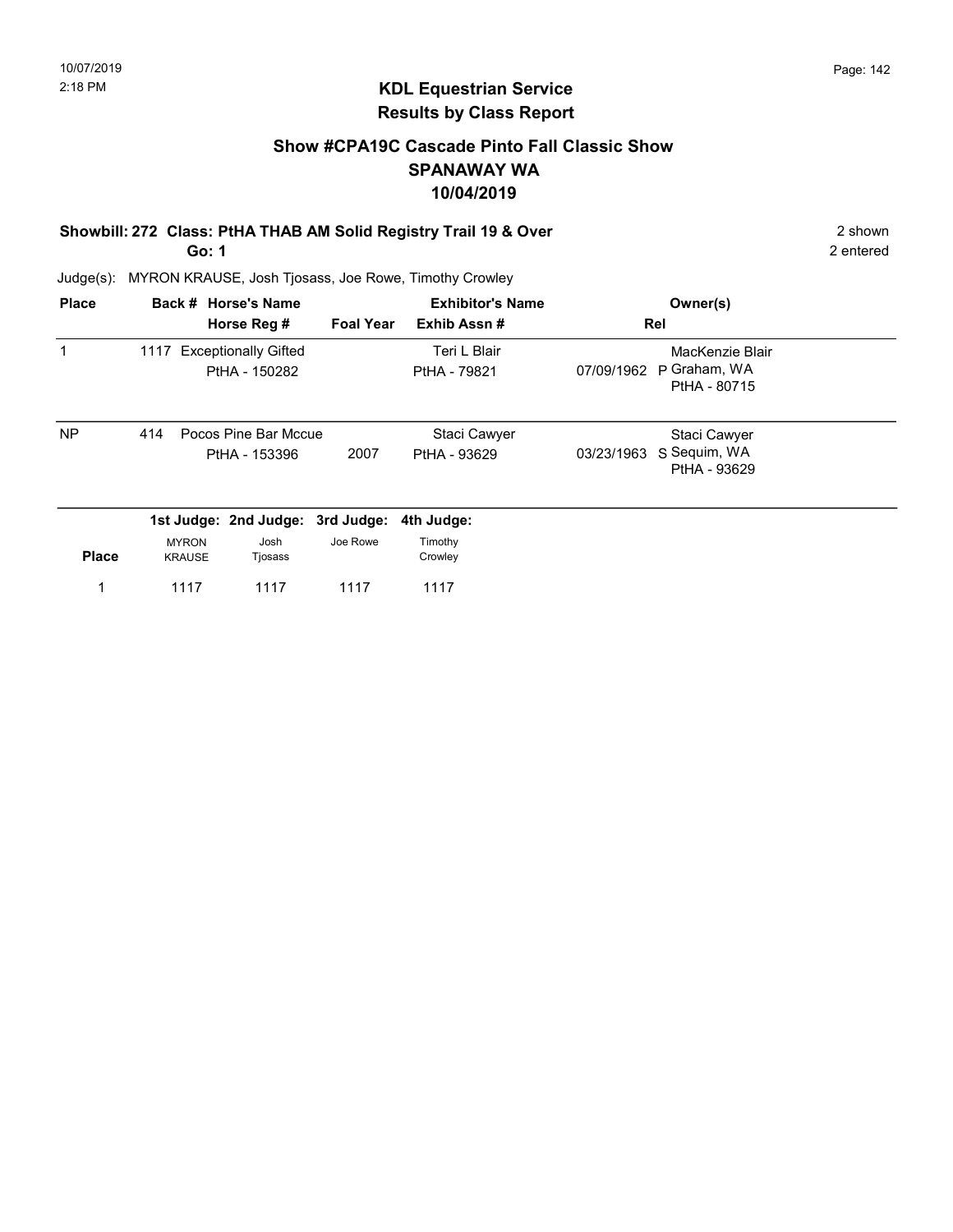### Show #CPA19C Cascade Pinto Fall Classic Show SPANAWAY WA 10/04/2019

#### Showbill: 275 Class: PtHA THU Trail Utility Horse 4 Shown 4 shown

Go: 1

4 entered

| <b>Place</b>   |                                                              |       | Back # Horse's Name                         |                  | <b>Exhibitor's Name</b>              |            | Owner(s)                                              |  |
|----------------|--------------------------------------------------------------|-------|---------------------------------------------|------------------|--------------------------------------|------------|-------------------------------------------------------|--|
|                |                                                              |       | Horse Reg #                                 | <b>Foal Year</b> | Exhib Assn#                          |            | Rel                                                   |  |
| 1              | 419                                                          |       | Echo Valley Nash<br>PtHA - 153692           | 2012             | Tanya Robacker<br>PtHA - 9971        | 06/14/1970 | Tanya Robacker<br>S Yelm, WA<br>PtHA - 9971           |  |
| NP             | 460                                                          | -30   | <b>MFF Amazing Grace</b><br>PtHA - FRWDWA19 |                  | Amy Vesneske<br>PtHA - NEW 462       |            | Amy Vesneske<br>S Battle Ground, WA<br>PtHA - NEW 462 |  |
| NP             | 461<br>MFF Echo Of The War Horse<br>PtHA - FRWDWA19<br>$-31$ |       |                                             |                  | <b>Ethan Wilcox</b><br>PtHA - NEW261 | 02/11/2008 | Amy Vesneske<br>C Battle Ground, WA<br>PtHA - NEW 462 |  |
| N <sub>P</sub> | 462                                                          | $-29$ | Indigos Royal Candygirl<br>PtHA - FRWDWA19  |                  | Madelyn Molynuex<br>PtHA - NEW4620   |            | Amy Vesneske<br>Battle Ground, WA<br>PtHA - NEW 462   |  |
|                |                                                              |       | 1st Judge: 2nd Judge:                       | 3rd Judge:       | 4th Judge:                           |            |                                                       |  |
| <b>Place</b>   | <b>MYRON</b><br><b>KRAUSE</b>                                |       | Josh<br>Tjosass                             | Joe Rowe         | Timothy<br>Crowley                   |            |                                                       |  |
| 1              |                                                              | 419   | 419                                         | 419              | 419                                  |            |                                                       |  |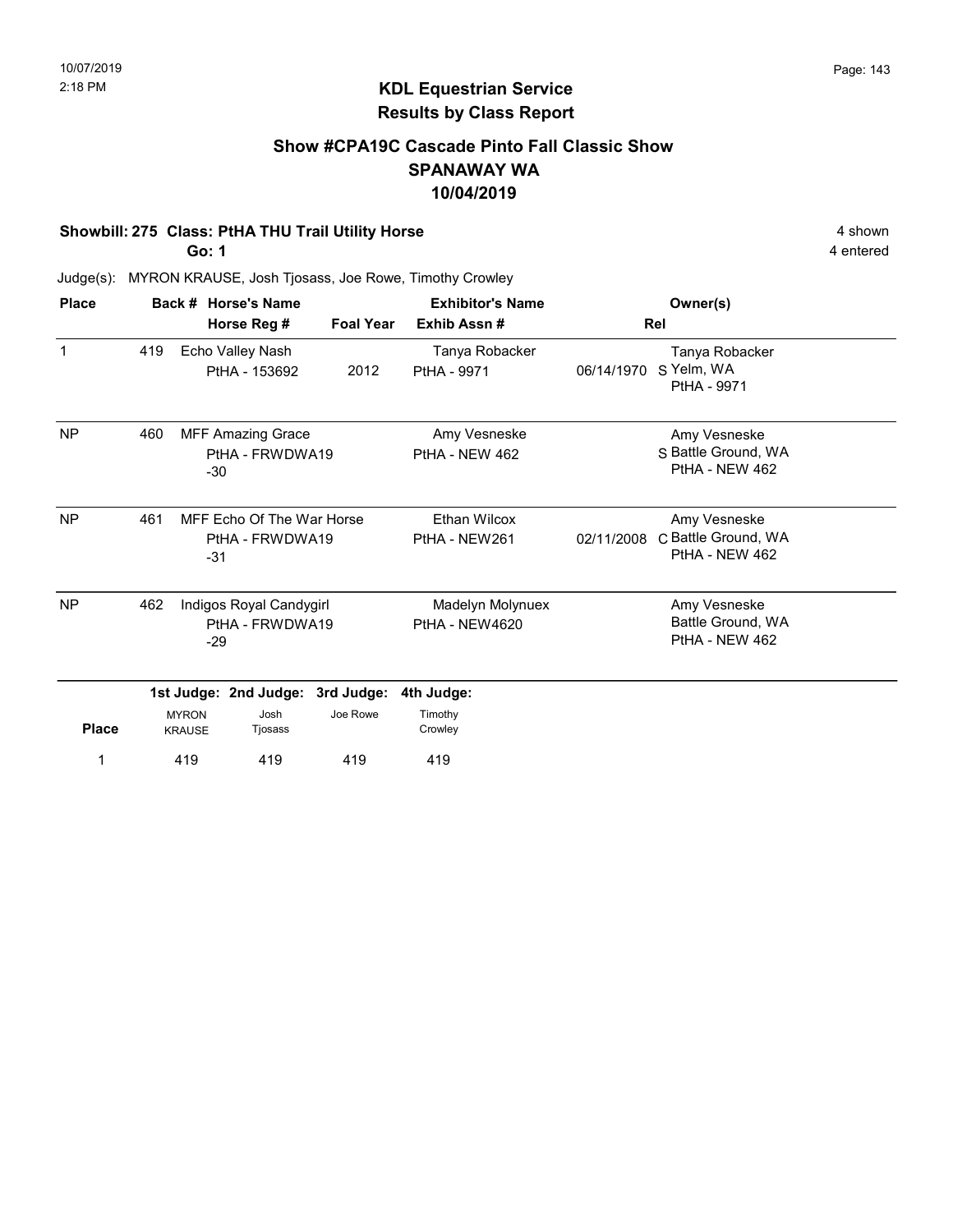## Show #CPA19C Cascade Pinto Fall Classic Show SPANAWAY WA 10/04/2019

# Showbill: 276 Class: PtHA RHT Ranch Horse Trail All Types 4 shown 4 shown

Go: 1

4 entered

| <b>Place</b>   |     |                               | Back # Horse's Name                    |                  | <b>Exhibitor's Name</b>          |            | Owner(s)                                         |  |
|----------------|-----|-------------------------------|----------------------------------------|------------------|----------------------------------|------------|--------------------------------------------------|--|
|                |     |                               | Horse Reg #                            | <b>Foal Year</b> | Exhib Assn#                      |            | Rel                                              |  |
| $\mathbf{1}$   | 438 |                               | My Assets On Porsche<br>PtHA - 44192   | 2011             | Debbie Chapin<br>PtHA - 68501    | 03/16/1961 | Debbie Chapin<br>S Graham, WA<br>PtHA - 68501    |  |
| $\overline{2}$ | 420 |                               | Socks On Special<br>PtHA - 130159      | 2003             | Donna Edwards<br>PtHA - 39327    | 01/01/1957 | Donna Edwards<br>S Yelm, WA<br>PtHA - 39327      |  |
| 3              | 413 |                               | Kiss My Dynamic Asset<br>PtHA - 137463 |                  | Kory Kumar<br>PtHA - 54899       | 02/11/1979 | Kory Kumar<br>S Tumwater, WA<br>PtHA - 54899     |  |
| $\overline{4}$ | 14  |                               | Invest In My Looks<br>PtHA - 139277    | 2006             | Jessica Davidson<br>PtHA - 33240 | 05/14/1996 | Jessica Davidson<br>S Monroe, WA<br>PtHA - 33240 |  |
|                |     |                               | 1st Judge: 2nd Judge:                  | 3rd Judge:       | 4th Judge:                       |            |                                                  |  |
| <b>Place</b>   |     | <b>MYRON</b><br><b>KRAUSE</b> | Josh<br>Tjosass                        | Joe Rowe         | Timothy<br>Crowley               |            |                                                  |  |
| 1              |     | 438                           | 438                                    | 438              | 438                              |            |                                                  |  |
| 2              |     | 420                           | 420                                    | 420              | 420                              |            |                                                  |  |
| 3<br>4         |     | 413<br>14                     | 413<br>14                              | 413<br>14        | 413<br>14                        |            |                                                  |  |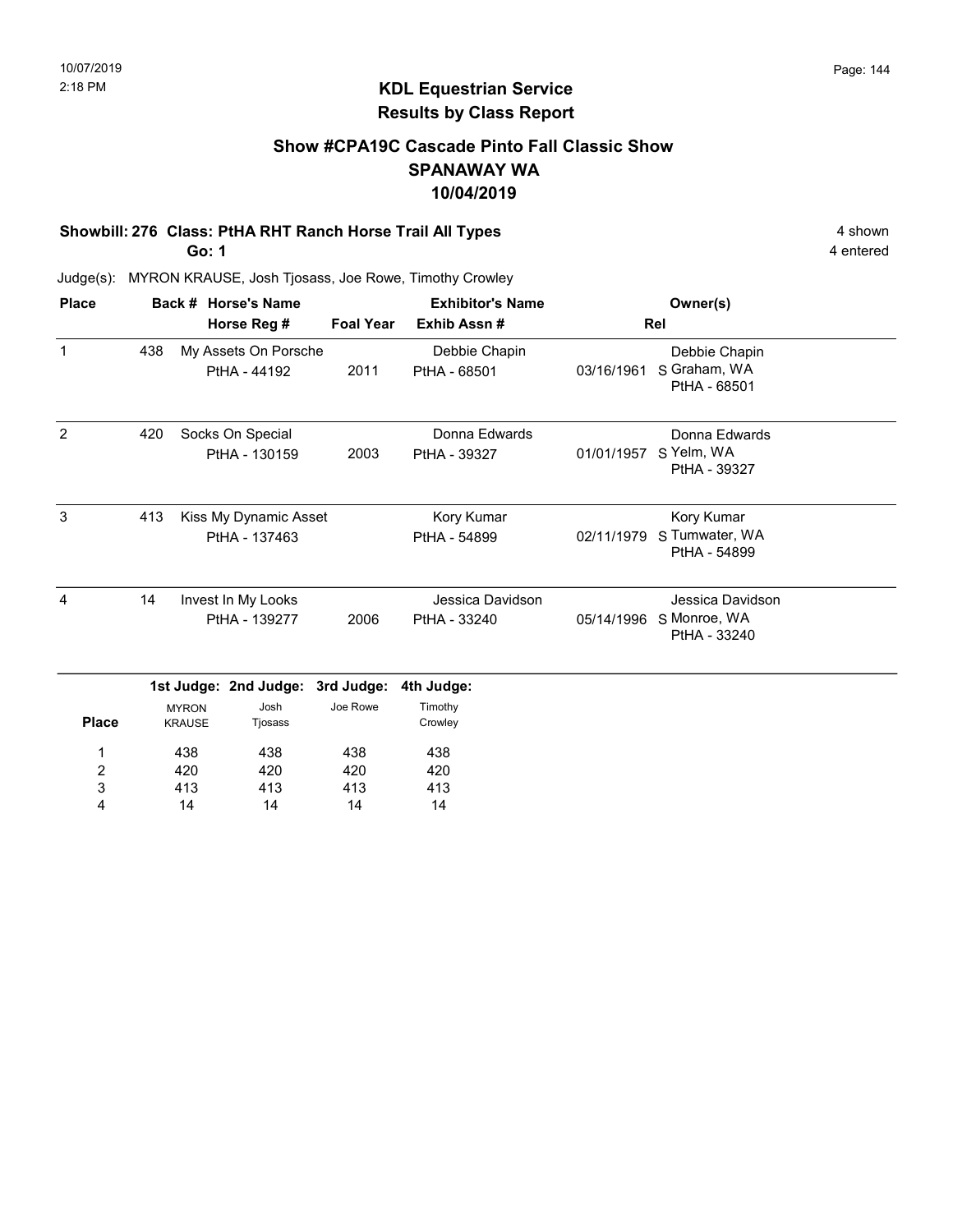# Show #CPA19C Cascade Pinto Fall Classic Show SPANAWAY WA 10/04/2019

#### Showbill: 277 Class: OTAB RHTR OTAB Ranch Horse Trail 3 shown 3 shown

Go: 1

Judge(s): MYRON KRAUSE, Josh Tjosass, Joe Rowe, Timothy Crowley

| <b>Place</b>     |     |                               | Back # Horse's Name<br>Horse Reg # | <b>Foal Year</b> | <b>Exhibitor's Name</b><br>Exhib Assn# |            | Owner(s)<br>Rel                   |  |
|------------------|-----|-------------------------------|------------------------------------|------------------|----------------------------------------|------------|-----------------------------------|--|
|                  | 413 |                               | Kiss My Dynamic Asset              |                  | Kory Kumar                             | 02/11/1979 | Kory Kumar<br>S Tumwater, WA      |  |
|                  | 420 |                               | Socks On Special                   | 2003             | Donna Edwards                          | 01/01/1957 | Donna Edwards<br>S Yelm, WA       |  |
| 3                | 404 | Cirkleoflife                  |                                    | 2012             | Nancy Johnson                          | 01/01/1953 | Nancy Johnson<br>S Pt Orchard, WA |  |
|                  |     |                               | 1st Judge: 2nd Judge:              | 3rd Judge:       | 4th Judge:                             |            |                                   |  |
| <b>Place</b>     |     | <b>MYRON</b><br><b>KRAUSE</b> | Josh<br>Tjosass                    | Joe Rowe         | Timothy<br>Crowley                     |            |                                   |  |
|                  |     | 413                           | 420                                | 413              | 420                                    |            |                                   |  |
| $\boldsymbol{2}$ |     | 420                           | 413                                | 420              | 413                                    |            |                                   |  |
| 3                |     | 404                           | 404                                | 404              | 404                                    |            |                                   |  |

3 entered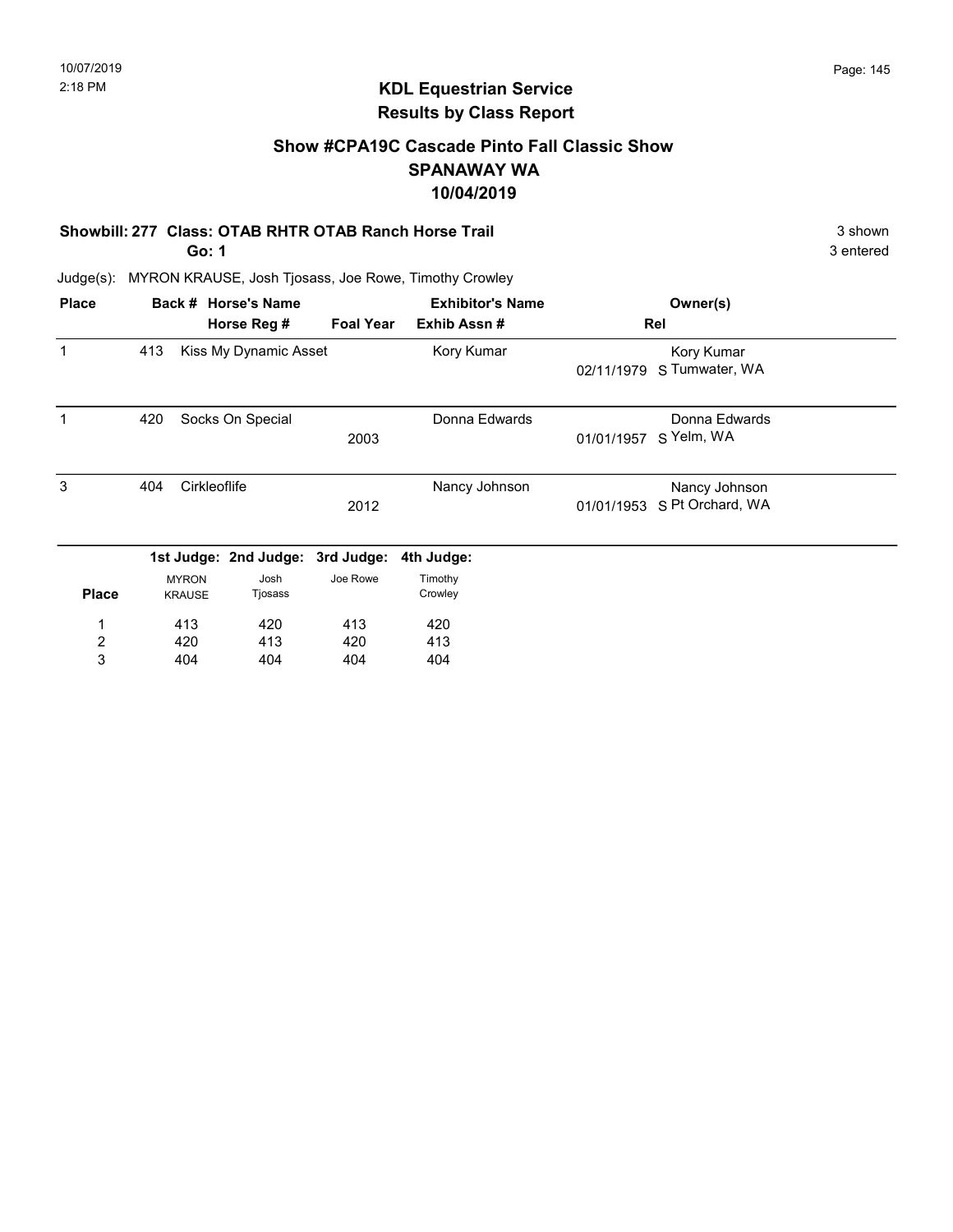### Show #CPA19C Cascade Pinto Fall Classic Show SPANAWAY WA 10/04/2019

#### Showbill: 278 Class: PtHA YLL2 Yearling Lunge Line 1 Shown 1 shown

Go: 1

1 entered

| <b>Place</b> |     | Back # Horse's Name                | <b>Exhibitor's Name</b> |                                  | Owner(s)                                                        |  |
|--------------|-----|------------------------------------|-------------------------|----------------------------------|-----------------------------------------------------------------|--|
|              |     | Horse Reg #                        | <b>Foal Year</b>        | Exhib Assn #                     | <b>Rel</b>                                                      |  |
|              | 545 | A Southern Heaven<br>PtHA - 154491 | 2018                    | Suzanne Heistand<br>PtHA - 68405 | Suzanne Heistand<br>02/19/1994 S Pt Angeles, WA<br>PtHA - 68405 |  |

|       |               | 1st Judge: 2nd Judge: 3rd Judge: 4th Judge: |          |         |
|-------|---------------|---------------------------------------------|----------|---------|
|       | <b>MYRON</b>  | Josh                                        | Joe Rowe | Timothv |
| Place | <b>KRAUSE</b> | Tiosass                                     |          | Crowlev |
|       | 545           | 545                                         | 545      | 545     |
|       |               |                                             |          |         |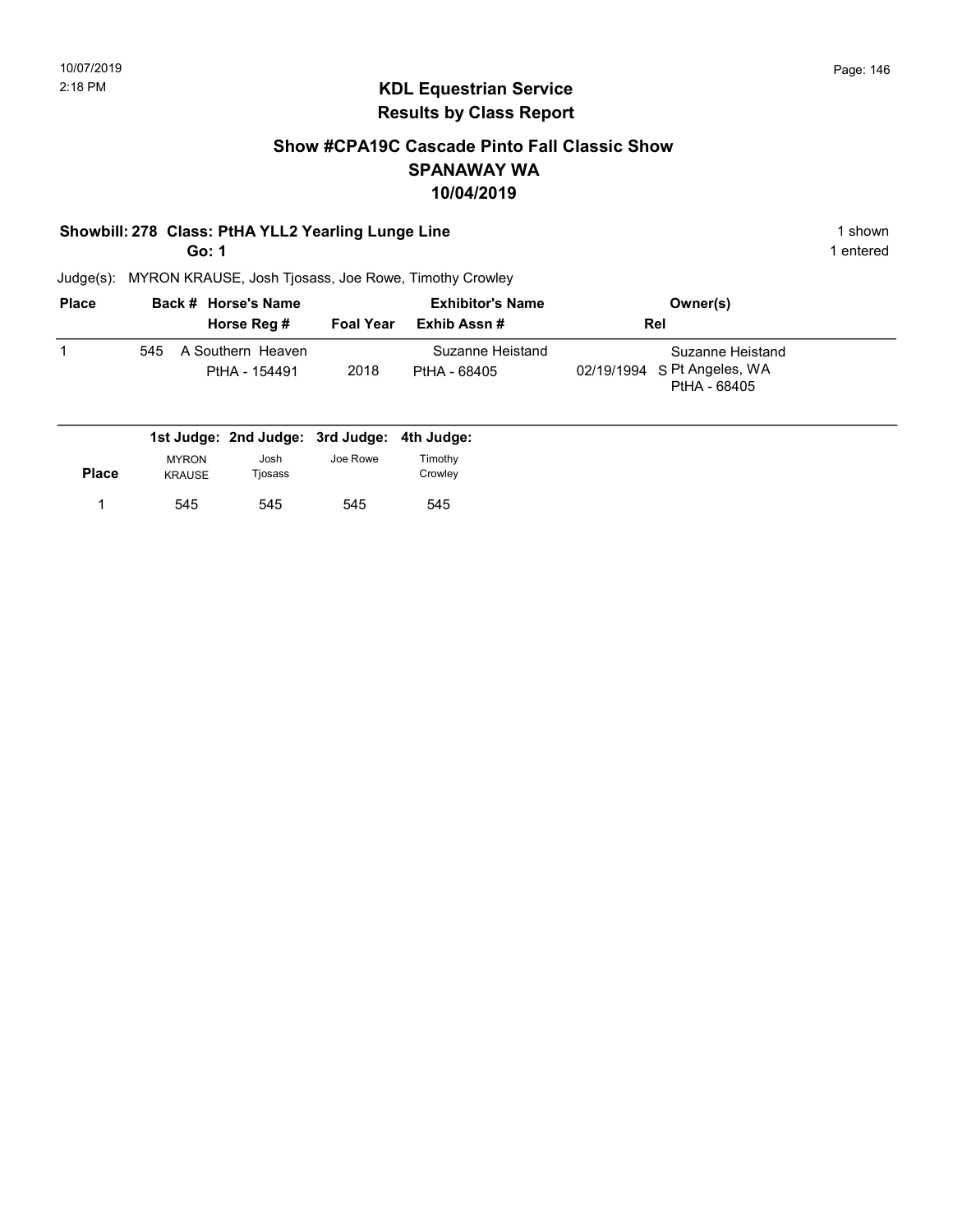# Show #CPA19C Cascade Pinto Fall Classic Show SPANAWAY WA 10/04/2019

#### Showbill: 279 Class: OTAB LL3 OTAB Lunge Line 3 & Under 5 Shown 5 shown

Go: 1

5 entered

| <b>Place</b>   |     |               | Back # Horse's Name        | <b>Exhibitor's Name</b> |                         |            | Owner(s)                    |  |
|----------------|-----|---------------|----------------------------|-------------------------|-------------------------|------------|-----------------------------|--|
|                |     |               | Horse Reg #                | <b>Foal Year</b>        | Exhib Assn#             |            | Rel                         |  |
| $\mathbf{1}$   | 433 |               | <b>Bringing My Best</b>    |                         | Jennifer Warboys        |            | Jennifer Warboys            |  |
|                |     |               |                            | 2017                    |                         |            | S                           |  |
| 2              | 417 |               | Srw Paint Me Panda         |                         | Sami Witke              |            | Sami Witke                  |  |
|                |     |               |                            | 2018                    |                         | 04/04/1996 | S Winlock, WA               |  |
| 3              | 545 |               | A Southern Heaven          |                         | <b>Suzanne Heistand</b> |            | Suzanne Heistand            |  |
|                |     |               |                            | 2018                    |                         |            | 02/19/1994 S Pt Angeles, WA |  |
| 4              | 418 |               | <b>Sweetness Secret</b>    |                         | Danielle Witke          |            | Danielle Witke              |  |
|                |     |               |                            | 2016                    |                         |            | 04/04/1996 S Winlock, WA    |  |
| <b>NP</b>      | 416 |               | <b>Gypsy Souls Raphael</b> |                         | Louise Doerrer          |            | Louise Doerrer              |  |
|                |     |               |                            | 2017                    |                         | 07/28/1986 | S Snoqualmie, WA            |  |
|                |     |               | 1st Judge: 2nd Judge:      | 3rd Judge:              | 4th Judge:              |            |                             |  |
|                |     | <b>MYRON</b>  | Josh                       | Joe Rowe                | Timothy                 |            |                             |  |
| <b>Place</b>   |     | <b>KRAUSE</b> | Tjosass                    |                         | Crowley                 |            |                             |  |
| 1              |     | 433           | 433                        | 433                     | 433                     |            |                             |  |
| $\overline{c}$ |     | 417           | 545                        | 417                     | 417                     |            |                             |  |
| 3              |     | 545           | 417                        | 418                     | 545                     |            |                             |  |
| 4              |     | 418           | 418                        | 545                     | 418                     |            |                             |  |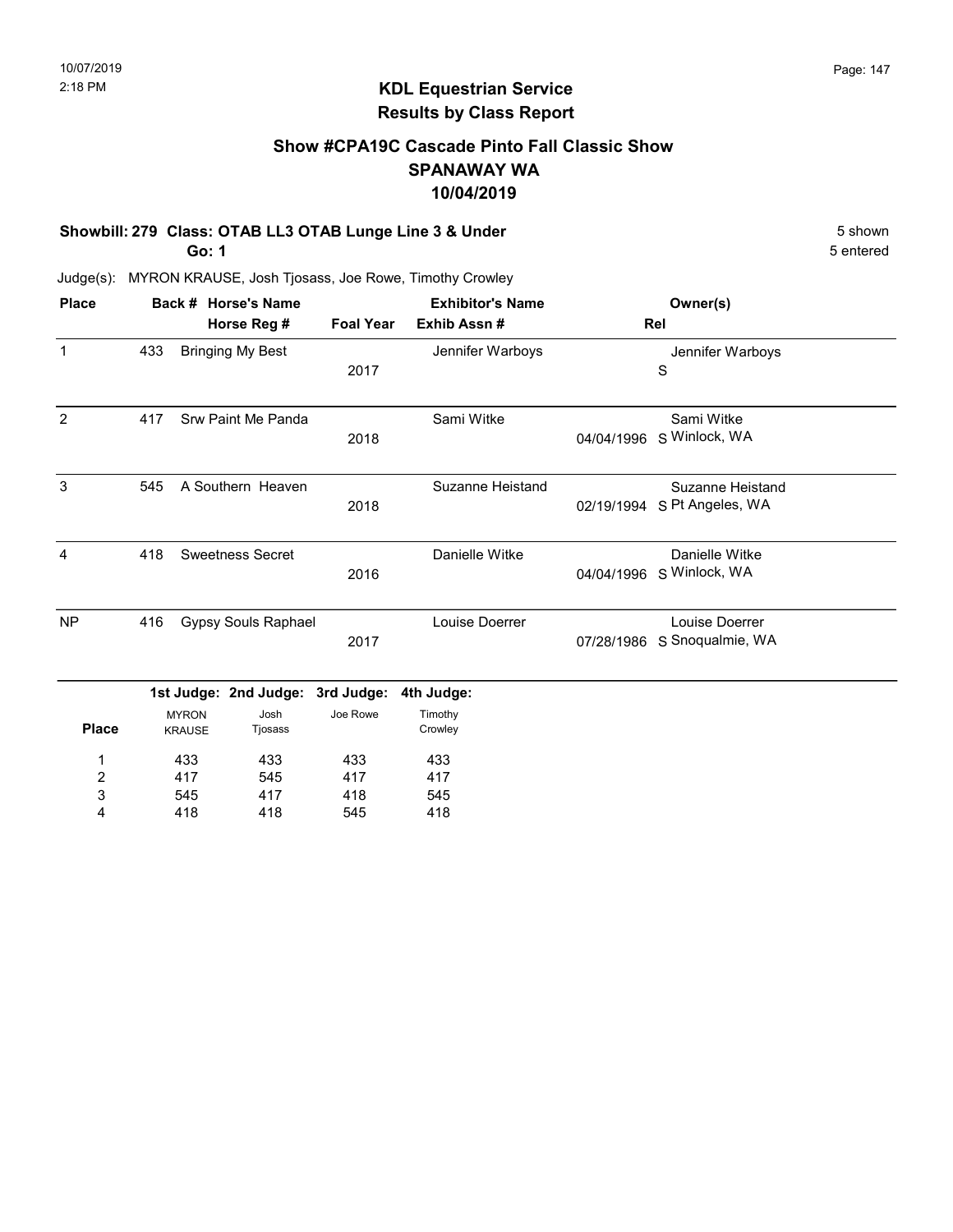# Show #CPA19C Cascade Pinto Fall Classic Show SPANAWAY WA 10/04/2019

#### Showbill: 281 Class: PtHA HFHAMP AM Mini/Pony Hunter In Hand 2 shown 2 shown Go: 1

2 entered

| <b>Place</b>   |     |                               | Back # Horse's Name<br>Horse Reg #       | <b>Foal Year</b> | <b>Exhibitor's Name</b><br>Exhib Assn# |            | Owner(s)<br>Rel                                   |  |
|----------------|-----|-------------------------------|------------------------------------------|------------------|----------------------------------------|------------|---------------------------------------------------|--|
|                | 435 |                               | <b>Cinnply Alluring</b><br>PtHA - 145979 | 2012             | <b>Kristin Tucker</b><br>PtHA - 81123  | 01/01/1978 | Kristin Tucker<br>S Fall City, WA<br>PtHA - 81123 |  |
| $\overline{2}$ | 422 |                               | Snow Trooper<br>PtHA - 140788            | 2007             | Megan Gehlen<br>PtHA - 93263           | 10/25/1996 | Megan Gehlen<br>S Mount Lake, WA<br>PtHA - 93263  |  |
|                |     |                               | 1st Judge: 2nd Judge: 3rd Judge:         |                  | 4th Judge:                             |            |                                                   |  |
| <b>Place</b>   |     | <b>MYRON</b><br><b>KRAUSE</b> | Josh<br>Tjosass                          | Joe Rowe         | Timothy<br>Crowley                     |            |                                                   |  |
| 1              |     | 435                           | 435                                      | 435              | 435                                    |            |                                                   |  |
| $\overline{2}$ |     | 422                           | 422                                      | 422              | 422                                    |            |                                                   |  |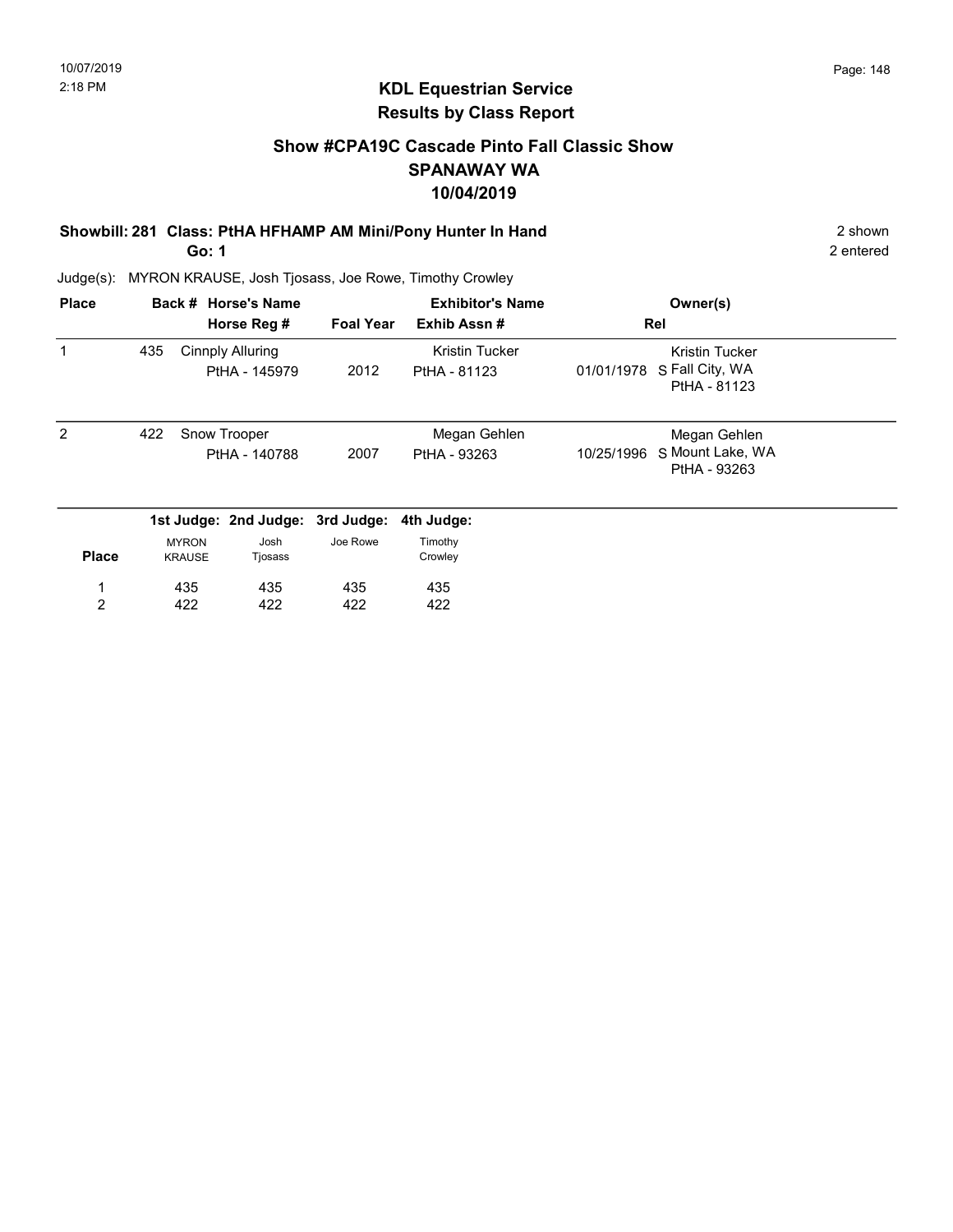# KDL Equestrian Service Results by Class Report

# Show #CPA19C Cascade Pinto Fall Classic Show SPANAWAY WA 10/04/2019

# Showbill: 282 Class: PtHA HFHM A-MINI/B-MINI HORSE HUNTER IN HAND 3 shown 3 shown

Go: 1

| <b>Place</b>   |     |                               | Back # Horse's Name              |                  | <b>Exhibitor's Name</b> |              | Owner(s)                            |  |
|----------------|-----|-------------------------------|----------------------------------|------------------|-------------------------|--------------|-------------------------------------|--|
|                |     |                               | Horse Reg #                      | <b>Foal Year</b> | Exhib Assn#             |              | Rel                                 |  |
| $\mathbf{1}$   | 50  |                               | Pf Ruby Red Dress                |                  | Samantha Weinmann       |              | Lana Weinmann                       |  |
|                |     |                               | PtHA - 149252                    | 2015             | PtHA - 75198            |              | C Monroe, WA<br>PtHA - 75418        |  |
| 2              | 403 |                               | Expresso Of Whiskey Flat         |                  | <b>Tina Bell</b>        |              | <b>Judy Miollis</b>                 |  |
|                |     |                               | PtHA - 155209                    | 2016             | PtHA - 48066            | 01/01/1980 N |                                     |  |
| 3              | 136 |                               | Valentinos Splash Of Java        |                  | <b>Klair Thomas</b>     |              | Kathy Thomas                        |  |
|                |     |                               | PtHA - 147864                    | 2014             | PtHA - 52900            | 11/07/1999   | C Brush Prairie, WA<br>PtHA - 52901 |  |
|                |     |                               | 1st Judge: 2nd Judge: 3rd Judge: |                  | 4th Judge:              |              |                                     |  |
| <b>Place</b>   |     | <b>MYRON</b><br><b>KRAUSE</b> | Josh<br>Tjosass                  | Joe Rowe         | Timothy<br>Crowley      |              |                                     |  |
|                |     | 50                            | 50                               | 50               | 50                      |              |                                     |  |
| $\overline{c}$ |     | 403                           | 403                              | 403              | 403                     |              |                                     |  |
| 3              |     | 136                           | 136                              | 136              | 136                     |              |                                     |  |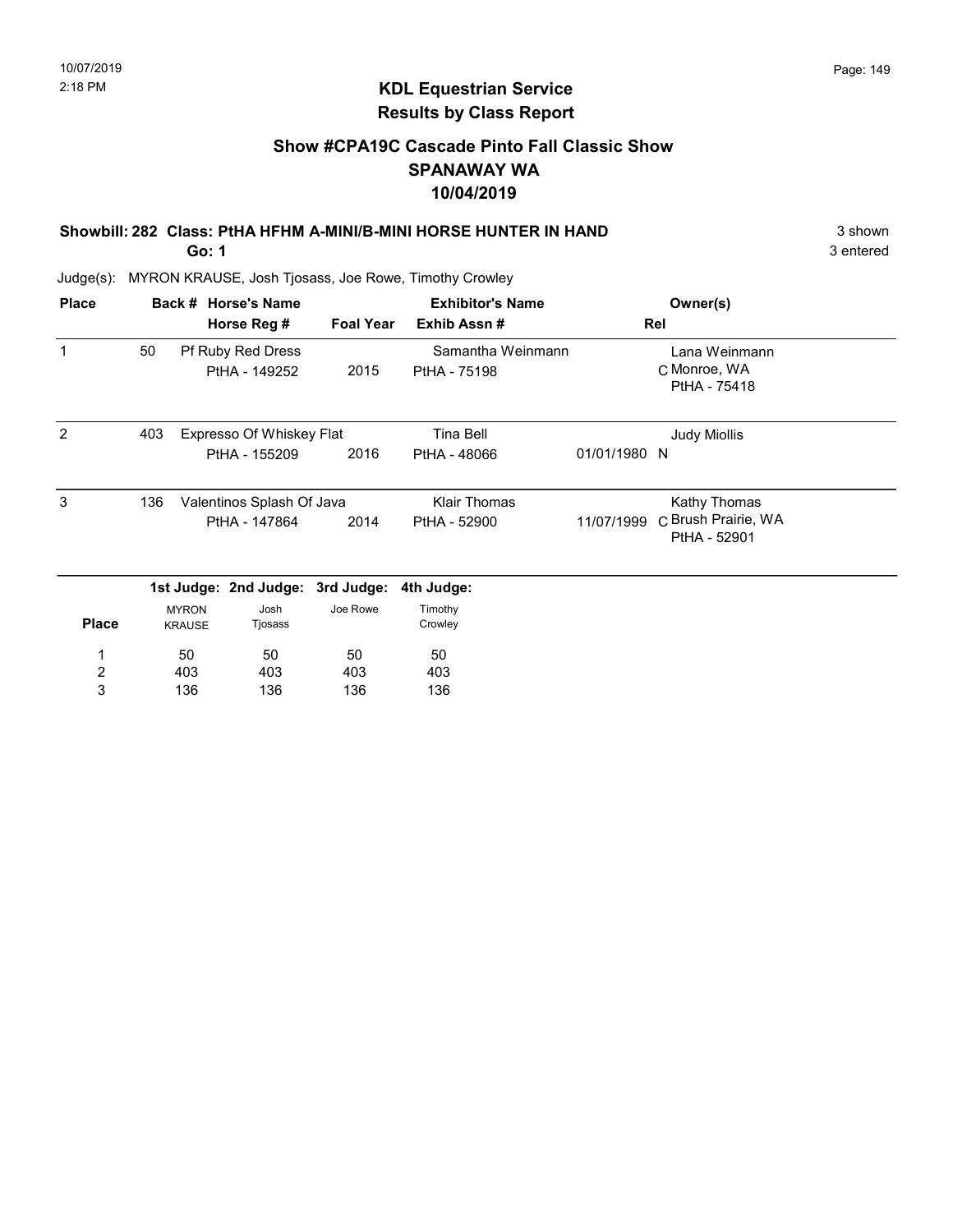# KDL Equestrian Service Results by Class Report

# Show #CPA19C Cascade Pinto Fall Classic Show SPANAWAY WA 10/04/2019

#### Showbill: 285 Class: PtHA JIHAMP AM Mini/Pony Jumping 2 shown

Go: 1

| <b>Place</b> |     |                               | Back # Horse's Name<br>Horse Reg # | <b>Foal Year</b> | <b>Exhibitor's Name</b><br>Exhib Assn# | Owner(s)<br>Rel                                                        |
|--------------|-----|-------------------------------|------------------------------------|------------------|----------------------------------------|------------------------------------------------------------------------|
| 1            | 435 |                               | Cinnply Alluring<br>PtHA - 145979  | 2012             | Kristin Tucker<br>PtHA - 81123         | <b>Kristin Tucker</b><br>S Fall City, WA<br>01/01/1978<br>PtHA - 81123 |
| 2            | 422 |                               | Snow Trooper<br>PtHA - 140788      | 2007             | Megan Gehlen<br>PtHA - 93263           | Megan Gehlen<br>S Mount Lake, WA<br>10/25/1996<br>PtHA - 93263         |
|              |     |                               | 1st Judge: 2nd Judge: 3rd Judge:   |                  | 4th Judge:                             |                                                                        |
| <b>Place</b> |     | <b>MYRON</b><br><b>KRAUSE</b> | Josh<br>Tjosass                    | Joe Rowe         | Timothy<br>Crowley                     |                                                                        |
|              |     | 435                           | 435                                | 435              | 435                                    |                                                                        |
| 2            |     | 422                           | 422                                | 422              | 422                                    |                                                                        |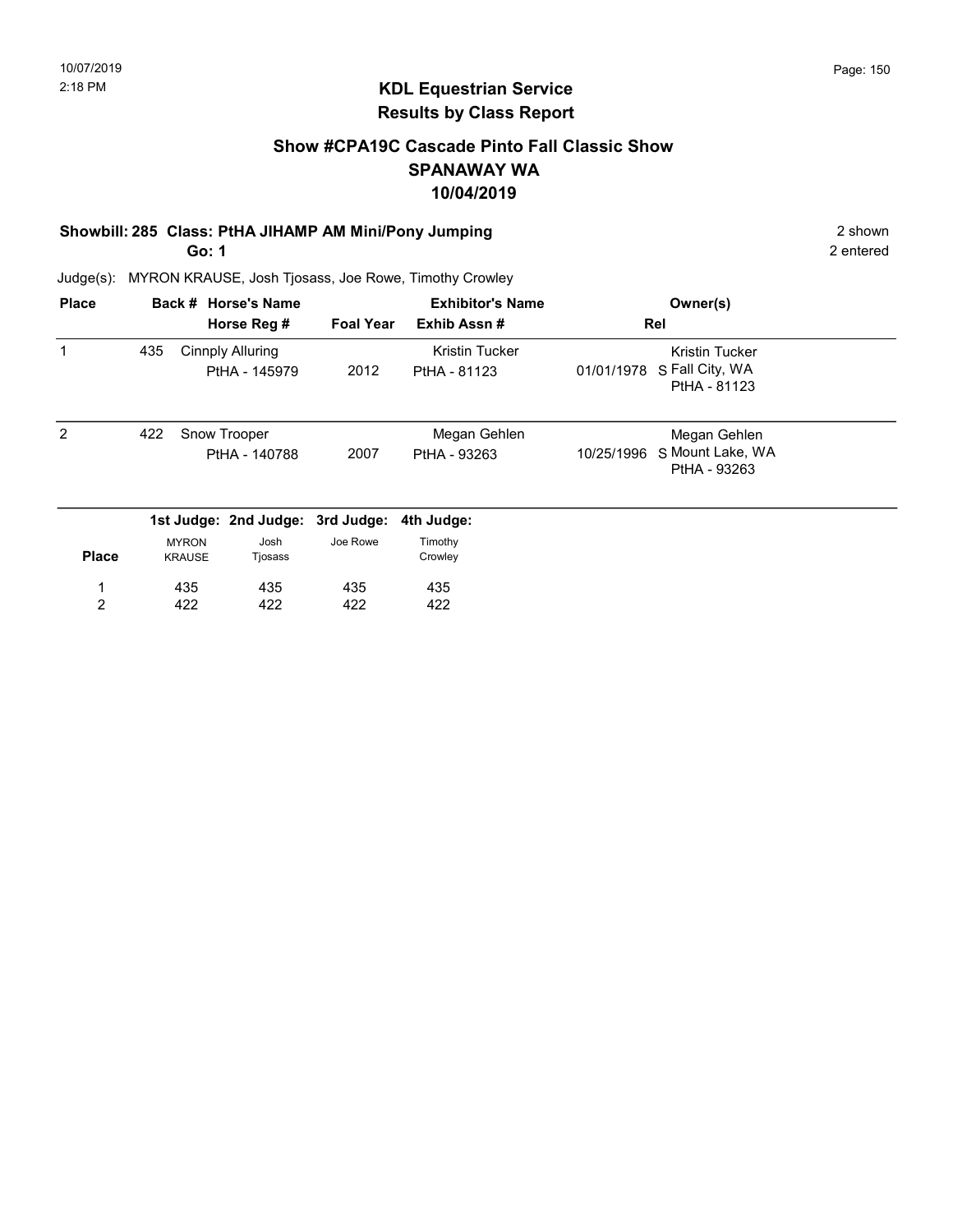# Show #CPA19C Cascade Pinto Fall Classic Show SPANAWAY WA 10/04/2019

#### Showbill: 286 Class: PtHA JIHM1 Mini Jumping In Hand 4 shown 4 shown

Go: 1

4 entered

| <b>Place</b>                      |                  |                               | Back # Horse's Name                        |                  | <b>Exhibitor's Name</b>             | Owner(s)         |                                                     |  |
|-----------------------------------|------------------|-------------------------------|--------------------------------------------|------------------|-------------------------------------|------------------|-----------------------------------------------------|--|
|                                   |                  |                               | Horse Reg #                                | <b>Foal Year</b> | Exhib Assn#                         | <b>Birthdate</b> | Rel                                                 |  |
| $\mathbf{1}$                      | 136              |                               | Valentinos Splash Of Java<br>PtHA - 147864 | 2014             | <b>Klair Thomas</b><br>PtHA - 52900 | 11/07/1999       | Kathy Thomas<br>C Brush Prairie, WA<br>PtHA - 52901 |  |
| 2                                 | 135              |                               | Wins A Lot Of Gold<br>PtHA - 0139260       | 2010             | Kathy Thomas<br>PtHA - 52901        | 01/13/1959       | Kathy Thomas<br>S Brush Prairie, WA<br>PtHA - 52901 |  |
| 3                                 | 50               |                               | Pf Ruby Red Dress<br>PtHA - 149252         | 2015             | Samantha Weinmann<br>PtHA - 75198   |                  | Lana Weinmann<br>C Monroe, WA<br>PtHA - 75418       |  |
| 4                                 | 403              |                               | Expresso Of Whiskey Flat<br>PtHA - 155209  | 2016             | <b>Tina Bell</b><br>PtHA - 48066    | 01/01/1980 N     | <b>Judy Miollis</b>                                 |  |
|                                   |                  |                               | 1st Judge: 2nd Judge: 3rd Judge:           |                  | 4th Judge:                          |                  |                                                     |  |
| <b>Place</b>                      |                  | <b>MYRON</b><br><b>KRAUSE</b> | Josh<br>Tjosass                            | Joe Rowe         | Timothy<br>Crowley                  |                  |                                                     |  |
| 1<br>$\overline{\mathbf{c}}$<br>3 | 136<br>135<br>50 |                               | 136<br>135<br>50                           | 136<br>135<br>50 | 136<br>135<br>50                    |                  |                                                     |  |
| 4                                 |                  | 403                           | 403                                        | 403              | 403                                 |                  |                                                     |  |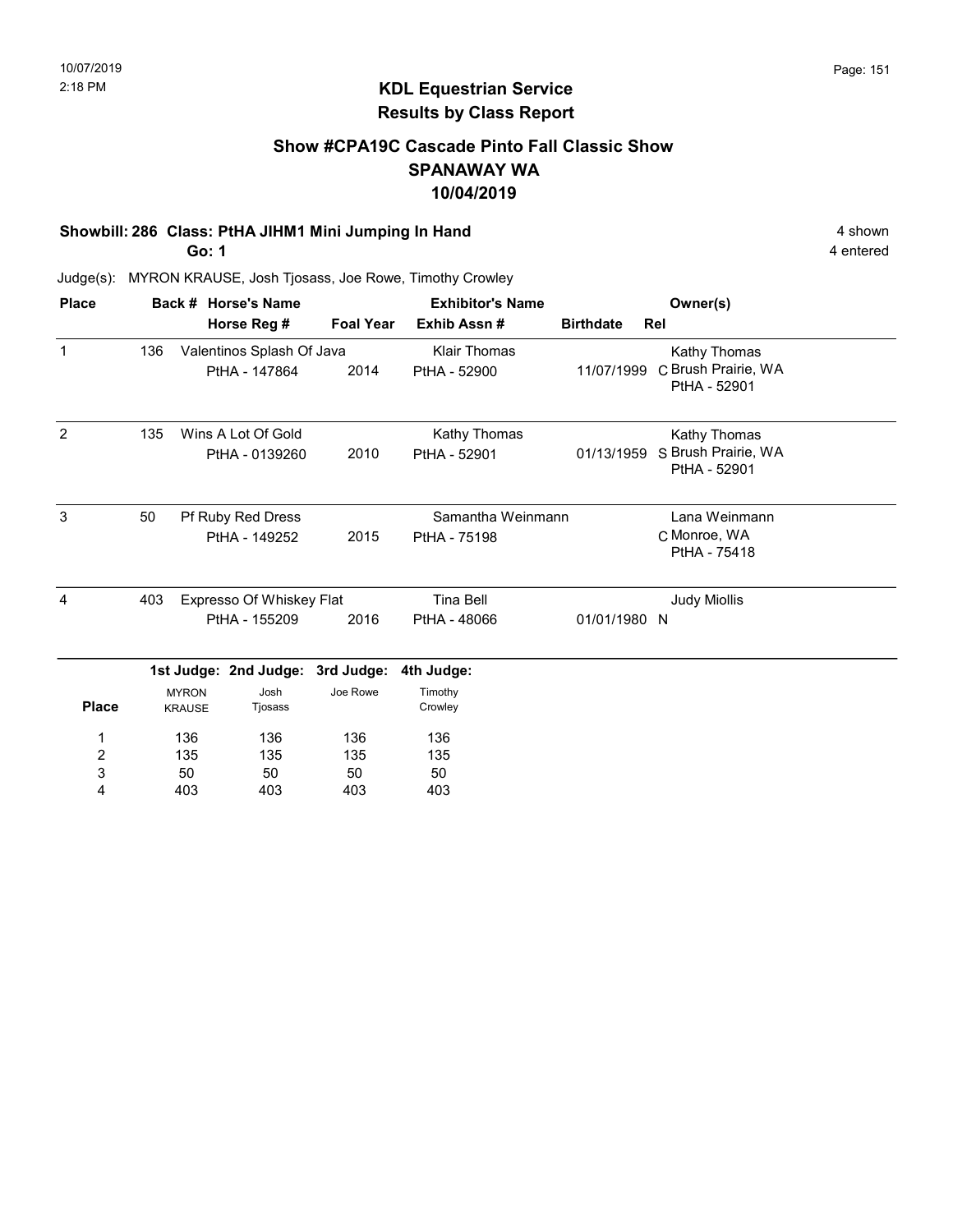# Show #CPA19C Cascade Pinto Fall Classic Show SPANAWAY WA 10/04/2019

#### Showbill: 288 Class: OTAB RRO OTAB Ranch Riding Open 3 shown 3 shown

Go: 1

3 entered

| <b>Place</b>   |     |               | Back # Horse's Name             |                  | <b>Exhibitor's Name</b> |            | Owner(s)               |
|----------------|-----|---------------|---------------------------------|------------------|-------------------------|------------|------------------------|
|                |     |               | Horse Reg #                     | <b>Foal Year</b> | Exhib Assn#             |            | Rel                    |
| $\mathbf 1$    | 404 | Cirkleoflife  |                                 |                  | Nancy Johnson           |            | Nancy Johnson          |
|                |     |               |                                 | 2012             |                         | 01/01/1953 | S Pt Orchard, WA       |
| 2              | 445 |               | Easy Breezy Beautiful Covergirl |                  | Tim Wigren              |            | Barbara Brooks-Worrell |
|                |     |               |                                 | 2013             |                         |            | N Roy, WA              |
| <b>NP</b>      | 420 |               | Socks On Special                |                  | Rebecca Paulson         |            | Donna Edwards          |
|                |     |               |                                 | 2003             |                         |            | N Yelm, WA             |
|                |     |               | 1st Judge: 2nd Judge:           | 3rd Judge:       | 4th Judge:              |            |                        |
|                |     | <b>MYRON</b>  | Josh                            | Joe Rowe         | Timothy                 |            |                        |
| <b>Place</b>   |     | <b>KRAUSE</b> | Tjosass                         |                  | Crowley                 |            |                        |
| 1              |     | 404           | 404                             | 404              | 404                     |            |                        |
| $\overline{2}$ |     | 445           | 445                             | 445              | 445                     |            |                        |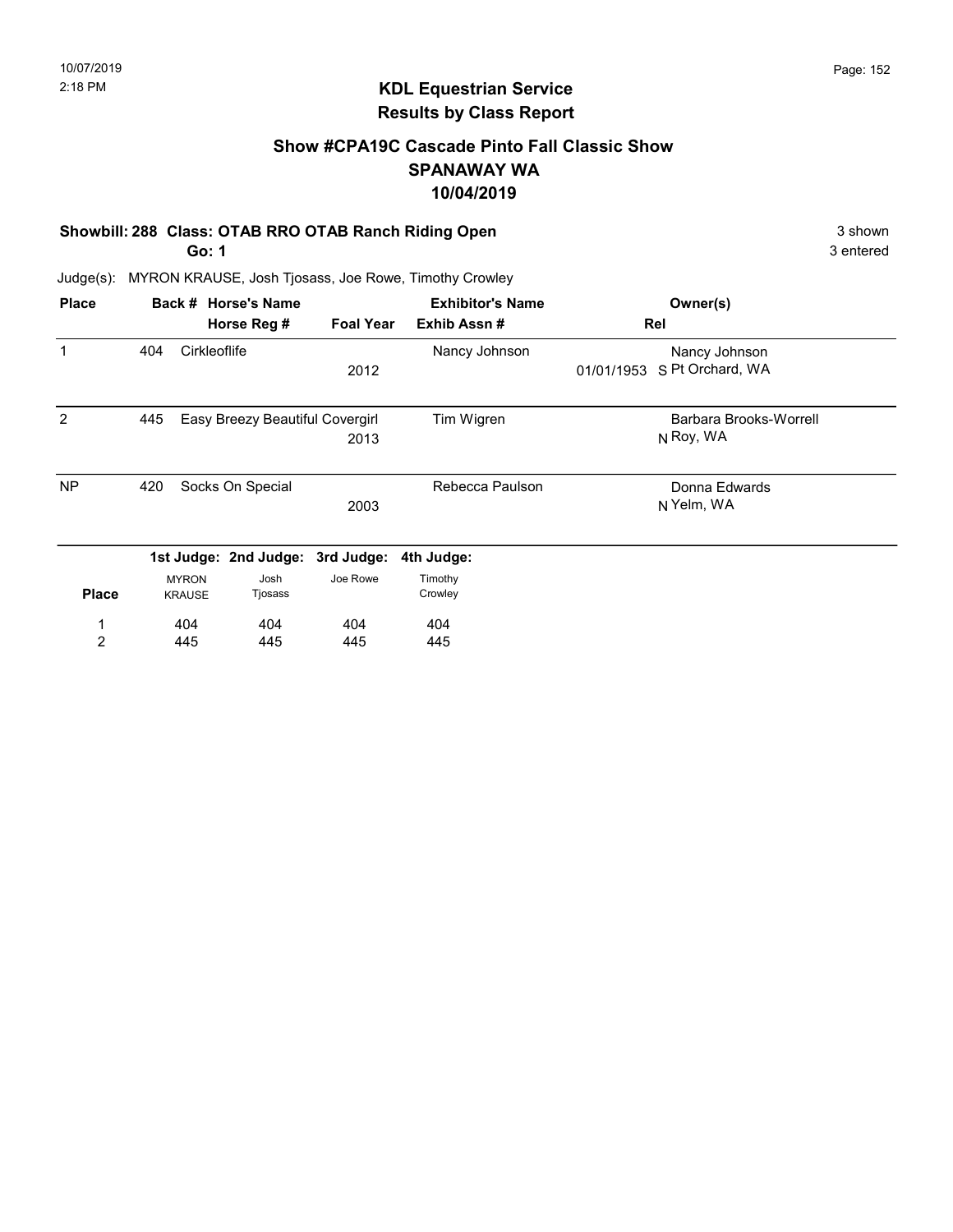# Show #CPA19C Cascade Pinto Fall Classic Show SPANAWAY WA 10/04/2019

#### Showbill: 289 Class: PtHA RHPO Ranch Riding All Types 5 Shown 5 shown

Go: 1

5 entered

|     |       |                               |                                                                                                                  |                                                                                                |            | Owner(s)                                                    |
|-----|-------|-------------------------------|------------------------------------------------------------------------------------------------------------------|------------------------------------------------------------------------------------------------|------------|-------------------------------------------------------------|
|     |       | Horse Reg #                   | <b>Foal Year</b>                                                                                                 | Exhib Assn#                                                                                    |            | Rel                                                         |
| 438 |       |                               | 2011                                                                                                             | Debbie Chapin<br>PtHA - 68501                                                                  | 03/16/1961 | Debbie Chapin<br>S Graham, WA<br>PtHA - 68501               |
| 426 | Helix |                               | 2012                                                                                                             | <b>Coleton Cockrell</b><br>PtHA - NEW4261                                                      | 11/06/2007 | Kristen Cockrell<br>C Yelm, WA<br>PtHA - NEW426             |
| 14  |       |                               | 2006                                                                                                             | Jessica Davidson<br>PtHA - 33240                                                               |            | Jessica Davidson<br>05/14/1996 S Monroe, WA<br>PtHA - 33240 |
| 31  |       |                               | 2014                                                                                                             | Rennya Weber<br>PtHA - 37516                                                                   |            | Rennya Weber<br>11/22/1968 S Arlington, WA<br>PtHA - 37516  |
| 445 |       |                               | 2013                                                                                                             | Tim Wigren<br>PtHA - 29325                                                                     |            | Barbara Brooks-Worrell<br>N Roy, WA<br>PtHA - 80550         |
|     |       | Josh<br>Tjosass               | Joe Rowe                                                                                                         | 4th Judge:<br>Timothy<br>Crowley                                                               |            |                                                             |
|     |       | <b>MYRON</b><br><b>KRAUSE</b> | PtHA - 44192<br>Invest In My Looks<br>PtHA - 139277<br><b>Rhumchata Rhocks</b><br>PtHA - 147783<br>PtHA - 155155 | My Assets On Porsche<br>Easy Breezy Beautiful Covergirl<br>1st Judge: 2nd Judge:<br>3rd Judge: |            |                                                             |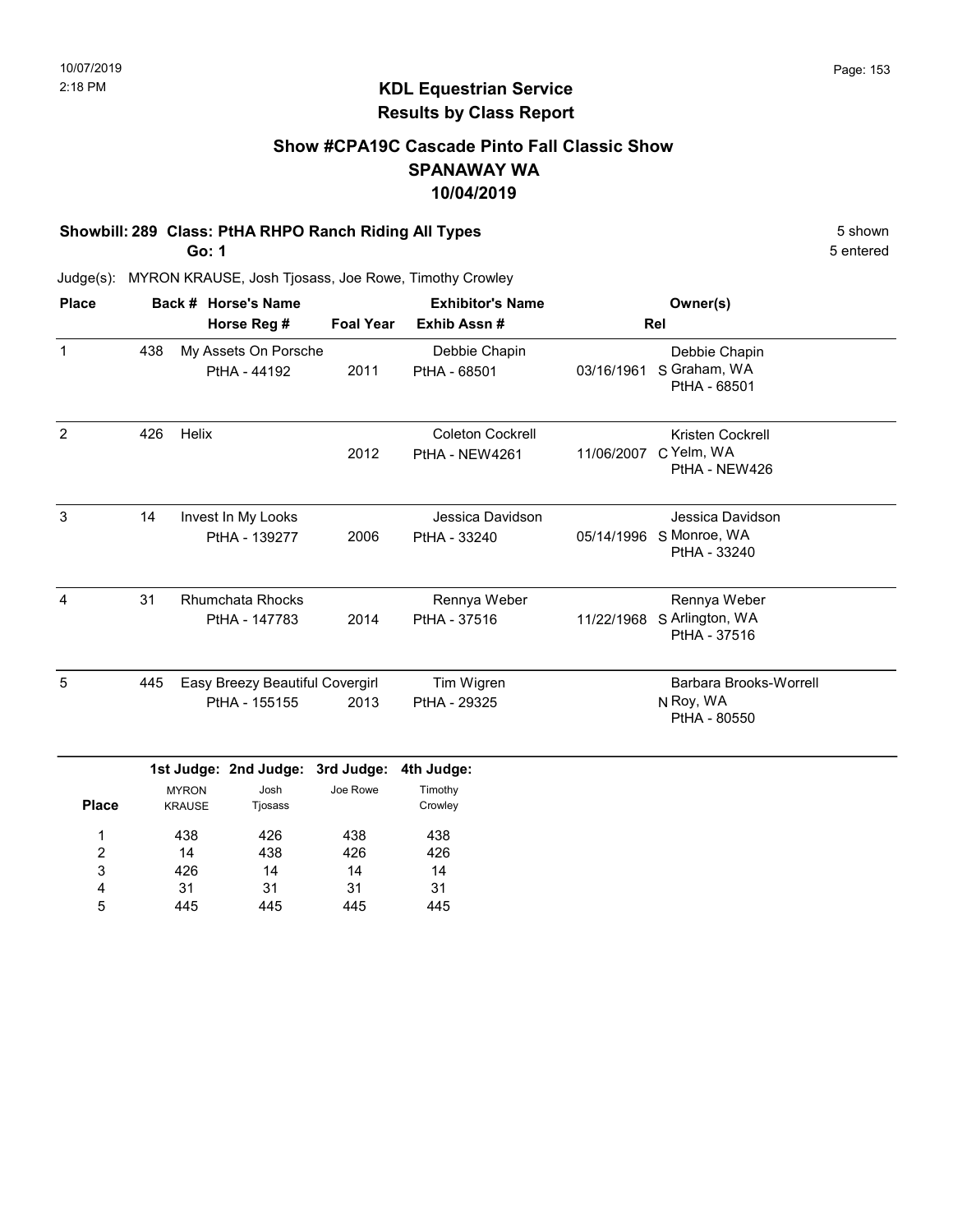# KDL Equestrian Service Results by Class Report

### Show #CPA19C Cascade Pinto Fall Classic Show SPANAWAY WA 10/04/2019

# Showbill: 290 Class: PtHA rhpb Ranch Riding Solid Registry **3 Shown** 3 shown

Go: 1

| <b>Place</b> |     |                               | Back # Horse's Name              |                  | <b>Exhibitor's Name</b> | Owner(s)                                |
|--------------|-----|-------------------------------|----------------------------------|------------------|-------------------------|-----------------------------------------|
|              |     |                               | Horse Reg #                      | <b>Foal Year</b> | Exhib Assn#             | Rel                                     |
| 1            | 446 |                               | Tivios Check Yes Orno            |                  | Rachel Wigren           | Rachel Wigren                           |
|              |     |                               | PtHA - 148201                    | 2014             | PtHA - 29079            | S<br>PtHA - 29079                       |
| 2            | 77  |                               | Smooth Driftin Grace             |                  | <b>Tina Trussell</b>    | <b>Tina Trussell</b>                    |
|              |     |                               | PtHA - 153868                    | 2013             | PtHA - 83175            | S Roy, WA<br>05/17/1979<br>PtHA - 83175 |
| <b>NP</b>    | 459 |                               | Cool Handsome Shac               |                  | Lily M Marks            | Lily M Marks                            |
|              |     | PtHA - 155456                 |                                  | 2013             | PtHA - 94685            | S Ridgefield, WA<br>PtHA - 94685        |
|              |     |                               | 1st Judge: 2nd Judge: 3rd Judge: |                  | 4th Judge:              |                                         |
| <b>Place</b> |     | <b>MYRON</b><br><b>KRAUSE</b> | Josh<br>Tjosass                  | Joe Rowe         | Timothy<br>Crowley      |                                         |
| 1            |     | 446                           | 446                              | 446              | 446                     |                                         |
| 2            |     | 77                            | 77                               | 77               | 77                      |                                         |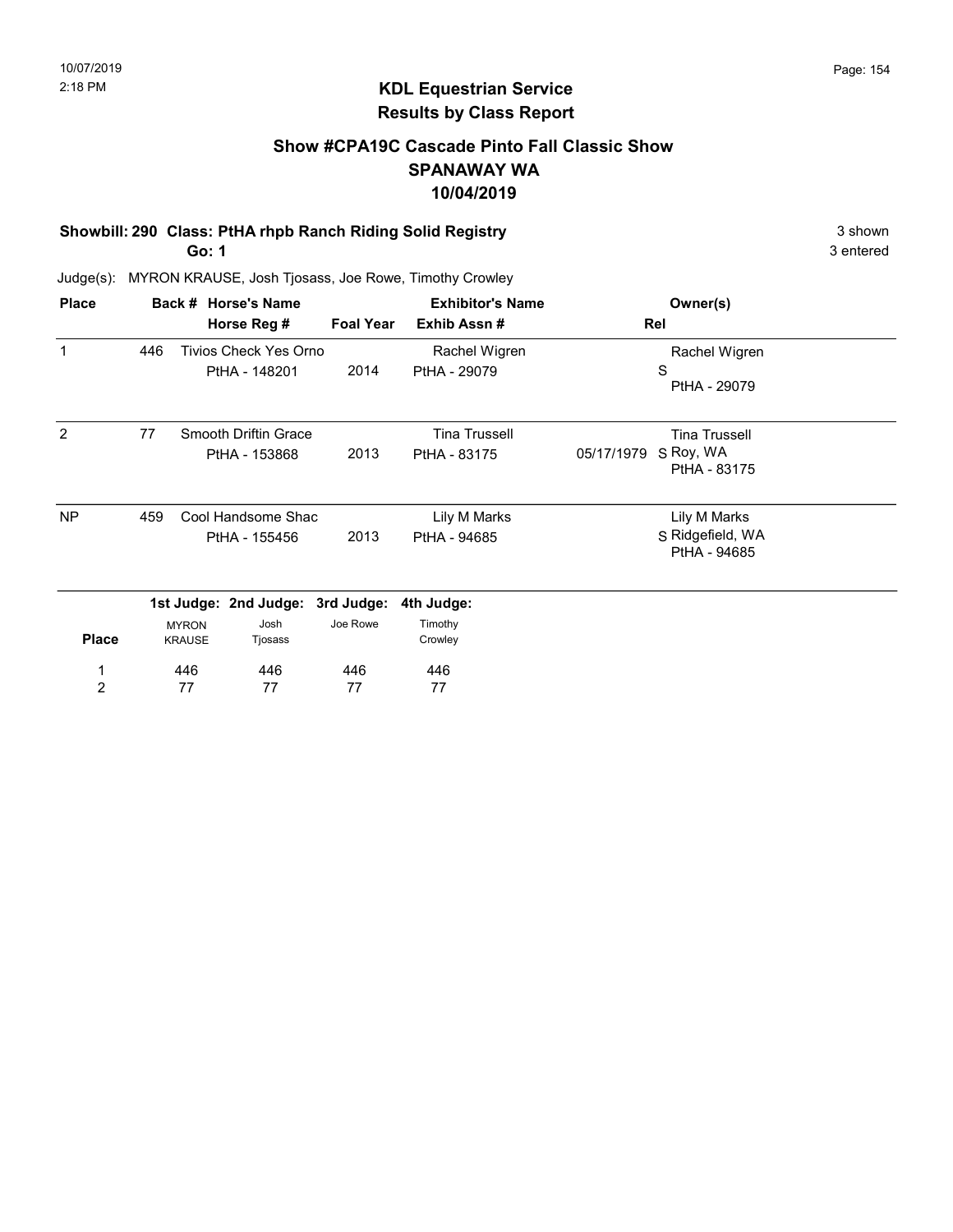### Show #CPA19C Cascade Pinto Fall Classic Show SPANAWAY WA 10/04/2019

#### Showbill: 291 Class: PtHA RHPA AM Ranch Riding 1 shown 1 shown

Go: 1

1 entered

| <b>Place</b> |    | Back # Horse's Name                 |                  | <b>Exhibitor's Name</b>          |                  | Owner(s)                                                    |
|--------------|----|-------------------------------------|------------------|----------------------------------|------------------|-------------------------------------------------------------|
|              |    | Horse Reg #                         | <b>Foal Year</b> | Exhib Assn #                     | <b>Birthdate</b> | Rel                                                         |
|              | 14 | Invest In My Looks<br>PtHA - 139277 | 2006             | Jessica Davidson<br>PtHA - 33240 |                  | Jessica Davidson<br>05/14/1996 S Monroe, WA<br>PtHA - 33240 |

|              |                               | 1st Judge: 2nd Judge: 3rd Judge: 4th Judge: |          |                    |
|--------------|-------------------------------|---------------------------------------------|----------|--------------------|
| <b>Place</b> | <b>MYRON</b><br><b>KRAUSE</b> | Josh<br>Tjosass                             | Joe Rowe | Timothy<br>Crowley |
|              | 14                            | 14                                          | 14       | 14                 |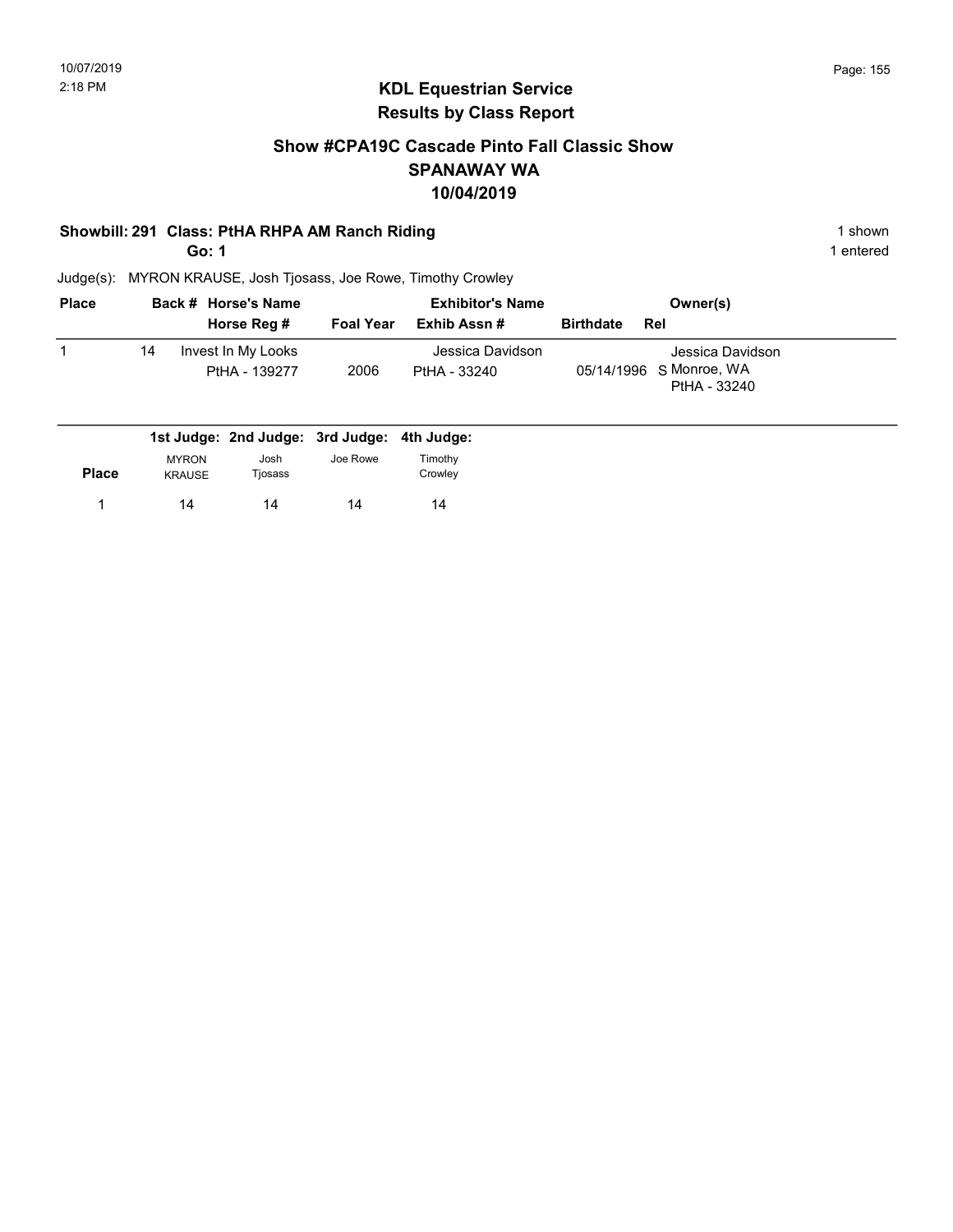# Show #CPA19C Cascade Pinto Fall Classic Show SPANAWAY WA 10/04/2019

Showbill: 292 Class: PtHA RHPAB AM Amateur Ranch Riding Solid Reg 2 shown

Go: 1

2 entered

| <b>Place</b> |     |                               | Back # Horse's Name              |                  | <b>Exhibitor's Name</b> | Owner(s)                                |
|--------------|-----|-------------------------------|----------------------------------|------------------|-------------------------|-----------------------------------------|
|              |     |                               | Horse Reg #                      | <b>Foal Year</b> | Exhib Assn#             | Rel                                     |
| 1            | 446 |                               | Tivios Check Yes Orno            |                  | Rachel Wigren           | Rachel Wigren                           |
|              |     |                               | PtHA - 148201                    | 2014             | PtHA - 29079            | S<br>PtHA - 29079                       |
| 2            | 77  |                               | <b>Smooth Driftin Grace</b>      |                  | <b>Tina Trussell</b>    | <b>Tina Trussell</b>                    |
|              |     |                               | PtHA - 153868                    | 2013             | PtHA - 83175            | S Roy, WA<br>05/17/1979<br>PtHA - 83175 |
|              |     |                               | 1st Judge: 2nd Judge: 3rd Judge: |                  | 4th Judge:              |                                         |
| <b>Place</b> |     | <b>MYRON</b><br><b>KRAUSE</b> | Josh<br>Tjosass                  | Joe Rowe         | Timothy<br>Crowley      |                                         |
| 1            |     | 446                           | 446                              | 446              | 446                     |                                         |
| 2            |     | 77                            | 77                               | 77               | 77                      |                                         |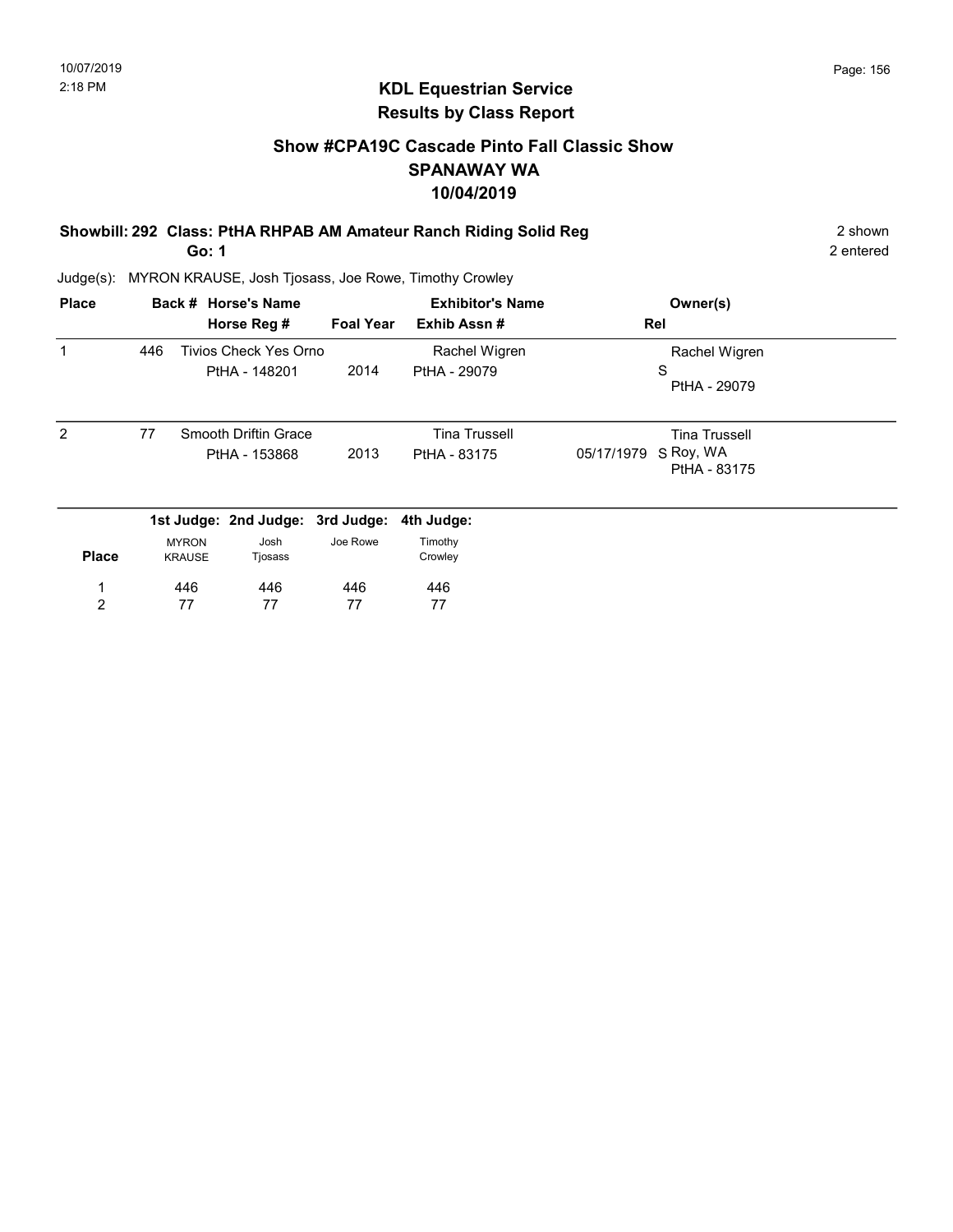## Show #CPA19C Cascade Pinto Fall Classic Show SPANAWAY WA 10/04/2019

#### Showbill: 293 Class: PtHA PDRO Pleasure Driving, Horses 3 Shown

Go: 1

3 entered

| <b>Place</b>            |     |                                | Back # Horse's Name                        |                  | <b>Exhibitor's Name</b>        |            | Owner(s)                                        |  |
|-------------------------|-----|--------------------------------|--------------------------------------------|------------------|--------------------------------|------------|-------------------------------------------------|--|
|                         |     |                                | Horse Reg #                                | <b>Foal Year</b> | Exhib Assn #                   |            | Rel                                             |  |
| $\mathbf{1}$            | 443 |                                | <b>Tuhotmidun Eclipse</b><br>PtHA - 112336 | 2001             | Tanya Moore<br>PtHA - 83596    | 01/01/1967 | Tim Wigren<br>N Ridgefield, WA<br>PtHA - 29325  |  |
| 2                       | 425 |                                | Sir Lukas Remington<br>PtHA - 147417       |                  | Elaine K Simon<br>PtHA - 38274 | 09/26/1960 | Elaine K Simon<br>S Camas, WA<br>PtHA - 38274   |  |
| 3                       | 737 | Go Bey Bee Go<br>PtHA - 113080 |                                            | 2002             | Angela Nemjo<br>PtHA - 52211   | 11/27/1970 | Angela Nemjo<br>S La Center, WA<br>PtHA - 52211 |  |
|                         |     |                                | 1st Judge: 2nd Judge: 3rd Judge:           |                  | 4th Judge:                     |            |                                                 |  |
| <b>Place</b>            |     | <b>MYRON</b><br><b>KRAUSE</b>  | Josh<br>Tjosass                            | Joe Rowe         | Timothy<br>Crowley             |            |                                                 |  |
| 1                       |     | 425                            | 443                                        | 443              | 443                            |            |                                                 |  |
| $\overline{\mathbf{c}}$ |     | 443                            | 425                                        | 425              | 737                            |            |                                                 |  |
| 3                       |     | 737                            | 737                                        | 737              | 425                            |            |                                                 |  |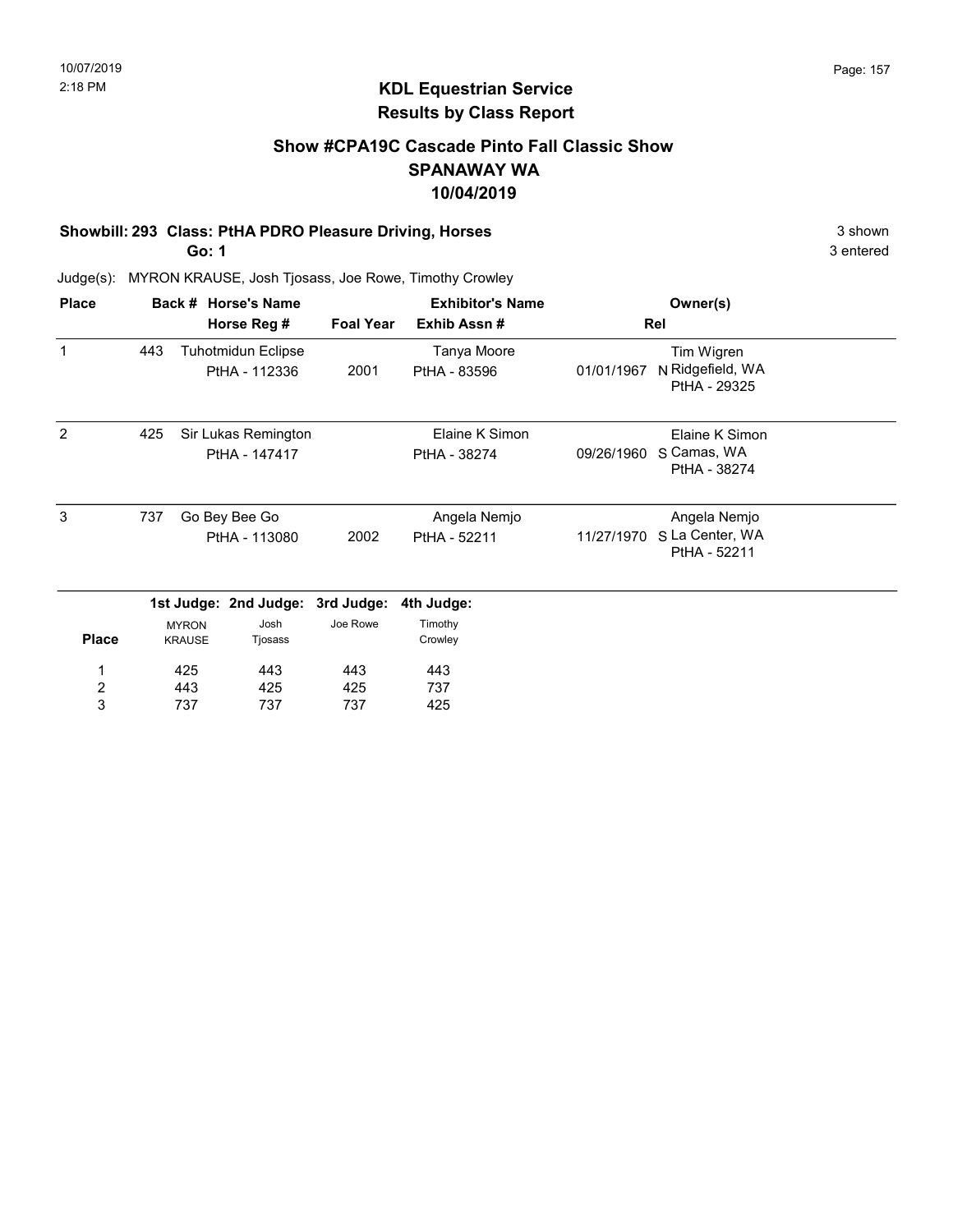# Show #CPA19C Cascade Pinto Fall Classic Show SPANAWAY WA 10/04/2019

| Showbill: 294 Class: PtHA PDRPDR Solid Registry Pleasure Driving Horses | shown   |
|-------------------------------------------------------------------------|---------|
| Go: 1                                                                   | entered |

| <b>Place</b> |     | Back # Horse's Name<br>Horse Reg #             | <b>Foal Year</b> | <b>Exhibitor's Name</b><br>Exhib Assn# | Owner(s)<br><b>Rel</b>             |
|--------------|-----|------------------------------------------------|------------------|----------------------------------------|------------------------------------|
|              | 446 | Tivios Check Yes Orno<br>PtHA - 148201         | 2014             | Rachel Wigren<br>PtHA - 29079          | Rachel Wigren<br>S<br>PtHA - 29079 |
|              |     | det broken Ond broken, Ond broken, 44h broken, |                  |                                        |                                    |

|              |               | 1st Judge: 2nd Judge: 3rd Judge: 4th Judge: |          |         |
|--------------|---------------|---------------------------------------------|----------|---------|
|              | <b>MYRON</b>  | Josh                                        | Joe Rowe | Timothy |
| <b>Place</b> | <b>KRAUSE</b> | Tiosass                                     |          | Crowlev |
|              | 446           | 446                                         | 446      | 446     |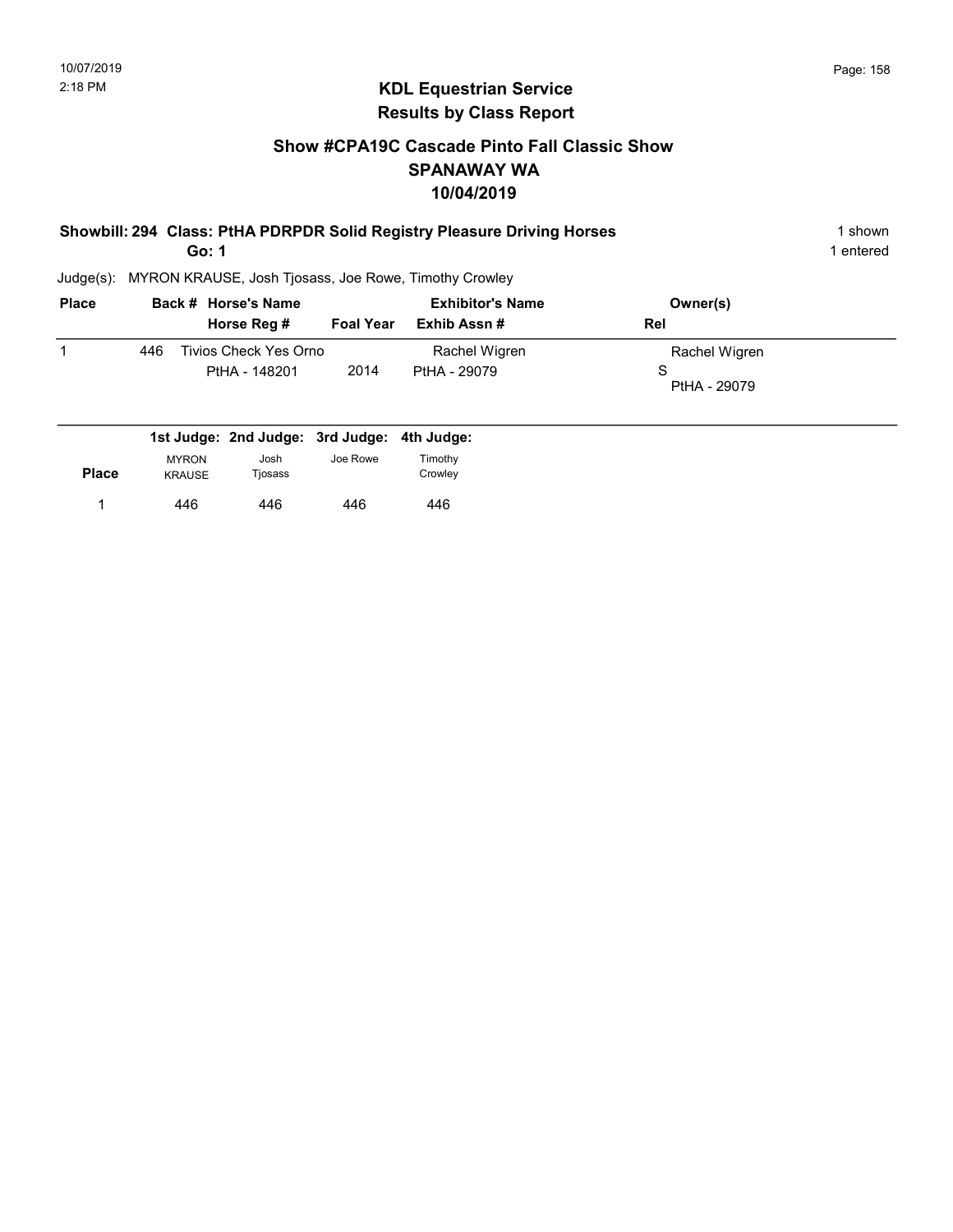# Show #CPA19C Cascade Pinto Fall Classic Show SPANAWAY WA 10/04/2019

# Showbill: 295 Class: PtHA DRD1 DISCIPLINED RAIL DRIVING- HORSES 1 shown

Go: 1

1 entered

| <b>Place</b> |     | Back # Horse's Name            | <b>Exhibitor's Name</b> |                            | Owner(s)                                        |
|--------------|-----|--------------------------------|-------------------------|----------------------------|-------------------------------------------------|
|              |     | Horse Reg #                    | <b>Foal Year</b>        | Exhib Assn#                | <b>Rel</b>                                      |
|              | 737 | Go Bey Bee Go<br>PtHA - 113080 | 2002                    | Tim Wigren<br>PtHA - 29325 | Angela Nemjo<br>N La Center, WA<br>PtHA - 52211 |

|              |               | 1st Judge: 2nd Judge: 3rd Judge: 4th Judge: |          |         |
|--------------|---------------|---------------------------------------------|----------|---------|
|              | <b>MYRON</b>  | Josh                                        | Joe Rowe | Timothy |
| <b>Place</b> | <b>KRAUSE</b> | Tjosass                                     |          | Crowley |
|              | 737           | 737                                         | 737      | 737     |
|              |               |                                             |          |         |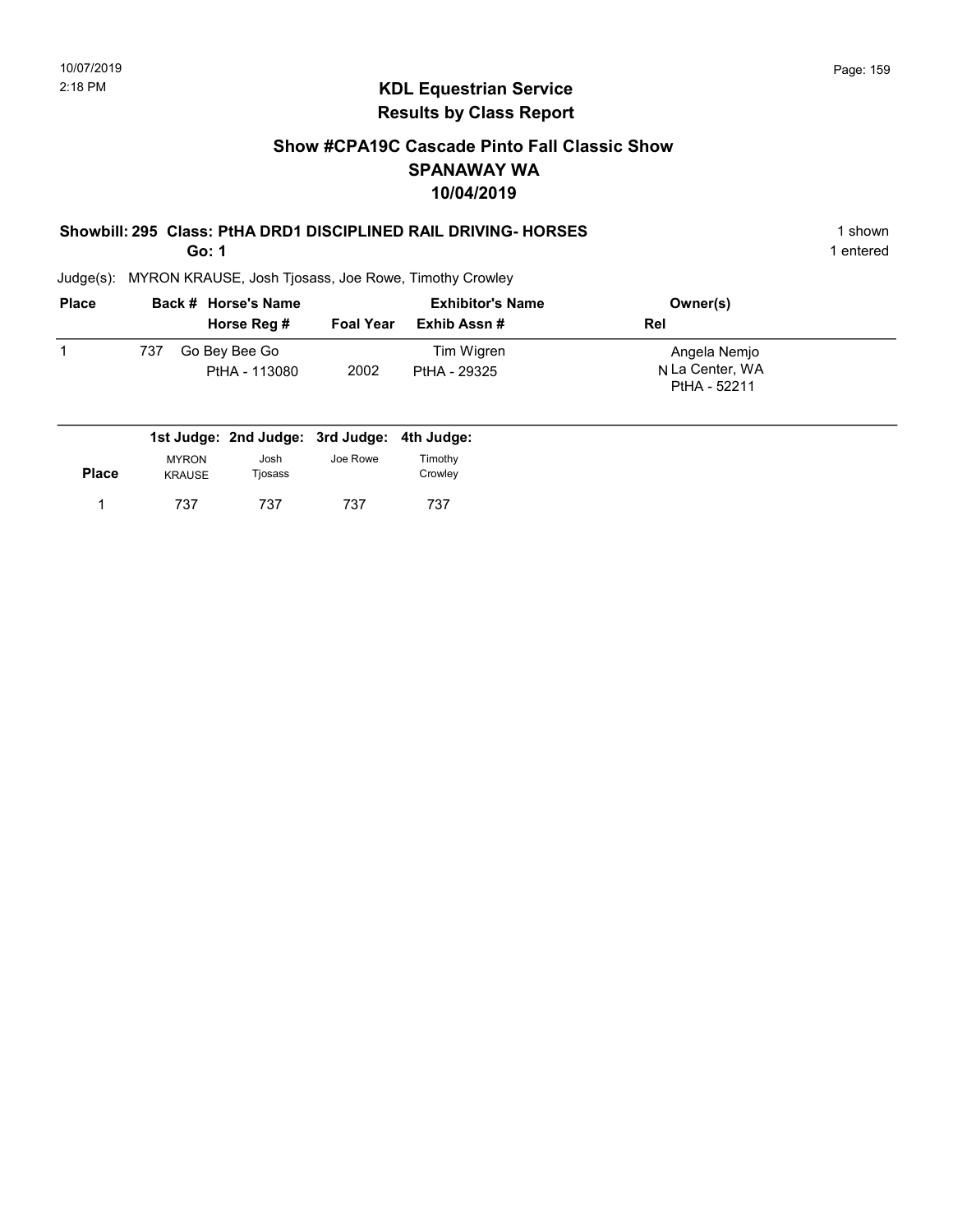### Show #CPA19C Cascade Pinto Fall Classic Show SPANAWAY WA 10/04/2019

#### Showbill: 296 Class: PtHA IDRH Ideal Pinto Driving Horse 2 Shown

Go: 1

2 entered

| <b>Place</b> |     |                               | Back # Horse's Name                  |                  | <b>Exhibitor's Name</b>        | Owner(s)                                                    |
|--------------|-----|-------------------------------|--------------------------------------|------------------|--------------------------------|-------------------------------------------------------------|
|              |     |                               | Horse Reg #                          | <b>Foal Year</b> | Exhib Assn#                    | Rel                                                         |
| 1            | 737 |                               | Go Bey Bee Go<br>PtHA - 113080       | 2002             | Tim Wigren<br>PtHA - 29325     | Angela Nemjo<br>N La Center, WA<br>PtHA - 52211             |
| <b>NP</b>    | 425 |                               | Sir Lukas Remington<br>PtHA - 147417 |                  | Elaine K Simon<br>PtHA - 38274 | Elaine K Simon<br>S Camas, WA<br>09/26/1960<br>PtHA - 38274 |
|              |     |                               | 1st Judge: 2nd Judge: 3rd Judge:     |                  | 4th Judge:                     |                                                             |
| <b>Place</b> |     | <b>MYRON</b><br><b>KRAUSE</b> | Josh<br>Tjosass                      | Joe Rowe         | Timothy<br>Crowley             |                                                             |
|              |     | 737                           | 737                                  | 737              | 737                            |                                                             |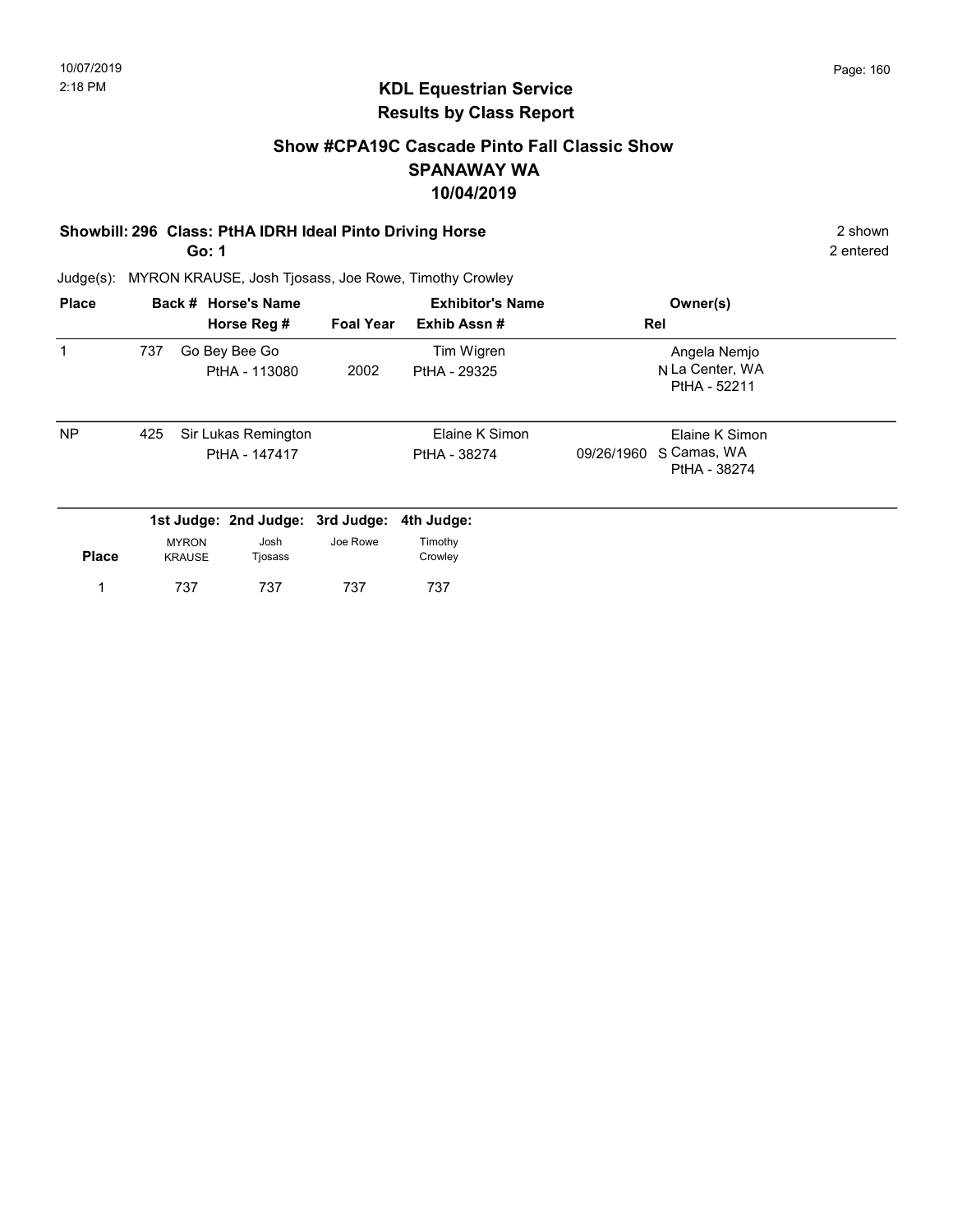## Show #CPA19C Cascade Pinto Fall Classic Show SPANAWAY WA 10/04/2019

#### Showbill: 297 Class: OTAB COST Costume Class 8 shown

Go: 1

8 entered

| <b>Place</b> | Back # Horse's Name |                               |                                                     |                  | <b>Exhibitor's Name</b>          |              | Owner(s)                                     |
|--------------|---------------------|-------------------------------|-----------------------------------------------------|------------------|----------------------------------|--------------|----------------------------------------------|
|              |                     |                               | Horse Reg #                                         | <b>Foal Year</b> | Exhib Assn #                     |              | Rel                                          |
| <b>NP</b>    | 24                  |                               | JWR Up For Review                                   | 2016             | <b>Madison Wolfe</b>             | 01/01/2009   | Vicki Nielsen<br>N Rainier, WA               |
| <b>NP</b>    | 78                  |                               | Hez A Burglar                                       | 1995             | Leah Kempinski                   | 05/22/2010   | Vicki Nielsen<br>L Rainier, WA               |
| <b>NP</b>    | 155                 |                               | A Lady With Assets                                  | 2008             | Madison Wojcek                   |              | Madison Wojcek<br>04/11/2005 S Bremerton, WA |
| <b>NP</b>    | 401                 |                               | One Fancy Dream                                     | 2009             | Lexie Scott                      | 01/01/2006   | Lexie Scott<br>S Seabeck, WA                 |
| <b>NP</b>    | 405                 |                               | Think Ima Cando Hotty                               | 2012             | Lyndsey Mooth                    | 04/17/2003   | Shannon Prigger<br>L POULSBO, WA             |
| <b>NP</b>    | 416                 |                               | <b>Gypsy Souls Raphael</b>                          | 2017             | Louise Doerrer                   | 07/28/1986   | Louise Doerrer<br>S Snoqualmie, WA           |
| <b>NP</b>    | 424                 | Eyed B Stylin                 |                                                     | 2003             | <b>Brynn Stevenson</b>           | 05/12/2003   | <b>Brynn Stevenson</b><br>S Kingston, WA     |
| <b>NP</b>    | 452                 |                               | Justafiably Fancy                                   | 2006             | <b>Elyse Morris</b>              | 08/08/2005 L | Tracy Chonzena-Olney                         |
| <b>Place</b> |                     | <b>MYRON</b><br><b>KRAUSE</b> | 1st Judge: 2nd Judge: 3rd Judge:<br>Josh<br>Tjosass | Joe Rowe         | 4th Judge:<br>Timothy<br>Crowley |              |                                              |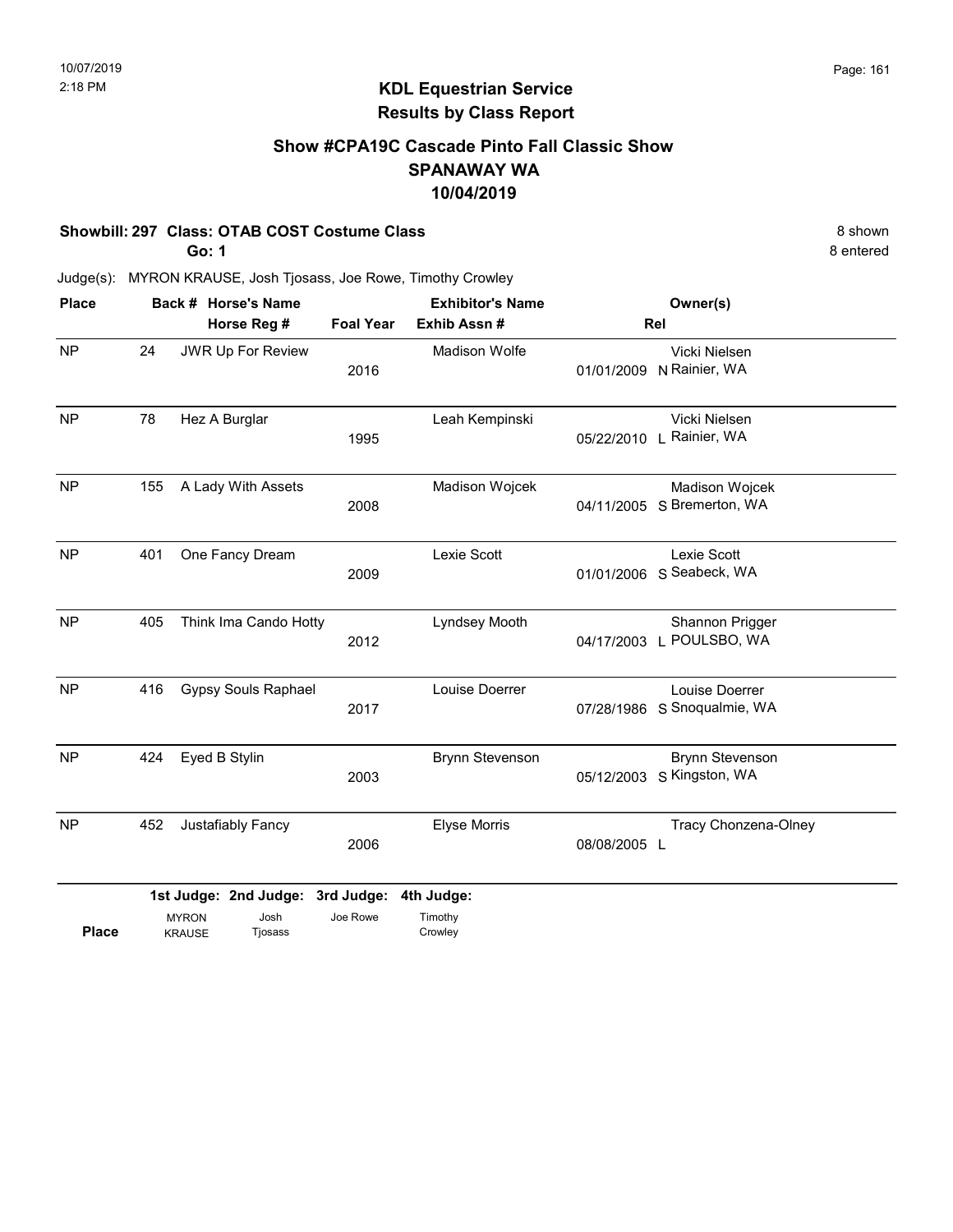# KDL Equestrian Service Results by Class Report

# Show #CPA19C Cascade Pinto Fall Classic Show SPANAWAY WA 10/04/2019

# Showbill: 300 Class: OTAB OBDO OTAB Obstacle Driving Open 2 shown 2 shown

Go: 1

| <b>Place</b> |     |                               | Back # Horse's Name<br>Horse Reg # | <b>Foal Year</b> | <b>Exhibitor's Name</b><br>Exhib Assn# | Owner(s)<br>Rel               |  |
|--------------|-----|-------------------------------|------------------------------------|------------------|----------------------------------------|-------------------------------|--|
|              | 50  |                               | Pf Ruby Red Dress                  | 2015             | Samantha Weinmann                      | Lana Weinmann<br>C Monroe, WA |  |
| <b>NP</b>    | 446 |                               | <b>Tivios Check Yes Orno</b>       | 2014             | Tim Wigren                             | Rachel Wigren<br>O            |  |
|              |     |                               | 1st Judge: 2nd Judge: 3rd Judge:   |                  | 4th Judge:                             |                               |  |
| <b>Place</b> |     | <b>MYRON</b><br><b>KRAUSE</b> | Josh<br>Tjosass                    | Joe Rowe         | Timothy<br>Crowley                     |                               |  |
|              |     | 50                            | 50                                 | 50               | 50                                     |                               |  |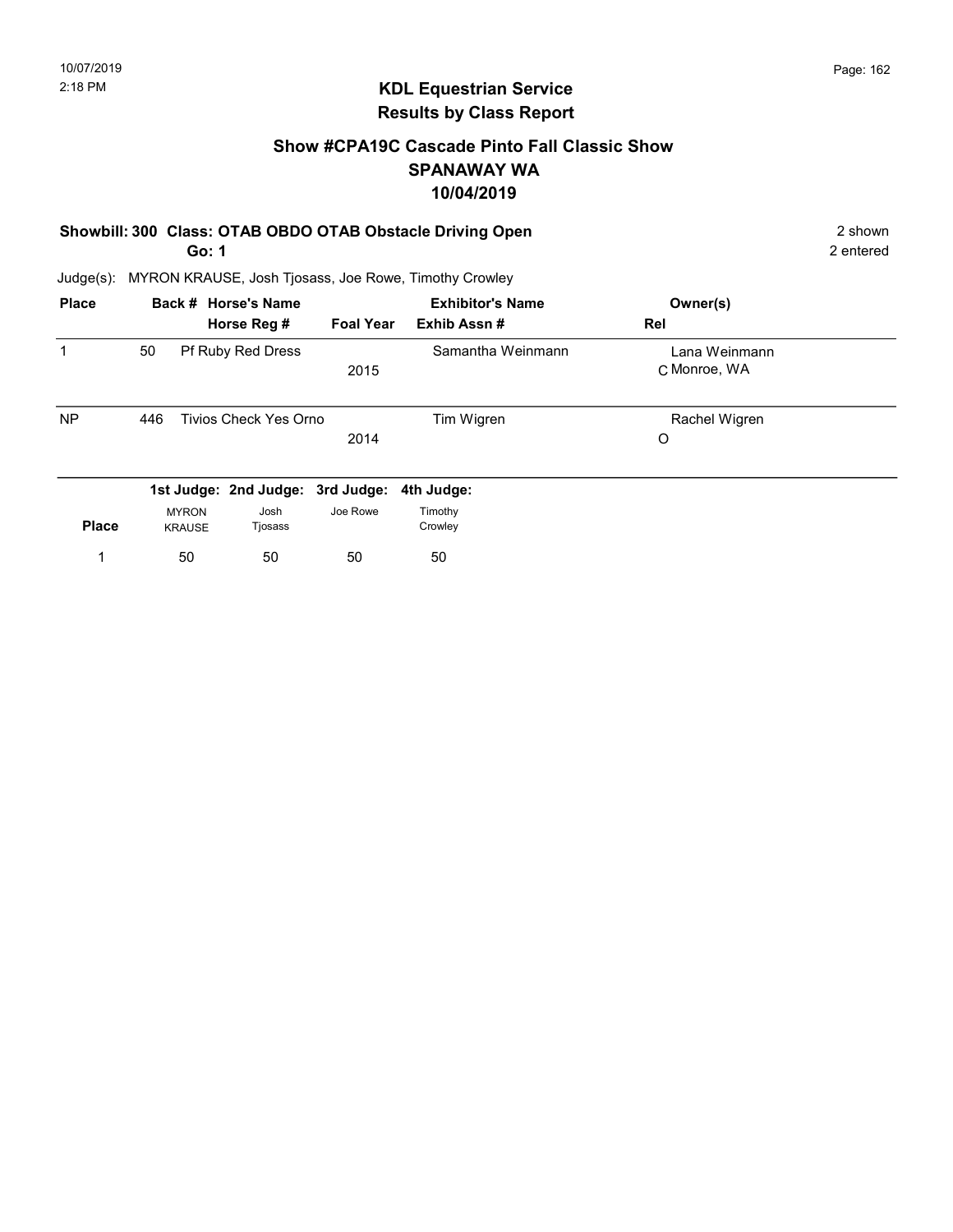# Show #CPA19C Cascade Pinto Fall Classic Show SPANAWAY WA 10/04/2019

| Showbill: 301 Class: PtHA OBDM A & B-MINI HORSE OBSTACLE DRIVING | 5 shown   |
|------------------------------------------------------------------|-----------|
| Go: 1                                                            | 5 entered |

Judge(s): MYRON KRAUSE, Josh Tjosass, Joe Rowe, Timothy Crowley

2 136 135

3 4 5

50 136 135

2 136 135 403 136 2

| <b>Place</b>   |                                  |                               | Back # Horse's Name              |                     | <b>Exhibitor's Name</b> |              | Owner(s)                            |  |
|----------------|----------------------------------|-------------------------------|----------------------------------|---------------------|-------------------------|--------------|-------------------------------------|--|
|                |                                  |                               | Horse Reg #                      | <b>Foal Year</b>    | Exhib Assn#             |              | Rel                                 |  |
| $\mathbf{1}$   | 403                              |                               | Expresso Of Whiskey Flat         |                     | <b>Tina Bell</b>        |              | <b>Judy Miollis</b>                 |  |
|                |                                  |                               | PtHA - 155209                    | 2016                | PtHA - 48066            | 01/01/1980 N |                                     |  |
| $\overline{2}$ | 50                               |                               | Pf Ruby Red Dress                |                     | Samantha Weinmann       |              | Lana Weinmann                       |  |
|                | PtHA - 149252                    |                               |                                  | 2015                | PtHA - 75198            |              | C Monroe, WA<br>PtHA - 75418        |  |
| 3              | $\overline{2}$                   |                               | PF No Worries                    |                     | Tina Wolfe              |              | Tina Wolfe                          |  |
|                |                                  |                               | PtHA - 148859                    | 2015                | PtHA - 20392            | 01/01/1980   | S Snohomish, WA<br>PtHA - 20392     |  |
| 4              | Valentinos Splash Of Java<br>136 |                               |                                  | <b>Klair Thomas</b> |                         | Kathy Thomas |                                     |  |
|                |                                  | PtHA - 147864                 |                                  | 2014                | PtHA - 52900            | 11/07/1999   | C Brush Prairie, WA<br>PtHA - 52901 |  |
| 5              | 135                              |                               | Wins A Lot Of Gold               |                     | Kathy Thomas            |              | Kathy Thomas                        |  |
|                |                                  |                               | PtHA - 0139260                   | 2010                | PtHA - 52901            | 01/13/1959   | S Brush Prairie, WA<br>PtHA - 52901 |  |
|                |                                  |                               | 1st Judge: 2nd Judge: 3rd Judge: |                     | 4th Judge:              |              |                                     |  |
| <b>Place</b>   |                                  | <b>MYRON</b><br><b>KRAUSE</b> | Josh<br>Tjosass                  | Joe Rowe            | Timothy<br>Crowley      |              |                                     |  |
| 1              |                                  | 403                           | 403                              | 403                 | 50                      |              |                                     |  |
| $\overline{2}$ |                                  | 50                            | $\overline{2}$                   | 50                  | 135                     |              |                                     |  |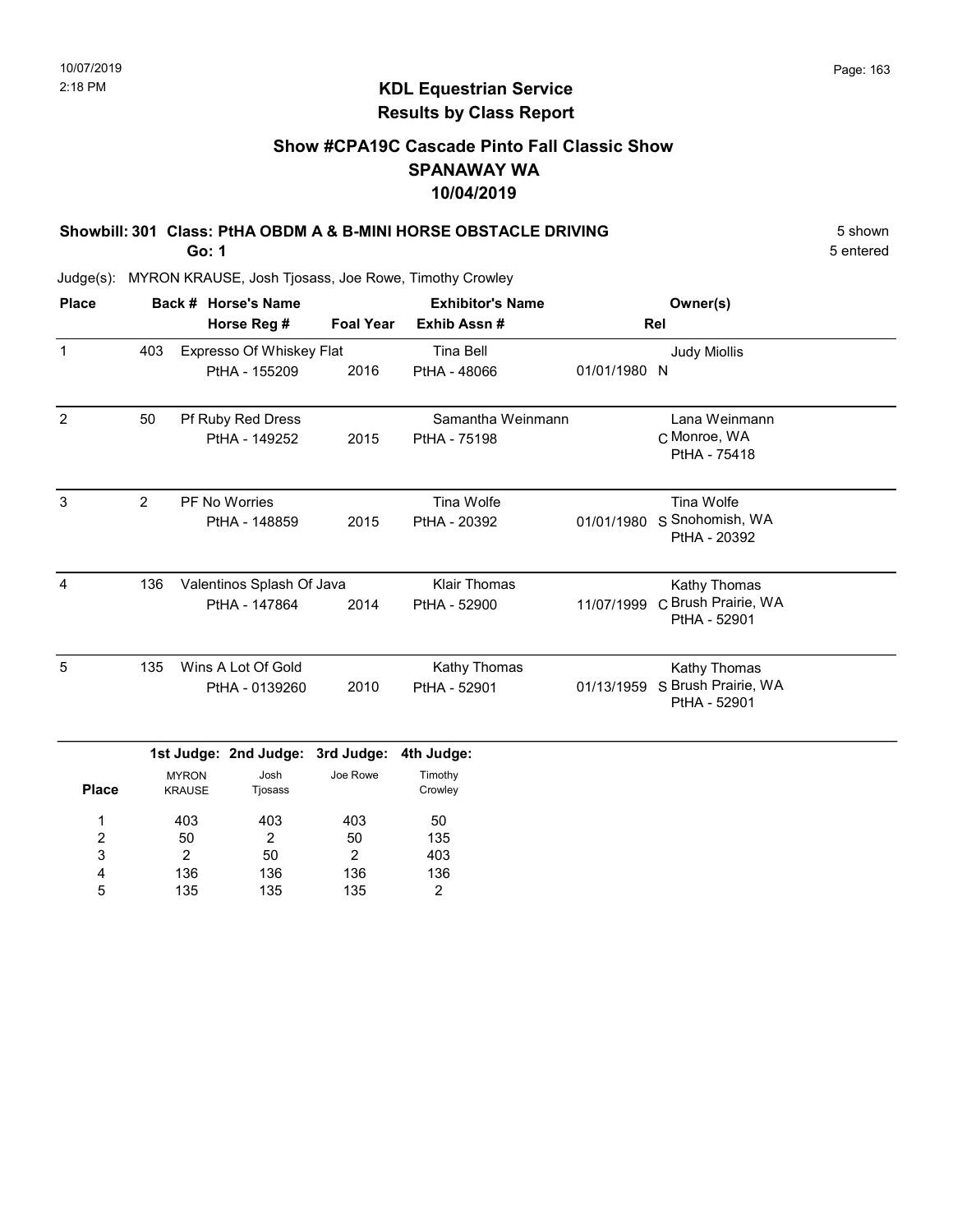# KDL Equestrian Service Results by Class Report

# Show #CPA19C Cascade Pinto Fall Classic Show SPANAWAY WA 10/04/2019

#### Showbill: 302 Class: PtHA OBDP PONY OBSTACLE DRIVING 2 Shown 2 shown

Go: 1

| <b>Place</b> |    |                               | Back # Horse's Name              |                  | <b>Exhibitor's Name</b> |            | Owner(s)                            |  |
|--------------|----|-------------------------------|----------------------------------|------------------|-------------------------|------------|-------------------------------------|--|
|              |    |                               | Horse Reg #                      | <b>Foal Year</b> | Exhib Assn#             |            | Rel                                 |  |
|              | 18 |                               | Soundviews Summer Cinn-Sation    |                  | Jean Garcia             |            | Jean Garcia                         |  |
|              |    |                               | PtHA - 148880                    | 2013             | PtHA - 27094            | 03/16/1963 | S Orting, WA<br>PtHA - 27094        |  |
| 2            | 27 |                               | In My Darkest Hour               |                  | Tina Bell               |            | <b>Terry Strawn</b>                 |  |
|              |    |                               | PtHA - 135945                    | 2004             | PtHA - 48066            | 01/01/1980 | N Central Point, OR<br>PtHA - 17105 |  |
|              |    |                               | 1st Judge: 2nd Judge: 3rd Judge: |                  | 4th Judge:              |            |                                     |  |
| <b>Place</b> |    | <b>MYRON</b><br><b>KRAUSE</b> | Josh<br>Tjosass                  | Joe Rowe         | Timothy<br>Crowley      |            |                                     |  |
|              |    | 18                            | 18                               | 18               | 18                      |            |                                     |  |
| 2            |    | 27                            | 27                               | 27               | 27                      |            |                                     |  |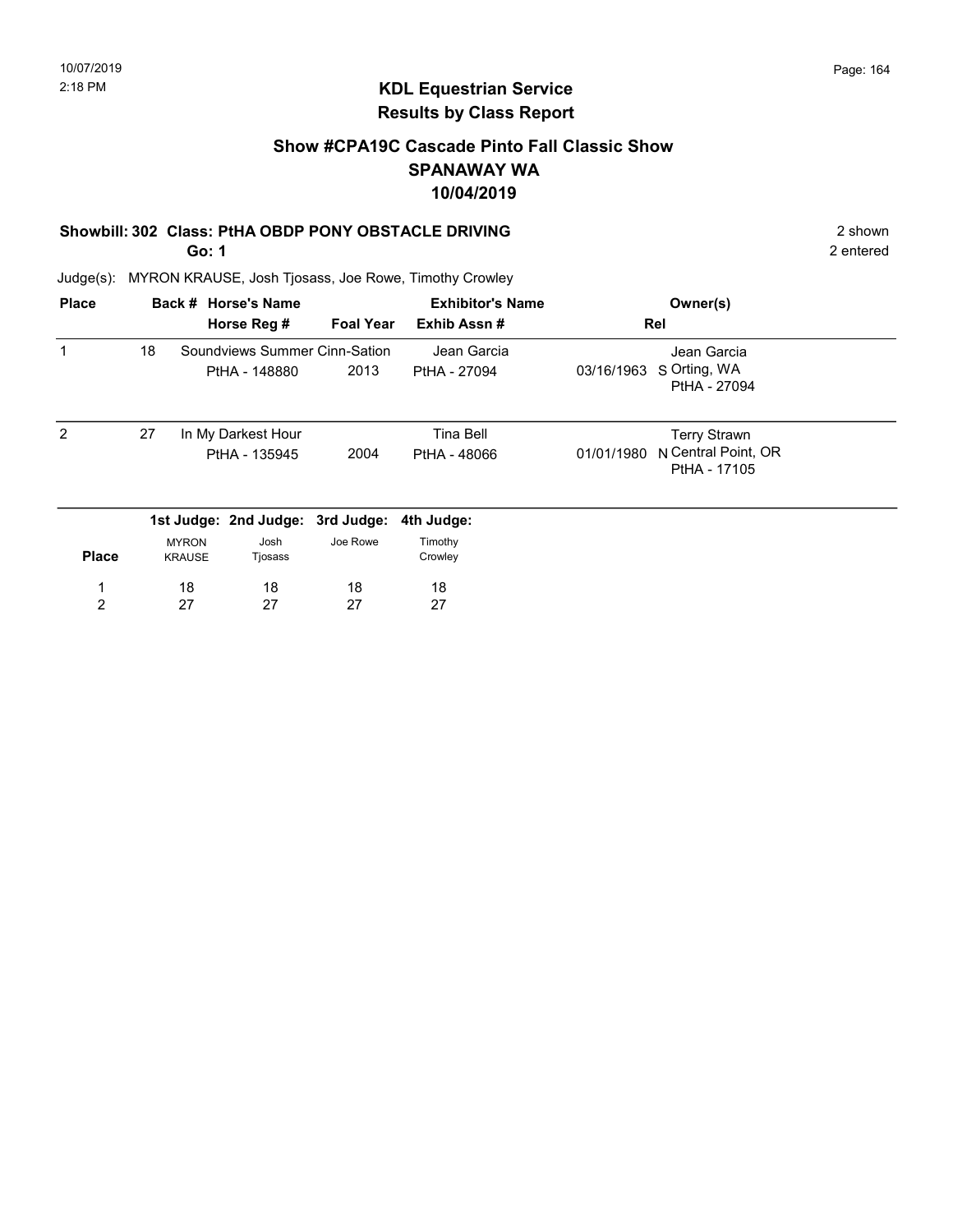# Show #CPA19C Cascade Pinto Fall Classic Show SPANAWAY WA 10/04/2019

Showbill: 304 Class: PtHA OBDAM AM Mini & Pony Obstacle Driving 4 Shown 4 shown Go: 1

4 entered

| <b>Place</b>   |     |                                     | Back # Horse's Name                           |                  | <b>Exhibitor's Name</b>        |            | Owner(s)                                                   |  |
|----------------|-----|-------------------------------------|-----------------------------------------------|------------------|--------------------------------|------------|------------------------------------------------------------|--|
|                |     |                                     | Horse Reg #                                   | <b>Foal Year</b> | Exhib Assn#                    |            | Rel                                                        |  |
| $\mathbf{1}$   | 422 |                                     | Snow Trooper<br>PtHA - 140788                 | 2007             | Megan Gehlen<br>PtHA - 93263   | 10/25/1996 | Megan Gehlen<br>S Mount Lake, WA<br>PtHA - 93263           |  |
| $\overline{2}$ | 63  |                                     | Mountain Meadow Bey Keepsake<br>PtHA - 125150 | 2004             | Cheryl Shaffer<br>PtHA - 25875 | 04/04/1960 | Cheryl Shaffer<br>S Renton, WA<br>PtHA - 25875             |  |
| 3              | 423 |                                     | Gaelics Grand Splash<br>PtHA - 150277         | 2010             | Jane. Mayer<br>PtHA - 52304    | 07/07/1960 | Jane. Mayer<br>S Port Orchard, WA<br>PtHA - 52304          |  |
| $\overline{4}$ | 27  | In My Darkest Hour<br>PtHA - 135945 |                                               | 2004             | Jackie Strawn<br>PtHA - 40499  | 10/30/1951 | <b>Terry Strawn</b><br>O Central Point, OR<br>PtHA - 17105 |  |
|                |     |                                     | 1st Judge: 2nd Judge:                         | 3rd Judge:       | 4th Judge:                     |            |                                                            |  |
| <b>Place</b>   |     | <b>MYRON</b><br><b>KRAUSE</b>       | Josh<br>Tjosass                               | Joe Rowe         | Timothy<br>Crowley             |            |                                                            |  |
| 1              |     | 422                                 | 422                                           | 422              | 422                            |            |                                                            |  |
| 2              |     | 63                                  | 63                                            | 63               | 63                             |            |                                                            |  |
| 3              |     | 423                                 | 423                                           | 423              | 423                            |            |                                                            |  |
| 4              |     | 27                                  | 27                                            | 27               | 27                             |            |                                                            |  |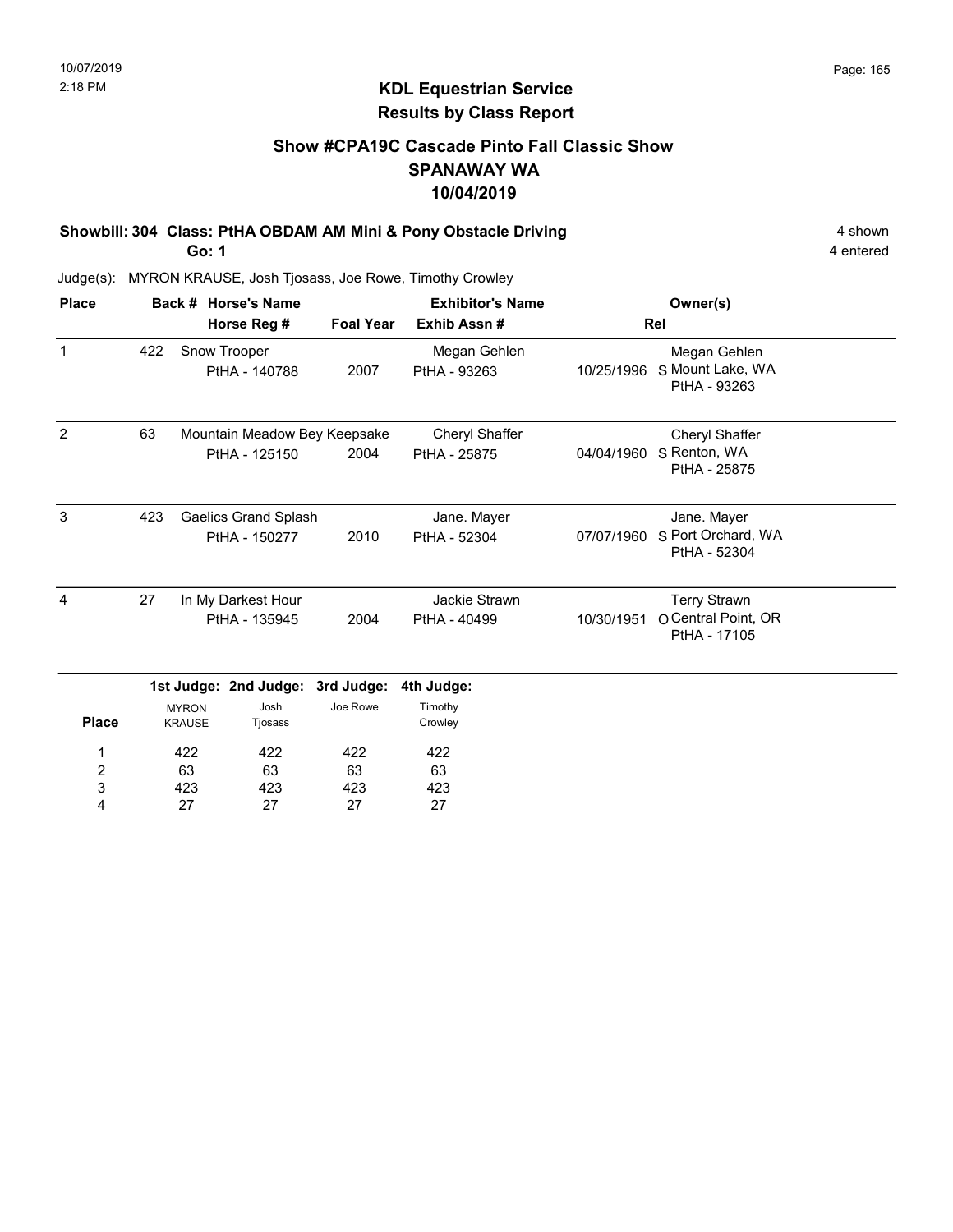### Show #CPA19C Cascade Pinto Fall Classic Show SPANAWAY WA 10/04/2019

#### Showbill: 305 Class: PtHA OBDH HORSE OBSTACLE DRIVING 1 Shown 1 shown

Go: 1

1 entered

| <b>Place</b> |     | Back # Horse's Name            |                  | <b>Exhibitor's Name</b>    | Owner(s)                                        |
|--------------|-----|--------------------------------|------------------|----------------------------|-------------------------------------------------|
|              |     | Horse Reg #                    | <b>Foal Year</b> | Exhib Assn #               | Rel                                             |
|              | 737 | Go Bey Bee Go<br>PtHA - 113080 | 2002             | Tim Wigren<br>PtHA - 29325 | Angela Nemjo<br>N La Center, WA<br>PtHA - 52211 |

|              |                               | 1st Judge: 2nd Judge: 3rd Judge: 4th Judge: |          |                    |
|--------------|-------------------------------|---------------------------------------------|----------|--------------------|
| <b>Place</b> | <b>MYRON</b><br><b>KRAUSE</b> | Josh<br>Tjosass                             | Joe Rowe | Timothy<br>Crowley |
|              | 737                           | 737                                         | 737      | 737                |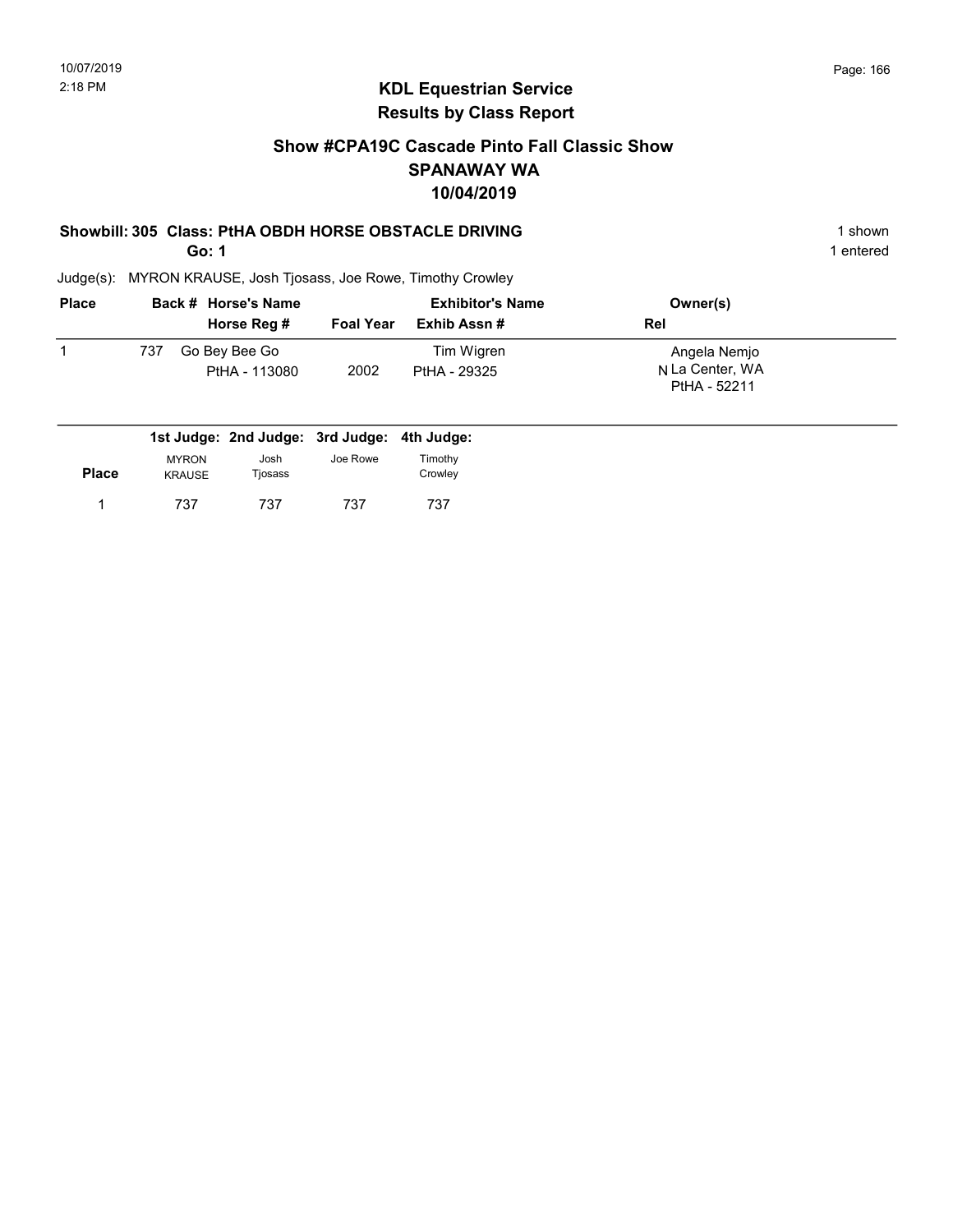# Show #CPA19C Cascade Pinto Fall Classic Show SPANAWAY WA 10/04/2019

#### Showbill: 306 Class: PtHA OBDB Obstacle Driving Solid Registry 1 Shown 1 shown Go: 1

1 entered

| <b>Place</b> |     | Back # Horse's Name                    | <b>Exhibitor's Name</b> |                            | Owner(s)                           |
|--------------|-----|----------------------------------------|-------------------------|----------------------------|------------------------------------|
|              |     | Horse Reg #                            | <b>Foal Year</b>        | Exhib Assn #               | Rel                                |
|              | 446 | Tivios Check Yes Orno<br>PtHA - 148201 | 2014                    | Tim Wigren<br>PtHA - 29325 | Rachel Wigren<br>O<br>PtHA - 29079 |

|              |                               |                 | 1st Judge: 2nd Judge: 3rd Judge: 4th Judge: |                    |
|--------------|-------------------------------|-----------------|---------------------------------------------|--------------------|
| <b>Place</b> | <b>MYRON</b><br><b>KRAUSE</b> | Josh<br>Tjosass | Joe Rowe                                    | Timothy<br>Crowley |
|              | 446                           | 446             | 446                                         | 446                |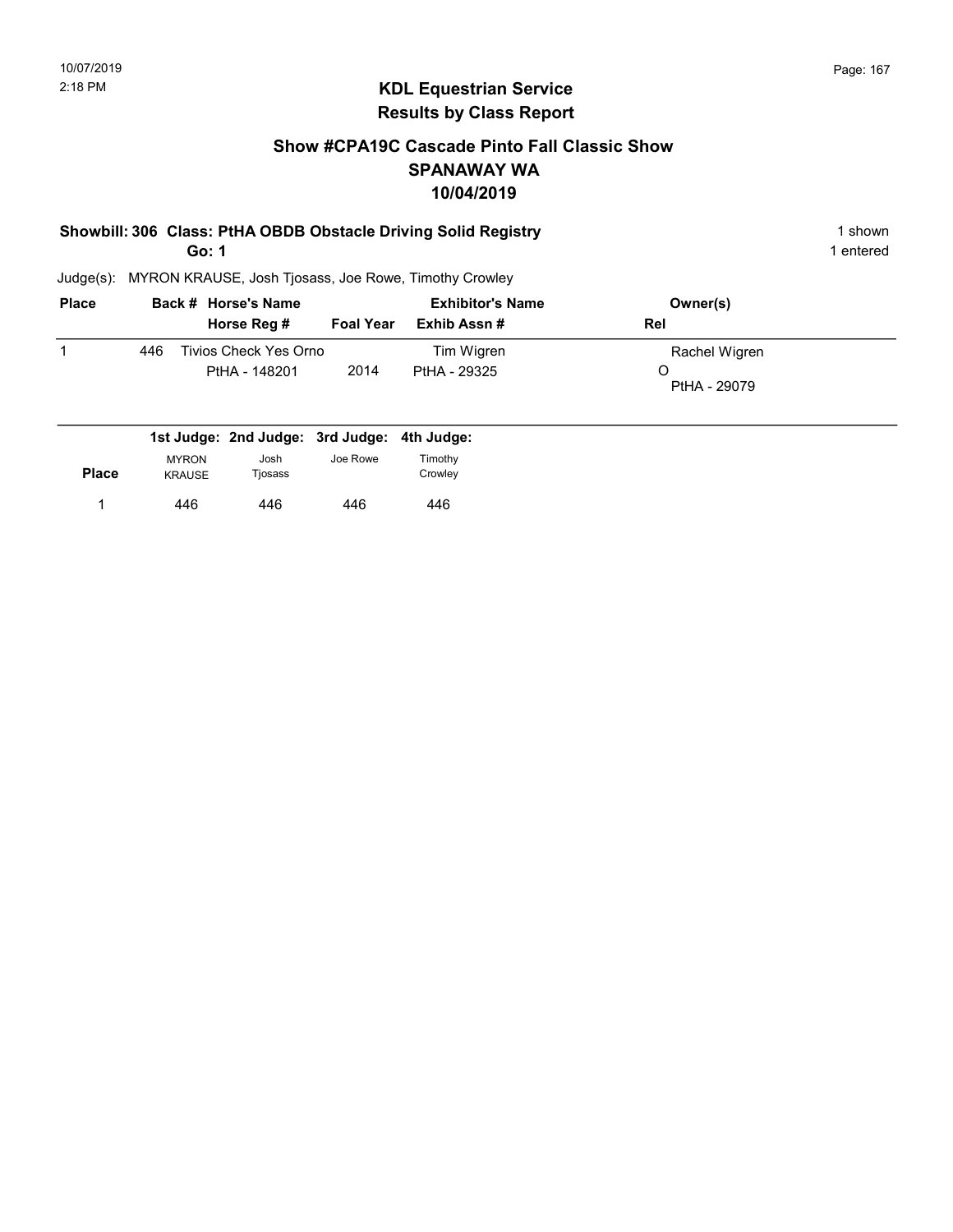# KDL Equestrian Service Results by Class Report

# Show #CPA19C Cascade Pinto Fall Classic Show SPANAWAY WA 10/04/2019

# Showbill: 308 Class: PtHA REQ4 AM Reinsmanship Mini/Pony 75 Shown 7 shown

Go: 1

135

7

135

135

135

| <b>Place</b>                         |     |                               | Back # Horse's Name                           |                               | <b>Exhibitor's Name</b>             | Owner(s)   |                                                                     |  |
|--------------------------------------|-----|-------------------------------|-----------------------------------------------|-------------------------------|-------------------------------------|------------|---------------------------------------------------------------------|--|
|                                      |     |                               | Horse Reg #                                   | <b>Foal Year</b>              | Exhib Assn #                        |            | Rel                                                                 |  |
| $\mathbf{1}$                         | 422 | Snow Trooper                  | PtHA - 140788                                 | 2007                          | Megan Gehlen<br>PtHA - 93263        |            | Megan Gehlen<br>10/25/1996 S Mount Lake, WA<br>PtHA - 93263         |  |
| $\overline{2}$                       | 27  |                               | In My Darkest Hour<br>PtHA - 135945           | 2004                          | Jackie Strawn<br>PtHA - 40499       | 10/30/1951 | <b>Terry Strawn</b><br>O Central Point, OR<br>PtHA - 17105          |  |
| $\mathbf{3}$                         | 435 |                               | <b>Cinnply Alluring</b><br>PtHA - 145979      | 2012                          | Kristin Tucker<br>PtHA - 81123      |            | <b>Kristin Tucker</b><br>01/01/1978 S Fall City, WA<br>PtHA - 81123 |  |
| 4                                    | 136 |                               | Valentinos Splash Of Java<br>PtHA - 147864    | 2014                          | <b>Klair Thomas</b><br>PtHA - 52900 |            | Kathy Thomas<br>11/07/1999 C Brush Prairie, WA<br>PtHA - 52901      |  |
| 5                                    | 63  |                               | Mountain Meadow Bey Keepsake<br>PtHA - 125150 | 2004                          | Cheryl Shaffer<br>PtHA - 25875      |            | Cheryl Shaffer<br>04/04/1960 S Renton, WA<br>PtHA - 25875           |  |
| $6\,$                                | 423 |                               | <b>Gaelics Grand Splash</b><br>PtHA - 150277  | 2010                          | Jane. Mayer<br>PtHA - 52304         | 07/07/1960 | Jane. Mayer<br>S Port Orchard, WA<br>PtHA - 52304                   |  |
| $\overline{7}$                       | 135 |                               | Wins A Lot Of Gold<br>PtHA - 0139260          | 2010                          | Kathy Thomas<br>PtHA - 52901        | 01/13/1959 | Kathy Thomas<br>S Brush Prairie, WA<br>PtHA - 52901                 |  |
|                                      |     |                               | 1st Judge: 2nd Judge: 3rd Judge:              |                               | 4th Judge:                          |            |                                                                     |  |
| <b>Place</b>                         |     | <b>MYRON</b><br><b>KRAUSE</b> | Josh<br>Tjosass                               | Joe Rowe                      | Timothy<br>Crowley                  |            |                                                                     |  |
| 1<br>$\boldsymbol{2}$<br>3<br>4<br>5 |     | 422<br>27<br>435<br>136<br>63 | 422<br>435<br>27<br>136<br>63                 | 422<br>435<br>27<br>136<br>63 | 27<br>422<br>435<br>136<br>63       |            |                                                                     |  |
| 6                                    |     | 423                           | 423                                           | 423                           | 423                                 |            |                                                                     |  |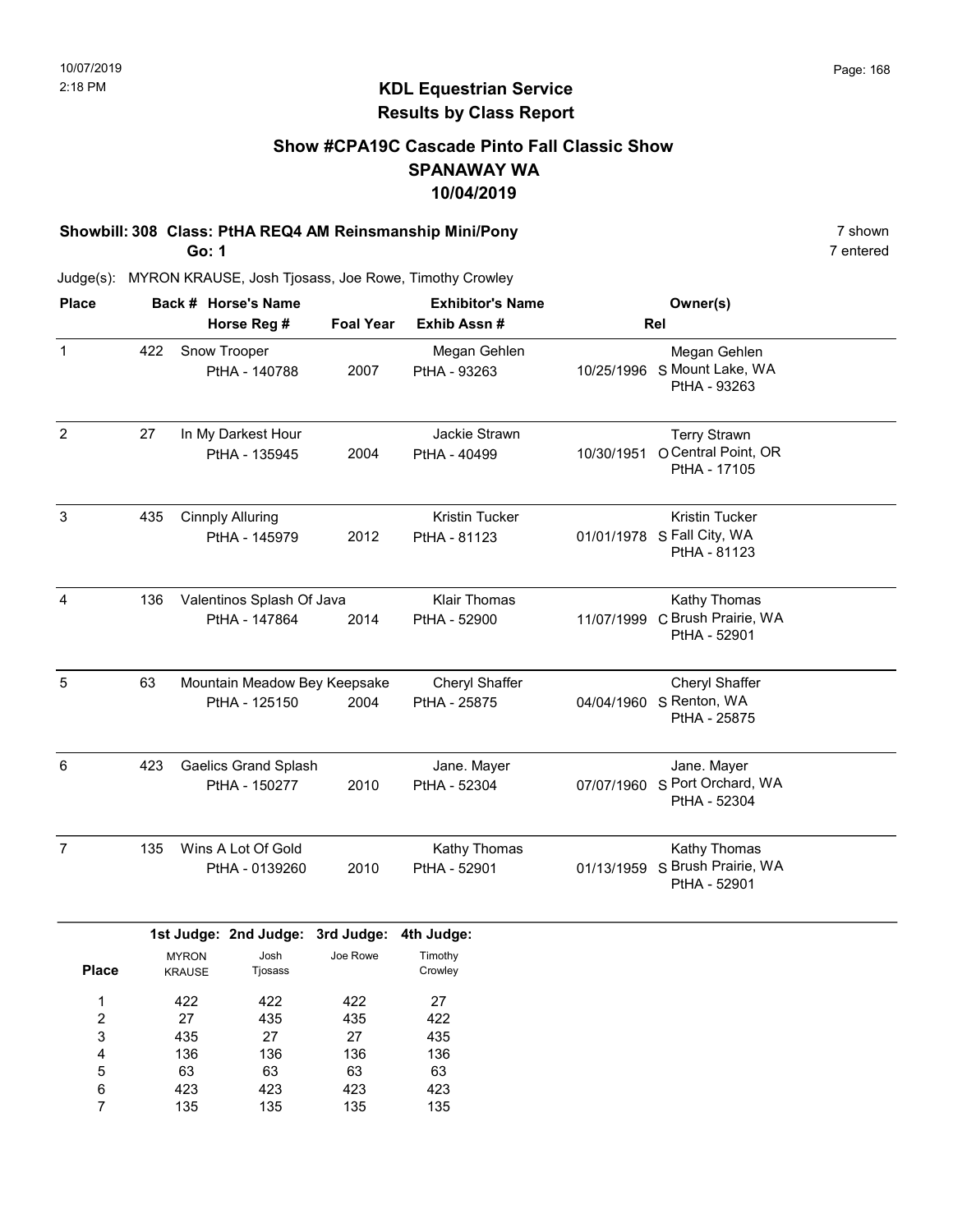# Show #CPA19C Cascade Pinto Fall Classic Show SPANAWAY WA 10/04/2019

|  | Showbill: 310 Class: OTAB PDMP OTAB Pleasure Driving Mini/Pony | 1 shown |
|--|----------------------------------------------------------------|---------|
|  |                                                                |         |

Go: 1

1 entered

| <b>Place</b> | Back # Horse's Name |                  | <b>Exhibitor's Name</b> | Owner(s)                                    |
|--------------|---------------------|------------------|-------------------------|---------------------------------------------|
|              | Horse Reg #         | <b>Foal Year</b> | Exhib Assn #            | Rel                                         |
|              | 141<br>Mango        |                  | Jessica Davidson        | Jessica Davidson<br>05/14/1996 S Monroe, WA |
|              |                     |                  |                         |                                             |

|              |               |         | 1st Judge: 2nd Judge: 3rd Judge: 4th Judge: |         |
|--------------|---------------|---------|---------------------------------------------|---------|
|              | <b>MYRON</b>  | Josh    | Joe Rowe                                    | Timothy |
| <b>Place</b> | <b>KRAUSE</b> | Tjosass |                                             | Crowley |
|              | 141           | 141     | 141                                         | 141     |
|              |               |         |                                             |         |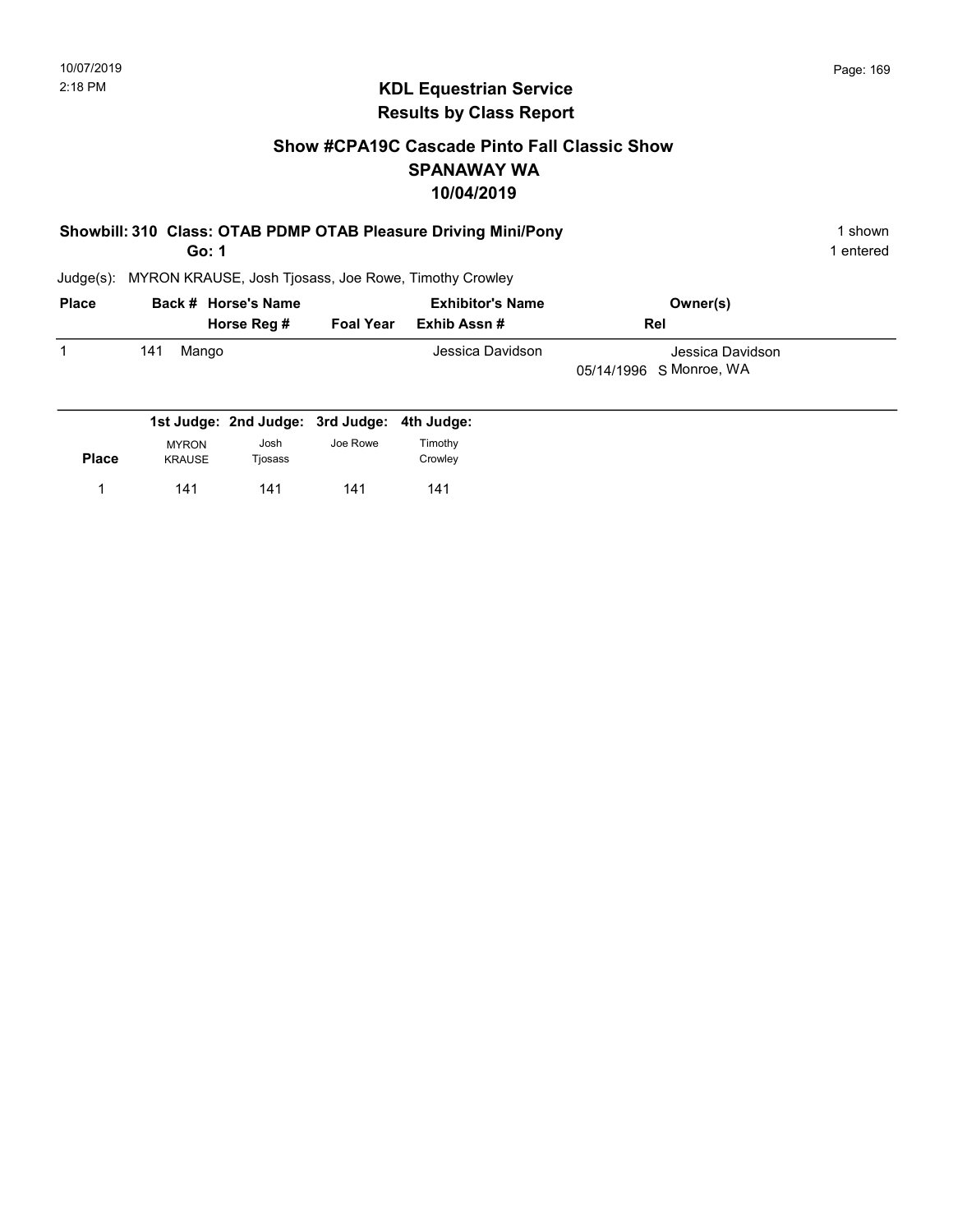# Show #CPA19C Cascade Pinto Fall Classic Show SPANAWAY WA 10/04/2019

# Showbill: 312 Class: PtHA PDRAP AM Pony Pleasure Driving 6 Shown 5 shown

Go: 1

435 63 453

3 4 5 435 422 453 422 63 453 422 63 453 5 entered

| <b>Place</b>        | Back # Horse's Name              |                               |                                                |                  | <b>Exhibitor's Name</b>                 |            | Owner(s)                                                   |  |
|---------------------|----------------------------------|-------------------------------|------------------------------------------------|------------------|-----------------------------------------|------------|------------------------------------------------------------|--|
|                     | Horse Reg #                      |                               |                                                | <b>Foal Year</b> | Exhib Assn#                             |            | Rel                                                        |  |
| $\mathbf{1}$        | 27                               |                               | In My Darkest Hour<br>PtHA - 135945            | 2004             | Jackie Strawn<br>PtHA - 40499           | 10/30/1951 | <b>Terry Strawn</b><br>O Central Point, OR<br>PtHA - 17105 |  |
| $\overline{2}$      | 435                              |                               | <b>Cinnply Alluring</b><br>PtHA - 145979       | 2012             | <b>Kristin Tucker</b><br>PtHA - 81123   | 01/01/1978 | <b>Kristin Tucker</b><br>S Fall City, WA<br>PtHA - 81123   |  |
| 3                   | 422                              |                               | Snow Trooper<br>PtHA - 140788                  | 2007             | Megan Gehlen<br>PtHA - 93263            | 10/25/1996 | Megan Gehlen<br>S Mount Lake, WA<br>PtHA - 93263           |  |
| 4                   | 63                               |                               | Mountain Meadow Bey Keepsake<br>PtHA - 125150  | 2004             | Cheryl Shaffer<br>PtHA - 25875          | 04/04/1960 | Cheryl Shaffer<br>S Renton, WA<br>PtHA - 25875             |  |
| 5                   | 453                              |                               | <b>AWF Night Hawk</b><br>PtHA - WDWA19-26 2012 |                  | Carrie Loffelmacher<br>PtHA - WDWA19-23 |            | Carrie Loffelmacher<br>S<br>PtHA - WDWA19-23               |  |
|                     | 1st Judge: 2nd Judge: 3rd Judge: |                               |                                                | 4th Judge:       |                                         |            |                                                            |  |
| <b>Place</b>        |                                  | <b>MYRON</b><br><b>KRAUSE</b> | Josh<br>Tjosass                                | Joe Rowe         | Timothy<br>Crowley                      |            |                                                            |  |
| 1<br>$\overline{2}$ |                                  | 27<br>422                     | 27<br>63                                       | 27<br>435        | 27<br>435                               |            |                                                            |  |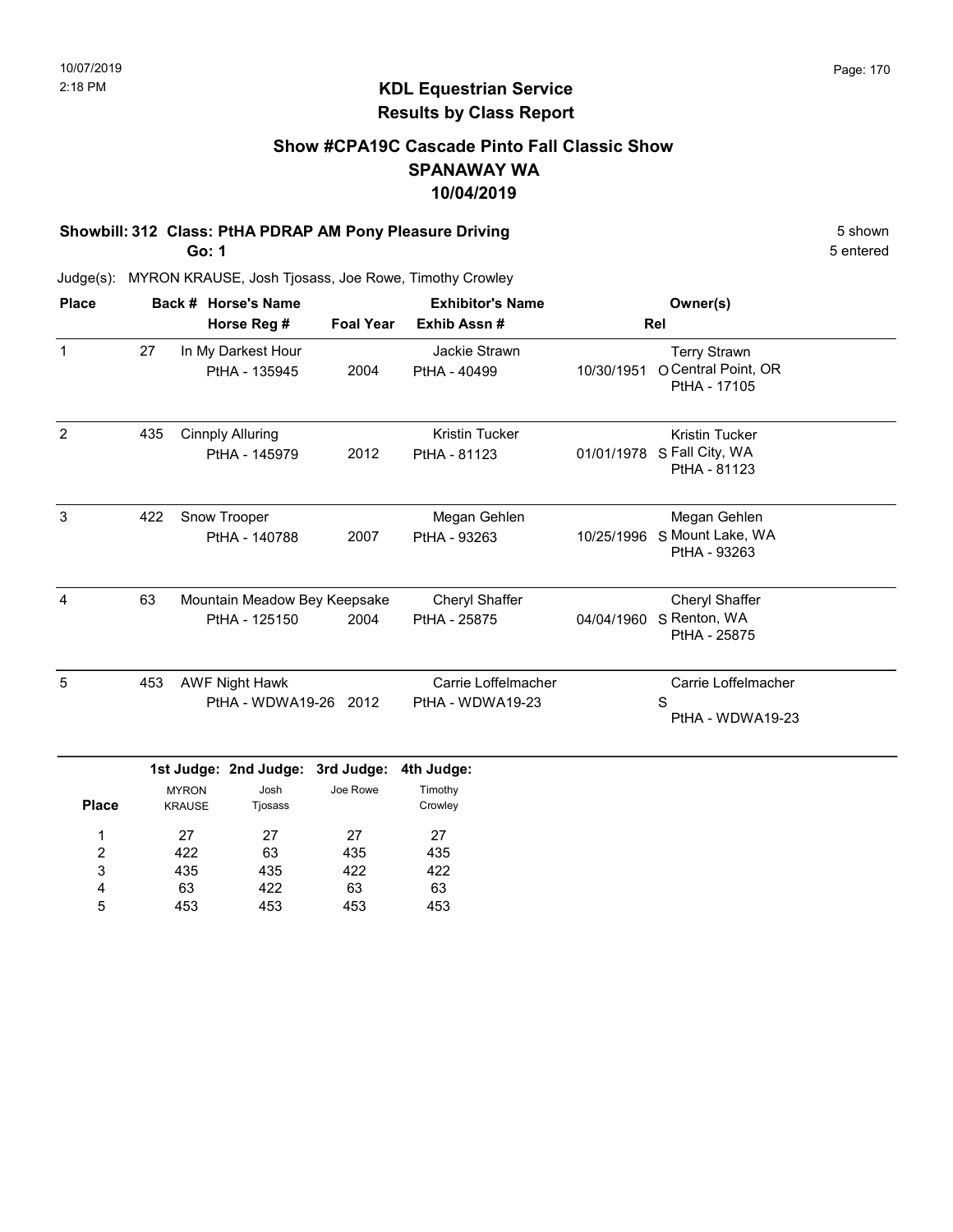# Show #CPA19C Cascade Pinto Fall Classic Show SPANAWAY WA 10/04/2019

#### Showbill: 313 Class: PtHA PDR4 AM PLEASURE DRIVING HORSES 1 shown

Go: 1

1 entered

| <b>Place</b> |     | Back # Horse's Name                  | <b>Exhibitor's Name</b> |                                | Owner(s)                                                 |  |
|--------------|-----|--------------------------------------|-------------------------|--------------------------------|----------------------------------------------------------|--|
|              |     | Horse Reg #                          | <b>Foal Year</b>        | Exhib Assn #                   | <b>Rel</b>                                               |  |
|              | 425 | Sir Lukas Remington<br>PtHA - 147417 |                         | Elaine K Simon<br>PtHA - 38274 | Elaine K Simon<br>09/26/1960 S Camas, WA<br>PtHA - 38274 |  |

|              |               | 1st Judge: 2nd Judge: 3rd Judge: 4th Judge: |          |         |
|--------------|---------------|---------------------------------------------|----------|---------|
|              | <b>MYRON</b>  | Josh                                        | Joe Rowe | Timothy |
| <b>Place</b> | <b>KRAUSE</b> | Tiosass                                     |          | Crowley |
|              | 425           | 425                                         | 425      | 425     |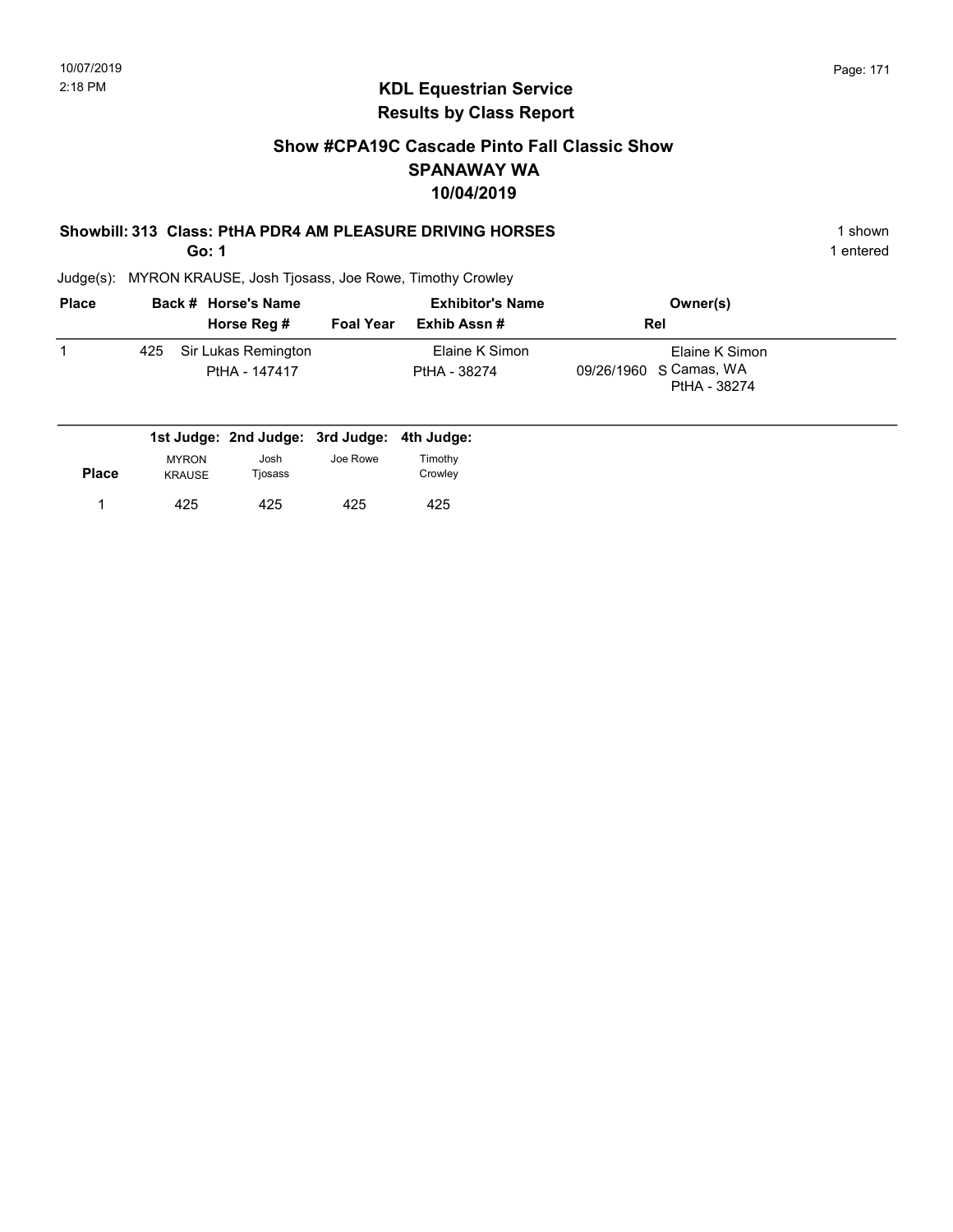# Show #CPA19C Cascade Pinto Fall Classic Show SPANAWAY WA 10/04/2019

#### Showbill: 314 Class: PtHA PDRAB AM Solid Horse Pleasure Driving 1 Shown 1 shown Go: 1

1 entered

| <b>Place</b> |     | Back # Horse's Name                    |                  | <b>Exhibitor's Name</b>       | Owner(s)                           |
|--------------|-----|----------------------------------------|------------------|-------------------------------|------------------------------------|
|              |     | Horse Reg #                            | <b>Foal Year</b> | Exhib Assn #                  | <b>Rel</b>                         |
|              | 446 | Tivios Check Yes Orno<br>PtHA - 148201 | 2014             | Rachel Wigren<br>PtHA - 29079 | Rachel Wigren<br>S<br>PtHA - 29079 |

|              |                               | 1st Judge: 2nd Judge: 3rd Judge: 4th Judge: |          |                    |
|--------------|-------------------------------|---------------------------------------------|----------|--------------------|
| <b>Place</b> | <b>MYRON</b><br><b>KRAUSE</b> | Josh<br>Tjosass                             | Joe Rowe | Timothy<br>Crowley |
|              | 446                           | 446                                         | 446      | 446                |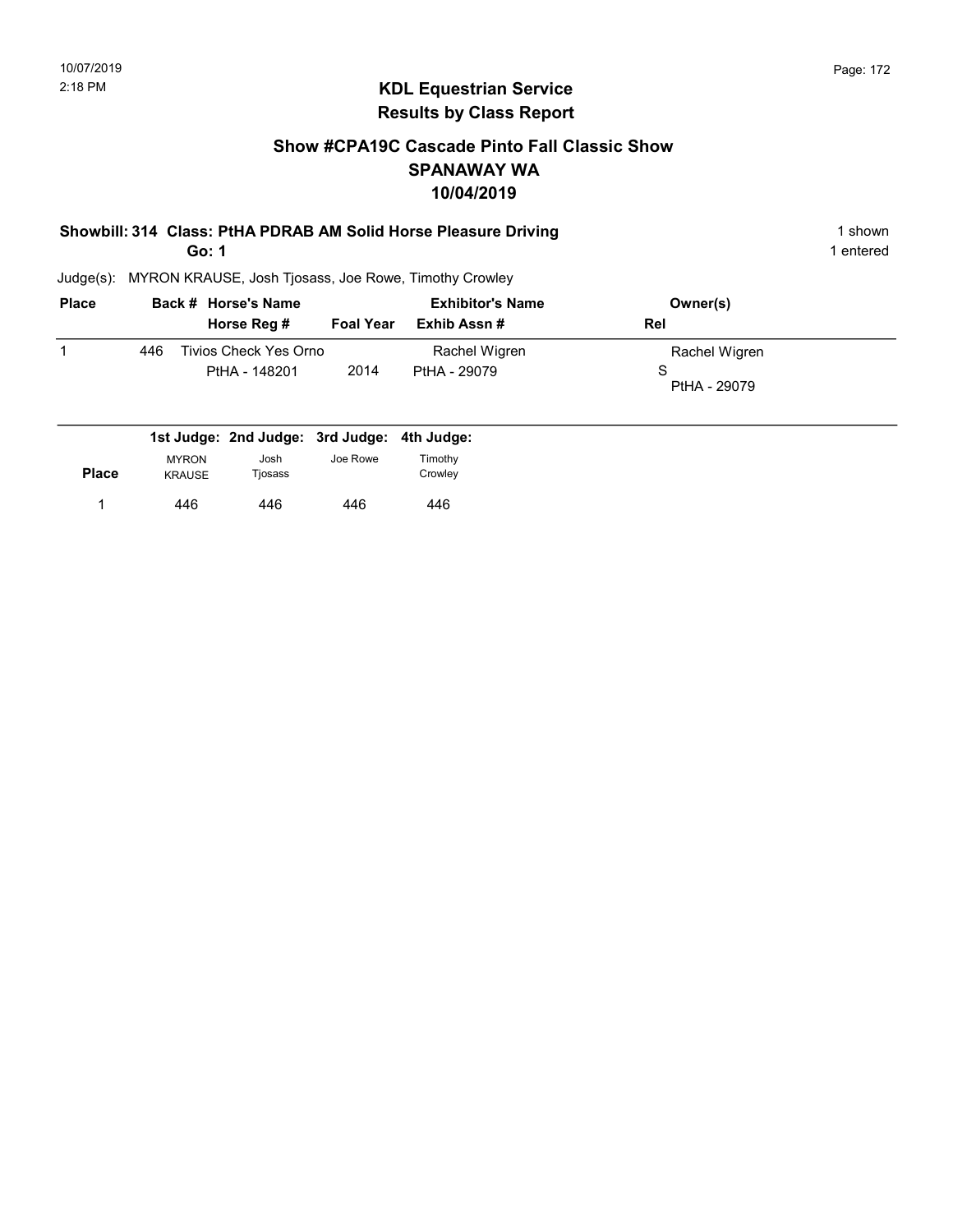# Show #CPA19C Cascade Pinto Fall Classic Show SPANAWAY WA 10/04/2019

Showbill: 316 Class: PtHA DRDAM AM Mini/Pony Disciplined Rail 3 Shown 3 shown

Go: 1

3 entered

| <b>Place</b>            |     |                               | Back # Horse's Name              |                  | <b>Exhibitor's Name</b> |            | Owner(s)                         |  |
|-------------------------|-----|-------------------------------|----------------------------------|------------------|-------------------------|------------|----------------------------------|--|
|                         |     |                               | Horse Reg #                      | <b>Foal Year</b> | Exhib Assn#             |            | Rel                              |  |
| 1                       | 63  |                               | Mountain Meadow Bey Keepsake     |                  | Cheryl Shaffer          |            | Cheryl Shaffer                   |  |
|                         |     |                               | PtHA - 125150                    | 2004             | PtHA - 25875            | 04/04/1960 | S Renton, WA<br>PtHA - 25875     |  |
|                         | 422 |                               | Snow Trooper                     |                  | Megan Gehlen            |            | Megan Gehlen                     |  |
|                         |     |                               | PtHA - 140788                    | 2007             | PtHA - 93263            | 10/25/1996 | S Mount Lake, WA<br>PtHA - 93263 |  |
| 3                       | 435 |                               | <b>Cinnply Alluring</b>          |                  | Kristin Tucker          |            | Kristin Tucker                   |  |
|                         |     |                               | PtHA - 145979                    | 2012             | PtHA - 81123            | 01/01/1978 | S Fall City, WA<br>PtHA - 81123  |  |
|                         |     |                               | 1st Judge: 2nd Judge: 3rd Judge: |                  | 4th Judge:              |            |                                  |  |
| <b>Place</b>            |     | <b>MYRON</b><br><b>KRAUSE</b> | Josh<br>Tjosass                  | Joe Rowe         | Timothy<br>Crowley      |            |                                  |  |
| 1                       |     | 422                           | 63                               | 422              | 63                      |            |                                  |  |
| $\overline{\mathbf{c}}$ |     | 63                            | 422                              | 63               | 422                     |            |                                  |  |
| 3                       |     | 435                           | 435                              | 435              | 435                     |            |                                  |  |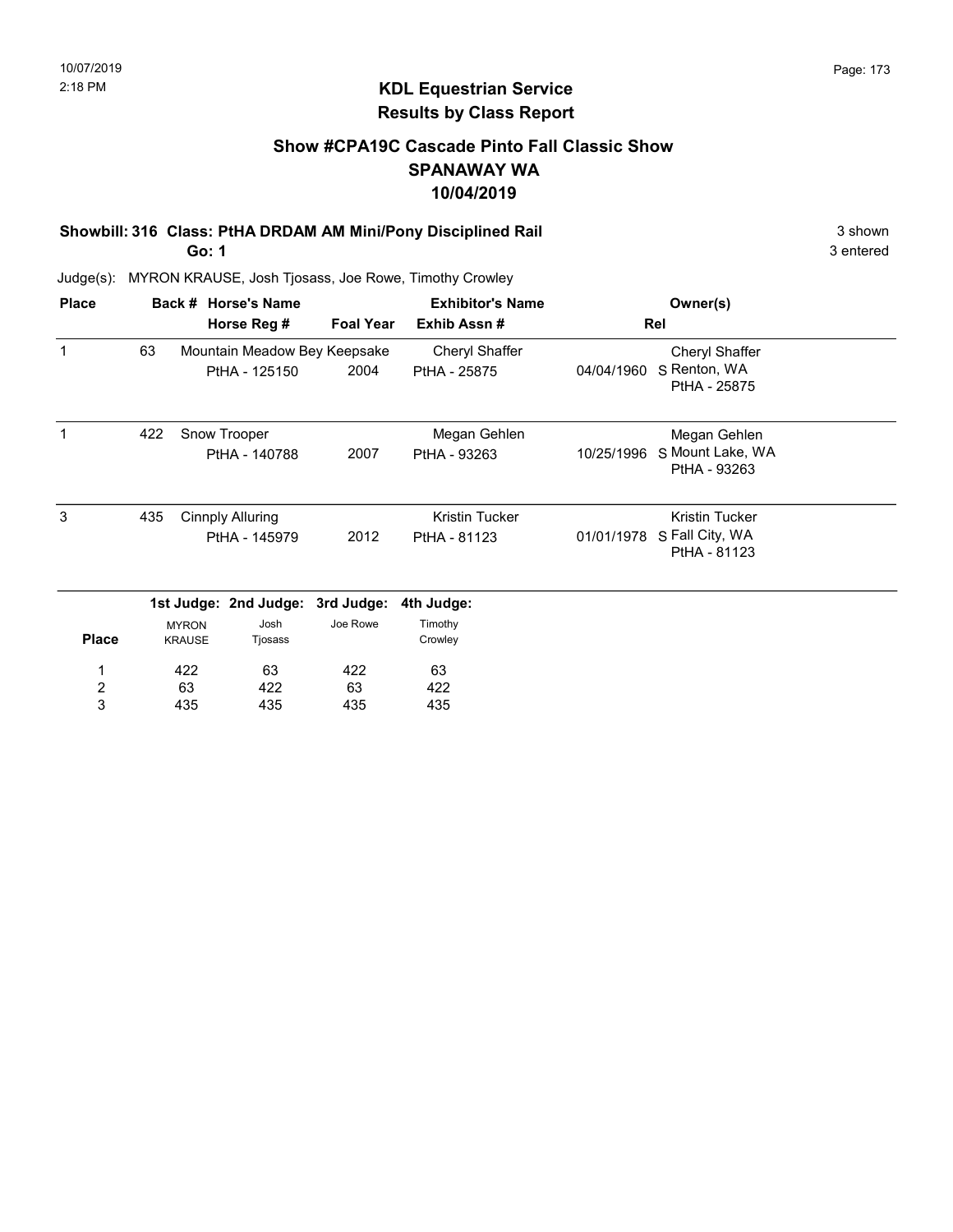# KDL Equestrian Service Results by Class Report

# Show #CPA19C Cascade Pinto Fall Classic Show SPANAWAY WA 10/04/2019

# Showbill: 319 Class: PtHA IDRAP AM Pony Ideal Pinto Driving 6 Shown 5 shown

Go: 1

| <b>Place</b> |     | Back # Horse's Name                                                                  |                  | <b>Exhibitor's Name</b>                 |            | Owner(s)                                                   |
|--------------|-----|--------------------------------------------------------------------------------------|------------------|-----------------------------------------|------------|------------------------------------------------------------|
|              |     | Horse Reg #                                                                          | <b>Foal Year</b> | Exhib Assn#                             |            | Rel                                                        |
| $\mathbf{1}$ | 27  | In My Darkest Hour<br>PtHA - 135945                                                  | 2004             | Jackie Strawn<br>PtHA - 40499           | 10/30/1951 | <b>Terry Strawn</b><br>O Central Point, OR<br>PtHA - 17105 |
| 1            | 435 | <b>Cinnply Alluring</b><br>PtHA - 145979                                             | 2012             | <b>Kristin Tucker</b><br>PtHA - 81123   | 01/01/1978 | <b>Kristin Tucker</b><br>S Fall City, WA<br>PtHA - 81123   |
| 3            | 422 | Snow Trooper<br>PtHA - 140788                                                        | 2007             | Megan Gehlen<br>PtHA - 93263            | 10/25/1996 | Megan Gehlen<br>S Mount Lake, WA<br>PtHA - 93263           |
| 4            | 63  | Mountain Meadow Bey Keepsake<br>PtHA - 125150                                        | 2004             | Cheryl Shaffer<br>PtHA - 25875          | 04/04/1960 | Cheryl Shaffer<br>S Renton, WA<br>PtHA - 25875             |
| 5            | 453 | <b>AWF Night Hawk</b><br>PtHA - WDWA19-26 2012                                       |                  | Carrie Loffelmacher<br>PtHA - WDWA19-23 |            | Carrie Loffelmacher<br>S<br>PtHA - WDWA19-23               |
| <b>Place</b> |     | 1st Judge: 2nd Judge: 3rd Judge:<br>Josh<br><b>MYRON</b><br><b>KRAUSE</b><br>Tjosass | Joe Rowe         | 4th Judge:<br>Timothy<br>Crowley        |            |                                                            |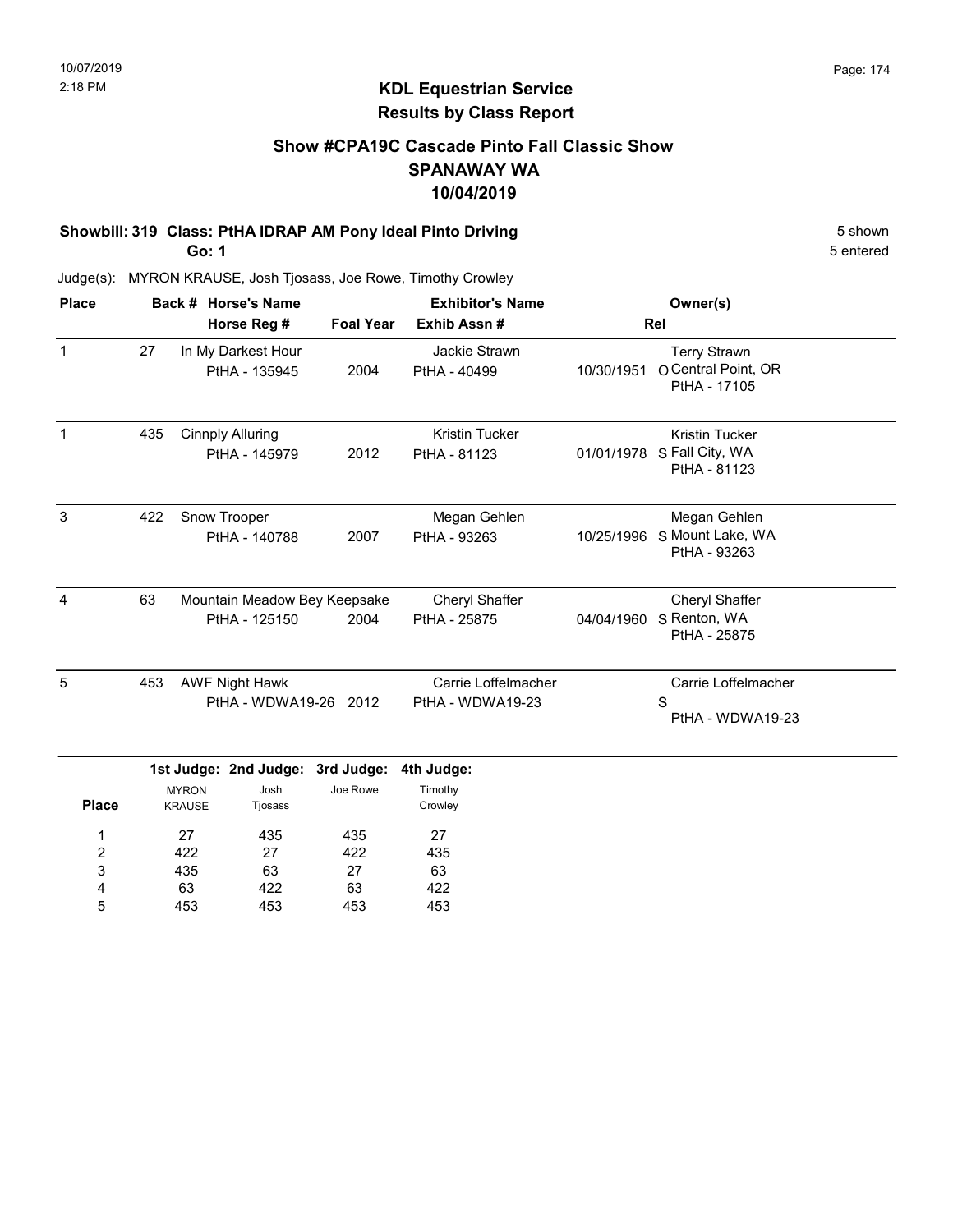# KDL Equestrian Service Results by Class Report

# Show #CPA19C Cascade Pinto Fall Classic Show SPANAWAY WA 10/04/2019

Showbill: 321 Class: OTAB WTHM15 OTAB W/T Horsemanship 15 & Ov 3 shown 3 shown Go: 1

| <b>Place</b>   |     |               | Back # Horse's Name              | <b>Exhibitor's Name</b> |                      |              |                      |  |
|----------------|-----|---------------|----------------------------------|-------------------------|----------------------|--------------|----------------------|--|
|                |     |               | Horse Reg #                      | <b>Foal Year</b>        | Exhib Assn#          |              | Rel                  |  |
| 1              | 448 |               | Im Good N Sleepy                 |                         | Lydia Wainwright     |              | Lydia Wainwright     |  |
|                |     |               |                                  |                         |                      | 05/28/2003 S |                      |  |
| 2              | 434 |               | Dont Doubt Me Too                |                         | <b>Mallory Dobbs</b> |              | <b>Mallory Dobbs</b> |  |
|                |     |               |                                  |                         |                      | 01/26/1994   | S Olympia, WA        |  |
| 3              | 407 |               | Whos Cry N Now                   |                         | Lucca Merlino        |              | Lucca Merlino        |  |
|                |     |               |                                  | 2017                    |                      | 03/26/1989   | S Maple Valley, WA   |  |
|                |     |               | 1st Judge: 2nd Judge: 3rd Judge: |                         | 4th Judge:           |              |                      |  |
|                |     | <b>MYRON</b>  | Josh                             | Joe Rowe                | Timothy              |              |                      |  |
| <b>Place</b>   |     | <b>KRAUSE</b> | Tjosass                          |                         | Crowley              |              |                      |  |
| 1              |     | 448           | 448                              | 448                     | 448                  |              |                      |  |
| $\overline{c}$ |     | 434           | 434                              | 407                     | 434                  |              |                      |  |
| 3              |     | 407           | 407                              | 434                     | 407                  |              |                      |  |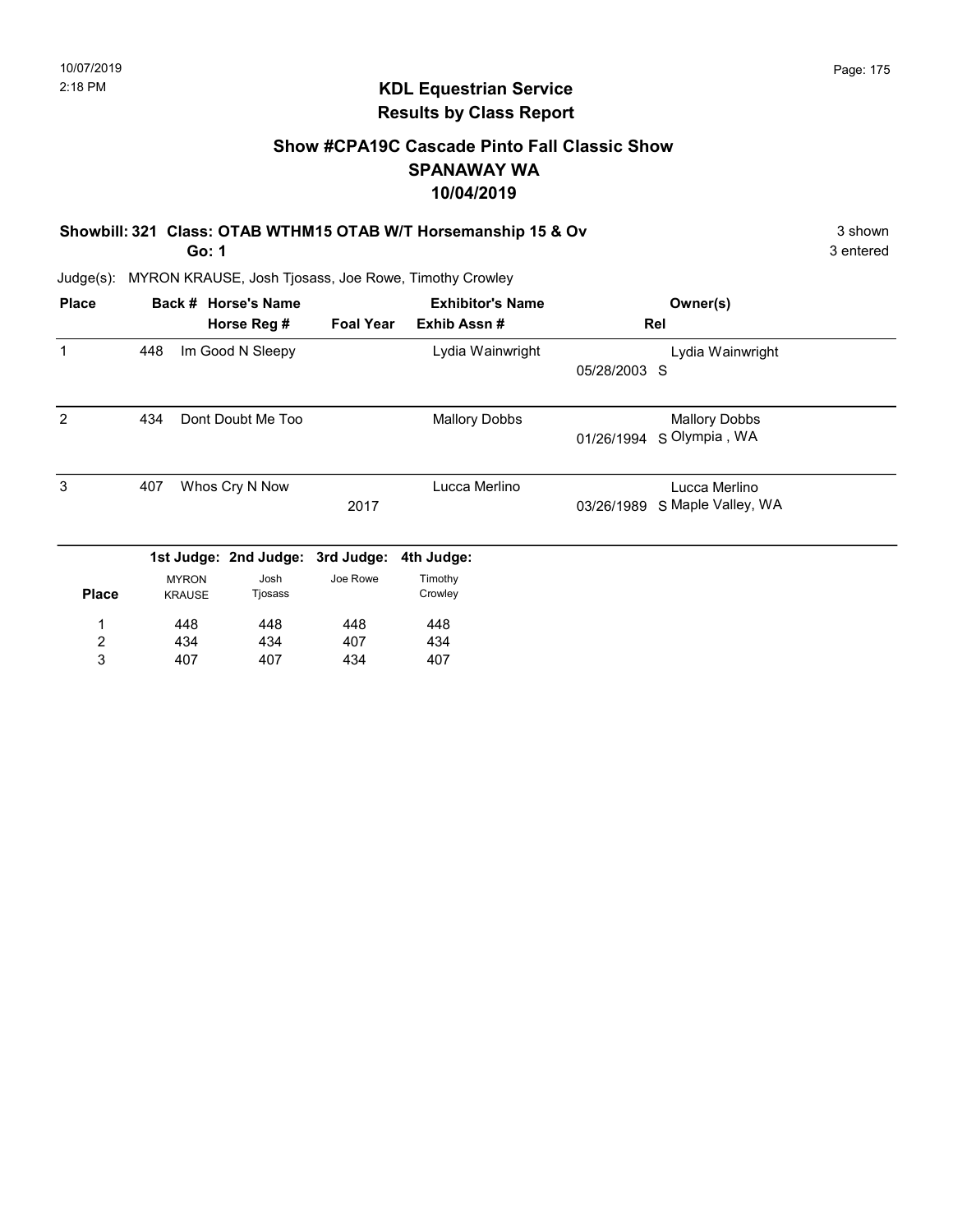# KDL Equestrian Service Results by Class Report

# Show #CPA19C Cascade Pinto Fall Classic Show SPANAWAY WA 10/04/2019

Showbill: 322 Class: OTAB WTHM14 OTAB W/T Horsemanship 14 & Un 5 Shown 5 shown Go: 1

| <b>Place</b>     |     |               | Back # Horse's Name         |                  | <b>Exhibitor's Name</b> |              | Owner(s)                 |
|------------------|-----|---------------|-----------------------------|------------------|-------------------------|--------------|--------------------------|
|                  |     |               | Horse Reg #                 | <b>Foal Year</b> | Exhib Assn#             |              | Rel                      |
| $\mathbf{1}$     | 452 |               | Justafiably Fancy           |                  | Elyse Morris            |              | Tracy Chonzena-Olney     |
|                  |     |               |                             | 2006             |                         | 08/08/2005 L |                          |
| $\overline{2}$   | 442 |               | Rcr Cash My Pay Chex        |                  | Evelyn Johnson          |              | Adam & Gabi Johnson      |
|                  |     |               |                             |                  |                         | 11/17/2009   | C Pt Angeles, WA         |
| 3                | 441 |               | A Special Asset             |                  | Brooklyn Johnson        |              | Adam & Gabi Johnson      |
|                  |     |               |                             | 2012             |                         | 02/02/2008   | C Pt Angeles, WA         |
| 4                | 440 |               | <b>Sweet Talking Hunter</b> |                  | Naomi Wainwright        |              | Lydia Wainwright         |
|                  |     |               |                             | 2009             |                         | 01/01/2007 S |                          |
| 5                | 78  |               | Hez A Burglar               |                  | Leah Kempinski          |              | Vicki Nielsen            |
|                  |     |               |                             | 1995             |                         |              | 05/22/2010 L Rainier, WA |
|                  |     |               | 1st Judge: 2nd Judge:       | 3rd Judge:       | 4th Judge:              |              |                          |
|                  |     | <b>MYRON</b>  | Josh                        | Joe Rowe         | Timothy                 |              |                          |
| <b>Place</b>     |     | <b>KRAUSE</b> | Tjosass                     |                  | Crowley                 |              |                          |
| 1                |     | 452           | 442                         | 452              | 442                     |              |                          |
| $\boldsymbol{2}$ |     | 78            | 441                         | 441              | 440                     |              |                          |
| 3                |     | 440           | 452                         | 78               | 441                     |              |                          |
| 4                |     | 442           | 440                         | 442              | 452                     |              |                          |
| 5                |     | 441           | 78                          | 440              | 78                      |              |                          |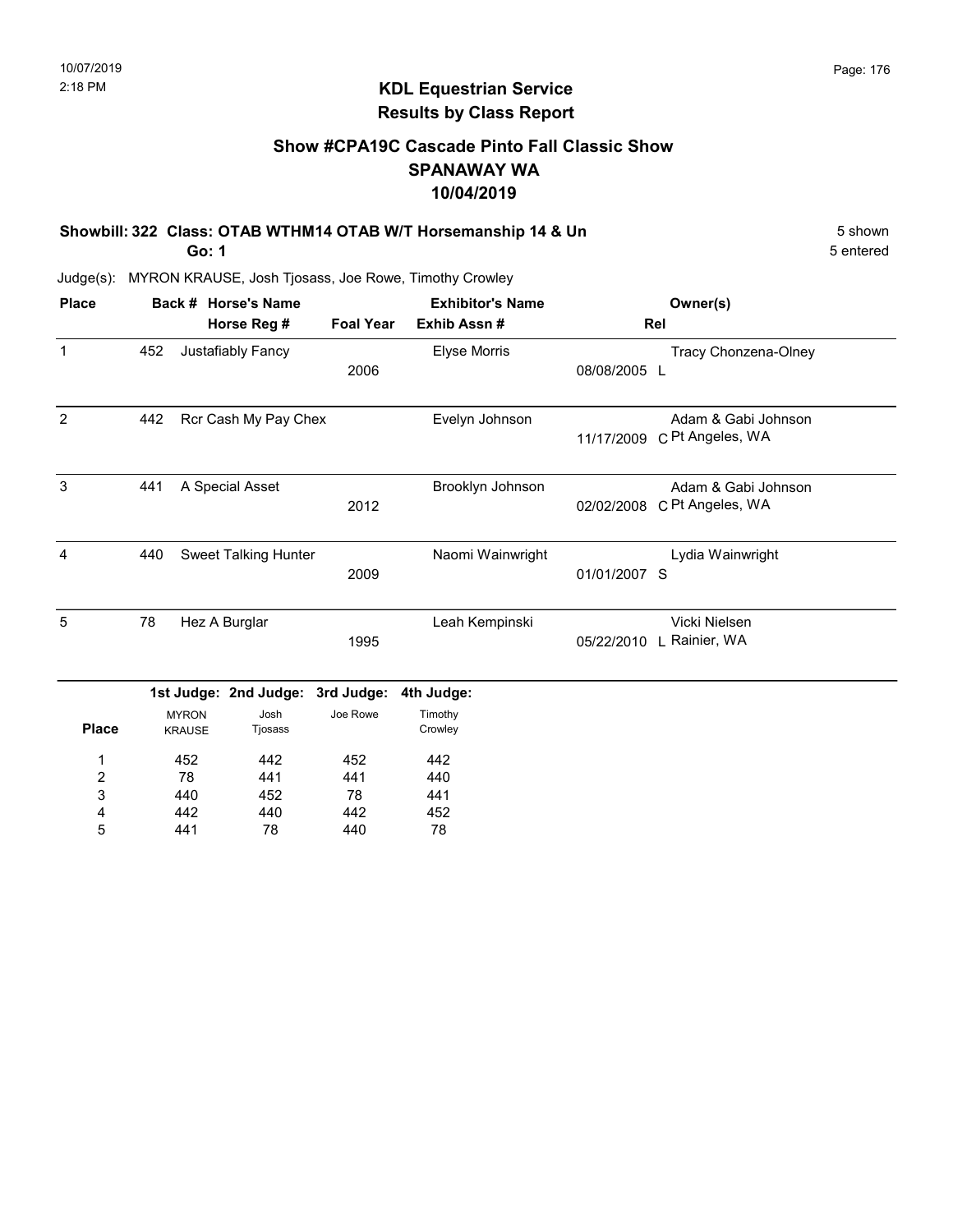# KDL Equestrian Service Results by Class Report

# Show #CPA19C Cascade Pinto Fall Classic Show SPANAWAY WA 10/04/2019

Showbill: 323 Class: PtHA WSSYH YA W/T Western Horsemanship 10 & Un 3 Shown 3 shown

Go: 1

| <b>Place</b>                 |     |                               | Back # Horse's Name              |                  | <b>Exhibitor's Name</b>          |            | Owner(s)                                                  |
|------------------------------|-----|-------------------------------|----------------------------------|------------------|----------------------------------|------------|-----------------------------------------------------------|
|                              |     |                               | Horse Reg #                      | <b>Foal Year</b> | Exhib Assn#                      |            | Rel                                                       |
| $\mathbf{1}$                 | 441 |                               | A Special Asset<br>PtHA - 145737 | 2012             | Brooklyn Johnson<br>PtHA - 91892 | 02/02/2008 | Adam & Gabi Johnson<br>C Pt Angeles, WA<br>PtHA - NEW575A |
| 2                            | 78  |                               | Hez A Burglar                    |                  | Leah Kempinski                   |            | Vicki Nielsen                                             |
|                              |     |                               | PtHA - 94694                     | 1995             | PtHA - 83293                     | 05/22/2010 | Rainier, WA<br>PtHA - 31011                               |
| 3                            | 442 |                               | Rcr Cash My Pay Chex             |                  | Evelyn Johnson                   |            | Adam & Gabi Johnson                                       |
|                              |     |                               | PtHA - 126435                    |                  | PtHA - 92552                     | 11/17/2009 | C Pt Angeles, WA<br>PtHA - NEW575A                        |
|                              |     |                               | 1st Judge: 2nd Judge: 3rd Judge: |                  | 4th Judge:                       |            |                                                           |
| <b>Place</b>                 |     | <b>MYRON</b><br><b>KRAUSE</b> | Josh<br>Tjosass                  | Joe Rowe         | Timothy<br>Crowley               |            |                                                           |
| 1                            |     | 441                           | 441                              | 441              | 441                              |            |                                                           |
| $\overline{\mathbf{c}}$<br>3 |     | 78<br>442                     | 78<br>442                        | 78<br>442        | 78<br>442                        |            |                                                           |
|                              |     |                               |                                  |                  |                                  |            |                                                           |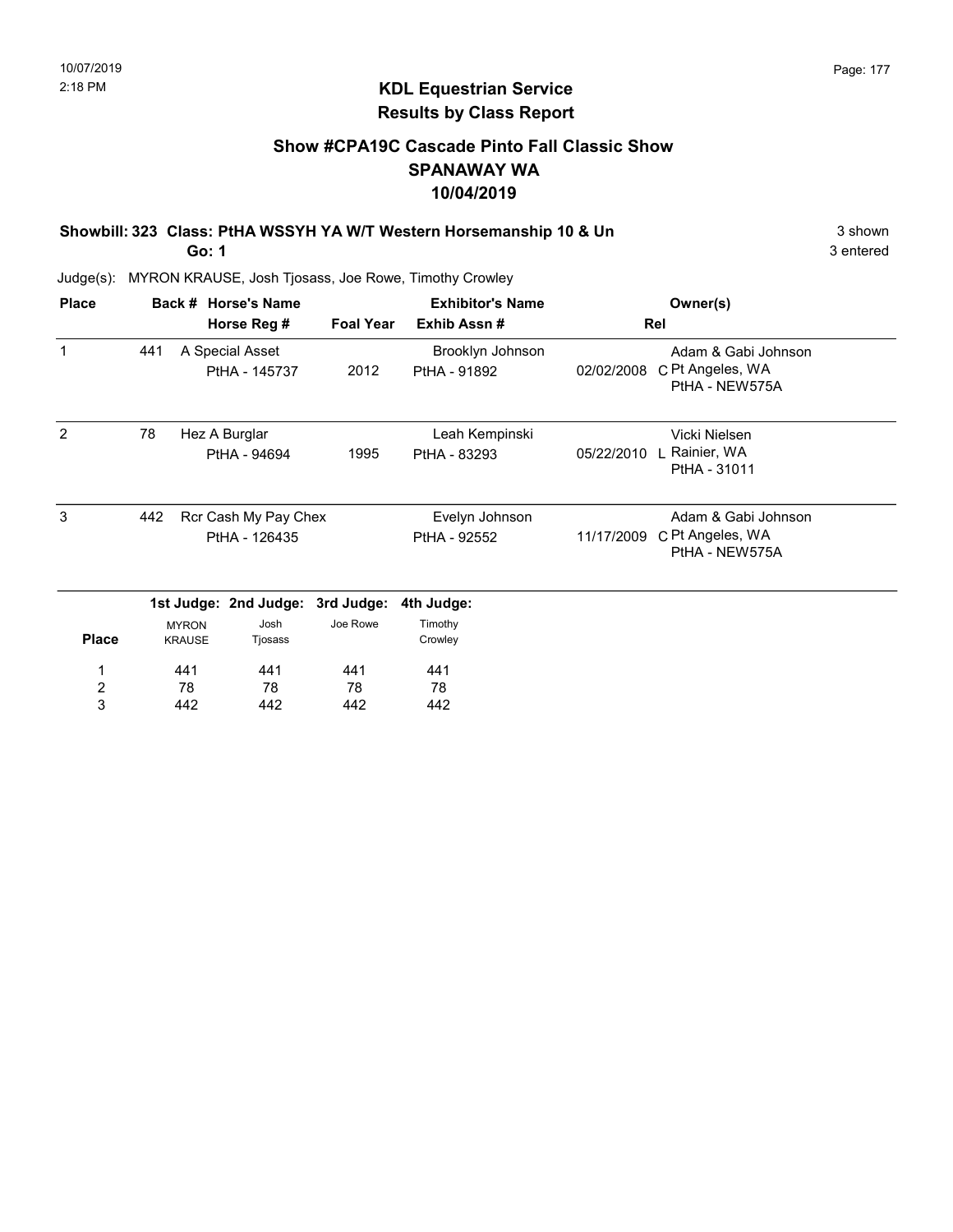# Show #CPA19C Cascade Pinto Fall Classic Show SPANAWAY WA 10/04/2019

| Showbill: 324 Class: PtHA WSSYH2 YA W/T Western Horsemanship 11-18 | 2 shown |
|--------------------------------------------------------------------|---------|
|                                                                    |         |

Go: 1

2 entered

| <b>Place</b> |     |                               | Back # Horse's Name                | <b>Exhibitor's Name</b> |                              | Owner(s)                                           |
|--------------|-----|-------------------------------|------------------------------------|-------------------------|------------------------------|----------------------------------------------------|
|              |     |                               | Horse Reg #                        | <b>Foal Year</b>        | Exhib Assn#                  | Rel                                                |
| 1            | 452 |                               | Justafiably Fancy<br>PtHA - 129938 | 2006                    | Elyse Morris<br>PtHA - 94571 | Tracy Chonzena-Olney<br>08/08/2005<br>PtHA - 28473 |
| 2            | 448 |                               | Im Good N Sleepy                   |                         | Lydia Wainwright             | Lydia Wainwright<br>05/28/2003 S                   |
|              |     |                               | 1st Judge: 2nd Judge: 3rd Judge:   |                         | 4th Judge:                   |                                                    |
| <b>Place</b> |     | <b>MYRON</b><br><b>KRAUSE</b> | Josh<br>Tjosass                    | Joe Rowe                | Timothy<br>Crowley           |                                                    |
|              |     | 452                           | 448                                | 452                     | 452                          |                                                    |
| 2            |     | 448                           | 452                                | 448                     | 448                          |                                                    |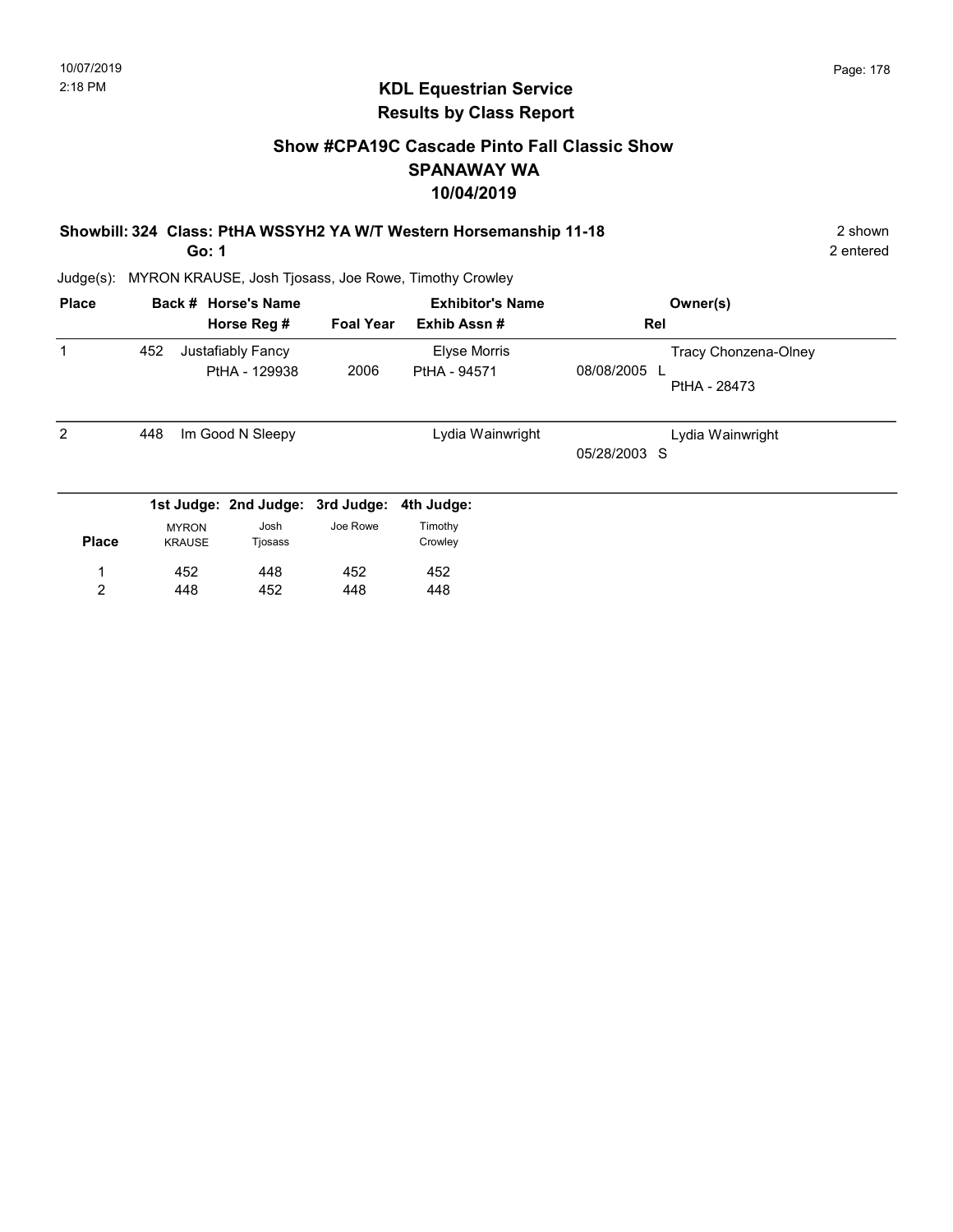# Show #CPA19C Cascade Pinto Fall Classic Show SPANAWAY WA 10/04/2019

Showbill: 325 Class: PtHA WSSAH AM W/T Western Horsemanship 3 Shown 3 shown

Go: 1

3 entered

| <b>Place</b>          |     | Back # Horse's Name           |                                      |                  | <b>Exhibitor's Name</b>        |            | Owner(s)                                             |
|-----------------------|-----|-------------------------------|--------------------------------------|------------------|--------------------------------|------------|------------------------------------------------------|
|                       |     |                               | Horse Reg #                          | <b>Foal Year</b> | Exhib Assn#                    |            | Rel                                                  |
| 1                     | 432 |                               | Pv Shes Specialized<br>PtHA - 155466 | 2017             | Kaytee Gibeau<br>PtHA - 67683  | 07/25/1999 | Kaytee Gibeau<br>S Port Townsend, WA<br>PtHA - 67683 |
| 2                     | 407 |                               | Whos Cry N Now<br>PtHA - 1077984     | 2017             | Lucca Merlino<br>PtHA - 35599  | 03/26/1989 | Lucca Merlino<br>S Maple Valley, WA<br>PtHA - 35599  |
| 3                     | 425 |                               | Sir Lukas Remington<br>PtHA - 147417 |                  | Elaine K Simon<br>PtHA - 38274 | 09/26/1960 | Elaine K Simon<br>S Camas, WA<br>PtHA - 38274        |
|                       |     |                               | 1st Judge: 2nd Judge: 3rd Judge:     |                  | 4th Judge:                     |            |                                                      |
| <b>Place</b>          |     | <b>MYRON</b><br><b>KRAUSE</b> | Josh<br>Tjosass                      | Joe Rowe         | Timothy<br>Crowley             |            |                                                      |
| 1                     |     | 432                           | 432                                  | 432              | 432                            |            |                                                      |
| $\boldsymbol{2}$<br>3 |     | 407                           | 407                                  | 407              | 407                            |            |                                                      |
|                       |     | 425                           | 425                                  | 425              | 425                            |            |                                                      |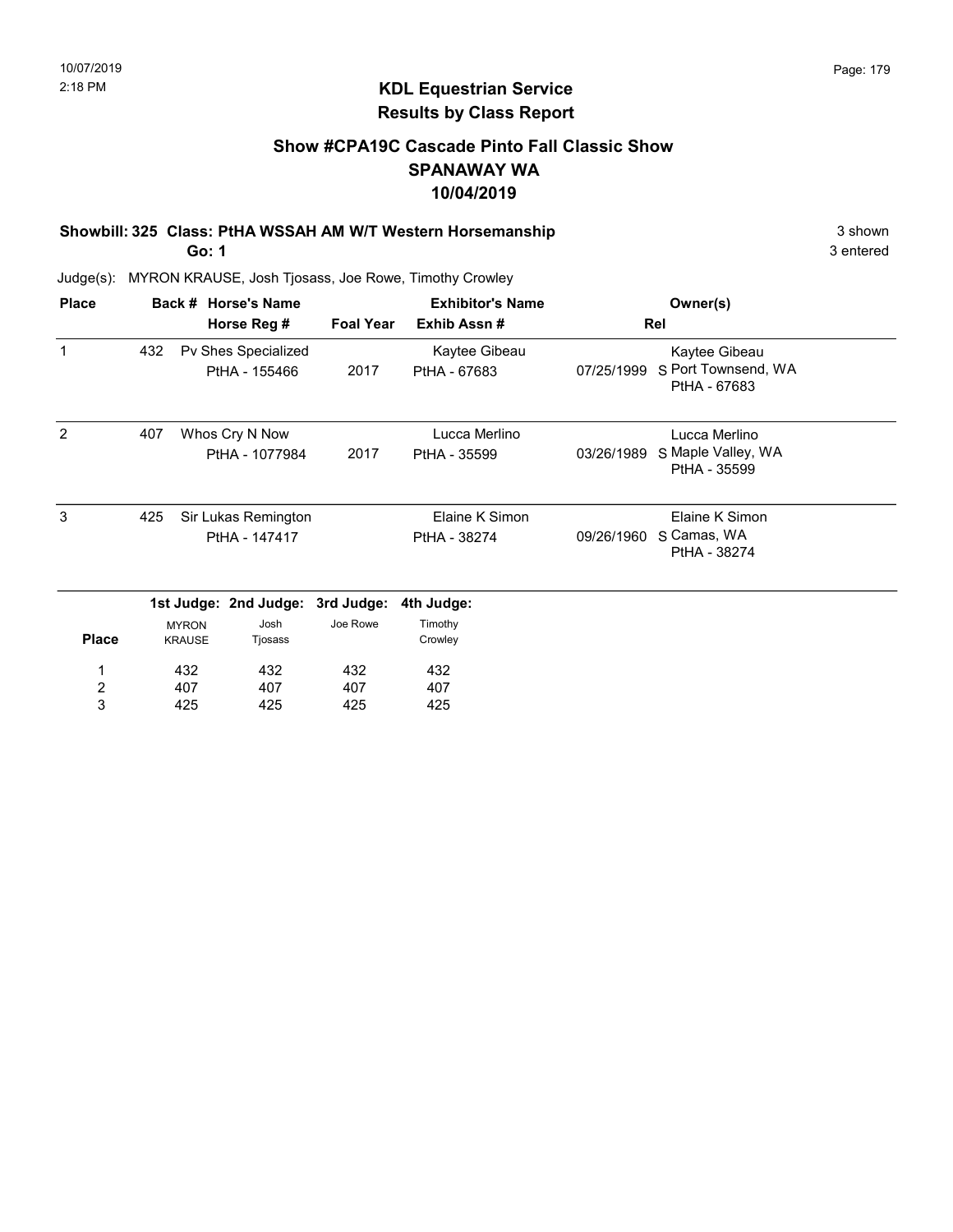# KDL Equestrian Service Results by Class Report

# Show #CPA19C Cascade Pinto Fall Classic Show SPANAWAY WA 10/04/2019

| Showbill: 326 Class: OTAB HSMO OTAB Horsemanship All Types/Ages | 1 shown   |
|-----------------------------------------------------------------|-----------|
| Go: 1                                                           | 1 entered |

| <b>Place</b> |     | Back # Horse's Name  |                  | <b>Exhibitor's Name</b> | Owner(s)                  |  |
|--------------|-----|----------------------|------------------|-------------------------|---------------------------|--|
|              |     | Horse Reg #          | <b>Foal Year</b> | Exhib Assn #            | Rel                       |  |
| <b>NP</b>    | 455 | Ultimate Pepper Jack |                  | Crystal Fallon          | Crystal Fallon            |  |
|              |     |                      | 2009             |                         | 03/02/1991 S Puyallup, WA |  |
|              |     |                      |                  |                         |                           |  |

|              |               | 1st Judge: 2nd Judge: 3rd Judge: 4th Judge: |          |         |
|--------------|---------------|---------------------------------------------|----------|---------|
|              | <b>MYRON</b>  | Josh                                        | Joe Rowe | Timothy |
| <b>Place</b> | <b>KRAUSE</b> | Tiosass                                     |          | Crowley |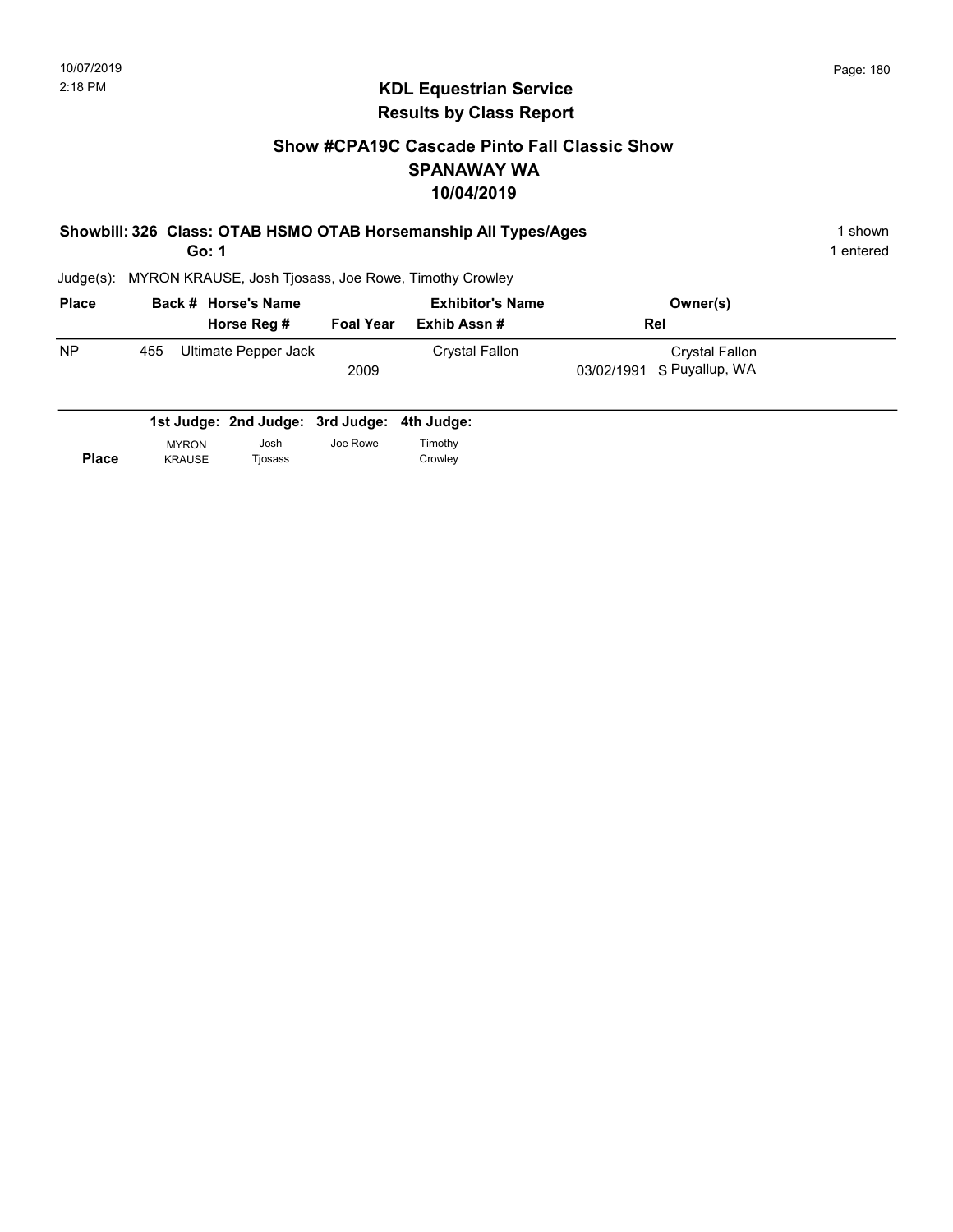### Show #CPA19C Cascade Pinto Fall Classic Show SPANAWAY WA 10/04/2019

Showbill: 327 Class: PtHA NSE1 YA Novice Youth Western Horsemanship 3 Shown 3 shown Go: 1

3 entered

| <b>Place</b>        |     |                               | Back # Horse's Name                    |                  | <b>Exhibitor's Name</b>                |            | Owner(s)                                                 |  |
|---------------------|-----|-------------------------------|----------------------------------------|------------------|----------------------------------------|------------|----------------------------------------------------------|--|
|                     |     |                               | Horse Reg #                            | <b>Foal Year</b> | Exhib Assn#                            |            | Rel                                                      |  |
| 1                   | 424 |                               | Eyed B Stylin<br>PtHA - 123098         | 2003             | <b>Brynn Stevenson</b><br>PtHA - 93467 | 05/12/2003 | <b>Brynn Stevenson</b><br>S Kingston, WA<br>PtHA - 93467 |  |
| 2                   | 401 |                               | One Fancy Dream<br>PtHA - 137709       | 2009             | Lexie Scott<br>PtHA - 83633            | 01/01/2006 | Lexie Scott<br>S Seabeck, WA<br>PtHA - 83633             |  |
| 3                   | 405 |                               | Think Ima Cando Hotty<br>PtHA - 154765 | 2012             | Lyndsey Mooth<br>PtHA - 94356          | 04/17/2003 | Shannon Prigger<br>POULSBO, WA<br>PtHA - 22302           |  |
|                     |     |                               | 1st Judge: 2nd Judge: 3rd Judge:       |                  | 4th Judge:                             |            |                                                          |  |
| <b>Place</b>        |     | <b>MYRON</b><br><b>KRAUSE</b> | Josh<br>Tjosass                        | Joe Rowe         | Timothy<br>Crowley                     |            |                                                          |  |
| 1<br>$\overline{2}$ |     | 424<br>401                    | 424<br>401<br>405                      | 424              | 424                                    |            |                                                          |  |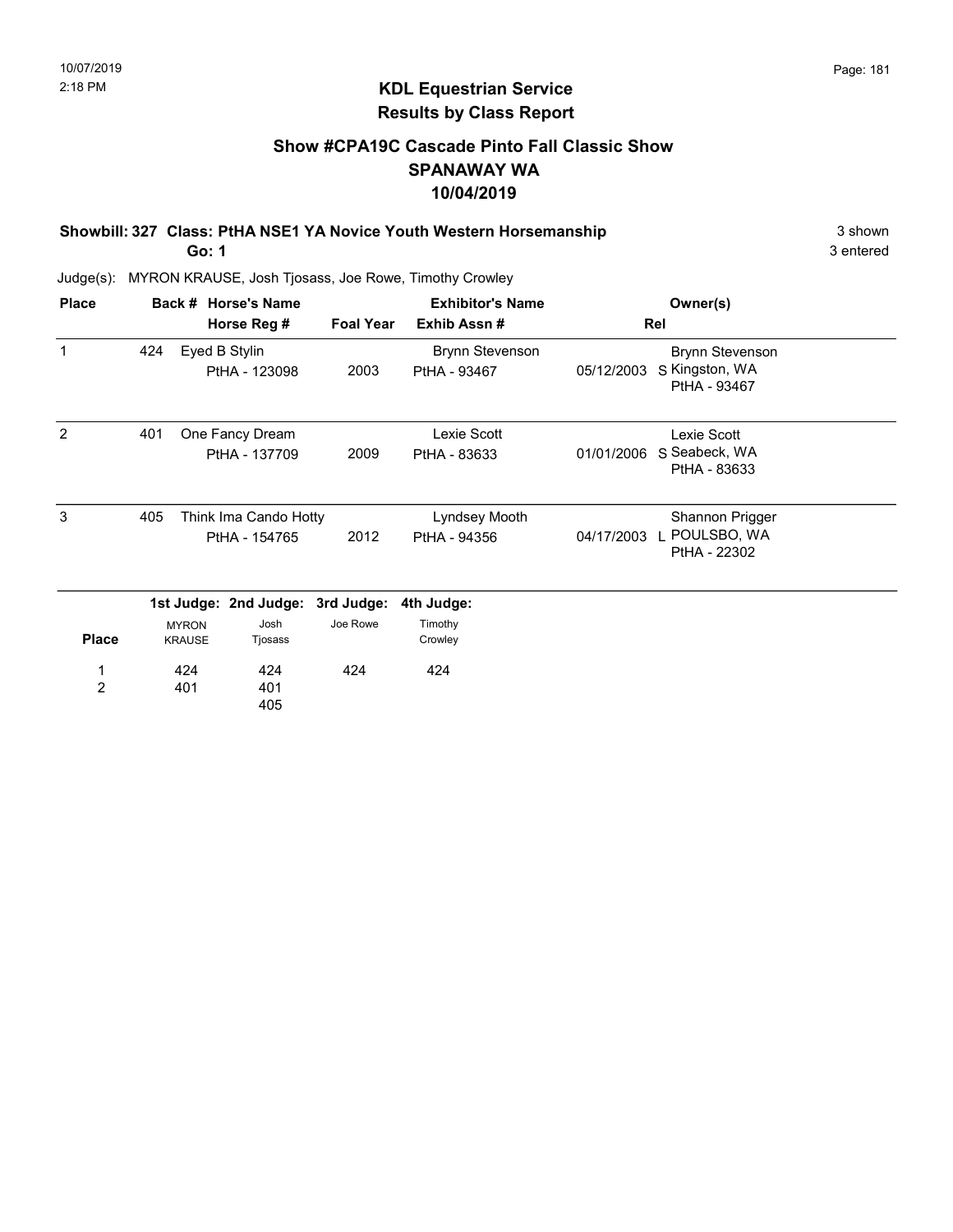### Show #CPA19C Cascade Pinto Fall Classic Show SPANAWAY WA 10/04/2019

Showbill: 328 Class: PtHA ssey1 YA Western Horsemanship 18 & Under 8 Shown 8 shown Go: 1

8 entered

Judge(s): MYRON KRAUSE, Josh Tjosass, Joe Rowe, Timothy Crowley

| <b>Place</b>   |     |                               | Back # Horse's Name                    |                  | <b>Exhibitor's Name</b>                |              | Owner(s)                                                            |
|----------------|-----|-------------------------------|----------------------------------------|------------------|----------------------------------------|--------------|---------------------------------------------------------------------|
|                |     |                               | Horse Reg #                            | <b>Foal Year</b> | Exhib Assn #                           |              | Rel                                                                 |
| $\mathbf{1}$   | 155 |                               | A Lady With Assets<br>PtHA - 137528    | 2008             | Madison Wojcek<br>PtHA - 137528        |              | Madison Wojcek<br>04/11/2005 S Bremerton, WA<br>PtHA - 137528       |
| $\sqrt{2}$     | 421 | <b>Fancy Cutie</b>            | PtHA - 140236                          | 2010             | Allison Kane<br>PtHA - 83041           |              | Allison Kane<br>02/03/2006 S Ridgefield, WA<br>PtHA - 83041         |
| $\mathsf 3$    | 405 |                               | Think Ima Cando Hotty<br>PtHA - 154765 | 2012             | Lyndsey Mooth<br>PtHA - 94356          |              | Shannon Prigger<br>04/17/2003 L POULSBO, WA<br>PtHA - 22302         |
| 4              | 449 |                               | Kenos Golden Diva<br>PtHA - 119404     | 2003             | <b>Riley Michaelis</b><br>PtHA - 93626 |              | Russelle Graf<br>10/19/2005 C Pt Angeles, WA<br>PtHA - 119404       |
| 5              | 431 |                               | Rap My Assets<br>PtHA - 138876         | 2007             | Megan Truman<br>PtHA - 94633           |              | Megan Truman<br>03/07/2009 S Yacolt, WA<br>PtHA - 94633             |
| 6              | 424 |                               | Eyed B Stylin<br>PtHA - 123098         | 2003             | <b>Brynn Stevenson</b><br>PtHA - 93467 |              | <b>Brynn Stevenson</b><br>05/12/2003 S Kingston, WA<br>PtHA - 93467 |
| $\overline{7}$ | 401 |                               | One Fancy Dream<br>PtHA - 137709       | 2009             | Lexie Scott<br>PtHA - 83633            |              | Lexie Scott<br>01/01/2006 S Seabeck, WA<br>PtHA - 83633             |
| 8              | 456 |                               | Hes Got The Scotch<br>PtHA - 145803    | 2007             | Payton Land<br>PtHA - 81985            | 01/25/2007 L | Katherine Cramer<br>PtHA - 77363                                    |
|                |     |                               | 1st Judge: 2nd Judge: 3rd Judge:       |                  | 4th Judge:                             |              |                                                                     |
| <b>Place</b>   |     | <b>MYRON</b><br><b>KRAUSE</b> | Josh<br>Tjosass                        | Joe Rowe         | Timothy<br>Crowley                     |              |                                                                     |
| 1              |     | 155                           | 155                                    | 155              | 421                                    |              |                                                                     |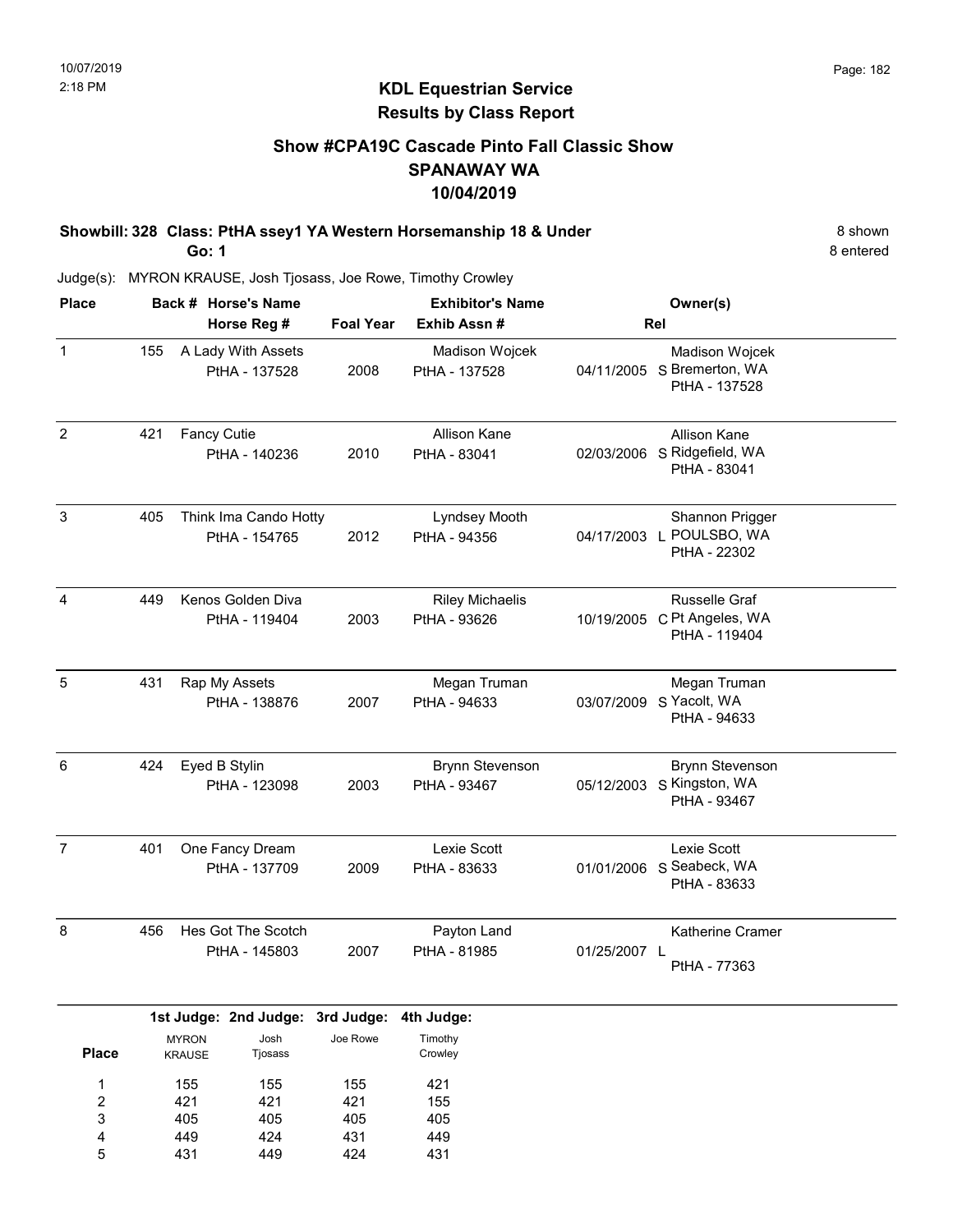### Show #CPA19C Cascade Pinto Fall Classic Show SPANAWAY WA 10/04/2019

| 6  | 424 | 431 | 449 | 424 |
|----|-----|-----|-----|-----|
| -7 | 401 | 401 | 456 | 401 |
| 8  | 456 | 456 | 401 | 456 |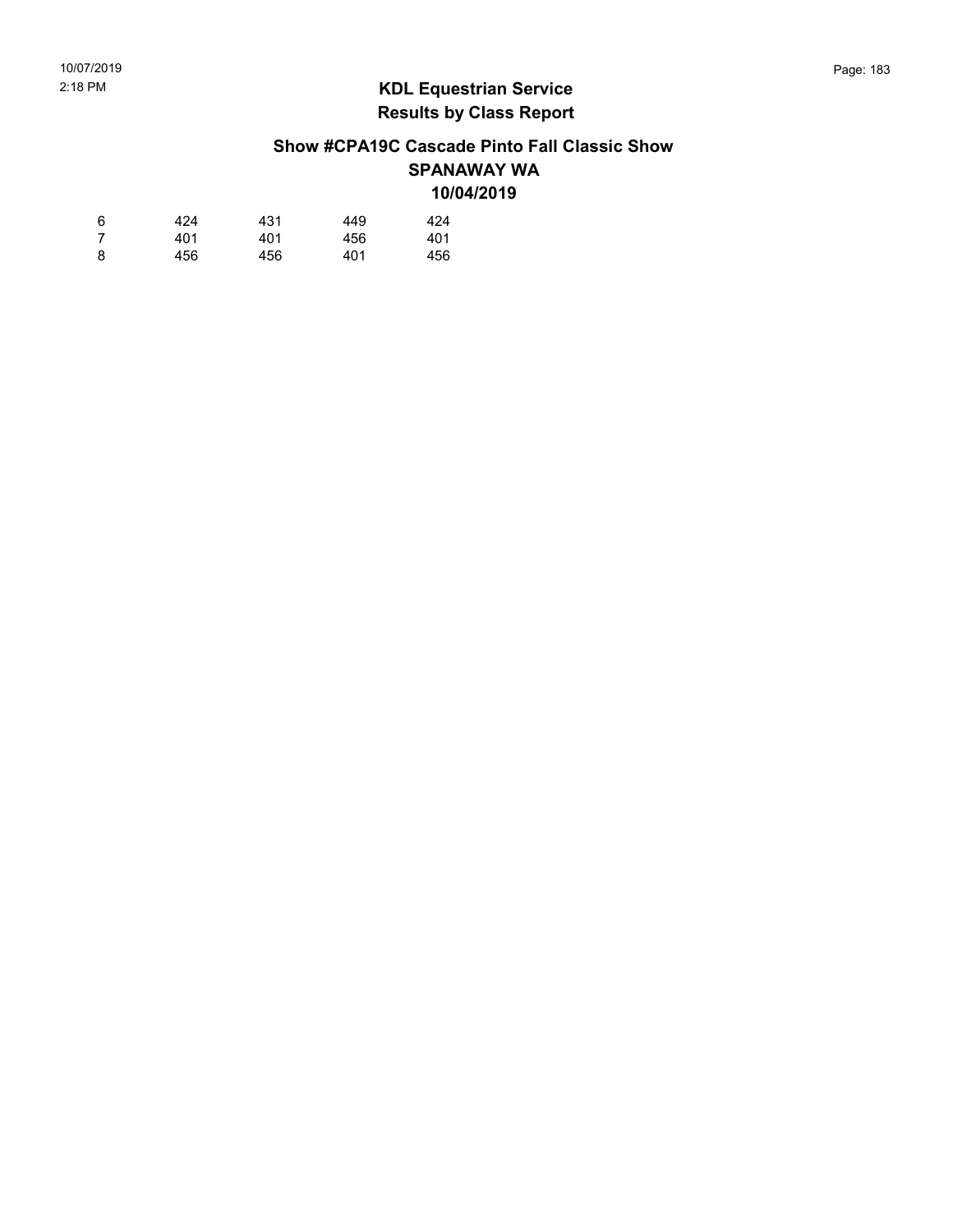### Show #CPA19C Cascade Pinto Fall Classic Show SPANAWAY WA 10/04/2019

| Showbill: 330 Class: PtHA NSE2 AM Novice Am Western Horsemanship | 1 shown   |
|------------------------------------------------------------------|-----------|
| Go: 1                                                            | 1 entered |

| <b>Place</b> |     | Back # Horse's Name<br>Horse Reg #           | <b>Foal Year</b> | <b>Exhibitor's Name</b><br>Exhib Assn# | Owner(s)<br><b>Rel</b>                                      |  |
|--------------|-----|----------------------------------------------|------------------|----------------------------------------|-------------------------------------------------------------|--|
|              | 218 | <b>Pining For Chocolate</b><br>PtHA - 152928 | 2007             | Shannon Prigger<br>PtHA - 22302        | Shannon Prigger<br>02/18/1963 S POULSBO, WA<br>PtHA - 22302 |  |

|              |                               | 1st Judge: 2nd Judge: 3rd Judge: 4th Judge: |          |                    |
|--------------|-------------------------------|---------------------------------------------|----------|--------------------|
| <b>Place</b> | <b>MYRON</b><br><b>KRAUSE</b> | Josh<br>Tjosass                             | Joe Rowe | Timothv<br>Crowley |
|              | 218                           | 218                                         | 218      | 218                |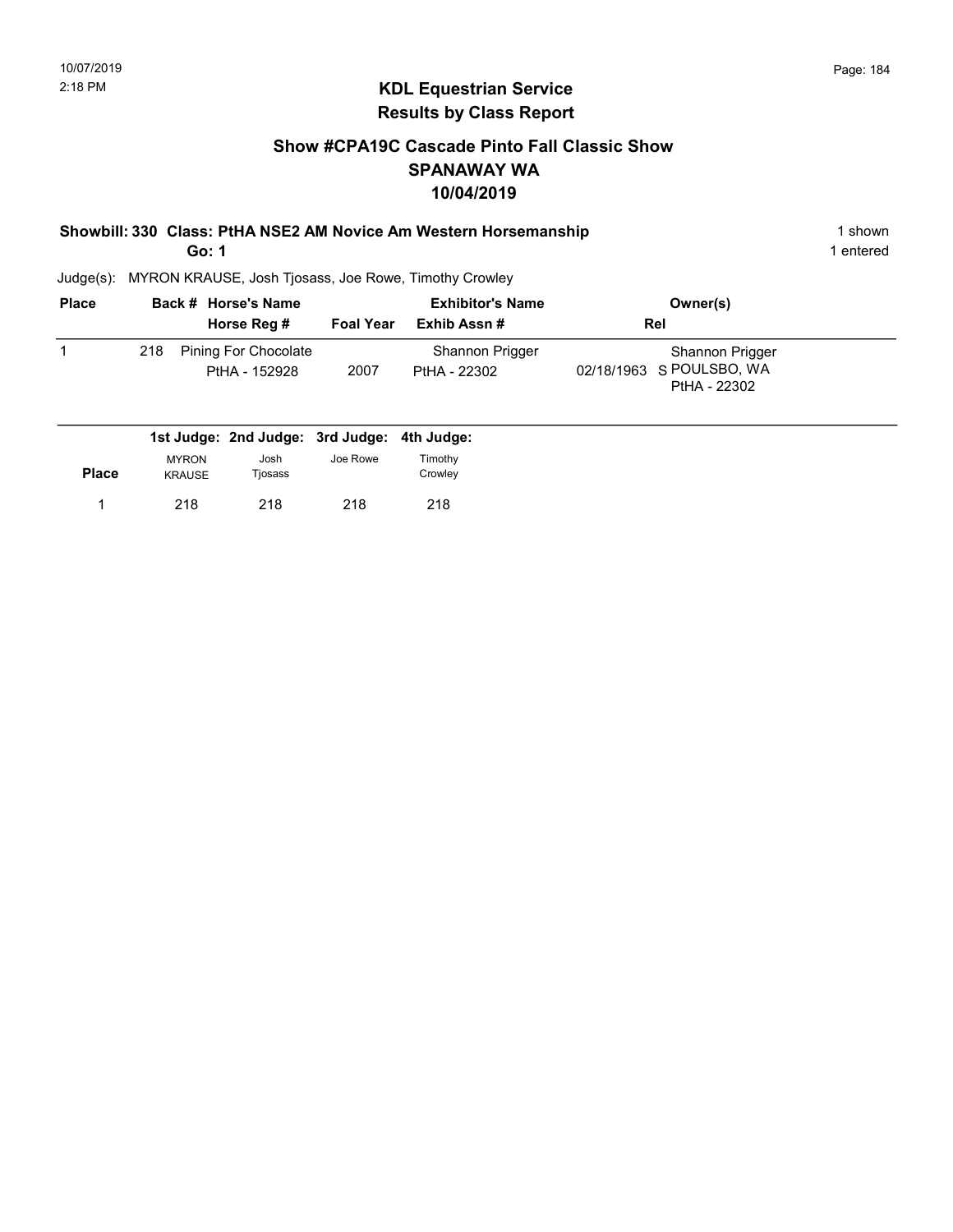### Show #CPA19C Cascade Pinto Fall Classic Show SPANAWAY WA 10/04/2019

# Showbill: 331 Class: PtHA SSE11 AM Western Horsemanship 8 shown

Go: 1

400 406

4 5 411 406 406 400 411 406 8 entered

| <b>Place</b>                                 |     |                               | Back # Horse's Name                          |                   | <b>Exhibitor's Name</b>                 |            | Owner(s)                                                        |
|----------------------------------------------|-----|-------------------------------|----------------------------------------------|-------------------|-----------------------------------------|------------|-----------------------------------------------------------------|
|                                              |     |                               | Horse Reg #                                  | <b>Foal Year</b>  | Exhib Assn#                             |            | <b>Rel</b>                                                      |
| $\mathbf 1$                                  | 438 |                               | My Assets On Porsche<br>PtHA - 44192         | 2011              | Debbie Chapin<br>PtHA - 68501           |            | Debbie Chapin<br>03/16/1961 S Graham, WA<br>PtHA - 68501        |
| $\overline{c}$                               | 439 | Invite Kathy                  | PtHA - 140354                                |                   | Julie Daniels<br>PtHA - 59299           | 02/24/1971 | Julie Daniels<br>S Kent, WA<br>PtHA - 59299                     |
| 3                                            | 411 | Rap N Roll                    | PtHA - 112163                                |                   | <b>Elizabeth Strait</b><br>PtHA - 63964 |            | Elizabeth Strait<br>12/24/1967 S Pt Angeles, WA<br>PtHA - 63964 |
| 4                                            | 400 |                               | Special Impulse<br>PtHA - 151359             | 2015              | Tina Johnson<br>PtHA - 48734            |            | Tina Johnson<br>03/09/1960 S Sequim, WA<br>PtHA - 48734         |
| 5                                            | 406 |                               | Hes Better Than Good<br>PtHA - 143025        | 2011              | Kelsey Robbins<br>PtHA - 77283          |            | Kelsey Robbins<br>08/20/1982 S Tacoma, WA<br>PtHA - 77283       |
| 6                                            | 218 |                               | <b>Pining For Chocolate</b><br>PtHA - 152928 | 2007              | Shannon Prigger<br>PtHA - 22302         | 02/18/1963 | Shannon Prigger<br>S POULSBO, WA<br>PtHA - 22302                |
| <b>NP</b>                                    | 56  |                               | R Big Time Rapper<br>PtHA - 152902           | 2015              | <b>Noel Nelson</b><br>PtHA - 38444      | 12/30/1951 | Nelson / Wiese<br>S West Linn, OR<br>PtHA - 80811               |
| <b>NP</b>                                    | 65  |                               | Four Socks In Time<br>PtHA - 153698          |                   | Sharon Hedlund<br>PtHA - 78862          | 03/24/1961 | Kalah Hedlund<br>P Auburn, WA<br>PtHA - 79463                   |
|                                              |     |                               | 1st Judge: 2nd Judge: 3rd Judge:             |                   | 4th Judge:                              |            |                                                                 |
| <b>Place</b>                                 |     | <b>MYRON</b><br><b>KRAUSE</b> | Josh<br>Tjosass                              | Joe Rowe          | Timothy<br>Crowley                      |            |                                                                 |
| $\mathbf{1}$<br>$\overline{\mathbf{c}}$<br>3 |     | 411<br>438<br>439             | 438<br>439<br>400                            | 438<br>439<br>411 | 438<br>439<br>400                       |            |                                                                 |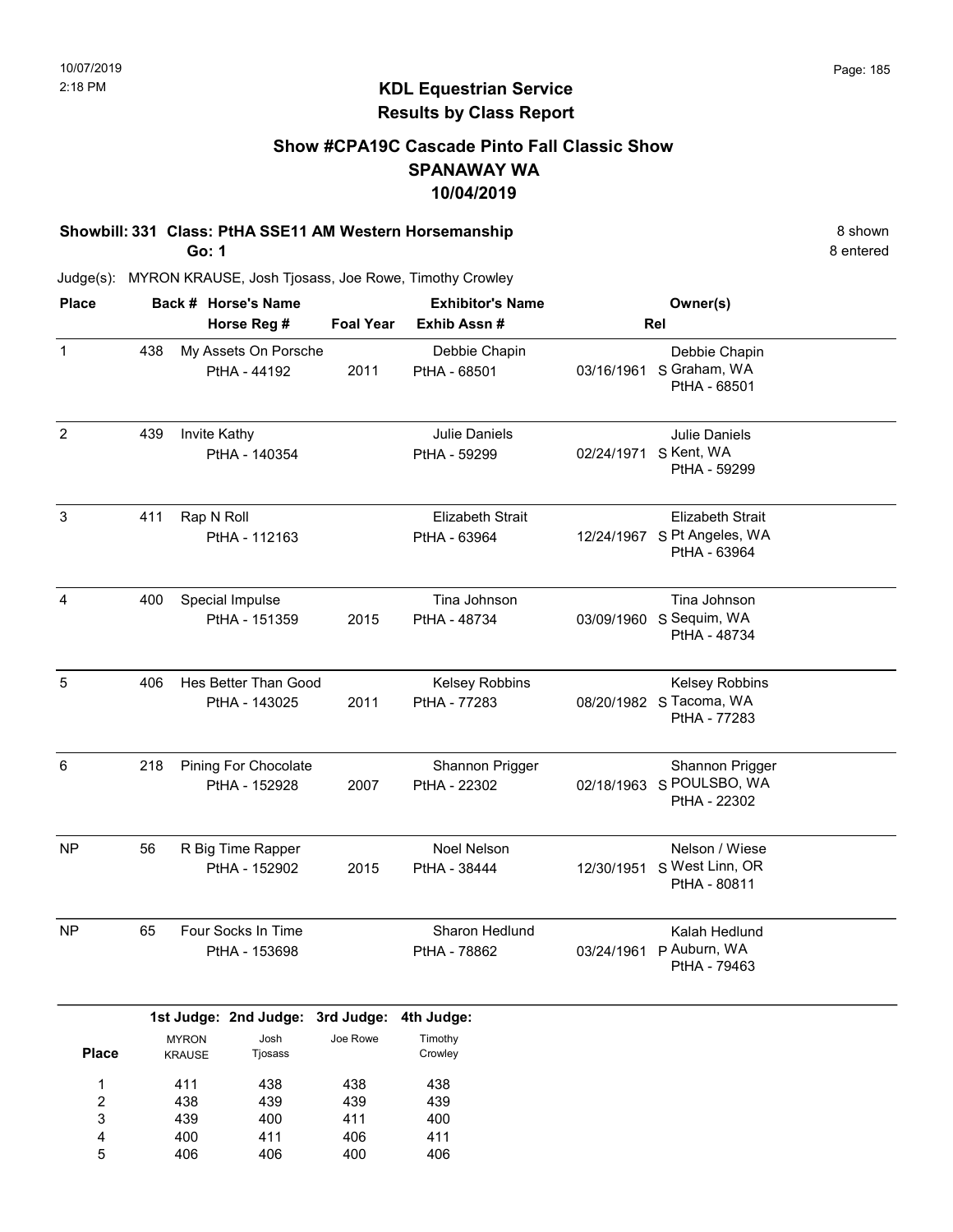### Show #CPA19C Cascade Pinto Fall Classic Show SPANAWAY WA 10/04/2019

6 218 218 218 218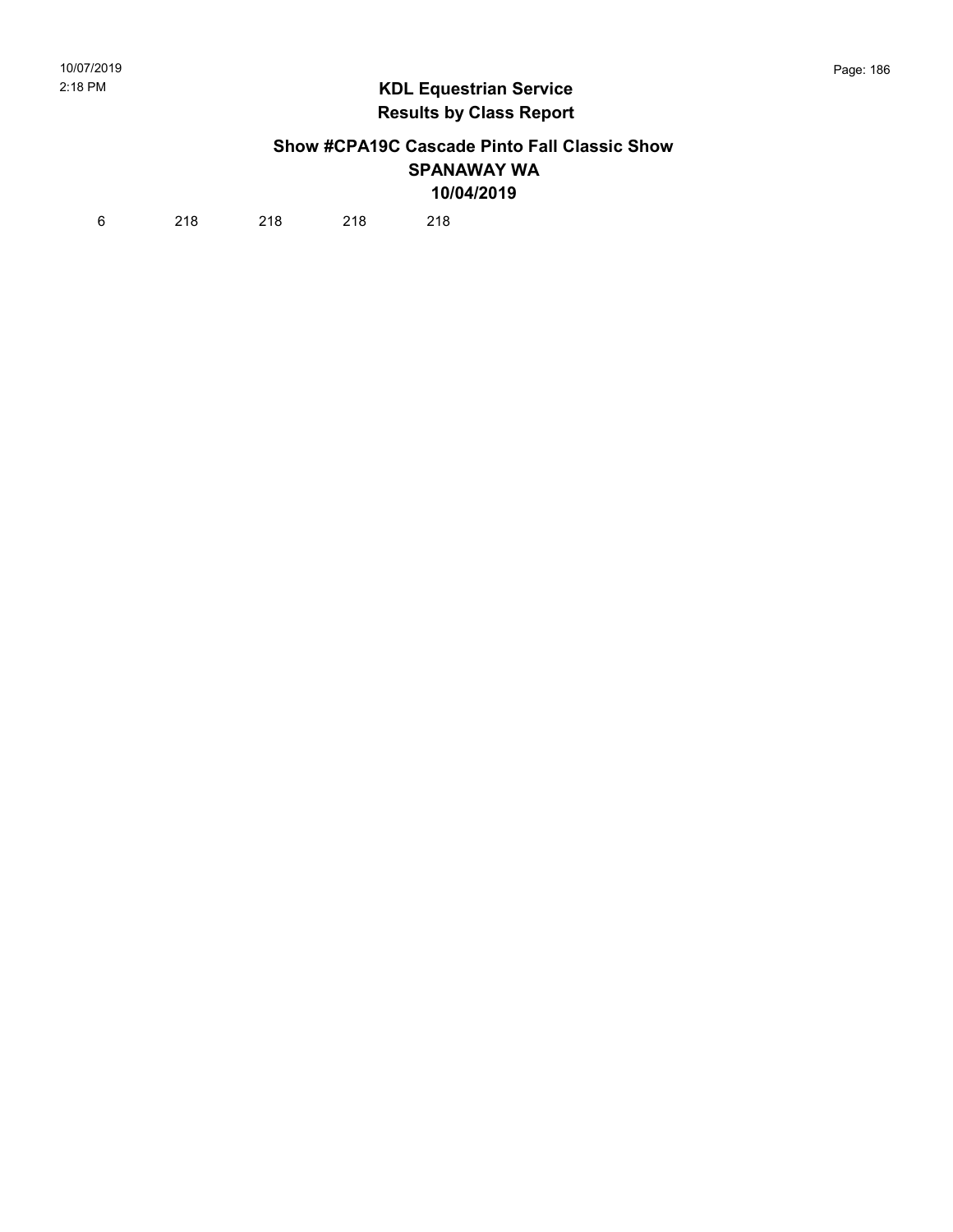### Show #CPA19C Cascade Pinto Fall Classic Show SPANAWAY WA 10/04/2019

Showbill: 332 Class: PtHA SSEAB AM Western HMS Solid Registry 19 & Ov 3 shown 3 shown

Go: 1

3 entered

| <b>Place</b> |     |                               | Back # Horse's Name                        |                  | <b>Exhibitor's Name</b>         |            | Owner(s)                                        |  |
|--------------|-----|-------------------------------|--------------------------------------------|------------------|---------------------------------|------------|-------------------------------------------------|--|
|              |     |                               | Horse Reg #                                | <b>Foal Year</b> | Exhib Assn#                     |            | Rel                                             |  |
| $\mathbf{1}$ |     |                               | 1117 Exceptionally Gifted<br>PtHA - 150282 |                  | Teri L Blair<br>PtHA - 79821    | 07/09/1962 | MacKenzie Blair<br>P Graham, WA<br>PtHA - 80715 |  |
| 2            | 414 |                               | Pocos Pine Bar Mccue<br>PtHA - 153396      | 2007             | Staci Cawyer<br>PtHA - 93629    | 03/23/1963 | Staci Cawyer<br>S Sequim, WA<br>PtHA - 93629    |  |
| 3            | 122 |                               | Cool Cruzn Kenny<br>PtHA - 147109          | 2008             | Paula Dandliker<br>PtHA - 25636 | 09/15/1949 | Paula Dandliker<br>S Duvall, WA<br>PtHA - 25636 |  |
|              |     |                               | 1st Judge: 2nd Judge: 3rd Judge:           |                  | 4th Judge:                      |            |                                                 |  |
| <b>Place</b> |     | <b>MYRON</b><br><b>KRAUSE</b> | Josh<br>Tjosass                            | Joe Rowe         | Timothy<br>Crowley              |            |                                                 |  |
| 1            |     | 1117                          | 414                                        | 1117             | 1117                            |            |                                                 |  |
| 2            |     | 414                           | 1117                                       | 414              | 414                             |            |                                                 |  |
| 3            |     | 122                           | 122                                        | 122              | 122                             |            |                                                 |  |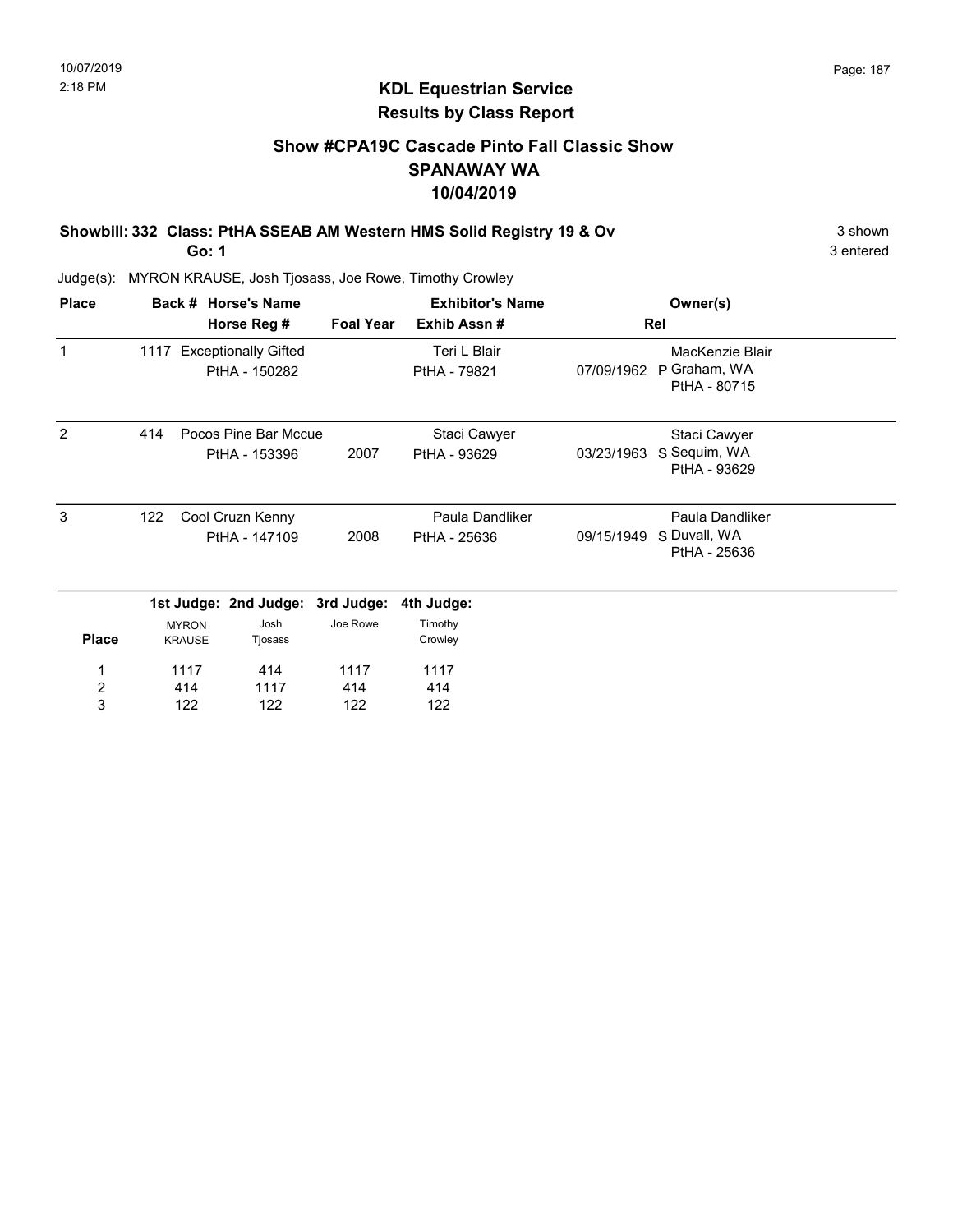### Show #CPA19C Cascade Pinto Fall Classic Show SPANAWAY WA 10/04/2019

## Showbill: 333 Class: PtHA WPJ3 Western Pleasure Jr Horse 5 Shown 5 shown

Go: 1

Judge(s): MYRON KRAUSE, Josh Tjosass, Joe Rowe, Timothy Crowley

| <b>Place</b>   |     | Back # Horse's Name                 |                  | <b>Exhibitor's Name</b>            | Owner(s)   |                                                     |  |
|----------------|-----|-------------------------------------|------------------|------------------------------------|------------|-----------------------------------------------------|--|
|                |     | Horse Reg #                         | <b>Foal Year</b> | Exhib Assn#                        | Rel        |                                                     |  |
| $\mathbf{1}$   | 400 | Special Impulse<br>PtHA - 151359    | 2015             | Tina Johnson<br>PtHA - 48734       | 03/09/1960 | Tina Johnson<br>S Sequim, WA<br>PtHA - 48734        |  |
| $\overline{2}$ | 56  | R Big Time Rapper<br>PtHA - 152902  | 2015             | <b>Noel Nelson</b><br>PtHA - 38444 | 12/30/1951 | Nelson / Wiese<br>S West Linn, OR<br>PtHA - 80811   |  |
| 3              | 410 | Now Thats A Cowboy<br>PtHA - 150999 | 2016             | Liisa Tischer<br>PtHA - 91490      | 03/15/1976 | Liisa Tischer<br>S Astoria, OR<br>PtHA - 91490      |  |
| 4              | 227 | Envy My Moonlite<br>PtHA - 150728   | 2014             | Kalah Hedlund<br>PtHA - 79463      | 03/01/1997 | Sharon Hedlund<br>C Auburn, WA<br>PtHA - 78862      |  |
| 5              | 447 | Dnze N On Fire<br>PtHA - WDWA16-33  |                  | <b>Molly Clark</b><br>PtHA - 13150 | 07/02/1949 | <b>Molly Clark</b><br>S Shelton, WA<br>PtHA - 13150 |  |

|              |                               | . .             | . .      |                    |
|--------------|-------------------------------|-----------------|----------|--------------------|
| <b>Place</b> | <b>MYRON</b><br><b>KRAUSE</b> | Josh<br>Tjosass | Joe Rowe | Timothy<br>Crowley |
| 1            | 227                           | 400             | 400      | 400                |
| 2            | 56                            | 56              | 56       | 410                |
| 3            | 400                           | 410             | 410      | 227                |
| 4            | 410                           | 447             | 227      | 56                 |
| 5            | 447                           | 227             | 447      | 447                |

5 entered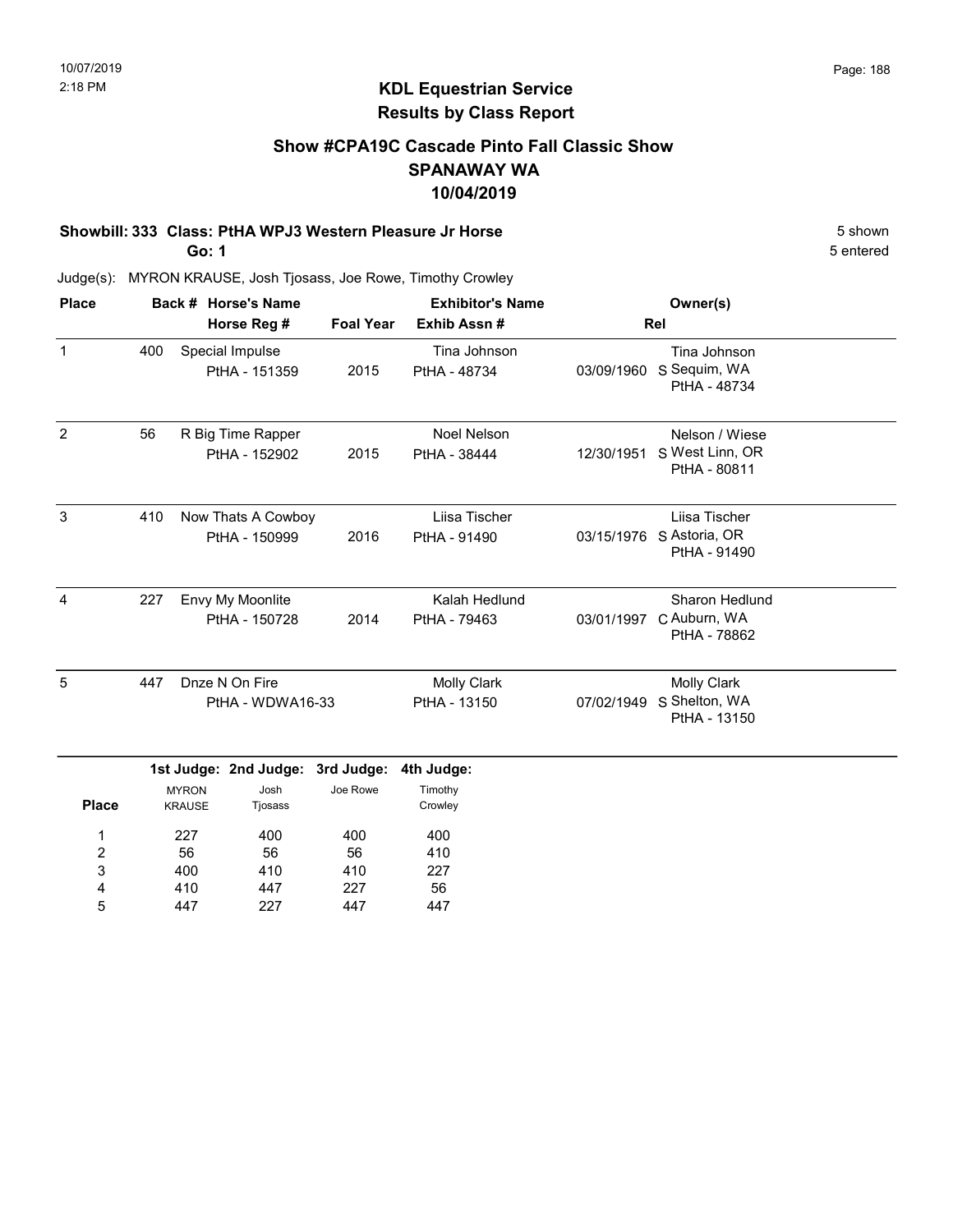### Show #CPA19C Cascade Pinto Fall Classic Show SPANAWAY WA 10/04/2019

## Showbill: 334 Class: PtHA WPBS WESTERN PLSR SOLID REGISTRY 1 shown 1 shown

Go: 1

Judge(s): MYRON KRAUSE, Josh Tjosass, Joe Rowe, Timothy Crowley

| <b>Place</b> | Back # Horse's Name<br>Horse Reg #          | <b>Foal Year</b> | <b>Exhibitor's Name</b><br>Exhib Assn # | Owner(s)<br>Rel                                              |  |
|--------------|---------------------------------------------|------------------|-----------------------------------------|--------------------------------------------------------------|--|
|              | AOK Mis Sassy<br>409                        | 2014             | Nancy Johnson<br>PtHA - 93170           | Nancy Johnson<br>01/01/1953 S Pt Orchard, WA<br>PtHA - 93170 |  |
|              | 1st Judge: 2nd Judge: 3rd Judge: 4th Judge: |                  |                                         |                                                              |  |

| <b>Place</b> | <b>MYRON</b><br><b>KRAUSE</b> | Josh<br>Tjosass | Joe Rowe | Timothy<br>Crowley |
|--------------|-------------------------------|-----------------|----------|--------------------|
|              | 409                           | 409             | 409      | 409                |

1 entered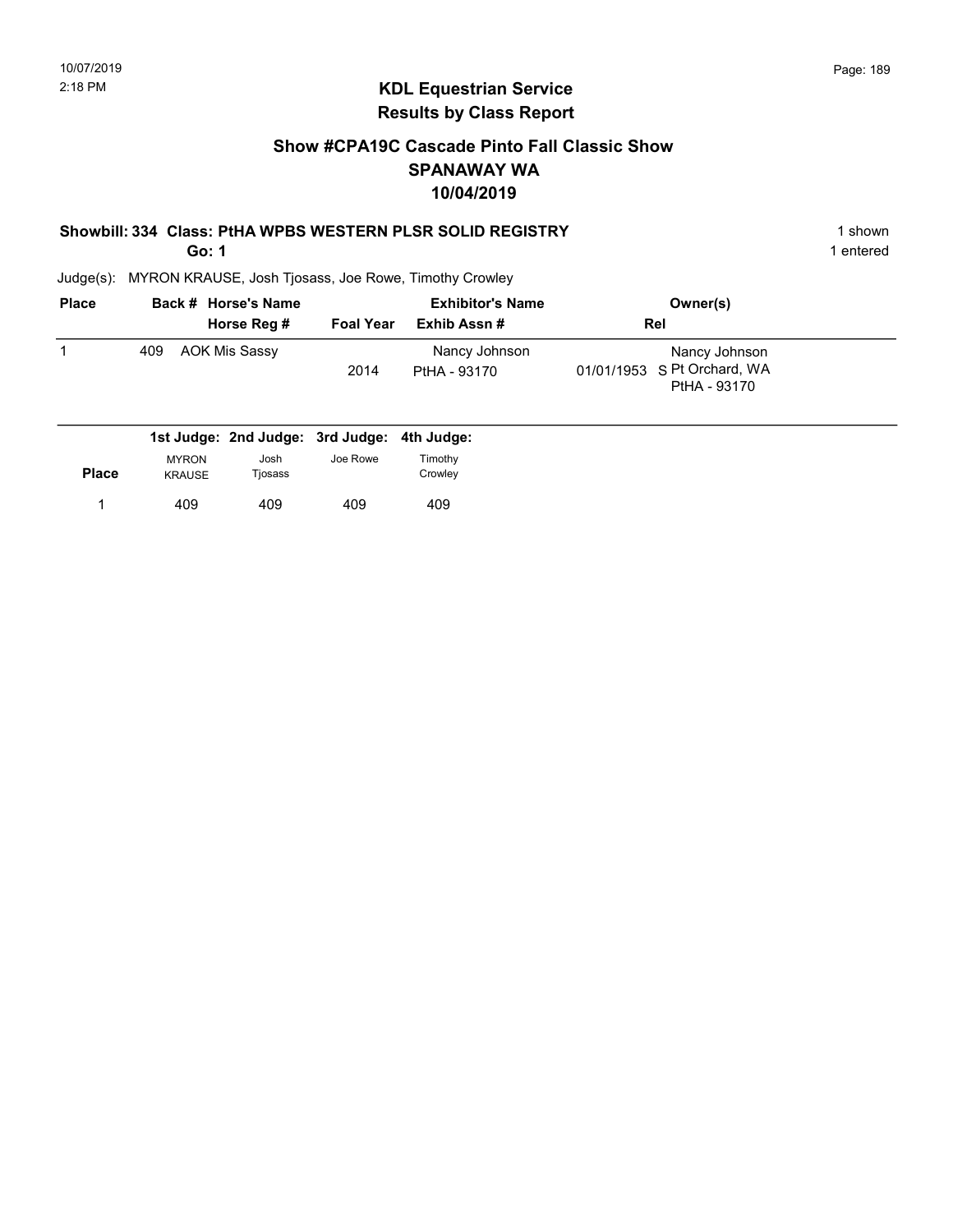### KDL Equestrian Service Results by Class Report

### Show #CPA19C Cascade Pinto Fall Classic Show SPANAWAY WA 10/04/2019

| Showbill: 335 Class: OTAB WTWP15 OTAB W/T Western Plsr 15 & Over | 7 shown   |
|------------------------------------------------------------------|-----------|
| Go: 1                                                            | 7 entered |

| <b>Place</b>            |     |               | Back # Horse's Name              |                  | <b>Exhibitor's Name</b> |              | Owner(s)                      |  |
|-------------------------|-----|---------------|----------------------------------|------------------|-------------------------|--------------|-------------------------------|--|
|                         |     |               | Horse Reg #                      | <b>Foal Year</b> | Exhib Assn #            |              | Rel                           |  |
| $\mathbf{1}$            | 463 |               | One Lazy Asset                   | 2015             | Tamara Whitt            |              | Kari Fye<br>N                 |  |
|                         |     |               |                                  |                  |                         |              |                               |  |
| $\overline{2}$          | 448 |               | Im Good N Sleepy                 |                  | Lydia Wainwright        |              | Lydia Wainwright              |  |
|                         |     |               |                                  |                  |                         | 05/28/2003 S |                               |  |
| $\mathbf{3}$            | 407 |               | Whos Cry N Now                   |                  | Lucca Merlino           |              | Lucca Merlino                 |  |
|                         |     |               |                                  | 2017             |                         |              | 03/26/1989 S Maple Valley, WA |  |
| $\overline{4}$          | 434 |               | Dont Doubt Me Too                |                  | <b>Mallory Dobbs</b>    |              | <b>Mallory Dobbs</b>          |  |
|                         |     |               |                                  |                  |                         |              | 01/26/1994 S Olympia, WA      |  |
| $\overline{5}$          | 447 |               | Dnze N On Fire                   |                  | <b>Molly Clark</b>      |              | <b>Molly Clark</b>            |  |
|                         |     |               |                                  |                  |                         | 07/02/1949   | S Shelton, WA                 |  |
| 6                       | 425 |               | Sir Lukas Remington              |                  | Elaine K Simon          |              | Elaine K Simon                |  |
|                         |     |               |                                  |                  |                         |              | 09/26/1960 S Camas, WA        |  |
| $\overline{7}$          | 33  |               | Gifted By Design                 |                  | Jean Garcia             |              | Jean Garcia                   |  |
|                         |     |               |                                  | 2007             |                         |              | 03/16/1963 S Orting, WA       |  |
|                         |     |               | 1st Judge: 2nd Judge: 3rd Judge: |                  | 4th Judge:              |              |                               |  |
|                         |     | <b>MYRON</b>  | Josh                             | Joe Rowe         | Timothy                 |              |                               |  |
| <b>Place</b>            |     | <b>KRAUSE</b> | Tjosass                          |                  | Crowley                 |              |                               |  |
| 1                       |     | 463           | 463                              | 448              | 463                     |              |                               |  |
| $\overline{\mathbf{c}}$ |     | 448           | 448                              | 463              | 448                     |              |                               |  |
| 3                       |     | 407           | 407                              | 33               | 407                     |              |                               |  |
| 4                       |     | 434           | 425                              | 407              | 434                     |              |                               |  |
| 5                       |     | 447           | 434                              | 434              | 447                     |              |                               |  |
| 6                       |     | 425           | 447                              | 447              | 425                     |              |                               |  |
| $\overline{7}$          |     | 33            | 33                               | 425              | 33                      |              |                               |  |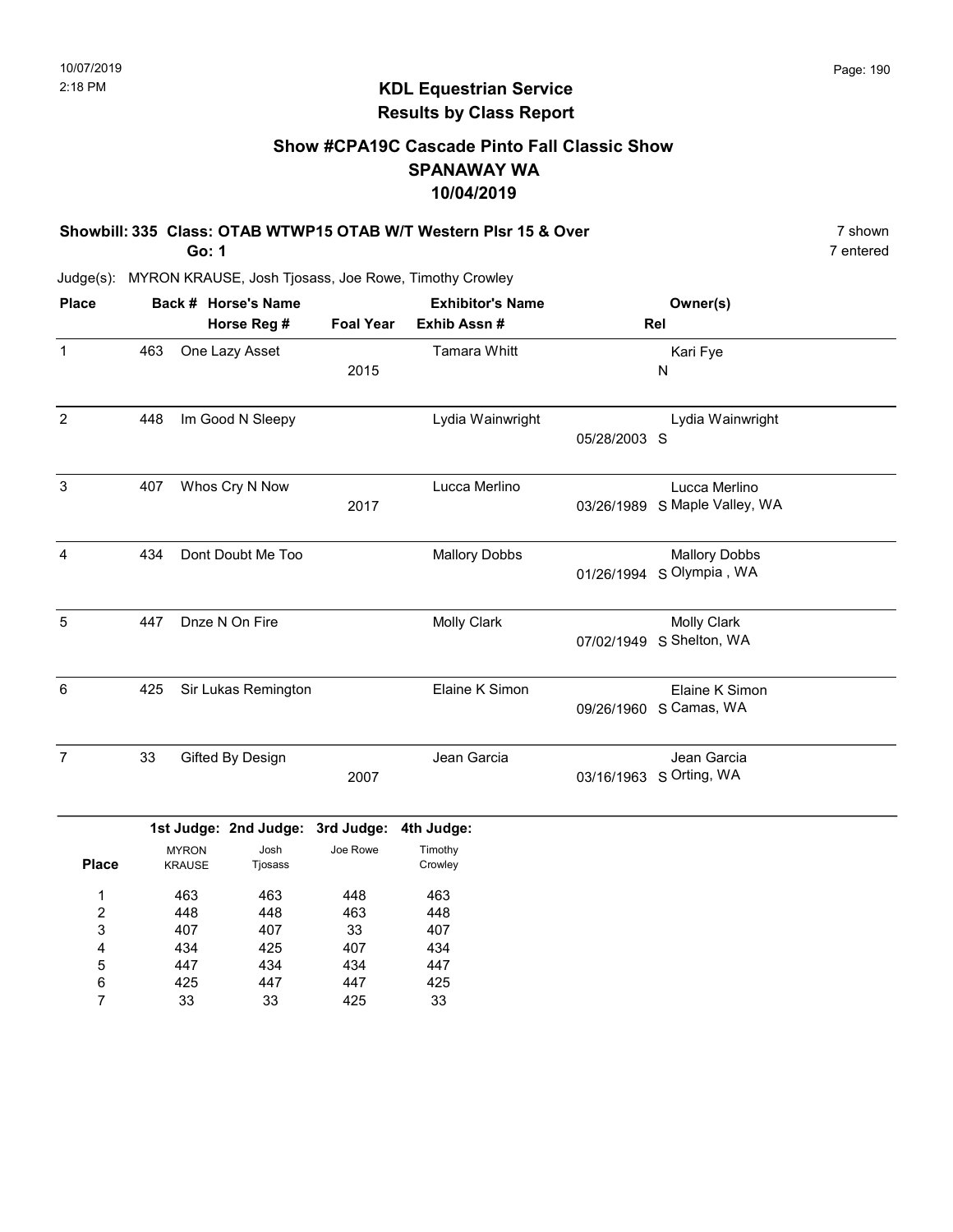### KDL Equestrian Service Results by Class Report

### Show #CPA19C Cascade Pinto Fall Classic Show SPANAWAY WA 10/04/2019

| Showbill: 336 Class: OTAB WTWP14 OTAB YA W/T Western Pleasure 14 & Un | 5 shown   |
|-----------------------------------------------------------------------|-----------|
| Go: 1                                                                 | 5 entered |

| <b>Place</b>            |     |                               | Back # Horse's Name         |                  | <b>Exhibitor's Name</b> |              | Owner(s)                                |
|-------------------------|-----|-------------------------------|-----------------------------|------------------|-------------------------|--------------|-----------------------------------------|
|                         |     |                               | Horse Reg #                 | <b>Foal Year</b> | Exhib Assn#             |              | Rel                                     |
| $\mathbf{1}$            | 440 |                               | <b>Sweet Talking Hunter</b> | 2009             | Naomi Wainwright        | 01/01/2007 S | Lydia Wainwright                        |
| 2                       | 441 |                               | A Special Asset             | 2012             | Brooklyn Johnson        | 02/02/2008   | Adam & Gabi Johnson<br>C Pt Angeles, WA |
| 3                       | 452 |                               | Justafiably Fancy           | 2006             | Elyse Morris            | 08/08/2005 L | Tracy Chonzena-Olney                    |
| $\overline{4}$          | 442 |                               | Rcr Cash My Pay Chex        |                  | Evelyn Johnson          | 11/17/2009   | Adam & Gabi Johnson<br>C Pt Angeles, WA |
| 5                       | 78  |                               | Hez A Burglar               | 1995             | Leah Kempinski          | 05/22/2010   | Vicki Nielsen<br>L Rainier, WA          |
|                         |     |                               | 1st Judge: 2nd Judge:       | 3rd Judge:       | 4th Judge:              |              |                                         |
| <b>Place</b>            |     | <b>MYRON</b><br><b>KRAUSE</b> | Josh<br>Tjosass             | Joe Rowe         | Timothy<br>Crowley      |              |                                         |
| 1                       |     | 440                           | 440                         | 452              | 441                     |              |                                         |
| $\overline{\mathbf{c}}$ |     | 441                           | 442                         | 441              | 440                     |              |                                         |
| 3                       |     | 452                           | 78                          | 440              | 452                     |              |                                         |
| 4                       |     | 442                           | 441                         | 442              | 442                     |              |                                         |
| 5                       |     | 78                            | 452                         | 78               | 78                      |              |                                         |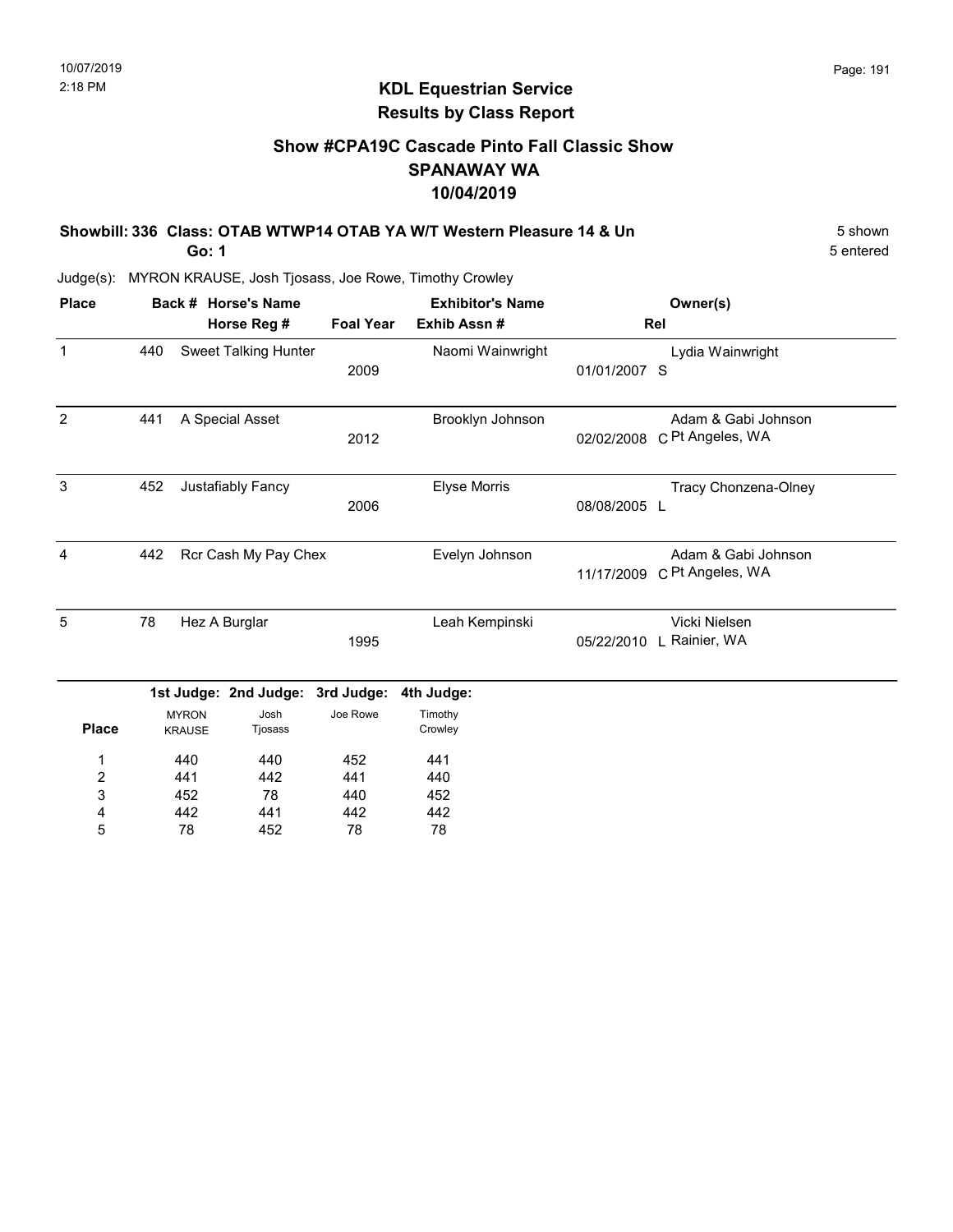### KDL Equestrian Service Results by Class Report

### Show #CPA19C Cascade Pinto Fall Classic Show SPANAWAY WA 10/04/2019

Showbill: 337 Class: PtHA WWPYW1 YA W/T Western Pleasure 10 & Un 3 Shown 3 shown

Go: 1

| <b>Place</b>   |     |                               | Back # Horse's Name<br>Horse Reg # | <b>Foal Year</b> | <b>Exhibitor's Name</b><br>Exhib Assn# |            | Owner(s)<br>Rel                                           |
|----------------|-----|-------------------------------|------------------------------------|------------------|----------------------------------------|------------|-----------------------------------------------------------|
|                |     |                               |                                    |                  |                                        |            |                                                           |
| 1              | 441 |                               | A Special Asset<br>PtHA - 145737   | 2012             | Brooklyn Johnson<br>PtHA - 91892       | 02/02/2008 | Adam & Gabi Johnson<br>C Pt Angeles, WA<br>PtHA - NEW575A |
| 2              | 442 |                               | Rcr Cash My Pay Chex               |                  | Evelyn Johnson                         |            | Adam & Gabi Johnson                                       |
|                |     |                               | PtHA - 126435                      |                  | PtHA - 92552                           | 11/17/2009 | C Pt Angeles, WA<br>PtHA - NEW575A                        |
| 3              | 78  |                               | Hez A Burglar                      |                  | Leah Kempinski                         |            | Vicki Nielsen                                             |
|                |     |                               | PtHA - 94694                       | 1995             | PtHA - 83293                           | 05/22/2010 | L Rainier, WA<br>PtHA - 31011                             |
|                |     |                               | 1st Judge: 2nd Judge:              | 3rd Judge:       | 4th Judge:                             |            |                                                           |
| <b>Place</b>   |     | <b>MYRON</b><br><b>KRAUSE</b> | Josh<br>Tjosass                    | Joe Rowe         | Timothy<br>Crowley                     |            |                                                           |
| 1              |     | 441                           | 441                                | 441              | 441                                    |            |                                                           |
| $\overline{2}$ |     | 442                           | 442                                | 442              | 442                                    |            |                                                           |
| 3              |     | 78                            | 78                                 | 78               | 78                                     |            |                                                           |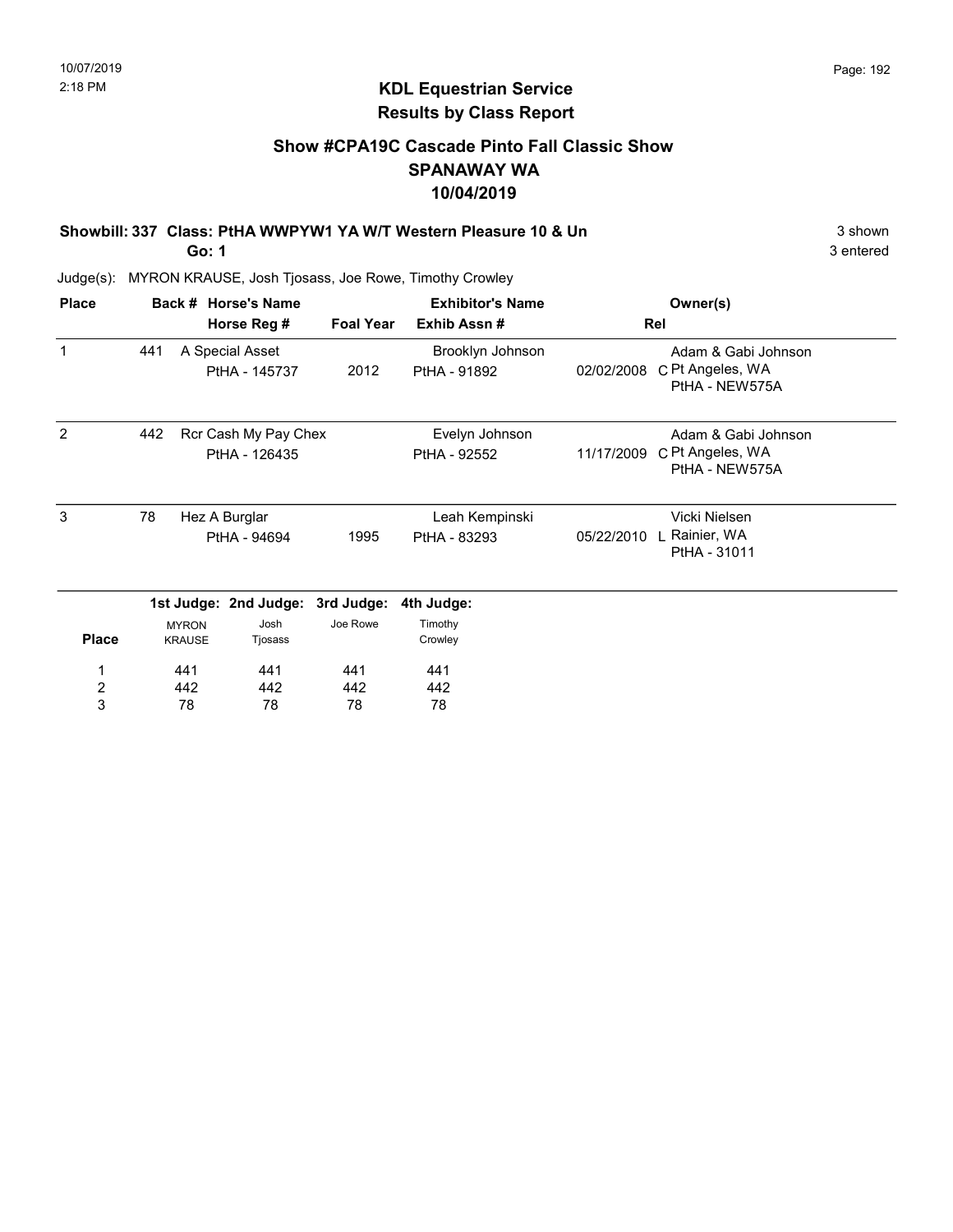### Show #CPA19C Cascade Pinto Fall Classic Show SPANAWAY WA 10/04/2019

Showbill: 338 Class: PtHA WWPYW2 YA W/T Western Pleasure 11-18 2 Shown

Go: 1

448 452

1 2

Judge(s): MYRON KRAUSE, Josh Tjosass, Joe Rowe, Timothy Crowley

448 452

448 452

| <b>Place</b> |     |                               | Back # Horse's Name              |                  | <b>Exhibitor's Name</b> | Owner(s)                   |
|--------------|-----|-------------------------------|----------------------------------|------------------|-------------------------|----------------------------|
|              |     |                               | Horse Reg #                      | <b>Foal Year</b> | Exhib Assn#             | Rel                        |
|              | 448 |                               | Im Good N Sleepy                 |                  | Lydia Wainwright        | Lydia Wainwright           |
|              |     |                               |                                  |                  |                         | 05/28/2003 S               |
| 2            | 452 |                               | Justafiably Fancy                |                  | <b>Elyse Morris</b>     | Tracy Chonzena-Olney       |
|              |     |                               | PtHA - 129938                    | 2006             | PtHA - 94571            | 08/08/2005<br>PtHA - 28473 |
|              |     |                               | 1st Judge: 2nd Judge: 3rd Judge: |                  | 4th Judge:              |                            |
| <b>Place</b> |     | <b>MYRON</b><br><b>KRAUSE</b> | Josh<br>Tjosass                  | Joe Rowe         | Timothy<br>Crowley      |                            |

448 452 2 entered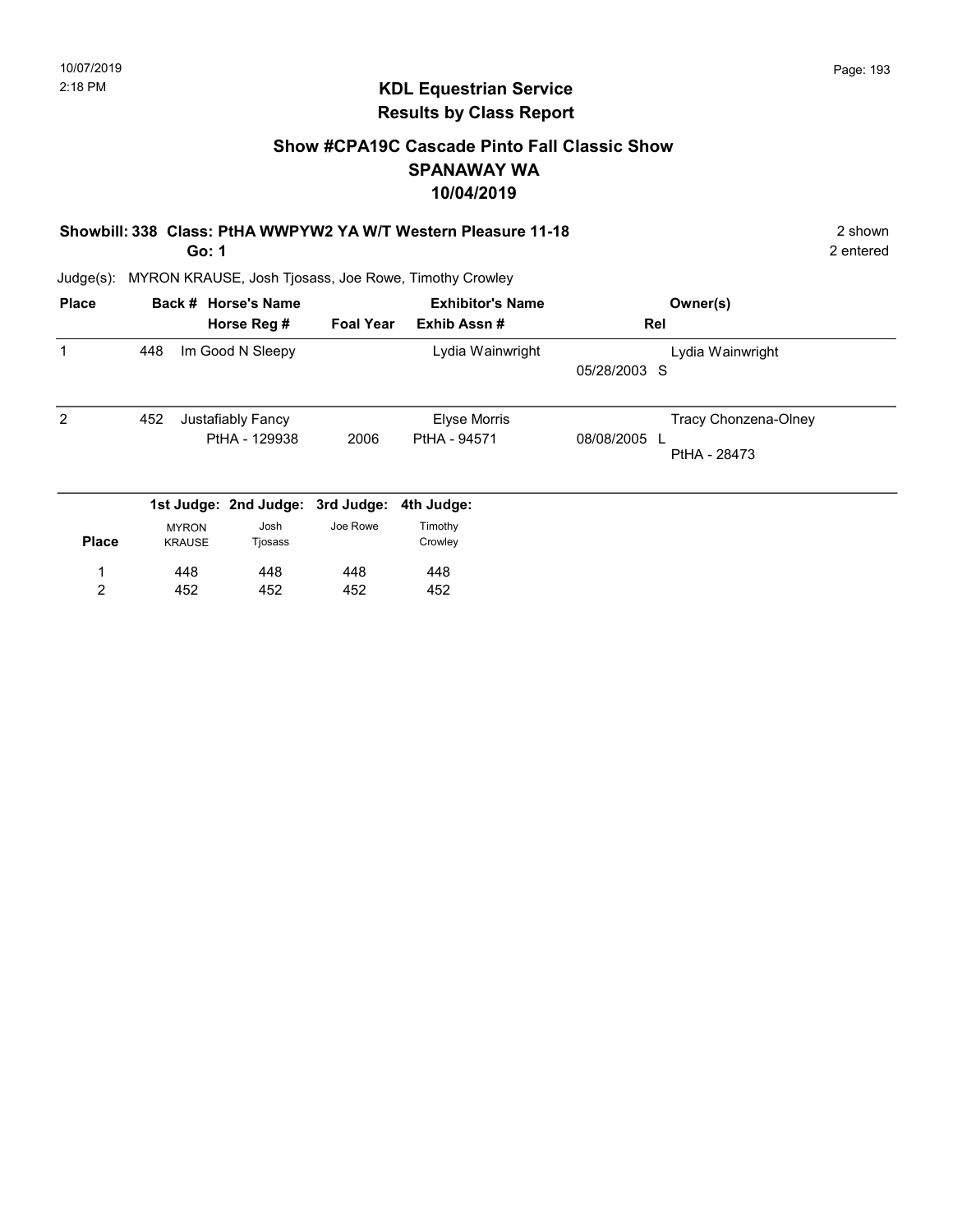### Show #CPA19C Cascade Pinto Fall Classic Show SPANAWAY WA 10/04/2019

#### Showbill: 340 Class: PtHA WPS4 WESTERN PLEASURE ST/HU TYPE SR HORSE 6 shown Go: 1

6 entered

| <b>Place</b>   |     | Back # Horse's Name                    |                  | <b>Exhibitor's Name</b>              |            | Owner(s)                                        |  |
|----------------|-----|----------------------------------------|------------------|--------------------------------------|------------|-------------------------------------------------|--|
|                |     | Horse Reg #                            | <b>Foal Year</b> | Exhib Assn#                          |            | Rel                                             |  |
| $\mathbf{1}$   | 413 | Kiss My Dynamic Asset<br>PtHA - 137463 |                  | Kory Kumar<br>PtHA - 54899           | 02/11/1979 | Kory Kumar<br>S Tumwater, WA<br>PtHA - 54899    |  |
| $\overline{2}$ | 402 | Spot My Credentials<br>PtHA - 123546   | 2005             | Kathy Good<br>PtHA - 3873            | 04/09/1949 | Ellen Berg<br>N Olympia, WA<br>PtHA - 13212     |  |
| 3              | 406 | Hes Better Than Good<br>PtHA - 143025  | 2011             | <b>Nichole Yates</b><br>PtHA - 33076 | 12/13/1973 | Kelsey Robbins<br>N Tacoma, WA<br>PtHA - 77283  |  |
| $\overline{4}$ | 438 | My Assets On Porsche<br>PtHA - 44192   | 2011             | Debbie Chapin<br>PtHA - 68501        | 03/16/1961 | Debbie Chapin<br>S Graham, WA<br>PtHA - 68501   |  |
| 5              | 737 | Go Bey Bee Go<br>PtHA - 113080         | 2002             | Tim Wigren<br>PtHA - 29325           |            | Angela Nemjo<br>N La Center, WA<br>PtHA - 52211 |  |
| 6              | 33  | Gifted By Design<br>PtHA - 147014      | 2007             | Jean Garcia<br>PtHA - 27094          | 03/16/1963 | Jean Garcia<br>S Orting, WA<br>PtHA - 27094     |  |
|                |     | 1st Judge: 2nd Judge: 3rd Judge:       |                  | 4th Judge:                           |            |                                                 |  |
|                |     | <b>MYRON</b><br>Josh                   | Joe Rowe         | Timothy                              |            |                                                 |  |

| <b>Place</b> | <b>KRAUSE</b> | Tjosass |     | Crowley |  |
|--------------|---------------|---------|-----|---------|--|
| 1            | 413           | 413     | 413 | 413     |  |
| 2            | 402           | 402     | 402 | 406     |  |
| 3            | 737           | 406     | 406 | 33      |  |
| 4            | 406           | 438     | 438 | 402     |  |
| 5            | 438           | 737     | 737 | 438     |  |
| 6            | 33            | 33      | 33  | 737     |  |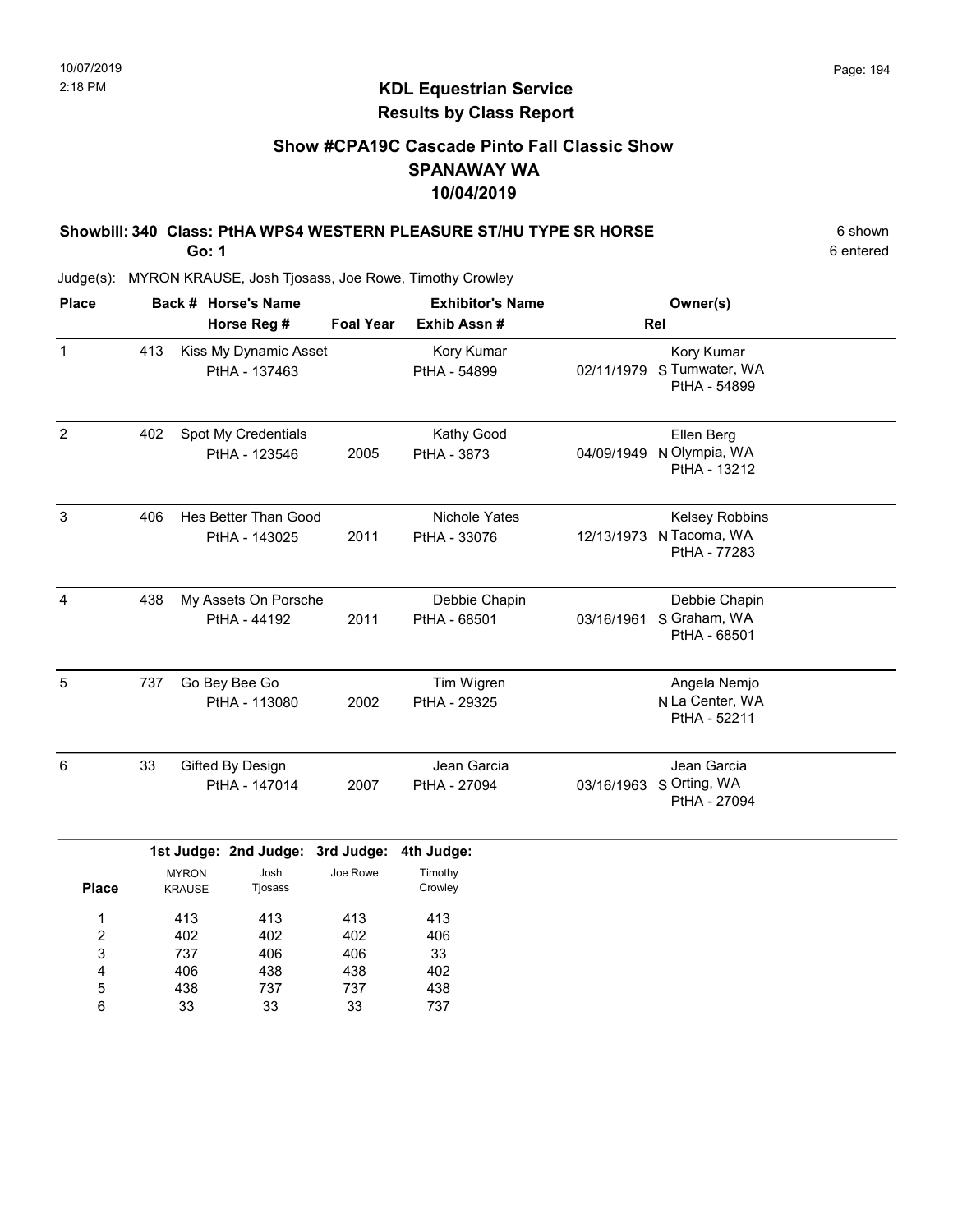### Show #CPA19C Cascade Pinto Fall Classic Show SPANAWAY WA 10/04/2019

# Showbill: 341 Class: PtHA WPU1 Western Pleasure Utility Horse 1 Shown 1 shown

Go: 1

1 entered

| <b>Place</b> |     | Back # Horse's Name               |                  | <b>Exhibitor's Name</b>       | Owner(s)                                               |  |
|--------------|-----|-----------------------------------|------------------|-------------------------------|--------------------------------------------------------|--|
|              |     | Horse Reg #                       | <b>Foal Year</b> | Exhib Assn#                   | Rel                                                    |  |
|              | 419 | Echo Valley Nash<br>PtHA - 153692 | 2012             | Tanya Robacker<br>PtHA - 9971 | Tanya Robacker<br>06/14/1970 S Yelm, WA<br>PtHA - 9971 |  |

|              |                               | 1st Judge: 2nd Judge: 3rd Judge: 4th Judge: |          |                    |
|--------------|-------------------------------|---------------------------------------------|----------|--------------------|
| <b>Place</b> | <b>MYRON</b><br><b>KRAUSE</b> | Josh<br>Tjosass                             | Joe Rowe | Timothv<br>Crowley |
|              | 419                           | 419                                         | 419      | 419                |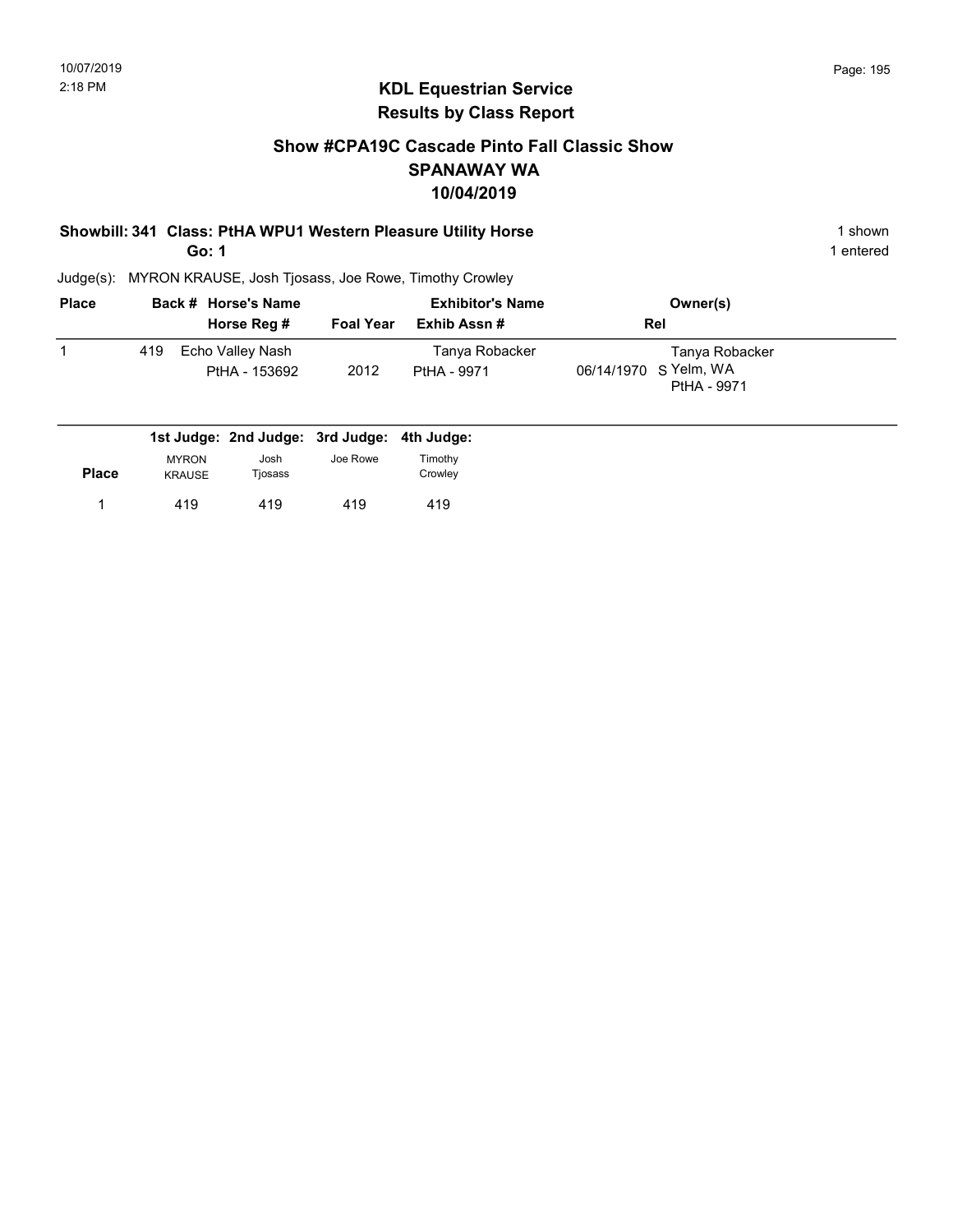### KDL Equestrian Service Results by Class Report

### Show #CPA19C Cascade Pinto Fall Classic Show SPANAWAY WA 10/04/2019

| Showbill: 342 Class: OTAB WPO OTAB Western Pleasure All Ages/Types | 5 shown   |
|--------------------------------------------------------------------|-----------|
| Go: 1                                                              | 5 entered |

| <b>Place</b>   |     |               | Back # Horse's Name   |                  | <b>Exhibitor's Name</b> |            | Owner(s)              |  |
|----------------|-----|---------------|-----------------------|------------------|-------------------------|------------|-----------------------|--|
|                |     |               | Horse Reg #           | <b>Foal Year</b> | Exhib Assn#             |            | Rel                   |  |
| $\mathbf{1}$   | 463 |               | One Lazy Asset        |                  | <b>Tamara Whitt</b>     |            | Kari Fye              |  |
|                |     |               |                       | 2015             |                         |            | N                     |  |
| $\overline{2}$ | 413 |               | Kiss My Dynamic Asset |                  | Kory Kumar              |            | Kory Kumar            |  |
|                |     |               |                       |                  |                         | 02/11/1979 | S Tumwater, WA        |  |
| 3              | 455 |               | Ultimate Pepper Jack  |                  | <b>Crystal Fallon</b>   |            | <b>Crystal Fallon</b> |  |
|                |     |               |                       | 2009             |                         | 03/02/1991 | S Puyallup, WA        |  |
| $\overline{4}$ | 33  |               | Gifted By Design      |                  | Jean Garcia             |            | Jean Garcia           |  |
|                |     |               |                       | 2007             |                         | 03/16/1963 | S Orting, WA          |  |
| 5              | 434 |               | Dont Doubt Me Too     |                  | <b>Mallory Dobbs</b>    |            | <b>Mallory Dobbs</b>  |  |
|                |     |               |                       |                  |                         | 01/26/1994 | S Olympia, WA         |  |
|                |     |               | 1st Judge: 2nd Judge: | 3rd Judge:       | 4th Judge:              |            |                       |  |
|                |     | <b>MYRON</b>  | Josh                  | Joe Rowe         | Timothy                 |            |                       |  |
| <b>Place</b>   |     | <b>KRAUSE</b> | Tjosass               |                  | Crowley                 |            |                       |  |
| 1              |     | 463           | 463                   | 413              | 463                     |            |                       |  |
| $\overline{c}$ |     | 413           | 413                   | 463              | 413                     |            |                       |  |
| 3              |     | 455           | 434                   | 455              | 33                      |            |                       |  |
| 4              |     | 33            | 455                   | 33               | 455                     |            |                       |  |
| 5              |     | 434           | 33                    | 434              | 434                     |            |                       |  |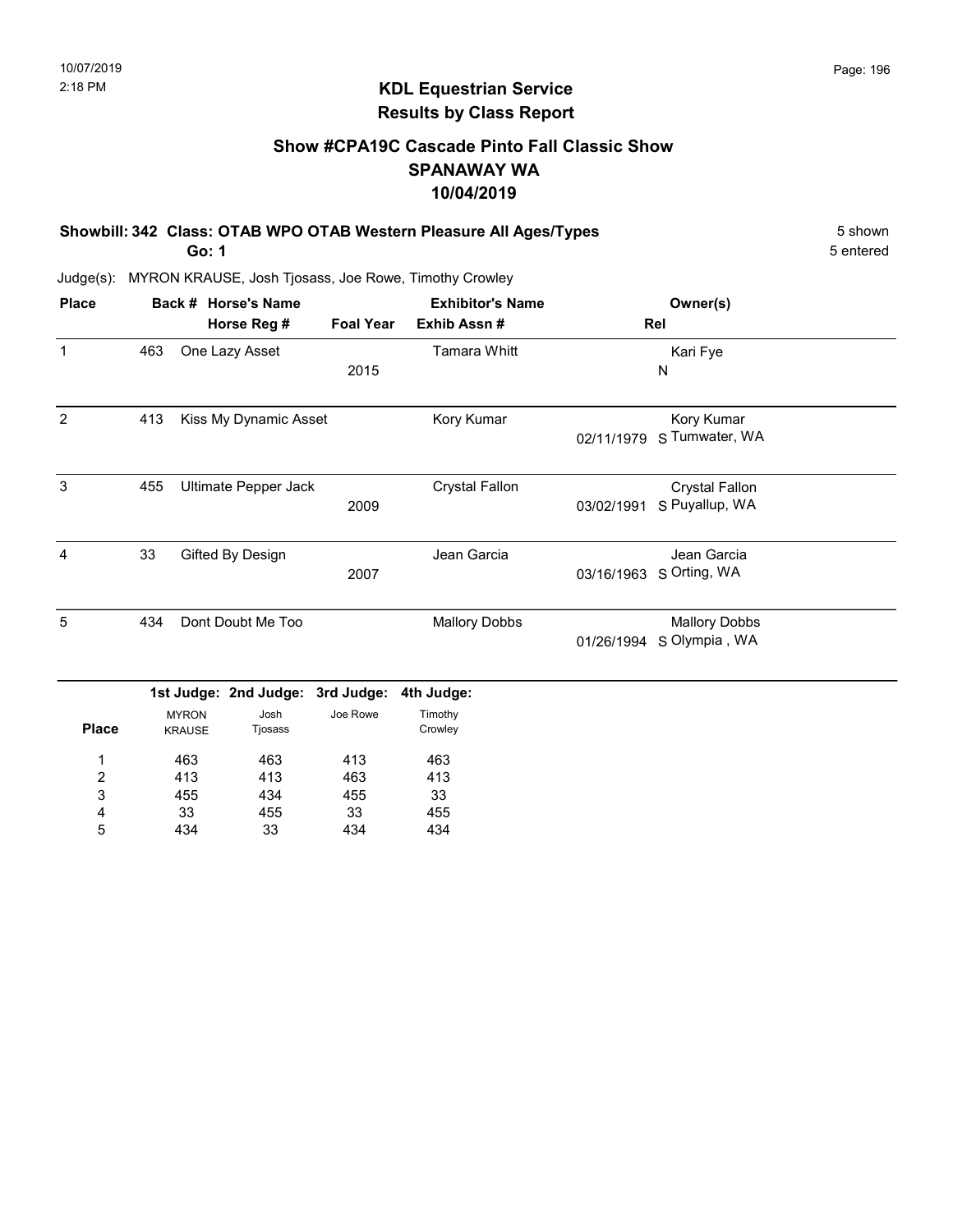### Show #CPA19C Cascade Pinto Fall Classic Show SPANAWAY WA 10/04/2019

Showbill: 343 Class: OTAB RRWP OTAB Ranch Rail Pleasure Western 5 Shown 5 shown Go: 1

5 entered

Judge(s): MYRON KRAUSE, Josh Tjosass, Joe Rowe, Timothy Crowley

413

5

413

413

413

| <b>Place</b>     |     |                               | Back # Horse's Name             |                  | <b>Exhibitor's Name</b> |            | Owner(s)                            |
|------------------|-----|-------------------------------|---------------------------------|------------------|-------------------------|------------|-------------------------------------|
|                  |     |                               | Horse Reg #                     | <b>Foal Year</b> | Exhib Assn #            |            | Rel                                 |
| $\mathbf{1}$     | 420 |                               | Socks On Special                | 2003             | Donna Edwards           | 01/01/1957 | Donna Edwards<br>S Yelm, WA         |
| 2                | 404 | Cirkleoflife                  |                                 | 2012             | Nancy Johnson           | 01/01/1953 | Nancy Johnson<br>S Pt Orchard, WA   |
| 3                | 445 |                               | Easy Breezy Beautiful Covergirl | 2013             | Tim Wigren              |            | Barbara Brooks-Worrell<br>N Roy, WA |
| 4                | 459 |                               | Cool Handsome Shac              | 2013             | Lily M Marks            |            | Lily M Marks<br>S Ridgefield, WA    |
| 5                | 413 |                               | Kiss My Dynamic Asset           |                  | <b>Tammie Whitt</b>     | 05/18/1969 | Kory Kumar<br>N Tumwater, WA        |
|                  |     |                               | 1st Judge: 2nd Judge:           | 3rd Judge:       | 4th Judge:              |            |                                     |
| <b>Place</b>     |     | <b>MYRON</b><br><b>KRAUSE</b> | Josh<br>Tjosass                 | Joe Rowe         | Timothy<br>Crowley      |            |                                     |
| 1                |     | 404                           | 420                             | 420              | 420                     |            |                                     |
| $\boldsymbol{2}$ |     | 420                           | 404                             | 404              | 404                     |            |                                     |
| 3                |     | 445                           | 445                             | 445              | 445                     |            |                                     |
| 4                |     | 459                           | 459                             | 459              | 459                     |            |                                     |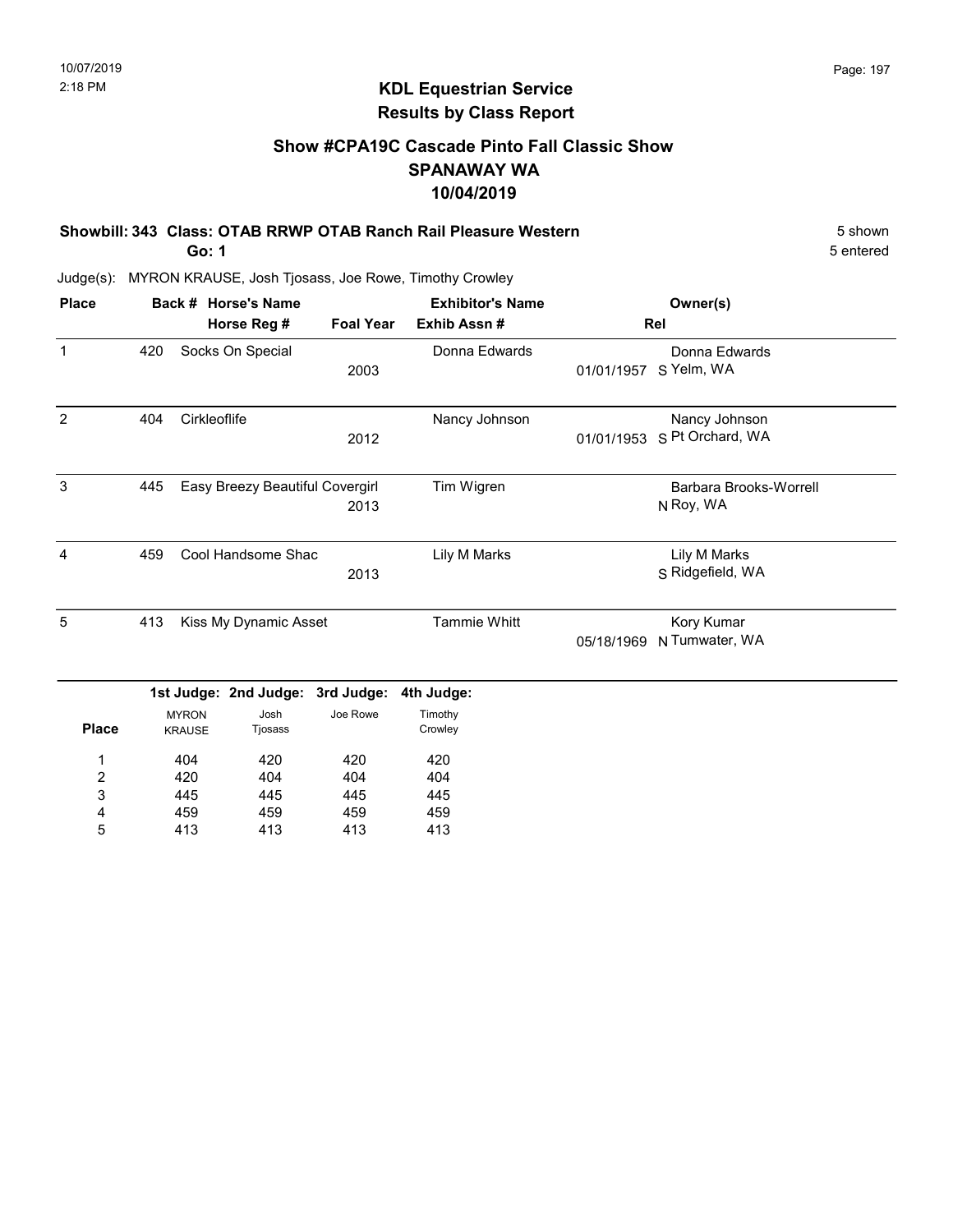### Show #CPA19C Cascade Pinto Fall Classic Show SPANAWAY WA 10/04/2019

#### Showbill: 344 Class: PtHA RRP Ranch Rail Pleasure 4 shown

Go: 1

4 entered

| <b>Place</b>   |     |                               | Back # Horse's Name                              |                  | <b>Exhibitor's Name</b>             |            | Owner(s)                                            |
|----------------|-----|-------------------------------|--------------------------------------------------|------------------|-------------------------------------|------------|-----------------------------------------------------|
|                |     |                               | Horse Reg #                                      | <b>Foal Year</b> | Exhib Assn #                        |            | Rel                                                 |
| $\mathbf{1}$   | 420 |                               | Socks On Special<br>PtHA - 130159                | 2003             | Donna Edwards<br>PtHA - 39327       | 01/01/1957 | Donna Edwards<br>S Yelm, WA<br>PtHA - 39327         |
| $\overline{2}$ | 14  |                               | Invest In My Looks<br>PtHA - 139277              | 2006             | Jessica Davidson<br>PtHA - 33240    | 05/14/1996 | Jessica Davidson<br>S Monroe, WA<br>PtHA - 33240    |
| $\mathbf{3}$   | 445 |                               | Easy Breezy Beautiful Covergirl<br>PtHA - 155155 | 2013             | Tim Wigren<br>PtHA - 29325          |            | Barbara Brooks-Worrell<br>N Roy, WA<br>PtHA - 80550 |
| 4              | 413 |                               | Kiss My Dynamic Asset<br>PtHA - 137463           |                  | <b>Tammie Whitt</b><br>PtHA - 26430 | 05/18/1969 | Kory Kumar<br>N Tumwater, WA<br>PtHA - 54899        |
|                |     |                               | 1st Judge: 2nd Judge:                            | 3rd Judge:       | 4th Judge:                          |            |                                                     |
| <b>Place</b>   |     | <b>MYRON</b><br><b>KRAUSE</b> | Josh<br>Tjosass                                  | Joe Rowe         | Timothy<br>Crowley                  |            |                                                     |
| 1<br>2         |     | 420<br>14                     | 420<br>14                                        | 420<br>14        | 420<br>14                           |            |                                                     |
| 3<br>4         |     | 445<br>413                    | 445<br>413                                       | 445<br>413       | 445<br>413                          |            |                                                     |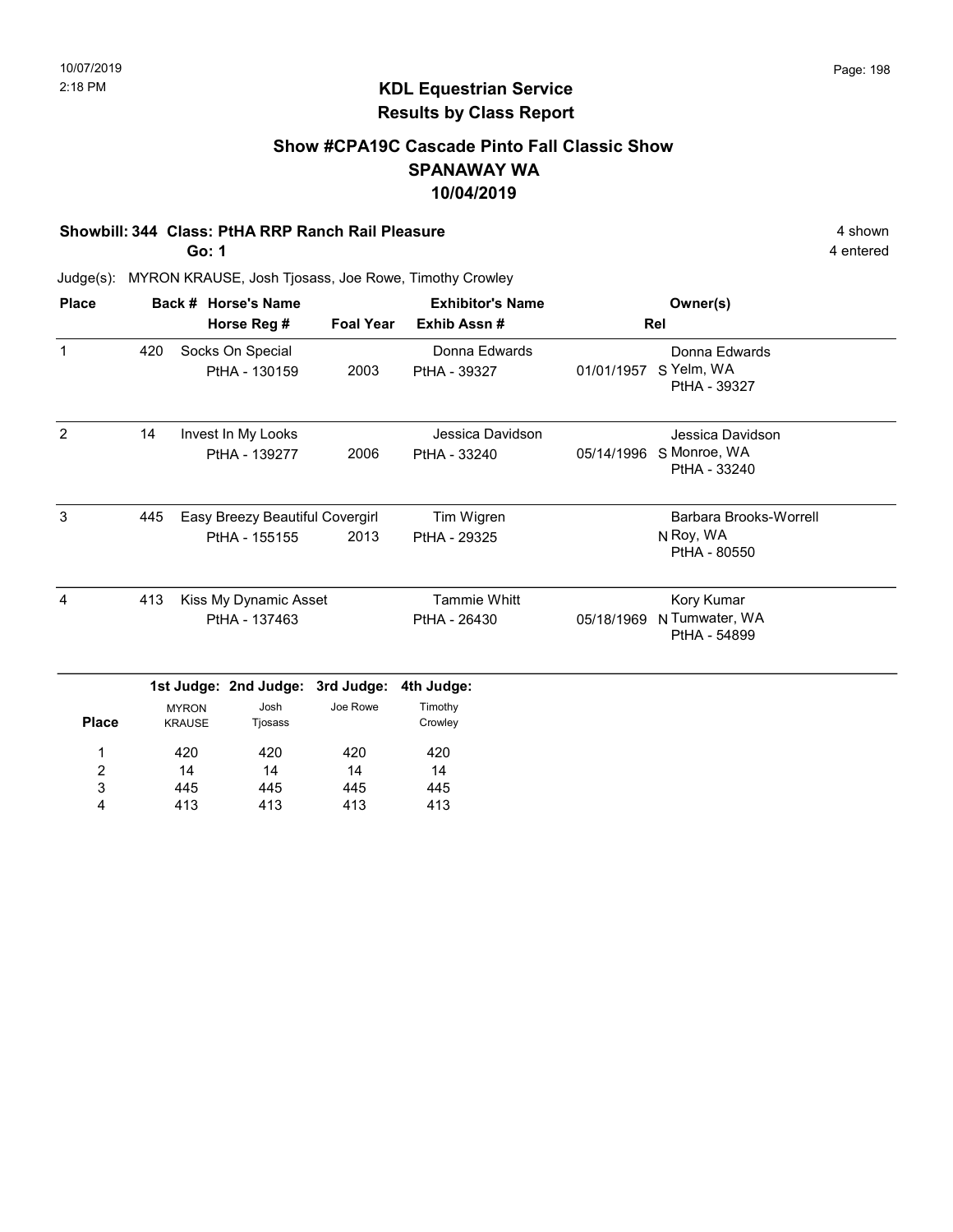### Show #CPA19C Cascade Pinto Fall Classic Show SPANAWAY WA 10/04/2019

# Showbill: 345 Class: PtHA RRPB Solid Reg Ranch Rail Pleasure 3 shown 3 shown

Go: 1

3 entered

| <b>Place</b>          |     |                               | Back # Horse's Name                           |                  | <b>Exhibitor's Name</b>              | Owner(s)                                                        |
|-----------------------|-----|-------------------------------|-----------------------------------------------|------------------|--------------------------------------|-----------------------------------------------------------------|
|                       |     |                               | Horse Reg #                                   | <b>Foal Year</b> | Exhib Assn#                          | Rel                                                             |
| $\mathbf{1}$          | 446 |                               | <b>Tivios Check Yes Orno</b><br>PtHA - 148201 | 2014             | Rachel Wigren<br>PtHA - 29079        | Rachel Wigren<br>S<br>PtHA - 29079                              |
| 2                     | 77  |                               | Smooth Driftin Grace<br>PtHA - 153868         | 2013             | <b>Tina Trussell</b><br>PtHA - 83175 | <b>Tina Trussell</b><br>S Roy, WA<br>05/17/1979<br>PtHA - 83175 |
| 2                     | 459 |                               | Cool Handsome Shac<br>PtHA - 155456           | 2013             | Lily M Marks<br>PtHA - 94685         | Lily M Marks<br>S Ridgefield, WA<br>PtHA - 94685                |
|                       |     |                               | 1st Judge: 2nd Judge: 3rd Judge:              |                  | 4th Judge:                           |                                                                 |
| <b>Place</b>          |     | <b>MYRON</b><br><b>KRAUSE</b> | Josh<br>Tjosass                               | Joe Rowe         | Timothy<br>Crowley                   |                                                                 |
| 1                     |     | 446                           | 459                                           | 77               | 446                                  |                                                                 |
| $\boldsymbol{2}$<br>3 |     | 459<br>77                     | 446<br>77                                     | 446<br>459       | 77<br>459                            |                                                                 |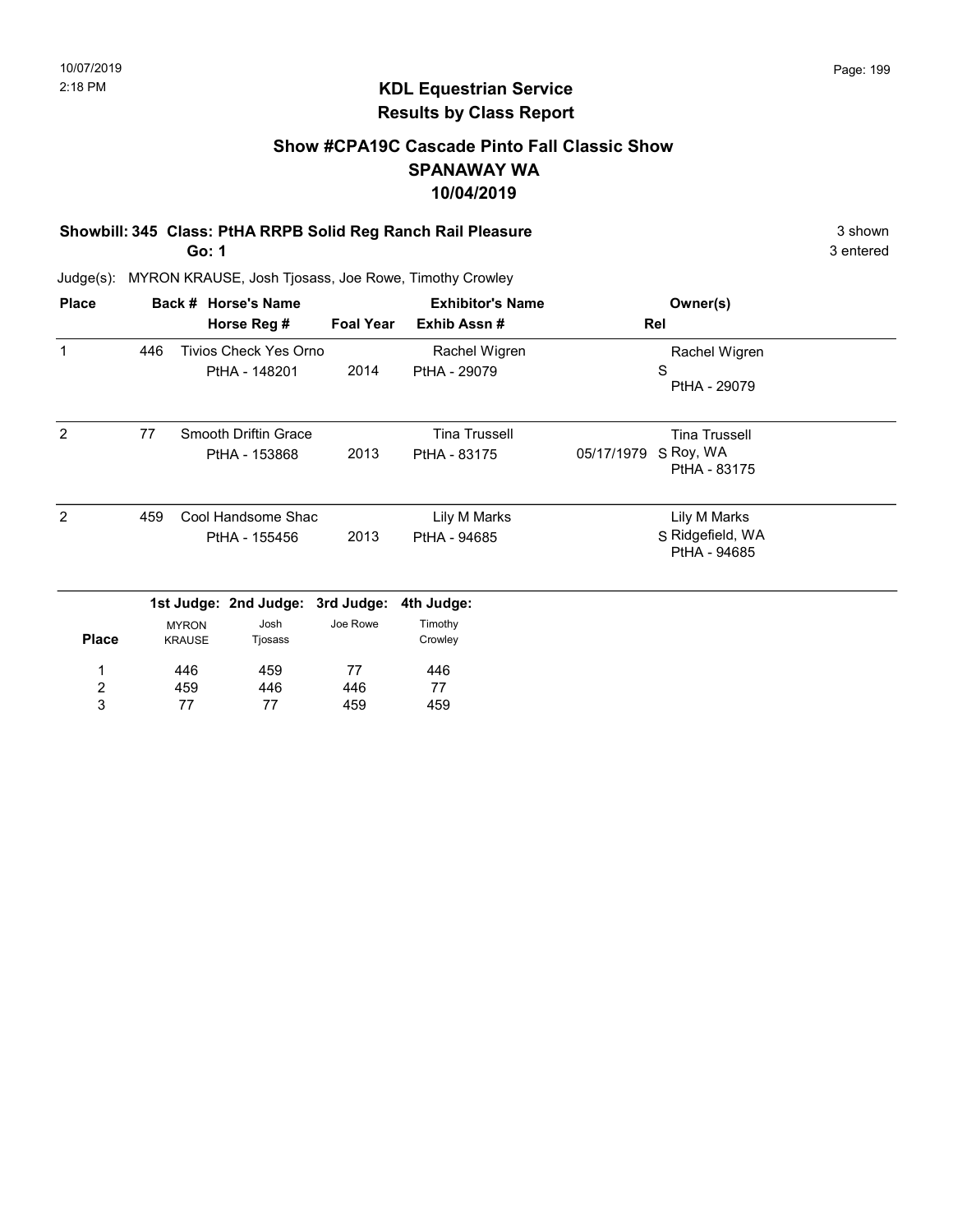### Show #CPA19C Cascade Pinto Fall Classic Show SPANAWAY WA 10/04/2019

#### Showbill: 346 Class: PtHA RRPA AM Amateur Ranch Rail Pleasure 2 Shown 2 shown Go: 1

2 entered

| <b>Place</b> |     |               | Back # Horse's Name              |                  | <b>Exhibitor's Name</b> |            | Owner(s)                     |  |
|--------------|-----|---------------|----------------------------------|------------------|-------------------------|------------|------------------------------|--|
|              |     |               | Horse Reg #                      | <b>Foal Year</b> | Exhib Assn#             |            | Rel                          |  |
|              | 420 |               | Socks On Special                 |                  | Donna Edwards           |            | Donna Edwards<br>S Yelm, WA  |  |
|              |     |               | PtHA - 130159                    | 2003             | PtHA - 39327            | 01/01/1957 | PtHA - 39327                 |  |
| 2            | 14  |               | Invest In My Looks               |                  | Jessica Davidson        |            | Jessica Davidson             |  |
|              |     |               | PtHA - 139277                    | 2006             | PtHA - 33240            | 05/14/1996 | S Monroe, WA<br>PtHA - 33240 |  |
|              |     |               | 1st Judge: 2nd Judge: 3rd Judge: |                  | 4th Judge:              |            |                              |  |
|              |     | <b>MYRON</b>  | Josh                             | Joe Rowe         | Timothy                 |            |                              |  |
| <b>Place</b> |     | <b>KRAUSE</b> | Tjosass                          |                  | Crowley                 |            |                              |  |
| 1            |     | 420           | 420                              | 420              | 420                     |            |                              |  |
| 2            |     | 14            | 14                               | 14               | 14                      |            |                              |  |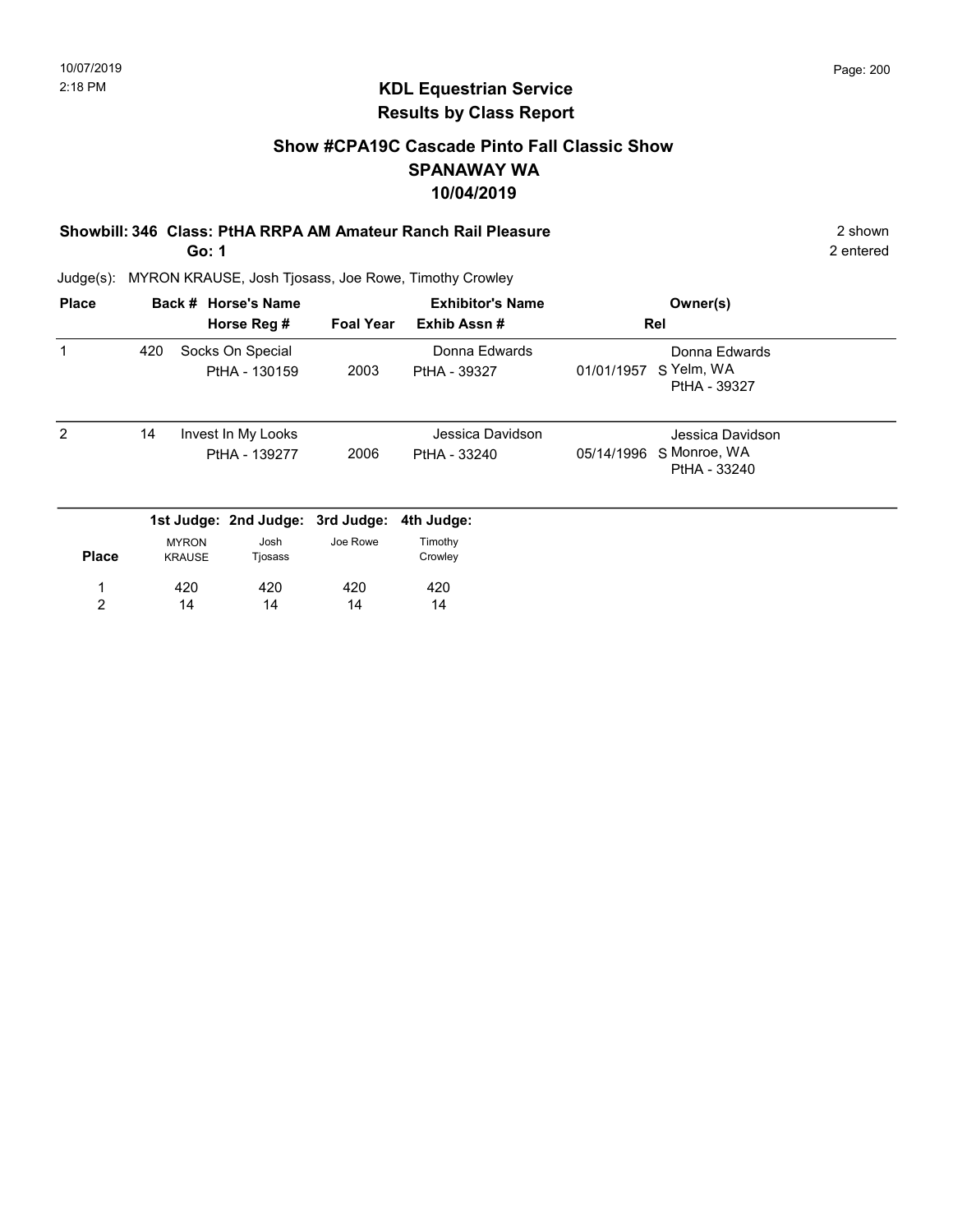### Show #CPA19C Cascade Pinto Fall Classic Show SPANAWAY WA 10/04/2019

Showbill: 347 Class: PtHA RRPAB AM Amateur Ranch Rail Plsr Solid Reg 2 shown

Go: 1

2 entered

| <b>Place</b> |     |                               | Back # Horse's Name                          |                  | <b>Exhibitor's Name</b>              | Owner(s)                                                        |
|--------------|-----|-------------------------------|----------------------------------------------|------------------|--------------------------------------|-----------------------------------------------------------------|
|              |     |                               | Horse Reg #                                  | <b>Foal Year</b> | Exhib Assn#                          | Rel                                                             |
| 1            | 446 |                               | Tivios Check Yes Orno<br>PtHA - 148201       | 2014             | Rachel Wigren<br>PtHA - 29079        | Rachel Wigren<br>S<br>PtHA - 29079                              |
| 2            | 77  |                               | <b>Smooth Driftin Grace</b><br>PtHA - 153868 | 2013             | <b>Tina Trussell</b><br>PtHA - 83175 | <b>Tina Trussell</b><br>S Roy, WA<br>05/17/1979<br>PtHA - 83175 |
|              |     |                               | 1st Judge: 2nd Judge: 3rd Judge:             |                  | 4th Judge:                           |                                                                 |
| <b>Place</b> |     | <b>MYRON</b><br><b>KRAUSE</b> | Josh<br>Tjosass                              | Joe Rowe         | Timothy<br>Crowley                   |                                                                 |
| 1            |     | 446                           | 446                                          | 77               | 446                                  |                                                                 |
| 2            |     | 77                            | 77                                           | 446              | 77                                   |                                                                 |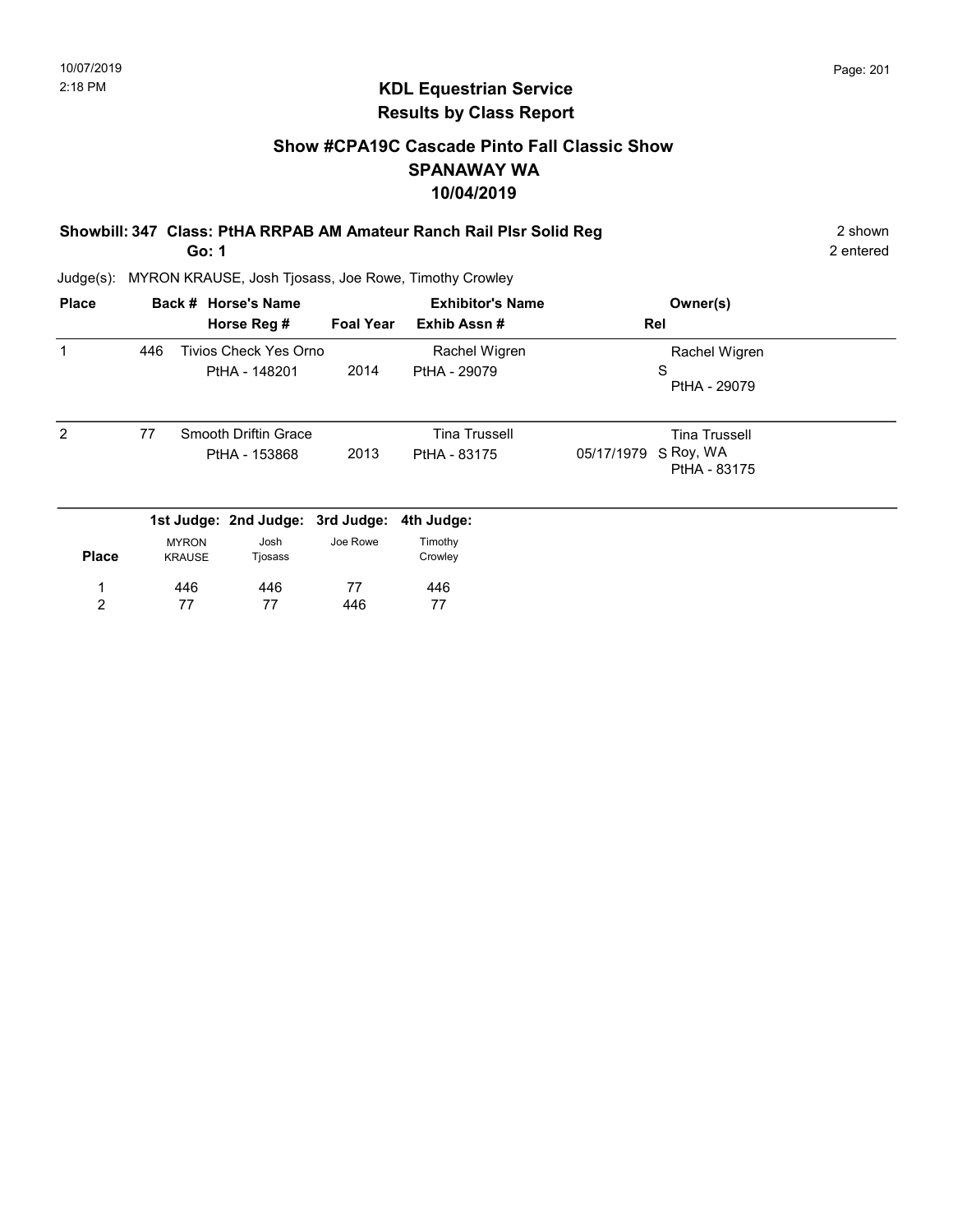### Show #CPA19C Cascade Pinto Fall Classic Show SPANAWAY WA 10/04/2019

### Showbill: 348 Class: PtHA NWP1 YA Novice Western Pleasure 3 shown

Go: 1

3 entered

| <b>Place</b> |     |                               | Back # Horse's Name                    |                  | <b>Exhibitor's Name</b>                |            | Owner(s)                                                 |  |
|--------------|-----|-------------------------------|----------------------------------------|------------------|----------------------------------------|------------|----------------------------------------------------------|--|
|              |     |                               | Horse Reg #                            | <b>Foal Year</b> | Exhib Assn#                            | Rel        |                                                          |  |
| $\mathbf 1$  | 401 |                               | One Fancy Dream<br>PtHA - 137709       | 2009             | Lexie Scott<br>PtHA - 83633            | 01/01/2006 | Lexie Scott<br>S Seabeck, WA<br>PtHA - 83633             |  |
| 1            | 424 |                               | Eyed B Stylin<br>PtHA - 123098         | 2003             | <b>Brynn Stevenson</b><br>PtHA - 93467 | 05/12/2003 | <b>Brynn Stevenson</b><br>S Kingston, WA<br>PtHA - 93467 |  |
| 3            | 405 |                               | Think Ima Cando Hotty<br>PtHA - 154765 | 2012             | Lyndsey Mooth<br>PtHA - 94356          | 04/17/2003 | Shannon Prigger<br>POULSBO, WA<br>PtHA - 22302           |  |
|              |     |                               | 1st Judge: 2nd Judge: 3rd Judge:       |                  | 4th Judge:                             |            |                                                          |  |
| <b>Place</b> |     | <b>MYRON</b><br><b>KRAUSE</b> | Josh<br>Tjosass                        | Joe Rowe         | Timothy<br>Crowley                     |            |                                                          |  |
|              |     | 401                           | 401                                    | 424              | 424                                    |            |                                                          |  |
| 2            |     | 424                           | 424                                    | 401              | 401                                    |            |                                                          |  |
| 3            |     | 405                           | 405                                    | 405              | 405                                    |            |                                                          |  |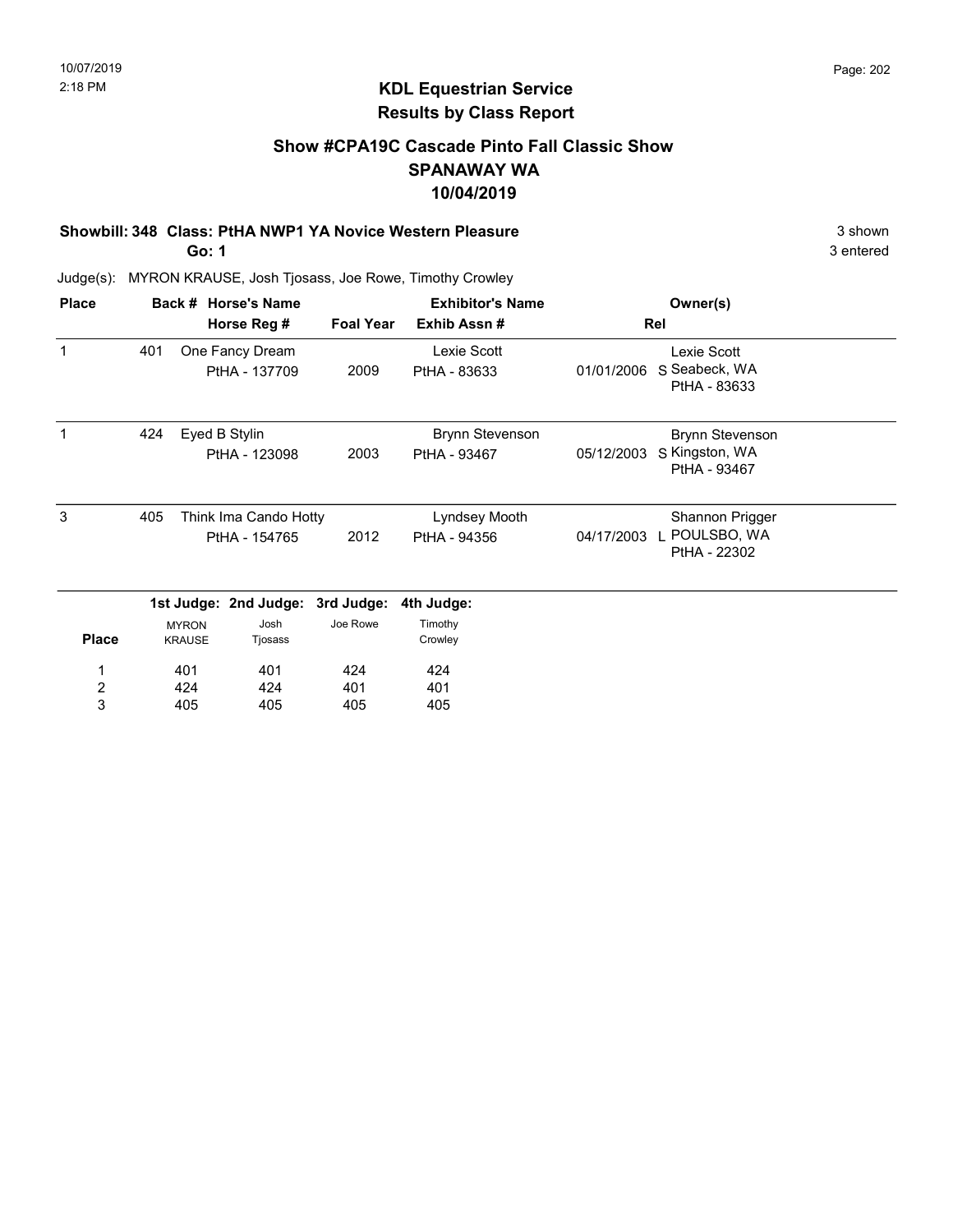### Show #CPA19C Cascade Pinto Fall Classic Show SPANAWAY WA 10/04/2019

Showbill: 349 Class: OTAB LLWP Lead Line 11 & Un Western Plsr 2 shown 2 shown Go: 1

2 entered

| <b>Place</b> |    |                               | Back # Horse's Name              |                  | <b>Exhibitor's Name</b> | Owner(s)                                 |
|--------------|----|-------------------------------|----------------------------------|------------------|-------------------------|------------------------------------------|
|              |    |                               | Horse Reg #                      | <b>Foal Year</b> | Exhib Assn#             | Rel                                      |
|              | 65 |                               | Four Socks In Time               |                  | <b>Brayton Jagow</b>    | Kalah Hedlund<br>07/31/2012 N Auburn, WA |
| 1            | 77 |                               | Smooth Driftin Grace             | 2013             | Jennifer Trussell       | <b>Tina Trussell</b><br>C Roy, WA        |
|              |    |                               | 1st Judge: 2nd Judge: 3rd Judge: |                  | 4th Judge:              |                                          |
| <b>Place</b> |    | <b>MYRON</b><br><b>KRAUSE</b> | Josh<br>Tjosass                  | Joe Rowe         | Timothy<br>Crowley      |                                          |
|              |    | 65                            | 77                               | 77               | 65                      |                                          |
| 2            |    | 77                            | 65                               | 65               | 77                      |                                          |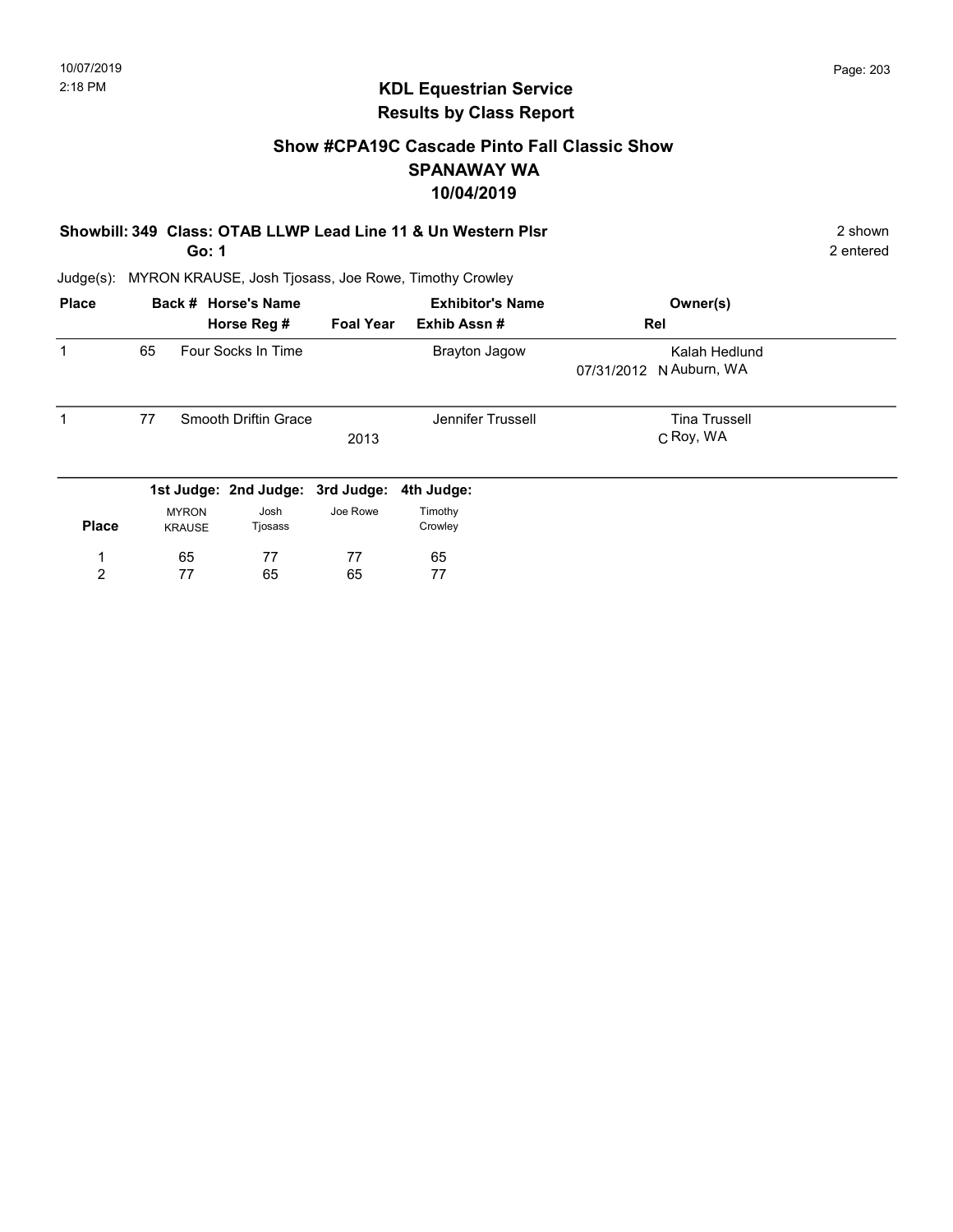### Show #CPA19C Cascade Pinto Fall Classic Show SPANAWAY WA 10/04/2019

Showbill: 350 Class: PtHA WPY18 YA Western Pleasure 18 & Un 8 shown 8 shown Go: 1

Judge(s): MYRON KRAUSE, Josh Tjosass, Joe Rowe, Timothy Crowley

| <b>Place</b>   |     | Back # Horse's Name<br>Horse Reg #     | <b>Foal Year</b> | <b>Exhibitor's Name</b><br>Exhib Assn# |              | Owner(s)<br>Rel                                                      |
|----------------|-----|----------------------------------------|------------------|----------------------------------------|--------------|----------------------------------------------------------------------|
| $\mathbf{1}$   | 155 | A Lady With Assets<br>PtHA - 137528    | 2008             | Madison Wojcek<br>PtHA - 137528        |              | Madison Wojcek<br>04/11/2005 S Bremerton, WA<br>PtHA - 137528        |
| $\overline{2}$ | 421 | <b>Fancy Cutie</b><br>PtHA - 140236    | 2010             | Allison Kane<br>PtHA - 83041           |              | Allison Kane<br>02/03/2006 S Ridgefield, WA<br>PtHA - 83041          |
| 3              | 431 | Rap My Assets<br>PtHA - 138876         | 2007             | Megan Truman<br>PtHA - 94633           |              | Megan Truman<br>03/07/2009 S Yacolt, WA<br>PtHA - 94633              |
| 4              | 449 | Kenos Golden Diva<br>PtHA - 119404     | 2003             | <b>Riley Michaelis</b><br>PtHA - 93626 |              | <b>Russelle Graf</b><br>10/19/2005 C Pt Angeles, WA<br>PtHA - 119404 |
| $\sqrt{5}$     | 401 | One Fancy Dream<br>PtHA - 137709       | 2009             | Lexie Scott<br>PtHA - 83633            |              | Lexie Scott<br>01/01/2006 S Seabeck, WA<br>PtHA - 83633              |
| 5              | 424 | Eyed B Stylin<br>PtHA - 123098         | 2003             | <b>Brynn Stevenson</b><br>PtHA - 93467 |              | <b>Brynn Stevenson</b><br>05/12/2003 S Kingston, WA<br>PtHA - 93467  |
| $\overline{7}$ | 405 | Think Ima Cando Hotty<br>PtHA - 154765 | 2012             | Lyndsey Mooth<br>PtHA - 94356          | 04/17/2003 L | Shannon Prigger<br>POULSBO, WA<br>PtHA - 22302                       |
| 8              | 456 | Hes Got The Scotch<br>PtHA - 145803    | 2007             | Payton Land<br>PtHA - 81985            | 01/25/2007 L | <b>Katherine Cramer</b><br>PtHA - 77363                              |

|              |               | 1st Judge: 2nd Judge: 3rd Judge: 4th Judge: |          |         |
|--------------|---------------|---------------------------------------------|----------|---------|
|              | <b>MYRON</b>  | Josh                                        | Joe Rowe | Timothy |
| <b>Place</b> | <b>KRAUSE</b> | Tjosass                                     |          | Crowley |
| 1            | 155           | 155                                         | 155      | 431     |
| 2            | 431           | 421                                         | 421      | 155     |
| 3            | 421           | 424                                         | 449      | 421     |
| 4            | 449           | 401                                         | 431      | 449     |
| 5            | 405           | 431                                         | 401      | 456     |

8 entered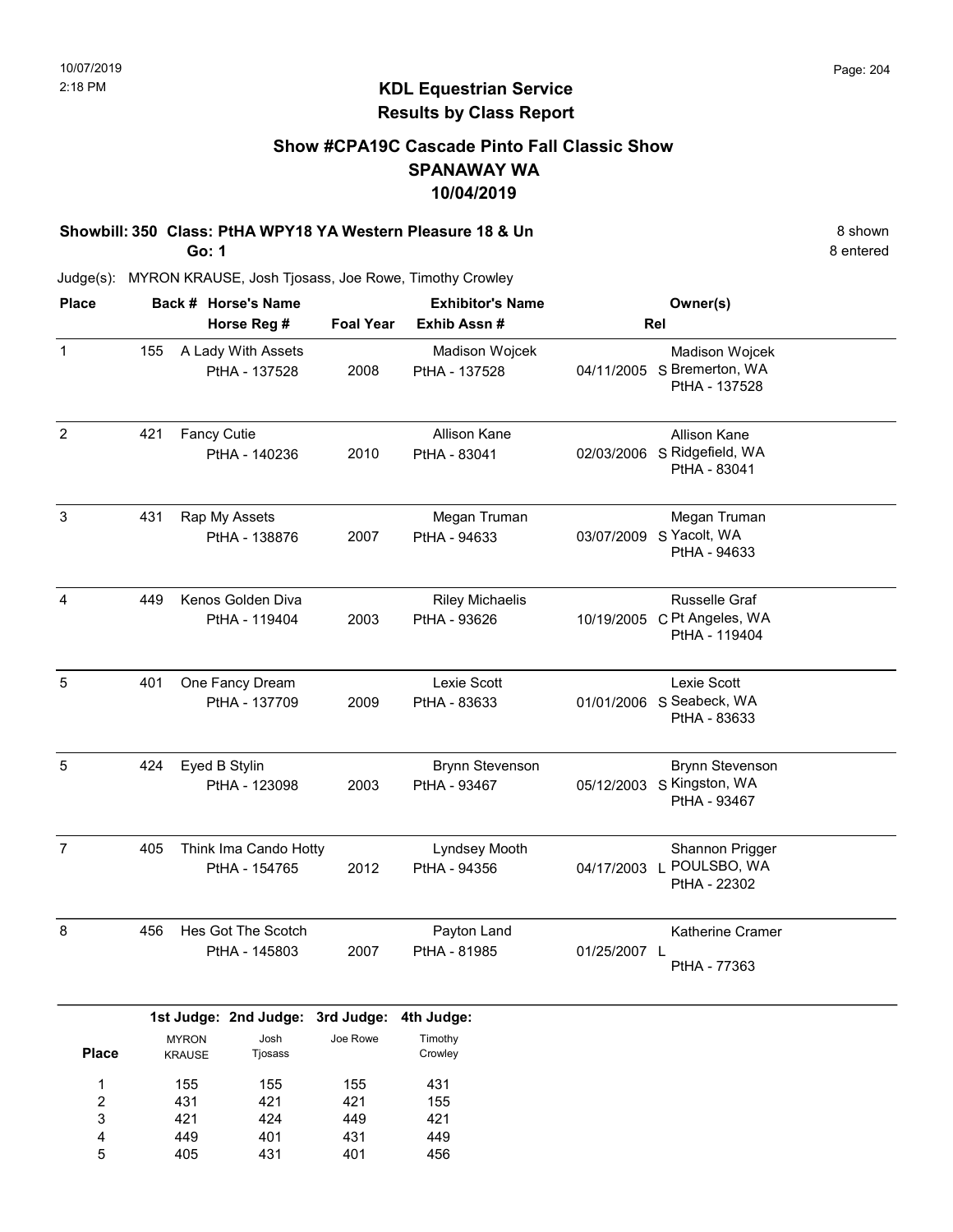### Show #CPA19C Cascade Pinto Fall Classic Show SPANAWAY WA 10/04/2019

| 6 | 424 | 405 | 424 | 401 |
|---|-----|-----|-----|-----|
| 7 | 401 | 456 | 405 | 424 |
| 8 | 456 | 449 | 456 | 405 |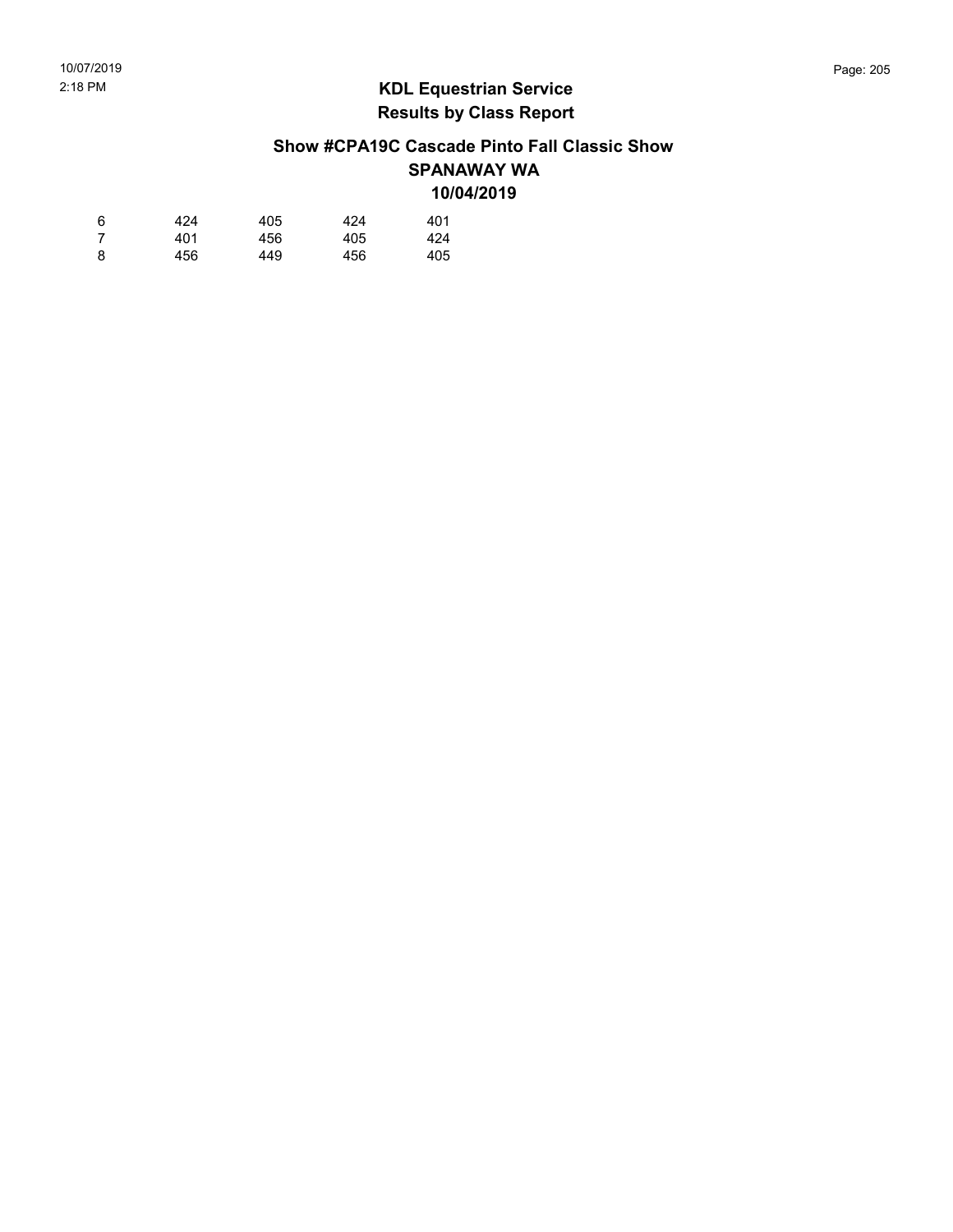### Show #CPA19C Cascade Pinto Fall Classic Show SPANAWAY WA 10/04/2019

### Showbill: 352 Class: PtHA NWP2 AM Novice Western Pleasure 1 Shown 1 shown

Go: 1

1 entered

| <b>Place</b> |     | Back # Horse's Name                   |           | <b>Exhibitor's Name</b>         | Owner(s)                                                    |  |
|--------------|-----|---------------------------------------|-----------|---------------------------------|-------------------------------------------------------------|--|
|              |     | Horse Reg #                           | Foal Year | Exhib Assn #                    | Rel                                                         |  |
|              | 218 | Pining For Chocolate<br>PtHA - 152928 | 2007      | Shannon Prigger<br>PtHA - 22302 | Shannon Prigger<br>02/18/1963 S POULSBO, WA<br>PtHA - 22302 |  |

|       |                               | 1st Judge: 2nd Judge: 3rd Judge: 4th Judge: |          |                    |
|-------|-------------------------------|---------------------------------------------|----------|--------------------|
| Place | <b>MYRON</b><br><b>KRAUSE</b> | Josh<br>Tiosass                             | Joe Rowe | Timothy<br>Crowley |
|       | 218                           | 218                                         | 218      | 218                |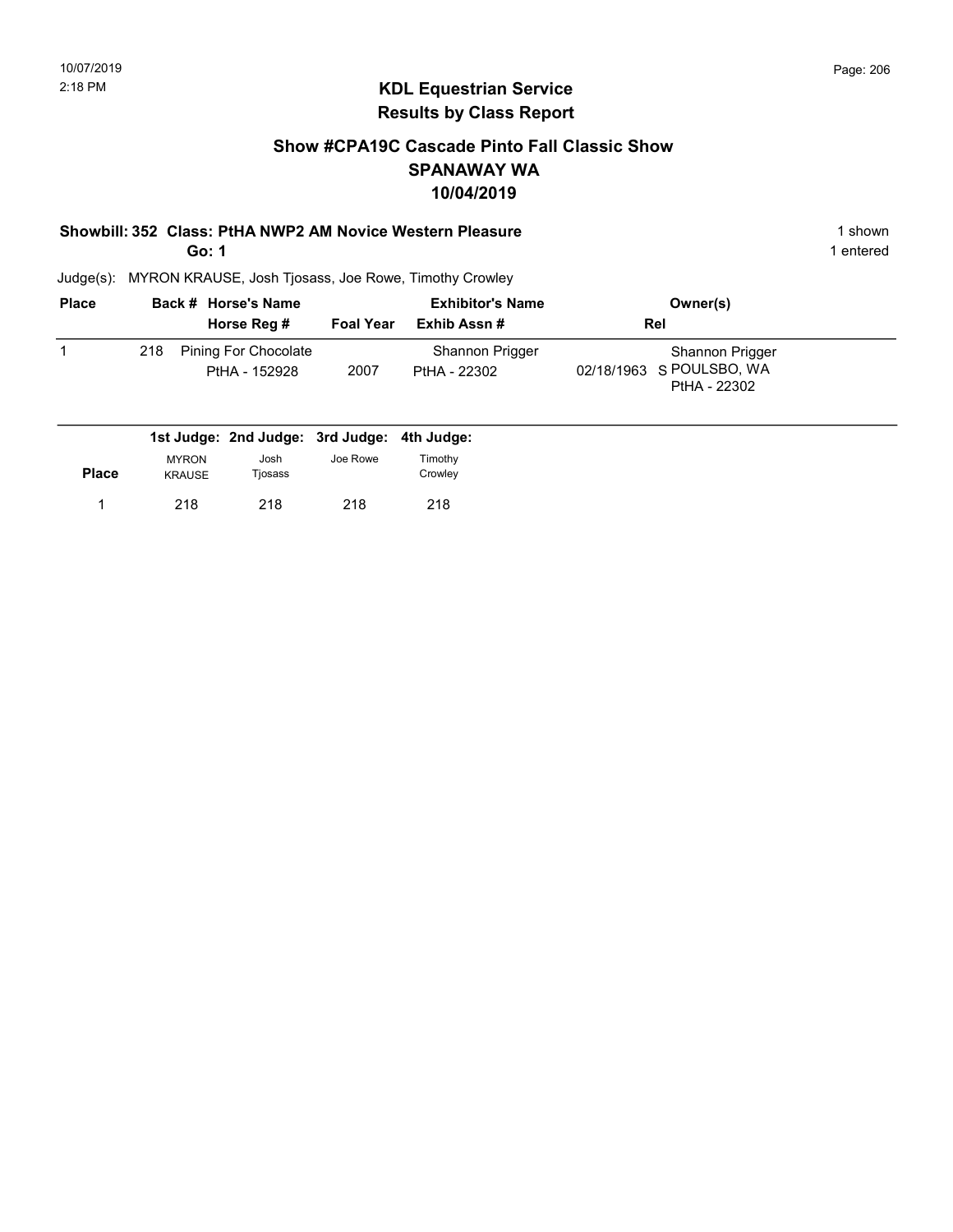### Show #CPA19C Cascade Pinto Fall Classic Show SPANAWAY WA 10/04/2019

Showbill: 353 Class: PtHA WPA1 AM Western Pleasure 19 & Over 7 shown 7 shown Go: 1

428

7

Judge(s): MYRON KRAUSE, Josh Tjosass, Joe Rowe, Timothy Crowley

| <b>Place</b>                                   |                                               |                                       | Back # Horse's Name                  |                                 | <b>Exhibitor's Name</b>                       |            | Owner(s)                                                               |  |
|------------------------------------------------|-----------------------------------------------|---------------------------------------|--------------------------------------|---------------------------------|-----------------------------------------------|------------|------------------------------------------------------------------------|--|
|                                                |                                               |                                       | Horse Reg #                          | <b>Foal Year</b>                | Exhib Assn #<br>Julie Daniels<br>PtHA - 59299 |            | Rel                                                                    |  |
| $\mathbf{1}$                                   | 439                                           | Invite Kathy                          | PtHA - 140354                        |                                 |                                               |            | <b>Julie Daniels</b><br>02/24/1971 S Kent, WA<br>PtHA - 59299          |  |
| $\overline{2}$                                 | 411                                           | Rap N Roll                            | PtHA - 112163                        |                                 | <b>Elizabeth Strait</b><br>PtHA - 63964       |            | <b>Elizabeth Strait</b><br>12/24/1967 S Pt Angeles, WA<br>PtHA - 63964 |  |
| $\ensuremath{\mathsf{3}}$                      | 737                                           |                                       | Go Bey Bee Go<br>PtHA - 113080       | 2002                            | Angela Nemjo<br>PtHA - 52211                  |            | Angela Nemjo<br>11/27/1970 S La Center, WA<br>PtHA - 52211             |  |
| 4                                              | 402                                           |                                       | Spot My Credentials<br>PtHA - 123546 | 2005                            | Ellen Berg<br>PtHA - 13212                    |            | Ellen Berg<br>07/12/1941 S Olympia, WA<br>PtHA - 13212                 |  |
| 5                                              | 406                                           | Hes Better Than Good<br>PtHA - 143025 |                                      | 2011                            | Kelsey Robbins<br>PtHA - 77283                |            | Kelsey Robbins<br>08/20/1982 S Tacoma, WA<br>PtHA - 77283              |  |
| 6                                              | 227                                           |                                       | Envy My Moonlite<br>PtHA - 150728    | 2014                            | Kalah Hedlund<br>PtHA - 79463                 |            | Sharon Hedlund<br>03/01/1997 C Auburn, WA<br>PtHA - 78862              |  |
| $\overline{7}$                                 | 428                                           |                                       | Fashionably Gifted<br>PtHA - 147016  |                                 | Sharon Hedlund<br>PtHA - 78862                | 03/24/1961 | Sharon Hedlund<br>S Auburn, WA<br>PtHA - 78862                         |  |
|                                                |                                               |                                       | 1st Judge: 2nd Judge: 3rd Judge:     |                                 | 4th Judge:                                    |            |                                                                        |  |
|                                                | <b>MYRON</b><br><b>Place</b><br><b>KRAUSE</b> |                                       | Josh<br>Tjosass                      | Joe Rowe                        | Timothy<br>Crowley                            |            |                                                                        |  |
| $\mathbf 1$<br>$\boldsymbol{2}$<br>3<br>4<br>5 | 439<br>411<br>737<br>406<br>402               |                                       | 439<br>411<br>402<br>737<br>227      | 439<br>411<br>406<br>737<br>402 | 439<br>411<br>402<br>737<br>406               |            |                                                                        |  |
| 6                                              |                                               | 227                                   | 406                                  | 227                             | 227                                           |            |                                                                        |  |

7 entered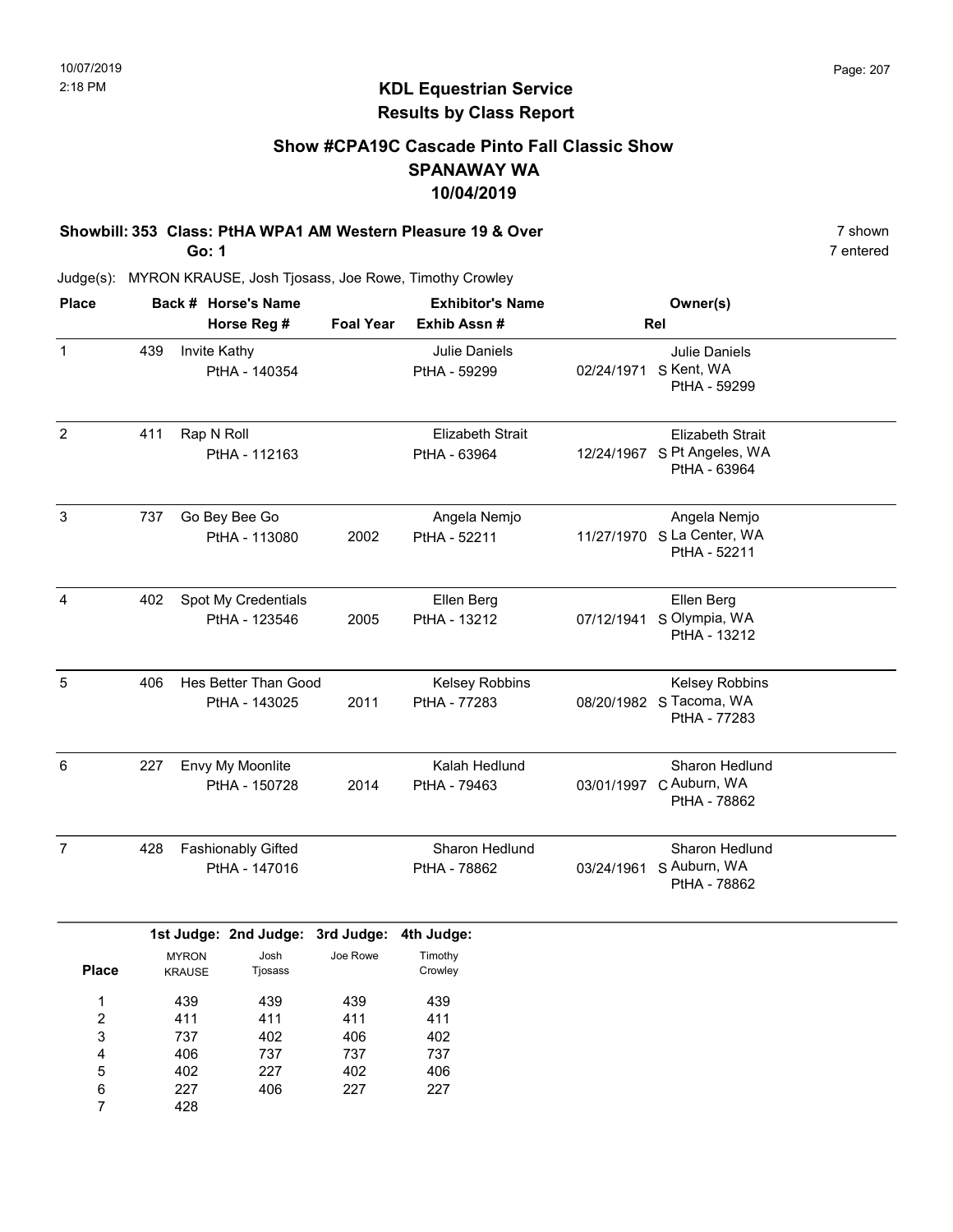### KDL Equestrian Service Results by Class Report

### Show #CPA19C Cascade Pinto Fall Classic Show SPANAWAY WA 10/04/2019

Showbill: 354 Class: PtHA WPAB AM Western Plsr Solid Registry 19 & Ov 4 shown 4 shown Go: 1

| <b>Place</b>   |     |                                       | Back # Horse's Name                        |                  | <b>Exhibitor's Name</b>         |            | Owner(s)                                          |  |
|----------------|-----|---------------------------------------|--------------------------------------------|------------------|---------------------------------|------------|---------------------------------------------------|--|
|                |     |                                       | Horse Reg #                                | <b>Foal Year</b> | Exhib Assn#                     |            | Rel                                               |  |
| $\mathbf{1}$   | 409 |                                       | <b>AOK Mis Sassy</b>                       | 2014             | Nancy Johnson<br>PtHA - 93170   | 01/01/1953 | Nancy Johnson<br>S Pt Orchard, WA<br>PtHA - 93170 |  |
| $\overline{2}$ |     |                                       | 1117 Exceptionally Gifted<br>PtHA - 150282 |                  | Teri L Blair<br>PtHA - 79821    | 07/09/1962 | MacKenzie Blair<br>P Graham, WA<br>PtHA - 80715   |  |
| 3              | 122 |                                       | Cool Cruzn Kenny<br>PtHA - 147109          | 2008             | Paula Dandliker<br>PtHA - 25636 | 09/15/1949 | Paula Dandliker<br>S Duvall, WA<br>PtHA - 25636   |  |
| 4              | 414 | Pocos Pine Bar Mccue<br>PtHA - 153396 |                                            | 2007             | Staci Cawyer<br>PtHA - 93629    | 03/23/1963 | Staci Cawyer<br>S Sequim, WA<br>PtHA - 93629      |  |
|                |     |                                       | 1st Judge: 2nd Judge:                      | 3rd Judge:       | 4th Judge:                      |            |                                                   |  |
| <b>Place</b>   |     | <b>MYRON</b><br><b>KRAUSE</b>         | Josh<br>Tjosass                            | Joe Rowe         | Timothy<br>Crowley              |            |                                                   |  |
| 1              |     | 122                                   | 409                                        | 409              | 409                             |            |                                                   |  |
| 2              |     | 409                                   | 1117                                       | 1117             | 1117                            |            |                                                   |  |
| 3              |     | 1117                                  | 414                                        | 122              | 122                             |            |                                                   |  |
| 4              |     | 414                                   | 122                                        | 414              | 414                             |            |                                                   |  |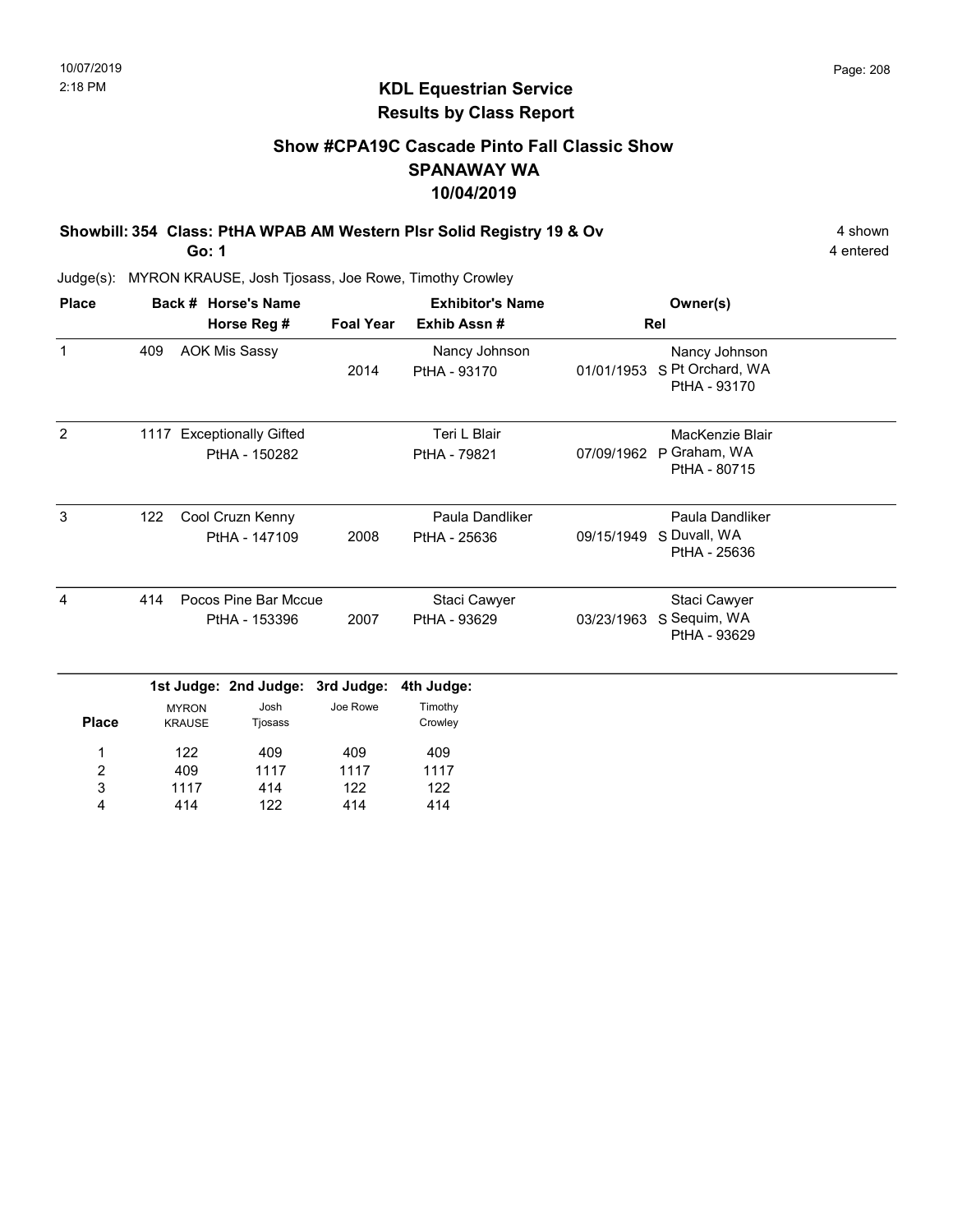### Show #CPA19C Cascade Pinto Fall Classic Show SPANAWAY WA 10/04/2019

#### Showbill: 356 Class: PtHA WWPAW AM W/T Western Pleasure 3 shown 3 shown

Go: 1

3 entered

| <b>Place</b>            |     |                               | Back # Horse's Name                  |                  | <b>Exhibitor's Name</b>        |            | Owner(s)                                             |
|-------------------------|-----|-------------------------------|--------------------------------------|------------------|--------------------------------|------------|------------------------------------------------------|
|                         |     |                               | Horse Reg #                          | <b>Foal Year</b> | Exhib Assn#                    |            | Rel                                                  |
| 1                       | 432 |                               | Pv Shes Specialized<br>PtHA - 155466 | 2017             | Kaytee Gibeau<br>PtHA - 67683  | 07/25/1999 | Kaytee Gibeau<br>S Port Townsend, WA<br>PtHA - 67683 |
| 2                       | 407 |                               | Whos Cry N Now<br>PtHA - 1077984     | 2017             | Lucca Merlino<br>PtHA - 35599  | 03/26/1989 | Lucca Merlino<br>S Maple Valley, WA<br>PtHA - 35599  |
| 3                       | 425 |                               | Sir Lukas Remington<br>PtHA - 147417 |                  | Elaine K Simon<br>PtHA - 38274 | 09/26/1960 | Elaine K Simon<br>S Camas, WA<br>PtHA - 38274        |
|                         |     |                               | 1st Judge: 2nd Judge: 3rd Judge:     |                  | 4th Judge:                     |            |                                                      |
| <b>Place</b>            |     | <b>MYRON</b><br><b>KRAUSE</b> | Josh<br>Tjosass                      | Joe Rowe         | Timothy<br>Crowley             |            |                                                      |
| 1                       |     | 432                           | 432                                  | 407              | 407                            |            |                                                      |
| $\overline{\mathbf{c}}$ |     | 407                           | 425                                  | 432              | 432                            |            |                                                      |
| 3                       |     | 425                           | 407                                  | 425              | 425                            |            |                                                      |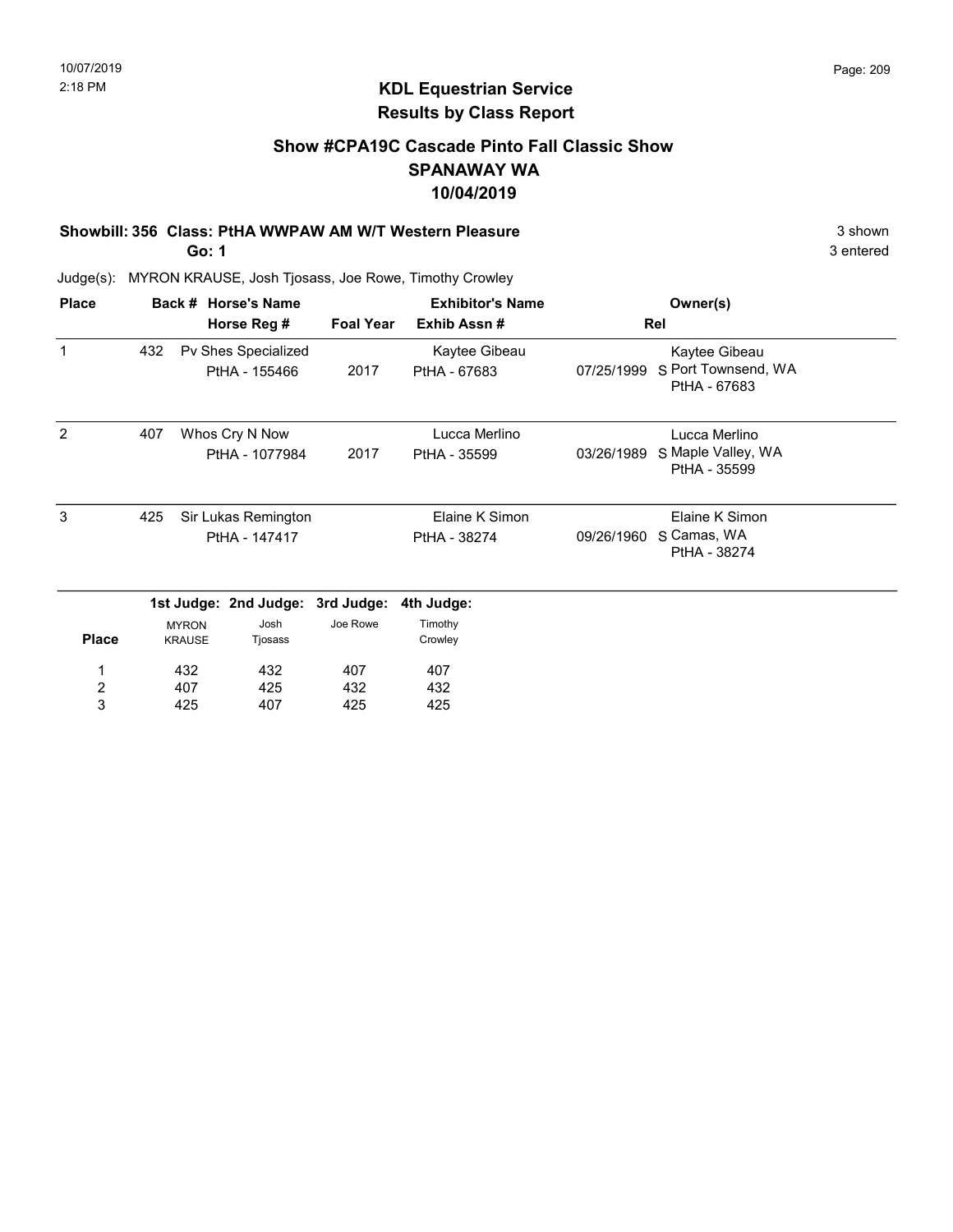### Show #CPA19C Cascade Pinto Fall Classic Show SPANAWAY WA 10/04/2019

#### Showbill: 357 Class: OTAB LL Lead Line 8 & Under 2 shown 2 shown

Go: 1

2 entered

| <b>Place</b>        |                               | Back # Horse's Name<br>Horse Reg # | <b>Foal Year</b> | <b>Exhibitor's Name</b><br>Exhib Assn# | Owner(s)<br>Rel                          |
|---------------------|-------------------------------|------------------------------------|------------------|----------------------------------------|------------------------------------------|
| 1                   | 65                            | Four Socks In Time                 |                  | <b>Brayton Jagow</b>                   | Kalah Hedlund<br>07/31/2012 N Auburn, WA |
| $\overline{2}$      | 452                           | Justafiably Fancy                  | 2006             | Kylie Chonzzena                        | Tracy Chonzena-Olney<br>G                |
|                     |                               | 1st Judge: 2nd Judge: 3rd Judge:   |                  | 4th Judge:                             |                                          |
| <b>Place</b>        | <b>MYRON</b><br><b>KRAUSE</b> | Josh<br>Tjosass                    | Joe Rowe         | Timothy<br>Crowley                     |                                          |
| 4<br>$\overline{2}$ | 65<br>452                     | 452<br>65                          | 65<br>452        | 65<br>452                              |                                          |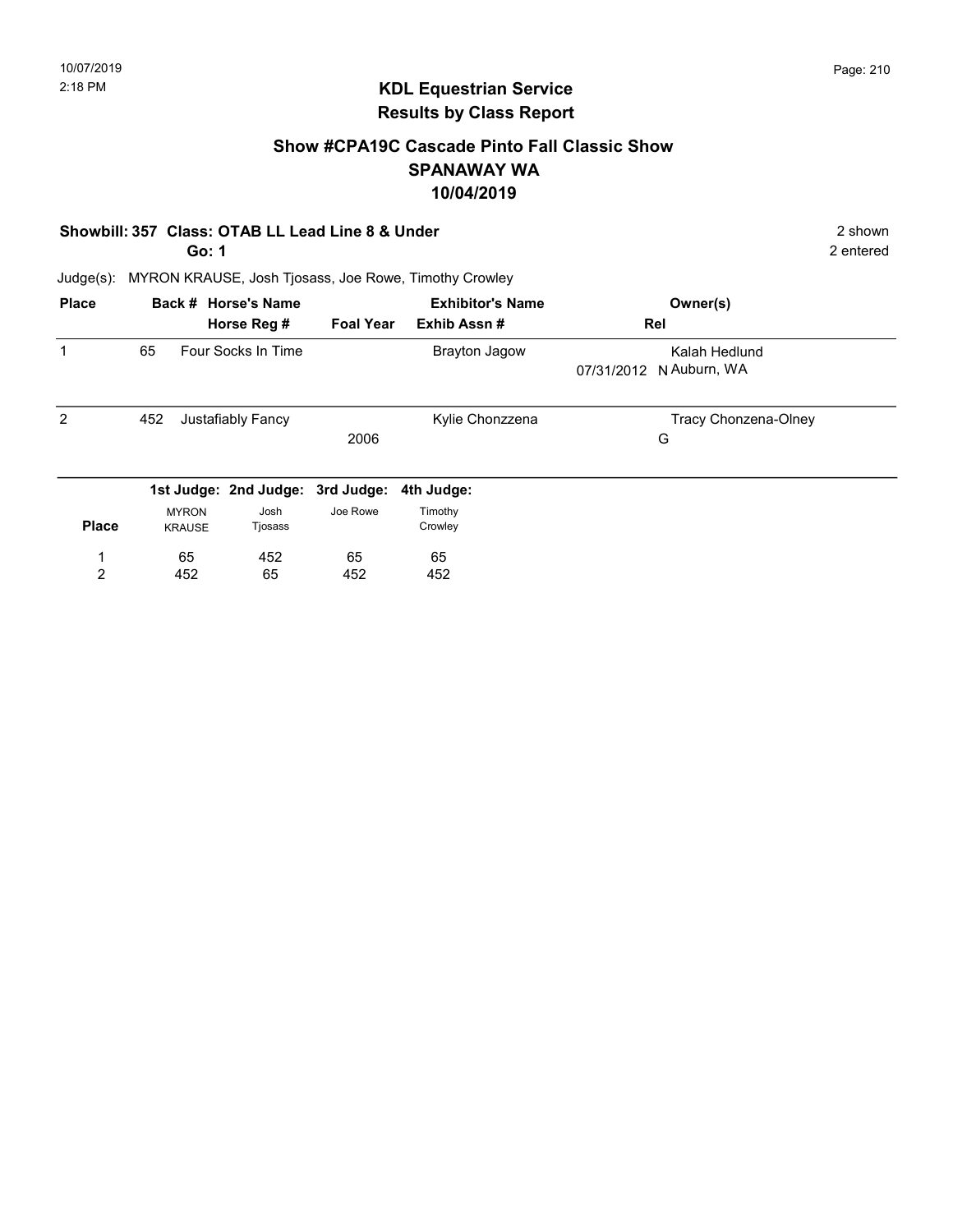### Show #CPA19C Cascade Pinto Fall Classic Show SPANAWAY WA 10/04/2019

#### Showbill: 358 Class: PtHA DRW7 Open Disciplined Rail Western 6 6 Shown 6 shown Go: 1

Judge(s): MYRON KRAUSE, Josh Tjosass, Joe Rowe, Timothy Crowley

| <b>Place</b>   |     | Back # Horse's Name                    |                  | <b>Exhibitor's Name</b>             |            | Owner(s)                                               |  |
|----------------|-----|----------------------------------------|------------------|-------------------------------------|------------|--------------------------------------------------------|--|
|                |     | Horse Reg #                            | <b>Foal Year</b> | Exhib Assn#                         | Rel        |                                                        |  |
| $\mathbf 1$    | 400 | Special Impulse<br>PtHA - 151359       | 2015             | Tina Johnson<br>PtHA - 48734        | 03/09/1960 | Tina Johnson<br>S Sequim, WA<br>PtHA - 48734           |  |
| $\overline{2}$ | 438 | My Assets On Porsche<br>PtHA - 44192   | 2011             | Debbie Chapin<br>PtHA - 68501       | 03/16/1961 | Debbie Chapin<br>S Graham, WA<br>PtHA - 68501          |  |
| 3              | 413 | Kiss My Dynamic Asset<br>PtHA - 137463 |                  | <b>Tammie Whitt</b><br>PtHA - 26430 | 05/18/1969 | Kory Kumar<br>N Tumwater, WA<br>PtHA - 54899           |  |
| 4              | 56  | R Big Time Rapper<br>PtHA - 152902     | 2015             | <b>Noel Nelson</b><br>PtHA - 38444  | 12/30/1951 | Nelson / Wiese<br>S West Linn, OR<br>PtHA - 80811      |  |
| 5              | 33  | Gifted By Design<br>PtHA - 147014      | 2007             | Jean Garcia<br>PtHA - 27094         |            | Jean Garcia<br>03/16/1963 S Orting, WA<br>PtHA - 27094 |  |
| 6              | 737 | Go Bey Bee Go<br>PtHA - 113080         | 2002             | Tim Wigren<br>PtHA - 29325          |            | Angela Nemjo<br>N La Center, WA<br>PtHA - 52211        |  |

|              |               | 1st Judge: 2nd Judge: 3rd Judge: 4th Judge: |          |         |
|--------------|---------------|---------------------------------------------|----------|---------|
|              | <b>MYRON</b>  | Josh                                        | Joe Rowe | Timothy |
| <b>Place</b> | <b>KRAUSE</b> | Tjosass                                     |          | Crowley |
|              | 56            | 438                                         | 413      | 400     |
| 2            | 438           | 400                                         | 400      | 33      |
| 3            | 400           | 413                                         | 438      | 737     |
| 4            | 737           | 56                                          | 56       | 413     |
| 5            | 413           | 33                                          | 33       | 438     |
| 6            | 33            | 737                                         | 737      | 56      |

6 entered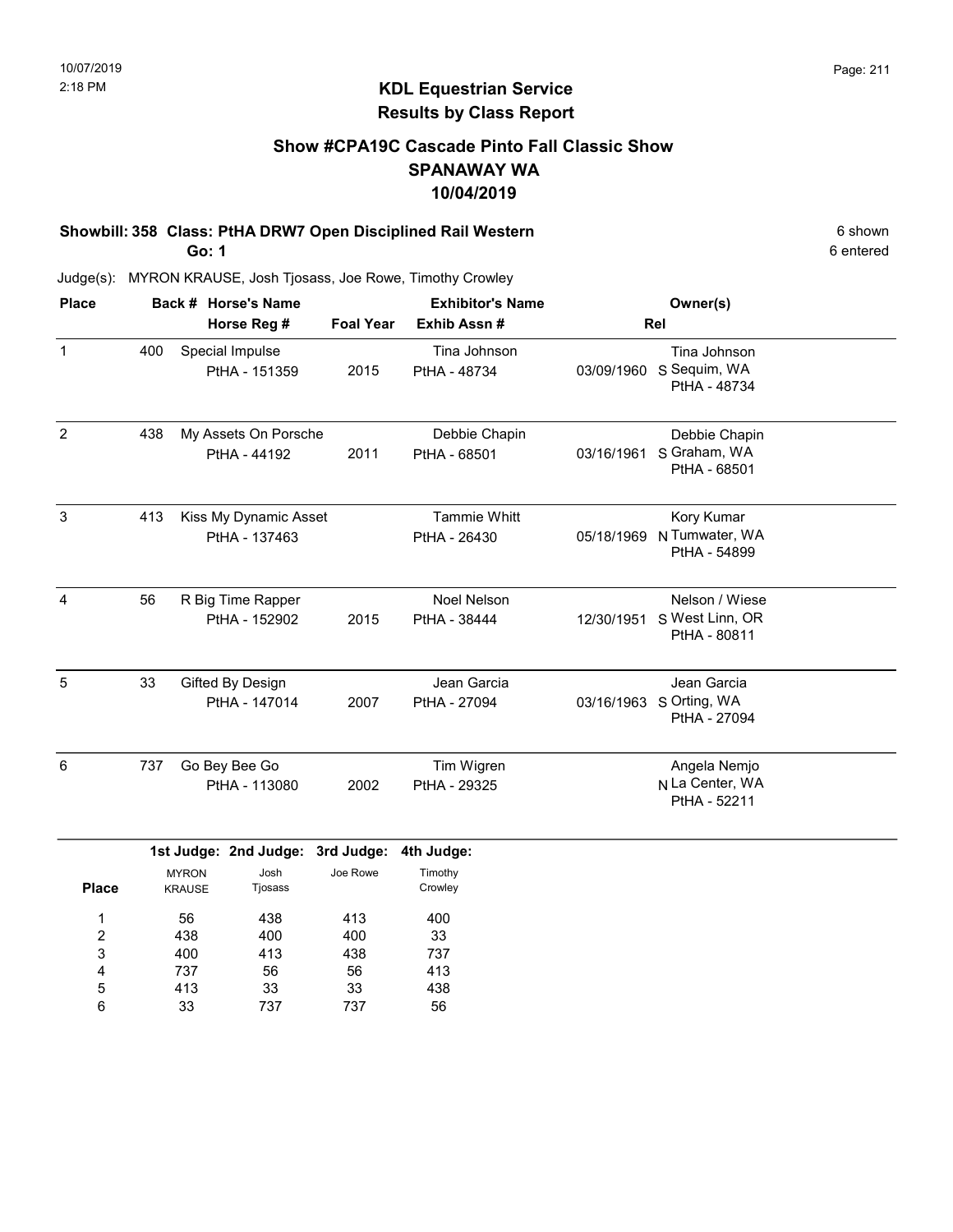### Show #CPA19C Cascade Pinto Fall Classic Show SPANAWAY WA 10/04/2019

Showbill: 360 Class: PtHA NDRYW YA Novice Disciplined Rail Western 3 Shown 3 shown

Go: 1

3 entered

| <b>Place</b>     |     |                               | Back # Horse's Name              |                  | <b>Exhibitor's Name</b> |            | Owner(s)                       |  |
|------------------|-----|-------------------------------|----------------------------------|------------------|-------------------------|------------|--------------------------------|--|
|                  |     |                               | Horse Reg #                      | <b>Foal Year</b> | Exhib Assn#             |            | Rel                            |  |
| 1                | 401 |                               | One Fancy Dream                  |                  | Lexie Scott             |            | Lexie Scott                    |  |
|                  |     |                               | PtHA - 137709                    | 2009             | PtHA - 83633            | 01/01/2006 | S Seabeck, WA<br>PtHA - 83633  |  |
| 2                | 424 |                               | Eyed B Stylin                    |                  | <b>Brynn Stevenson</b>  |            | <b>Brynn Stevenson</b>         |  |
|                  |     |                               | PtHA - 123098                    | 2003             | PtHA - 93467            | 05/12/2003 | S Kingston, WA<br>PtHA - 93467 |  |
| 3                | 405 |                               | Think Ima Cando Hotty            |                  | Lyndsey Mooth           |            | Shannon Prigger                |  |
|                  |     | PtHA - 154765                 |                                  | 2012             | PtHA - 94356            | 04/17/2003 | POULSBO, WA<br>PtHA - 22302    |  |
|                  |     |                               | 1st Judge: 2nd Judge: 3rd Judge: |                  | 4th Judge:              |            |                                |  |
| <b>Place</b>     |     | <b>MYRON</b><br><b>KRAUSE</b> | Josh<br>Tjosass                  | Joe Rowe         | Timothy<br>Crowley      |            |                                |  |
| 1                |     | 401                           | 401                              | 401              | 401                     |            |                                |  |
| $\boldsymbol{2}$ |     | 424                           | 424                              | 424              | 424                     |            |                                |  |
| 3                |     | 405                           | 405                              | 405              | 405                     |            |                                |  |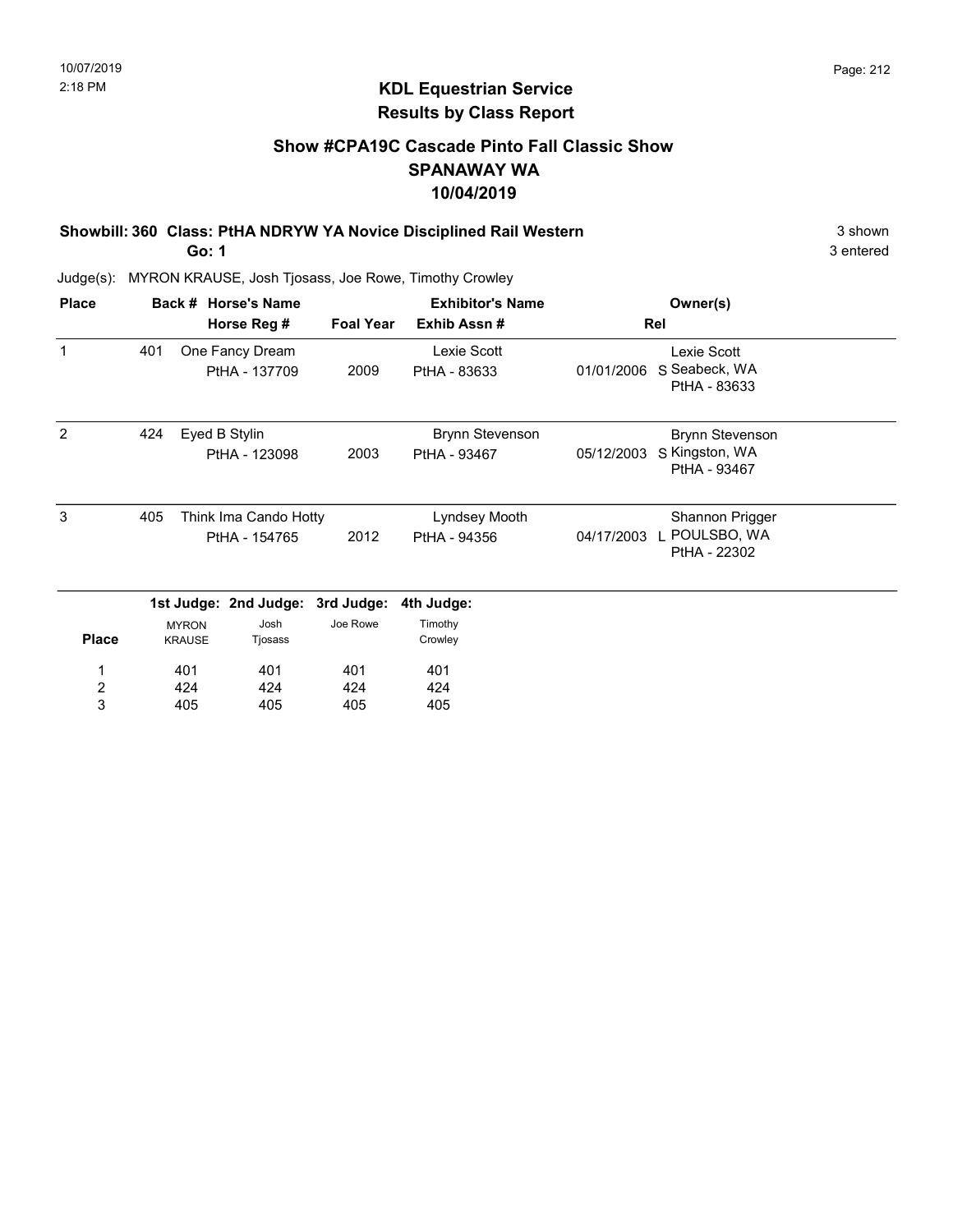### Show #CPA19C Cascade Pinto Fall Classic Show SPANAWAY WA 10/04/2019

Showbill: 361 Class: PtHA DRW3 YA Disciplined Rail Western, 18 & Under 8 Shown Go: 1

8 entered

Judge(s): MYRON KRAUSE, Josh Tjosass, Joe Rowe, Timothy Crowley

401 449 424

3 4 5

424 401 449

401 424 431

401 449 431

| <b>Place</b>        |     |                                        | Back # Horse's Name                                 |                  | <b>Exhibitor's Name</b>                |              | Owner(s)                                                            |  |
|---------------------|-----|----------------------------------------|-----------------------------------------------------|------------------|----------------------------------------|--------------|---------------------------------------------------------------------|--|
|                     |     |                                        | Horse Reg #                                         | <b>Foal Year</b> | Exhib Assn #                           |              | Rel                                                                 |  |
| $\mathbf{1}$        | 155 |                                        | A Lady With Assets<br>PtHA - 137528                 | 2008             | Madison Wojcek<br>PtHA - 137528        |              | Madison Wojcek<br>04/11/2005 S Bremerton, WA<br>PtHA - 137528       |  |
| $\overline{2}$      | 421 | <b>Fancy Cutie</b>                     | PtHA - 140236                                       | 2010             | Allison Kane<br>PtHA - 83041           | 02/03/2006   | Allison Kane<br>S Ridgefield, WA<br>PtHA - 83041                    |  |
| 3                   | 401 |                                        | One Fancy Dream<br>PtHA - 137709                    | 2009             | Lexie Scott<br>PtHA - 83633            |              | Lexie Scott<br>01/01/2006 S Seabeck, WA<br>PtHA - 83633             |  |
| 4                   | 424 |                                        | Eyed B Stylin<br>PtHA - 123098                      | 2003             | <b>Brynn Stevenson</b><br>PtHA - 93467 |              | <b>Brynn Stevenson</b><br>05/12/2003 S Kingston, WA<br>PtHA - 93467 |  |
| 5                   | 449 | Kenos Golden Diva<br>PtHA - 119404     |                                                     | 2003             | <b>Riley Michaelis</b><br>PtHA - 93626 |              | Russelle Graf<br>10/19/2005 C Pt Angeles, WA<br>PtHA - 119404       |  |
| 6                   | 431 |                                        | Rap My Assets<br>PtHA - 138876                      | 2007             | Megan Truman<br>PtHA - 94633           | 03/07/2009   | Megan Truman<br>S Yacolt, WA<br>PtHA - 94633                        |  |
| $\overline{7}$      | 405 | Think Ima Cando Hotty<br>PtHA - 154765 |                                                     | 2012             | Lyndsey Mooth<br>PtHA - 94356          | 04/17/2003 L | Shannon Prigger<br>POULSBO, WA<br>PtHA - 22302                      |  |
| $\overline{7}$      | 456 |                                        | Hes Got The Scotch<br>PtHA - 145803                 | 2007             | Payton Land<br>PtHA - 81985            | 01/25/2007 L | Katherine Cramer<br>PtHA - 77363                                    |  |
| <b>Place</b>        |     | <b>MYRON</b><br><b>KRAUSE</b>          | 1st Judge: 2nd Judge: 3rd Judge:<br>Josh<br>Tjosass | Joe Rowe         | 4th Judge:<br>Timothy<br>Crowley       |              |                                                                     |  |
| 1<br>$\overline{c}$ |     | 155<br>421                             | 155<br>421                                          | 155<br>421       | 155<br>421                             |              |                                                                     |  |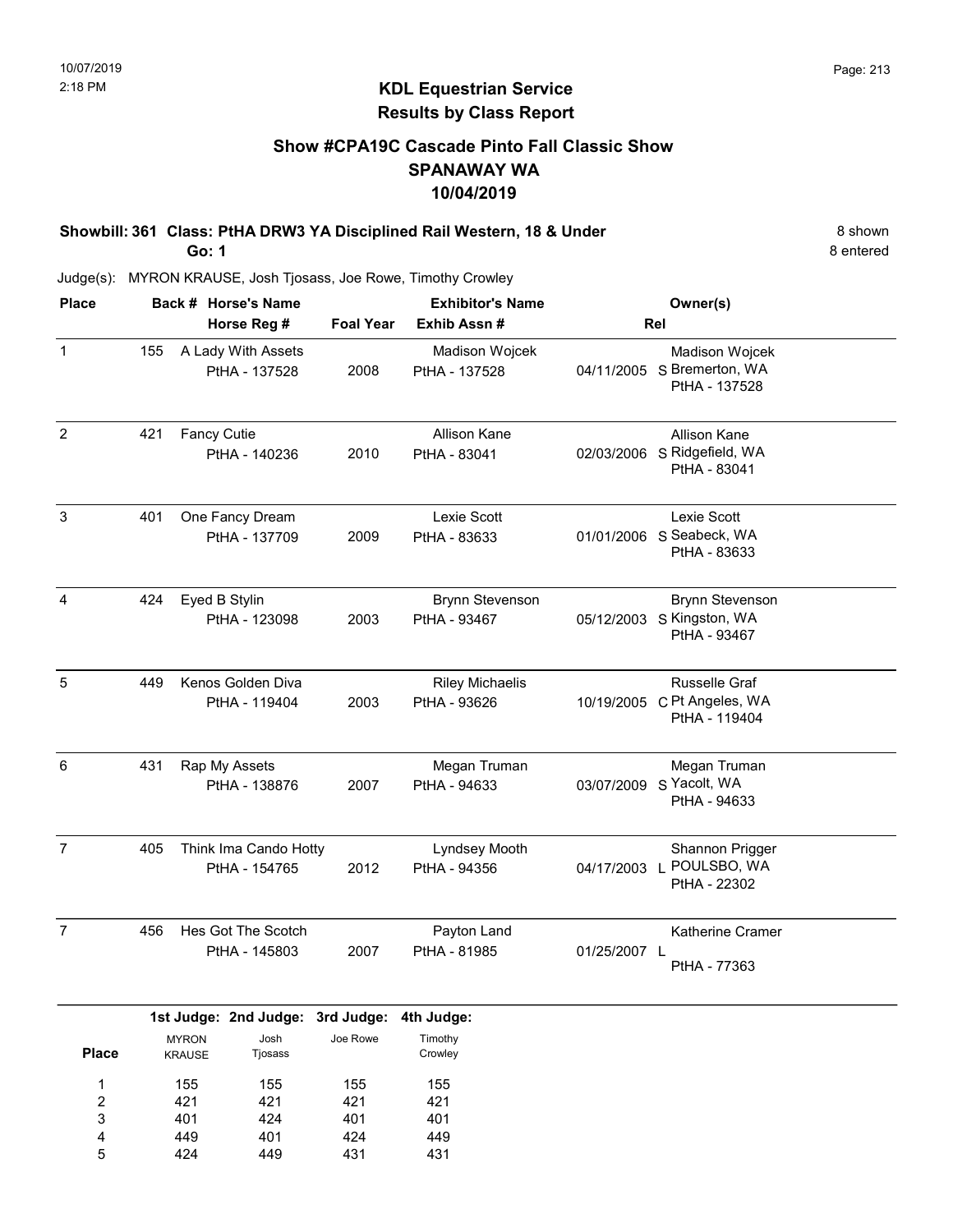### Show #CPA19C Cascade Pinto Fall Classic Show SPANAWAY WA 10/04/2019

| 6 | 431 | 431 | 405 | 456 |
|---|-----|-----|-----|-----|
| 7 | 405 | 456 | 449 | 424 |
| 8 | 456 | 405 | 456 | 405 |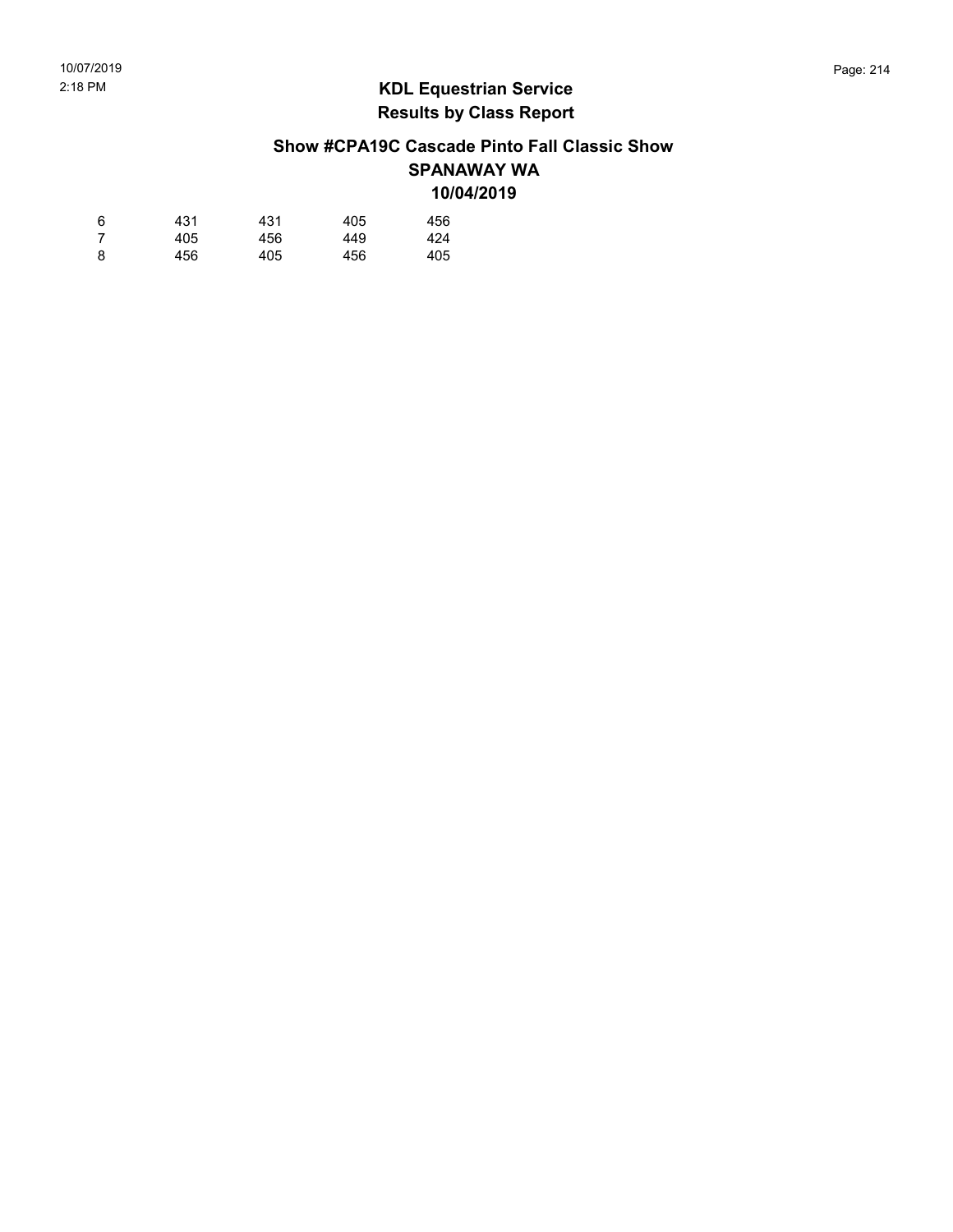### Show #CPA19C Cascade Pinto Fall Classic Show SPANAWAY WA 10/04/2019

# Showbill: 364 Class: PtHA DRW4 AM Disciplined Rail Western 6 6 Shown 6 shown

Go: 1

6 entered

| <b>Place</b>        |                                                   |                                                  | Back # Horse's Name                   |                                | <b>Exhibitor's Name</b>                 |                                                       | Owner(s)                                                    |  |  |
|---------------------|---------------------------------------------------|--------------------------------------------------|---------------------------------------|--------------------------------|-----------------------------------------|-------------------------------------------------------|-------------------------------------------------------------|--|--|
|                     | Horse Reg #                                       |                                                  |                                       | <b>Foal Year</b>               | Exhib Assn#                             |                                                       | Rel                                                         |  |  |
| $\mathbf{1}$        | 439                                               | Invite Kathy                                     | PtHA - 140354                         |                                | <b>Julie Daniels</b><br>PtHA - 59299    | 02/24/1971                                            | <b>Julie Daniels</b><br>S Kent, WA<br>PtHA - 59299          |  |  |
| $\overline{2}$      | 411                                               | Rap N Roll                                       | PtHA - 112163                         |                                | <b>Elizabeth Strait</b><br>PtHA - 63964 | 12/24/1967                                            | <b>Elizabeth Strait</b><br>S Pt Angeles, WA<br>PtHA - 63964 |  |  |
| $\mathbf{3}$        | 406                                               |                                                  | Hes Better Than Good<br>PtHA - 143025 | 2011                           | Kelsey Robbins<br>PtHA - 77283          |                                                       | Kelsey Robbins<br>08/20/1982 S Tacoma, WA<br>PtHA - 77283   |  |  |
| 4                   | 56                                                | R Big Time Rapper<br>PtHA - 152902               |                                       | 2015                           | Noel Nelson<br>PtHA - 38444             | 12/30/1951                                            | Nelson / Wiese<br>S West Linn, OR<br>PtHA - 80811           |  |  |
| $\sqrt{5}$          | 227                                               |                                                  | Envy My Moonlite<br>PtHA - 150728     | 2014                           | Kalah Hedlund<br>PtHA - 79463           | 03/01/1997                                            | Sharon Hedlund<br>C Auburn, WA<br>PtHA - 78862              |  |  |
| 6                   | 428<br><b>Fashionably Gifted</b><br>PtHA - 147016 |                                                  |                                       | Sharon Hedlund<br>PtHA - 78862 | 03/24/1961                              | <b>Sharon Hedlund</b><br>S Auburn, WA<br>PtHA - 78862 |                                                             |  |  |
|                     | 1st Judge: 2nd Judge:                             |                                                  |                                       | 3rd Judge:                     | 4th Judge:                              |                                                       |                                                             |  |  |
| <b>Place</b>        |                                                   | Josh<br><b>MYRON</b><br><b>KRAUSE</b><br>Tjosass |                                       | Joe Rowe                       | Timothy<br>Crowley                      |                                                       |                                                             |  |  |
| 1<br>$\overline{c}$ | 439<br>411                                        |                                                  | 439<br>411                            | 411<br>406                     | 439<br>411                              |                                                       |                                                             |  |  |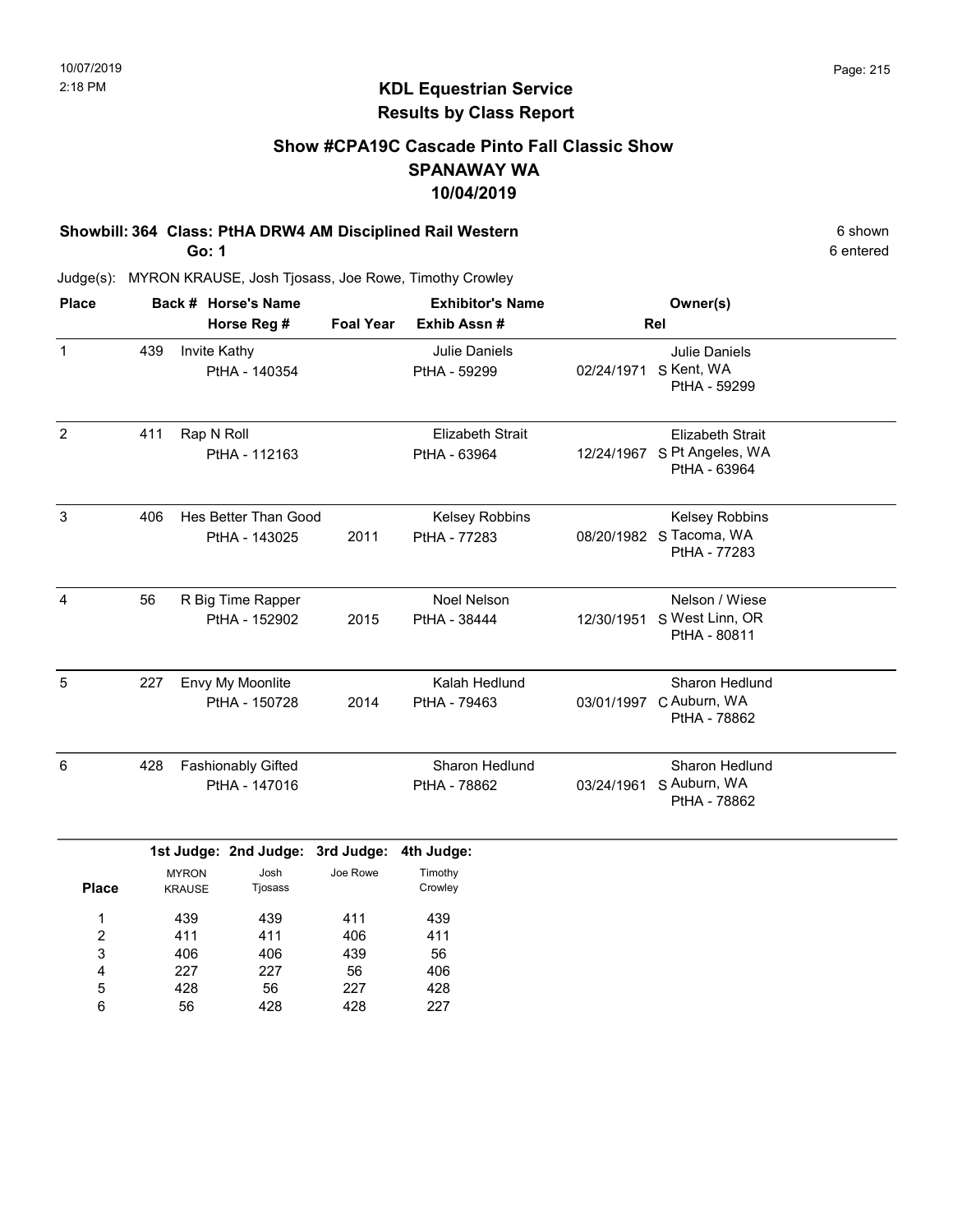### Show #CPA19C Cascade Pinto Fall Classic Show SPANAWAY WA 10/04/2019

Showbill: 365 Class: PtHA DRWAB AM Western Disc Rail Solid Reg 19 & Ov 3 shown 3 shown

Go: 1

3 entered

| <b>Place</b>     |                             |                               | Back # Horse's Name              |                  | <b>Exhibitor's Name</b> |                              | Owner(s)                     |  |
|------------------|-----------------------------|-------------------------------|----------------------------------|------------------|-------------------------|------------------------------|------------------------------|--|
|                  |                             |                               | Horse Reg #                      | <b>Foal Year</b> | Exhib Assn#             |                              | Rel                          |  |
| 1                |                             |                               | 1117 Exceptionally Gifted        |                  | Teri L Blair            |                              | MacKenzie Blair              |  |
|                  |                             |                               | PtHA - 150282                    |                  | PtHA - 79821            | 07/09/1962                   | P Graham, WA<br>PtHA - 80715 |  |
| 2                | 122                         |                               | Cool Cruzn Kenny                 |                  | Paula Dandliker         |                              | Paula Dandliker              |  |
|                  |                             |                               | PtHA - 147109                    | 2008             | PtHA - 25636            | 09/15/1949                   | S Duvall, WA<br>PtHA - 25636 |  |
| 3                | Pocos Pine Bar Mccue<br>414 |                               |                                  |                  | Staci Cawyer            |                              | Staci Cawyer                 |  |
|                  | PtHA - 153396               |                               | 2007                             | PtHA - 93629     | 03/23/1963              | S Sequim, WA<br>PtHA - 93629 |                              |  |
|                  |                             |                               | 1st Judge: 2nd Judge: 3rd Judge: |                  | 4th Judge:              |                              |                              |  |
| <b>Place</b>     |                             | <b>MYRON</b><br><b>KRAUSE</b> | Josh<br>Tjosass                  | Joe Rowe         | Timothy<br>Crowley      |                              |                              |  |
| 1                |                             | 1117                          | 1117                             | 1117             | 1117                    |                              |                              |  |
| $\boldsymbol{2}$ |                             | 122                           | 122                              | 122              | 122                     |                              |                              |  |
| 3                |                             | 414                           | 414                              | 414              | 414                     |                              |                              |  |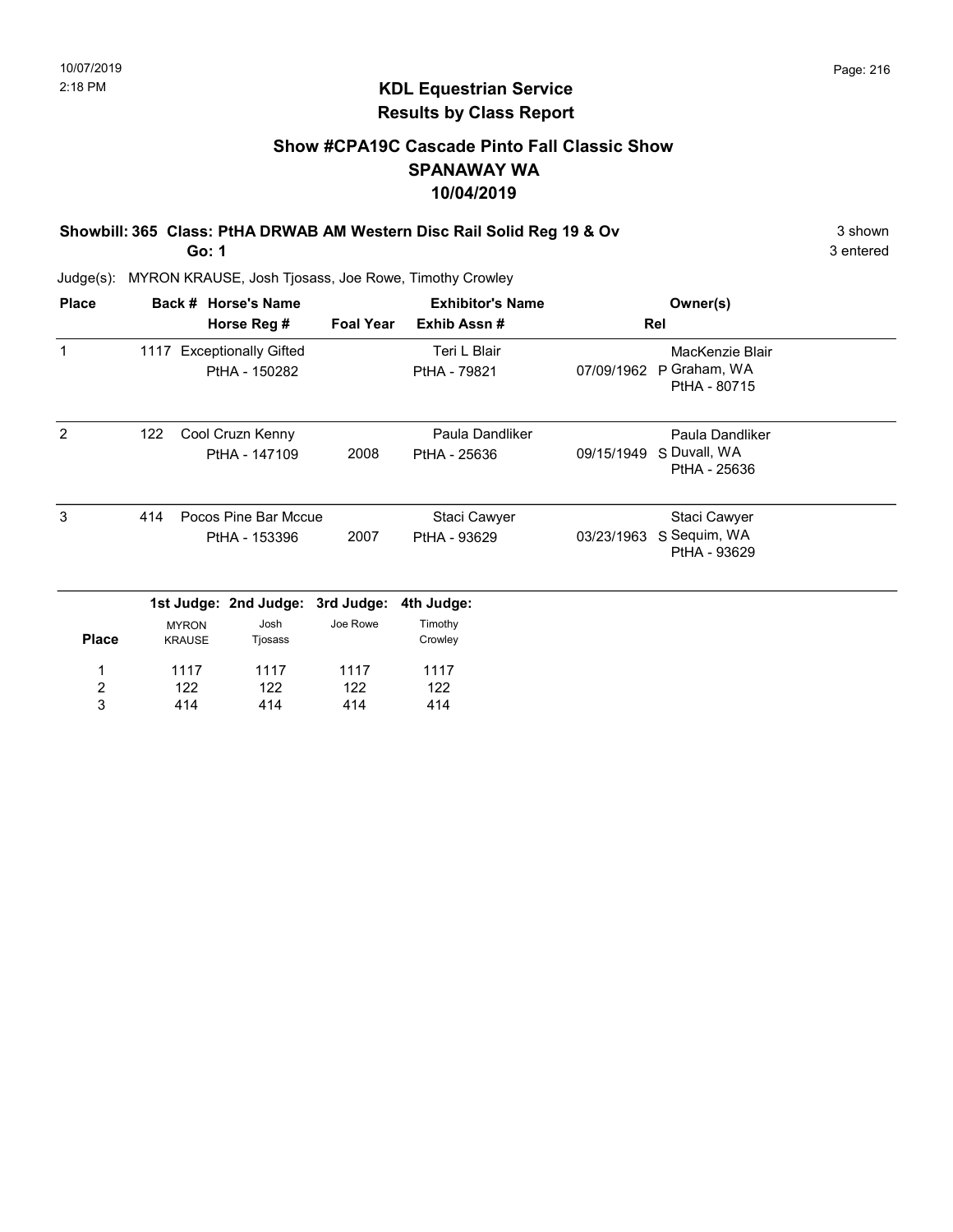#### Show #CPA19C Cascade Pinto Fall Classic Show SPANAWAY WA 10/04/2019

#### Showbill: 366 Class: PtHA WISAW AM W/T Ideal Pinto Western 1 Shown 1 shown

Go: 1

1 entered

| <b>Place</b> |     | Back # Horse's Name                  | <b>Exhibitor's Name</b> |                               | Owner(s)                                                        |
|--------------|-----|--------------------------------------|-------------------------|-------------------------------|-----------------------------------------------------------------|
|              |     | Horse Reg #                          | <b>Foal Year</b>        | Exhib Assn #                  | Rel                                                             |
|              | 432 | Pv Shes Specialized<br>PtHA - 155466 | 2017                    | Kaytee Gibeau<br>PtHA - 67683 | Kaytee Gibeau<br>07/25/1999 S Port Townsend, WA<br>PtHA - 67683 |

|       |                               | 1st Judge: 2nd Judge: 3rd Judge: 4th Judge: |          |                    |
|-------|-------------------------------|---------------------------------------------|----------|--------------------|
| Place | <b>MYRON</b><br><b>KRAUSE</b> | Josh<br>Tjosass                             | Joe Rowe | Timothy<br>Crowley |
|       | 432                           | 432                                         | 432      | 432                |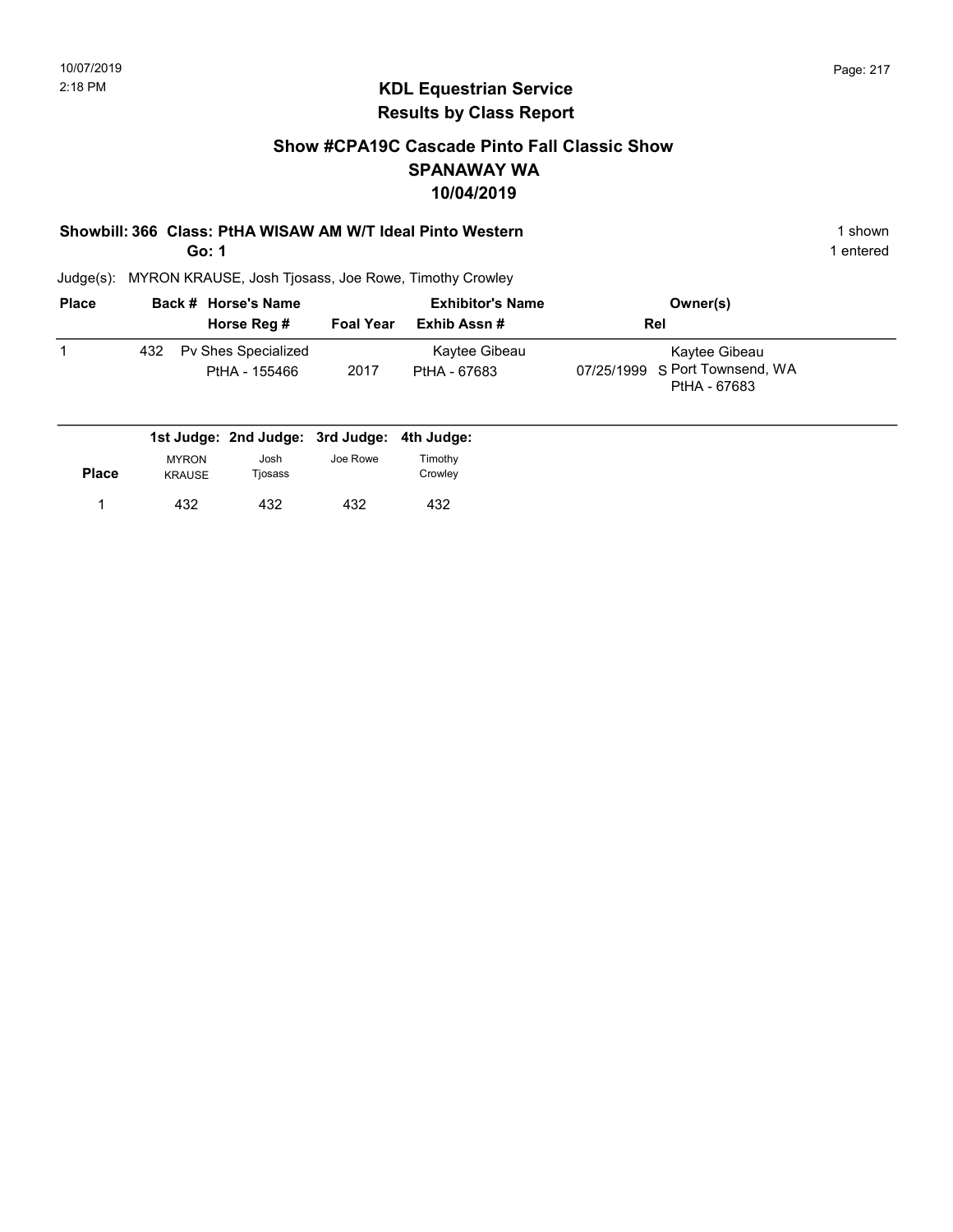#### Show #CPA19C Cascade Pinto Fall Classic Show SPANAWAY WA 10/04/2019

Showbill: 367 Class: PtHA NISYIW YA Novice Ideal Pinto Western 3 Shown 3 shown

Go: 1

3 entered

| <b>Place</b>          |     |                                  | Back # Horse's Name                    |                  | <b>Exhibitor's Name</b>                |            | Owner(s)                                          |  |
|-----------------------|-----|----------------------------------|----------------------------------------|------------------|----------------------------------------|------------|---------------------------------------------------|--|
|                       |     |                                  | Horse Reg #                            | <b>Foal Year</b> | Exhib Assn#                            |            | Rel                                               |  |
| 1                     | 405 |                                  | Think Ima Cando Hotty<br>PtHA - 154765 | 2012             | Lyndsey Mooth<br>PtHA - 94356          | 04/17/2003 | Shannon Prigger<br>POULSBO, WA<br>PtHA - 22302    |  |
| 2                     | 424 |                                  | Eyed B Stylin<br>PtHA - 123098         | 2003             | <b>Brynn Stevenson</b><br>PtHA - 93467 | 05/12/2003 | Brynn Stevenson<br>S Kingston, WA<br>PtHA - 93467 |  |
| 3                     | 401 | One Fancy Dream<br>PtHA - 137709 |                                        | 2009             | Lexie Scott<br>PtHA - 83633            | 01/01/2006 | Lexie Scott<br>S Seabeck, WA<br>PtHA - 83633      |  |
|                       |     |                                  | 1st Judge: 2nd Judge: 3rd Judge:       |                  | 4th Judge:                             |            |                                                   |  |
| <b>Place</b>          |     | <b>MYRON</b><br><b>KRAUSE</b>    | Josh<br>Tjosass                        | Joe Rowe         | Timothy<br>Crowley                     |            |                                                   |  |
| 1                     |     | 405                              | 405                                    | 405              | 405                                    |            |                                                   |  |
| $\boldsymbol{2}$<br>3 |     | 424<br>401                       | 424<br>401                             | 401<br>424       | 424<br>401                             |            |                                                   |  |
|                       |     |                                  |                                        |                  |                                        |            |                                                   |  |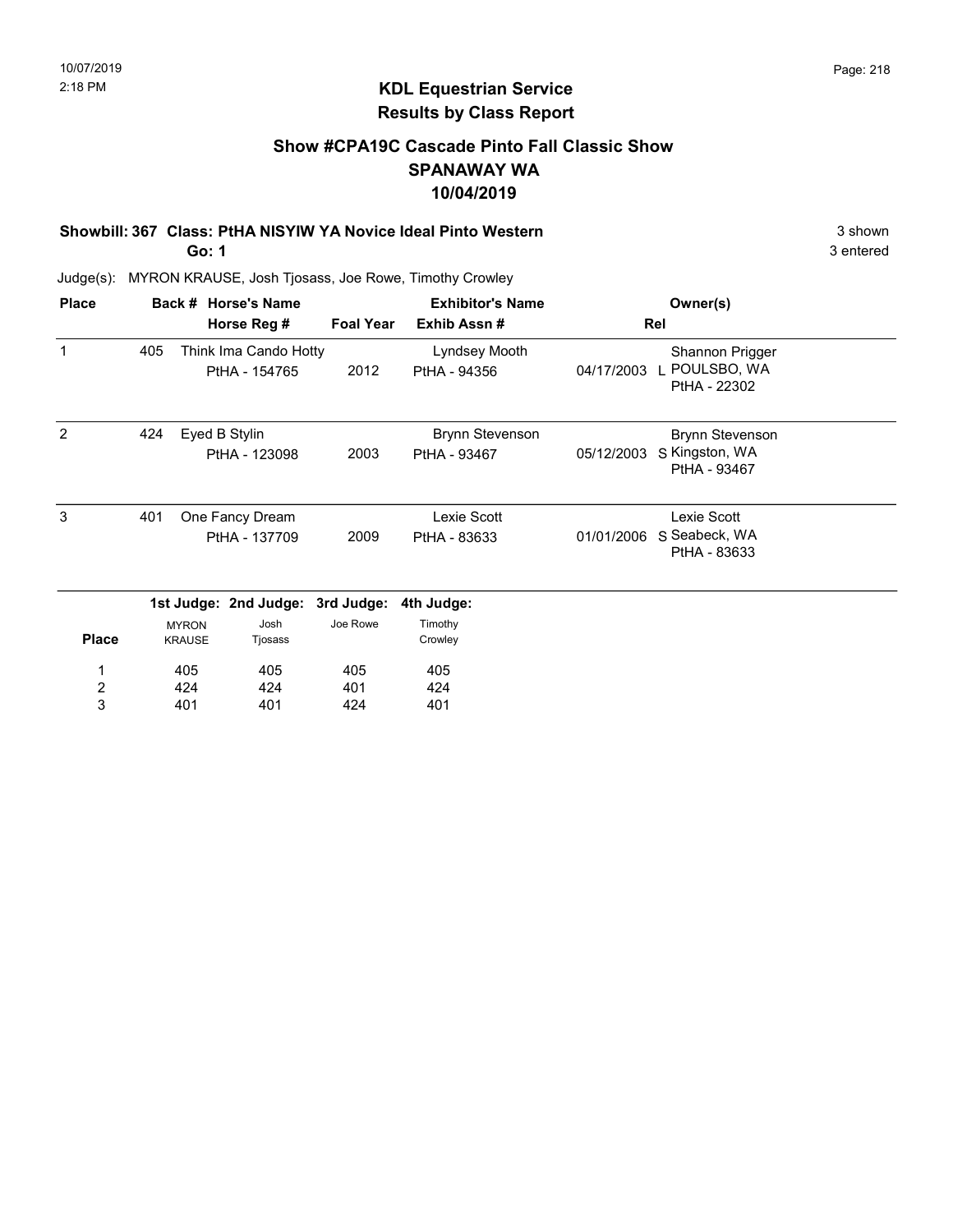#### Show #CPA19C Cascade Pinto Fall Classic Show SPANAWAY WA 10/04/2019

Showbill: 369 Class: PtHA ISTAB AM Ideal Pinto Western Solid Registry 3 Shown 3 shown

Go: 1

3 entered

| <b>Place</b>     |     |                               | Back # Horse's Name              |                  | <b>Exhibitor's Name</b> |            | Owner(s)                     |  |
|------------------|-----|-------------------------------|----------------------------------|------------------|-------------------------|------------|------------------------------|--|
|                  |     |                               | Horse Reg #                      | <b>Foal Year</b> | Exhib Assn#             |            | Rel                          |  |
| 1                |     |                               | 1117 Exceptionally Gifted        |                  | Teri L Blair            |            | MacKenzie Blair              |  |
|                  |     |                               | PtHA - 150282                    |                  | PtHA - 79821            | 07/09/1962 | P Graham, WA<br>PtHA - 80715 |  |
| 2                | 122 |                               | Cool Cruzn Kenny                 |                  | Paula Dandliker         |            | Paula Dandliker              |  |
|                  |     |                               | PtHA - 147109                    | 2008             | PtHA - 25636            | 09/15/1949 | S Duvall, WA<br>PtHA - 25636 |  |
| 3                | 414 |                               | Pocos Pine Bar Mccue             |                  | Staci Cawyer            |            | Staci Cawyer                 |  |
|                  |     | PtHA - 153396                 |                                  | 2007             | PtHA - 93629            | 03/23/1963 | S Sequim, WA<br>PtHA - 93629 |  |
|                  |     |                               | 1st Judge: 2nd Judge: 3rd Judge: |                  | 4th Judge:              |            |                              |  |
| <b>Place</b>     |     | <b>MYRON</b><br><b>KRAUSE</b> | Josh<br>Tjosass                  | Joe Rowe         | Timothy<br>Crowley      |            |                              |  |
| 1                |     | 122                           | 1117                             | 1117             | 1117                    |            |                              |  |
| $\boldsymbol{2}$ |     | 1117                          | 414                              | 122              | 414                     |            |                              |  |
| 3                |     | 414                           | 122                              | 414              | 122                     |            |                              |  |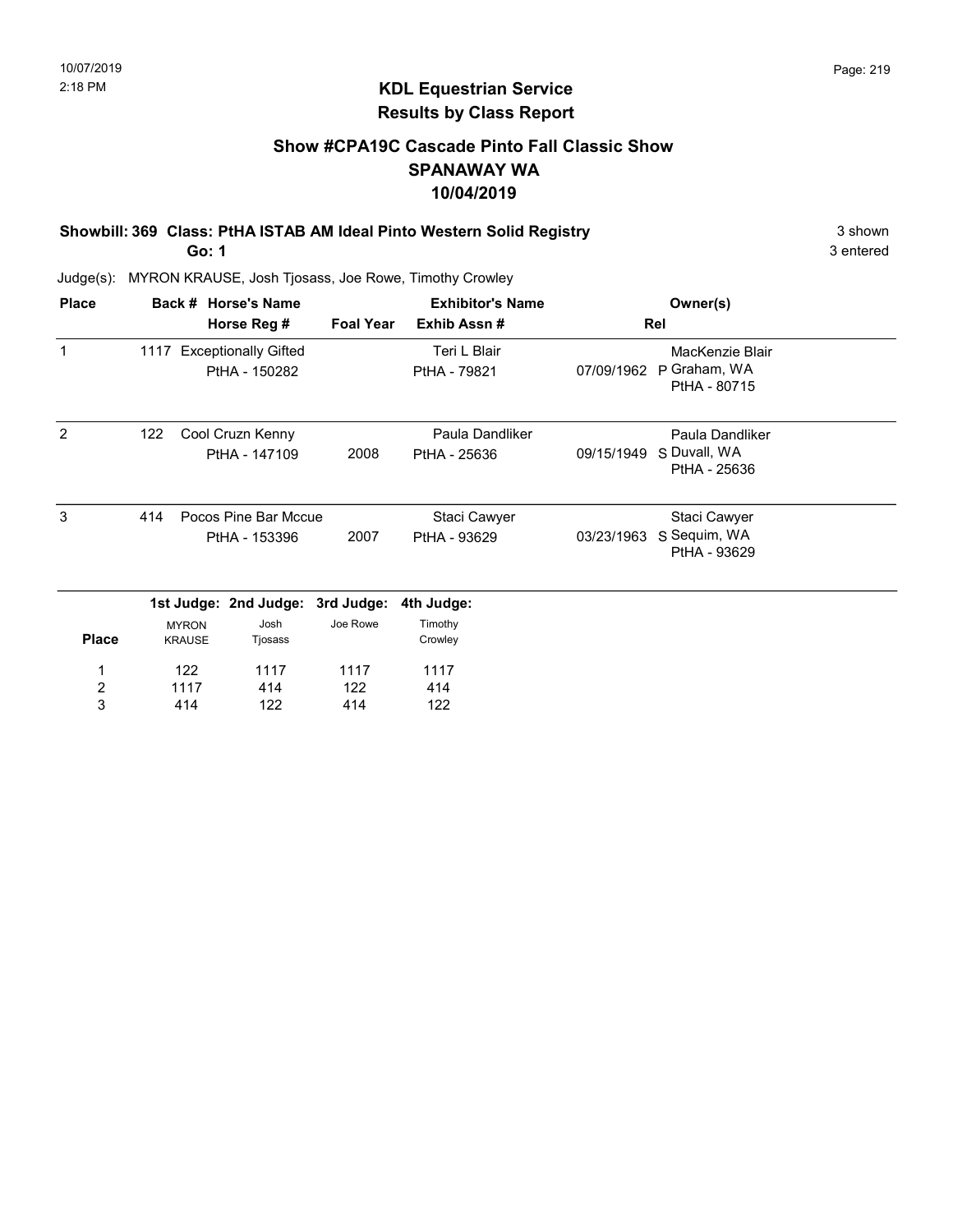5 entered

# KDL Equestrian Service Results by Class Report

### Show #CPA19C Cascade Pinto Fall Classic Show SPANAWAY WA 10/04/2019

# Showbill: 370 Class: PtHA ISTA3 AM Ideal Western Pinto 19 & Over 5 Shown 5 shown

Go: 1

439 428 411

3 4 5 411 737 428 737 227 428 737 428 227

| <b>Place</b>        |             |                                            | Back # Horse's Name               |                  | <b>Exhibitor's Name</b>                 |            | Owner(s)                                                    |  |
|---------------------|-------------|--------------------------------------------|-----------------------------------|------------------|-----------------------------------------|------------|-------------------------------------------------------------|--|
|                     | Horse Reg # |                                            |                                   | <b>Foal Year</b> | Exhib Assn#                             | Rel        |                                                             |  |
| $\mathbf{1}$        | 439         | Invite Kathy                               | PtHA - 140354                     |                  | <b>Julie Daniels</b><br>PtHA - 59299    | 02/24/1971 | <b>Julie Daniels</b><br>S Kent, WA<br>PtHA - 59299          |  |
| 2                   | 227         |                                            | Envy My Moonlite<br>PtHA - 150728 | 2014             | Kalah Hedlund<br>PtHA - 79463           | 03/01/1997 | Sharon Hedlund<br>C Auburn, WA<br>PtHA - 78862              |  |
| $\overline{2}$      | 411         | Rap N Roll<br>PtHA - 112163                |                                   |                  | <b>Elizabeth Strait</b><br>PtHA - 63964 | 12/24/1967 | <b>Elizabeth Strait</b><br>S Pt Angeles, WA<br>PtHA - 63964 |  |
| 2                   | 737         | Go Bey Bee Go<br>PtHA - 113080             |                                   | 2002             | Angela Nemjo<br>PtHA - 52211            | 11/27/1970 | Angela Nemjo<br>S La Center, WA<br>PtHA - 52211             |  |
| 5                   | 428         | <b>Fashionably Gifted</b><br>PtHA - 147016 |                                   |                  | Sharon Hedlund<br>PtHA - 78862          | 03/24/1961 | Sharon Hedlund<br>S Auburn, WA<br>PtHA - 78862              |  |
|                     |             | 1st Judge: 2nd Judge:                      |                                   | 3rd Judge:       | 4th Judge:                              |            |                                                             |  |
| <b>Place</b>        |             | <b>MYRON</b><br><b>KRAUSE</b>              | Josh<br>Tjosass                   | Joe Rowe         | Timothy<br>Crowley                      |            |                                                             |  |
| 1<br>$\overline{c}$ | 227<br>737  |                                            | 439<br>227                        | 439<br>411       | 439<br>411                              |            |                                                             |  |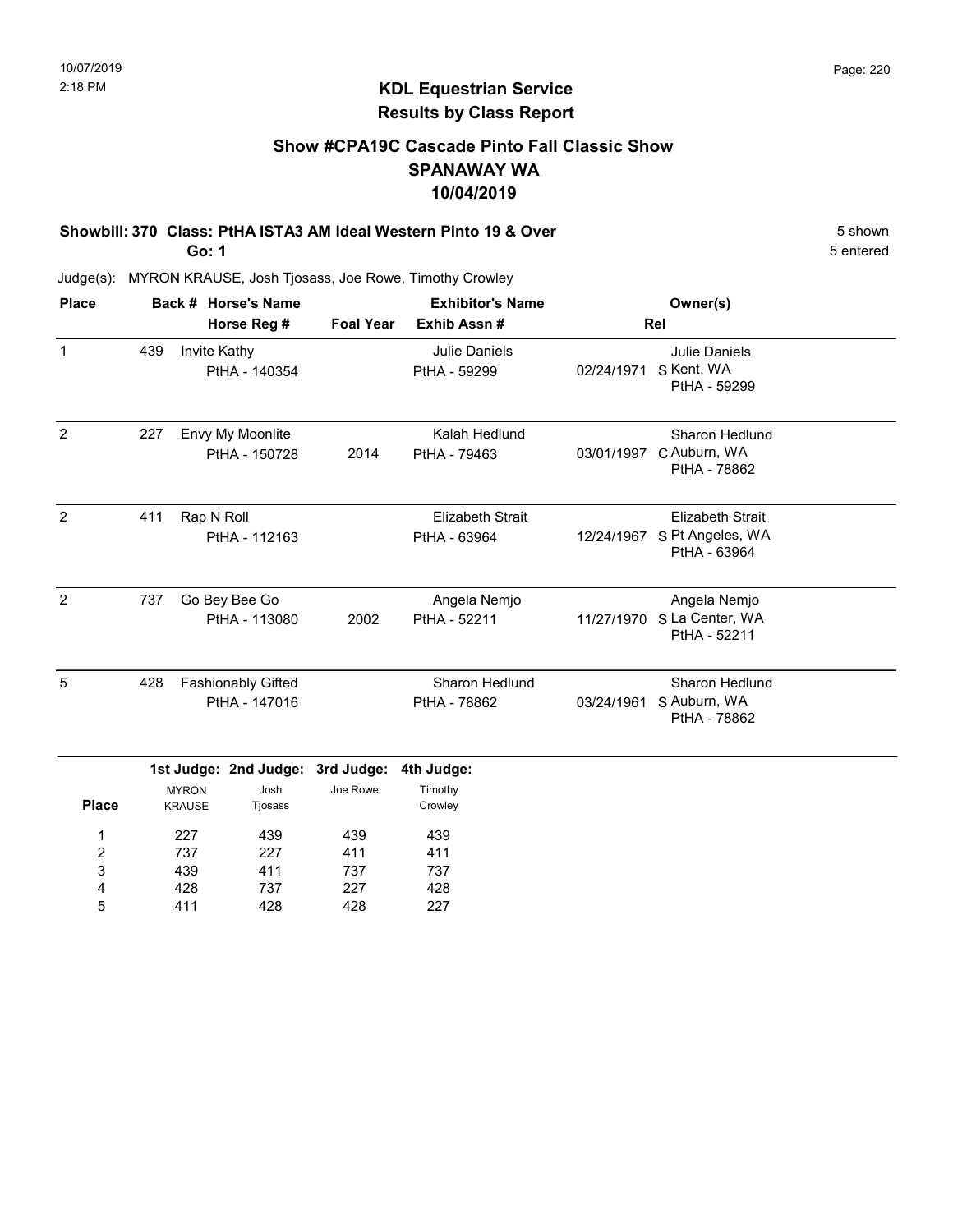#### Show #CPA19C Cascade Pinto Fall Classic Show SPANAWAY WA 10/04/2019

Showbill: 371 Class: PtHA ISTY3 YA Ideal Western Pinto 18 & Un 5 Shown 5 shown Go: 1

5 entered

Judge(s): MYRON KRAUSE, Josh Tjosass, Joe Rowe, Timothy Crowley

405 431 424

3 4 5 405 424 431

431 405 424

431 405 424

| <b>Place</b>        |             |                                                  | Back # Horse's Name                    |                  | <b>Exhibitor's Name</b>                |            |                                                          |  |
|---------------------|-------------|--------------------------------------------------|----------------------------------------|------------------|----------------------------------------|------------|----------------------------------------------------------|--|
|                     | Horse Reg # |                                                  |                                        | <b>Foal Year</b> | Exhib Assn#                            | Rel        |                                                          |  |
| $\mathbf{1}$        | 421         | <b>Fancy Cutie</b>                               | PtHA - 140236                          | 2010             | Allison Kane<br>PtHA - 83041           | 02/03/2006 | <b>Allison Kane</b><br>S Ridgefield, WA<br>PtHA - 83041  |  |
| $\overline{2}$      | 155         |                                                  | A Lady With Assets<br>PtHA - 137528    | 2008             | Madison Wojcek<br>PtHA - 137528        | 04/11/2005 | Madison Wojcek<br>S Bremerton, WA<br>PtHA - 137528       |  |
| 3                   | 405         |                                                  | Think Ima Cando Hotty<br>PtHA - 154765 | 2012             | Lyndsey Mooth<br>PtHA - 94356          | 04/17/2003 | Shannon Prigger<br>L POULSBO, WA<br>PtHA - 22302         |  |
| 4                   | 431         | Rap My Assets<br>PtHA - 138876                   |                                        | 2007             | Megan Truman<br>PtHA - 94633           | 03/07/2009 | Megan Truman<br>S Yacolt, WA<br>PtHA - 94633             |  |
| 5                   | 424         | Eyed B Stylin<br>PtHA - 123098                   |                                        | 2003             | <b>Brynn Stevenson</b><br>PtHA - 93467 | 05/12/2003 | <b>Brynn Stevenson</b><br>S Kingston, WA<br>PtHA - 93467 |  |
|                     |             |                                                  | 1st Judge: 2nd Judge: 3rd Judge:       |                  | 4th Judge:                             |            |                                                          |  |
| <b>Place</b>        |             | Josh<br><b>MYRON</b><br><b>KRAUSE</b><br>Tjosass |                                        | Joe Rowe         | Timothy<br>Crowley                     |            |                                                          |  |
| 1<br>$\overline{2}$ |             | 421<br>421<br>155<br>155                         |                                        | 155<br>421       | 421<br>155                             |            |                                                          |  |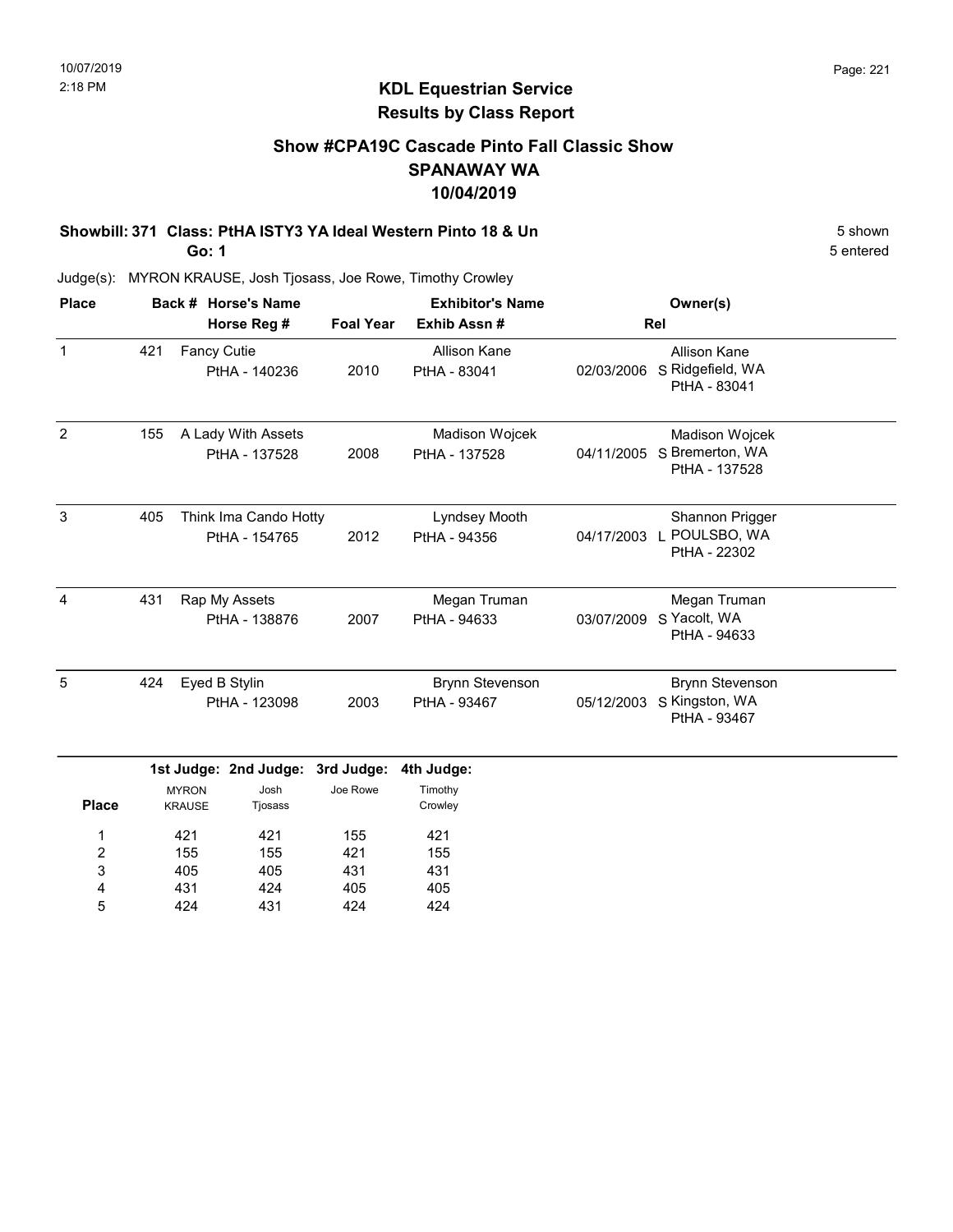#### Show #CPA19C Cascade Pinto Fall Classic Show SPANAWAY WA 10/04/2019

#### Showbill: 373 Class: PtHA IRNO Ideal Ranch Open 1 shown 1 shown

Go: 1

1 entered

| <b>Place</b> |     | Back # Horse's Name               |                  | <b>Exhibitor's Name</b>        | Owner(s)                                    |
|--------------|-----|-----------------------------------|------------------|--------------------------------|---------------------------------------------|
|              |     | Horse Reg #                       | <b>Foal Year</b> | Exhib Assn #                   | <b>Rel</b>                                  |
|              | 420 | Socks On Special<br>PtHA - 130159 | 2003             | Rebecca Paulson<br>PtHA - 9595 | Donna Edwards<br>N Yelm, WA<br>PtHA - 39327 |

|              |                               | 1st Judge: 2nd Judge: 3rd Judge: 4th Judge: |          |                    |
|--------------|-------------------------------|---------------------------------------------|----------|--------------------|
| <b>Place</b> | <b>MYRON</b><br><b>KRAUSE</b> | Josh<br>Tjosass                             | Joe Rowe | Timothy<br>Crowley |
|              | 420                           | 420                                         | 420      | 420                |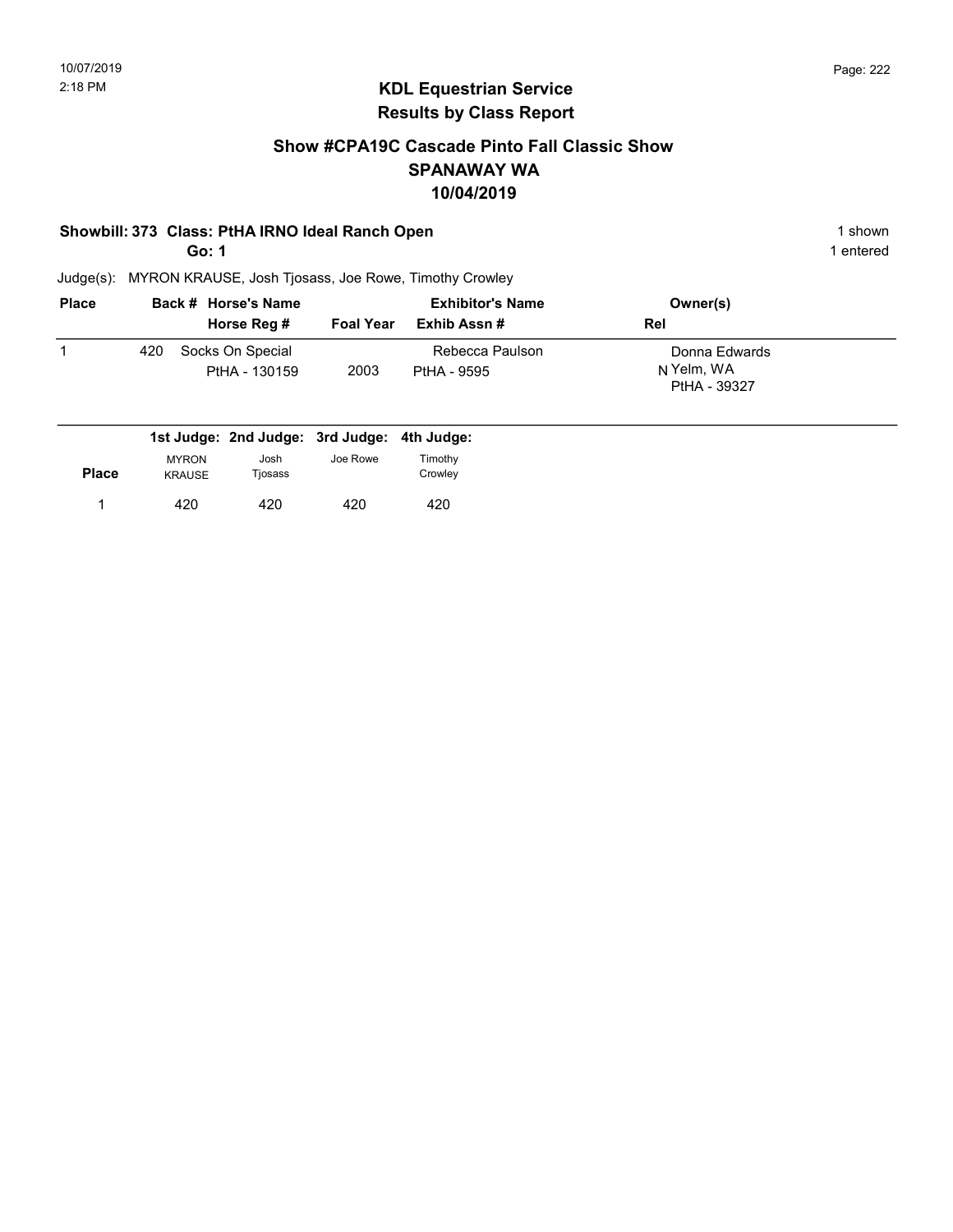#### Show #CPA19C Cascade Pinto Fall Classic Show SPANAWAY WA 10/04/2019

#### Showbill: 374 Class: PtHA RCNO Ranch Conformation Open 1 shown 1 shown

Go: 1

1 entered

| <b>Place</b> |     | Back # Horse's Name               |                  | <b>Exhibitor's Name</b>       | Owner(s)                                               |  |
|--------------|-----|-----------------------------------|------------------|-------------------------------|--------------------------------------------------------|--|
|              |     | Horse Reg #                       | <b>Foal Year</b> | Exhib Assn #                  | Rel                                                    |  |
|              | 420 | Socks On Special<br>PtHA - 130159 | 2003             | Donna Edwards<br>PtHA - 39327 | Donna Edwards<br>01/01/1957 S Yelm, WA<br>PtHA - 39327 |  |

| <b>MYRON</b>  | Josh    | Joe Rowe | Timothy                                     |
|---------------|---------|----------|---------------------------------------------|
| <b>KRAUSE</b> | Tjosass |          | Crowley                                     |
| 420           | 420     | 420      | 420                                         |
|               |         |          | 1st Judge: 2nd Judge: 3rd Judge: 4th Judge: |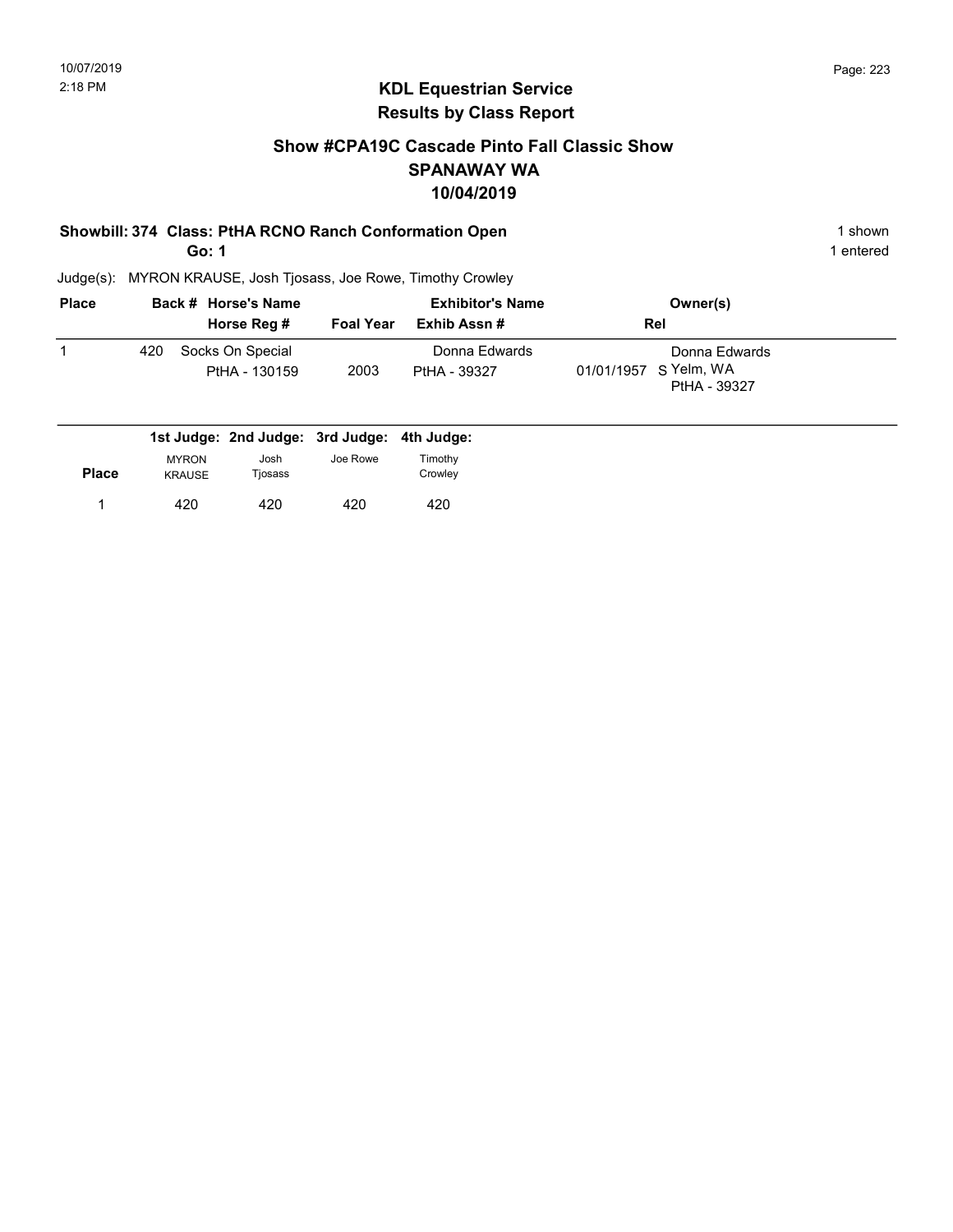#### Show #CPA19C Cascade Pinto Fall Classic Show SPANAWAY WA 10/04/2019

# Showbill: 375 Class: PtHA IRNBA AM Solid Ideal Ranch Pinto 2 Shown 2 shown

Go: 1

Judge(s): MYRON KRAUSE, Josh Tjosass, Joe Rowe, Timothy Crowley

| <b>Place</b> |     |                               | Back # Horse's Name                    |                  | <b>Exhibitor's Name</b>              | Owner(s)                                                        |  |
|--------------|-----|-------------------------------|----------------------------------------|------------------|--------------------------------------|-----------------------------------------------------------------|--|
|              |     |                               | Horse Reg #                            | <b>Foal Year</b> | Exhib Assn#                          | Rel                                                             |  |
|              | 77  |                               | Smooth Driftin Grace<br>PtHA - 153868  | 2013             | <b>Tina Trussell</b><br>PtHA - 83175 | <b>Tina Trussell</b><br>S Roy, WA<br>05/17/1979<br>PtHA - 83175 |  |
|              | 446 |                               | Tivios Check Yes Orno<br>PtHA - 148201 | 2014             | Rachel Wigren<br>PtHA - 29079        | Rachel Wigren<br>S<br>PtHA - 29079                              |  |
|              |     |                               | 1st Judge: 2nd Judge: 3rd Judge:       |                  | 4th Judge:                           |                                                                 |  |
| <b>Place</b> |     | <b>MYRON</b><br><b>KRAUSE</b> | Josh<br>Tjosass                        | Joe Rowe         | Timothy<br>Crowley                   |                                                                 |  |
| 1            |     | 446                           | 77                                     | 446              | 77                                   |                                                                 |  |
| 2            |     | 77                            | 446                                    | 77               | 446                                  |                                                                 |  |

2 entered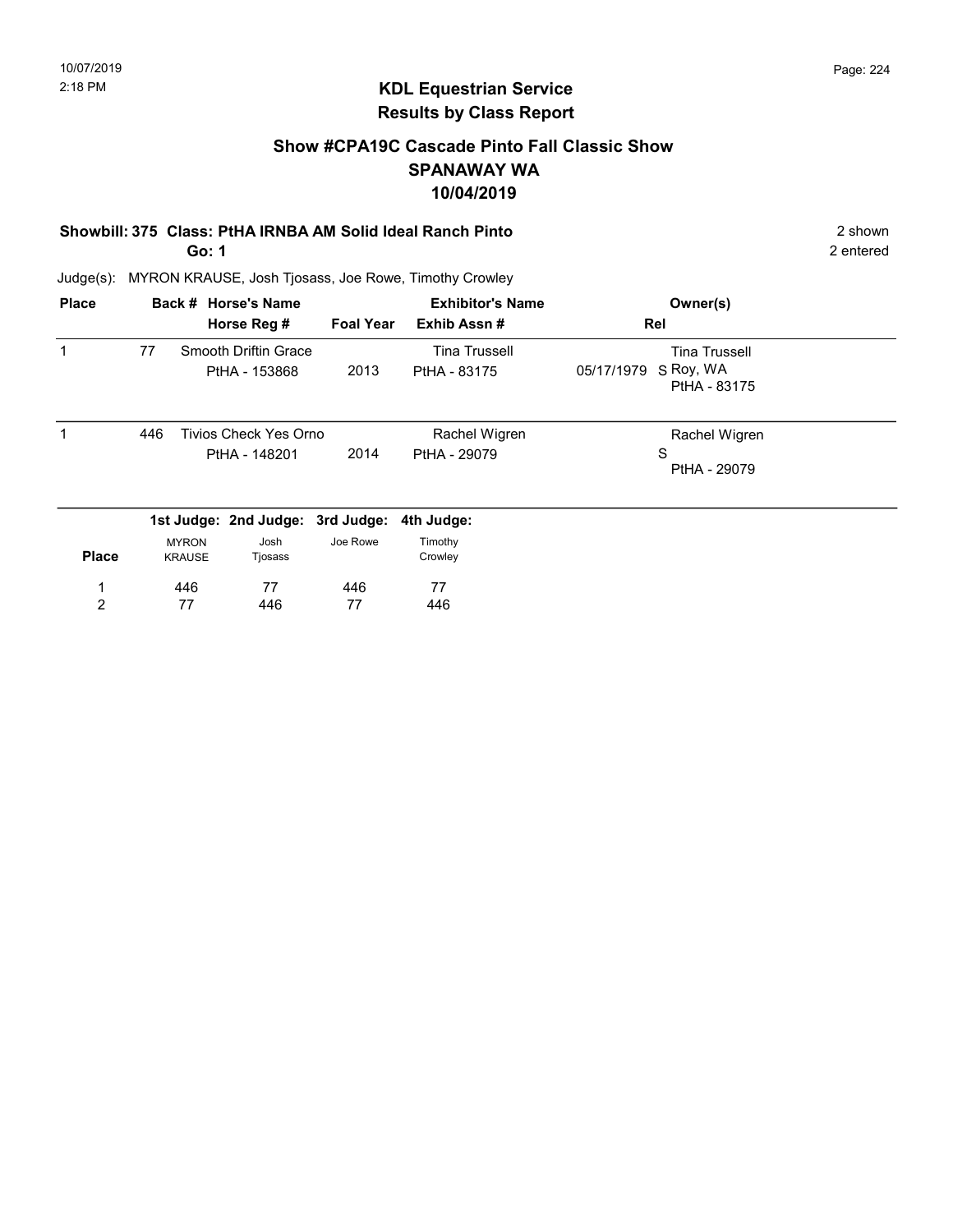#### Show #CPA19C Cascade Pinto Fall Classic Show SPANAWAY WA 10/04/2019

#### Showbill: 376 Class: PtHA RCNBA AM Solid Ranch Conformation 2 Shown 2 shown Go: 1

2 entered

| <b>Place</b>   |     |                               | Back # Horse's Name         |                  | <b>Exhibitor's Name</b> | Owner(s)                                |  |
|----------------|-----|-------------------------------|-----------------------------|------------------|-------------------------|-----------------------------------------|--|
|                |     |                               | Horse Reg #                 | <b>Foal Year</b> | Exhib Assn#             | Rel                                     |  |
|                | 77  |                               | <b>Smooth Driftin Grace</b> |                  | <b>Tina Trussell</b>    | <b>Tina Trussell</b>                    |  |
|                |     |                               | PtHA - 153868               | 2013             | PtHA - 83175            | S Roy, WA<br>05/17/1979<br>PtHA - 83175 |  |
| 1              | 446 |                               | Tivios Check Yes Orno       |                  | Rachel Wigren           | Rachel Wigren                           |  |
|                |     |                               | PtHA - 148201               | 2014             | PtHA - 29079            | S<br>PtHA - 29079                       |  |
|                |     |                               | 1st Judge: 2nd Judge:       | 3rd Judge:       | 4th Judge:              |                                         |  |
| <b>Place</b>   |     | <b>MYRON</b><br><b>KRAUSE</b> | Josh<br>Tjosass             | Joe Rowe         | Timothy<br>Crowley      |                                         |  |
| 1              |     | 446                           | 77                          | 446              | 77                      |                                         |  |
| $\overline{2}$ |     | 77                            | 446                         | 77               | 446                     |                                         |  |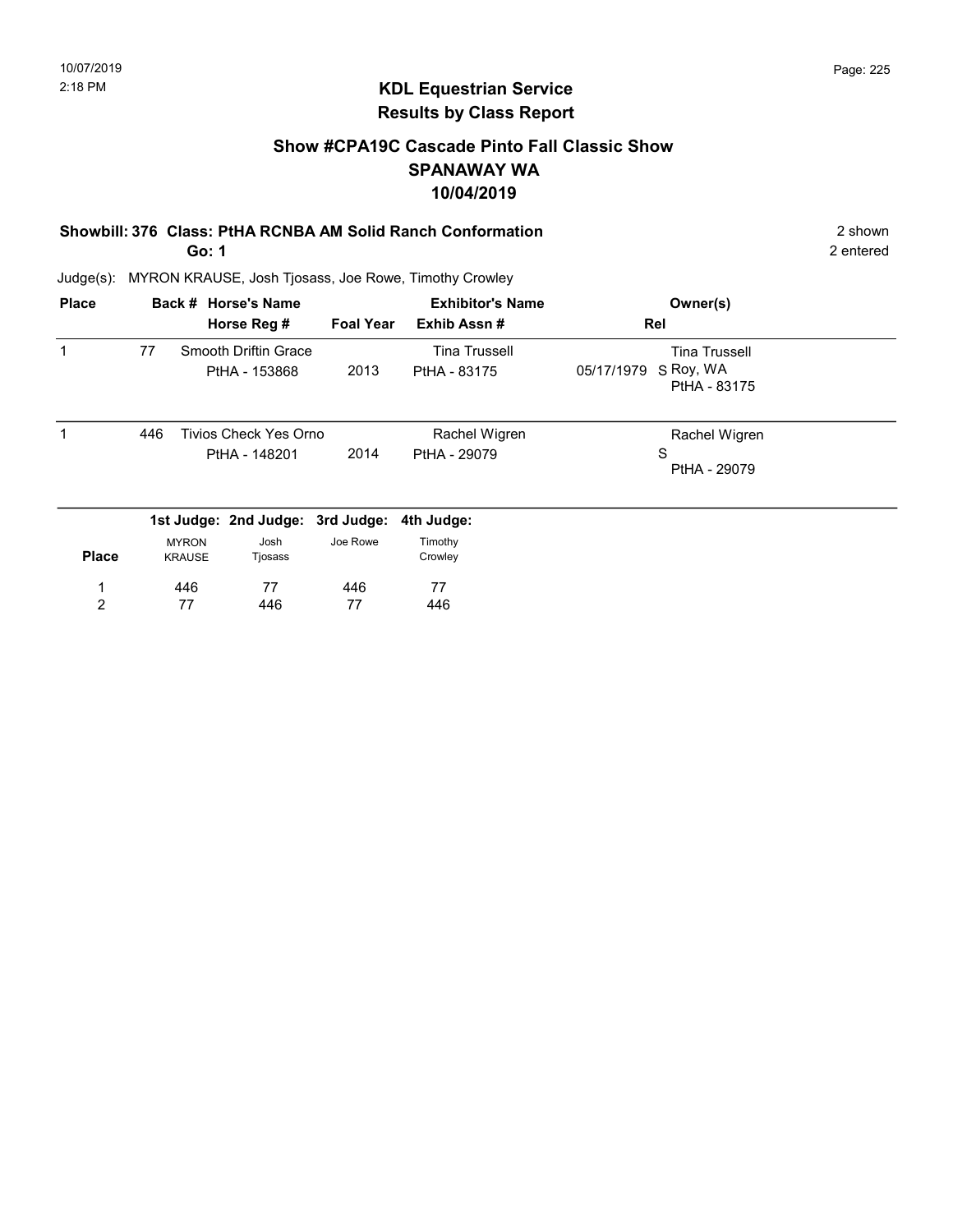#### Show #CPA19C Cascade Pinto Fall Classic Show SPANAWAY WA 10/04/2019

#### Showbill: 377 Class: PtHA IRNA AM Ideal Ranch Pinto 1 shown 1 shown

Go: 1

1 entered

| <b>Place</b> |     | Back # Horse's Name               |                  | <b>Exhibitor's Name</b>       | Owner(s)                                               |  |
|--------------|-----|-----------------------------------|------------------|-------------------------------|--------------------------------------------------------|--|
|              |     | Horse Reg #                       | <b>Foal Year</b> | Exhib Assn #                  | <b>Rel</b>                                             |  |
|              | 420 | Socks On Special<br>PtHA - 130159 | 2003             | Donna Edwards<br>PtHA - 39327 | Donna Edwards<br>01/01/1957 S Yelm, WA<br>PtHA - 39327 |  |

| <b>MYRON</b> | Josh          | Joe Rowe | Timothy                                     |
|--------------|---------------|----------|---------------------------------------------|
|              |               |          | Crowley                                     |
| 420          | 420           | 420      | 420                                         |
|              | <b>KRAUSE</b> | Tjosass  | 1st Judge: 2nd Judge: 3rd Judge: 4th Judge: |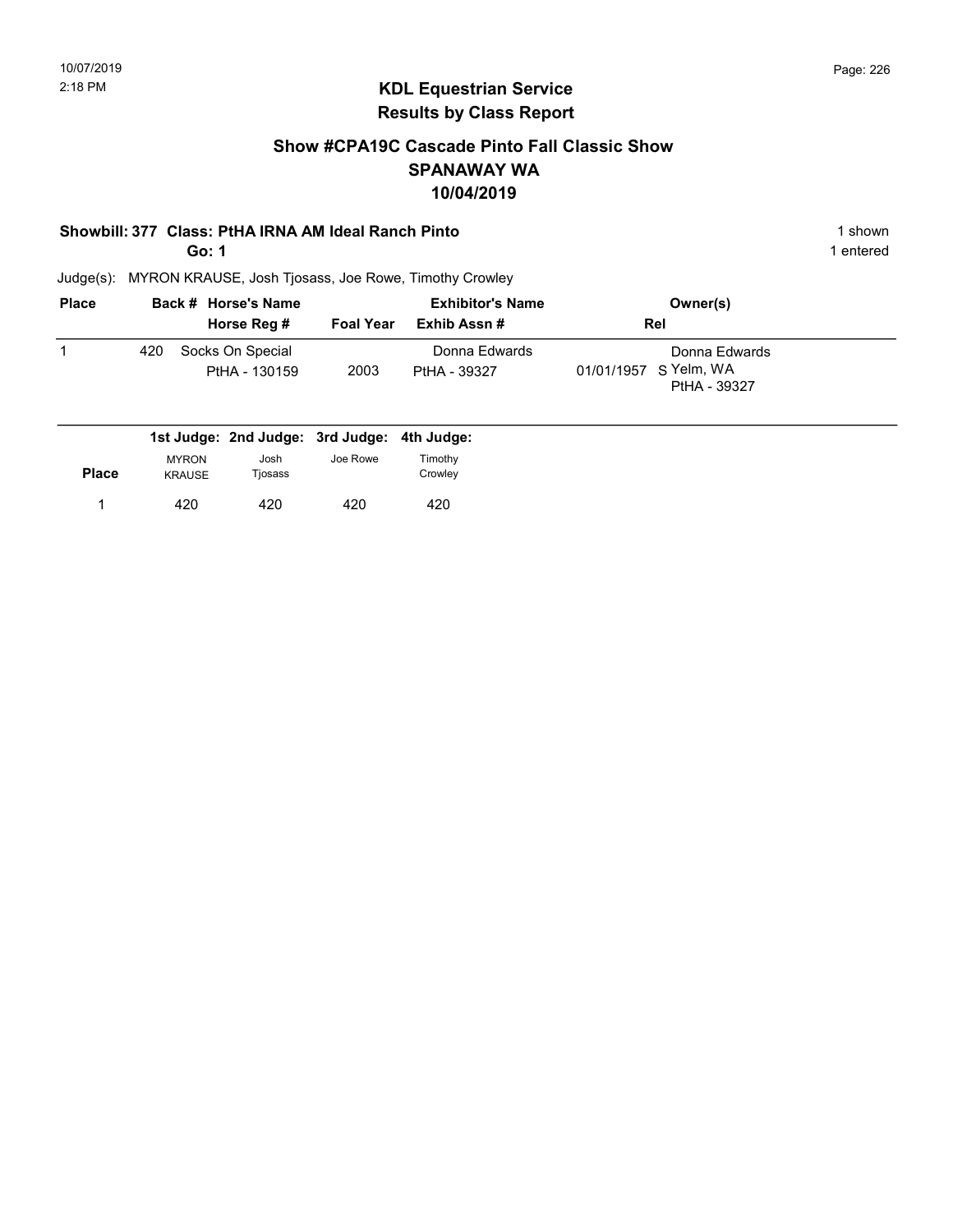#### Show #CPA19C Cascade Pinto Fall Classic Show SPANAWAY WA 10/04/2019

#### Showbill: 378 Class: PtHA RCNA AM Ranch Conformation 1 Shown 1 shown

Go: 1

1 entered

| <b>Place</b> |     | Back # Horse's Name               |                  | <b>Exhibitor's Name</b>       | Owner(s)                                               |  |
|--------------|-----|-----------------------------------|------------------|-------------------------------|--------------------------------------------------------|--|
|              |     | Horse Reg #                       | <b>Foal Year</b> | Exhib Assn #                  | <b>Rel</b>                                             |  |
|              | 420 | Socks On Special<br>PtHA - 130159 | 2003             | Donna Edwards<br>PtHA - 39327 | Donna Edwards<br>01/01/1957 S Yelm, WA<br>PtHA - 39327 |  |

|              |                               | 1st Judge: 2nd Judge: 3rd Judge: 4th Judge: |          |                           |
|--------------|-------------------------------|---------------------------------------------|----------|---------------------------|
| <b>Place</b> | <b>MYRON</b><br><b>KRAUSE</b> | Josh<br>Tjosass                             | Joe Rowe | <b>Fimothy</b><br>Crowley |
|              | 420                           | 420                                         | 420      | 420                       |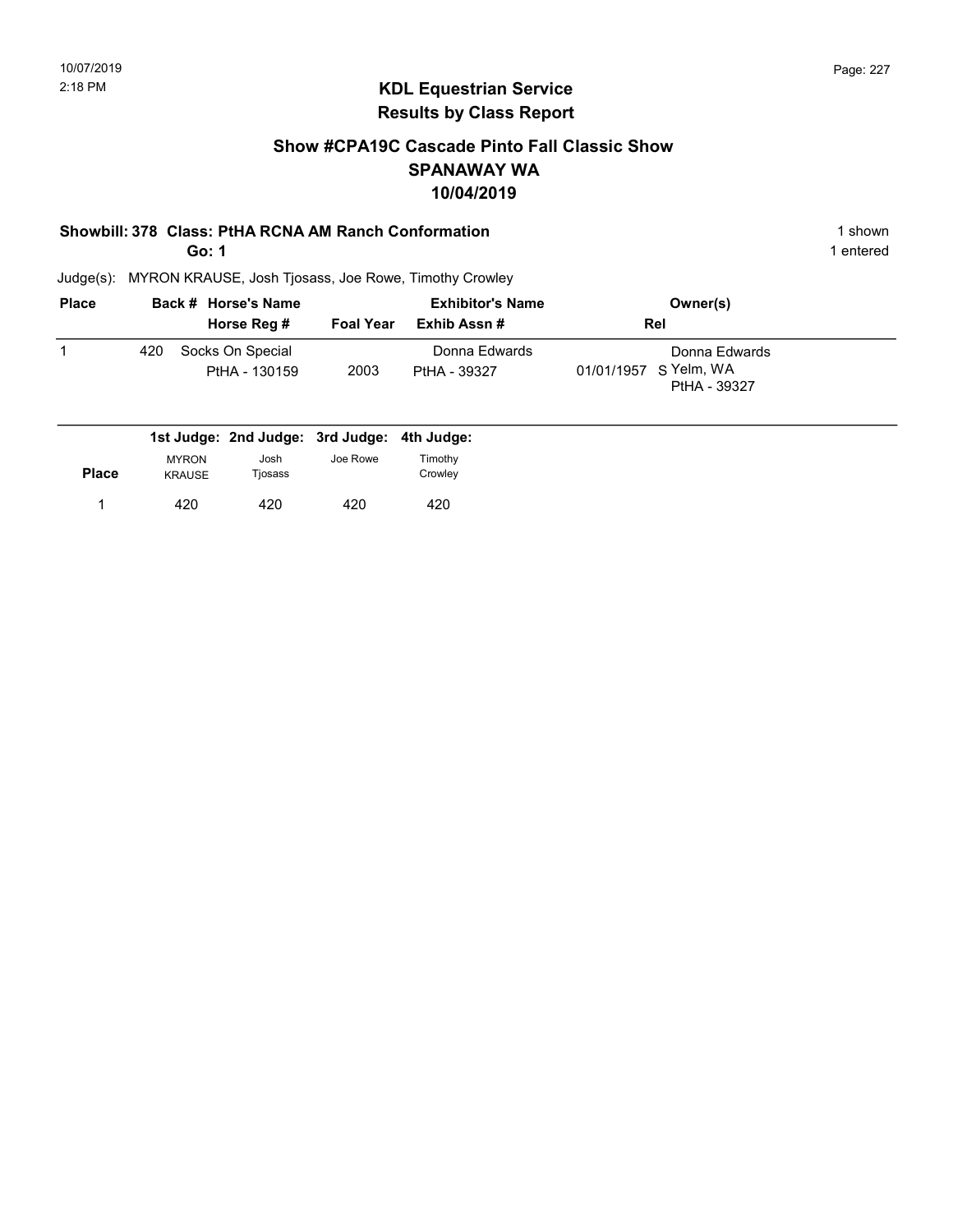#### Show #CPA19C Cascade Pinto Fall Classic Show SPANAWAY WA 10/04/2019

Showbill: 379 Class: PtHA IRNB Ideal Ranch Solid Registry Open 3 shown 3 shown Go: 1

3 entered

| <b>Place</b>            |     |                               | Back # Horse's Name                           |                  | <b>Exhibitor's Name</b>              | Owner(s)                                                        |  |
|-------------------------|-----|-------------------------------|-----------------------------------------------|------------------|--------------------------------------|-----------------------------------------------------------------|--|
|                         |     |                               | Horse Reg #                                   | <b>Foal Year</b> | Exhib Assn#                          | Rel                                                             |  |
| 1                       | 77  |                               | Smooth Driftin Grace<br>PtHA - 153868         | 2013             | <b>Tina Trussell</b><br>PtHA - 83175 | <b>Tina Trussell</b><br>S Roy, WA<br>05/17/1979<br>PtHA - 83175 |  |
| 2                       | 446 |                               | <b>Tivios Check Yes Orno</b><br>PtHA - 148201 | 2014             | Rachel Wigren<br>PtHA - 29079        | Rachel Wigren<br>S<br>PtHA - 29079                              |  |
| 3                       | 459 |                               | Cool Handsome Shac<br>PtHA - 155456           | 2013             | Lily M Marks<br>PtHA - 94685         | Lily M Marks<br>S Ridgefield, WA<br>PtHA - 94685                |  |
|                         |     |                               | 1st Judge: 2nd Judge: 3rd Judge:              |                  | 4th Judge:                           |                                                                 |  |
| <b>Place</b>            |     | <b>MYRON</b><br><b>KRAUSE</b> | Josh<br>Tjosass                               | Joe Rowe         | Timothy<br>Crowley                   |                                                                 |  |
|                         |     | 446                           | 77                                            | 446              | 77                                   |                                                                 |  |
| $\overline{\mathbf{c}}$ |     | 77                            | 459                                           | 77               | 446                                  |                                                                 |  |
| 3                       |     | 459                           | 446                                           | 459              | 459                                  |                                                                 |  |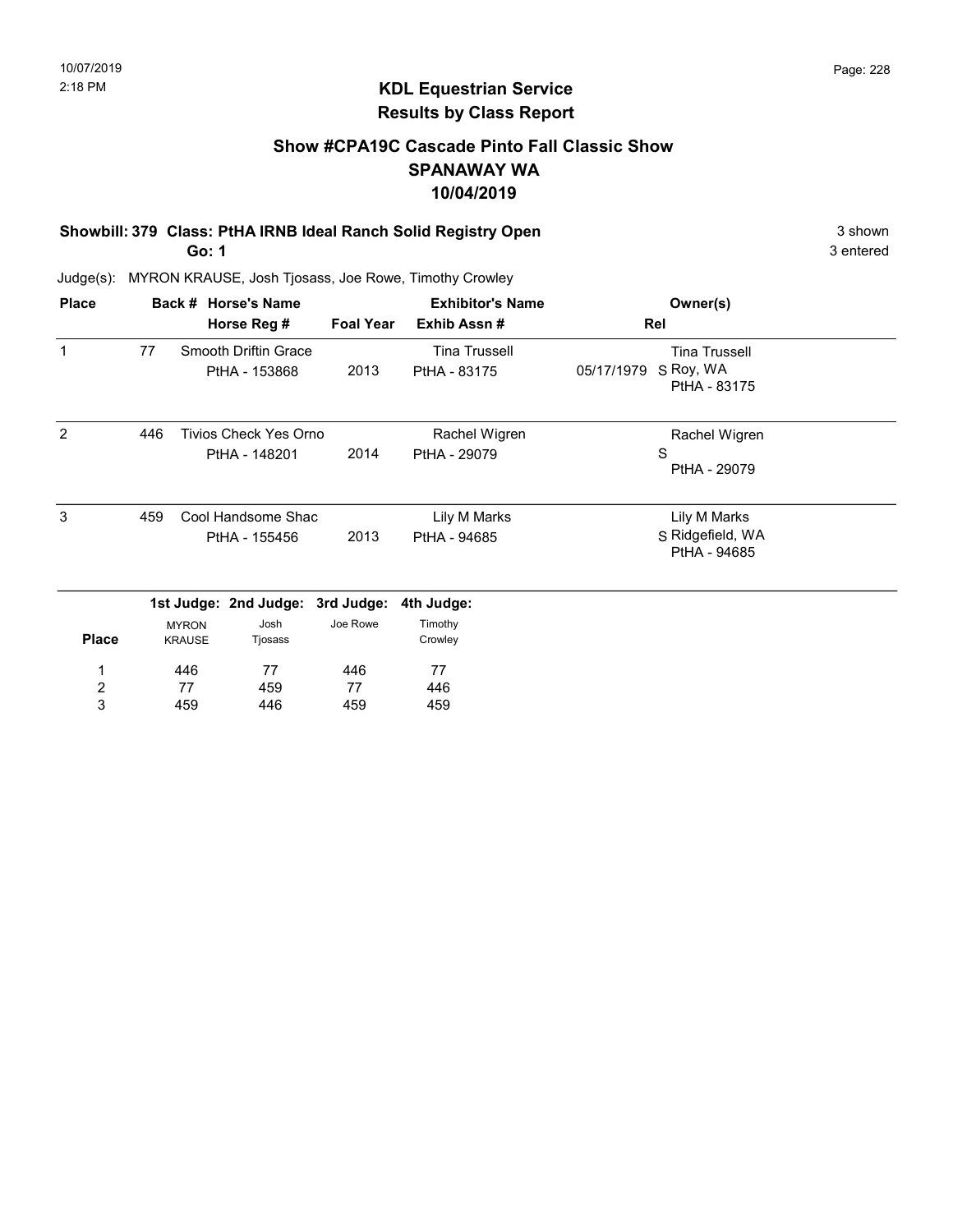#### Show #CPA19C Cascade Pinto Fall Classic Show SPANAWAY WA 10/04/2019

Showbill: 380 Class: PtHA RCNB Ranch Conformation Solid Registry 3 Shown 3 shown Go: 1

3 entered

| <b>Place</b>   |     |                               | Back # Horse's Name                           |                  | <b>Exhibitor's Name</b>              | Owner(s)                                                        |  |
|----------------|-----|-------------------------------|-----------------------------------------------|------------------|--------------------------------------|-----------------------------------------------------------------|--|
|                |     |                               | Horse Reg #                                   | <b>Foal Year</b> | Exhib Assn#                          | Rel                                                             |  |
| 1              | 77  |                               | Smooth Driftin Grace<br>PtHA - 153868         | 2013             | <b>Tina Trussell</b><br>PtHA - 83175 | <b>Tina Trussell</b><br>S Roy, WA<br>05/17/1979<br>PtHA - 83175 |  |
|                | 446 |                               | <b>Tivios Check Yes Orno</b><br>PtHA - 148201 | 2014             | Rachel Wigren<br>PtHA - 29079        | Rachel Wigren<br>S<br>PtHA - 29079                              |  |
| 3              | 459 |                               | Cool Handsome Shac<br>PtHA - 155456           | 2013             | Lily M Marks<br>PtHA - 94685         | Lily M Marks<br>S Ridgefield, WA<br>PtHA - 94685                |  |
|                |     |                               | 1st Judge: 2nd Judge: 3rd Judge:              |                  | 4th Judge:                           |                                                                 |  |
| <b>Place</b>   |     | <b>MYRON</b><br><b>KRAUSE</b> | Josh<br>Tjosass                               | Joe Rowe         | Timothy<br>Crowley                   |                                                                 |  |
|                |     | 446                           | 77                                            | 446              | 77                                   |                                                                 |  |
| $\overline{c}$ |     | 77                            | 446                                           | 77               | 446                                  |                                                                 |  |
| 3              |     | 459                           | 459                                           | 459              | 459                                  |                                                                 |  |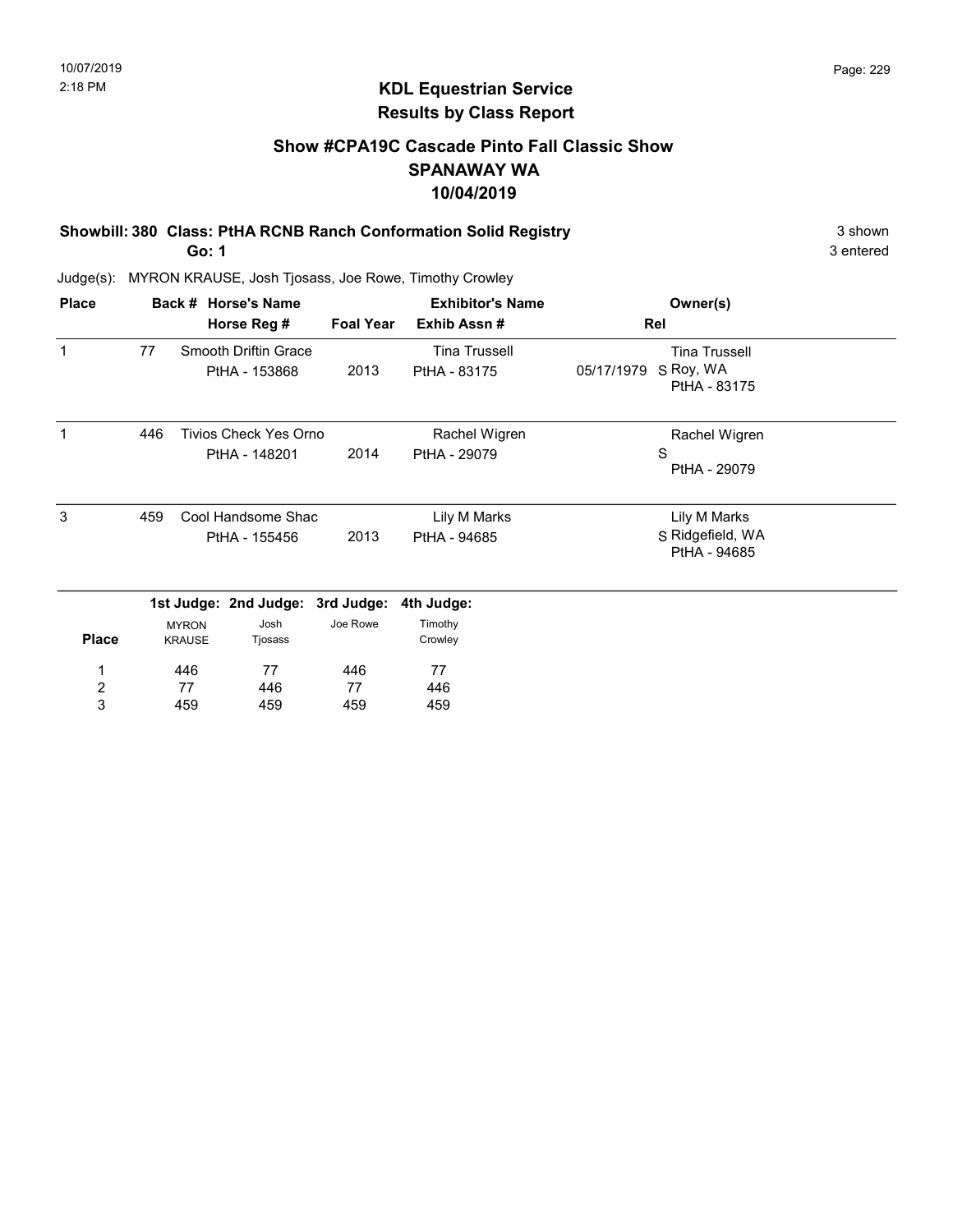#### Show #CPA19C Cascade Pinto Fall Classic Show SPANAWAY WA 10/04/2019

#### Showbill: 381 Class: PtHA ISTW Ideal Pinto Western 4 shown

Go: 1

4 entered

| <b>Place</b>   |     |                               | Back # Horse's Name                |                  | <b>Exhibitor's Name</b>            |            | Owner(s)                                          |  |
|----------------|-----|-------------------------------|------------------------------------|------------------|------------------------------------|------------|---------------------------------------------------|--|
|                |     |                               | Horse Reg #                        | <b>Foal Year</b> | Exhib Assn#                        |            | Rel                                               |  |
| $\mathbf{1}$   | 400 |                               | Special Impulse<br>PtHA - 151359   | 2015             | Tina Johnson<br>PtHA - 48734       | 03/09/1960 | Tina Johnson<br>S Sequim, WA<br>PtHA - 48734      |  |
| $\overline{2}$ | 56  |                               | R Big Time Rapper<br>PtHA - 152902 | 2015             | <b>Noel Nelson</b><br>PtHA - 38444 | 12/30/1951 | Nelson / Wiese<br>S West Linn, OR<br>PtHA - 80811 |  |
| $\overline{2}$ | 737 |                               | Go Bey Bee Go<br>PtHA - 113080     | 2002             | Tim Wigren<br>PtHA - 29325         |            | Angela Nemjo<br>N La Center, WA<br>PtHA - 52211   |  |
| $\overline{4}$ | 33  |                               | Gifted By Design<br>PtHA - 147014  | 2007             | Jean Garcia<br>PtHA - 27094        | 03/16/1963 | Jean Garcia<br>S Orting, WA<br>PtHA - 27094       |  |
|                |     |                               | 1st Judge: 2nd Judge:              | 3rd Judge:       | 4th Judge:                         |            |                                                   |  |
| <b>Place</b>   |     | <b>MYRON</b><br><b>KRAUSE</b> | Josh<br>Tjosass                    | Joe Rowe         | Timothy<br>Crowley                 |            |                                                   |  |
| 1<br>2<br>3    |     | 737<br>56<br>400              | 400<br>56<br>737                   | 400<br>737<br>56 | 400<br>56<br>737                   |            |                                                   |  |
| 4              |     | 33                            | 33                                 | 33               | 33                                 |            |                                                   |  |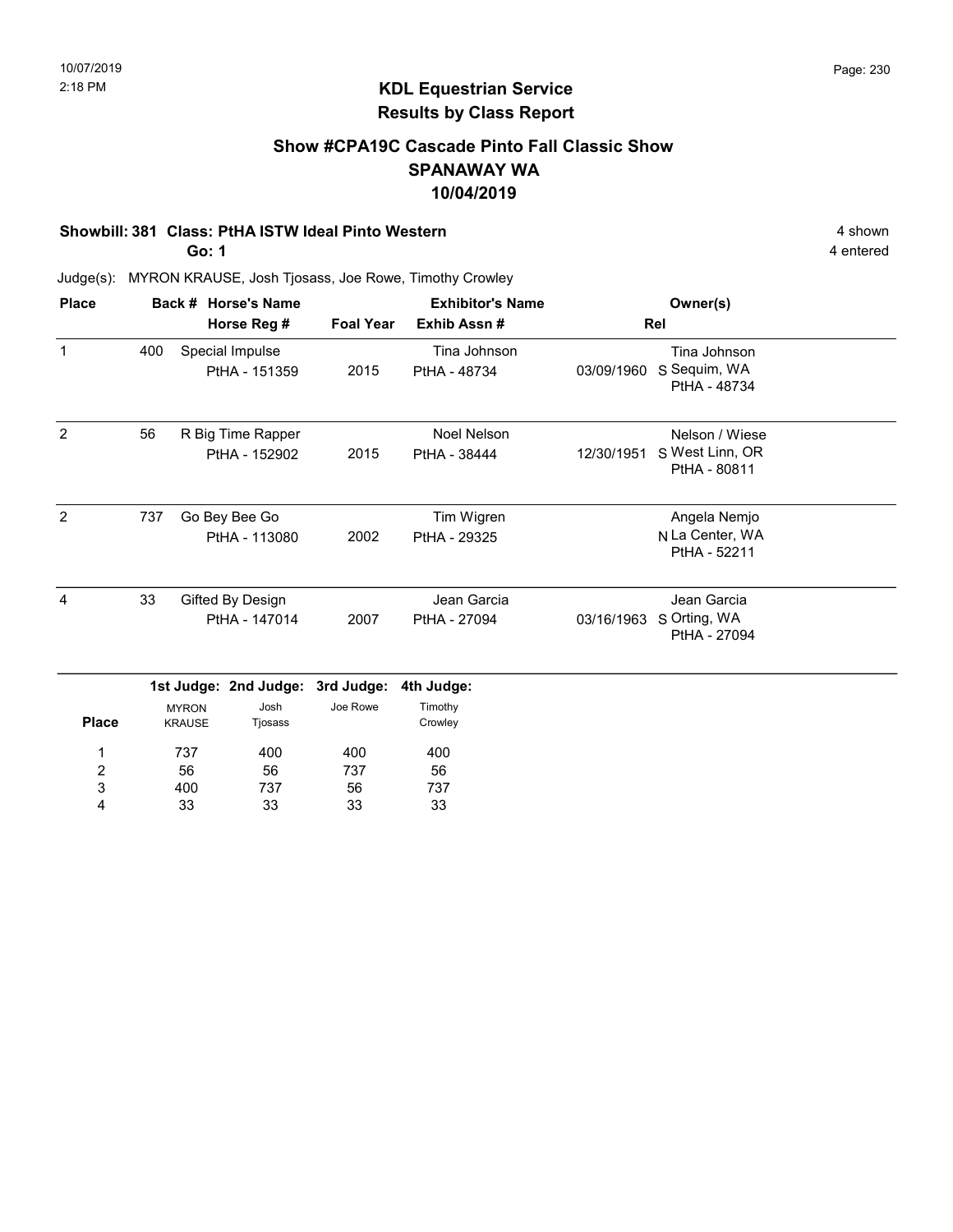#### Show #CPA19C Cascade Pinto Fall Classic Show SPANAWAY WA 10/04/2019

#### Showbill: 384 Class: PtHA MBRO Mini Horse Barrel Racing Open 1 shown 1 shown Go: 1

1 entered

| <b>Place</b> |     | Back # Horse's Name                   |           | <b>Exhibitor's Name</b>      |                  | Owner(s)                                                              |
|--------------|-----|---------------------------------------|-----------|------------------------------|------------------|-----------------------------------------------------------------------|
|              |     | Horse Reg #                           | Foal Year | Exhib Assn #                 | <b>Birthdate</b> | Rel                                                                   |
|              | 117 | Desires Fancy Legacy<br>PtHA - 128133 | 2006      | Klair Thomas<br>PtHA - 52900 |                  | <b>Klair Thomas</b><br>11/07/1999 S Brush Prairie, WA<br>PtHA - 52900 |

|              |                               | 1st Judge: 2nd Judge: 3rd Judge: 4th Judge: |          |                    |
|--------------|-------------------------------|---------------------------------------------|----------|--------------------|
| <b>Place</b> | <b>MYRON</b><br><b>KRAUSE</b> | Josh<br>Tjosass                             | Joe Rowe | Timothy<br>Crowley |
|              | 117                           | 117                                         | 117      | 117                |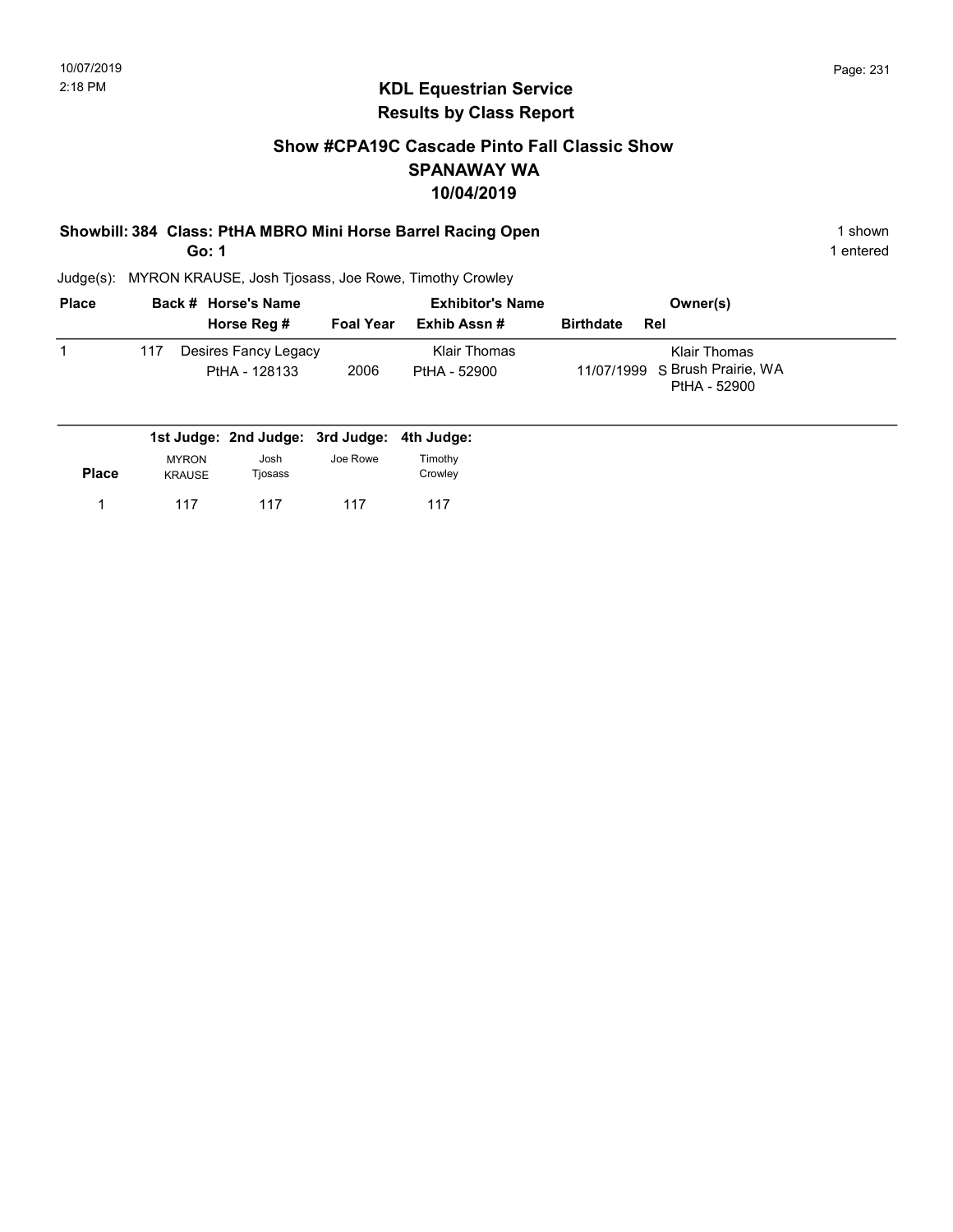#### Show #CPA19C Cascade Pinto Fall Classic Show SPANAWAY WA 10/04/2019

#### Showbill: 386 Class: PtHA MFG Miniature Flag Race 1 shown

Go: 1

1 entered

| <b>Place</b> |     | Back # Horse's Name                         |                  | <b>Exhibitor's Name</b>      | Owner(s)                                                       |
|--------------|-----|---------------------------------------------|------------------|------------------------------|----------------------------------------------------------------|
|              |     | Horse Reg #                                 | <b>Foal Year</b> | Exhib Assn #                 | <b>Birthdate</b><br>Rel                                        |
|              | 117 | Desires Fancy Legacy<br>PtHA - 128133       | 2006             | Klair Thomas<br>PtHA - 52900 | Klair Thomas<br>11/07/1999 S Brush Prairie, WA<br>PtHA - 52900 |
|              |     | 1st Judge: 2nd Judge: 3rd Judge: 4th Judge: |                  |                              |                                                                |

|              | .                             | .               | .        | .                  |
|--------------|-------------------------------|-----------------|----------|--------------------|
| <b>Place</b> | <b>MYRON</b><br><b>KRAUSE</b> | Josh<br>Tjosass | Joe Rowe | Timothy<br>Crowley |
|              | 117                           | 117             | 117      | 117                |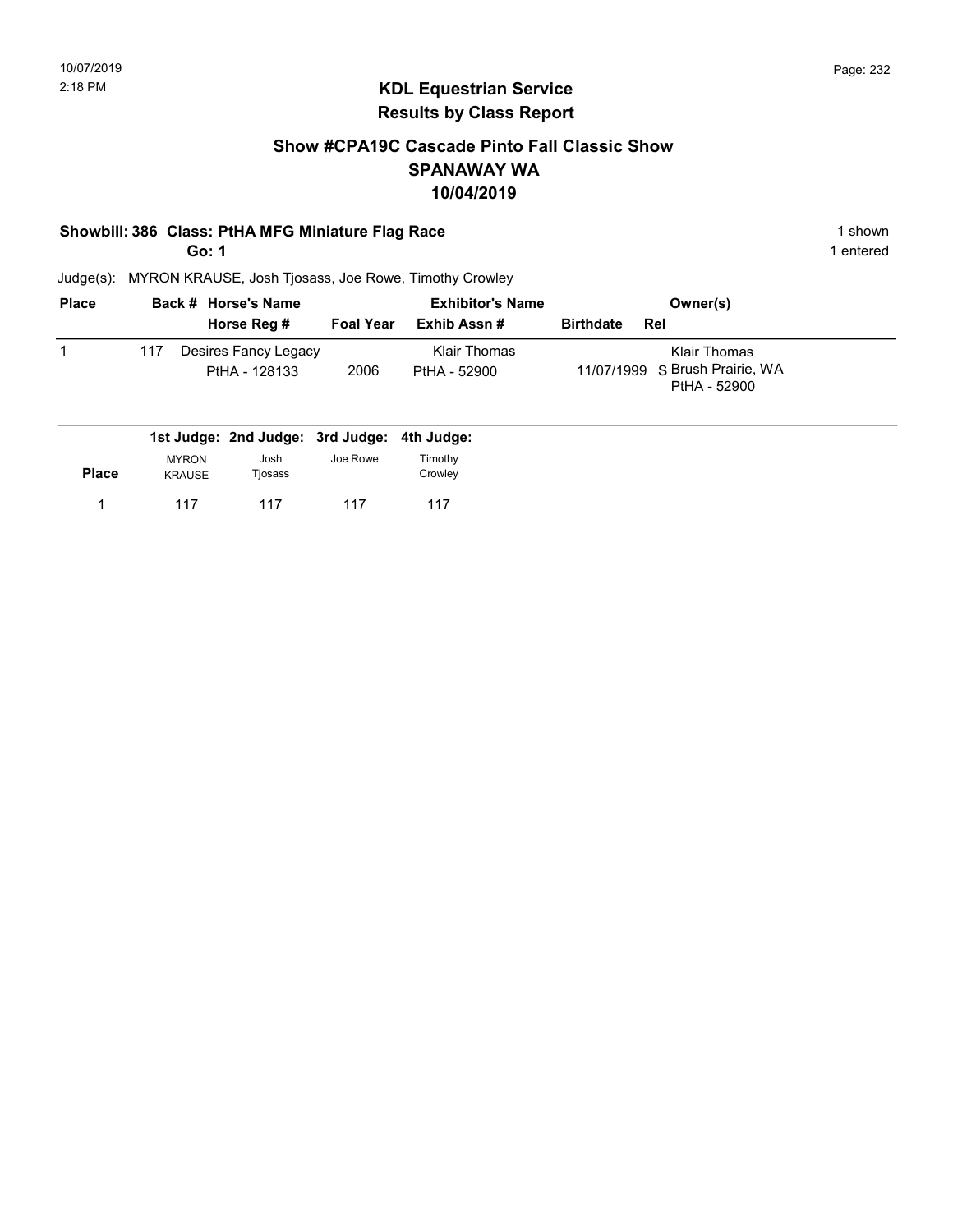#### Show #CPA19C Cascade Pinto Fall Classic Show SPANAWAY WA 10/04/2019

| Showbill: 601 Class: NONE EPSRF English Plsr Solid Horse Futurity All Ages | 1 shown   |
|----------------------------------------------------------------------------|-----------|
| Go: 1                                                                      | l entered |
| Judge(s): MYRON KRAUSE, Josh Tiosass, Joe Rowe, Timothy Crowley            |           |

| <b>Place</b> | Back # Horse's Name<br>Horse Reg # | <b>Foal Year</b> | <b>Exhibitor's Name</b><br>Exhib Assn # | Owner(s)<br>Rel              |
|--------------|------------------------------------|------------------|-----------------------------------------|------------------------------|
| <b>NP</b>    | Special Impulse<br>400             | 2015             | Elizabeth Wagner                        | Tina Johnson<br>N Sequim, WA |

|              |               | 1st Judge: 2nd Judge: 3rd Judge: 4th Judge: |          |         |
|--------------|---------------|---------------------------------------------|----------|---------|
|              | <b>MYRON</b>  | Josh                                        | Joe Rowe | Timothy |
| <b>Place</b> | <b>KRAUSE</b> | Tiosass                                     |          | Crowley |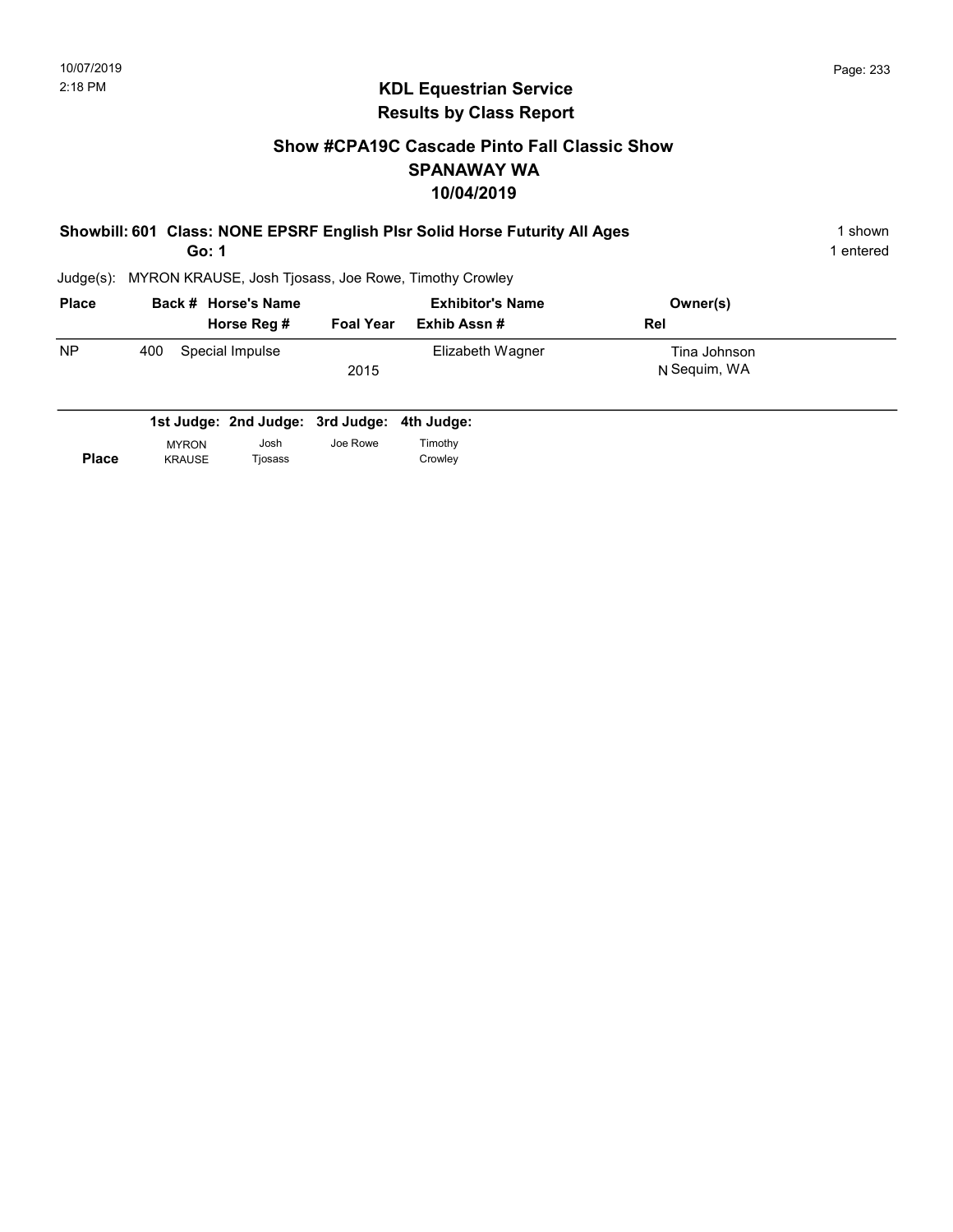#### Show #CPA19C Cascade Pinto Fall Classic Show SPANAWAY WA 10/04/2019

| Showbill: 604 Class: NONE PDPF Pleasure Driving Pony Futurity All Ages | 1 shown   |
|------------------------------------------------------------------------|-----------|
| Go: 1                                                                  | 1 entered |

1 entered

| <b>Place</b> | Back # Horse's Name |                    | <b>Exhibitor's Name</b> |              | Owner(s)                       |
|--------------|---------------------|--------------------|-------------------------|--------------|--------------------------------|
|              |                     | Horse Reg #        | <b>Foal Year</b>        | Exhib Assn # | Rel                            |
|              | 27                  | In My Darkest Hour |                         | Tina Bell    | Terry Strawn                   |
|              |                     |                    | 2004                    |              | 01/01/1980 N Central Point, OR |
|              |                     |                    |                         |              |                                |

|              |               | 1st Judge: 2nd Judge: 3rd Judge: 4th Judge: |          |         |
|--------------|---------------|---------------------------------------------|----------|---------|
|              | <b>MYRON</b>  | Josh                                        | Joe Rowe | Timothy |
| <b>Place</b> | <b>KRAUSE</b> | Tjosass                                     |          | Crowley |
|              | 27            | 27                                          | 27       | 27      |
|              |               |                                             |          |         |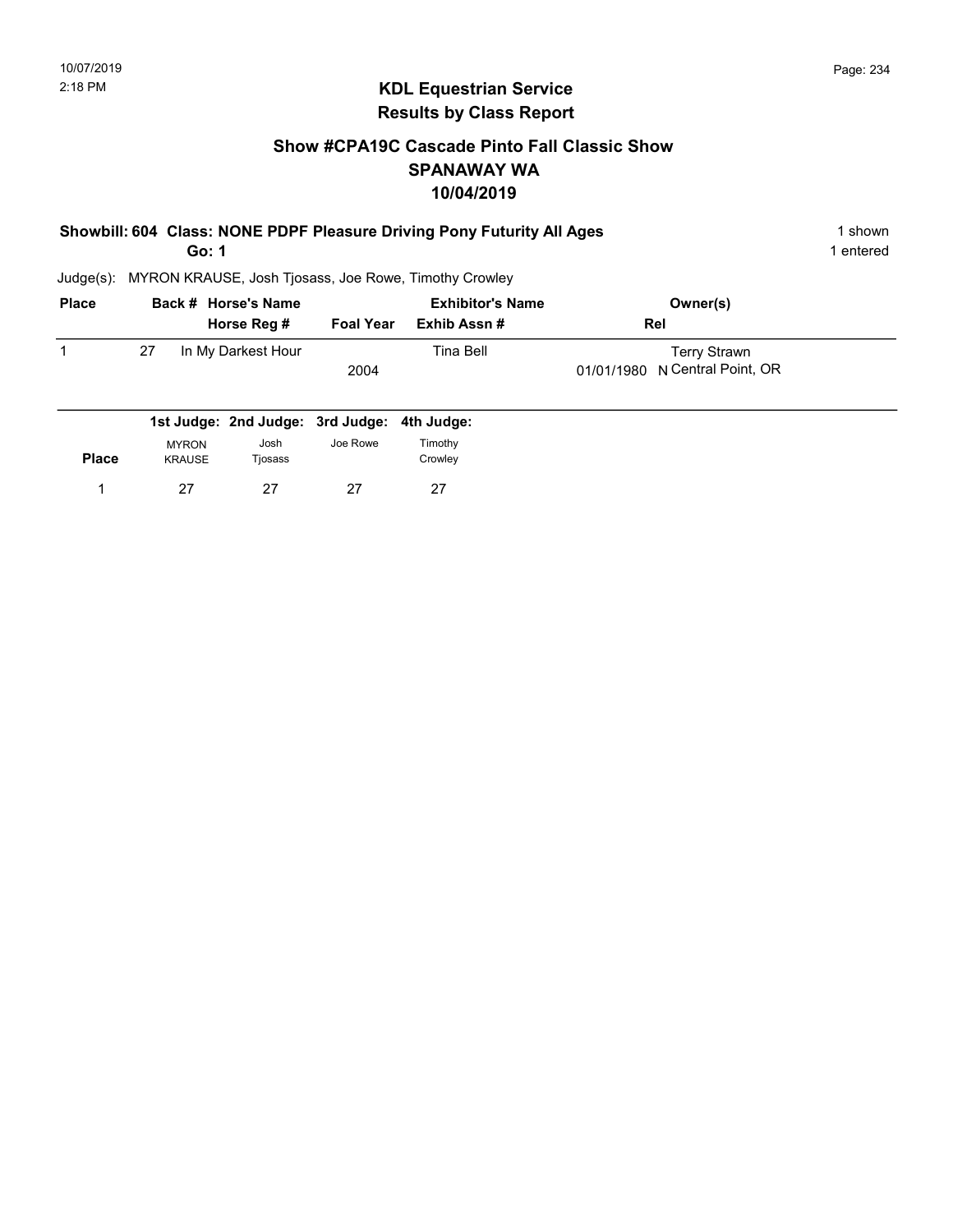#### Show #CPA19C Cascade Pinto Fall Classic Show SPANAWAY WA 10/04/2019

| Showbill: 605 Class: NONE PDMBF Pleasure Driving Mini B Futurity All Ages<br>Go: 1 |               |                                  |                  | 0 shown<br>1 entered                                  |              |  |
|------------------------------------------------------------------------------------|---------------|----------------------------------|------------------|-------------------------------------------------------|--------------|--|
| $Judge(s)$ :                                                                       |               |                                  |                  | MYRON KRAUSE, Josh Tjosass, Joe Rowe, Timothy Crowley |              |  |
| <b>Place</b>                                                                       |               | Back # Horse's Name              |                  | <b>Exhibitor's Name</b>                               | Owner(s)     |  |
|                                                                                    |               | Horse Reg #                      | <b>Foal Year</b> | Exhib Assn#                                           | Rel          |  |
| <b>NP</b>                                                                          | 403           | Expresso Of Whiskey Flat         |                  | Tina Bell                                             | Judy Miollis |  |
|                                                                                    |               |                                  | 2016             |                                                       | 01/01/1980 N |  |
|                                                                                    |               |                                  |                  |                                                       |              |  |
|                                                                                    |               | 1st Judge: 2nd Judge: 3rd Judge: |                  | 4th Judge:                                            |              |  |
|                                                                                    | <b>MYRON</b>  | Josh                             | Joe Rowe         | Timothy                                               |              |  |
| <b>Place</b>                                                                       | <b>KRAUSE</b> | Tjosass                          |                  | Crowley                                               |              |  |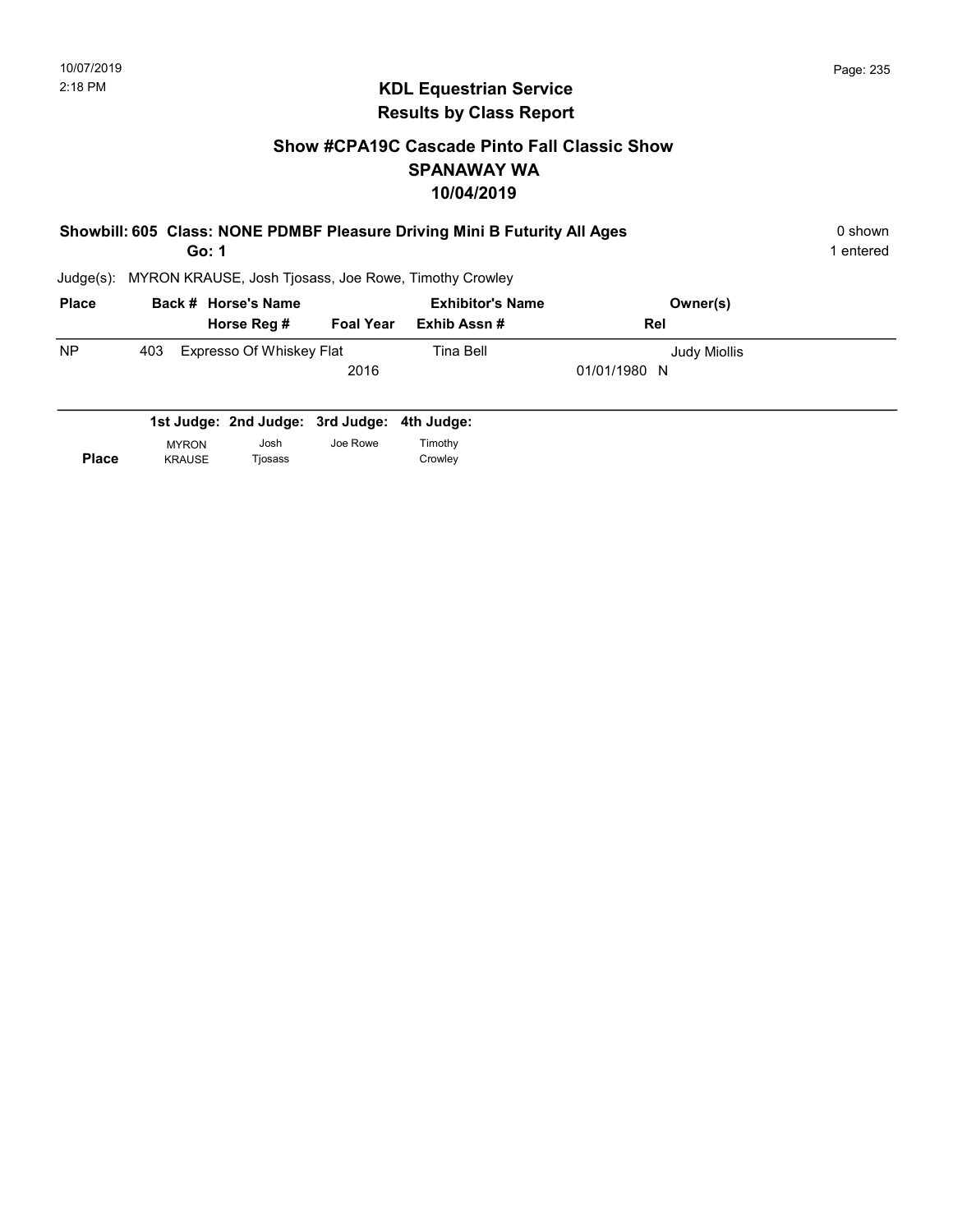2 entered

### KDL Equestrian Service Results by Class Report

#### Show #CPA19C Cascade Pinto Fall Classic Show SPANAWAY WA 10/04/2019

#### Showbill: 607 Class: NONE HAO Halter All Ages / Types 2 shown

Go: 1

| <b>Place</b> |                                | Back # Horse's Name<br>Horse Reg # | <b>Foal Year</b> | <b>Exhibitor's Name</b><br>Exhib Assn# | Owner(s)<br>Rel                               |  |
|--------------|--------------------------------|------------------------------------|------------------|----------------------------------------|-----------------------------------------------|--|
| <b>NP</b>    | 437                            | Ice Te Jamaicanstyle               | 2018             | Margaret Morton                        | Margaret Morton<br>05/25/1955 S Kennewick, WA |  |
| <b>NP</b>    | 462<br>Indigos Royal Candygirl |                                    |                  | Madelyn Molynuex                       | Amy Vesneske<br>Battle Ground, WA             |  |
|              |                                | 1st Judge: 2nd Judge: 3rd Judge:   |                  | 4th Judge:                             |                                               |  |
| <b>Place</b> | <b>MYRON</b><br><b>KRAUSE</b>  | Josh<br>Tjosass                    | Joe Rowe         | Timothy<br>Crowley                     |                                               |  |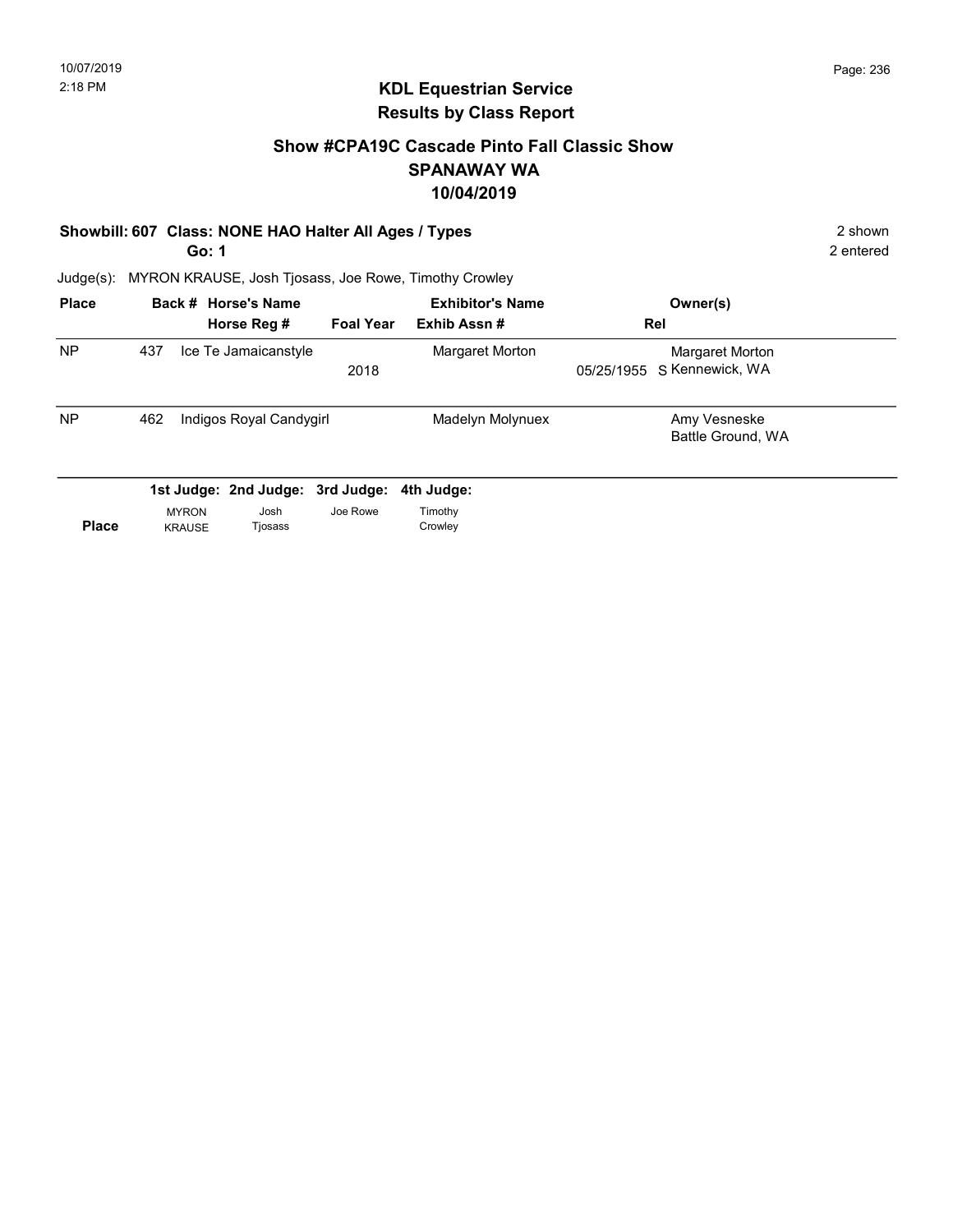#### Show #CPA19C Cascade Pinto Fall Classic Show SPANAWAY WA 10/04/2019

# Showbill: 608 Class: NONE HPF2 Halter Pony Futurity All Ages 1 shown 1 shown

Go: 1

1 entered

| <b>Place</b> |    | Back # Horse's Name |                  | <b>Exhibitor's Name</b> | Owner(s)                       |  |
|--------------|----|---------------------|------------------|-------------------------|--------------------------------|--|
|              |    | Horse Reg #         | <b>Foal Year</b> | Exhib Assn #            | Rel                            |  |
|              | 27 | In My Darkest Hour  |                  | Terry Strawn            | Terry Strawn                   |  |
|              |    |                     | 2004             |                         | 10/30/1951 S Central Point, OR |  |
|              |    |                     |                  |                         |                                |  |

|              |                               | 1st Judge: 2nd Judge: 3rd Judge: 4th Judge: |          |                    |
|--------------|-------------------------------|---------------------------------------------|----------|--------------------|
| <b>Place</b> | <b>MYRON</b><br><b>KRAUSE</b> | Josh<br>Tjosass                             | Joe Rowe | Timothy<br>Crowley |
|              | 27                            | 27                                          | 27       | 27                 |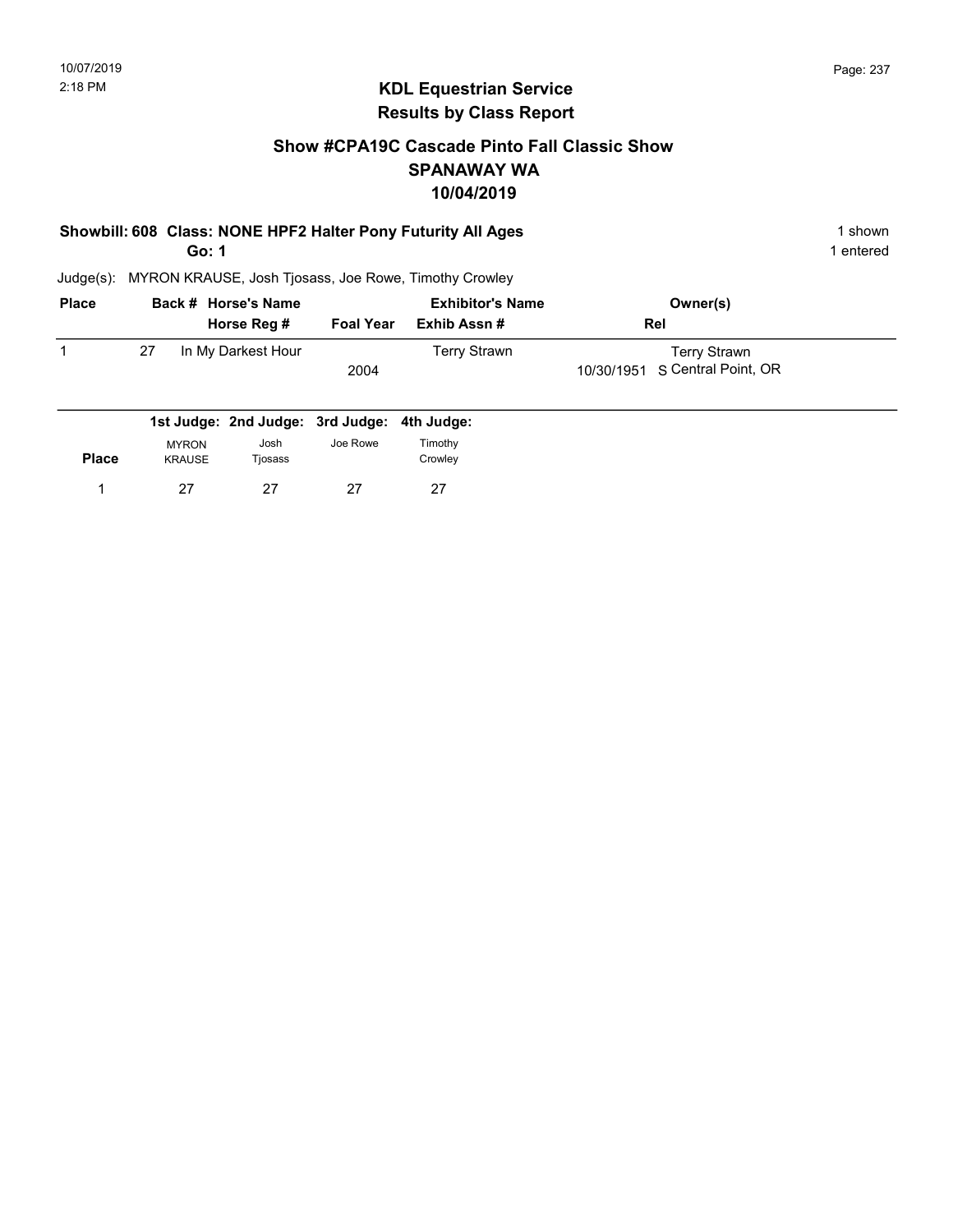2 entered

#### KDL Equestrian Service Results by Class Report

#### Show #CPA19C Cascade Pinto Fall Classic Show SPANAWAY WA 10/04/2019

## Showbill: 610 Class: NONE HMBF1 Halter Mini B Horse Futurity All Ages 2 shown

Go: 1

| <b>Place</b>   |     |                               | Back # Horse's Name<br>Horse Reg # | <b>Foal Year</b> | <b>Exhibitor's Name</b><br>Exhib Assn# | Owner(s)<br>Rel                                     |
|----------------|-----|-------------------------------|------------------------------------|------------------|----------------------------------------|-----------------------------------------------------|
|                | 136 |                               | Valentinos Splash Of Java          | 2014             | Klair Thomas                           | Kathy Thomas<br>C Brush Prairie, WA<br>11/07/1999   |
| 2              | 436 | Pf Poppy                      |                                    | 2019             | <b>Terry Strawn</b>                    | Mary Alice Pletcher<br>N Estacada, OR<br>10/30/1951 |
|                |     |                               | 1st Judge: 2nd Judge: 3rd Judge:   |                  | 4th Judge:                             |                                                     |
| <b>Place</b>   |     | <b>MYRON</b><br><b>KRAUSE</b> | Josh<br>Tjosass                    | Joe Rowe         | Timothy<br>Crowley                     |                                                     |
| $\overline{2}$ |     | 136<br>436                    | 136<br>436                         | 436<br>136       | 136<br>436                             |                                                     |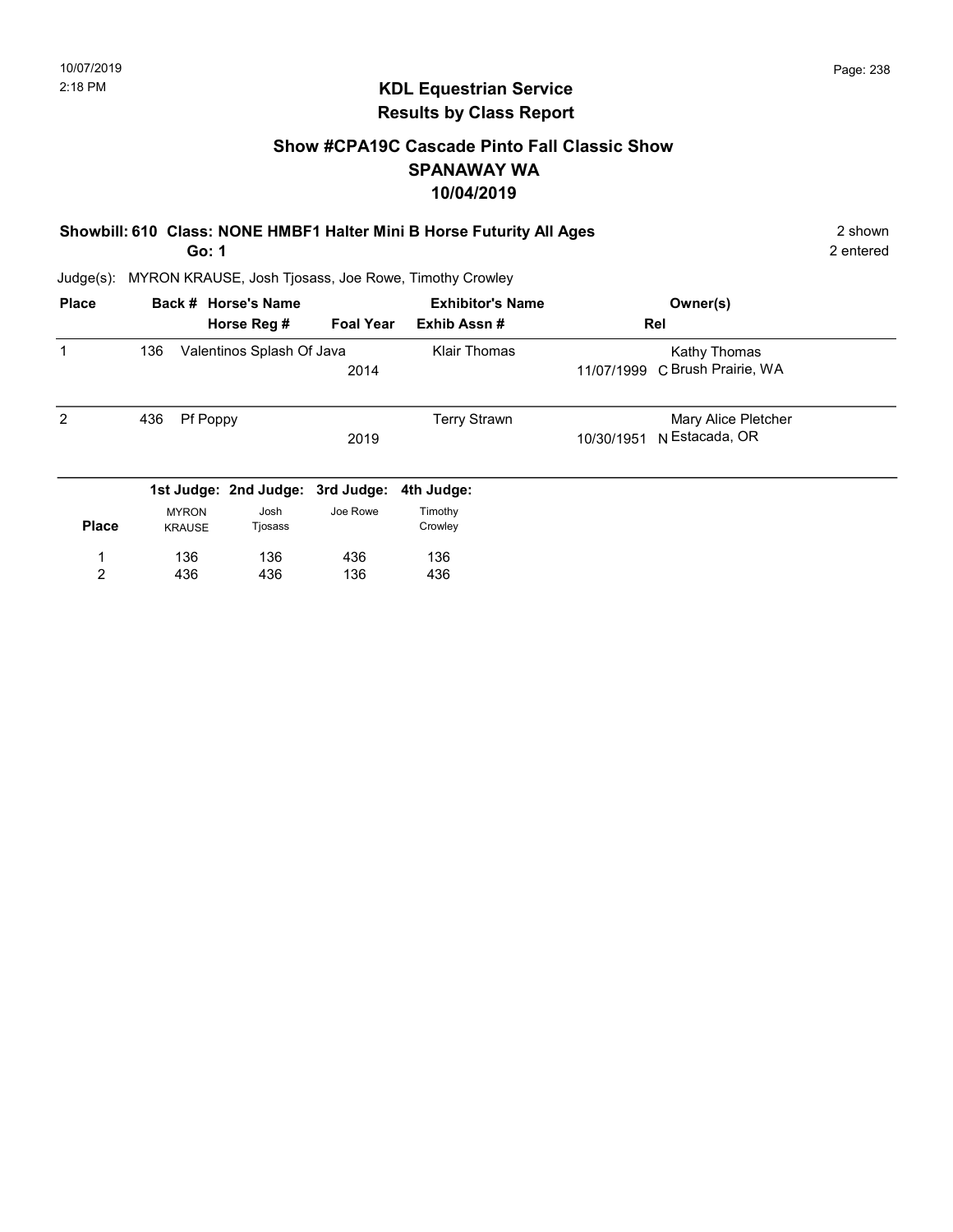#### Show #CPA19C Cascade Pinto Fall Classic Show SPANAWAY WA 10/04/2019

| Showbill: 611 Class: NONE HPTF2 Halter Saddle/Plsr Type All Ages | 2 shown   |
|------------------------------------------------------------------|-----------|
| Go: 1                                                            | 2 entered |

| <b>Place</b> |                               | Back # Horse's Name              |                  | <b>Exhibitor's Name</b> | Owner(s)                                      |
|--------------|-------------------------------|----------------------------------|------------------|-------------------------|-----------------------------------------------|
|              |                               | Horse Reg #                      | <b>Foal Year</b> | Exhib Assn#             | Rel                                           |
| $\mathbf 1$  | 737                           | Go Bey Bee Go                    | 2002             | Tim Wigren              | Angela Nemjo<br>N La Center, WA               |
| 2            | 415                           | <b>Royal Excitment</b>           | 2014             | Marianne Warland        | Marianne Warland<br>S Decta, BC<br>05/14/1973 |
|              |                               | 1st Judge: 2nd Judge: 3rd Judge: |                  | 4th Judge:              |                                               |
| <b>Place</b> | <b>MYRON</b><br><b>KRAUSE</b> | Josh<br>Tjosass                  | Joe Rowe         | Timothy<br>Crowley      |                                               |
| 1            | 737                           | 737                              | 415              | 415                     |                                               |
| 2            | 415                           | 415                              | 737              | 737                     |                                               |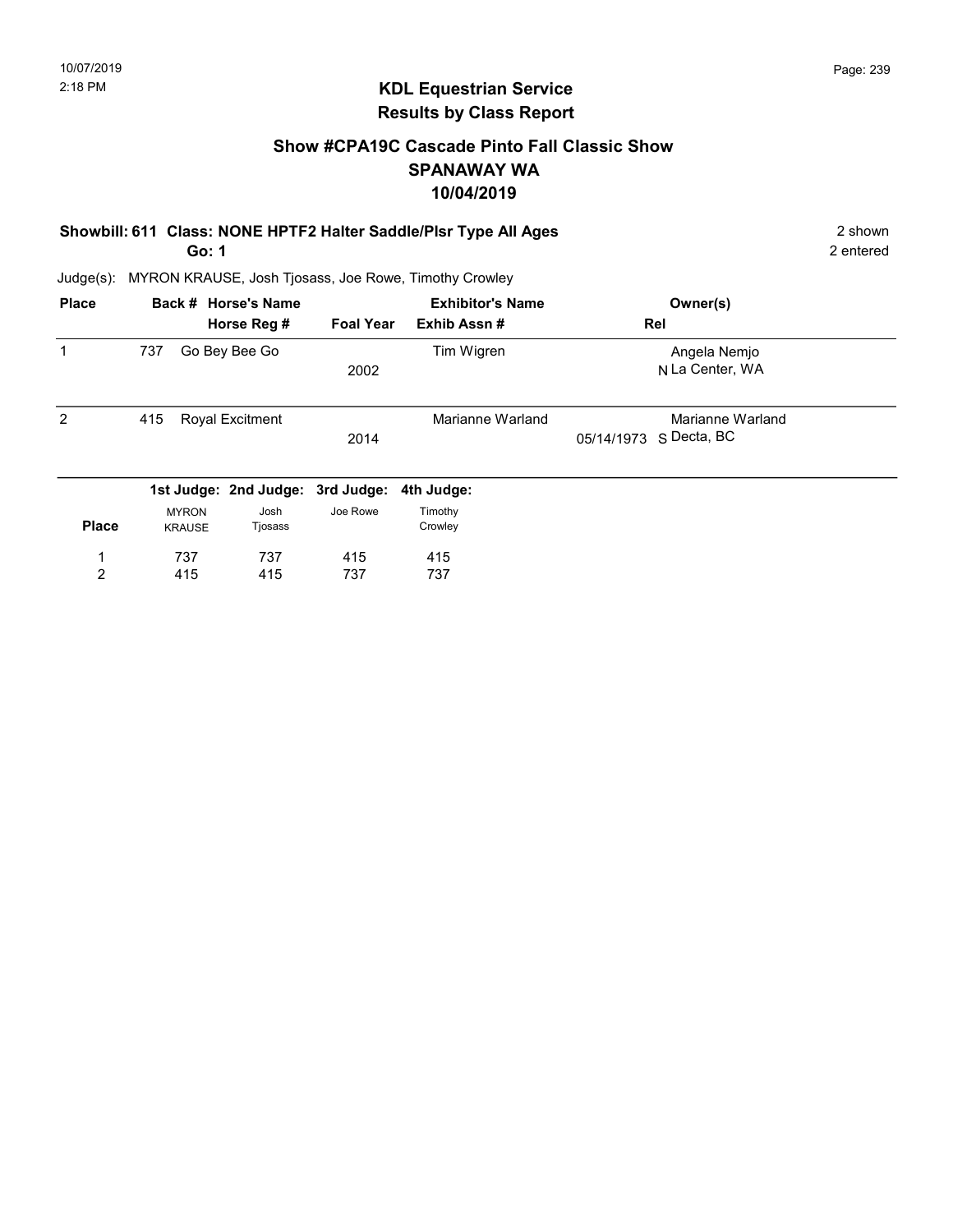5 entered

# KDL Equestrian Service Results by Class Report

#### Show #CPA19C Cascade Pinto Fall Classic Show SPANAWAY WA 10/04/2019

Showbill: 612 Class: NONE HSKF1 Halter Stock Type 3 & Un Futurity 5 Shown 5 shown

Go: 1

Judge(s): MYRON KRAUSE, Josh Tjosass, Joe Rowe, Timothy Crowley

| <b>Place</b>   |     |                               | Back # Horse's Name   |                  | <b>Exhibitor's Name</b> |            | Owner(s)                                    |
|----------------|-----|-------------------------------|-----------------------|------------------|-------------------------|------------|---------------------------------------------|
|                |     |                               | Horse Reg #           | <b>Foal Year</b> | Exhib Assn#             |            | Rel                                         |
| $\mathbf{1}$   | 444 |                               | My Scarlet Cameo      | 2018             | Lanay Hambrook          | 12/21/1944 | Lanay Hambrook<br>S Kennewick, WA           |
| $\overline{2}$ | 410 |                               | Now Thats A Cowboy    | 2016             | Liisa Tischer           | 03/15/1976 | Liisa Tischer<br>S Astoria, OR              |
| 3              | 429 |                               | A Cowboy Invitation   | 2018             | <b>Tara Mead</b>        |            | Kimberly Ferguson<br>N                      |
| 4              | 458 |                               | Like Totally Awesome  | 2019             | <b>Tara Mead</b>        |            | Ken & Shelley Bridges<br>N                  |
| 5              | 545 |                               | A Southern Heaven     | 2018             | Suzanne Heistand        | 02/19/1994 | <b>Suzanne Heistand</b><br>S Pt Angeles, WA |
|                |     |                               | 1st Judge: 2nd Judge: | 3rd Judge:       | 4th Judge:              |            |                                             |
| <b>Place</b>   |     | <b>MYRON</b><br><b>KRAUSE</b> | Josh<br>Tjosass       | Joe Rowe         | Timothy<br>Crowley      |            |                                             |
| 1              |     | 444                           |                       |                  |                         |            |                                             |
| $\overline{c}$ |     | 410                           |                       |                  |                         |            |                                             |
| 3              |     | 429                           |                       |                  |                         |            |                                             |
| 4              |     | 458                           |                       |                  |                         |            |                                             |

545 4 5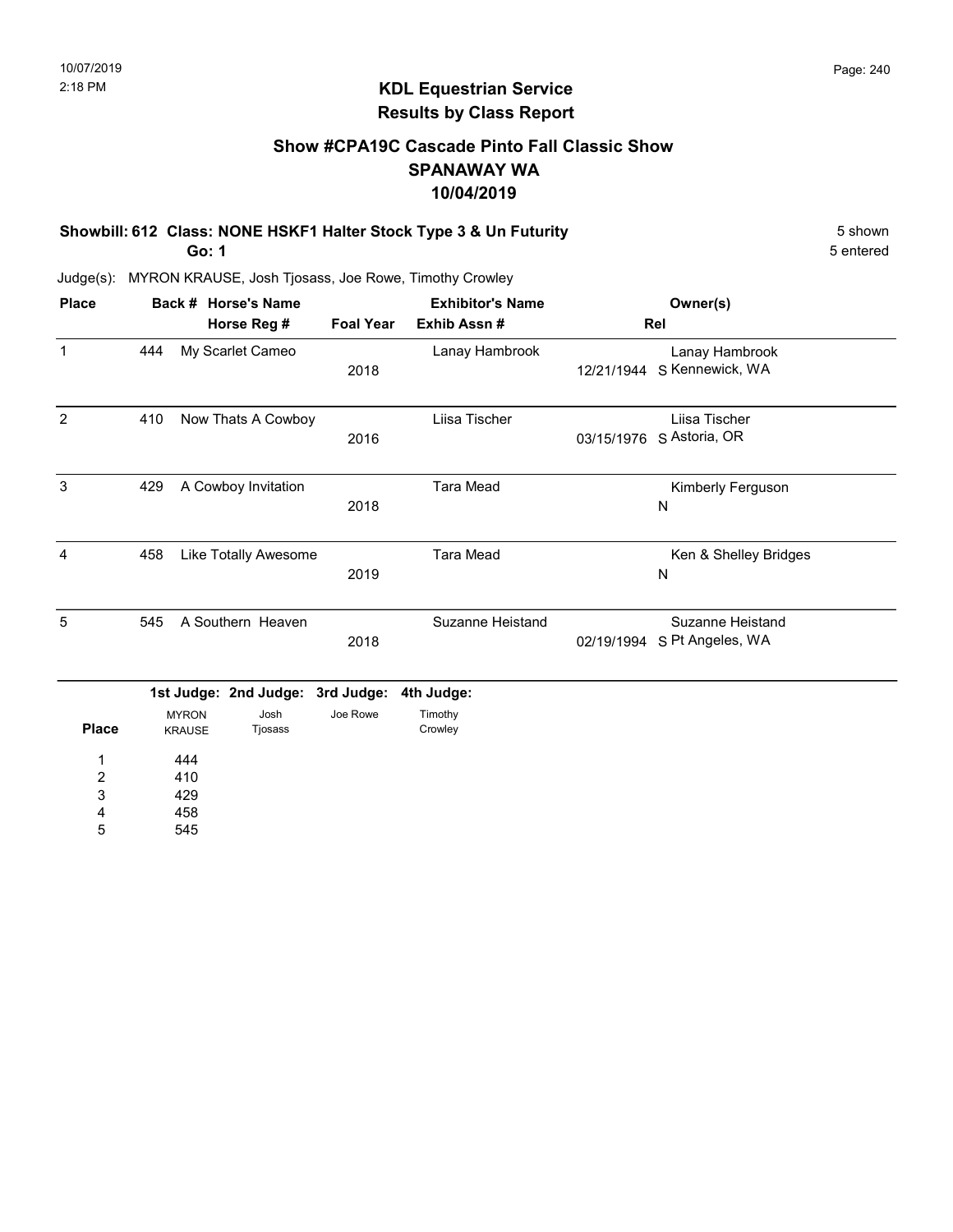#### Show #CPA19C Cascade Pinto Fall Classic Show SPANAWAY WA 10/04/2019

Showbill: 613 Class: NONE HSKF2 Halter Stock Type 4 & Ov Futurity 3 Shown 3 shown

Go: 1

3 entered

| <b>Place</b> |     |                               | Back # Horse's Name<br>Horse Reg #                  | <b>Foal Year</b> | <b>Exhibitor's Name</b><br>Exhib Assn# |            | Owner(s)<br>Rel                      |  |
|--------------|-----|-------------------------------|-----------------------------------------------------|------------------|----------------------------------------|------------|--------------------------------------|--|
| <b>NP</b>    | 155 |                               | A Lady With Assets                                  | 2008             | Madison Wojcek                         | 04/11/2005 | Madison Wojcek<br>S Bremerton, WA    |  |
| <b>NP</b>    | 400 |                               | Special Impulse                                     | 2015             | Tina Johnson                           | 03/09/1960 | Tina Johnson<br>S Sequim, WA         |  |
| <b>NP</b>    | 411 | Rap N Roll                    |                                                     |                  | <b>Elizabeth Strait</b>                | 12/24/1967 | Elizabeth Strait<br>S Pt Angeles, WA |  |
| <b>Place</b> |     | <b>MYRON</b><br><b>KRAUSE</b> | 1st Judge: 2nd Judge: 3rd Judge:<br>Josh<br>Tjosass | Joe Rowe         | 4th Judge:<br>Timothy<br>Crowley       |            |                                      |  |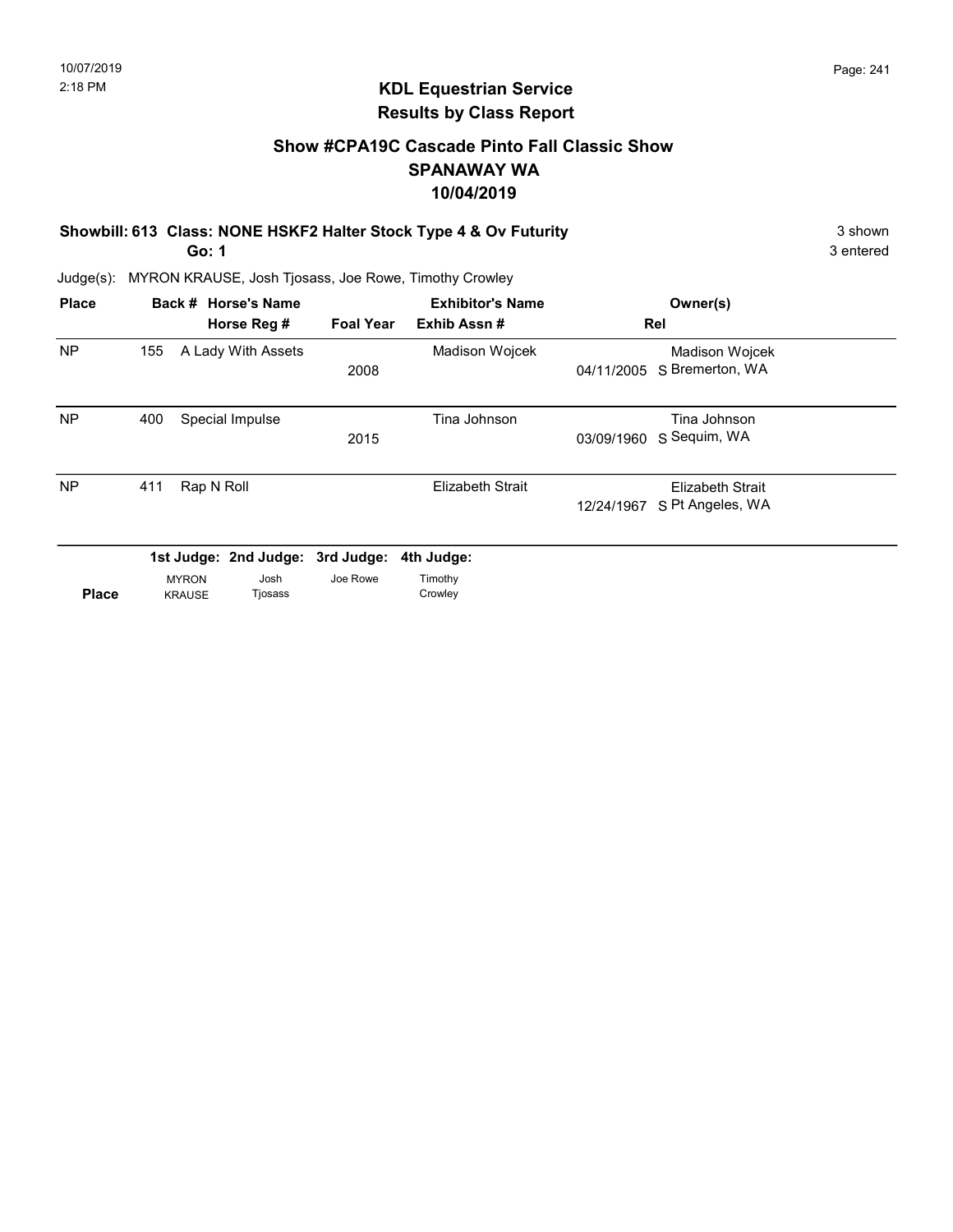#### Show #CPA19C Cascade Pinto Fall Classic Show SPANAWAY WA 10/04/2019

# Showbill: 614 Class: NONE HHUF Halter Hunter Type All Ages 1 shown 1 shown

Go: 1

1 entered

| <b>Place</b> | Back # Horse's Name     | <b>Exhibitor's Name</b> |                | Owner(s)                 |  |
|--------------|-------------------------|-------------------------|----------------|--------------------------|--|
|              | Horse Reg #             | <b>Foal Year</b>        | Exhib Assn #   | <b>Rel</b>               |  |
|              | Sweetness Secret<br>418 |                         | Danielle Witke | Danielle Witke           |  |
|              |                         | 2016                    |                | 04/04/1996 S Winlock, WA |  |
|              |                         |                         |                |                          |  |

|              |                               | 1st Judge: 2nd Judge: 3rd Judge: 4th Judge: |          |                    |
|--------------|-------------------------------|---------------------------------------------|----------|--------------------|
| <b>Place</b> | <b>MYRON</b><br><b>KRAUSE</b> | Josh<br>Tjosass                             | Joe Rowe | Timothy<br>Crowley |
|              | 418                           | 418                                         | 418      | 418                |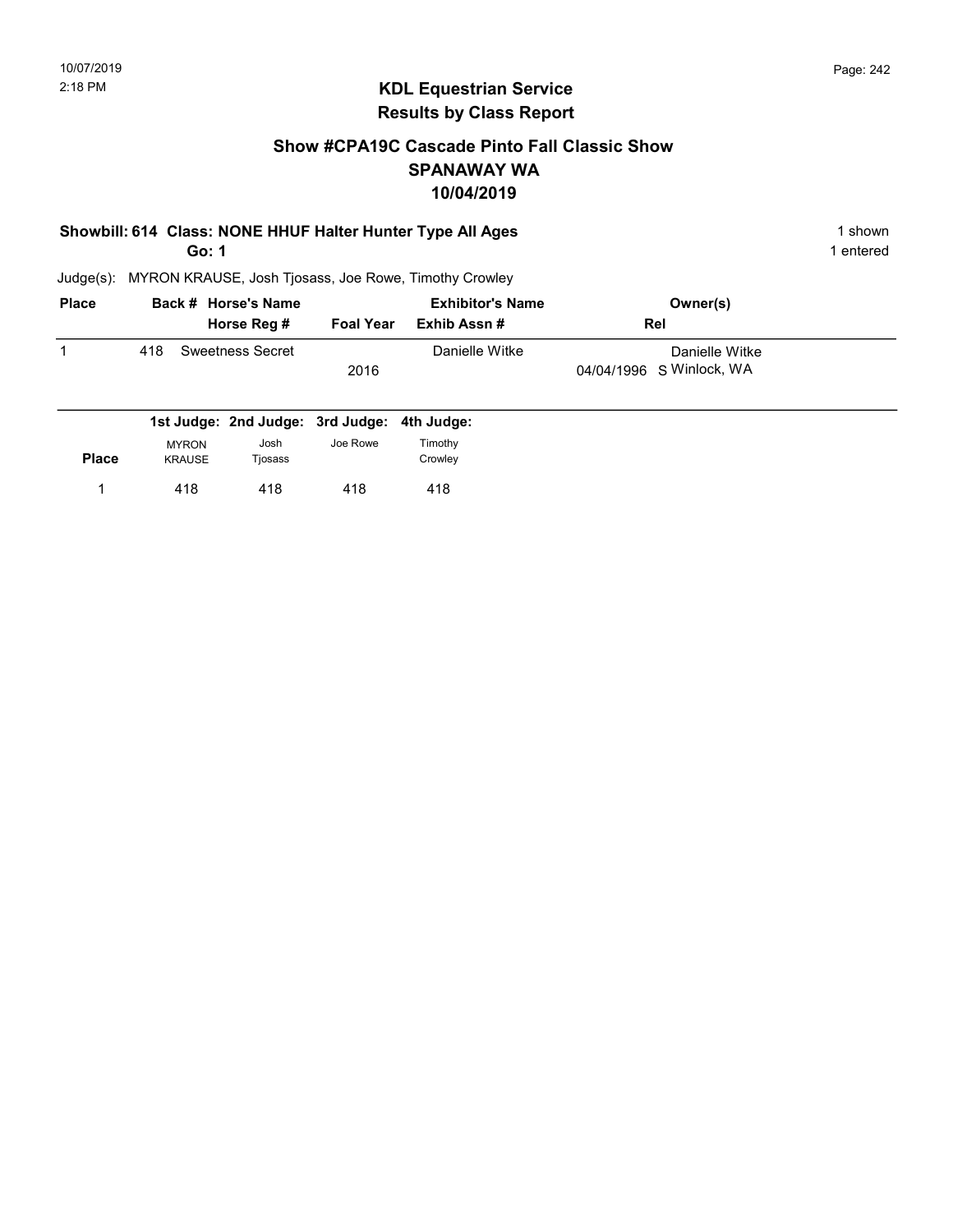3 entered

#### KDL Equestrian Service Results by Class Report

#### Show #CPA19C Cascade Pinto Fall Classic Show SPANAWAY WA 10/04/2019

#### Showbill: 615 Class: NONE HSSPF Halter Solid Horse Futurity 3 shown 3 shown

Go: 1

| <b>Place</b>   |     |               | Back # Horse's Name              |                  | <b>Exhibitor's Name</b> |            | Owner(s)         |  |
|----------------|-----|---------------|----------------------------------|------------------|-------------------------|------------|------------------|--|
|                |     |               | Horse Reg #                      | <b>Foal Year</b> | Exhib Assn#             |            | Rel              |  |
| 1              | 437 |               | Ice Te Jamaicanstyle             |                  | Margaret Morton         |            | Margaret Morton  |  |
|                |     |               |                                  | 2018             |                         | 05/25/1955 | S Kennewick, WA  |  |
| 2              | 446 |               | <b>Tivios Check Yes Orno</b>     |                  | Tim Wigren              |            | Rachel Wigren    |  |
|                |     |               |                                  | 2014             |                         |            | O                |  |
| 3              | 409 |               | <b>AOK Mis Sassy</b>             |                  | Nancy Johnson           |            | Nancy Johnson    |  |
|                |     |               |                                  | 2014             |                         | 01/01/1953 | S Pt Orchard, WA |  |
|                |     |               | 1st Judge: 2nd Judge: 3rd Judge: |                  | 4th Judge:              |            |                  |  |
|                |     | <b>MYRON</b>  | Josh                             | Joe Rowe         | Timothy                 |            |                  |  |
| <b>Place</b>   |     | <b>KRAUSE</b> | Tjosass                          |                  | Crowley                 |            |                  |  |
| 1              |     | 437           | 446                              | 437              | 446                     |            |                  |  |
| $\overline{c}$ |     | 409           | 437                              | 446              | 437                     |            |                  |  |
| 3              |     | 446           | 409                              | 409              | 409                     |            |                  |  |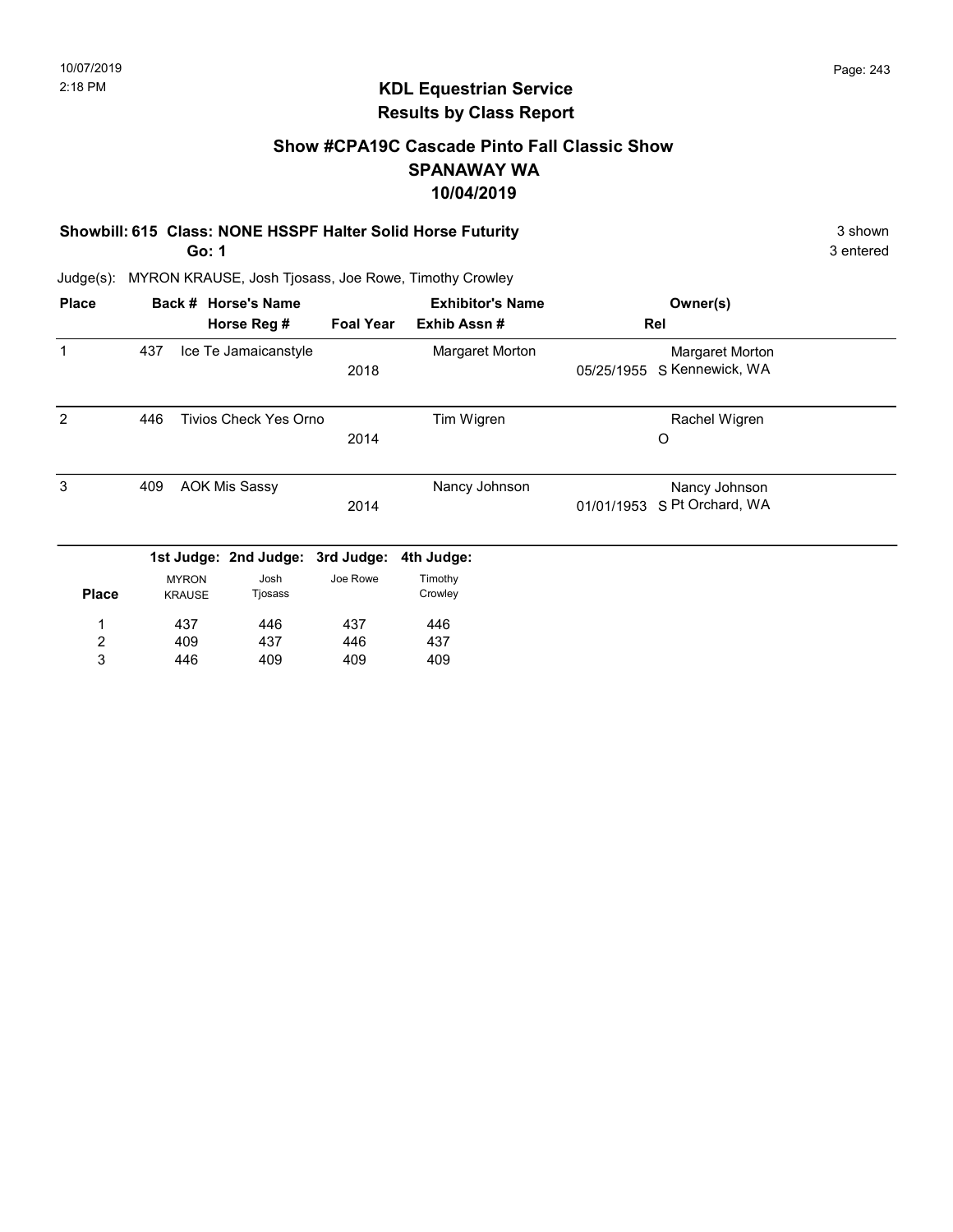#### Show #CPA19C Cascade Pinto Fall Classic Show SPANAWAY WA 10/04/2019

#### Showbill: 616 Class: NONE wp1 Western Pleasure Jr Horse Futurity 2 Shown 2 shown Go: 1

2 entered

| <b>Place</b>   |                               | Back # Horse's Name              |                  | <b>Exhibitor's Name</b> | Owner(s)                                   |  |
|----------------|-------------------------------|----------------------------------|------------------|-------------------------|--------------------------------------------|--|
|                |                               | Horse Reg #                      | <b>Foal Year</b> | Exhib Assn#             | Rel                                        |  |
| 1              | 400                           | Special Impulse                  | 2015             | Tina Johnson            | Tina Johnson<br>S Sequim, WA<br>03/09/1960 |  |
| 2              | 410                           | Now Thats A Cowboy               | 2016             | Liisa Tischer           | Liisa Tischer<br>03/15/1976 S Astoria, OR  |  |
|                |                               | 1st Judge: 2nd Judge: 3rd Judge: |                  | 4th Judge:              |                                            |  |
| <b>Place</b>   | <b>MYRON</b><br><b>KRAUSE</b> | Josh<br>Tjosass                  | Joe Rowe         | Timothy<br>Crowley      |                                            |  |
| 1              | 400                           | 400                              | 400              | 400                     |                                            |  |
| $\overline{2}$ | 410                           | 410                              | 410              | 410                     |                                            |  |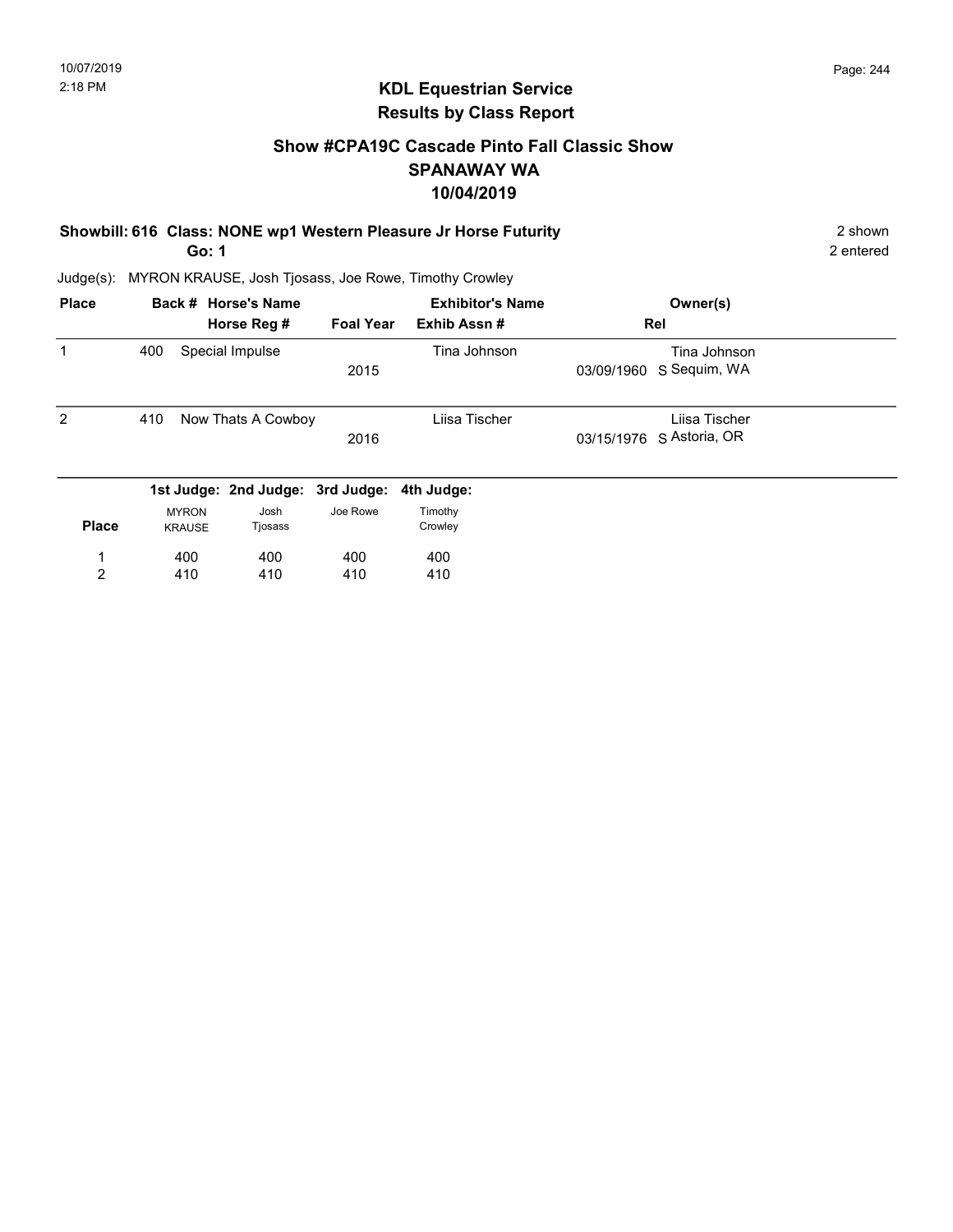#### Show #CPA19C Cascade Pinto Fall Classic Show SPANAWAY WA 10/04/2019

| Showbill: 617 Class: NONE WPSBJF Western Plsr Solid Reg Jr Horse All Types | 1 shown   |
|----------------------------------------------------------------------------|-----------|
| Go: 1                                                                      | 1 entered |

| <b>Place</b> | Back # Horse's Name  |                  | <b>Exhibitor's Name</b> | Owner(s)                    |  |
|--------------|----------------------|------------------|-------------------------|-----------------------------|--|
|              | Horse Reg #          | <b>Foal Year</b> | Exhib Assn #            | Rel                         |  |
|              | AOK Mis Sassy<br>409 |                  | Nancy Johnson           | Nancy Johnson               |  |
|              |                      | 2014             |                         | 01/01/1953 S Pt Orchard, WA |  |
|              |                      |                  |                         |                             |  |

|              |                               | 1st Judge: 2nd Judge: 3rd Judge: 4th Judge: |          |                    |  |
|--------------|-------------------------------|---------------------------------------------|----------|--------------------|--|
| <b>Place</b> | <b>MYRON</b><br><b>KRAUSE</b> | Josh<br>Tjosass                             | Joe Rowe | Timothy<br>Crowley |  |
|              | 409                           | 409                                         | 409      | 409                |  |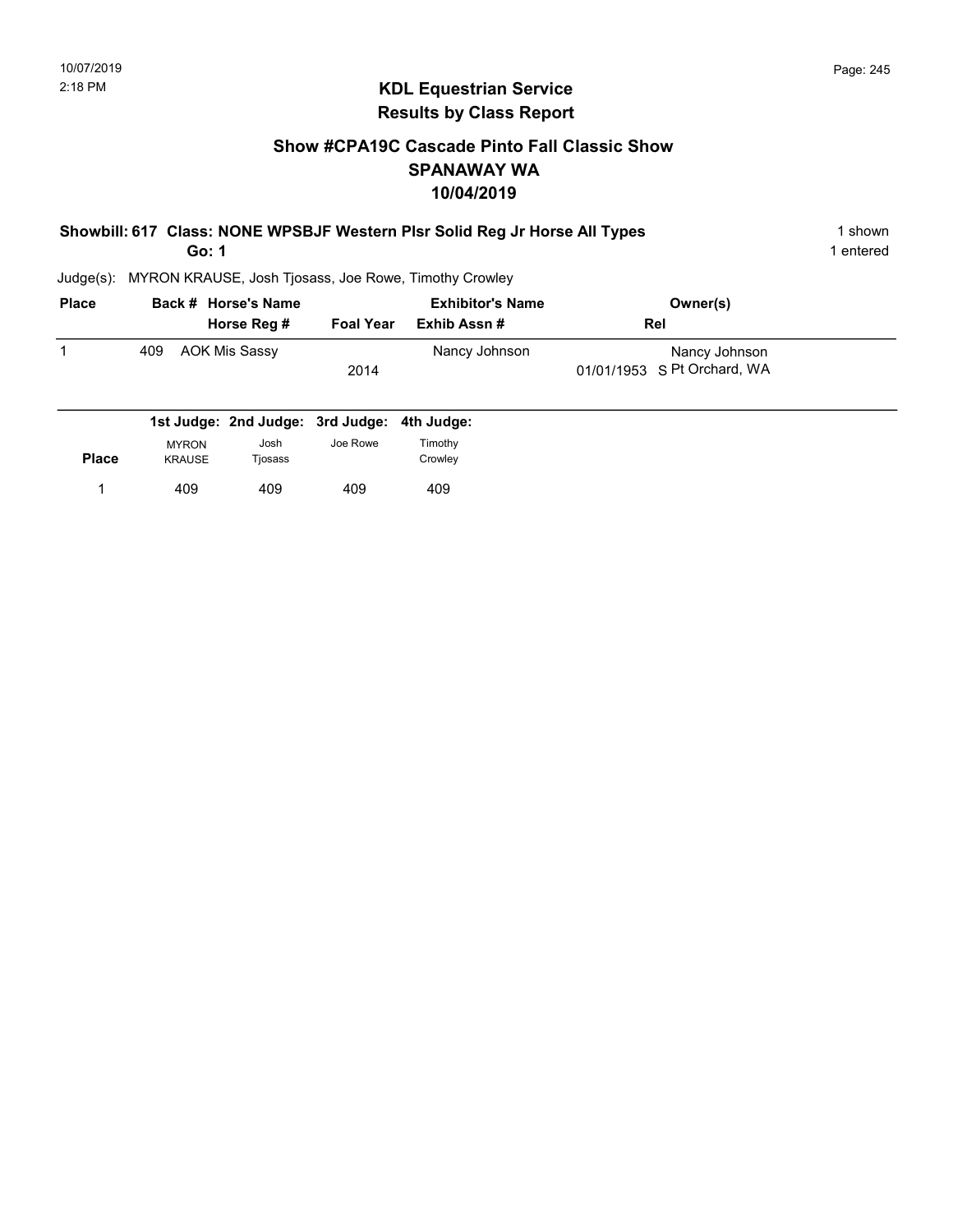#### Show #CPA19C Cascade Pinto Fall Classic Show SPANAWAY WA 10/04/2019

#### Showbill: 618 Class: NONE ORR Ranch Riding All Types 3 shown 3 shown

Go: 1

3 entered

| <b>Place</b> |     |                               | Back # Horse's Name<br>Horse Reg # | <b>Foal Year</b>                             | <b>Exhibitor's Name</b><br>Exhib Assn# |            | Owner(s)<br>Rel                   |  |
|--------------|-----|-------------------------------|------------------------------------|----------------------------------------------|----------------------------------------|------------|-----------------------------------|--|
| <b>NP</b>    | 404 | Cirkleoflife                  |                                    | 2012                                         | Nancy Johnson                          | 01/01/1953 | Nancy Johnson<br>S Pt Orchard, WA |  |
| <b>NP</b>    | 420 |                               | Socks On Special                   | 2003                                         | Rebecca Paulson                        |            | Donna Edwards<br>N Yelm, WA       |  |
| <b>NP</b>    | 462 |                               | Indigos Royal Candygirl            |                                              | Madelyn Molynuex                       |            | Amy Vesneske<br>Battle Ground, WA |  |
| <b>Place</b> |     | <b>MYRON</b><br><b>KRAUSE</b> | Josh<br>Tjosass                    | 1st Judge: 2nd Judge: 3rd Judge:<br>Joe Rowe | 4th Judge:<br>Timothy<br>Crowley       |            |                                   |  |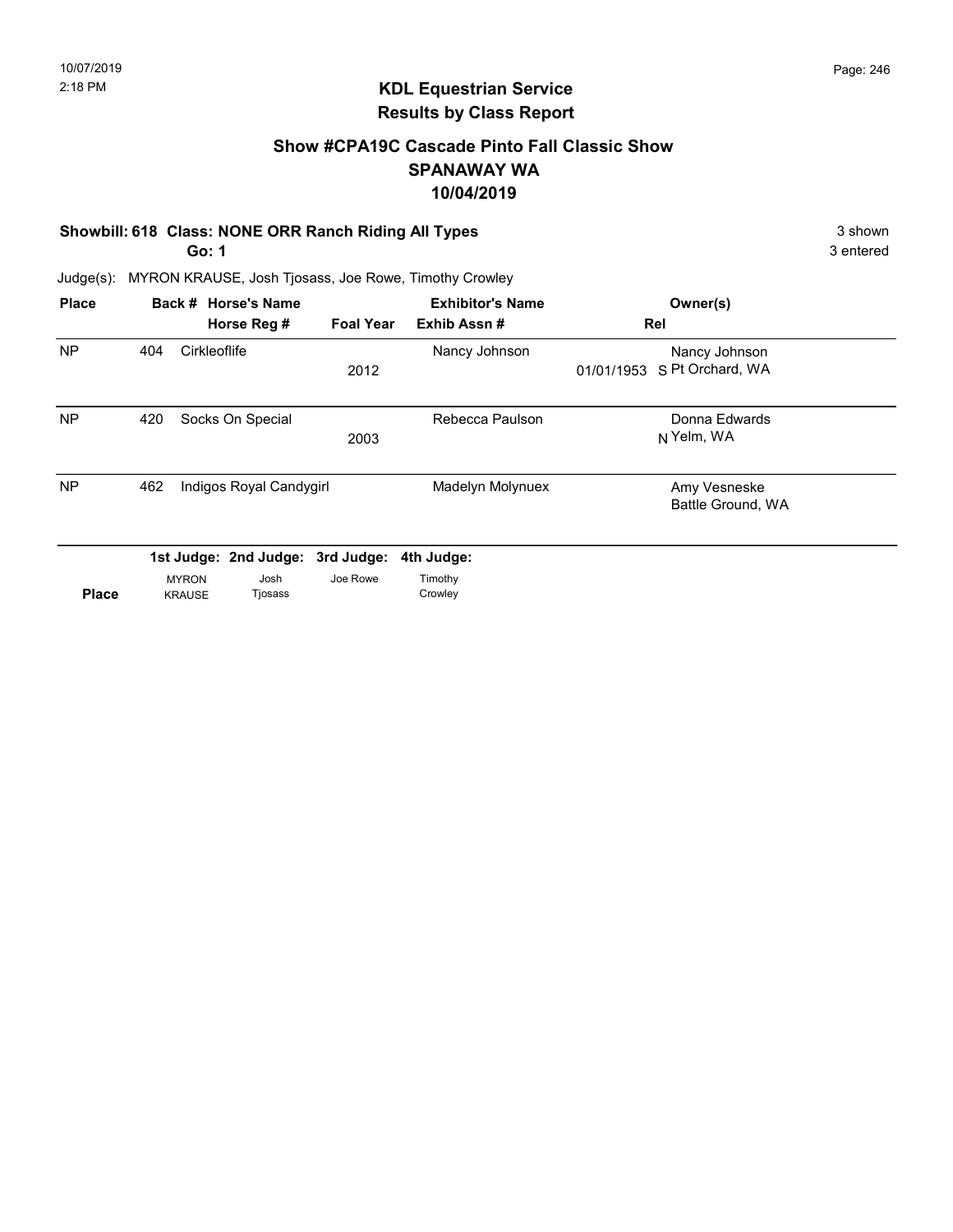1 entered

#### KDL Equestrian Service Results by Class Report

#### Show #CPA19C Cascade Pinto Fall Classic Show SPANAWAY WA 10/04/2019

#### Showbill: 619 Class: NONE RR Pinto Ranch Riding All Types 0 shown 0 shown

Go: 1

| <b>Place</b> |  | Back # Horse's Name      |                  | <b>Exhibitor's Name</b> | Owner(s)                    |
|--------------|--|--------------------------|------------------|-------------------------|-----------------------------|
|              |  | Horse Reg #              | <b>Foal Year</b> | Exhib Assn #            | <b>Rel</b>                  |
|              |  | SCR 420 Socks On Special | 2003             | Rebecca Paulson         | Donna Edwards<br>N Yelm, WA |

|              |               | 1st Judge: 2nd Judge: 3rd Judge: 4th Judge: |          |         |
|--------------|---------------|---------------------------------------------|----------|---------|
|              | <b>MYRON</b>  | Josh                                        | Joe Rowe | Timothy |
| <b>Place</b> | <b>KRAUSE</b> | Tiosass                                     |          | Crowley |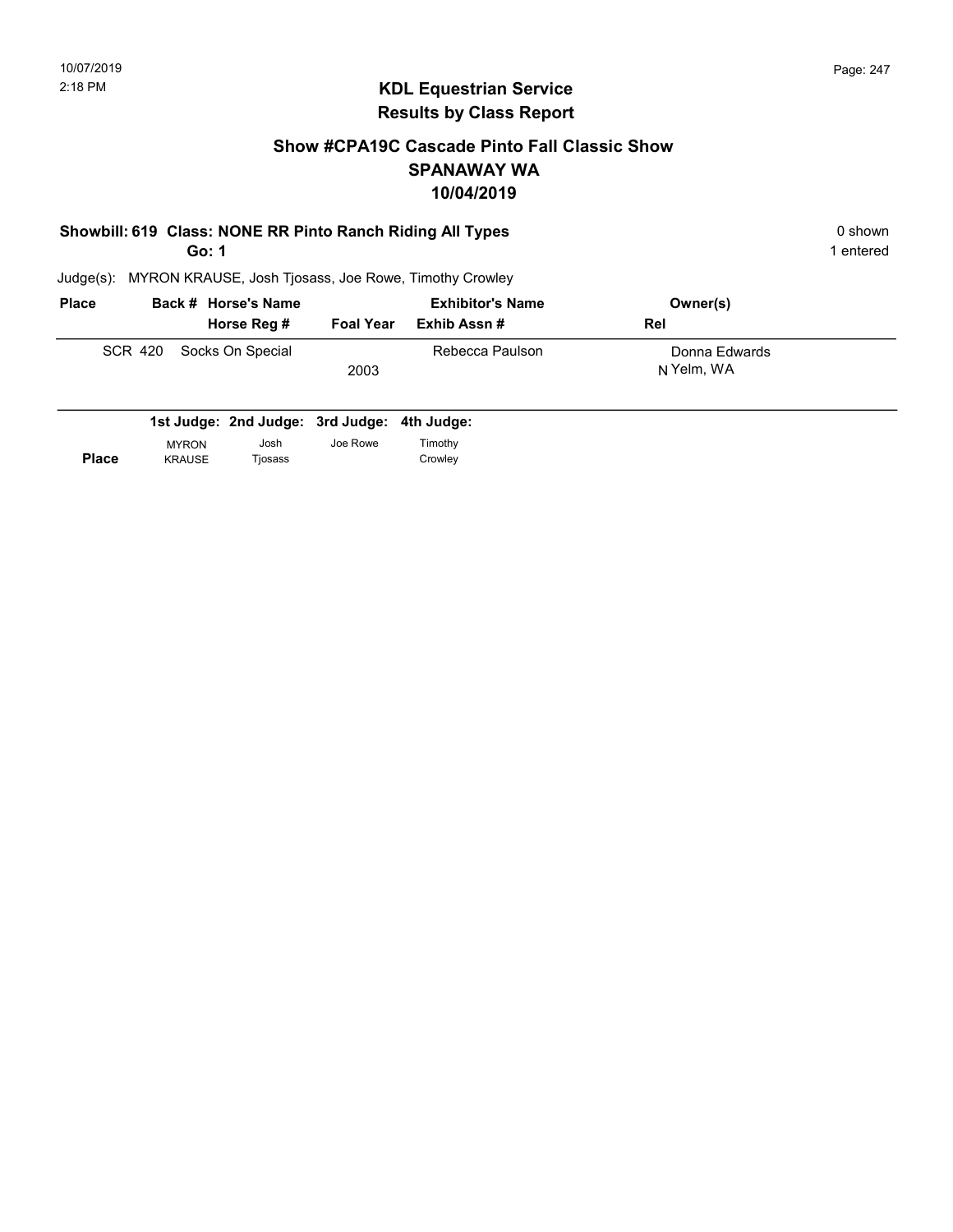#### Show #CPA19C Cascade Pinto Fall Classic Show SPANAWAY WA 10/04/2019

| Showbill: 620 Class: NONE psrr1 Pinto Solid Ranch Riding All Types | 2 shown   |
|--------------------------------------------------------------------|-----------|
| Go: 1                                                              | 2 entered |

| <b>Place</b> |     |                               | Back # Horse's Name              |                  | <b>Exhibitor's Name</b> | Owner(s)                |  |
|--------------|-----|-------------------------------|----------------------------------|------------------|-------------------------|-------------------------|--|
|              |     |                               | Horse Reg #                      | <b>Foal Year</b> | Exhib Assn#             | Rel                     |  |
|              | 446 |                               | <b>Tivios Check Yes Orno</b>     |                  | Rachel Wigren           | Rachel Wigren           |  |
|              |     |                               |                                  | 2014             |                         | S                       |  |
| 2            | 77  |                               | Smooth Driftin Grace             |                  | <b>Tina Trussell</b>    | <b>Tina Trussell</b>    |  |
|              |     |                               |                                  | 2013             |                         | S Roy, WA<br>05/17/1979 |  |
|              |     |                               | 1st Judge: 2nd Judge: 3rd Judge: |                  | 4th Judge:              |                         |  |
| <b>Place</b> |     | <b>MYRON</b><br><b>KRAUSE</b> | Josh<br>Tjosass                  | Joe Rowe         | Timothy<br>Crowley      |                         |  |
| 1            |     | 446                           | 446                              | 446              | 446                     |                         |  |
| 2            |     | 77                            | 77                               | 77               | 77                      |                         |  |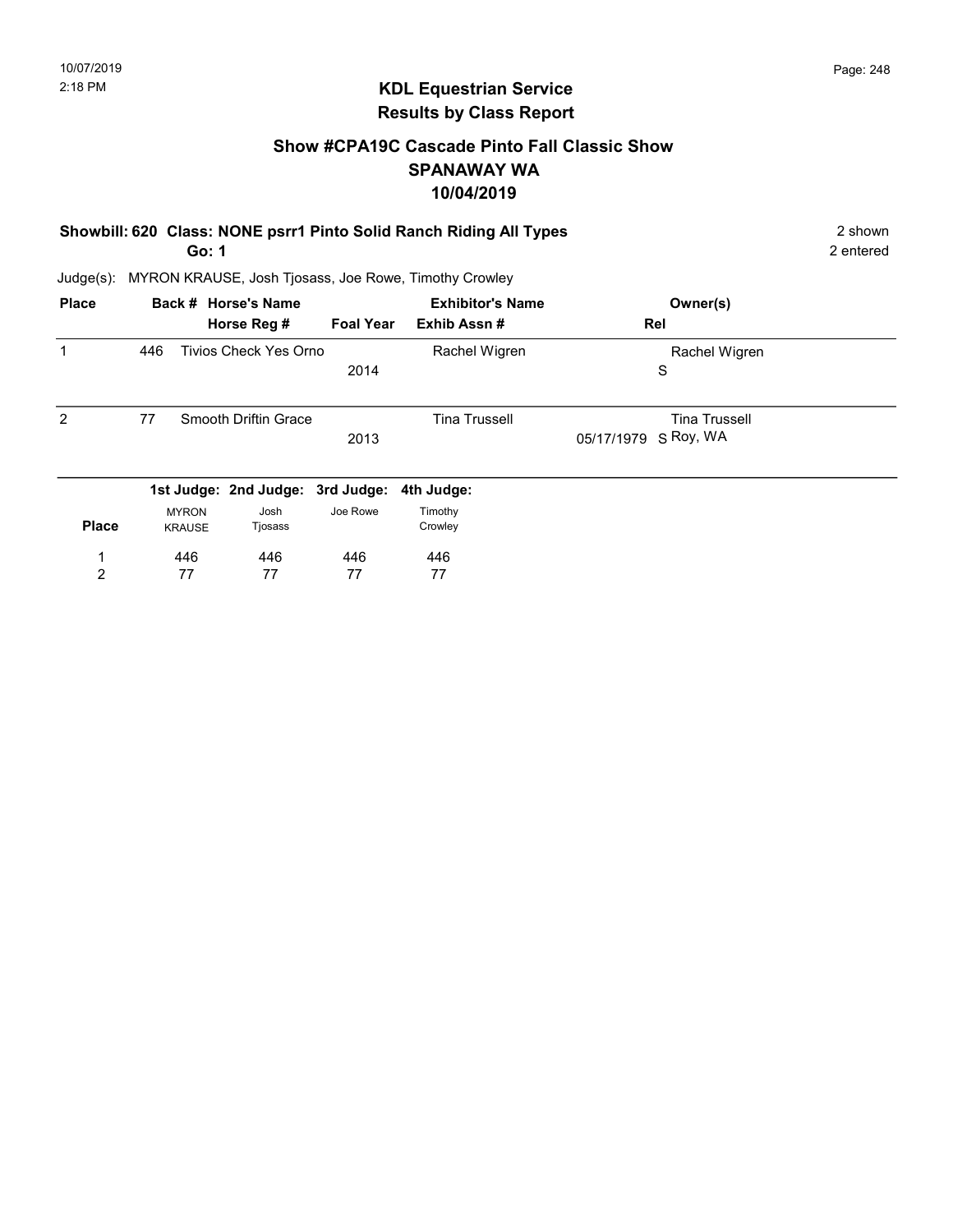#### Show #CPA19C Cascade Pinto Fall Classic Show SPANAWAY WA 10/04/2019

#### Showbill: 621 Class: NONE parr1 AM Pinto Ranch Riding All Types 1 Shown 1 shown Go: 1

1 entered

| <b>Place</b> | Back # Horse's Name     |                  | <b>Exhibitor's Name</b> | Owner(s)              |  |
|--------------|-------------------------|------------------|-------------------------|-----------------------|--|
|              | Horse Reg #             | <b>Foal Year</b> | Exhib Assn #            | <b>Rel</b>            |  |
| <b>NP</b>    | Socks On Special<br>420 |                  | Donna Edwards           | Donna Edwards         |  |
|              |                         | 2003             |                         | 01/01/1957 S Yelm, WA |  |
|              |                         |                  |                         |                       |  |

|              |               | 1st Judge: 2nd Judge: 3rd Judge: 4th Judge: |          |         |
|--------------|---------------|---------------------------------------------|----------|---------|
|              | <b>MYRON</b>  | Josh                                        | Joe Rowe | Timothy |
| <b>Place</b> | <b>KRAUSE</b> | Tiosass                                     |          | Crowley |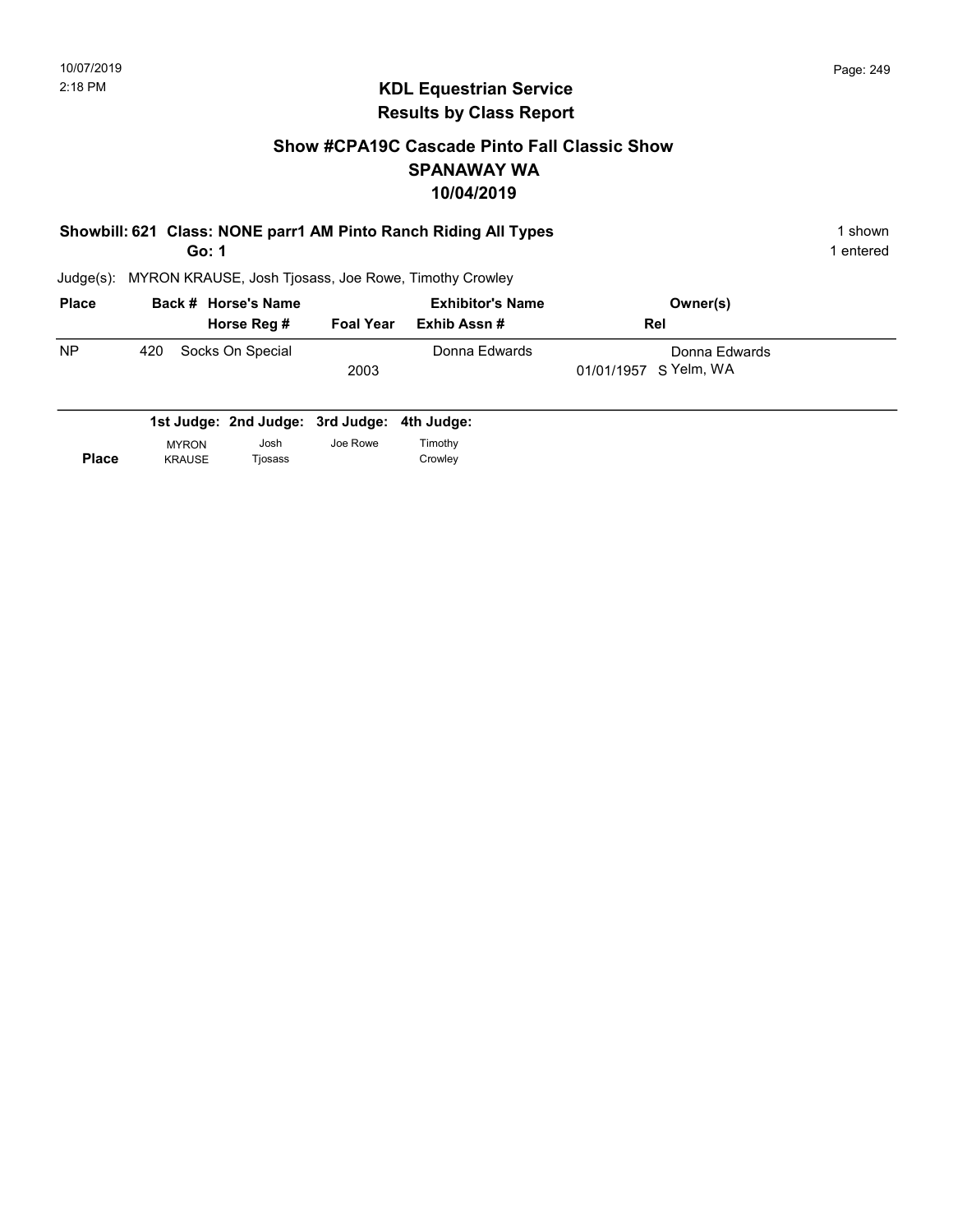#### Show #CPA19C Cascade Pinto Fall Classic Show SPANAWAY WA 10/04/2019

| Showbill: 622 Class: NONE prwp Pinto Ranch Western Pleasure All Types | 1 shown   |
|-----------------------------------------------------------------------|-----------|
| Go: 1                                                                 | 1 entered |

| <b>Place</b> |     | Back # Horse's Name |                  | <b>Exhibitor's Name</b> | Owner(s)                    |  |
|--------------|-----|---------------------|------------------|-------------------------|-----------------------------|--|
|              |     | Horse Reg #         | <b>Foal Year</b> | Exhib Assn #            | <b>Rel</b>                  |  |
|              | 420 | Socks On Special    | 2003             | Rebecca Paulson         | Donna Edwards<br>N Yelm, WA |  |
|              |     |                     |                  |                         |                             |  |

|              |               | 1st Judge: 2nd Judge: 3rd Judge: 4th Judge: |          |         |
|--------------|---------------|---------------------------------------------|----------|---------|
|              | <b>MYRON</b>  | Josh                                        | Joe Rowe | Timothy |
| <b>Place</b> | <b>KRAUSE</b> | Tjosass                                     |          | Crowley |
|              | 420           | 420                                         | 420      | 420     |
|              |               |                                             |          |         |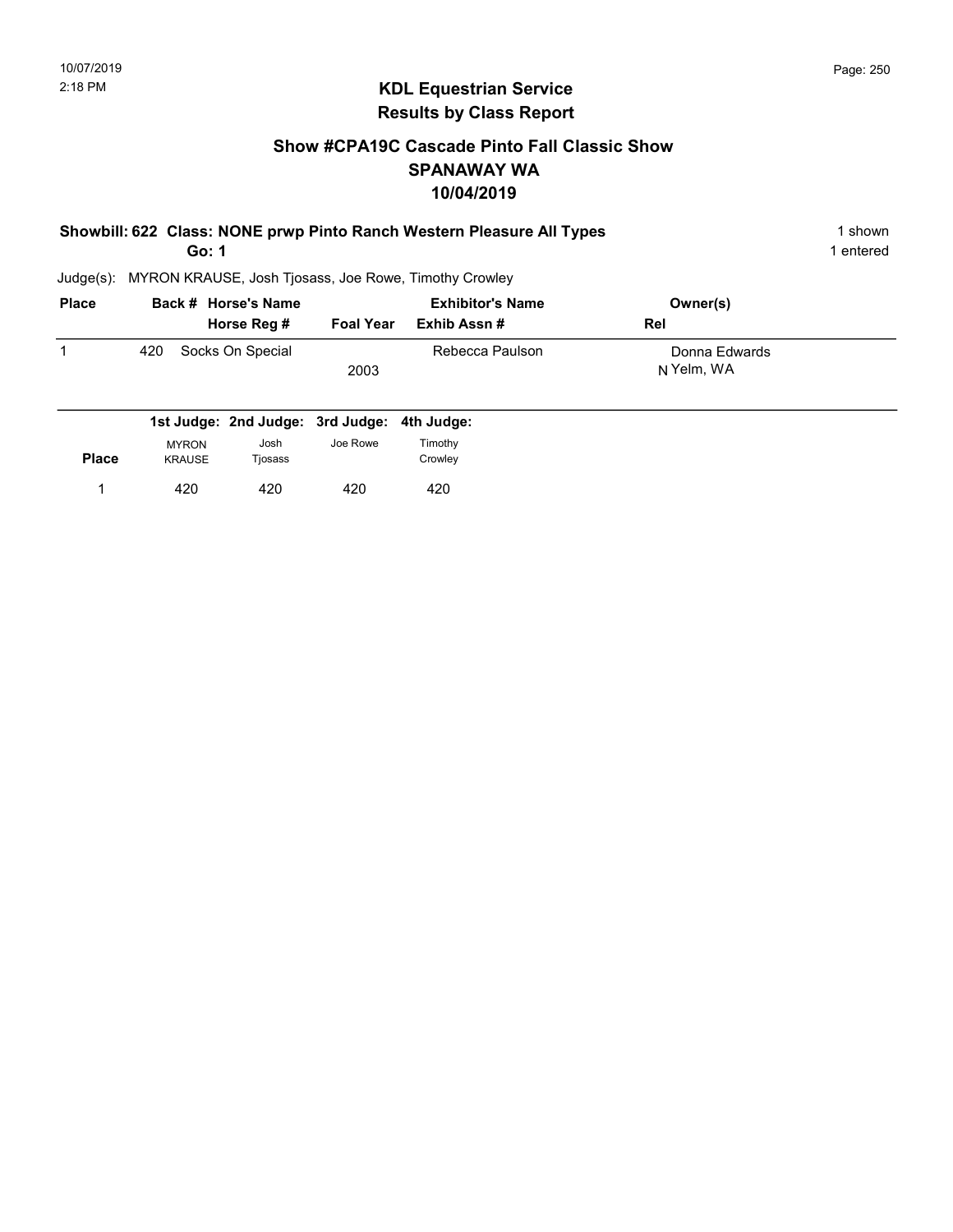#### Show #CPA19C Cascade Pinto Fall Classic Show SPANAWAY WA 10/04/2019

| Showbill: 623 Class: NONE psrw1 Pinto Solid Ranch Western Plsr All Types | 1 shown   |
|--------------------------------------------------------------------------|-----------|
| Go: 1                                                                    | 1 entered |

| <b>Place</b> |    | Back # Horse's Name  |                  | <b>Exhibitor's Name</b> | Owner(s)             |  |
|--------------|----|----------------------|------------------|-------------------------|----------------------|--|
|              |    | Horse Reg #          | <b>Foal Year</b> | Exhib Assn #            | <b>Rel</b>           |  |
|              | 77 | Smooth Driftin Grace |                  | <b>Tina Trussell</b>    | <b>Tina Trussell</b> |  |
|              |    |                      | 2013             |                         | 05/17/1979 S Roy, WA |  |
|              |    |                      |                  |                         |                      |  |

|              |                               | 1st Judge: 2nd Judge: 3rd Judge: 4th Judge: |          |                    |
|--------------|-------------------------------|---------------------------------------------|----------|--------------------|
| <b>Place</b> | <b>MYRON</b><br><b>KRAUSE</b> | Josh<br>Tjosass                             | Joe Rowe | Timothy<br>Crowley |
|              | 77                            | 77                                          | 77       |                    |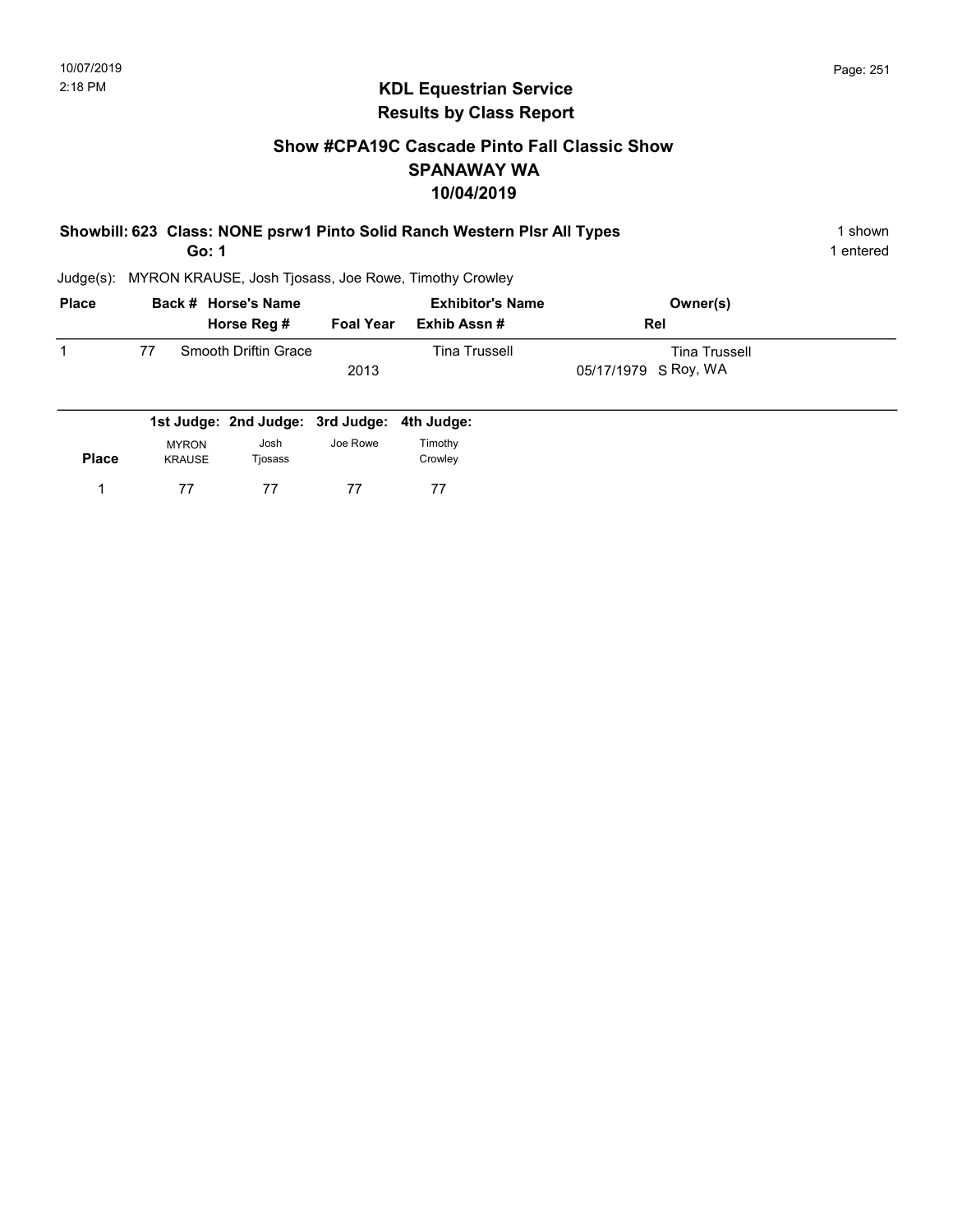#### Show #CPA19C Cascade Pinto Fall Classic Show SPANAWAY WA 10/04/2019

| Showbill: 624 Class: NONE parwp1 AM Pinto Ranch Western Pleasure All Types | l shown |
|----------------------------------------------------------------------------|---------|
| Go: 1                                                                      | entered |
| Judge(s): MYRON KRAUSE, Josh Tjosass, Joe Rowe, Timothy Crowley            |         |

| <b>Place</b> |     | Back # Horse's Name<br>Horse Reg # | Foal Year | <b>Exhibitor's Name</b><br>Exhib Assn # | Owner(s)<br>Rel             |
|--------------|-----|------------------------------------|-----------|-----------------------------------------|-----------------------------|
|              | 420 | Socks On Special                   | 2003      | Rebecca Paulson                         | Donna Edwards<br>N Yelm, WA |

|              |                               | 1st Judge: 2nd Judge: 3rd Judge: 4th Judge: |          |                    |
|--------------|-------------------------------|---------------------------------------------|----------|--------------------|
| <b>Place</b> | <b>MYRON</b><br><b>KRAUSE</b> | Josh<br>Tjosass                             | Joe Rowe | Timothy<br>Crowley |
|              | 420                           | 420                                         | 420      | 420                |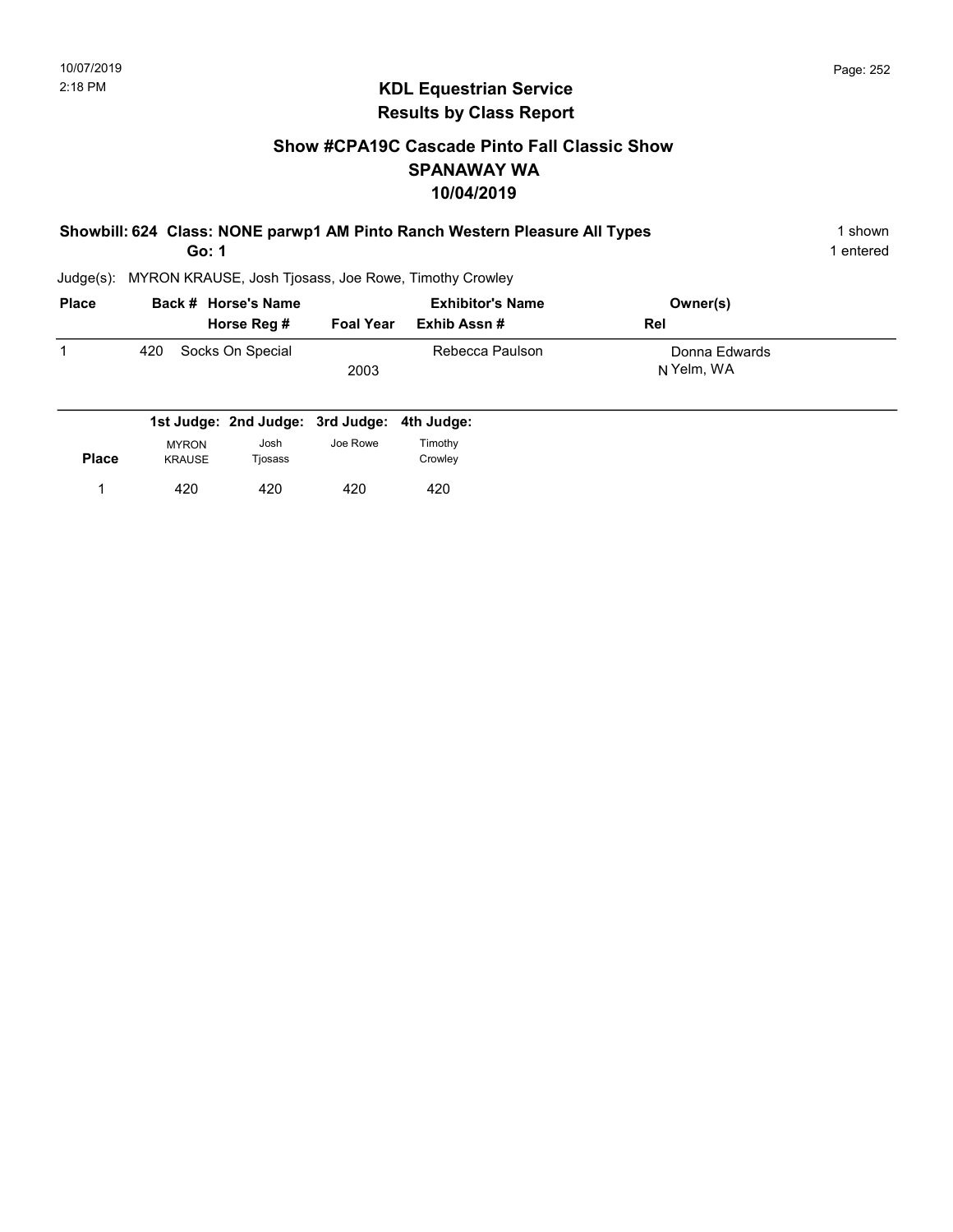#### Show #CPA19C Cascade Pinto Fall Classic Show SPANAWAY WA 10/04/2019

#### Showbill: 625 Class: NONE puh Pinto Utility Halter 4 shown

Go: 1

462

4

460

461

4 entered

Judge(s): MYRON KRAUSE, Josh Tjosass, Joe Rowe, Timothy Crowley

| <b>Place</b>            |     |                               | Back # Horse's Name              |                  | <b>Exhibitor's Name</b> |            | Owner(s)                            |
|-------------------------|-----|-------------------------------|----------------------------------|------------------|-------------------------|------------|-------------------------------------|
|                         |     |                               | Horse Reg #                      | <b>Foal Year</b> | Exhib Assn#             |            | Rel                                 |
| 1                       | 416 |                               | <b>Gypsy Souls Raphael</b>       | 2017             | Louise Doerrer          | 07/28/1986 | Louise Doerrer<br>S Snoqualmie, WA  |
| 2                       | 462 |                               | Indigos Royal Candygirl          |                  | Madelyn Molynuex        |            | Amy Vesneske<br>Battle Ground, WA   |
| 3                       | 460 |                               | <b>MFF Amazing Grace</b>         |                  | Amy Vesneske            |            | Amy Vesneske<br>S Battle Ground, WA |
| 4                       | 461 | MFF Echo Of The War Horse     |                                  |                  | <b>Ethan Wilcox</b>     | 02/11/2008 | Amy Vesneske<br>C Battle Ground, WA |
|                         |     |                               | 1st Judge: 2nd Judge: 3rd Judge: |                  | 4th Judge:              |            |                                     |
| <b>Place</b>            |     | <b>MYRON</b><br><b>KRAUSE</b> | Josh<br>Tjosass                  | Joe Rowe         | Timothy<br>Crowley      |            |                                     |
| 1                       |     | 460                           | 416                              | 462              | 416                     |            |                                     |
| $\overline{\mathbf{c}}$ |     | 416                           | 462                              | 416              | 462                     |            |                                     |
| 3                       |     | 461                           | 461                              | 460              | 461                     |            |                                     |

460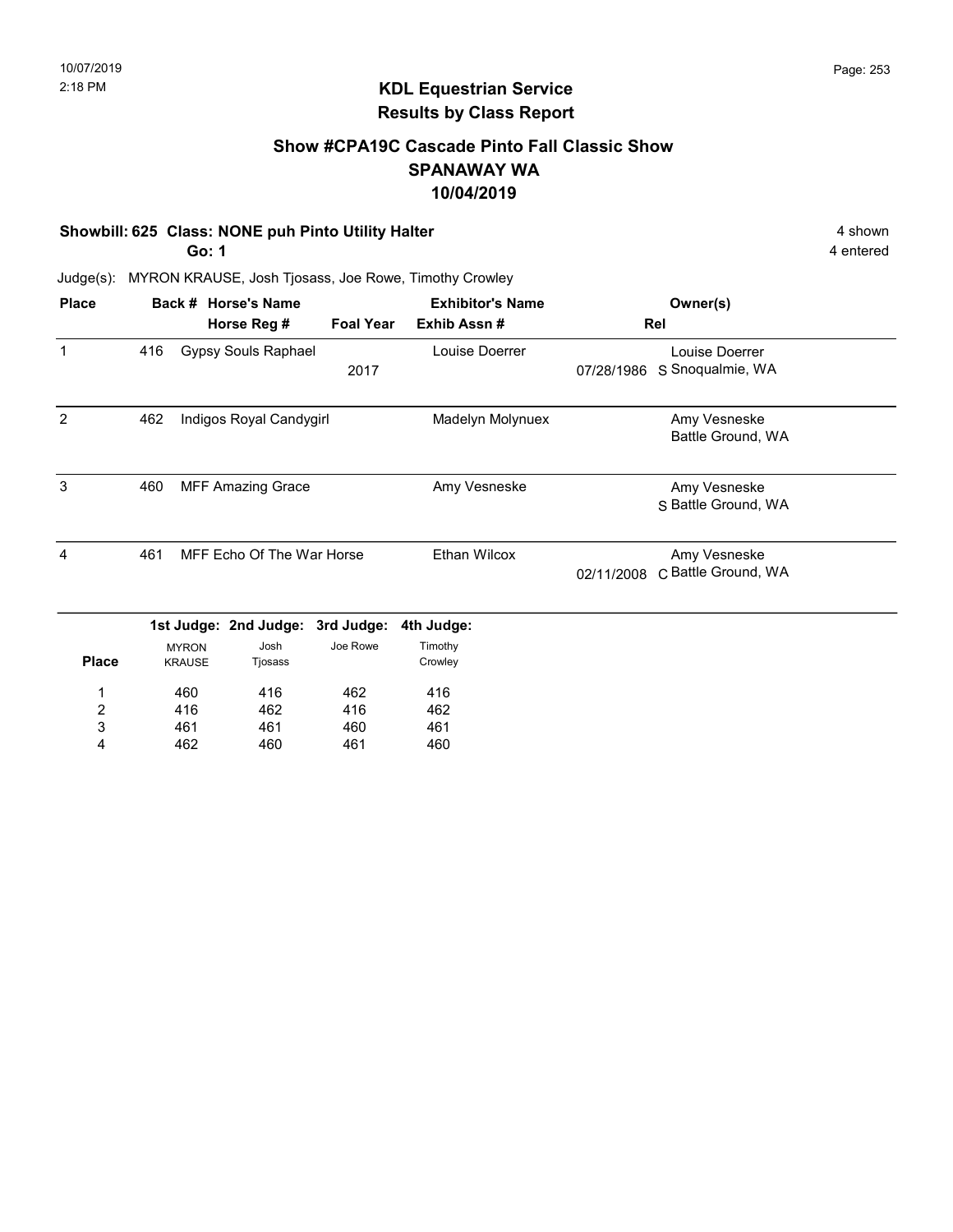#### Show #CPA19C Cascade Pinto Fall Classic Show SPANAWAY WA 10/04/2019

#### Showbill: 999 Class: NONE FAKE Fake Class 8 shown

Go: 1

8 entered

Judge(s): MYRON KRAUSE, Josh Tjosass, Joe Rowe, Timothy Crowley

| <b>Place</b> | Back # Horse's Name |                               |                                                     |          | <b>Exhibitor's Name</b><br>Exhib Assn # |              | Owner(s)                                    |
|--------------|---------------------|-------------------------------|-----------------------------------------------------|----------|-----------------------------------------|--------------|---------------------------------------------|
|              | Horse Reg #         |                               | <b>Foal Year</b>                                    |          |                                         | Rel          |                                             |
| <b>NP</b>    | 14                  | Invest In My Looks            |                                                     | 2006     | Jessica Davidson                        |              | Jessica Davidson<br>05/14/1996 S Monroe, WA |
| <b>NP</b>    | 33                  |                               | Gifted By Design                                    | 2007     | Jean Garcia                             | 03/16/1963   | Jean Garcia<br>S Orting, WA                 |
| NP           | 436                 | Pf Poppy                      |                                                     | 2019     | <b>Terry Strawn</b>                     | 10/30/1951   | Mary Alice Pletcher<br>N Estacada, OR       |
| <b>NP</b>    | 443                 |                               | <b>Tuhotmidun Eclipse</b>                           | 2001     | Tanya Moore                             | 01/01/1967   | Tim Wigren<br>N Ridgefield, WA              |
| <b>NP</b>    | 901                 | Fake Horse1                   |                                                     |          | Rebecca Paulson                         |              | Karen Lunan<br>S Yelm, WA                   |
| <b>NP</b>    | 902                 | Fake Horse1004                |                                                     |          | Nichole Yates                           | 12/13/1973 S |                                             |
| <b>NP</b>    | 903                 | Fake Horse2                   |                                                     |          | Kay Martin                              |              | <b>Baker Stable</b><br>S                    |
| <b>NP</b>    | 905                 | Fake Horse5                   |                                                     |          | Elizabeth Wagner                        |              | S                                           |
| <b>Place</b> |                     | <b>MYRON</b><br><b>KRAUSE</b> | 1st Judge: 2nd Judge: 3rd Judge:<br>Josh<br>Tjosass | Joe Rowe | 4th Judge:<br>Timothy<br>Crowley        |              |                                             |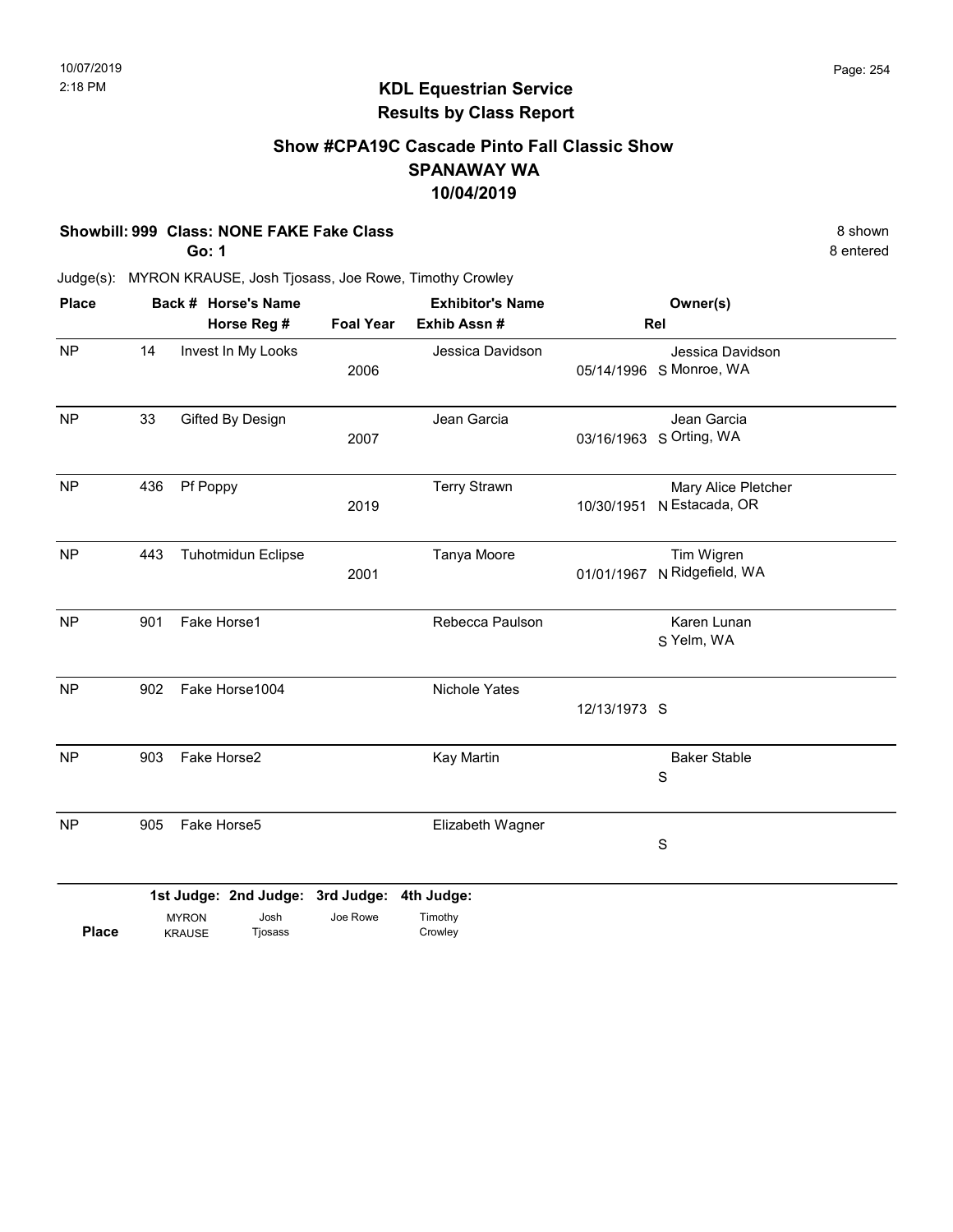#### Show #CPA19C Cascade Pinto Fall Classic Show SPANAWAY WA

#### Showbill: 1000Class: NONE sche English Schooling Class shown shown shown

Go: 1

0 entered

Judge(s):

| <b>Place</b> |     | Back # Horse's Name         |                  | <b>Exhibitor's Name</b> |            | Owner(s)                                               |
|--------------|-----|-----------------------------|------------------|-------------------------|------------|--------------------------------------------------------|
|              |     | Horse Reg #                 | <b>Foal Year</b> | Exhib Assn#             |            | Rel                                                    |
| <b>NP</b>    | 56  | R Big Time Rapper           | 2015             | Noel Nelson             | 12/30/1951 | Nelson / Wiese<br>S West Linn, OR                      |
| <b>NP</b>    | 218 | <b>Pining For Chocolate</b> | 2007             | Shannon Prigger         | 02/18/1963 | Shannon Prigger<br>S POULSBO, WA                       |
| <b>NP</b>    | 401 | One Fancy Dream             | 2009             | Lexie Scott             |            | Lexie Scott<br>01/01/2006 S Seabeck, WA                |
| <b>NP</b>    | 407 | Whos Cry N Now              | 2017             | Lucca Merlino           | 03/26/1989 | Lucca Merlino<br>S Maple Valley, WA                    |
| <b>NP</b>    | 411 | Rap N Roll                  |                  | <b>Elizabeth Strait</b> |            | <b>Elizabeth Strait</b><br>12/24/1967 S Pt Angeles, WA |
| <b>NP</b>    | 412 | All To Fancy                | 2009             | Shelly Benzion          |            | Shelly Benzion<br>11/28/1962 S Granite Falls, WA       |
| <b>NP</b>    | 414 | Pocos Pine Bar Mccue        | 2007             | Staci Cawyer            |            | Staci Cawyer<br>03/23/1963 S Sequim, WA                |
| <b>NP</b>    | 421 | <b>Fancy Cutie</b>          | 2010             | Allison Kane            | 02/03/2006 | Allison Kane<br>S Ridgefield, WA                       |
| <b>NP</b>    | 424 | Eyed B Stylin               | 2003             | <b>Brynn Stevenson</b>  |            | <b>Brynn Stevenson</b><br>05/12/2003 S Kingston, WA    |
| <b>NP</b>    | 434 | Dont Doubt Me Too           |                  | <b>Mallory Dobbs</b>    |            | <b>Mallory Dobbs</b><br>01/26/1994 S Olympia, WA       |
| <b>NP</b>    | 449 | Kenos Golden Diva           | 2003             | <b>Riley Michaelis</b>  | 10/19/2005 | Russelle Graf<br>C Pt Angeles, WA                      |
| <b>NP</b>    | 450 | Shesa Certain Sensation     | 2013             | Courtney Brown          | 05/07/1979 | <b>Courtney Brown</b><br>S Rochester, WA               |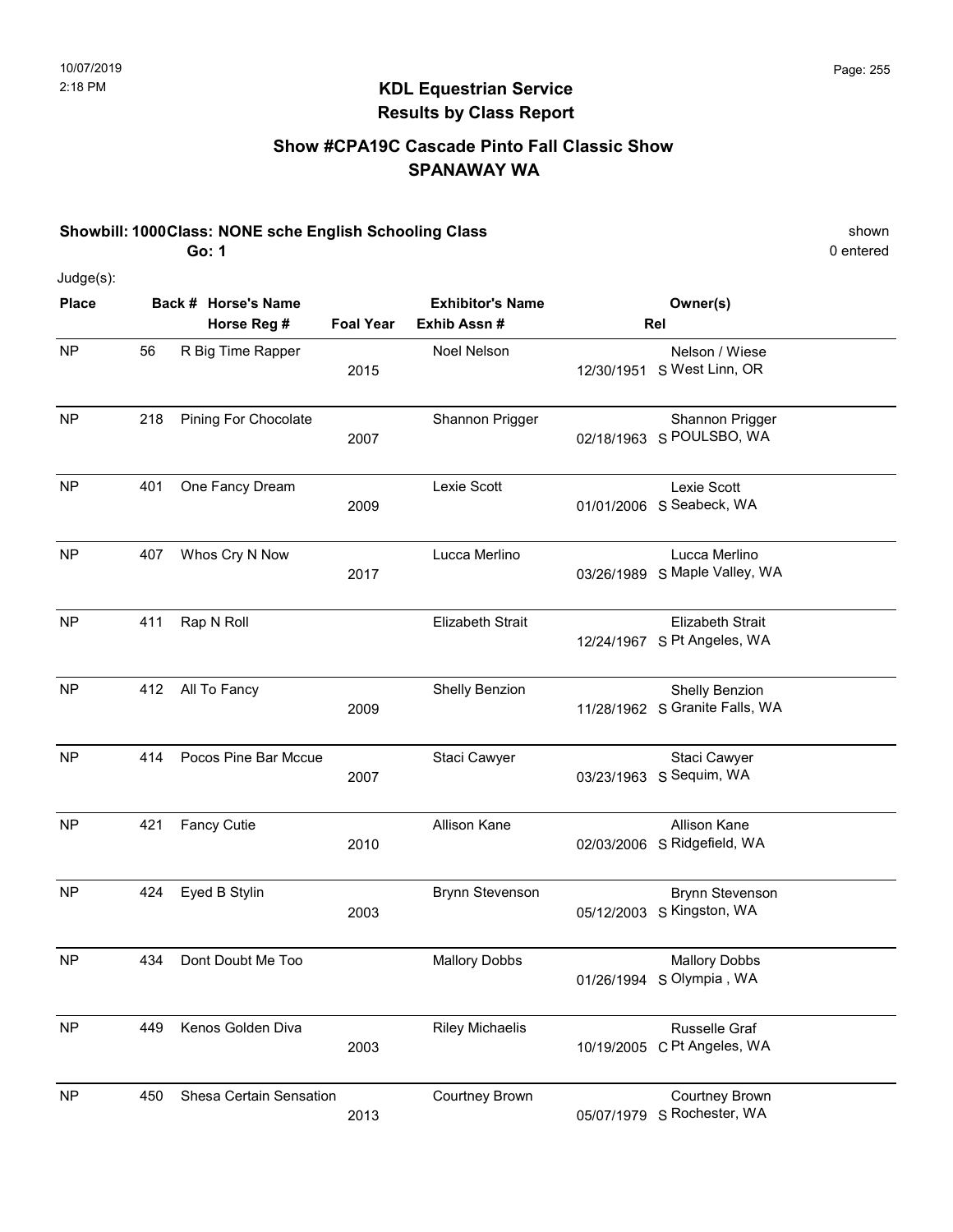#### Show #CPA19C Cascade Pinto Fall Classic Show SPANAWAY WA

| <b>NP</b><br>1117 Exceptionally Gifted | Teri L Blair | MacKenzie Blair         |
|----------------------------------------|--------------|-------------------------|
|                                        |              | 07/09/1962 P Graham, WA |
|                                        |              |                         |
|                                        |              |                         |

Place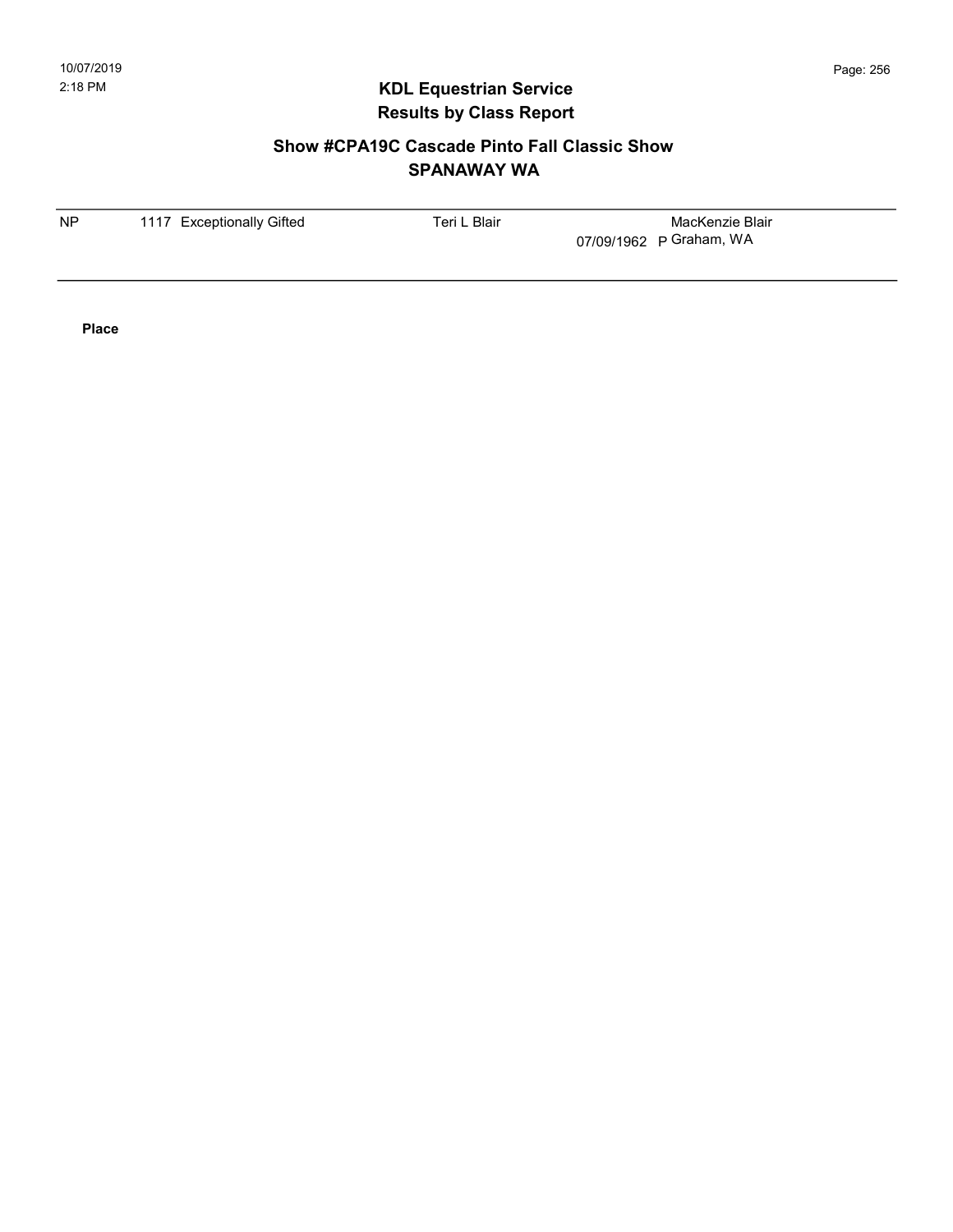#### Show #CPA19C Cascade Pinto Fall Classic Show SPANAWAY WA

#### Showbill: 1001Class: NONE schw Western Schooling Class shown shown Go: 1

0 entered

Judge(s):

| <b>Place</b> | Back # Horse's Name |                         |                  | <b>Exhibitor's Name</b> | Owner(s)     |                                                     |  |
|--------------|---------------------|-------------------------|------------------|-------------------------|--------------|-----------------------------------------------------|--|
|              |                     | Horse Reg #             | <b>Foal Year</b> | Exhib Assn#             |              | Rel                                                 |  |
| <b>NP</b>    | 33                  | Gifted By Design        | 2007             | Jean Garcia             |              | Jean Garcia<br>03/16/1963 S Orting, WA              |  |
| <b>NP</b>    | 122                 | Cool Cruzn Kenny        | 2008             | Paula Dandliker         |              | Paula Dandliker<br>09/15/1949 S Duvall, WA          |  |
| NP           | 227                 | Envy My Moonlite        | 2014             | Kalah Hedlund           |              | Sharon Hedlund<br>03/01/1997 C Auburn, WA           |  |
| <b>NP</b>    | 407                 | Whos Cry N Now          | 2017             | Lucca Merlino           | 03/26/1989   | Lucca Merlino<br>S Maple Valley, WA                 |  |
| <b>NP</b>    | 410                 | Now Thats A Cowboy      | 2016             | Liisa Tischer           |              | Liisa Tischer<br>03/15/1976 S Astoria, OR           |  |
| <b>NP</b>    | 421                 | <b>Fancy Cutie</b>      | 2010             | <b>Allison Kane</b>     |              | Allison Kane<br>02/03/2006 S Ridgefield, WA         |  |
| <b>NP</b>    | 425                 | Sir Lukas Remington     |                  | Elaine K Simon          |              | Elaine K Simon<br>09/26/1960 S Camas, WA            |  |
| <b>NP</b>    | 442                 | Rcr Cash My Pay Chex    |                  | Evelyn Johnson          |              | Adam & Gabi Johnson<br>11/17/2009 C Pt Angeles, WA  |  |
| <b>NP</b>    | 450                 | Shesa Certain Sensation | 2013             | Courtney Brown          |              | <b>Courtney Brown</b><br>05/07/1979 S Rochester, WA |  |
| <b>NP</b>    | 452                 | Justafiably Fancy       | 2006             | <b>Elyse Morris</b>     | 08/08/2005 L | Tracy Chonzena-Olney                                |  |
| <b>NP</b>    | 463                 | One Lazy Asset          | 2015             | <b>Tamara Whitt</b>     |              | Kari Fye<br>N                                       |  |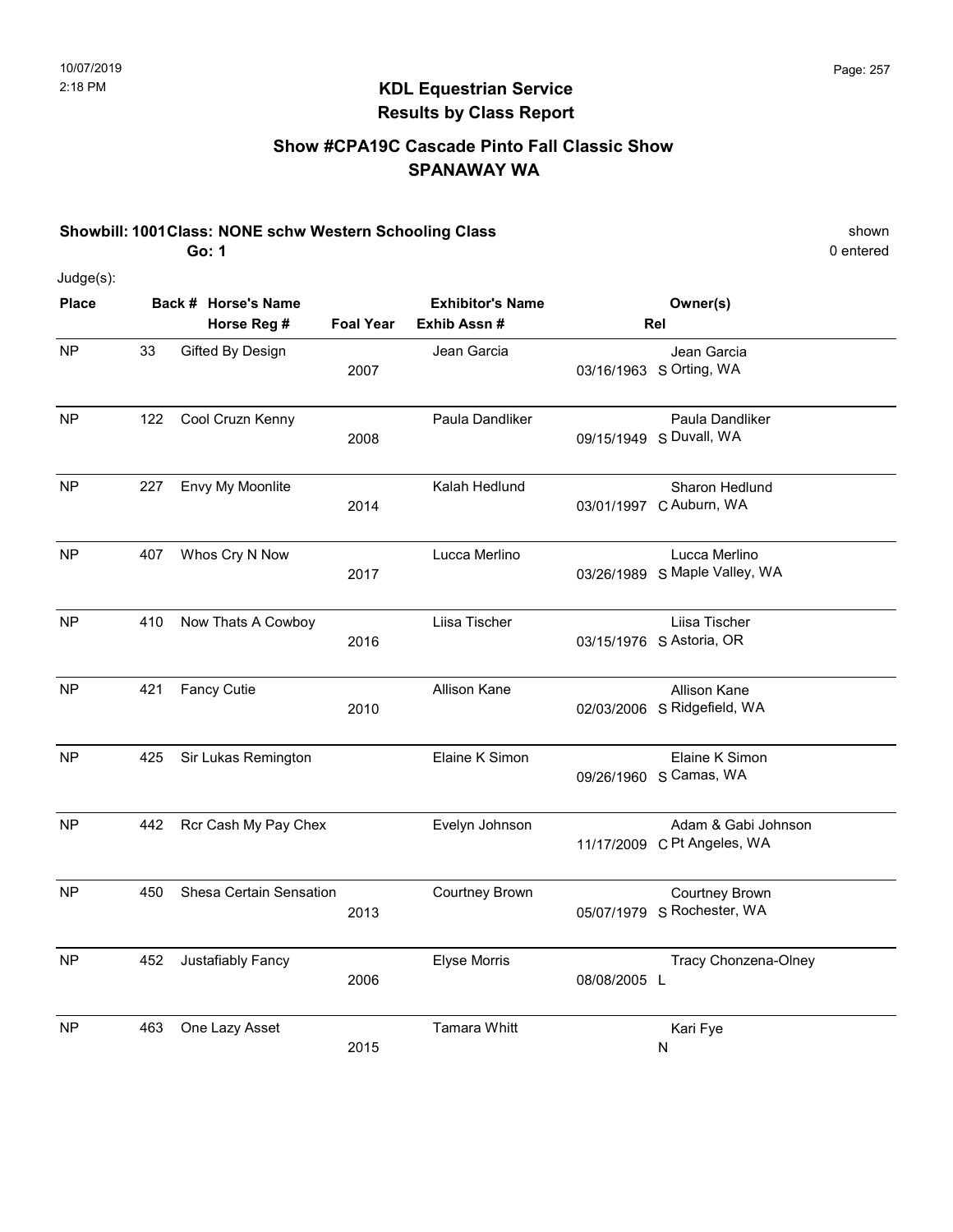#### Show #CPA19C Cascade Pinto Fall Classic Show SPANAWAY WA

Place